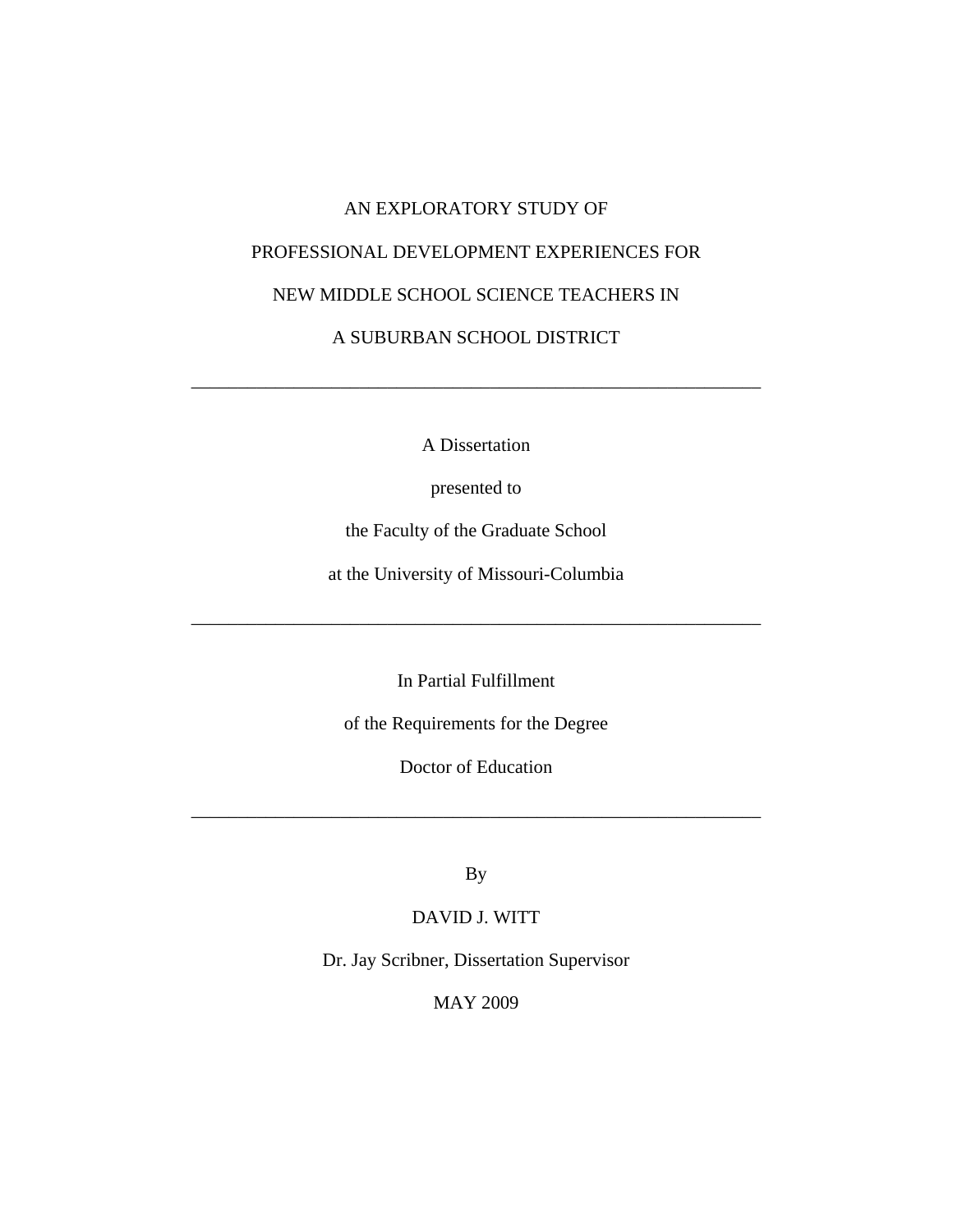© Copyright by David J. Witt 2009

All Rights Reserved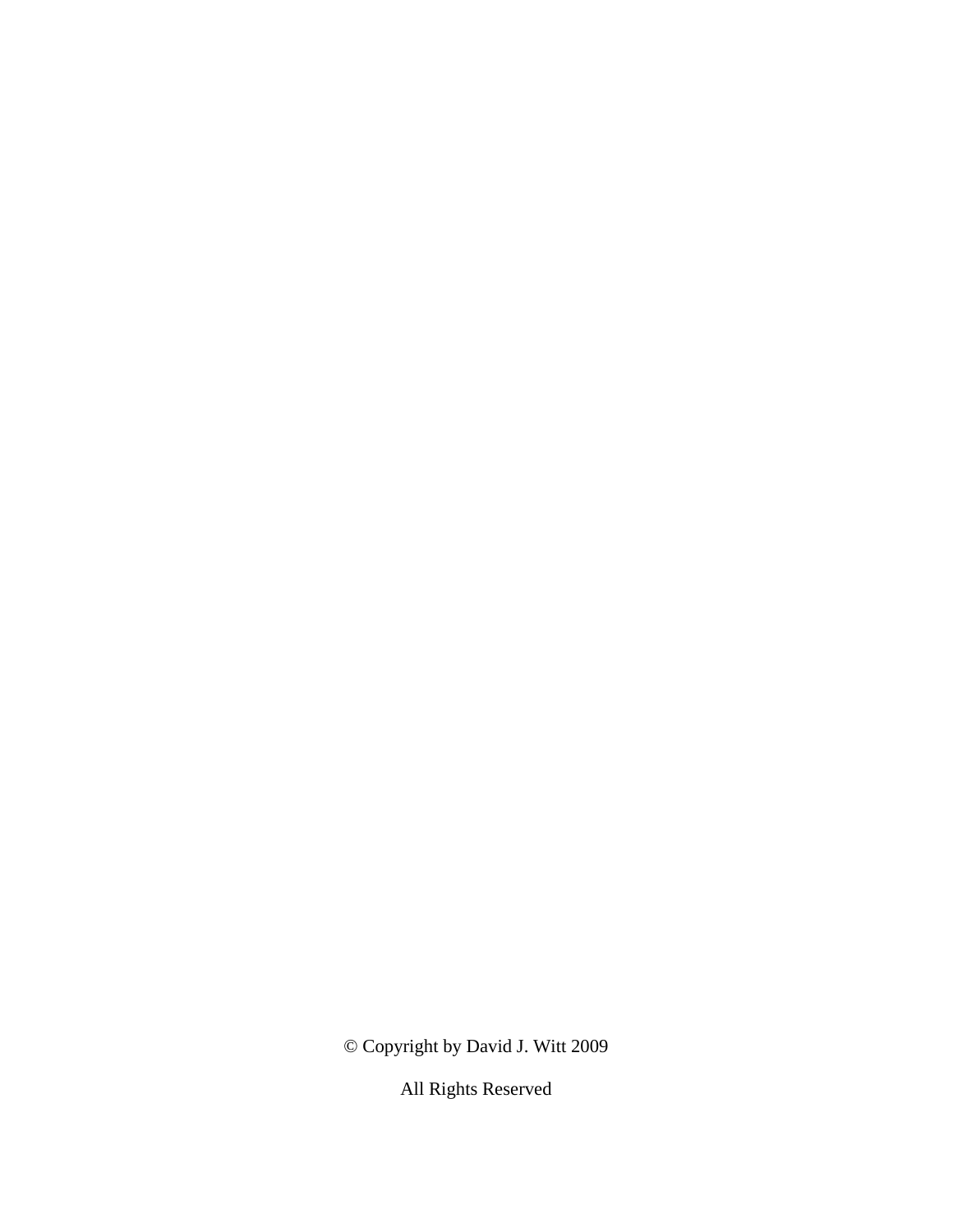The undersigned, appointed by the dean of the Graduate School, have examined the dissertation entitled

# AN EXPLORATORY STUDY OF PROFESSIONAL DEVELOPMENT EXPERIENCES FOR NEW MIDDLE SCHOOL SCIENCE TEACHERS IN A SUBURBAN SCHOOL DISTRICT

presented by David J. Witt,

a candidate for the degree of doctor of education,

and hereby certify that, in their opinion, it is worth of acceptance.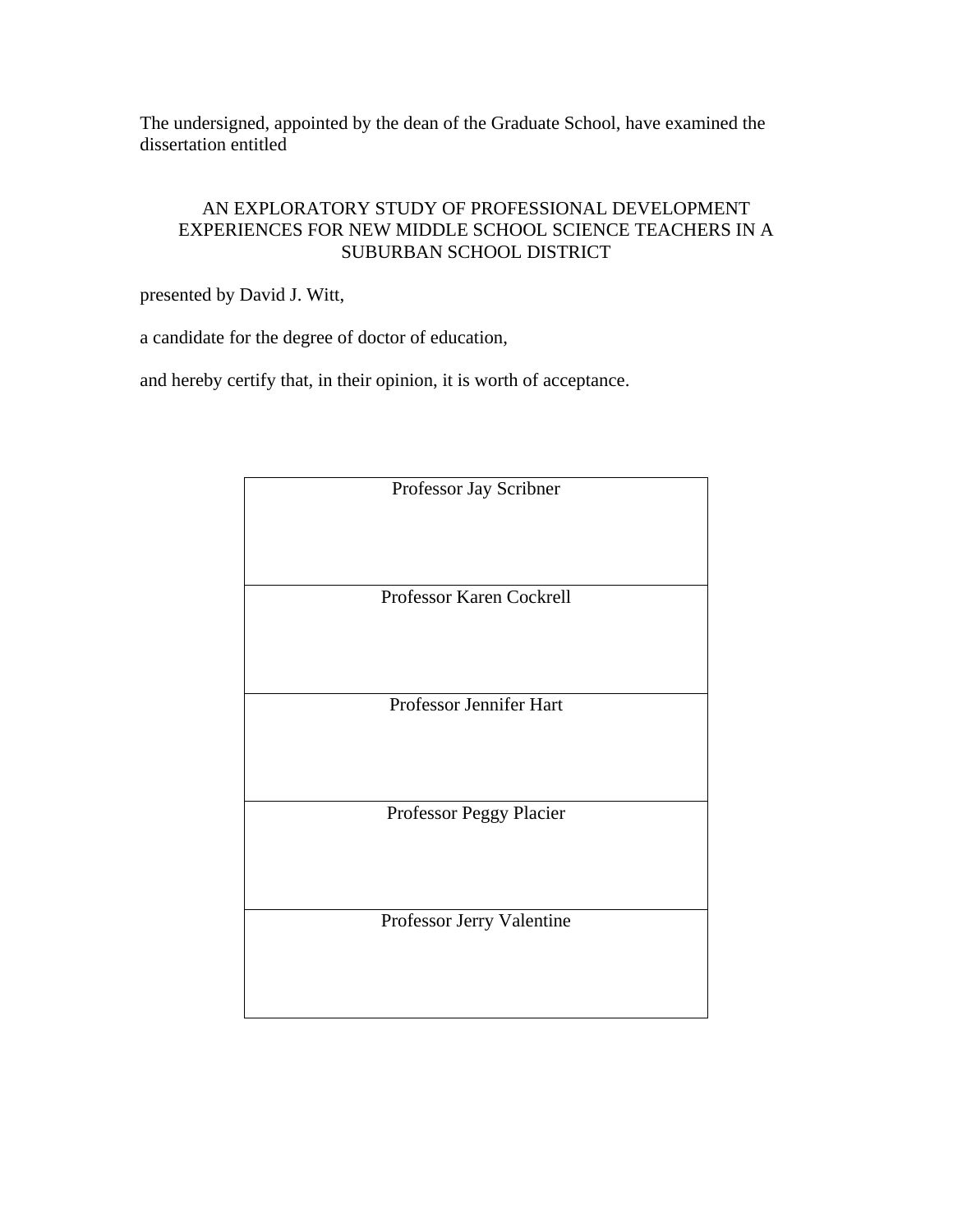#### ACKNOWLEDGEMENTS

 Only those teachers who have completed a dissertation may truly understand the web of people involved who support and assist distance learners who work full-time during graduate coursework and the dissertation process. There are so many individuals who helped me reach this point in my career and life.

 First and foremost, I must thank my wife, Lisa, who proofread every single paper I wrote during the last 8 years as I worked to complete my specialist and doctoral degrees. She helped me spell countless words, she insisted on grammatical perfection even when an assignment was in initial draft stages, and she encouraged me to fully explain my thoughts with improved topic sentences and conclusions. For months, she sat with me after work or on her days off to assist with formatting or making proper citations. Many a time, she motivated me to work extra hours when I wanted to quit early, and she took care of household responsibilities so I could continue working on the computer. Without her assistance, I would not have finished this dissertation within the allowed time frame.

 Second, I relied heavily on e-mail correspondence with my advisor, Dr. Jay Scribner, to guide me in the right direction. His constant feedback helped me, particularly in organizing data analysis and interview coding. Our face-to-face meetings were always supportive and motivating. I worked on this dissertation during a stressful time for his family, and I greatly appreciated his attention to my needs during this process.

 My dissertation committee made valuable suggestions on how to improve my study. I want to thank each of them as they read through and made comments on my

ii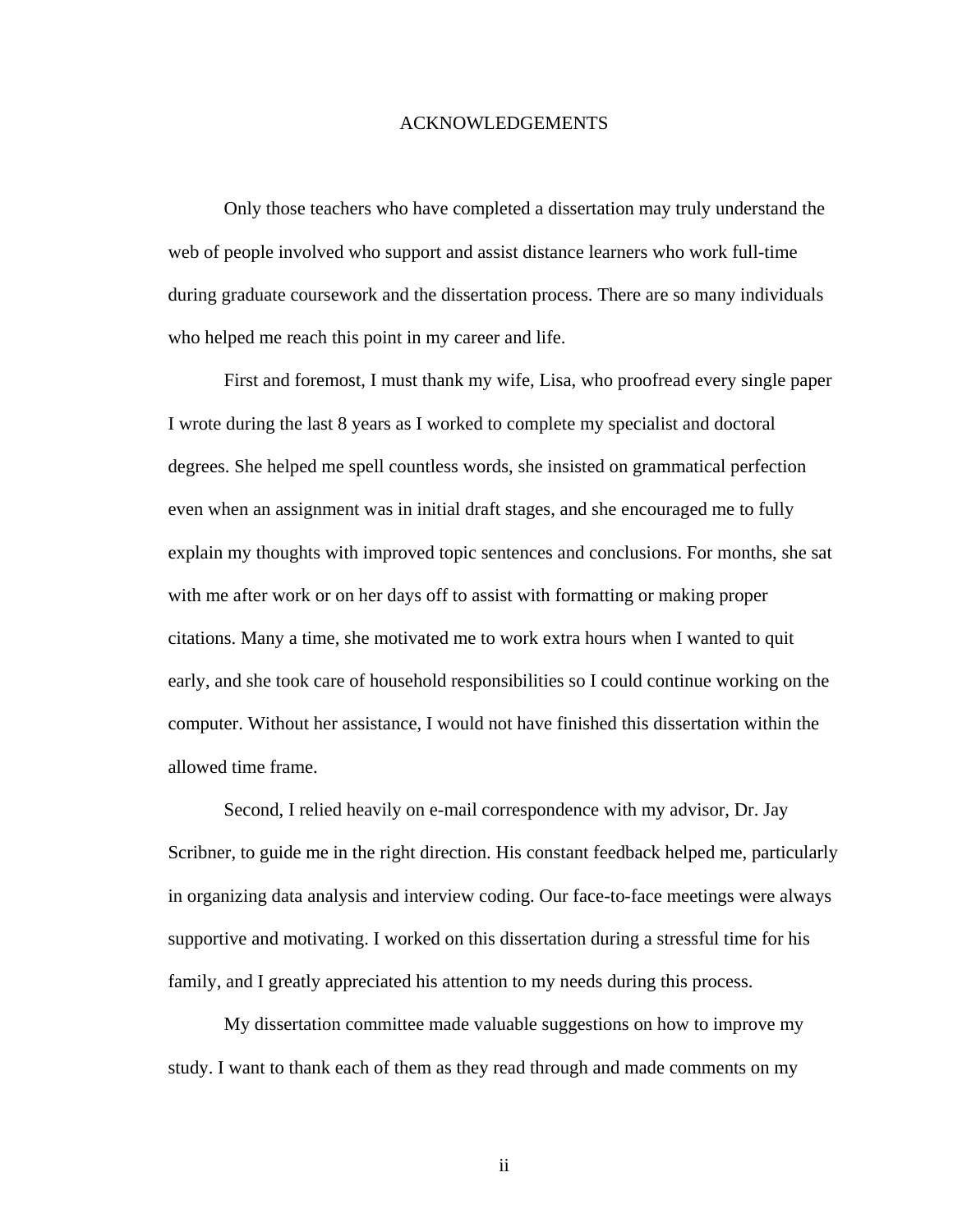proposal draft and defense draft before final submission. I valued these comments, and tried to make all the changes they suggested. I appreciate the time commitment made by committee members, who try to graduate several students each semester while keeping up with their regular university teaching and research.

 I also must recognize and thank my parents, Bob and Brenda Witt of Sullivan, Missouri, who are both proud graduates of Mizzou. I now realize just how responsible they are for making my career and my life so successful. They laid the stepping stones for me, and all I had to do was move forward. They always provided me everything I needed, so I had no worries about anything. They managed to ingrain in me their stubbornness and work ethic to reach my full potential. Growing up, I literally watched my parents run marathons and build their own barns, always with hard work and dedication. They maintained hobbies and side projects while keeping in balance everything else that matters in life. I thank both of them, and hope they share pride in what earning this degree represents.

 Finally, I thank all my co-workers, friends, and study participants for their support and motivating thoughts throughout this long process. I have always found teachers to be a group of people who take time to listen and help each other out when called upon. I appreciate their participation. Thanks, too, to all those who made a point of asking about my progress towards dissertation completion. Your continued support meant so much.

iii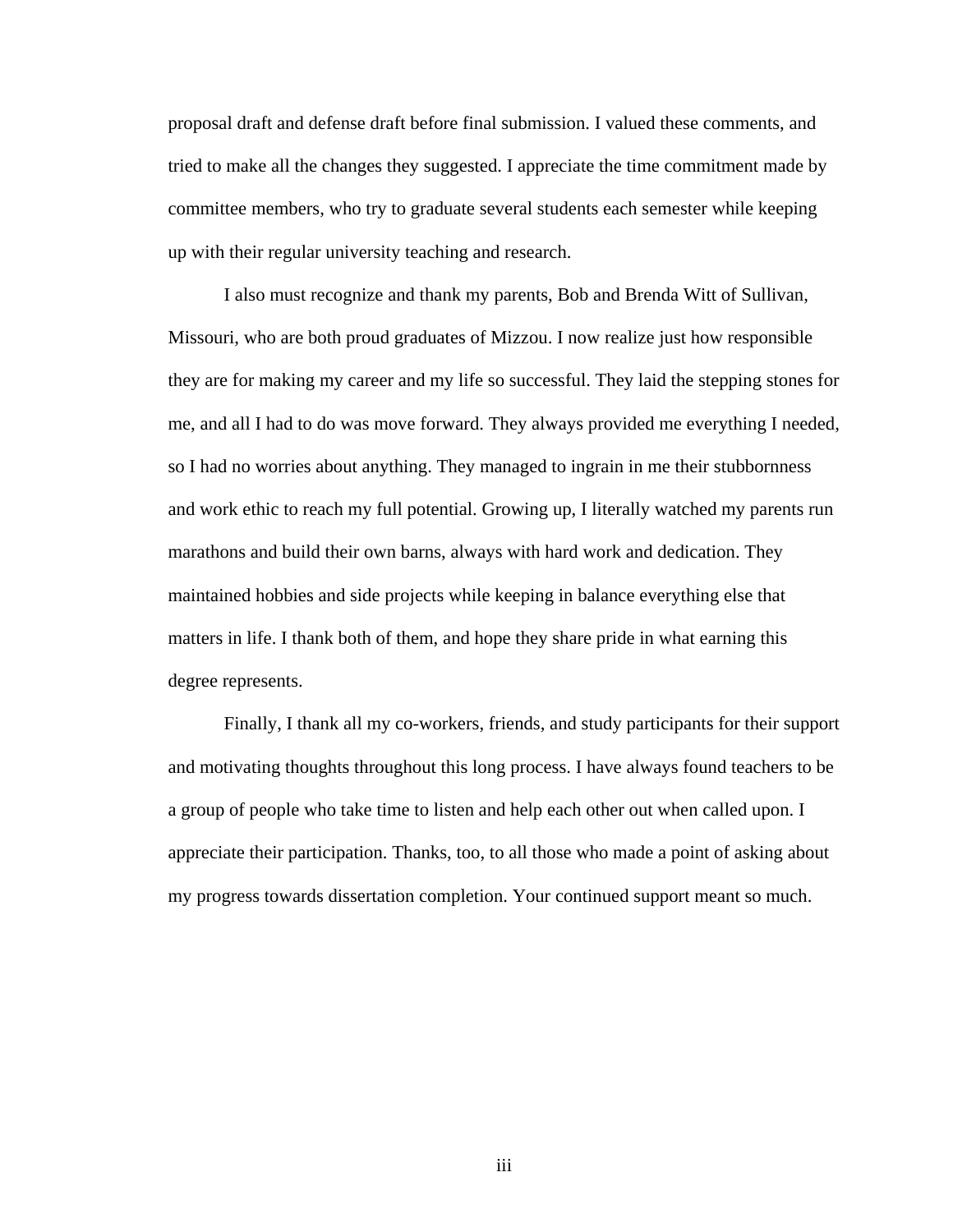# TABLE OF CONTENTS

| Why Examine Middle School Science Teachers? 3                        |
|----------------------------------------------------------------------|
|                                                                      |
|                                                                      |
|                                                                      |
|                                                                      |
| Contribution to the Field and Possible Beneficiaries of the Study 14 |
|                                                                      |
|                                                                      |
|                                                                      |
|                                                                      |
|                                                                      |
| Characteristics of High-Quality Professional Development for         |
| National Standards for Professional Development 27                   |
| Understanding the Specific Needs and Difficulties of New Teachers 31 |
| The Importance of New Teacher Induction 33                           |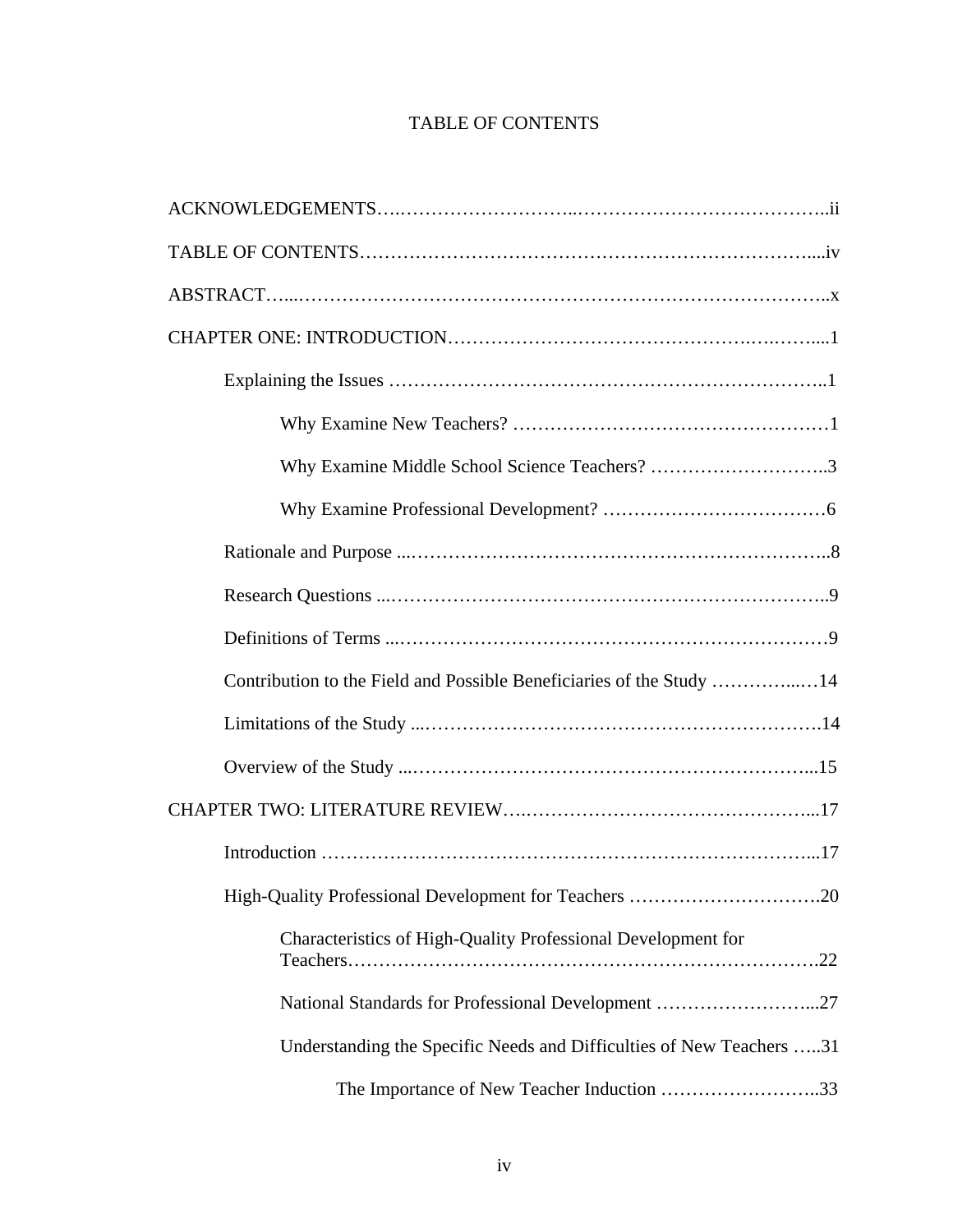| The Impact of Mentors and Need for Collaboration with New          |
|--------------------------------------------------------------------|
| School Culture's Role in Professional Development 38               |
| Examples of Models for Implementing High-Quality Professional      |
| Professional Development Pathways Model of Professional            |
| Positive Deviance Model of Professional Development 43             |
| Problem Based Learning Model of Professional Development 43        |
| Professional Learning Communities Model of Professional            |
| Professional Development for New Middle School Science Teachers 47 |
| High-Quality Professional Development Models in Science 50         |
| The Role of National Science Education Standards in Professional   |
| Special Considerations Regarding Effective Science Professional    |
|                                                                    |
| How Child Learning Theories Influence the Pedagogy of Professional |
| How Adult Learning Theories Influence the Delivery of Professional |
| Incorporating Adult Learning Theories When Providing Professional  |
| Adult Learning Theory: Constructivism and Experiential             |
| Adult Learning Theory: Transformational Learning 68                |
|                                                                    |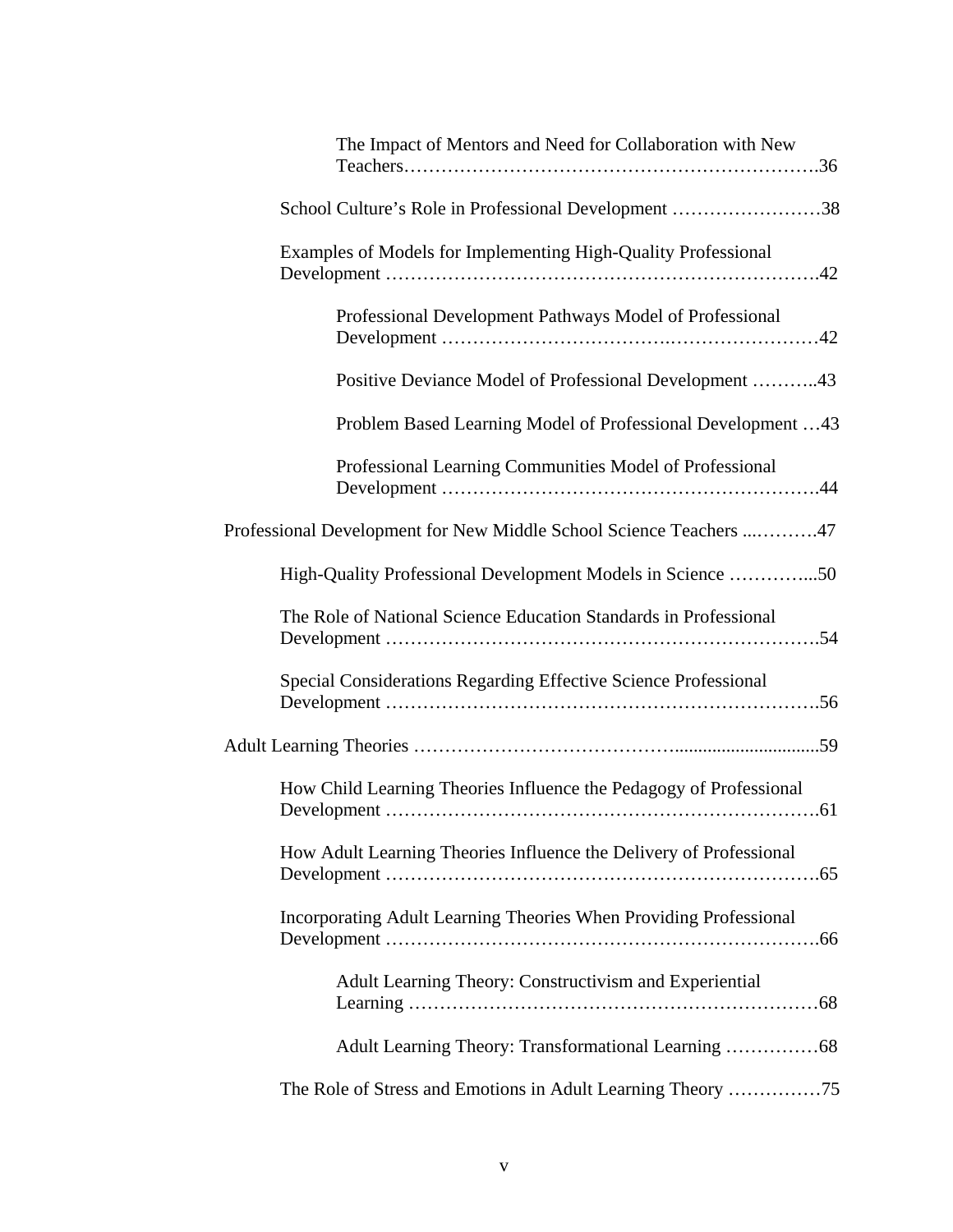| CHAPTER THREE: RESEARCH METHODOLOGY AND DESIGN            |  |  |  |  |
|-----------------------------------------------------------|--|--|--|--|
|                                                           |  |  |  |  |
|                                                           |  |  |  |  |
|                                                           |  |  |  |  |
|                                                           |  |  |  |  |
|                                                           |  |  |  |  |
|                                                           |  |  |  |  |
|                                                           |  |  |  |  |
|                                                           |  |  |  |  |
|                                                           |  |  |  |  |
|                                                           |  |  |  |  |
|                                                           |  |  |  |  |
|                                                           |  |  |  |  |
|                                                           |  |  |  |  |
|                                                           |  |  |  |  |
|                                                           |  |  |  |  |
|                                                           |  |  |  |  |
|                                                           |  |  |  |  |
|                                                           |  |  |  |  |
|                                                           |  |  |  |  |
| Summary of Perceptions of Midwest's Induction Program 115 |  |  |  |  |
|                                                           |  |  |  |  |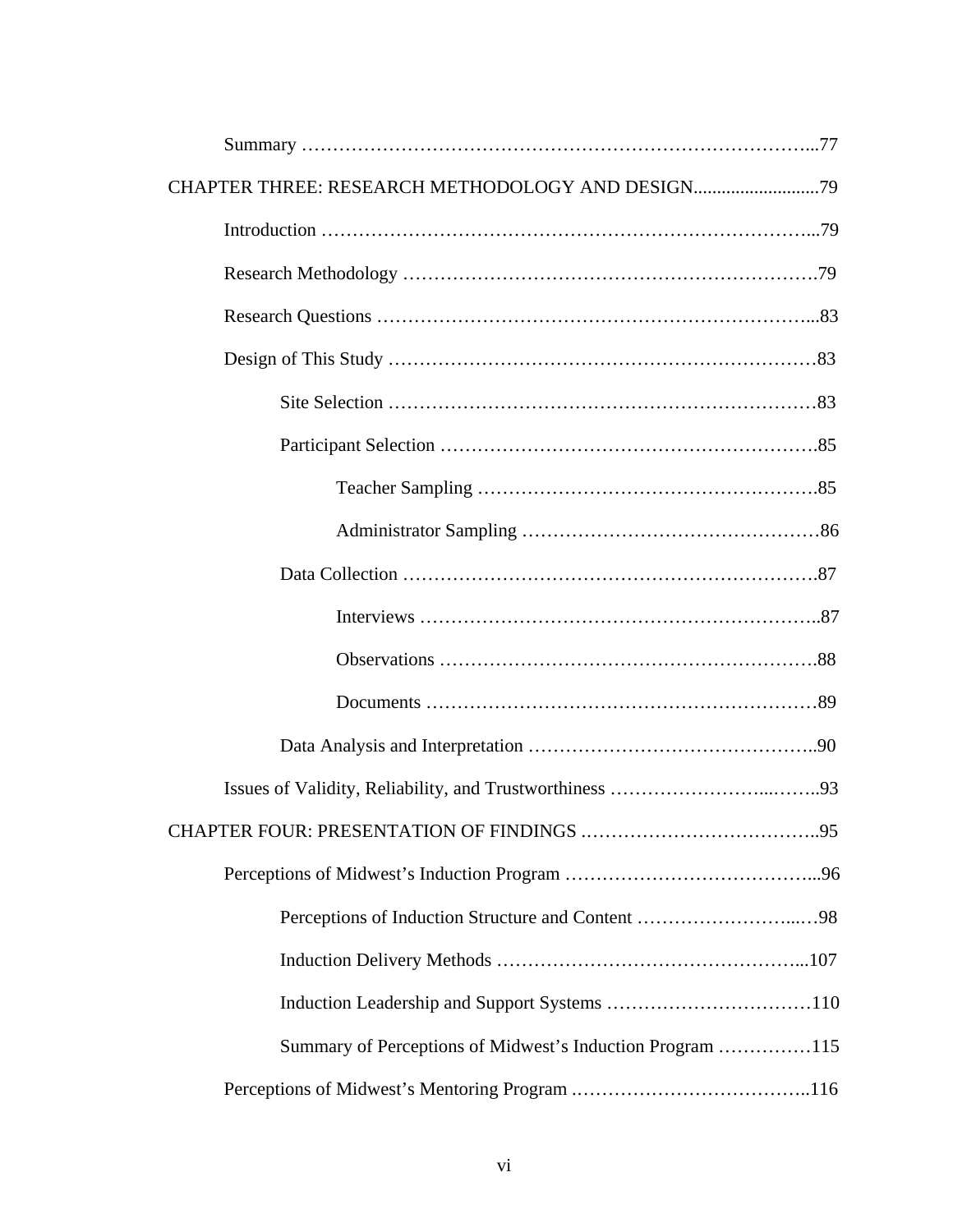| Perceptions of Mentoring Structure and Content 117                    |
|-----------------------------------------------------------------------|
|                                                                       |
| Perceptions of Mentoring Leadership and Support Systems 126           |
| Summary of Perceptions of Midwest's Mentoring Program 130             |
| Perceptions of Midwest's Science-Specific Professional Development131 |
| Perceptions of Science Professional Development Structure and         |
| Perceptions of Science Professional Development Delivery              |
| Perceptions of Science Professional Development Leadership and        |
| Summary of Perceptions of Midwest's Science-Specific Professional     |
| Perceptions of Midwest's Barriers to Implementation 146               |
| Perceptions of Context and Resource Barriers 147                      |
|                                                                       |
| Perceptions of Leadership and Delivery Barriers 153                   |
| Summary of Perceptions of Midwest's Barriers to Implementation 159    |
|                                                                       |
|                                                                       |
| Perceptions of Informal/Incidental/Assimilative Learning 163          |
|                                                                       |
|                                                                       |
| Summary of Perceptions of Adult Learning in Midwest 172               |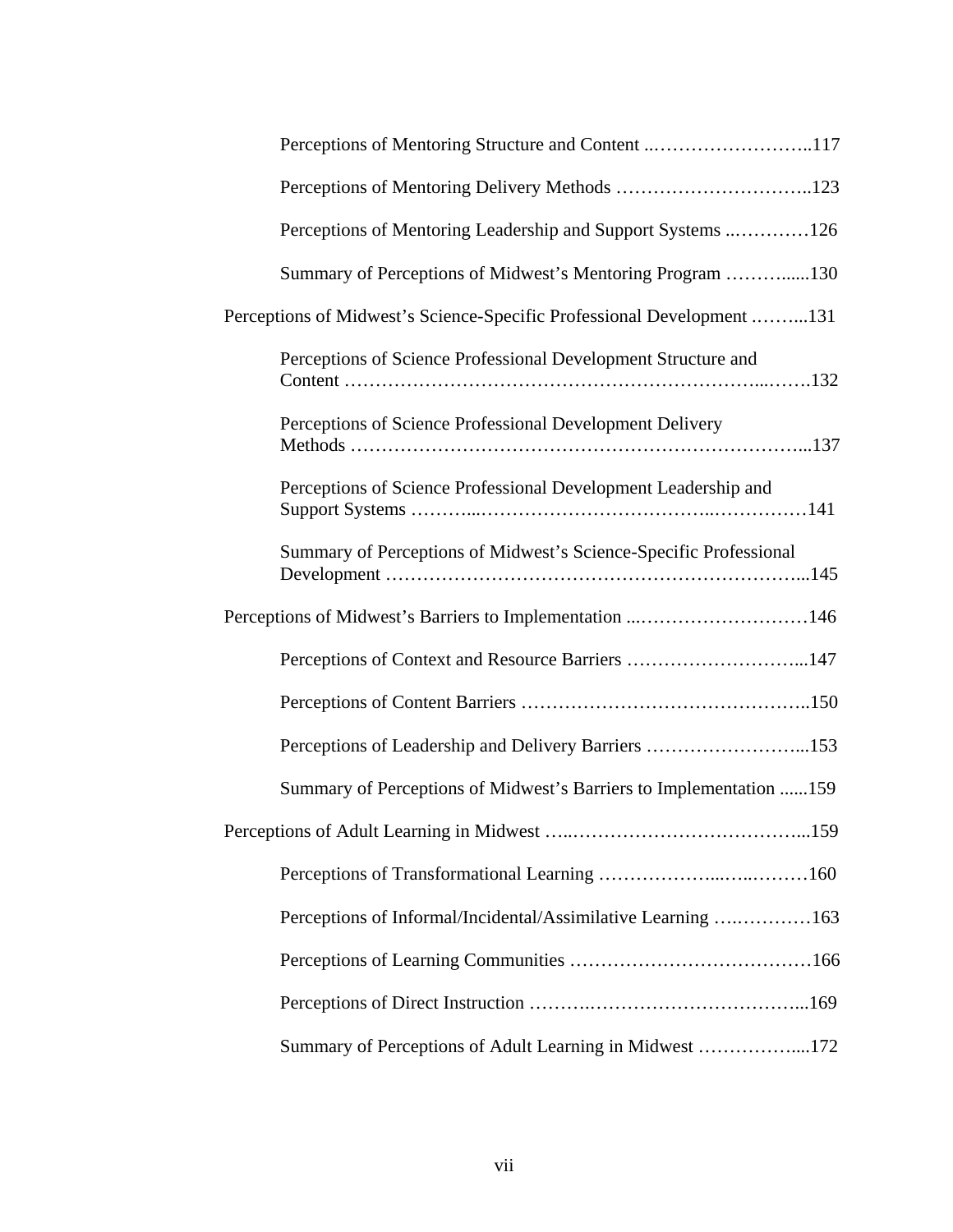| CHAPTER FIVE: INTERPRETATIONS, IMPLICATIONS, AND                                                                                            |
|---------------------------------------------------------------------------------------------------------------------------------------------|
|                                                                                                                                             |
|                                                                                                                                             |
| What is the extent and content of professional development when<br>training new middle school science teachers in a suburban school         |
| To what extent do new middle school science teachers find district-<br>sponsored, new teacher professional development to be effective? 179 |
| How, and in what ways, do new teachers perceive that their training                                                                         |
| How can suburban school districts better prepare new middle school<br>science teachers through induction programs (including mentoring)     |
|                                                                                                                                             |
|                                                                                                                                             |
|                                                                                                                                             |
|                                                                                                                                             |
|                                                                                                                                             |
|                                                                                                                                             |
|                                                                                                                                             |
|                                                                                                                                             |
|                                                                                                                                             |
|                                                                                                                                             |
|                                                                                                                                             |
|                                                                                                                                             |
|                                                                                                                                             |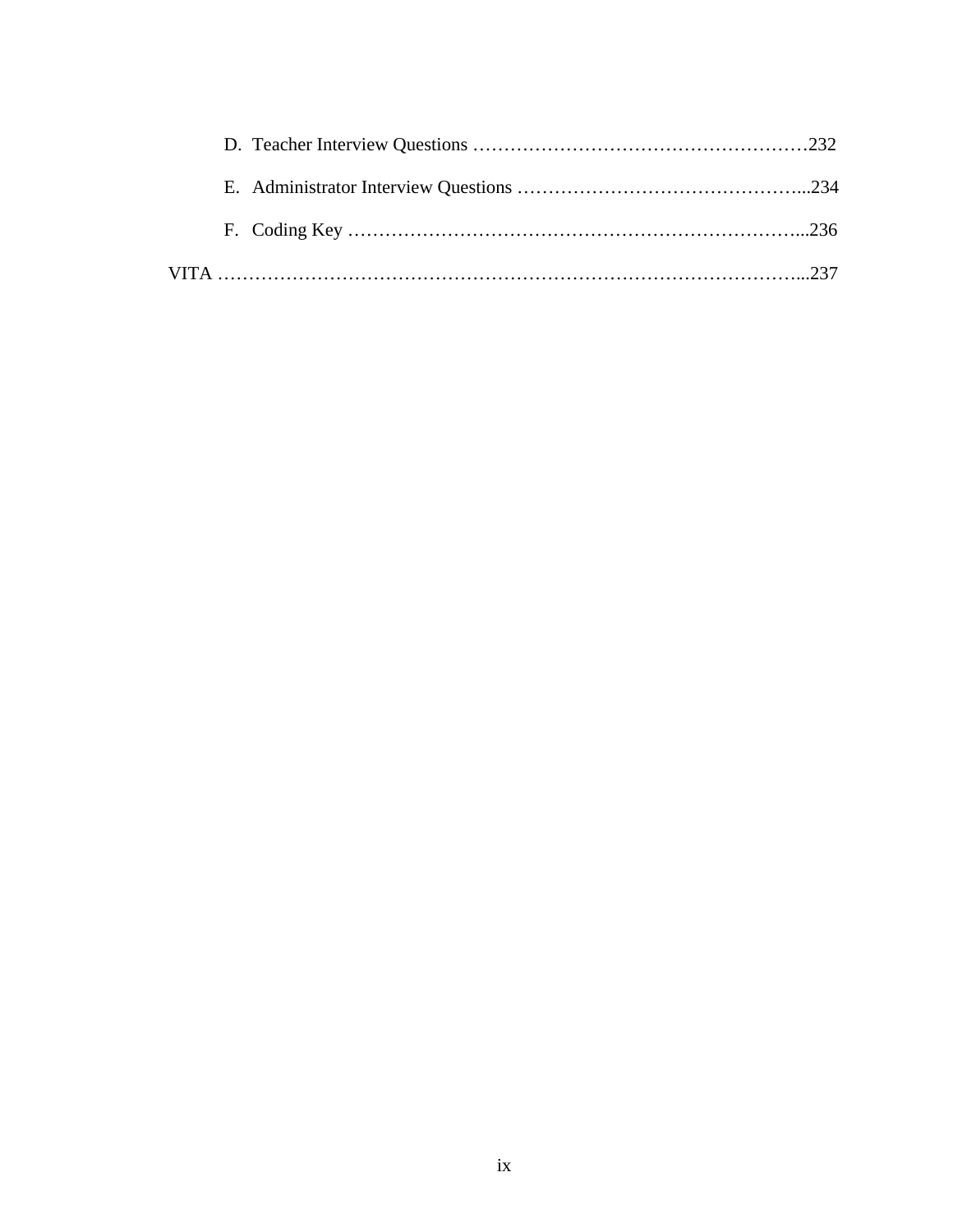# AN EXPLORATORY STUDY OF PROFESSIONAL DEVELOPMENT EXPERIENCES FOR NEW MIDDLE SCHOOL SCIENCE TEACHERS IN A SUBURBAN SCHOOL DISTRICT

#### David J. Witt

Dr. Jay Scribner, Dissertation Supervisor

## ABSTRACT

 This case study analyzed interview data for the perceived support of professional development provided to new science teachers by a large suburban school district. Twelve new middle school teachers and 5 administrators were interviewed. Findings suggested the most useful adult learning occurred in the learning communities model of professional development. Adult learning that used direct lecture and little teacher collaboration was found to be the least effective. The study recommends that districts provide better training to leadership regarding the delivery of quality learning communities, improve mentor selection and training, and provide new teachers with more quality feedback. The roles of leadership and relationships were interpreted as the most influential variables regarding whether or not new middle school science teachers felt supported through district-sponsored training. Educational literature on adult learning theories and quality professional development support this study's findings and conclusions.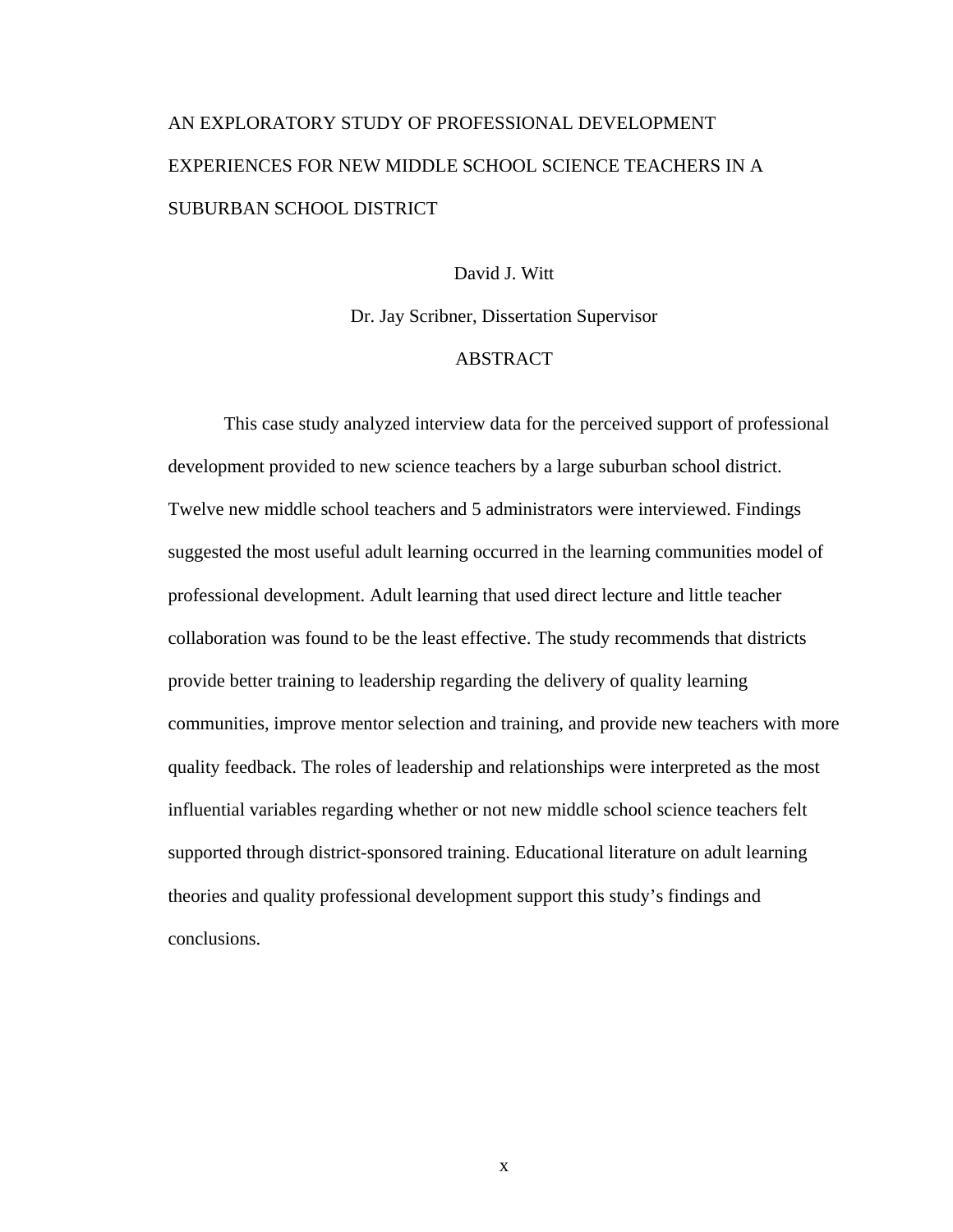#### CHAPTER ONE: INTRODUCTION

 This dissertation is a qualitative case study that investigates the current status of professional development for new middle school science teachers in a suburban school district. Specifically, the study will assess how teachers are inducted and trained, how they perceive the value of the training, what barriers may keep them from implementing research-based teaching strategies and district initiatives into classroom practice, and what further assistance new science teachers feel should be provided.

 The professional development of teachers is far from trivial. Guskey (2005) asserts that powerful professional development significantly improves the capacity of educators to help all students learn at high levels. In addition, following Knowles' (1980) theory of andragogy, it is imperative to view teachers as adult learners in order to make new information relevant and useful in the classroom.

 The issue of training new teachers and inducting them into an organization is certainly not isolated to suburban school districts. Most districts have high expectations for teachers, and hopefully, they assume the responsibility of thoroughly training new teachers. This dissertation will attempt to understand how well district induction, mentoring, and professional development actually shape a new middle school science teacher's pedagogy and practice during their first years of teaching.

#### *Explaining the Issues*

#### *Why Examine New Teachers?*

In thinking back to the first years of teaching, one in the teaching profession can likely remember feeling frustrated with a lack of knowledge and skill regarding the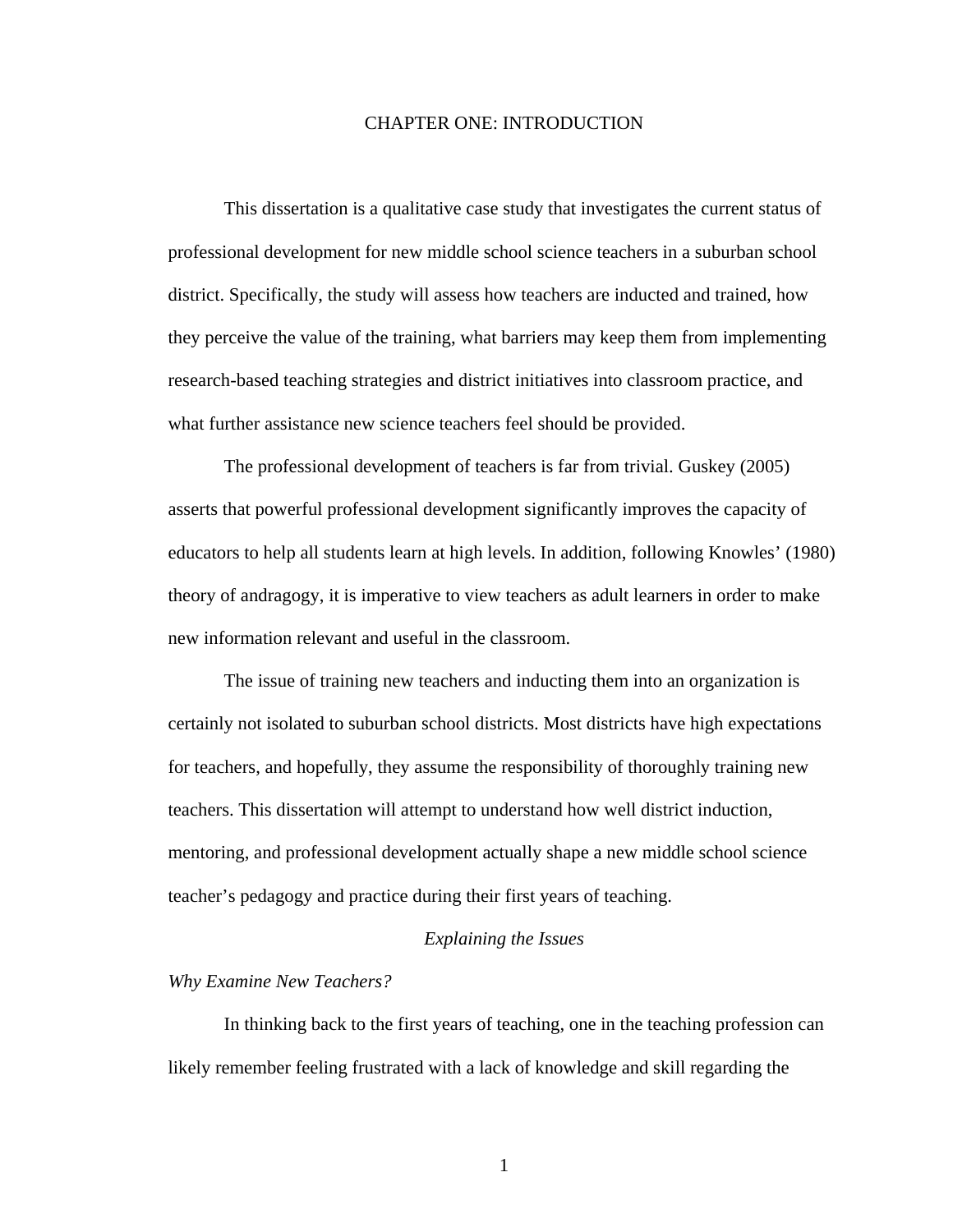curriculum, understanding children, or designing lessons. Ideally, the mentor, team members, and administrators are there to guide and collaborate with the new teacher to help ease frustration. However, recent research on new teacher attrition has noted that while low pay and student discipline remain important concerns in the overall experience of new teachers, at the heart of the issue is a new teacher's relationship with administrators and peers. Inman and Marlow (2004) have researched teacher attrition and found that previous research on the topic focused on factors such as demographics, teacher background, and professional environment. They found that teachers left less often because of insufficient salaries, and more frequently because of a lack of professionalism, collegiality, and administrative support. New teachers want to feel successful and to be treated like professionals. The supervising administrators, mentors, and professional development trainers have an enormous impact on a new teacher's job satisfaction and decision to continue teaching.

There has been copious research on beginning teachers and teacher retention. Based on a 2000 NSTA teacher survey, half of all new teachers bid the classroom good bye after 5 years (Allen, 2007). Hope (1999) found that when educators, and new teachers in particular, cite reasons for leaving the teaching profession, they often include little or no administrative support and isolation from peers. Harrell, Leavell, and Van Tassel (2004) shared their results of a 5-year study which showed that new teachers left not because of a poor relationship with their teacher mentor, but because of problems with district administration and collegiality with peers. The data on teacher attrition and reasons for leaving are well documented. So what can a school do to retain high quality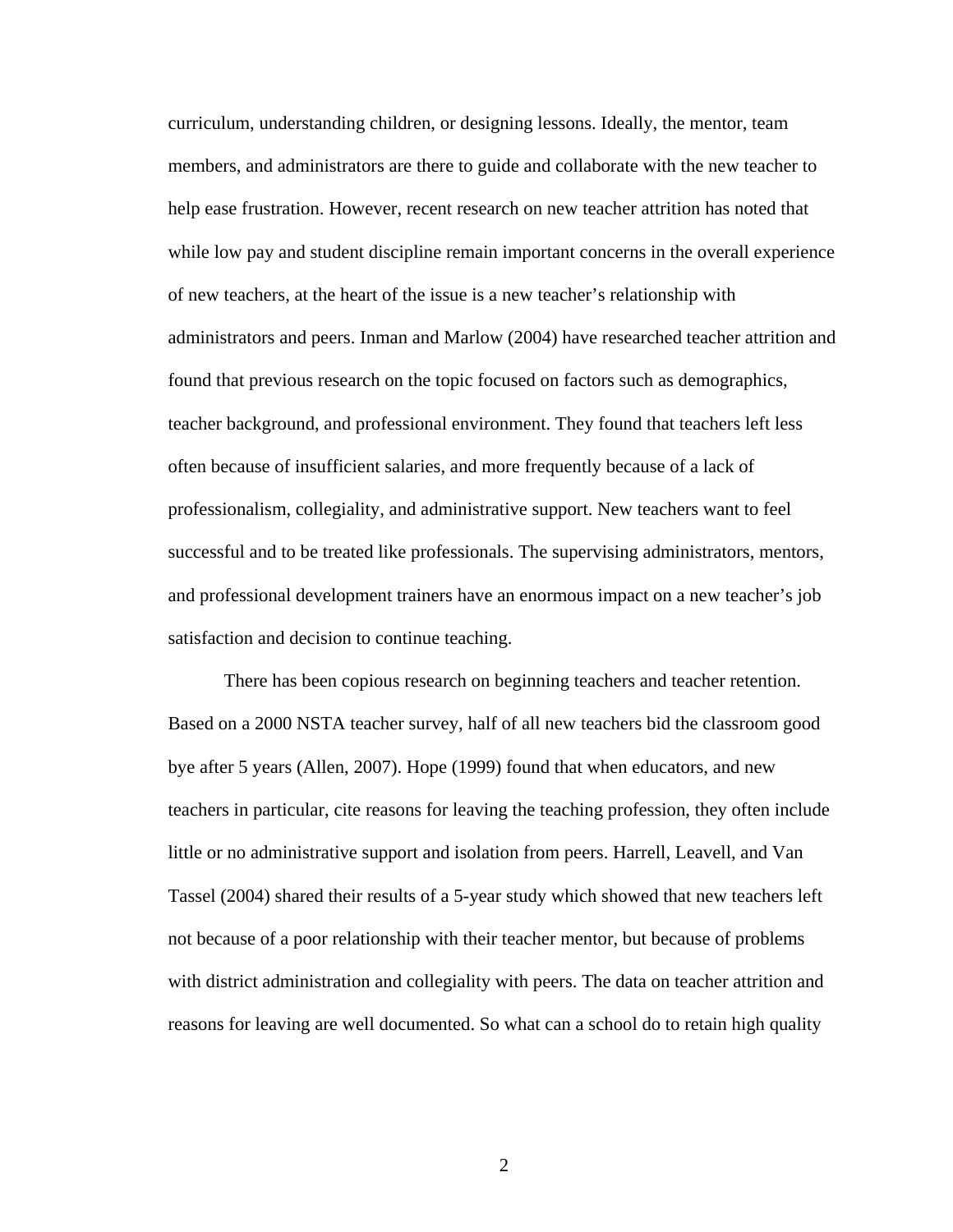teachers? Perhaps part of the answer lies in the relationships new teachers build during their induction process and professional development activities their first few years.

 Ingersoll (2002) compares the process of continually training new teachers without retaining them to pouring water into a bucket with a large hole at the bottom. Slowing down the turnover of quality new teachers should be a top priority for principals who wish to create a stable culture and learning atmosphere for their students. Administrators must make new teachers feel welcome, supply them with resources, and be active partners in improving areas of concern. Shann (1998) found the strongest influence on job satisfaction to be principal support, because it influences teacher commitment, and in turn, teacher attrition.

 The suburban school district on which this study focuses supports new teachers by filling professional development days and summer workshops with seminars and sessions led by experienced staff members. The trend of educators collaborating with other educators in professional development activities has drawn me to focus not just on new middle school science teachers, but also on their specific professional development needs. Does this type of teacher collaboration truly meet the needs of the new teacher? Retaining quality teachers while helping them improve their practice is a common goal for today's schools and worthy of research that seeks to understand the process.

#### *Why Examine Middle School Science Teachers?*

The role of science and mathematics teachers in the United States is crucial to creating generations of technology-savvy students for the future. Unfortunately, a shortage of well-trained, career-committed math and science teachers has created a vicious cycle for our nation. According to Darling-Hammond (2007), less than half of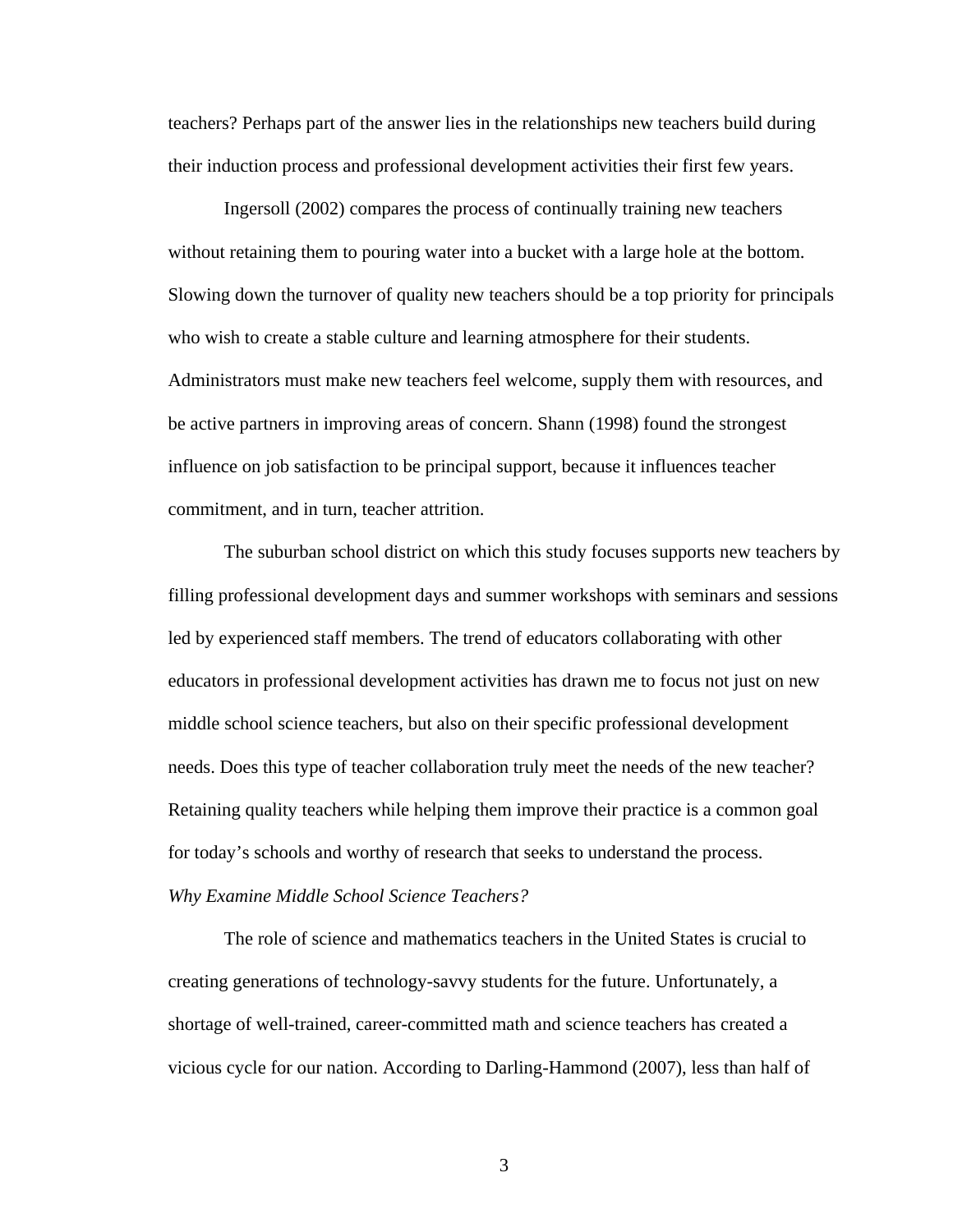first-grade through eighth-grade teachers are prepared to teach a balance of coursework in life, earth and space, physical, and environmental sciences. Nor do they have sufficient pedagogical knowledge about how to teach science effectively. If the specific needs of science teachers were better addressed through professional development, perhaps they would feel better prepared to tackle the science education of today's students.

 As the primary researcher for this dissertation, and as a middle school science teacher for the last 12 years, I am naturally drawn to science education. Therefore, I have a unique perspective of the problems and dilemmas that new middle school science teachers face. Due to the developmental range of students, middle school science teachers have issues that both elementary teachers and high school teachers face. Young (2007) asserts:

Helping students construct science understanding through a more rigorous curriculum and the use of discovery and inquiry experiences requires teachers to understand far more about science content and processes than at present…Middlelevel teachers may understand more science content (than elementary) but often have fewer skills in guiding learning through inquiry and discovery. (p. 28)

 Much of modern-day science curriculum is based on inquiry. Ironically, as these inquiry methods build momentum and attempt to energize science education in the United States, the national movement towards standardized testing threatens to thwart such progress in science education (Jorgenson & Vandosdall, 2002). Many new science teachers start with little classroom experience and some lack the knowledge to implement inquiry type lessons. Allen (2007) believes teaching science requires the teacher to depart from the normal conventional teaching methods of textbooks and lectures. She believes a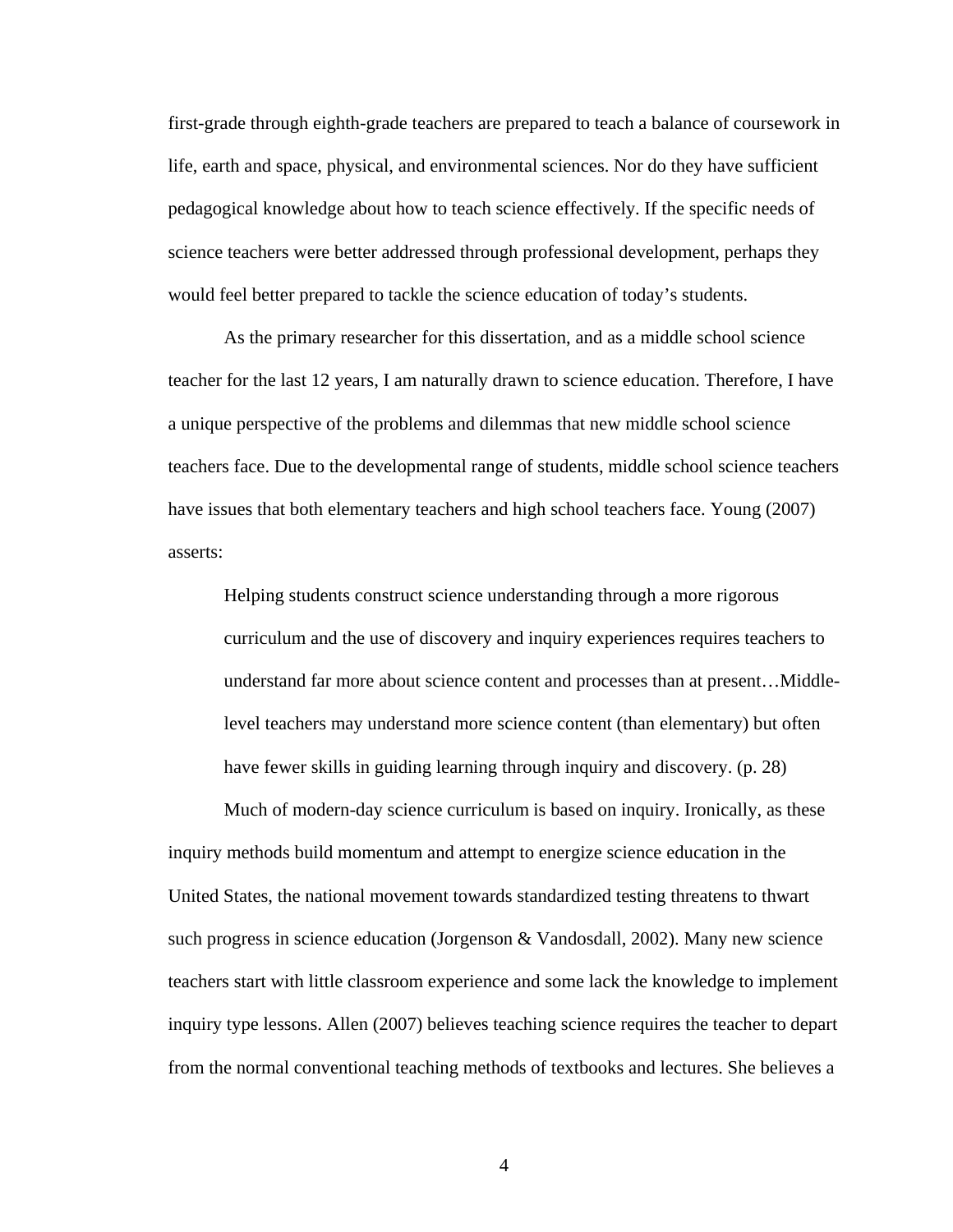combination of variables keep many new teachers stuck in a textbook. Lack of experience, knowledge, time for planning and self-reflection can all trap new teachers and keep them from incorporating more student-directed activities. I believe focusing time and resources to district induction, mentoring, and professional development programs for new science teachers impacts the overall pedagogical and practical teaching methods that teachers use during their first 5 years in the profession.

 Another issue that works against middle school science teachers has been the way students are now tested over many curricular ideas from concrete to advanced concepts. Jorgenson and Vanosdall (2002) believe that trends toward high stakes testing, standards, and basic skill accountability in the areas of science, literacy and mathematics has caused a splintering effect of school curriculum, which therefore de-emphasizes science instruction and the use of inquiry based science instruction. "For example, American fourth-graders tied for second in science in TIMSS, but American eighth-graders fell to  $17<sup>th</sup>$ ; (p. 603). Berube (2000) agrees that "schoolchildren of all ages are failing science in record numbers. In particular, they are intellectually dropping out of science at the middle school level..." (p.321). Berube cites standardized multiple choice tests, memorization, and the developmentally backward way many teachers deliver the content as possible factors. She believes that middle school teachers should be focusing on concept development, but that many teachers themselves do not have the knowledge or skill to teach conceptual ideas in a developmentally appropriate way to students.

 There seems to be a need to focus in on, and improve the type of, professional development training that middle school science teachers receive. The way that some teachers are delivering the curriculum does not always match that of current inquiry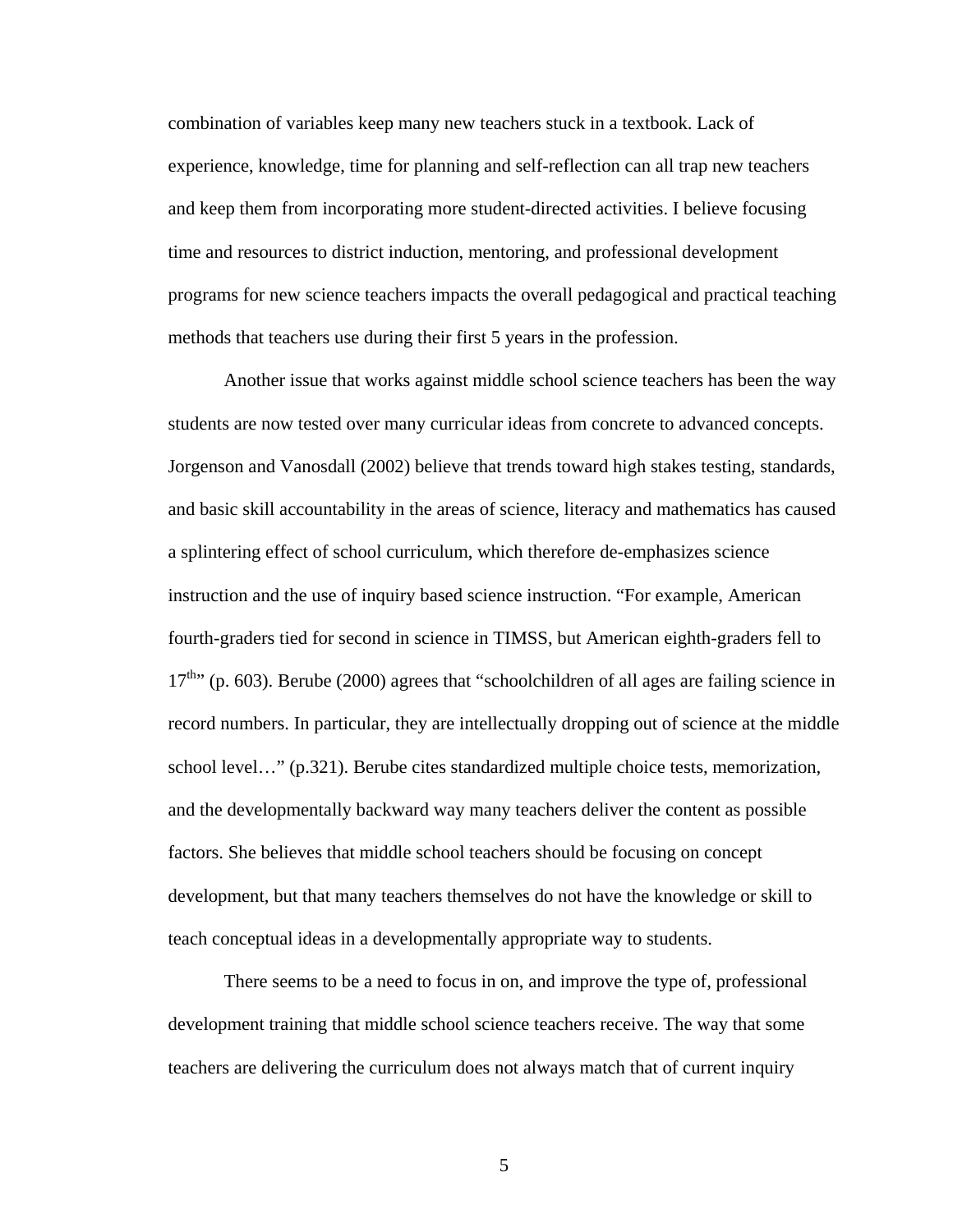based methods that are widely accepted to be best practice within current science education literature.

 It certainly seems that science education has taken a back seat to some educational subjects, such as reading and math. In fact, Duschl, Shouse, and Schweingruber (2007) believe current middle school science practices go against what the current research recommends, based on the 2007 National Research Council report "Taking Science to School: Learning and Teaching Science in Grades K-8." They found teachers today often separate teaching concepts from skills. Additionally, they found that the curriculum is often far too big with too many standards, and the curriculum is sequenced in a manner that works against the development of coherent learning progressions. Science teachers struggle daily with implementing multiple curricular and standards into a short time span, while others do not possess the knowledge or skill to effectively teach concepts in the classroom.

 By combining the notion that many middle school science teachers lack the training and abilities to effectively lead inquiry-based learning with the idea that science teachers struggle with overloaded curriculum, it follows that professional development for these educators should focus on those areas. But is that happening in today's schools? Are middle school science teachers getting the training to effectively improve their practices? Do they feel supported and knowledgeable in their classrooms? This study seeks answers to these questions.

#### *Why Examine Professional Development?*

Achinstein and Barrett (2004) studied 15 new teacher-mentor pairings over 2 years and found new teachers go through "practice shock" by transitioning from idealism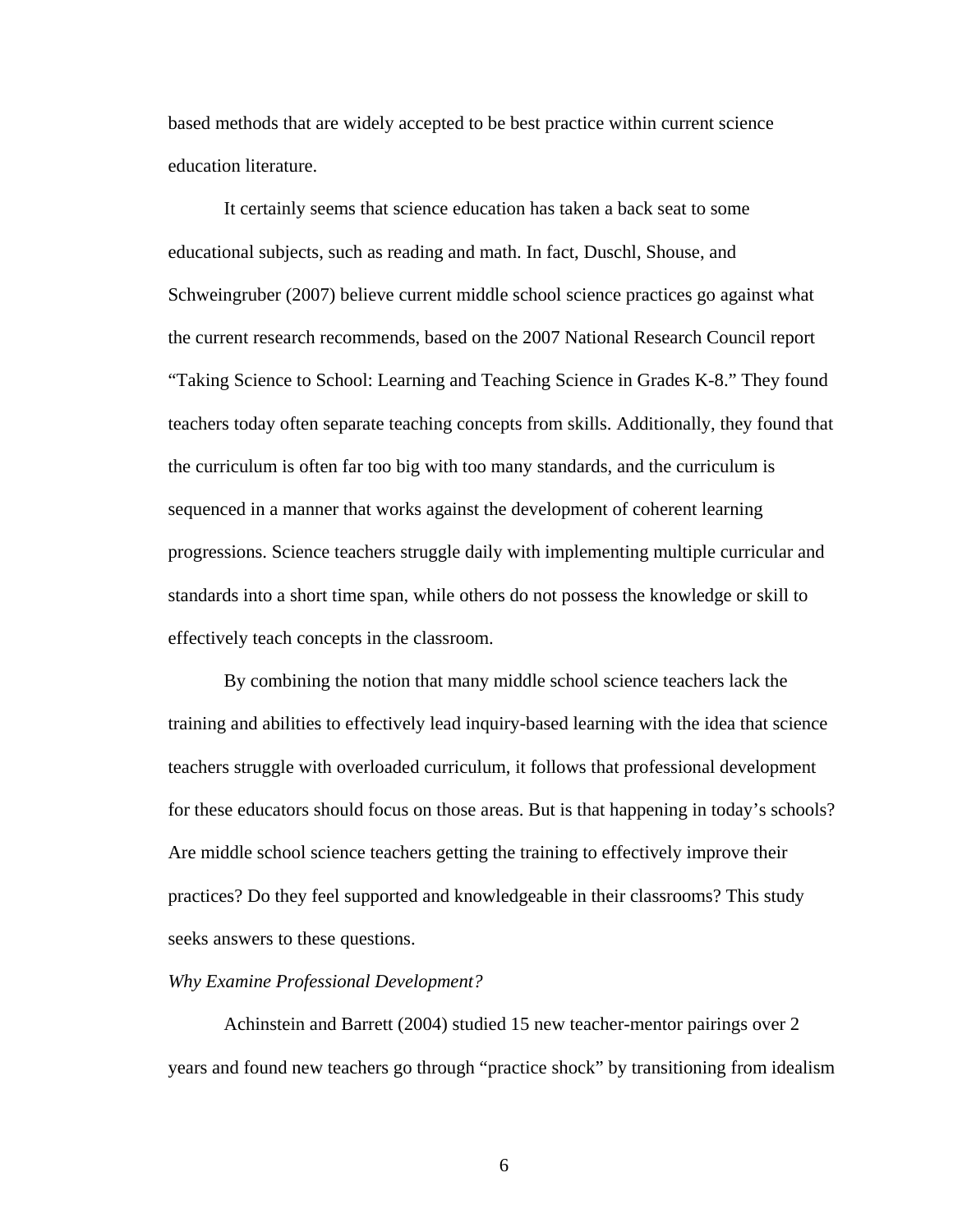to reality. Therefore, new teachers need the full support of a district's ongoing professional development programs to increase their knowledge and skill so this "shock" is only temporary. If a teacher is struggling, it seems that there are three typical outcomes: the teacher can improve, he may move on after a year or two, or the school is stuck with a weak teacher. There seems to be only one financially and ethically appropriate outcome to support: the school should help the teacher improve. This is done through ongoing professional development, and it takes many forms.

 New middle school science teachers interviewed in this study are in the same boat as most new, relatively inexperienced teachers around the country. Feeling overwhelmed by the expectations of parents and administrators and feeling the need to have a smoothrunning classroom with high student achievement is a goal for all teachers. School administrators and professional development committees must consider providing new teachers with training in areas such as implementation of research-based pedagogies, classroom management skills, and student assessment techniques. The suburban school district examined in this study requires new teachers to attend several days of induction training before the school year begins, and each new teacher is also assigned a mentor. But is that enough? Should there be more professional development opportunities offered during the teacher's first few years in order to learn and discuss standards-based lessons, inquiry lessons, student developmental levels, and classroom management issues in more detail?

 Finding out what teachers need is one of the most important steps when planning for professional development (McCarthy, 2005; Ricketts & Duncan, 2005; Serim, 2003). When teachers feel their needs are met, they are more likely to be engaged in professional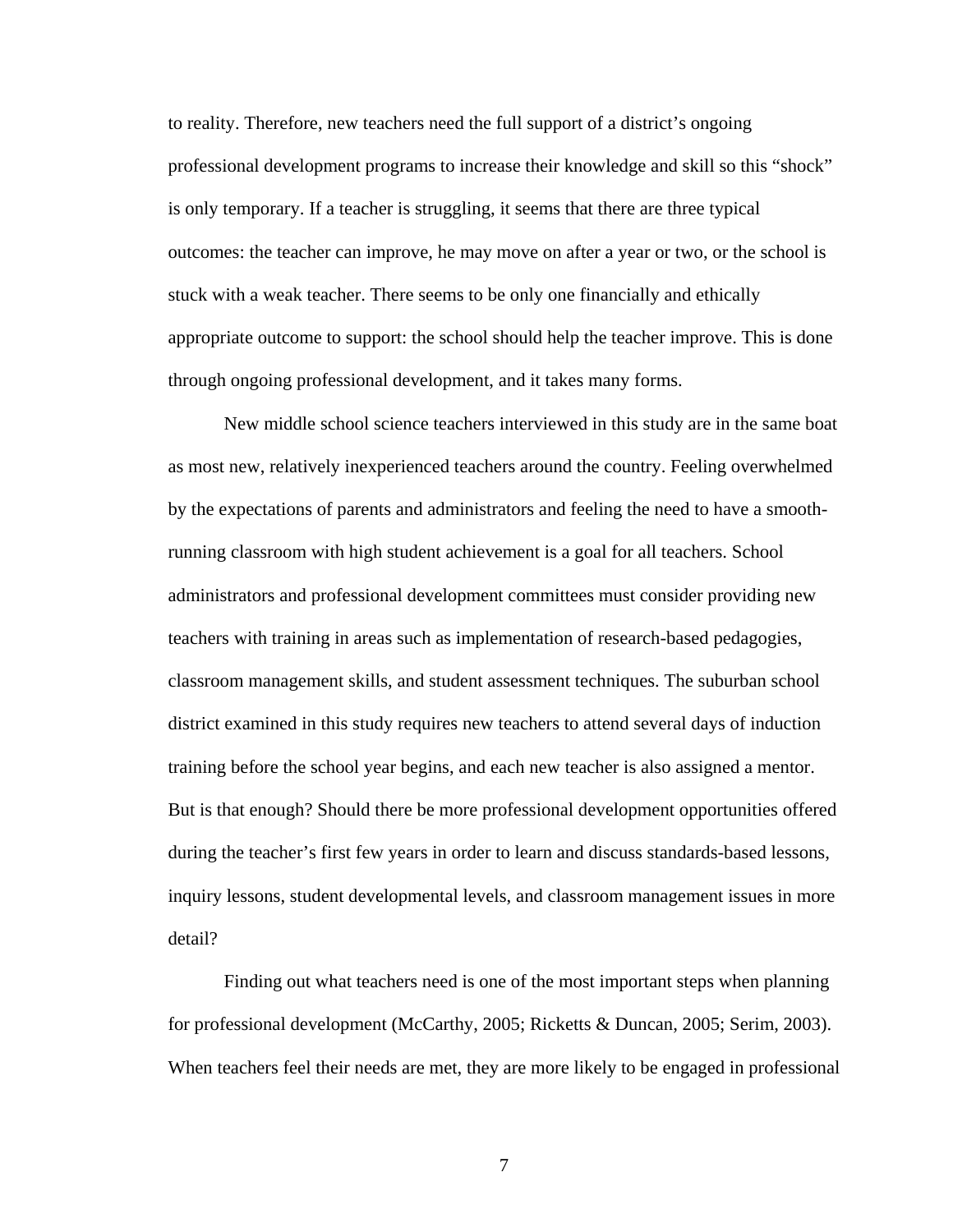development and to pass on that learning to their students. Professional development and administrative support, or rather, a lack thereof, have been documented as reasons for increased teacher attrition rates (Ingersoll, 2002). Attrition of quality teachers is a major issue facing the American public school system. The price that school districts pay for teacher turnover is not only financial, but also one that students ultimately pay by having a revolving door of inexperienced teachers. Appropriate professional development is critical to improving these teachers' effectiveness. Understanding the current content and context of professional development for science teachers within a school district is a prerequisite when planning for initiatives and improvements within that middle school science department. Learning the perceived effectiveness of current district initiatives and the delivery of professional development activities is one of the research goals of this dissertation.

#### *Rationale and Purpose*

This study investigates the current status of professional development for new science teachers in a suburban school district. Research-based induction and professional development practices from the literature review will be compared with the district's current model of teacher induction and training. This dissertation aims to understand the perceived effectiveness of professional development for new middle school science teachers. It will be important to learn what specific barriers keep new middle school science teachers from implementing research-based and standards-based teaching techniques at the classroom level. The application, or lack thereof, of adult learning theories in new teacher professional development will be examined.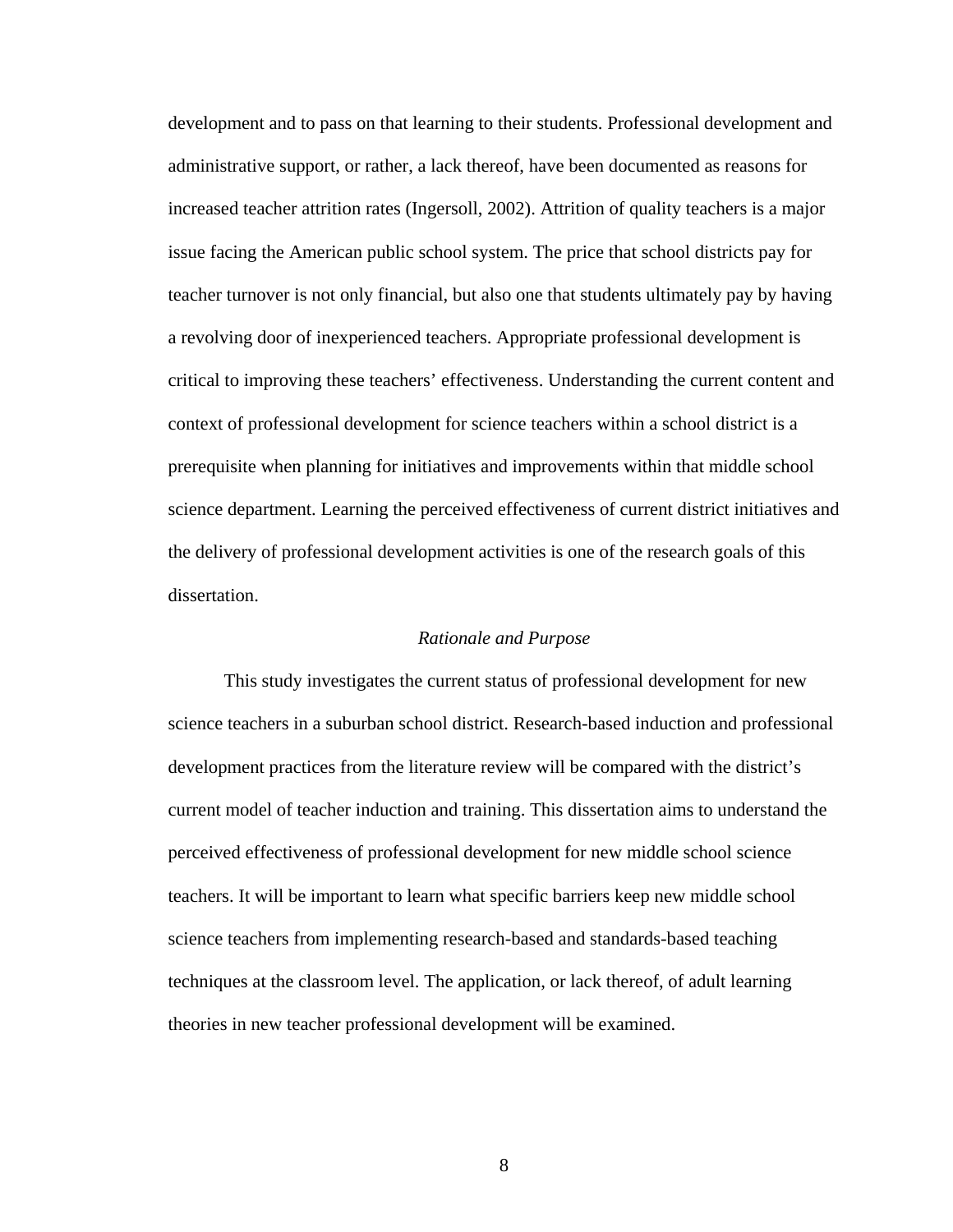This study will assess the formal and informal ways teachers are supported in their learning of new information and implementing new pedagogies in their classrooms. Data collected from this study should provide public school administration, building administrators, mentors, and new teachers with qualitative data useful in planning for additional professional development opportunities in similar suburban school districts.

### *Research Questions*

The research questions that guide this qualitative case study are:

- 1. What is the extent and content of professional development when training new middle school science teachers in a suburban school district?
- 2. To what extent do new middle school science teachers find district-sponsored, new teacher professional development to be effective?
- 3. How, and in what ways, do new teachers perceive that their training supports their teaching practices?
- 4. How can suburban school districts better prepare new middle school science teachers through induction programs (including mentoring) and professional development offerings?

 The first three questions are addressed in Chapter Four: Presentation of Findings. I concentrate on the fourth question in Chapter Five: Interpretation of Findings.

#### *Definitions of Terms*

At the core of this study are the concepts of professional development and adult learning theory. For this study, I define *professional development* as any activity in which teachers engage for the purpose of gaining knowledge to improve their practice. I define *adult learning* as teachers adding to their core content knowledge, trying to improve and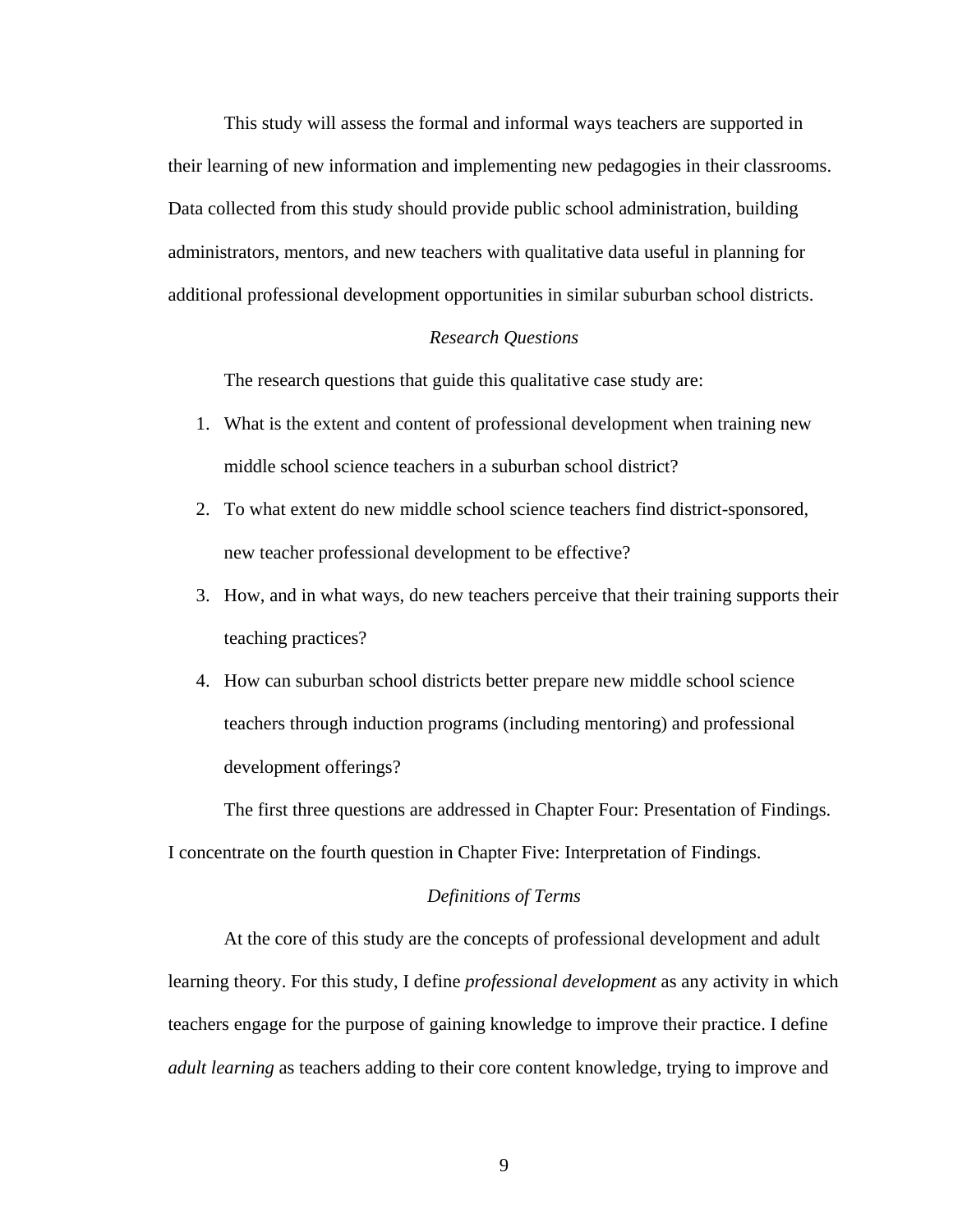better understand their practice, adding new information that changes their perceptions, and making changes to their practice based on that knowledge. The definitions of other terms relevant to this study follow.

*Grade-level science plan time*: Time provided on a weekly basis in the district's middle schools to allow the two or three science teachers for that grade level to meet and work together on curricular issues, lesson planning, and initiatives.

*Grounded theory*: "A specific procedure, associated with Anselm Strauss and Barney Glaser, in which the researcher collects data and does analysis at the same time" (Bogdan & Biklen, 2007, p. 272). Interpretations are derived inductively from raw data, and there is continual interplay between data and emerging interpretations (Fraenkel & Wallen, 2003).

 *Half-day professional development training*: Monthly professional development in the district that takes place from approximately  $11:15$  a.m.  $-3:00$  p.m. when students are released early. This time is used for district-wide initiatives and professional development activities specific to each school building. It also allows each building to incorporate any other professional development that is needed to address the building personnel's specific needs. Principals are allowed time on these days to offer a wide variety of professional development activities based on the unique demographics of their teachers and students.

*Induction program/training*: The initial training of teachers at the start of each school year. First year teachers in the district are provided two weeks of training and induction on such issues as curriculum, assessment, classroom management, technology,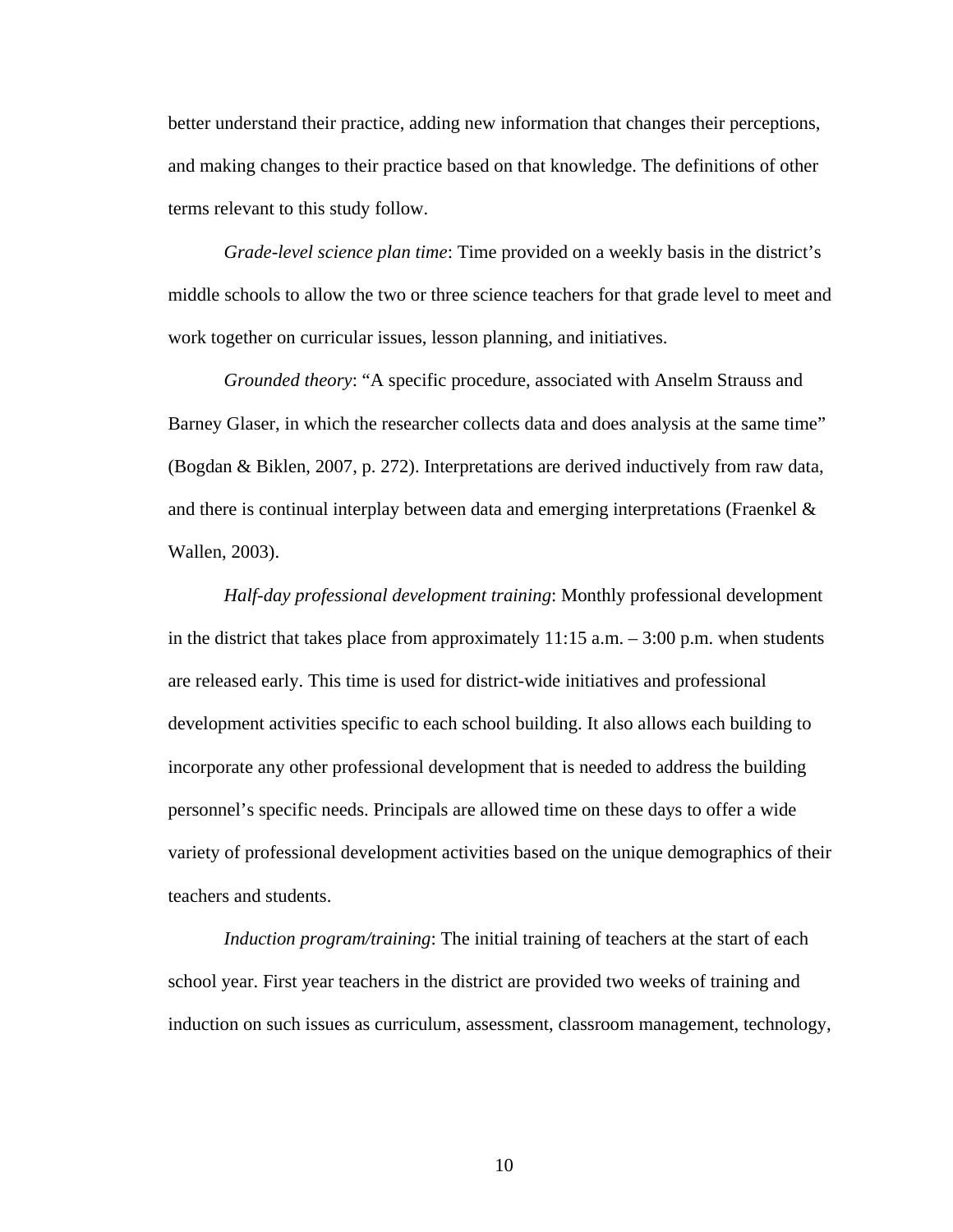and time management. New teachers are also pulled out of the classroom once a month during their first year for additional collaboration and reflection time.

*Inquiry-based teaching*: "Incorporate strategies that are consistent with a constructivist view of learning. These strategies include active student engagement, authentic tasks, teamwork and collaboration, accommodation of learning styles, integration, and demonstrated skills and conceptual understanding (National Science Resources Center, as cited in Freeman, Marx, & Cimellaro, 2004, p. 112).

*Mentee*: A new teacher to whom a mentor is assigned.

*Mentoring*: District-assigned mentors are those veteran teachers with at least 5 years of teaching experience who work with new teachers over the course of their first year. Mentors attend a district-sponsored workshop during the summer for training and are then asked to complete a binder checklist, which includes multiple observations and meetings with the new teacher to discuss issues and improvement areas. Similar subject and grade-level mentors are assigned to new teachers whenever available. New teachers are more likely to acquire curricular knowledge, plan instruction, and reflect on practice when mentors are selected in the same subject and grade level and provided sufficient time to work with mentees (Youngs, 2007).

*Middle school science teachers*: The certified teachers being examined in this dissertation who teach sixth through eighth grade in the subject areas of Biological, Earth, and Physical Sciences.

*National Science Education Standards (NSES)*: Present a vision of a scientifically literate populace. They outline what students need to know, understand, and be able to do to be scientifically literate at different grade levels. The standards address teaching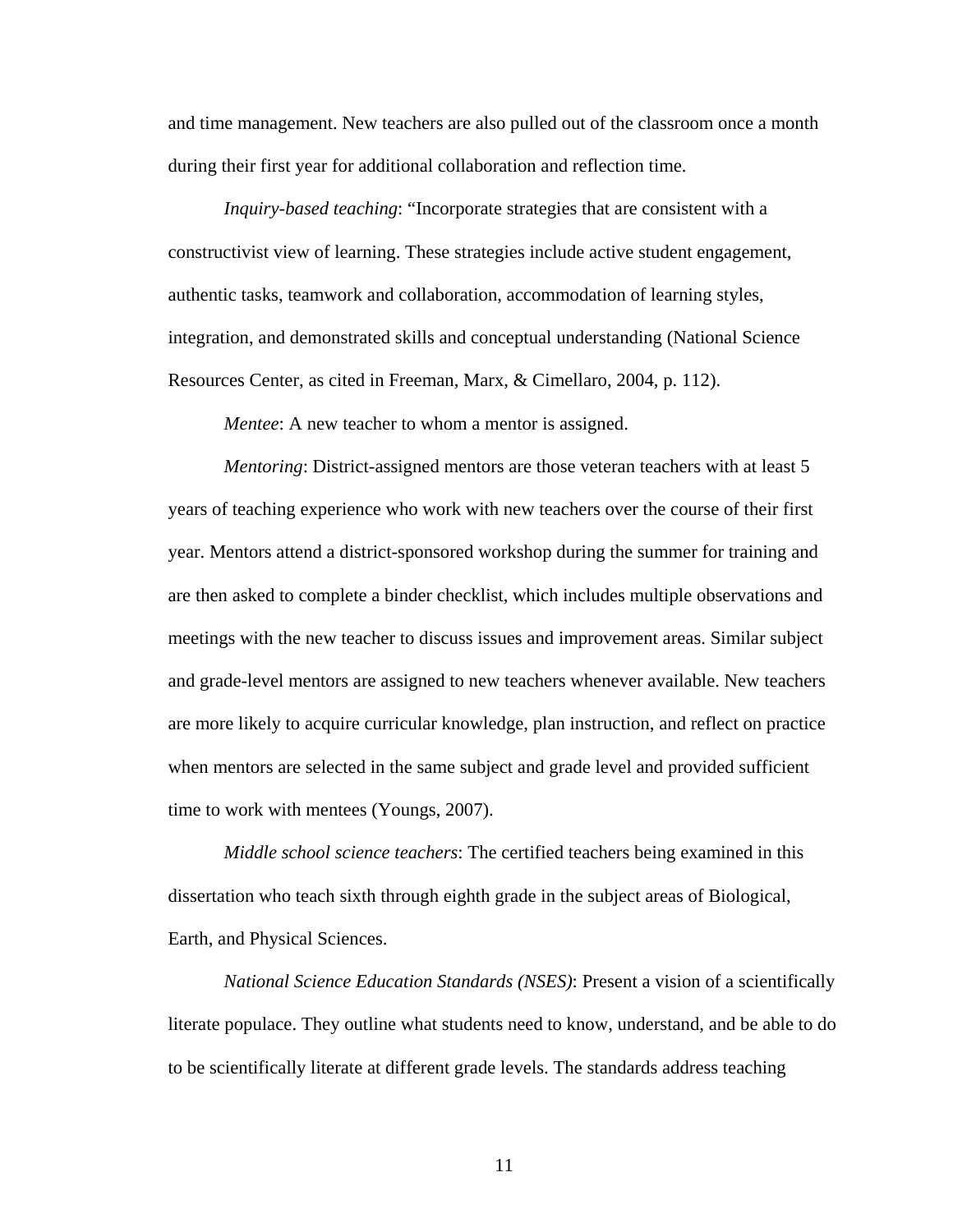science, the professional development of science teachers, assessment, content, and programs (National Academy of Sciences, 1996).

*National Staff Development Council (NSDC)*: The National Staff Development Council (NSDC) is the largest non-profit professional association committed to ensuring success for all students through staff development and school improvement. The council's purpose is ensuring that every educator engages in effective professional learning every day so every student achieves (NSDC, 2007). The NSDC developed 12 standards, divided into subgroups of context, process, and content. The standards were developed by experts in professional development and by representatives from several national education organizations. They set forth the elements of an ideal model for staff development that improves student learning (Guskey, 2003).

*Needs assessment:* Needs assessments can help individual schools find specific issues and problems that may be unique to the building level. Professional development offerings can spring from this. Research encourages needs assessments to be data-driven (Hayes & Robnolt, 2007).

*New teachers/beginning teachers*: For this study, this term is used to define teachers with 5 or less years of teaching experience within the school district.

*Pedagogical content knowledge*: Sparks (1997) describes:

That special knowledge and set of abilities that excellent teachers have. It's more than knowing content or how to teach in a generic way. It's understanding what aspects of the content students can learn at a particular developmental stage, how to present it to them, and how to lead them into different conceptual understandings. (p. 20)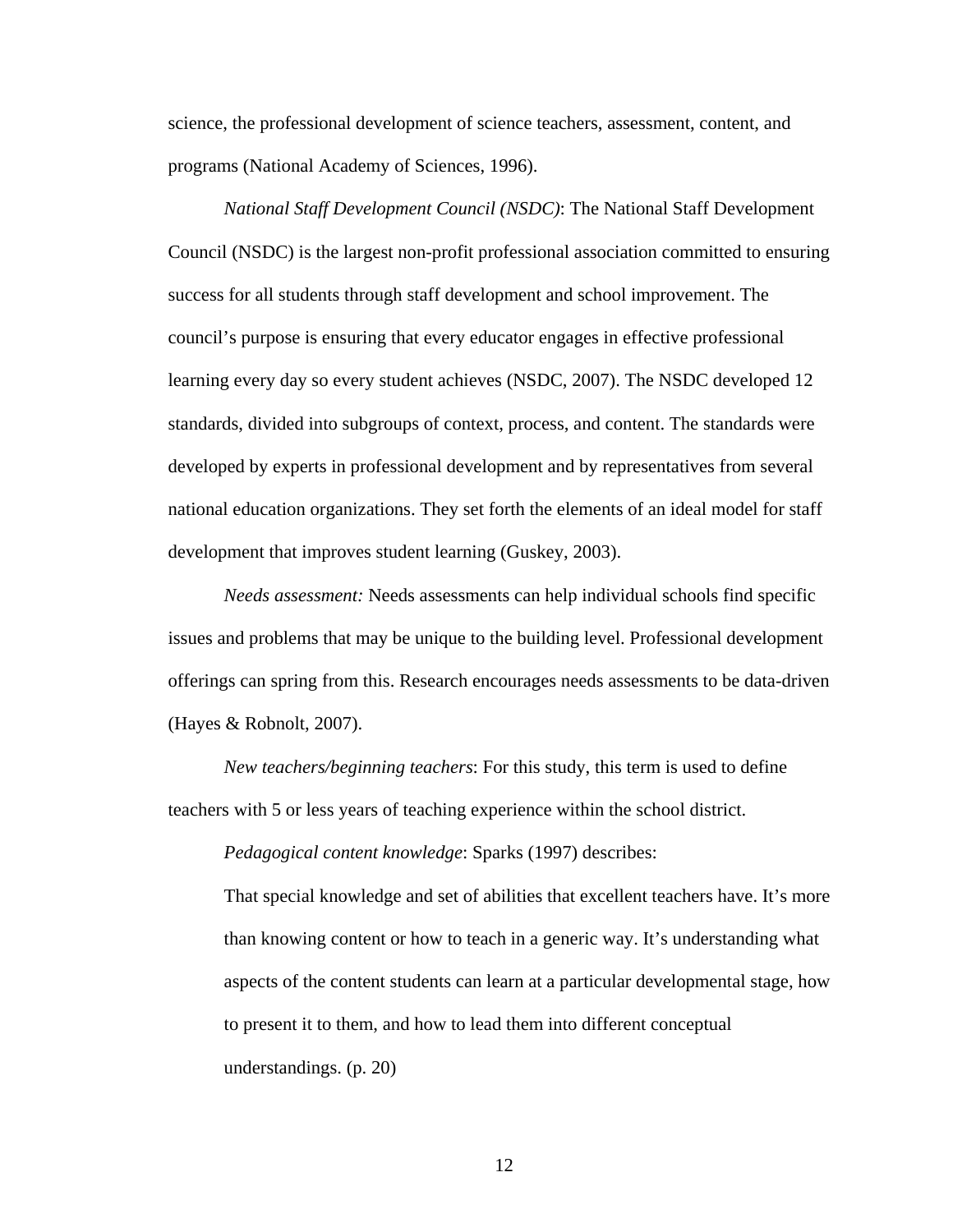*Professional learning communities*: Ferrara (2007) describes a systematic approach to reform in which schools:

Integrate multiple components with the school, link and integrate critical functions, promote a climate and culture for learning; build capacity, systems of practice, and professional community; provide opportunities for distributing leadership; and, accommodate, guide, and refine the indirect and direct influence that both administrators and teachers contribute to school improvement. (p. 20) *Standards movement*: Loucks-Horsley (1999) describes:

A clear and sound emphasis on outcomes for students…more emphasis on identifying ambitious learning outcomes for students, observing and listening to students carefully to understand their thinking and grasp of important concepts, and developing a repertoire of strategies to help individual students learn. (p. 49)

*Team plan time*: Time provided on a weekly basis to allow all middle school teachers on a single team to meet, plan, and discuss team activities, student issues, and school or district initiatives.

*Teaming*: Strategy used in the district's middle schools that allow a group of teachers to share approximately 100 students who rotate core classes between a single group of teachers.

*Transformational learning*: "The transformational learning process involves questioning, critical reflection, and the need to engage in 'rational discourse' to gain consensual validation for a new perspective" (Mezirow, 1991, p. 168).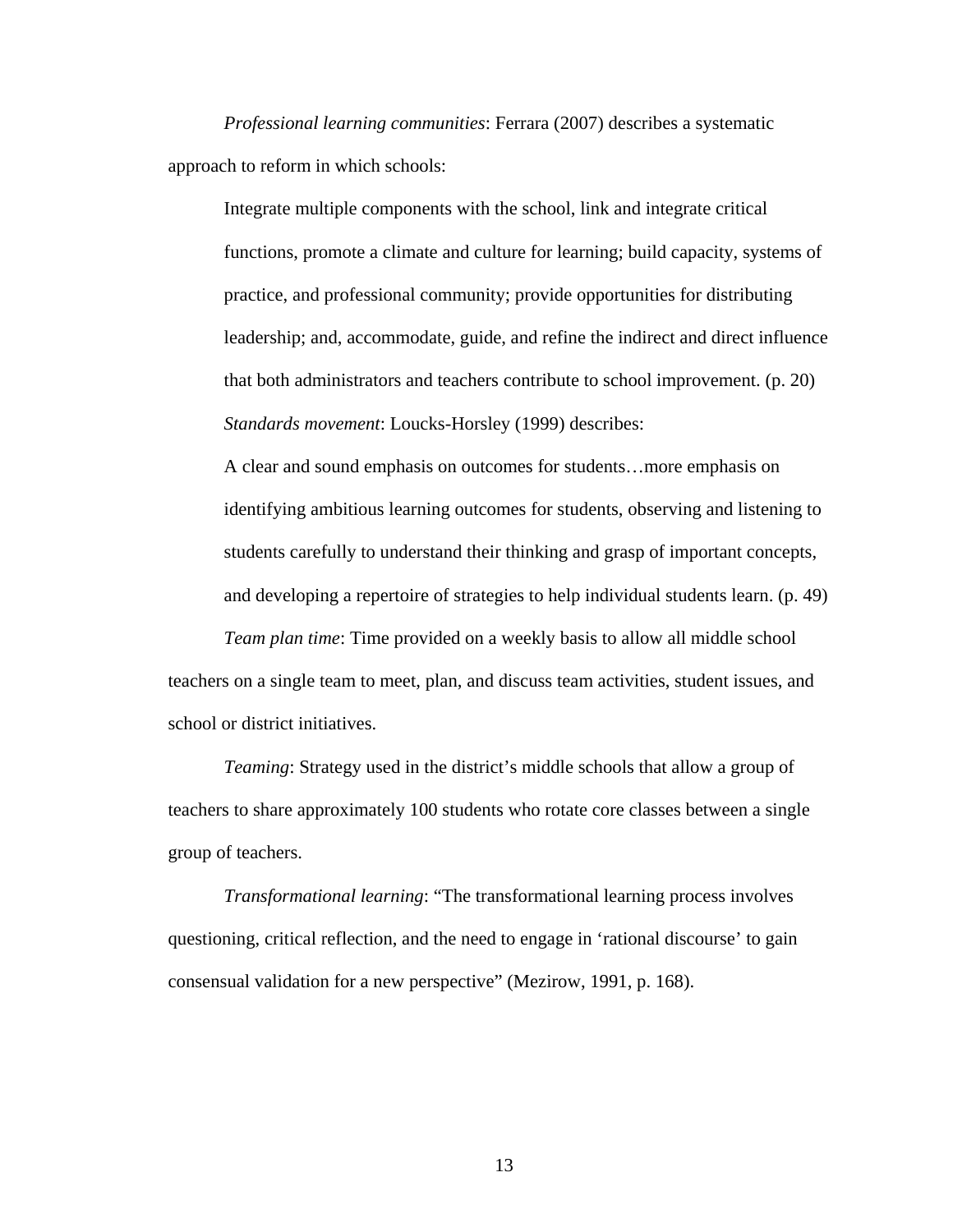#### *Contribution to the Field and Possible Beneficiaries of the Study*

 Quality teacher professional development is widely recognized as an integral aspect of supporting teachers in their education of today's children. This study will expand the understanding of the perceived effectiveness of professional development for new middle school science teachers. If administrators are to determine how best to incorporate professional development for the benefit of educators as a whole, then the professional development efforts for new teachers must first be understood.

 Potential beneficiaries of this research study include: school district personnel, particularly those who work in suburban school districts, who plan professional development and train new teachers; new teachers, particularly in the area of science, who self-reflect and assess teaching strategies that grow from professional development opportunities; and me, the researcher, by gaining knowledge and experience while networking with district officials throughout the research process.

#### *Limitations of the Study*

This study is limited in at least three ways. First, only one suburban school district was studied. Second, the study examined a relatively small number of new science teachers (12) and administrators (5). In addition, the study addressed a specific group of new teachers in the area of middle school sciences, so results may not be generalizable to teachers of other subjects or to the training of veteran teachers. Third, data collection occurred over a short period of time from March, 2008 to August, 2008; interview responses were limited to those of the individual teachers who were within their first 5 years of teaching during that specific time frame.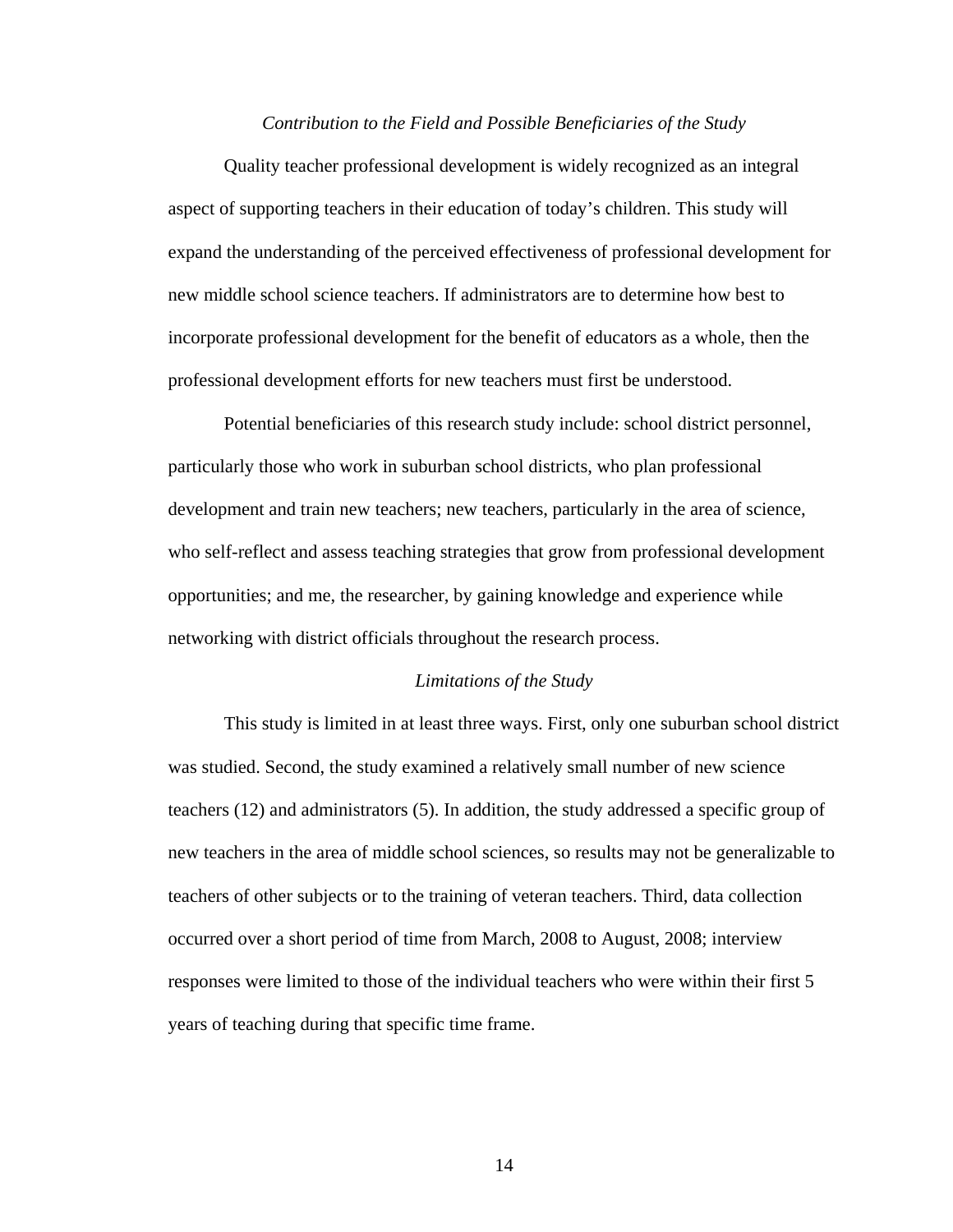It should be considered that because new teachers have a relative lack of work experience or current pedagogy, their responses to and reflections on the interview questions may be limited. Other limitations include my ability to navigate district politics in designing and carrying out interviews at multiple school buildings; and gaining participants' trust to respond openly to an unfamiliar person who may be viewed as an evaluator who might highlight individual teacher weaknesses.

 Regardless, the study will likely have implications beyond the context of this school district and this specific teacher/administrator sample. It should provide an "in the trenches" perspective on how professional development is addressing teachers' needs. It should act as one research-based source that can be used in a broad research plan that addresses professional development issues. It may also enlighten some district officials regarding the role of adult learning styles and the means by which professional development is offered.

#### *Overview of the Study*

As the introduction explained, this study explores understanding the context and content of professional development for new middle school science teachers in a large suburban school district. The study looks to understand what type of content is provided to new teachers and how they perceive the usefulness of that content, the way that content is delivered, and how leadership and support groups assist and mentor new middle school science teachers trying to learn and acquire new information. The study examines the district's induction program, the mentoring program, science specific professional development opportunities, the barriers that prevent new teachers from implementing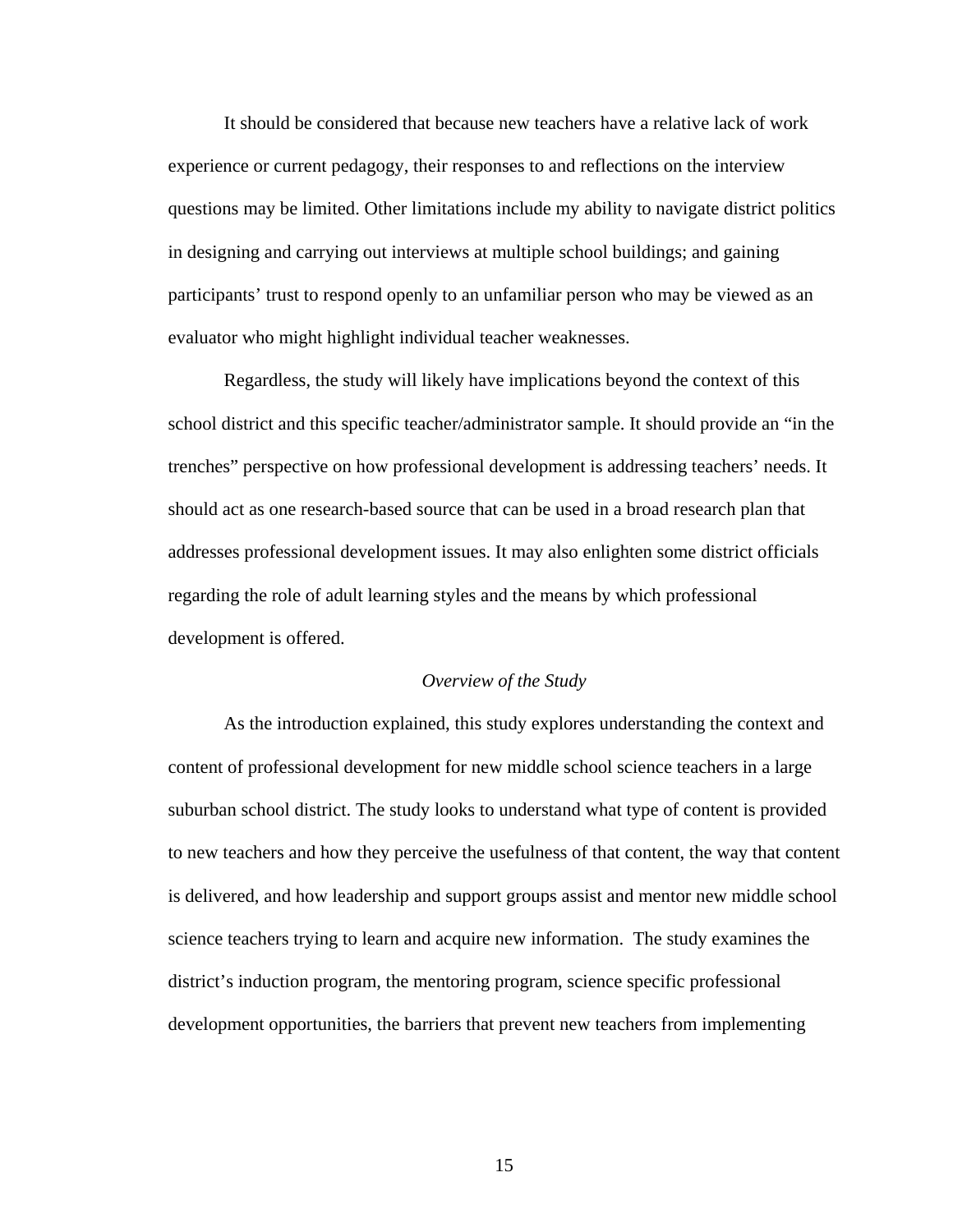new strategies, and the perceived types of adult learning that takes place during professional development activities.

 I have divided this study into five chapters. In Chapter Two, I delve into a discussion on professional development. I examine both the characteristics of highquality professional development programs and the factors contributing to their success. In the literature review, I also focus on adult learning theory and its role in the development of high-quality professional development. In Chapter Three, I offer an overview of the qualitative case study, the methodological approach that I used in this study. Chapter Four offers a detailed report of the findings. In Chapter Five, I interpret the findings and explain how information gathered and knowledge gained from this study can guide teachers and professional development organizers to better understand the context and content needed for planning high quality professional development opportunities to new middle school science teachers and all teachers in a large suburban school district.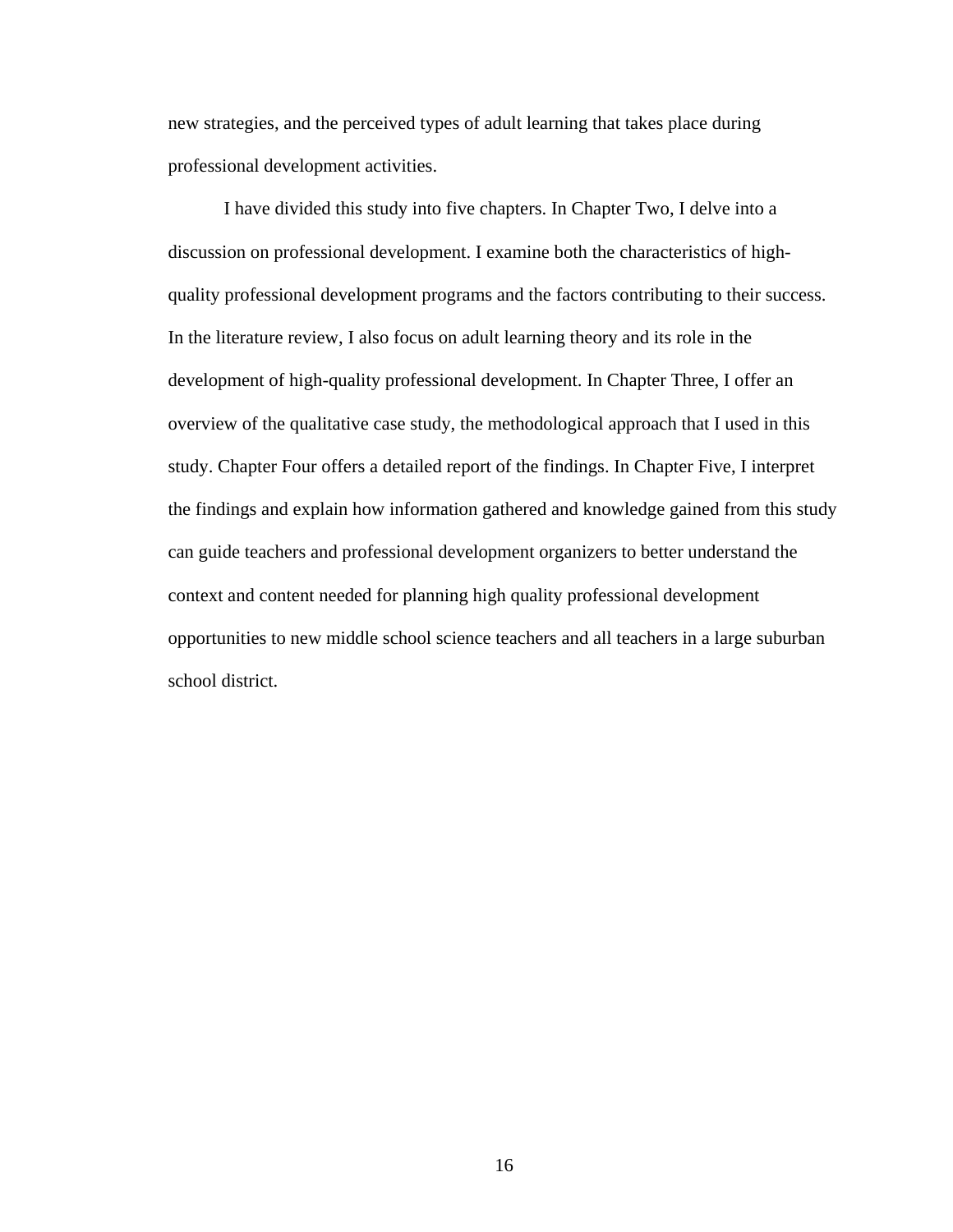#### CHAPTER TWO: LITERATURE REVIEW

### *Introduction*

New science teachers have many challenges within their first 5 years of the teaching profession. Among them is making changes to their teaching practices based on professional development designed by their school district. As teachers learn to navigate around internal and external factors that inhibit professional growth, professional development designers must learn to recognize these barriers and find ways to effectively train and retain highly qualified teachers. Quality professional development is seemingly desired by teachers, administrators, district officials, and community members alike. But what works, what doesn't, and what training methods can be improved?

This chapter's literature review seeks information and research that address the following research questions:

- 1. What is the extent and content of professional development when training new middle school science teachers in Midwest School District?
- 2. To what extent do new middle school science teachers find district-sponsored, new teacher professional development to be effective?
- 3. How, and in what ways, do new teachers perceive that their training supports their teaching practices?
- 4. How can Midwest School District better prepare new middle school science teachers through induction programs (including mentoring) and professional development offerings?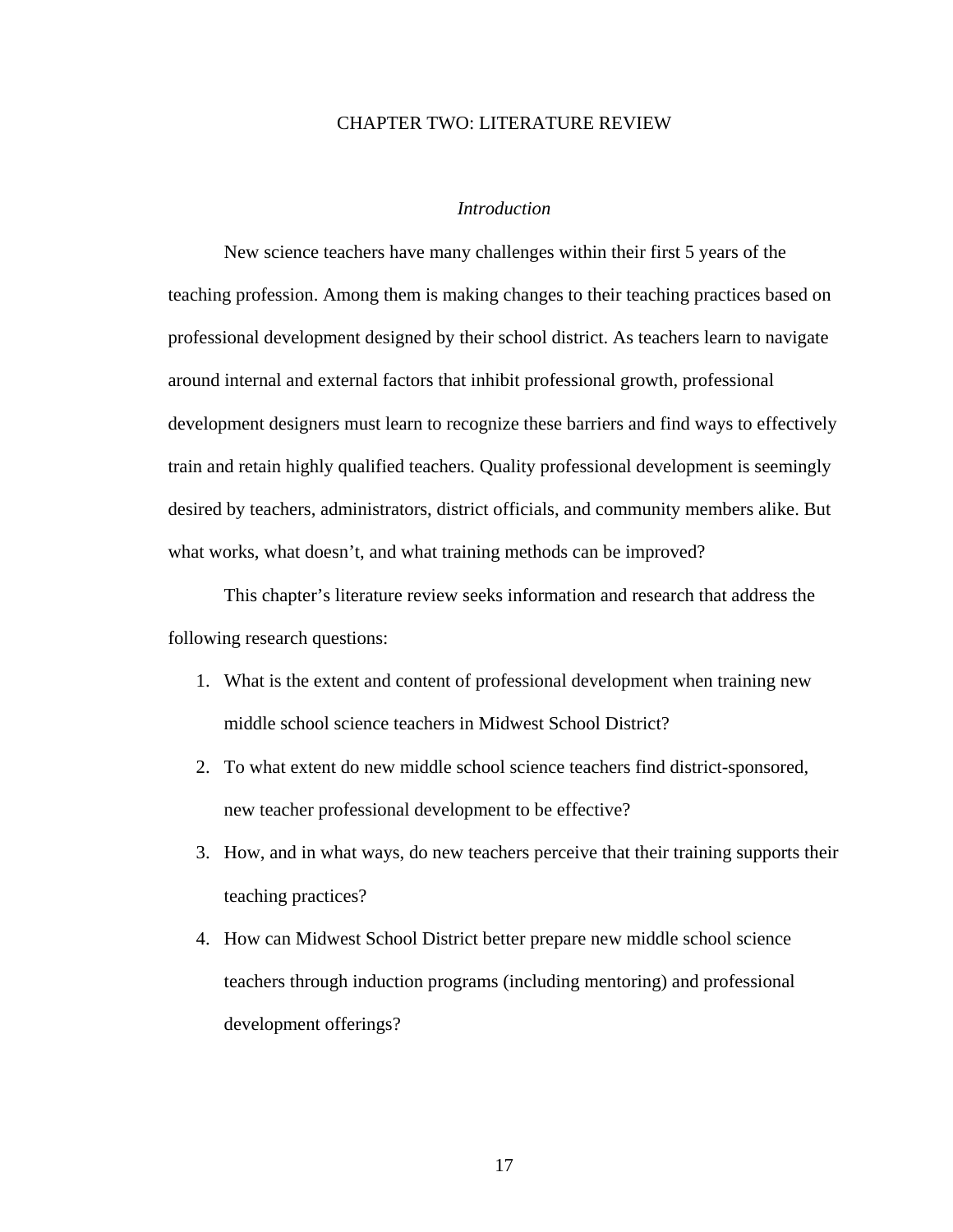Two primary lenses through which to view this literature review and my qualitative investigation are high-quality professional development and adult learning theory. The literature review will delve into the professional development needs of new teachers and of science teachers, specifically. I will review adult learning theories and their impact on the effectiveness of professional development.

While researching the literature on professional development for new science teachers, several themes repeatedly surfaced and will be elaborated upon in this chapter. These themes are: (a) the use of standards and inquiry-based constructivist pedagogy; (b) understanding teacher and student needs, including the barriers teachers face when implementing standards based professional development; and (c) the organizational culture that supports professional development. Before embarking on an in-depth analysis of high-quality professional development and adult learning theory, what follows is a brief summary of each of the recurring themes.

There is increasing pressure for accountability and adherence to state and national standards in science (Johnson, 2006). "The standards-based education reform movement sweeping through many countries is calling for high standards of learning, deeper thinking, centralized curriculum, aligned assessments, and consequential accountability…" (Freeman, Marx, & Cimellaro, 2004, p. 111). Unfortunately, the curriculum and teaching practices around the National Science Education Standards (NSES) are not being aligned very well at the classroom level. Standards for induction, professional development, and retention of science teachers are key factors for any reform initiative to be successful, but pre-service programs for teachers are falling short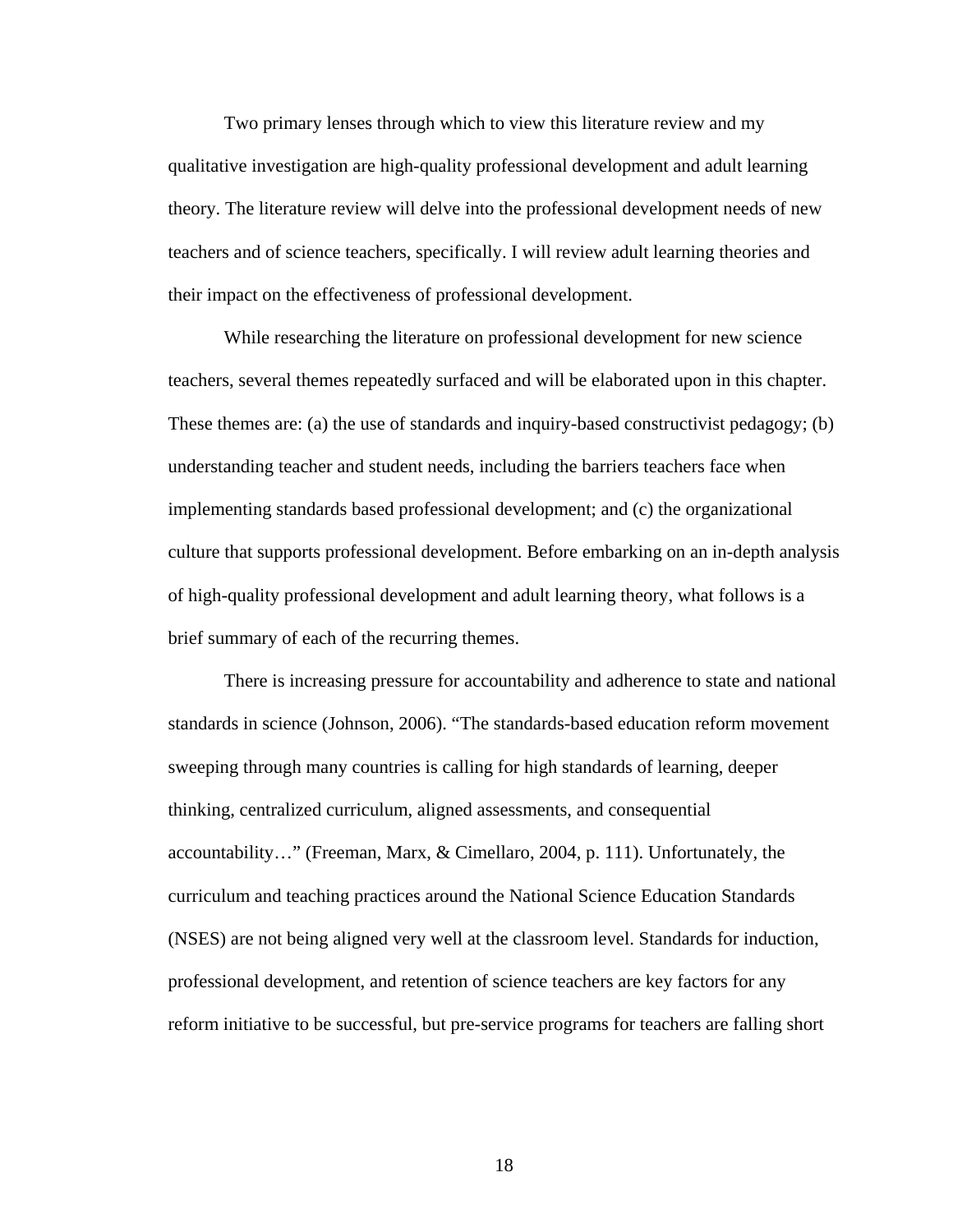in providing teachers with learning experiences to help them implement standards-based practices into their classrooms (Blackwell, 2004).

For professional development to make effective changes in educational practices, there needs to be a clear understanding of the barriers that teachers face (Johnson, 2006), as well as the teachers' needs. Curriculum reform studies identified technical, political, and cultural barriers and dilemmas (Anderson, 1996) that teachers face while implementing reform efforts. This framework helps examine whole-school and individual reform efforts for internal and external factors that relate to teachers implementing new innovations. Furthermore, a teacher's own pedagogical content knowledge is another key factor involved in diagnosing the problem of professional development needs of new teachers (Loucks-Horsley, 1999; Sparks, 1997). A teacher's own knowledge base must be addressed along with the teacher's understanding of how children learn concepts at each developmental level.

Organizations that train teachers may inadvertently create barriers by not providing the correct learning culture and organizational culture required for adult learning (Sunal et al., 2001). Allowing teachers to participate in professional development planning and ensuring adequate time to implement and discuss new techniques are only two examples of how an organization's culture can enhance teacher learning. To optimize what teachers will get out of new learning opportunities, it is critical to understand adult learning theory. Therefore, there are some organizational components that need to be addressed for effective professional development programs, and these will be addressed in my discussion of high-quality professional development.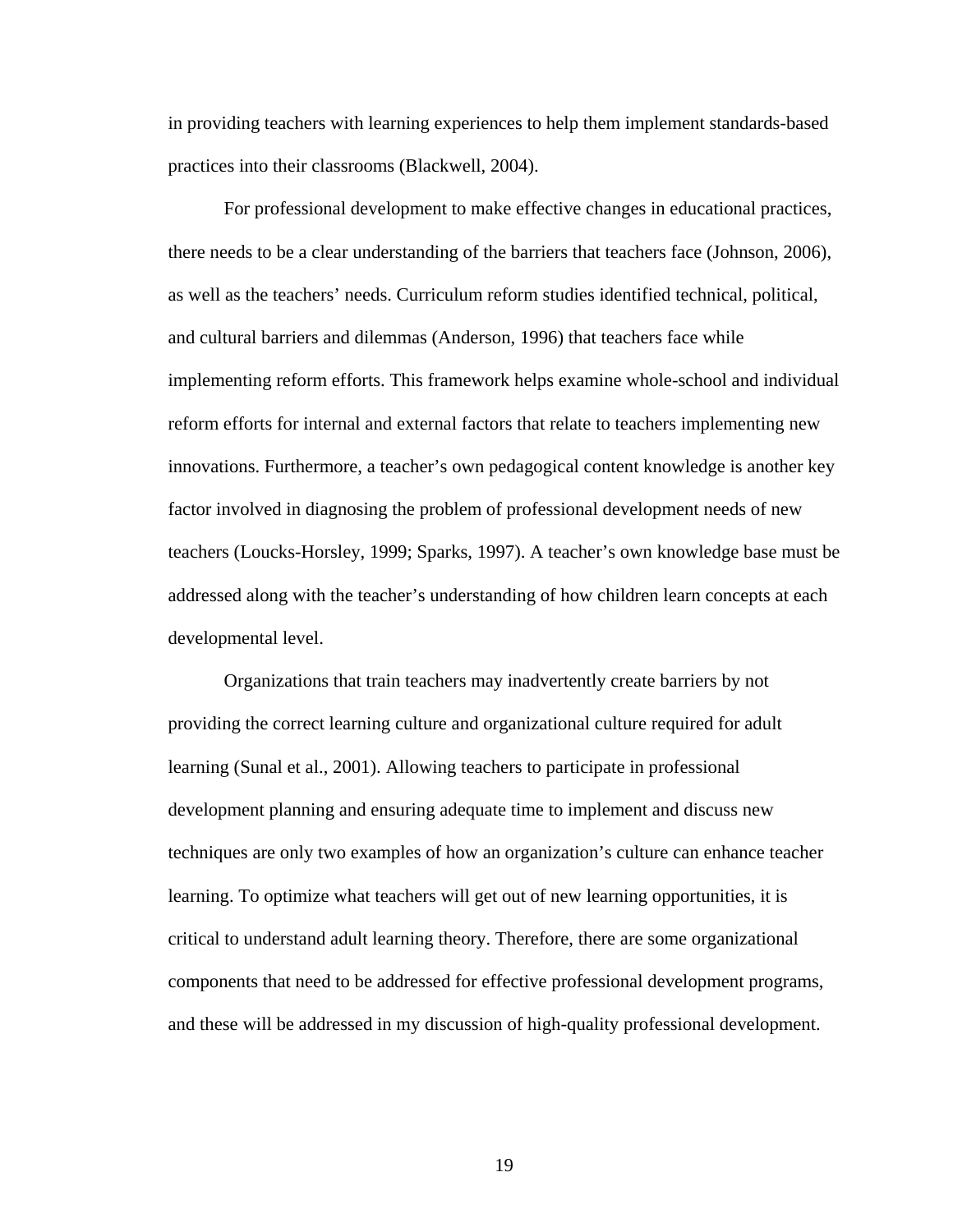Using these research-based themes to view the professional development of new science teachers within the school district at the nucleus of this research should help focus the discussion and findings towards recommendations for improvements. The following sections of this chapter will elaborate on the aforementioned lenses of highquality professional development and adult learning theory. This will be important to understanding the interconnectivity that occurs when changing professional development opportunities within a school district, school, or classroom.

#### *High-Quality Professional Development for Teachers*

To help answer the research questions, the following section will review what researchers have shown good professional development to look like in public schools. Most models echo the type of conditions in which adults learn best. Guskey (2005) said, "…powerful professional development consists of highly effective professional learning experiences that accomplish their specified purpose: to significantly improve the capacity of educators to help all students learn at high levels" (p. 36).

Before delving into the characteristics of high-quality professional development, it may be helpful to note just who may be considered as professional developers or professional development planners. Boyd, Banilower, Pasley, and Weiss (2003) identified a wide spectrum of people who can serve this role. Teachers can be professional developers, as can their colleagues, heads of departments within a school, curriculum specialists, staff development personnel in a district, people from independent educational organizations, and/or college or university professors. It is also interesting to note that teachers can be, and often are, their own personal professional developers.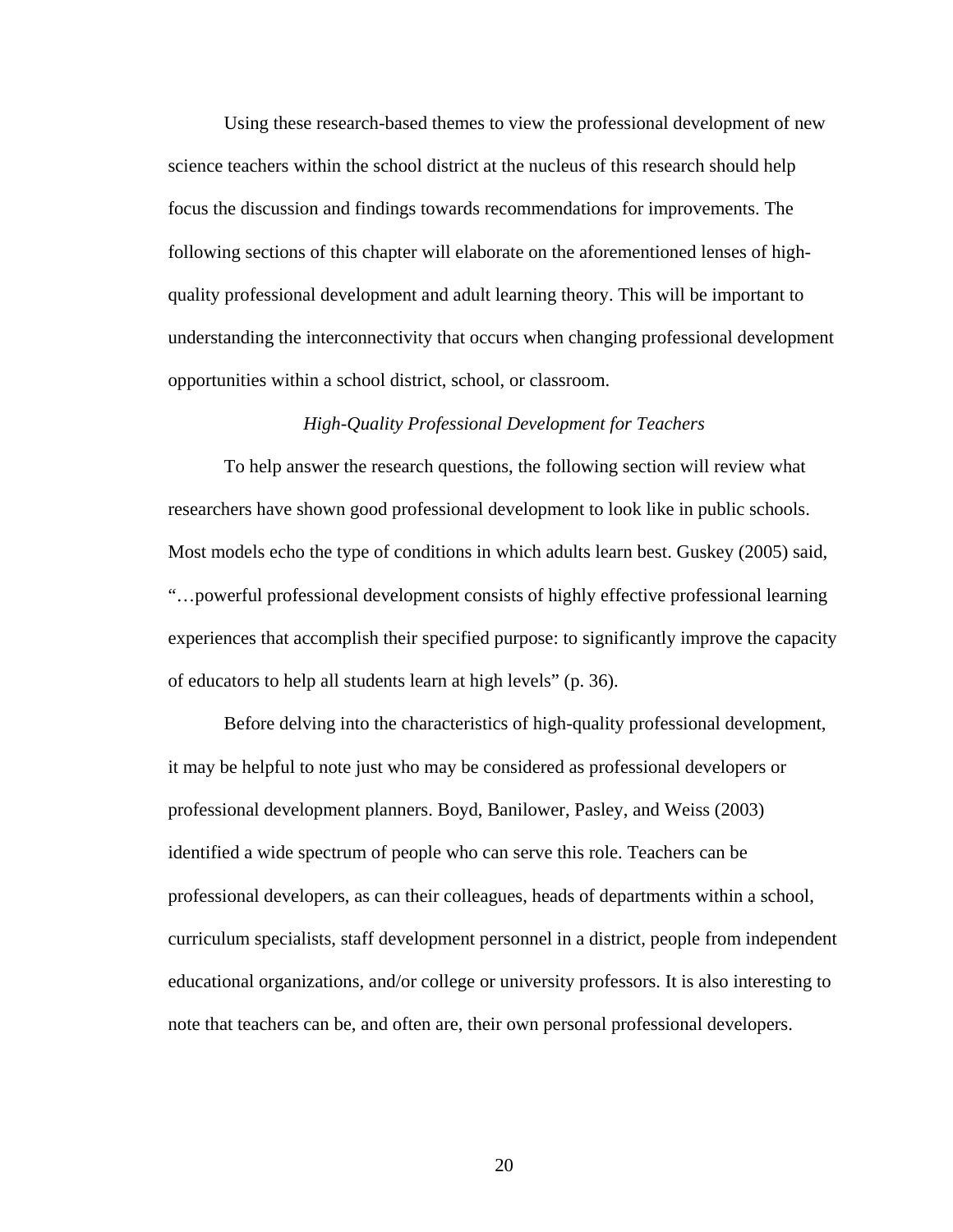Professional development planners have a wide variety of choices of design models to train teachers. But in order to properly plan professional development, the school culture must be understood, a needs assessment must be undertaken, standards must be recognized, and appropriate models for professional development must be applied to enhance the outcome and teachers' learning (Guskey, 2005).

It is important to note that there is not one definitive professional development manual, nor is there a solid consensus regarding specific criteria or goals for an ideal professional development program. While most research shares similar themes, there are multiple variables and conditions unique to each school. It can, then, be difficult to follow a cookie cutter program. Also preventing the compilation of a single, allencompassing professional development mantra is the fact that scholarly discourse may have different audiences. For example, political documents and teaching documents have different agendas, styles of writing, and lenses through which to view professional development (Guskey, 2005).

Research suggests that most teachers are not implementing reform, and many who are attempting implementation are not doing it well (Johnson, 2006). Teachers seem to be inadequately prepared in both content knowledge and scientific inquiry experiences for the task of implementing reform. Standards-based instruction is often neglected by teacher preparation programs, and is given little attention in professional development offerings by school districts. An even more obvious obstacle for a universal professional development blueprint is the fact that individual schools and districts can be so diverse in their professional development needs. For example, some schools may experience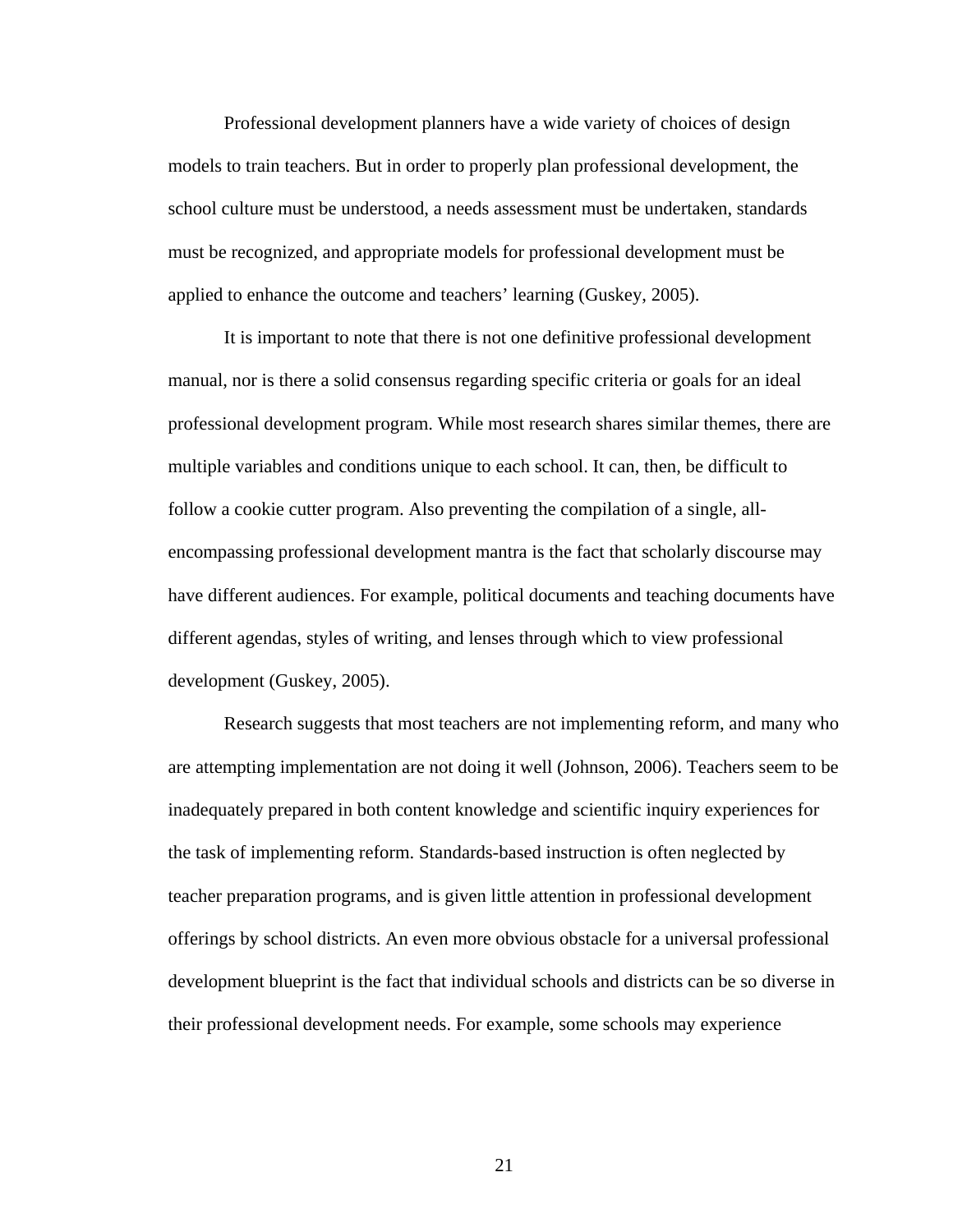economic stress with high numbers of new teachers, while others may lack adequate funds to implement any type of reform immediately.

Taking these concerns into account, my literature review has yielded a general consensus regarding characteristics of a quality professional development program. The key for each district, or even for individual schools within a district, is to consider not only these crucial characteristics, but also the individual needs of, and climate surrounding, the participants.

#### *Characteristics of High-Quality Professional Development for Teachers*

In searching for the perfect blueprint for a school's professional development model, one finds that the bulk of research has taken place within the last 10 years. Because of this relatively limited time span, researchers have varying opinions on the essential components of good professional development. Secondly, there seems to be a lack of research linking specific professional development characteristics directly to student learning outcomes (Loucks-Horsley, 1999). Even so, most educators would likely agree that improving a teacher's repertoire of skills through professional development activities is desirable for teachers, and ultimately, for the students they teach.

It is important to begin by trying to define the frequently bantered-around term of "high-quality professional development." High-quality professional development involves professional learning sessions that actually produce results in teacher learning or evoke changes in teacher practice (Mizell, 2007). Quality professional development often focuses on subject matter content and how students learn that content (Guskey, 2003). In addition, good professional development should also be consistent with other activities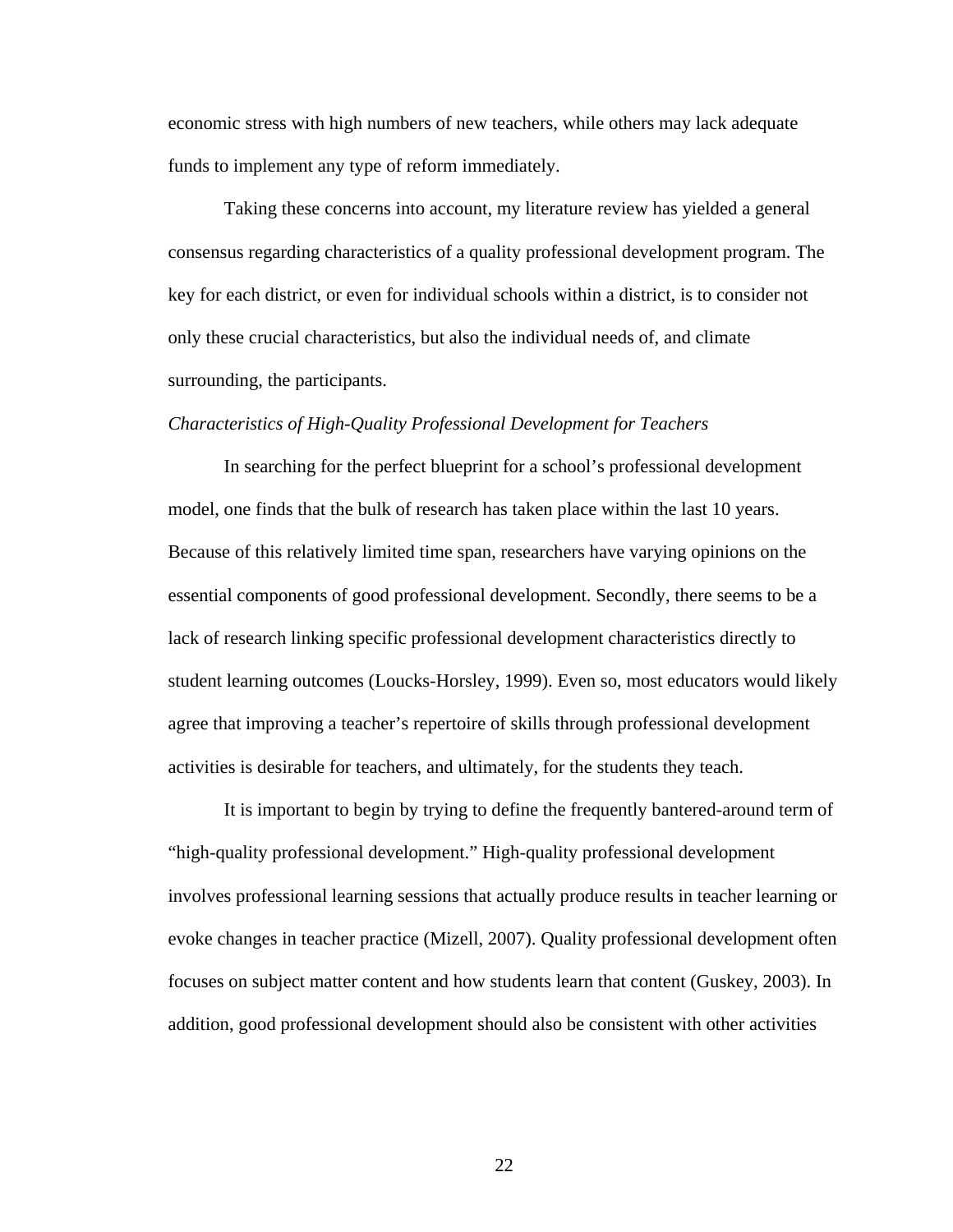and provide teachers with opportunities to actively interact and engage with each other around curriculum and instruction (Desimone, Smith, & Phillips, 2007).

In searching for the critical components or characteristics of high-quality professional development, one can not overlook the work of Guskey (2003). He analyzed 13 of the most noteworthy documents over 10 years and tried to compare the overlapping characteristic themes of effective professional development. These documents include the standards for professional development by the National Staff Development Council (NSDC). The results show only three themes common among all documents.

First, 11 of the 13 documents emphasized helping teachers to understand more deeply the content they teach and the way students learn that content. Second, ten of the documents list the importance of allowing sufficient time to deepen understanding, analyze students' work, and develop new approaches to instruction. The final common theme was the promotion of collegiality and collaborative exchange to build a sense of community.

 Even though Guskey (2003) found only three major themes, his research cited many sub-themes or essential characteristics of professional development. These subthemes should be discussed when planning professional development activities, as well. Worth considering are school- or site-based decisions, building leadership capacity, design based on teachers' identified needs, analyses of student learning data, follow-up activities, activities and models based on research evidence, accommodating diversity, opportunities for theoretical understanding, and reflection (Guskey, 2003).

School officials should look for answers to the following six questions when trying to determine if a school's professional development is high quality or not: (a) Are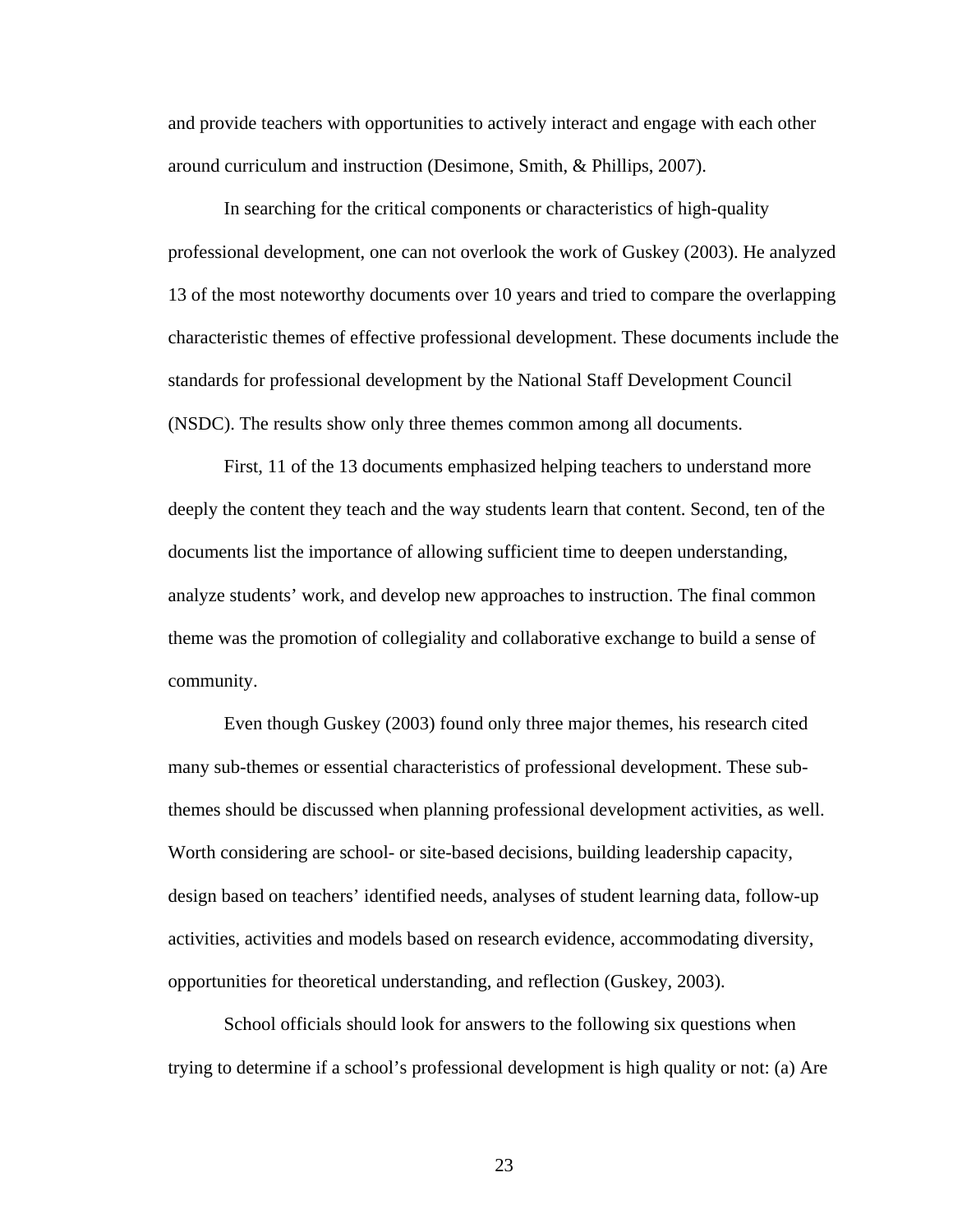participants clear about what they need to learn? (b) Are participants clear about how their practice should change as a result of their learning? (c) Are the educators actively engaged in their learning? (d) Are they committed to making change? (e) What is the school system's plan for reporting the school-based results of the professional development? (f) Did the school use the NSDC's Standards Assessment Inventory to determine if their system's professional development is high quality? The answers to these questions can help determine if professional learning is high quality (Mizell, 2007).

Even if professional development is considered high-quality, Miles (2003) suggests four things that need to happen for staff development to be effective. Teachers must use research-based curriculum and materials that are aligned with standards. A school must have a unified philosophy across classrooms in each grade and building. Teachers must work together and collaborate; and finally, the school must possess a culture to support adult learning and collaboration.

High-quality, effective professional development must incorporate an investigation of the entire structure, organizational variables, and policies that surround the professional development activities (Miles, 2003). Loucks-Horsley (1999) found that the quality of professional development consists of four clusters of variables: "content (what is to be learned); process (how content is to be learned); strategies and structures (how content is organized for learning); and context (conditions under which content is learned)" (p. 259). What follows is a brief examination of each of these four clusters of variables that are key components of high-quality professional development.

The content, or pedagogical content knowledge, refers to the teacher's understanding of subject matter material, learners and learning, and teaching methods.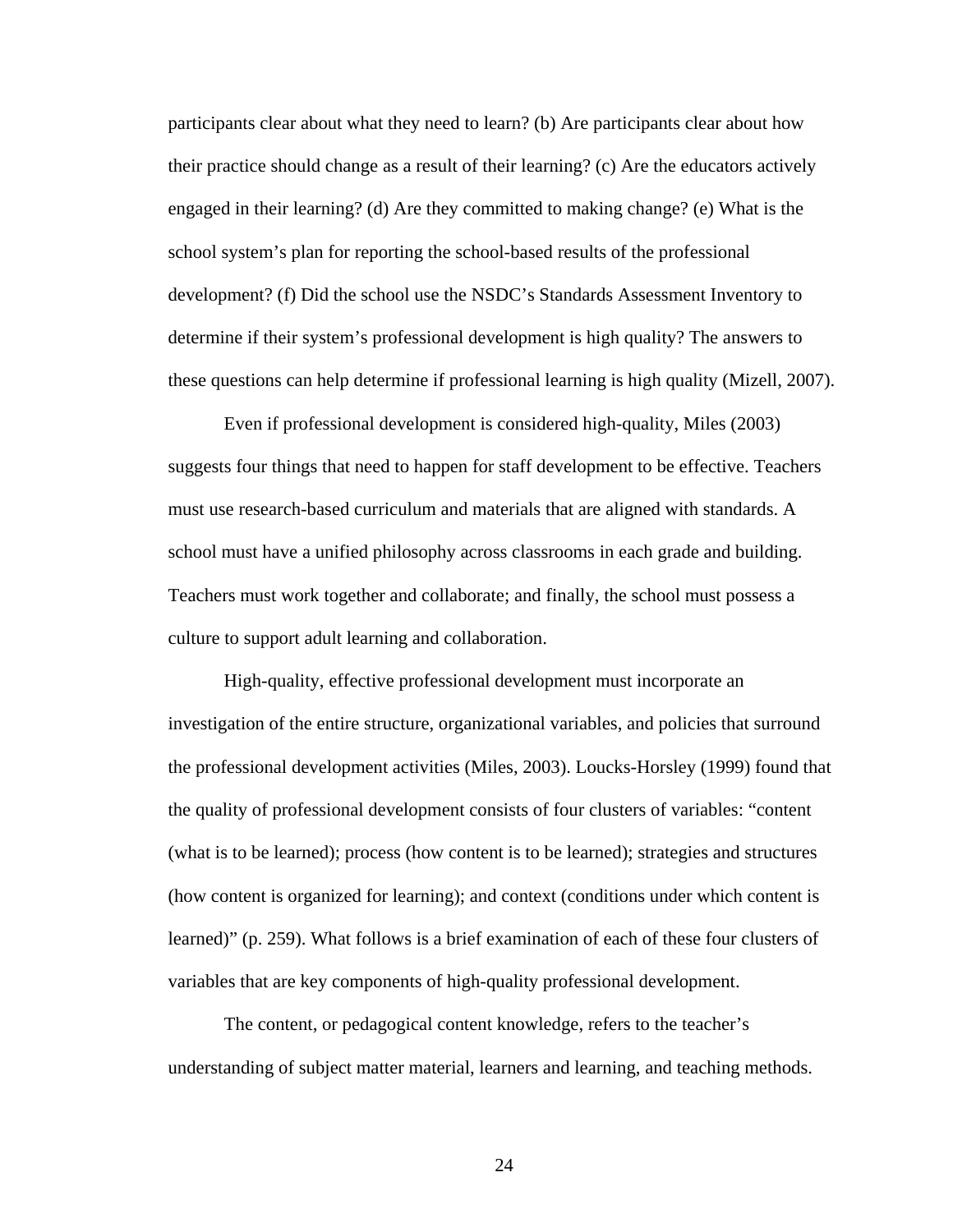Expert teachers understand "…what concepts in a discipline are most appropriate for students of a certain age, how the students come to understand those concepts, what native conceptions or misconceptions they are likely to have, and what representations, examples, and experiences help them learn" (Loucks-Horsley, 1999, p. 262). New teachers can acquire this expert level of understanding through study and reflection on their teaching practices.

The processes for effective professional development through which teachers learn best are: learner-centered, knowledge-centered, assessment-centered, and community-centered. The goal is to disturb a teacher's existing beliefs and practices in each of these areas to help them revise their thinking and pedagogy for new initiatives and changes (Loucks-Horsley, 1999).

The strategies and structures of quality professional development fall into five categories: immersion, curriculum, examining practice, collaborative work, vehicles and mechanisms. Immersion is when teachers actually experience their curriculum first hand. Curriculum is similar to immersion; teachers should actually learn concepts as the students will be learning the concepts. Examining one's own practice involves reflecting on teaching strategies, examining student work, and conducting action research to aid in delivering the curriculum to students. Collaborative work affords teachers the opportunity to share and build professional culture. Vehicles and mechanisms are the structures through which learning will occur. This includes workshops, institutes, and technology (Loucks-Horsley, 1999).

The last of the four variables of quality professional development is context. Context is another way to look at the values, assumptions, and culture that surround an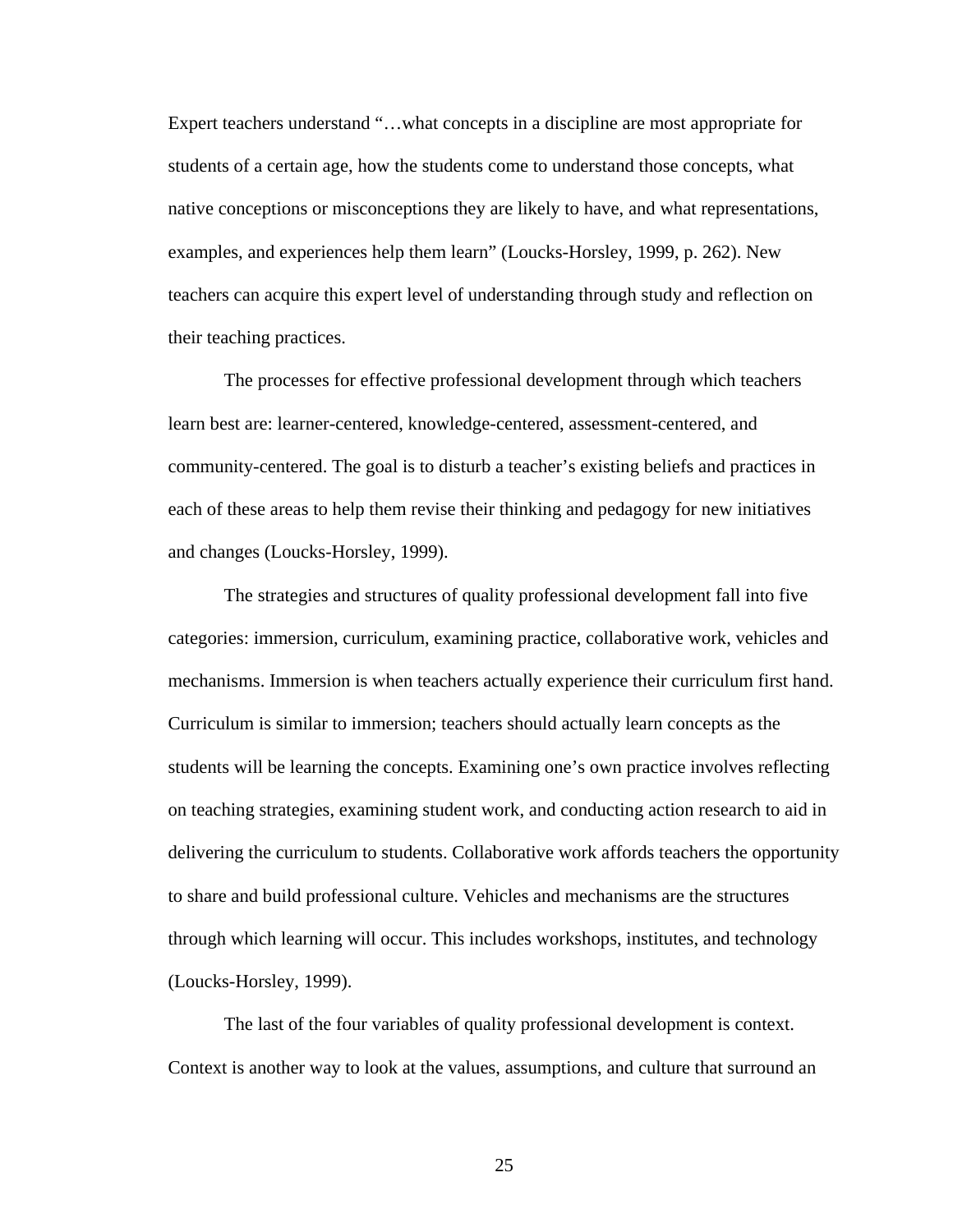organization or school. The norms of collegiality, collaboration, and experimentation characterize schools that allow teachers to learn continuously. Successful schools set up learning-enriched environments where teachers interact frequently and daily work is tied into issues of teaching and learning. Inducting new teachers into this type of environment has been shown to increase student achievement (Loucks-Horsley, 1999).

 Learning opportunities that are ongoing and sustained throughout the year can be effective in maintaining a skill set. Teachers are more apt to increase their learning and apply knowledge to their classrooms if their professional development is long term, focused on content, inline with their current knowledge and practice, includes opportunities for active learning and collaboration, and is related to their daily teaching lives. From a study of 88 southwestern schools participating in a reform initiative, Phillips (2003) found that one-shot training programs with no follow-up were not the answer when spending money and time on professional development. Teacher learning cannot just stop at the initial workshop. Districts must continue to provide support, ongoing training, and opportunities to observe, practice, and reflect on what they have learned. Schools need a paradigm shift to professional development that "…occurs every day on the job among teams of teachers who share responsibility for high levels of learning for all students" (Phillips, 2003, p. 242). Successful schools' professional development weaves together the qualities of research-based literature, shared leadership, and collaborative processes.

The duration of professional development may be one of the most influential factors linked to successful change initiatives. As previously mentioned, one-shot trainings with no follow-up or ongoing education are not ideal for effective, long-term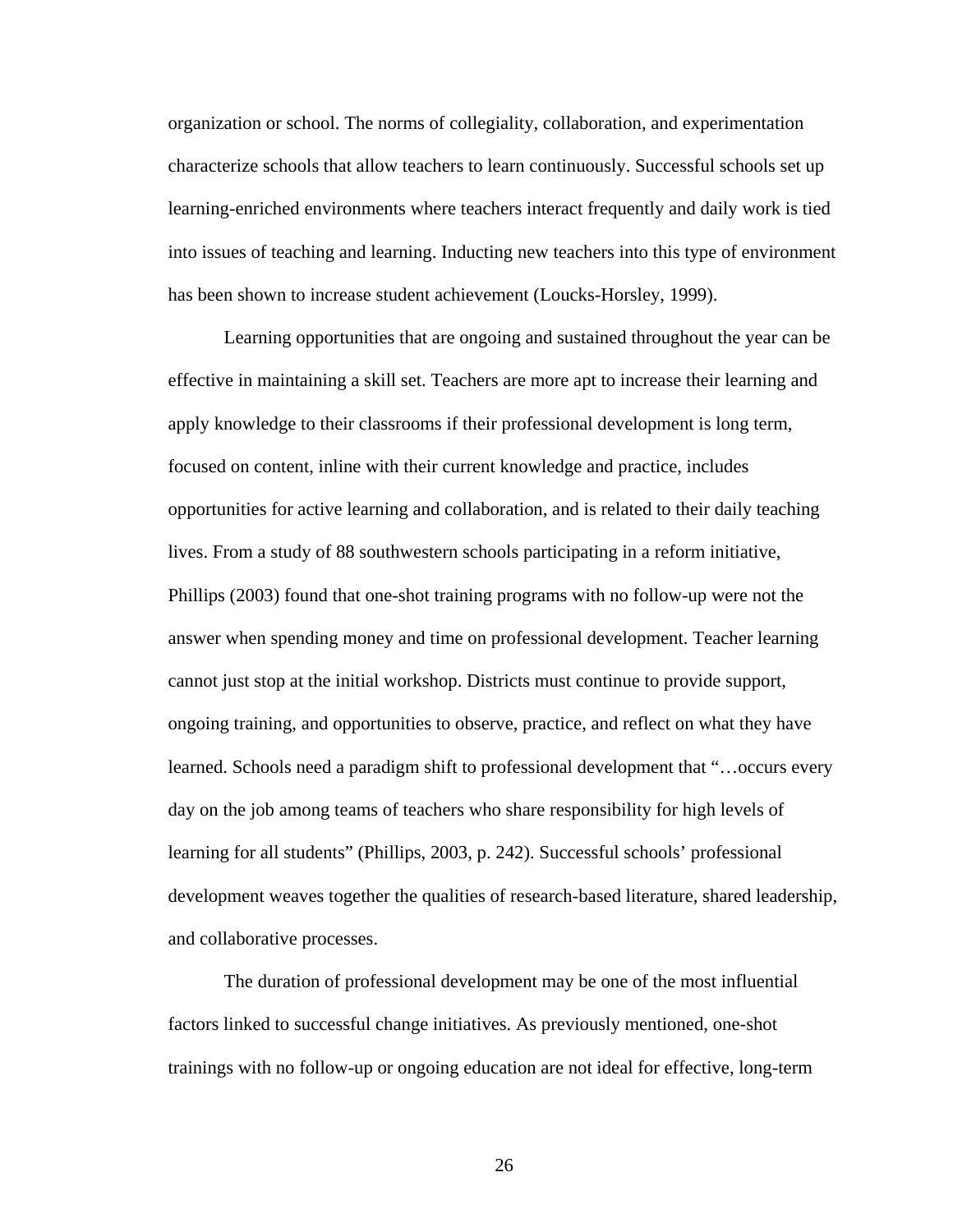change. "Meaningful professional development must go far beyond learning to use a new piece of software or a new trick for increasing student participation. It must involve educators as whole persons—their values, beliefs, and assumptions about teaching and their ways of seeing the world" (Cranton & King, 2003, p. 33). Standards-based teaching practices linked with programs with durations of over 80 hours find the most success with teachers actually changing their instructional techniques in the classroom (Johnson, 2006).

Much of the research on high quality professional development suggests incorporating uniform standards to help with consistency and to focus on what students learn and do (Guskey, 2003). Those who design teacher professional development activities should first examine what research-based and professionally-recognized standards exist. The following section will detail some of the currently accepted standards for professional development.

## *National Standards for Professional Development*

Many researchers insist that professional development be research-based and follow a set of standards set by the district or state. Many districts use the National Standards Development Council (NSDC) standards as a springboard to align professional development activities. The NSDC is the largest non-profit professional association committed to ensuring success for all students through staff development and school improvement. The council's purpose is ensuring that every educator engages in effective professional learning every day so every student achieves (NSDC, 2007).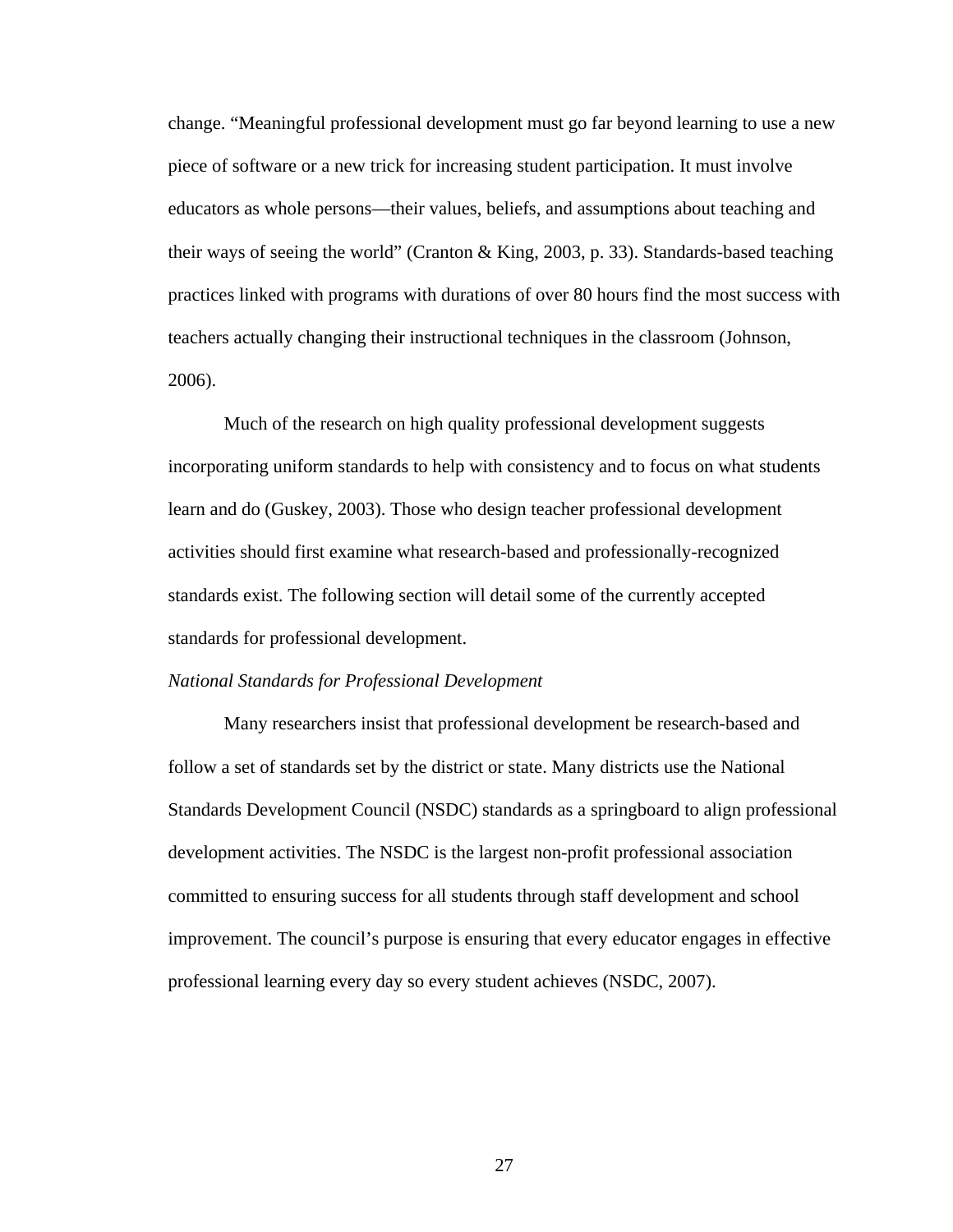Standards that relate to student learning and achievement have been around for years. So before reviewing the NSDC professional development standards, it is important to understand the standards-based movement in American public education.

The standards-based movement has impacted every aspect of American schools and has a long history of existence. Implementation of standards-based curriculum at the classroom level is a critical step, and yet it is often the most difficult to manage, assess, and change (Guskey, 2005). DuFour (2005) explains:

The key to understanding the case for standards is to recognize that there are fundamentally only two ways to assess human achievement…we can either compare the performance to other performances we have observed, or we can compare it to an objective standard. (p. 4)

While standards-based curriculum has measurable advantages, there are concerns related to the movement. When district coordinators set too many standards and benchmarks, the amount of collaboration needed to achieve consistency can overwhelm teachers who are allowed limited plan time (Marzano, 2000). Furthermore, the standards and curricular benchmarks usually do not provide teachers with guidance on planning for information-based knowledge versus skill- or process-based knowledge.

Although this standards-based movement has been around for more than 50 years, it has just recently gained more popularity with the accountability placed on the shoulders of all schools from state and federal mandates. At the core of the standards movement is the answer to two fundamental questions: "What do we want students to learn and be able to do, and what evidence would we accept to verify that learning?" (Guskey, 2005, p. 36).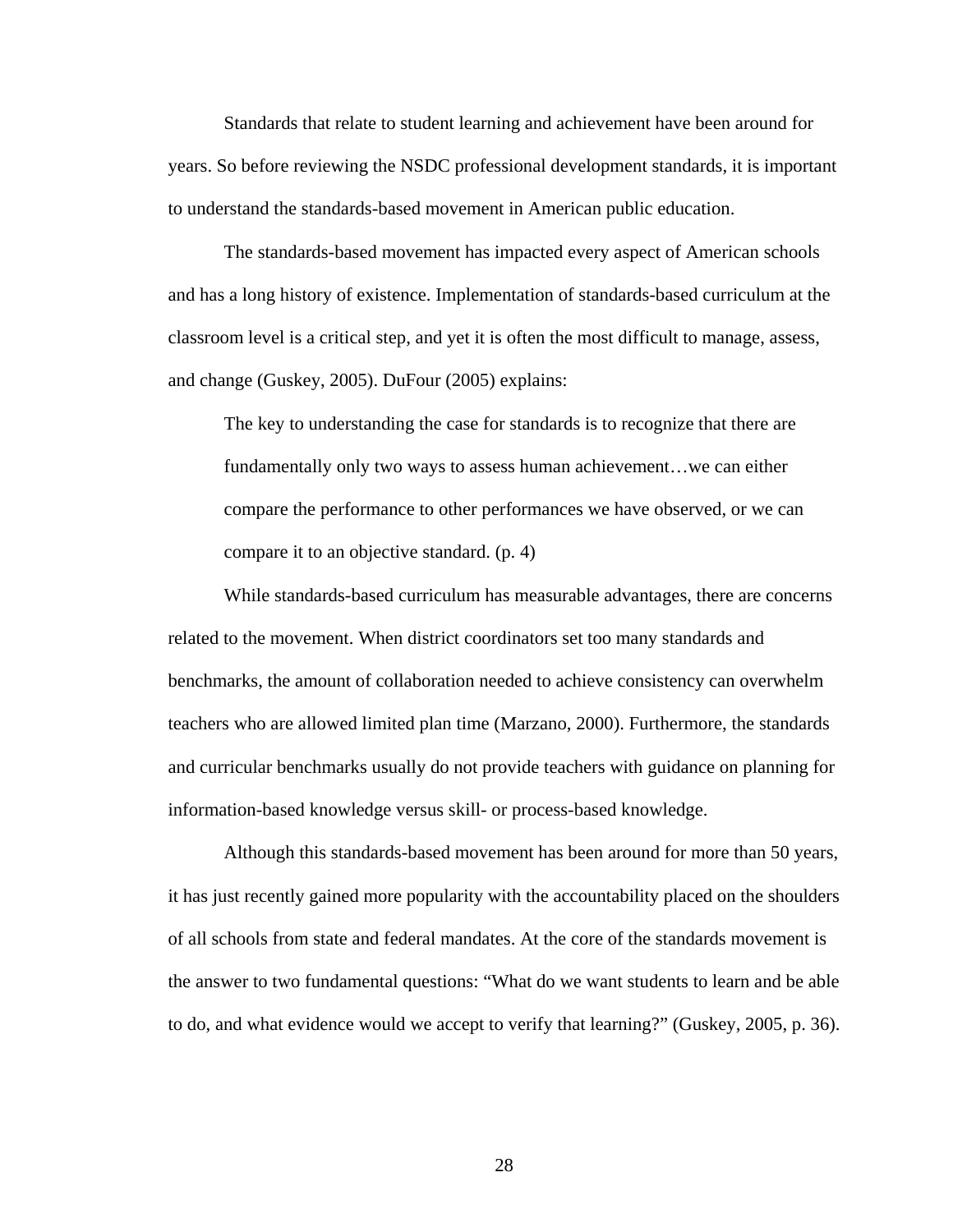Similarly, professional development organizers have asked, *What do we want teachers to learn and be able to do, and what evidence would we accept to verify that learning?* Therefore, the NSDC developed 12 standards for professional development, and these are divided into subgroups of context, process, and content. The standards were developed by experts in professional development and by representatives from several national education organizations. They set forth the elements of an ideal model for staff development that improves student learning (Guskey, 2003). What follows is a brief summary of each area, based on information from the NSDC (2007) website for school districts and educators who plan for professional development.

 The context standards concentrate on the concepts of learning communities, skilled leadership, and adequate resources that help set the stage for successful professional development. Teachers that are allowed to communicate and share ideas that are consistent with the goals of the school and district within learning communities have advantages over isolated individuals. Skillful administrators must guide the process of professional development and coach those involved at all levels. At the same time, resources such as time and budgets must reflect an emphasis on supporting ongoing professional development. These context standards lay the foundation for supporting teachers in their roles as life long learners.

 The NSDC process standards help steer organizations to design professional development programs around data-driven, research-based practices that focus on collaboration among teachers. The process standards help teachers evaluate multiple sources of data, such as research on human learning and change, and help determine if that data can be applied to a specific setting and practice.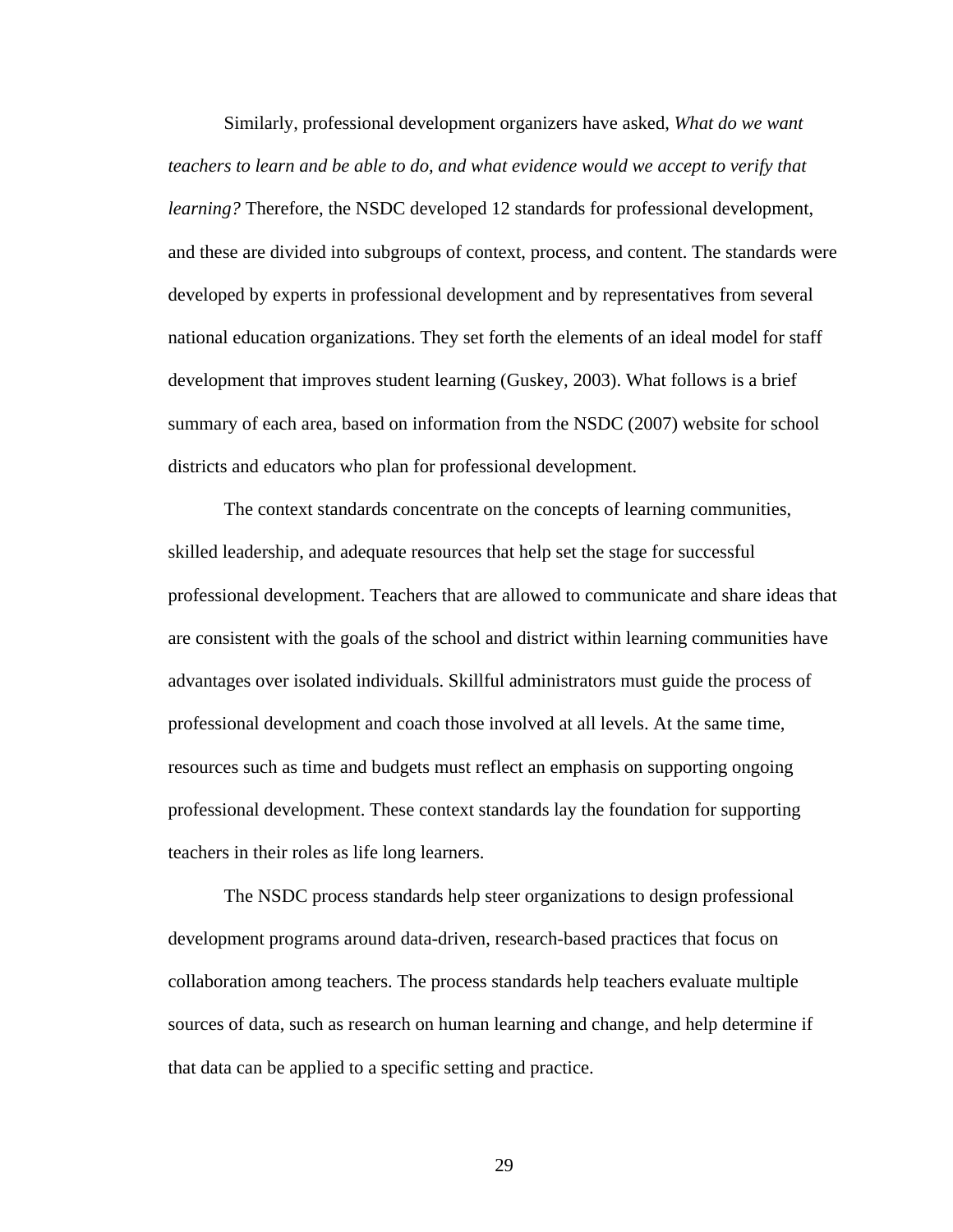The content standards for professional development discuss teacher quality, equity, and home involvement. Teachers are asked to create equity in their classrooms by creating caring learning environments with high expectations for student achievement. High teacher quality consists of improving content knowledge and learning appropriate methods of assessing students. Teachers are expected to become proficient in finding ways to communicate and involve family and community members in the education of children.

These context, process, and content standards have helped schools plan professional development for the past decade, and still provide the current and future framework for many public schools. Through good professional development, teachers should apply new knowledge and ideas to promote student success.

But standards alone do not ensure the quality of professional development and student learning. They can, however, be used to help clarify and unify a set of fundamental expectations that can steer school districts in the right direction. Loucks-Horsley (1999) examined research on learning to teach to new standards and found five key points that teachers and professional development organizers should realize: (a) teachers' prior beliefs and experiences affect what they learn. If they believe teaching is telling and memorizing, then it can be a difficult process to challenge their beliefs and change them; (b) even when a teacher's belief system is in line with new reforms, a great deal of time is needed to develop new ways of teaching and assessing; (c) content knowledge is the key to understanding the context of the experiences and cognitive abilities of children; (d) teachers must have solid knowledge of children, their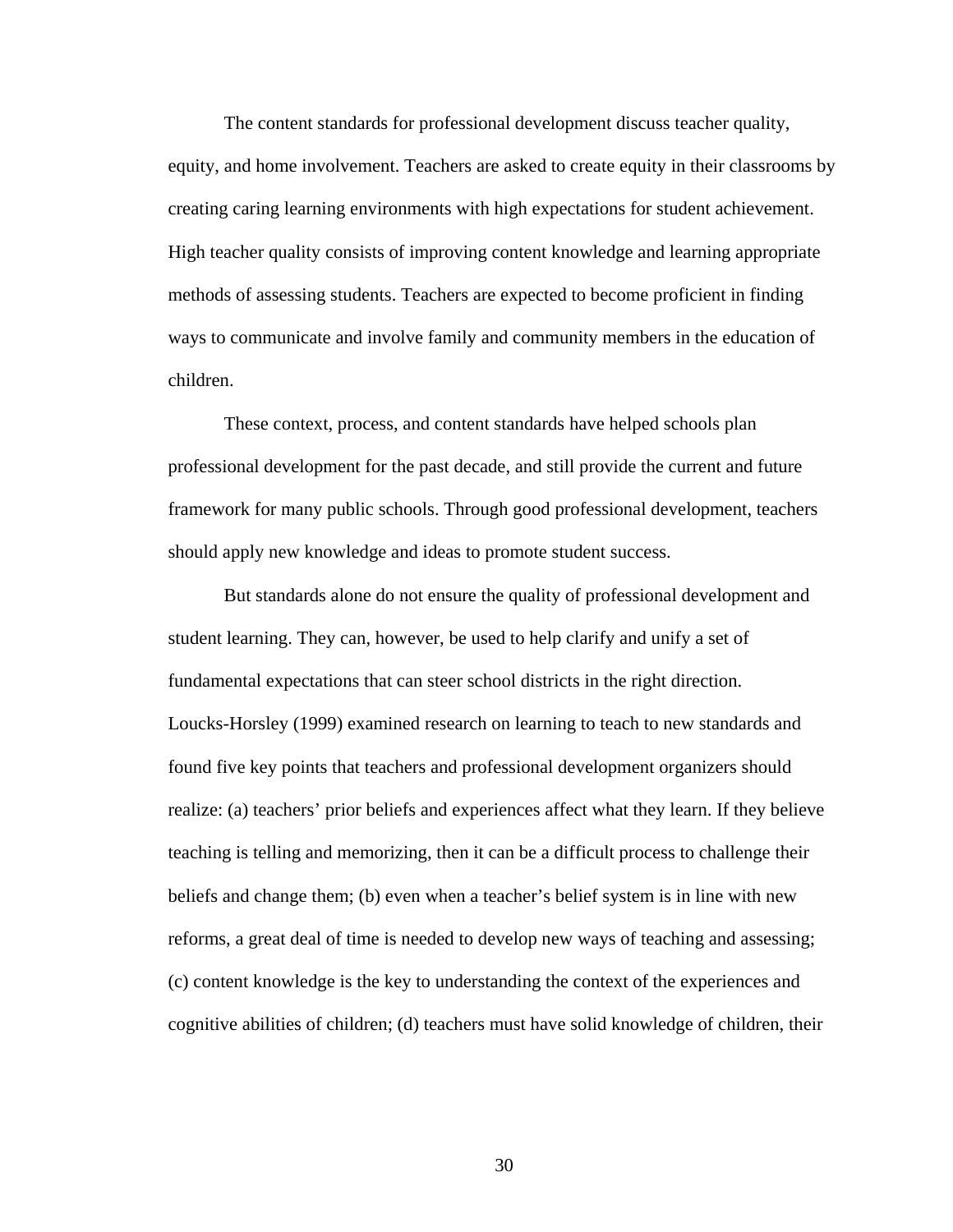ideas, and ways of thinking to interpret student work; (e) teachers need opportunities to reflect on their own learning and the application of new knowledge.

 Even when schools use the NSDC standards as a starting point in planning professional development, why don't all schools find success? Research warns that when teachers collaborate on standards-based reforms, multiple perceptions and philosophies can make it frustrating to stay on task (Grossman, Wineburg, & Woolworth, 2001). When teacher philosophies differ, the goals of standards can differ, along with the approaches to achieving those goals in the classroom. Another obstacle that can waste collaborative time is debate over terms such as standards, goals, objectives, authentic assessments, benchmarks, and performance standards. Guskey (2005) tells a story of watching a professional development committee waste hours debating terminology when the focus should have been on learning and the learners. So even when most public schools have the essential research sitting in front of them, diversity and unique problems and needs can become obstacles for finding the right type of professional development to offer (Sirotnik, 2002). Yet, educational standards are not the only issue affecting professional development. Beginning teachers have their own unique set of concerns that are critical to consider in any quality professional development.

## *Understanding the Specific Needs and Difficulties of New Teachers*

Among new teachers, one thing is clear: it's tough. Teachers who are within their first 5 years of teaching often deal with additional and/or different stressors, emotions, and daily survival skills. When school districts prepare professional development opportunities for staff, the needs of all teachers, old and new alike, must be valued.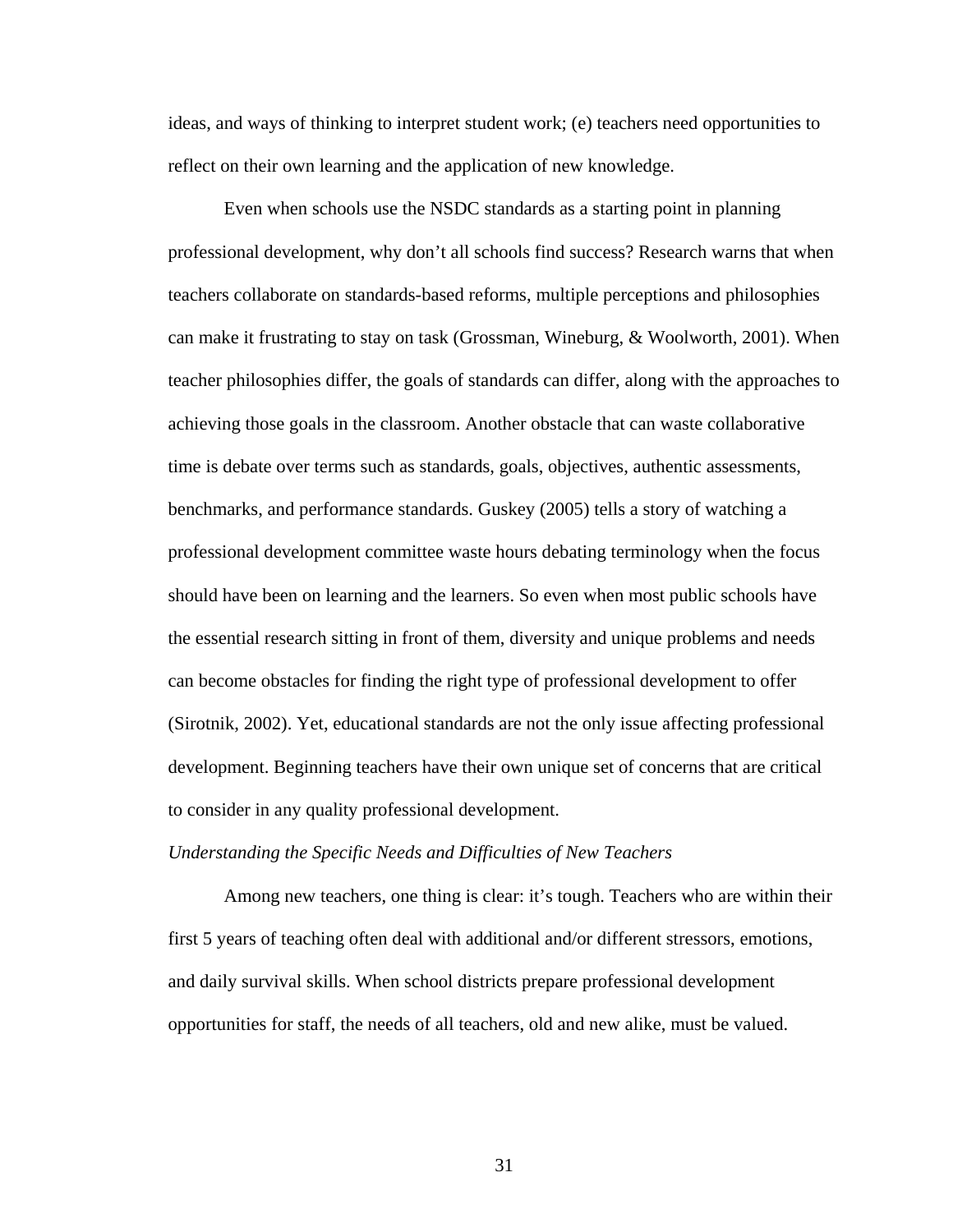Over the past 40 years, the eight most frequently perceived problems among beginning teachers were: classroom discipline, motivating students, dealing with individual differences, assessing students' work, relationships with parents, organization of class work, insufficient materials and supplies, and dealing with problems of individual students (Nielsen, Barry, & Addison, 2006). Blackwell (2004) asserts:

Current education curriculum falls short in what first year teachers need to know, according to project reports. Experienced teachers in professional development schools across projects indicated that prospective teachers need additional study in: a) development of at-risk students, special needs students, and students of poverty; b) cultural differences; c) building relationships with parents who are in crisis; d) critical thinking and questioning; e) the interactions between teaching and learning and theory and practice; f) the links between instruction, assessment, and student learning; g) standards and reform; and h) collaborating with community. (p. 43)

 Mid-career teachers who enter the field of education with previous work experiences have unique characteristics that may differ from their younger new teacher counterparts. Johnson and Birkeland (2003) explained:

…mid-career entrants were more than three times as likely as their first-career counterparts to move from one school to another. This comparison suggests that, as a group, they were fickle or unstable. However, our data suggest that those with prior career experience--often in higher-status and better-resourced lines of work--were less tolerant of schools that did not support good teaching. (p. 560)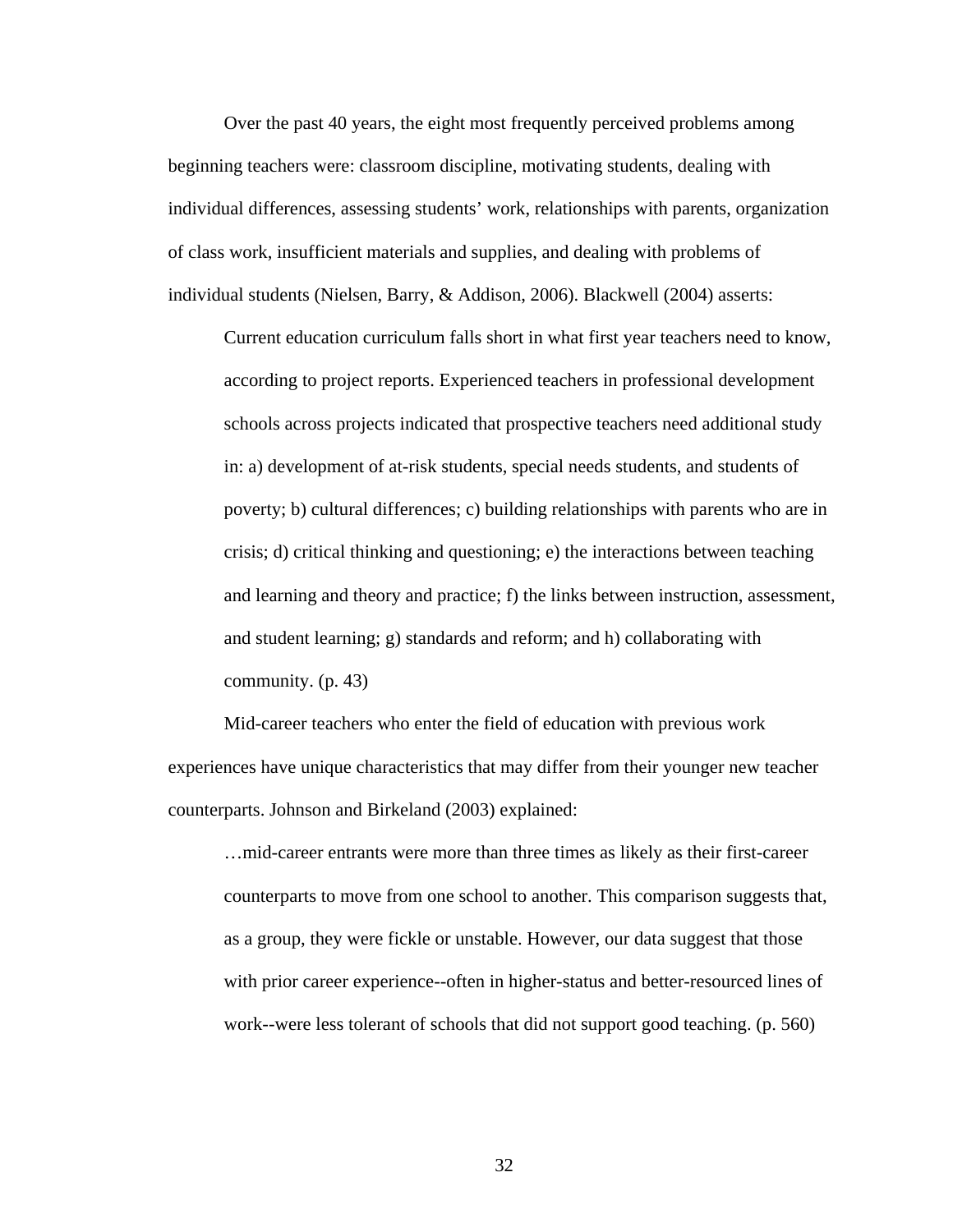"Mid-career switchers often bring to the classroom strong subject-matter competence and mature job skills, but they lack knowledge about and experience with students, curriculum, pedagogy, and the daily routines of schools" (Johnson & Kardos, 2002, p. 14). So while mid-career teachers could perhaps identify when ideal conditions and support were not happening, they may still struggle with their own needs and dilemmas.

 These findings cast a gloomy picture for the start of a teacher's career. In trying to address these perceived problems, researchers in the field of professional development have developed programs specific to boosting new teachers' success. These programs typically include new teacher induction, mentorship, instruction methods, and classroom management, as well as teacher evaluations. In induction program offerings, school districts must try to address as many new teacher needs as possible.

*The importance of new teacher induction*. When an individual begins a new job, it is quite commonplace to go through a training or induction process. For educators, it is no different. Many researchers believe that new teacher induction programs and policies help reduce teacher attrition and assist teachers to move beyond worrying about student behavior to focusing on student learning (Ingersoll & Smith, 2004; Nielsen et al., 2006). Teacher induction refers to the time when teachers adjust to the roles and responsibilities of being a classroom teacher. New teacher induction programs can include a multitude of elements, including orientation, reduction of work load, release time, professional development activities, collaboration with colleagues, teacher assessment of students, program evaluation, follow-up, and mentoring (Horn, Sterling, and Subhan, 2002).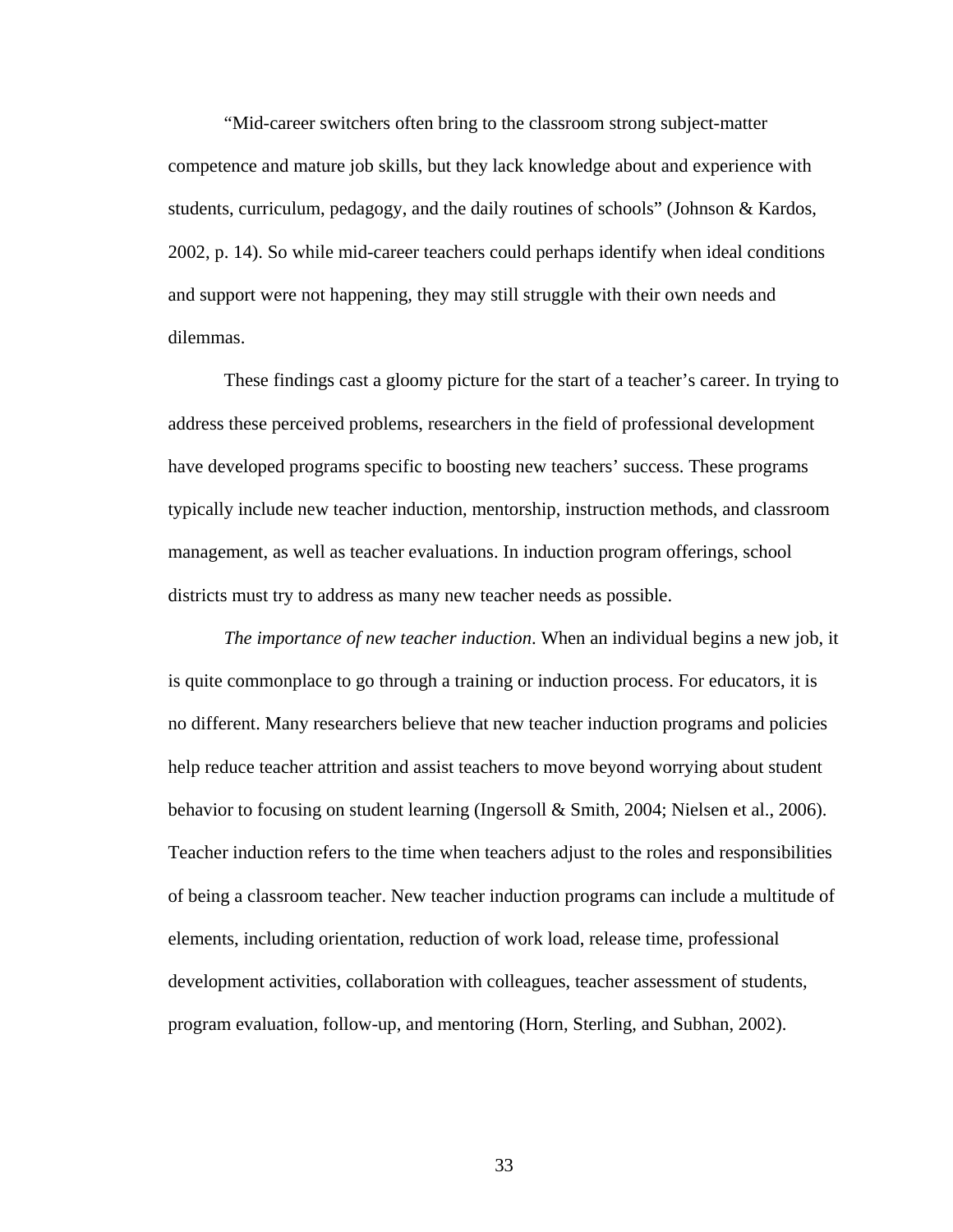Professional development planners must use the time during the first few weeks and months to help new teachers understand the culture and pedagogies of the district.

Professional development for new teachers should be built on a framework of research-based instructional strategies that fall into three categories: organizing, instructing, and assessing (Freiberg, 2002). According to Wong (2002):

The best (induction) programs kick off with four or five days of workshops before school begins. They offer new teachers systematic training over 2 or 3 years. They have administrative support. They integrate a mentoring component and a structure for modeling effective teaching during in-service and mentoring experiences. They also include opportunities for inductees to visit demonstration classrooms. (p. 52)

The induction programs focus on skills such as classroom management and instructional practices, and acculturate new teachers to the mission and philosophies of the district. Johnson and Kardos' (2002) multi-year study of 50 new teachers in Massachusetts found that what new teachers want in their induction is:

…experienced colleagues who will take their daily dilemmas seriously, watch them teach and provide feedback, help them develop instructional strategies, model skilled teaching, and share insights about students' work and lives. What new teachers need is sustained, school-based professional development--guided by expert colleagues, responsive to their teaching, and continual throughout their early years in the classroom. Principals and teacher leaders have the largest roles to play in fostering such experiences. (p. 13)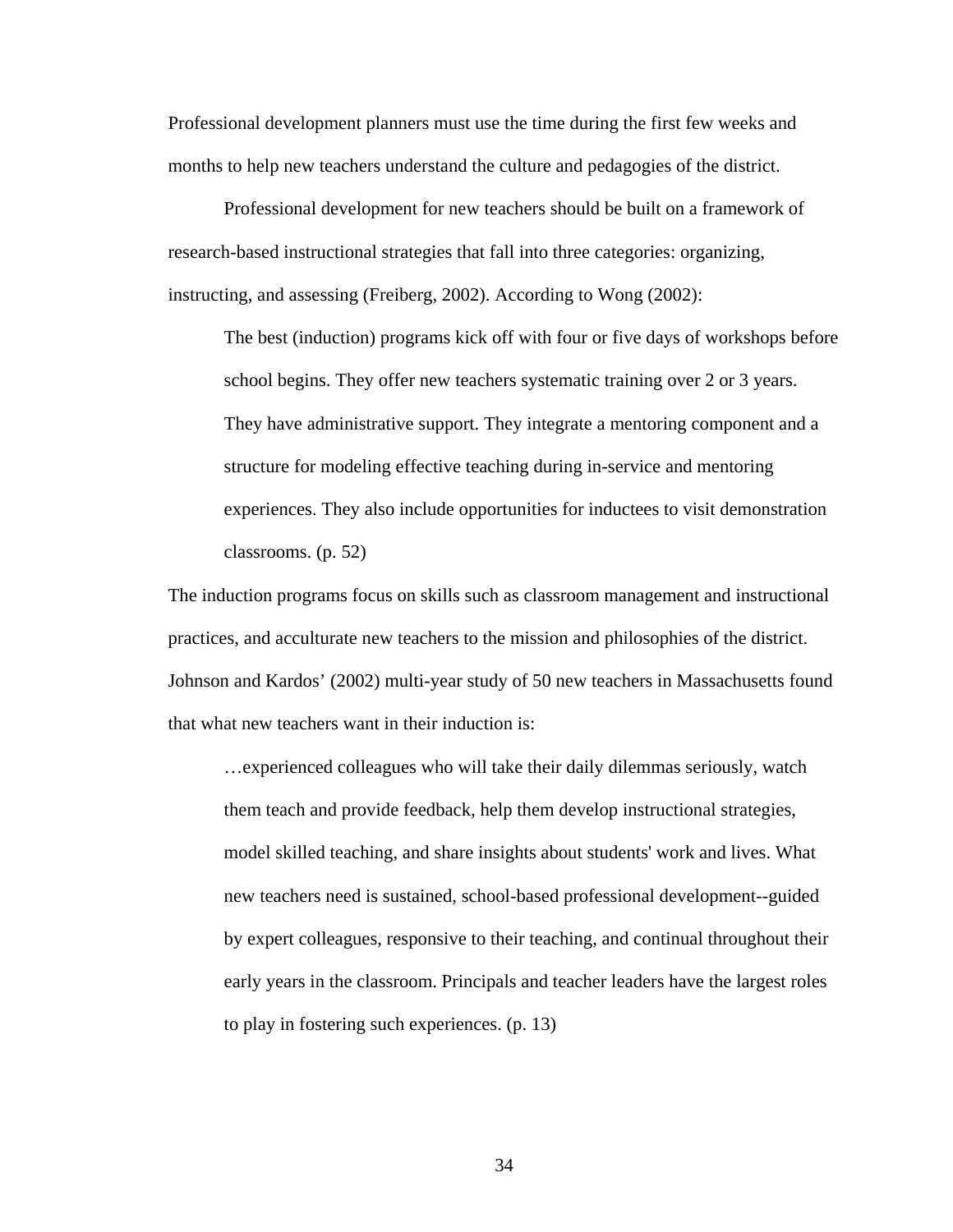High-quality induction programs have some common characteristics. They are highly structured, focus on professional learning, and emphasize collaboration (Wong, Britton, & Ganser, 2005). Quality induction must set clear goals and expectations for which the new teacher strives. Common language and clearly articulated standards of professional practice must be used throughout the induction process by mentors and professional development trainers to help new teachers set goals, reflect, and evaluate their own teaching practices (Moir & Gless, 2007). In addition, school officials should conceptualize induction as involving multiple individuals in the support and training of new teachers. It is not as simple as assigning a single mentor and assuming that one person will take care of any issues that arise. District policy must provide language that allows district administrators, principals, mentors, and colleagues to share in the responsibility of helping new teachers acquire curricular knowledge, planning of instruction, and reflecting on practice (Youngs, 2007).

 Wong et al. (2005) summarize the findings of five other countries' new teacher induction programs. They suggest that the education profession in the United States systematically places the responsibility for assisting new teachers on just a few people, and there is an overarching assumption that new teachers have deficiencies of skills. On the other hand, the other countries in this assessment tended to view new teachers more as professionals. They offered more collaboration with larger groups of people among the school building that shared responsibility for assisting the new teachers for many years. For example, groups of teachers in China observed each other's classrooms eight times a semester to discuss practices. New Zealand seemed to have the most staff members involved in assisting new teachers. New teachers were provided 20% release time to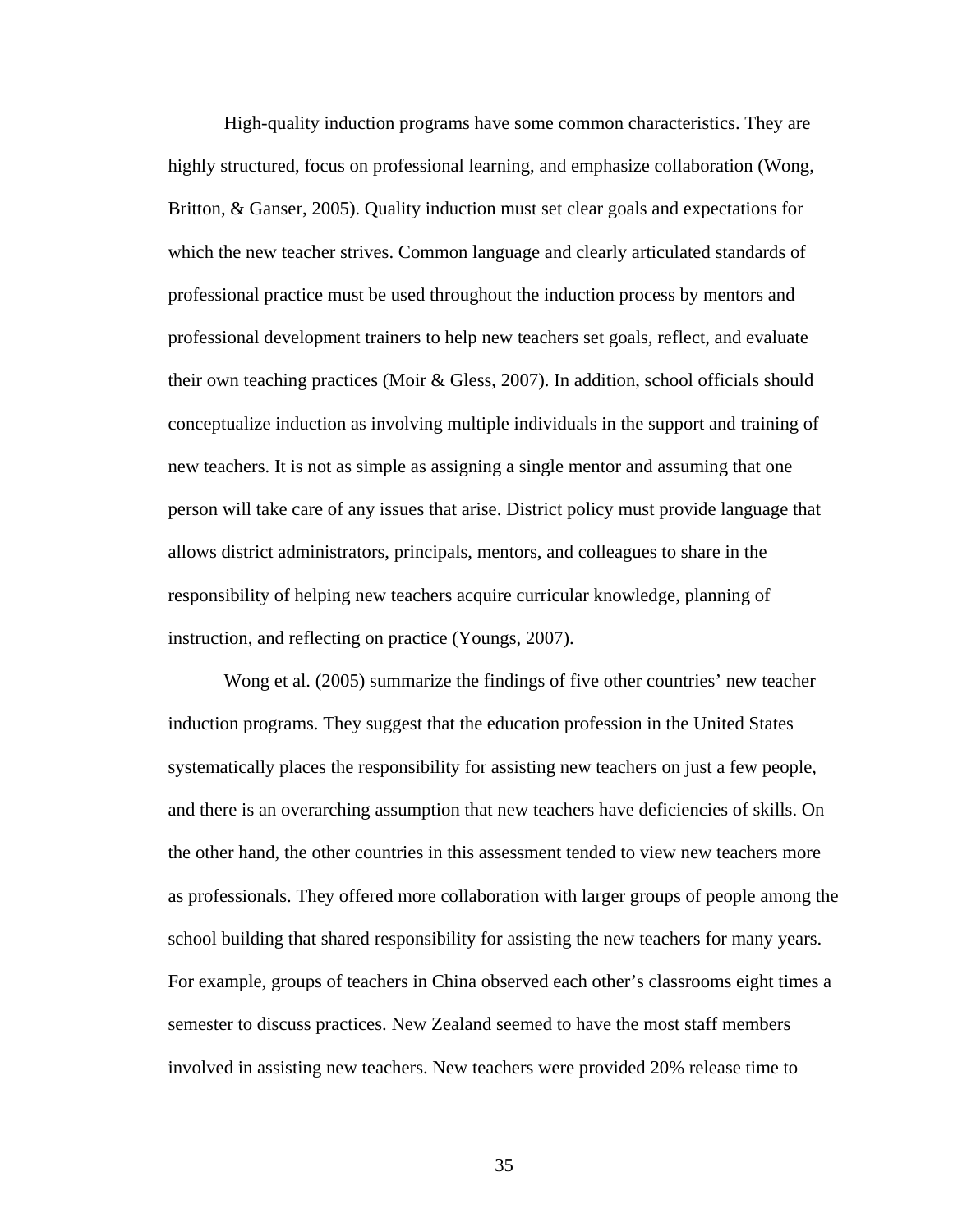participate in the advice and guidance program. Furthermore, other countries seemed to focus their efforts on small groups that met with the new teacher rather than just one mentor or supervisor (Wong et al., 2005).

 It seems that if schools wish to produce leaders, having a quality, sustained teacher induction program is the first step. This can help make the new teacher feel success and that she is wanted and respected as a professional. Reduced attrition rates can be attributed to schools that have an organized, sustained teacher induction program. Mentoring is a key component of a high-quality induction program. It should be noted that "mentoring alone will do little to aid in the retention of highly qualified new teachers. However, as an integral component of a structured induction program, it can be valuable" (Wong, 2004, p.107).

*The impact of mentors and need for collaboration with new teachers*. What makes a good mentor? Youngs (2007) shared that:

Research on teacher development, induction, and policy implementation indicates that new teachers' experiences are shaped by district induction policy (i.e., district policy related to mentor selection, assignment, training, and work conditions); other district and school contextual factors; and educator's understanding of induction and related reforms. (p. 801)

Assuming that a district has the proper structures and policies in place for making sure every new teacher is provided a mentor, the real question should be how to select and train mentors to be the most effective.

 Mentors are not simply colleagues. Mentors should be selected based on certain personal and professional qualities. A mentor must have strong interpersonal skills, be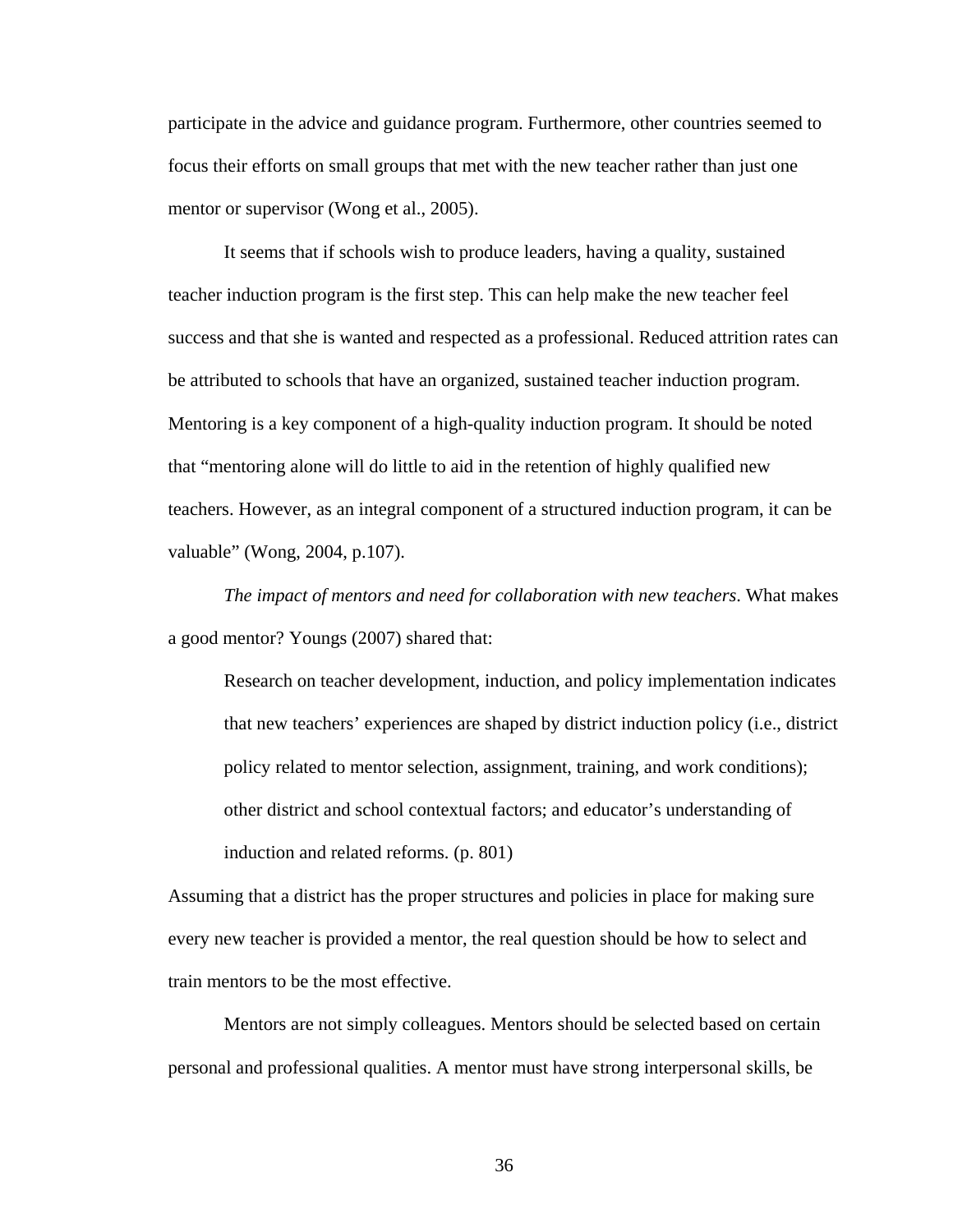respected by the administration, demonstrate curiosity and an eagerness to learn, show a respect for multiple perspectives, and possess pedagogy that all students can learn (Gless & Moir, 2001). The mentor must then participate in training for establishing trust, identifying the needs of the new teacher, using assessment data to guide the support process, incorporating adult learning theories, and using strategies for actively engaging participants. Ample mentor training sets the stage for promoting the organization's culture and beliefs to help guide the new teacher through the difficult and confusing first years.

Mentoring includes dispositions and beliefs, conceptual and theoretical understanding, as well as skills for implementing the practice (Odell  $&$  Ferraro, 1992). A mentor must have specialized preparation and commit to spending a significant amount of time working with the new teacher. Helping the new teacher learn the ropes and addressing student behavior is just a small part of the mentor's job. The array of topics that must be discussed range from classroom management, effective lesson design, grading, parent communication, and cooperative learning. Parsons and Nyi (1999) say mentors must be prepared to help new teachers understand cultural issues, and work on curriculum and instruction issues.

 But simply assigning mentors does not produce leaders. And mentoring alone is not enough. "The reality is that after more than 20 years of trying mentoring as a means of helping new teachers, there is no substantive research supporting its efficacy" (Wong, 2004, p. 109). That is, if mentoring is the only means in place to help the new teachers, there could be problems. Producing leaders means allowing new teachers to observe others and to network with study groups in a sustained, structured program while also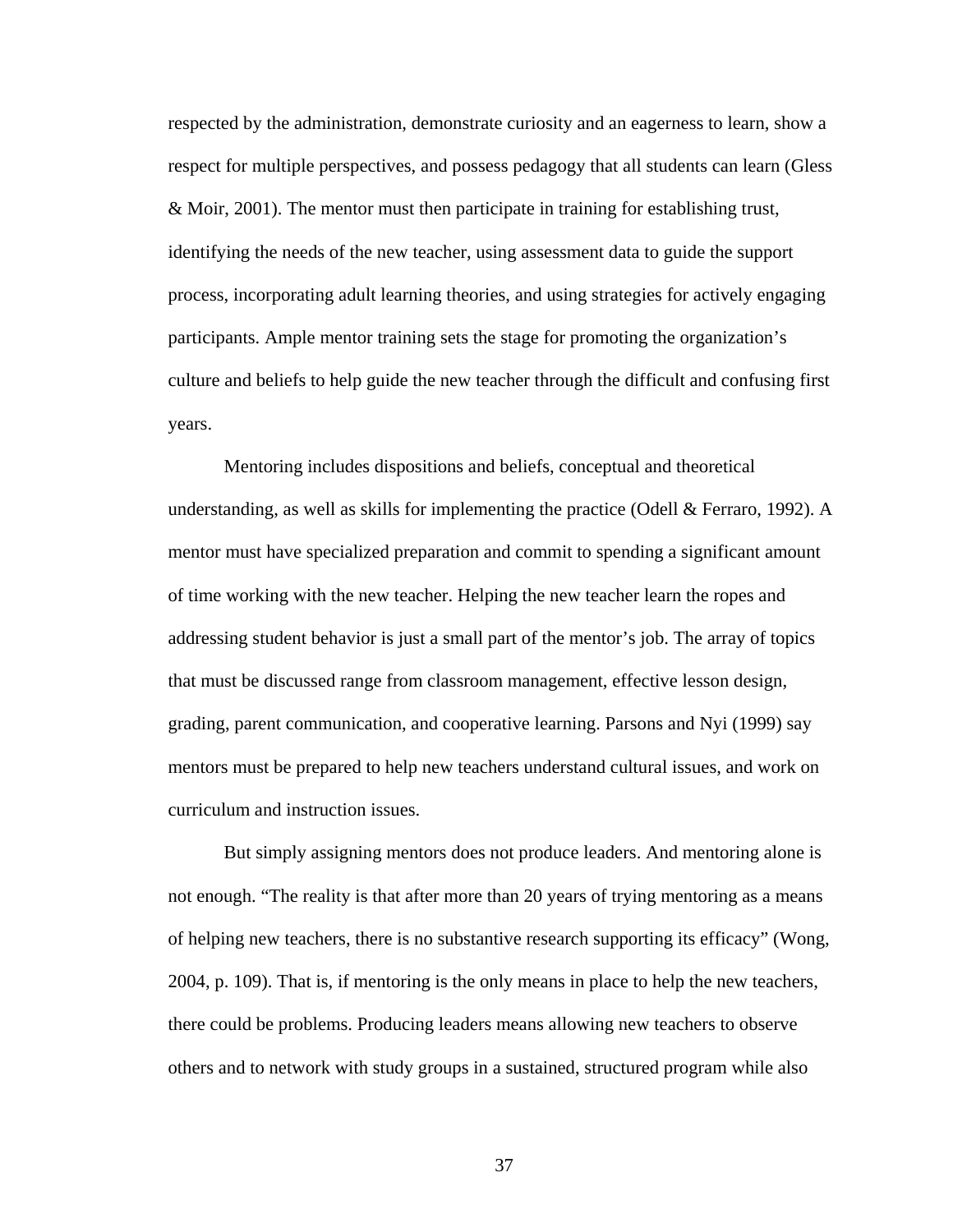joining learning communities to gain knowledge. The mentor is just one piece of the puzzle.

In a study that examined 15 new teacher-mentor pairs, the term "practice shock" was mentioned. Practice shock was described as a new teacher's desire to control students while dealing with his or her own inability to frame student needs (Achinstein  $\&$ Barrett, 2004). Researchers have noticed that new teachers going through practice shock tend to have a hard time understanding the needs of the students. Mentors that help frame issues as managerial, human relations, or political can help new teachers understand student diversity as a positive aspect of reality rather than an obstacle.

 Collaborating with a mentor is a rite of passage that hopefully benefits both new teacher and mentor. Professional development planners and principals who assign mentors must make sure mentors are properly trained and prepared and are well-matched to the new teacher's subject area. The mentors must not only have a desire to help new teachers learn the ropes, but must also challenge their pedagogical beliefs in order to reflect back on student performance in the classroom. Mentors can also play a key role in helping beginning teachers learn about a school's culture.

# *School Culture's Role in Professional Development*

Without a supportive environment, even good professional development opportunities for teachers can become less effective. Significant classroom changes can first begin with the school's culture. Once a school thoroughly understands the characteristics of and the standards associated with high-quality professional development, a needs assessment might reveal that teachers have a particular perceived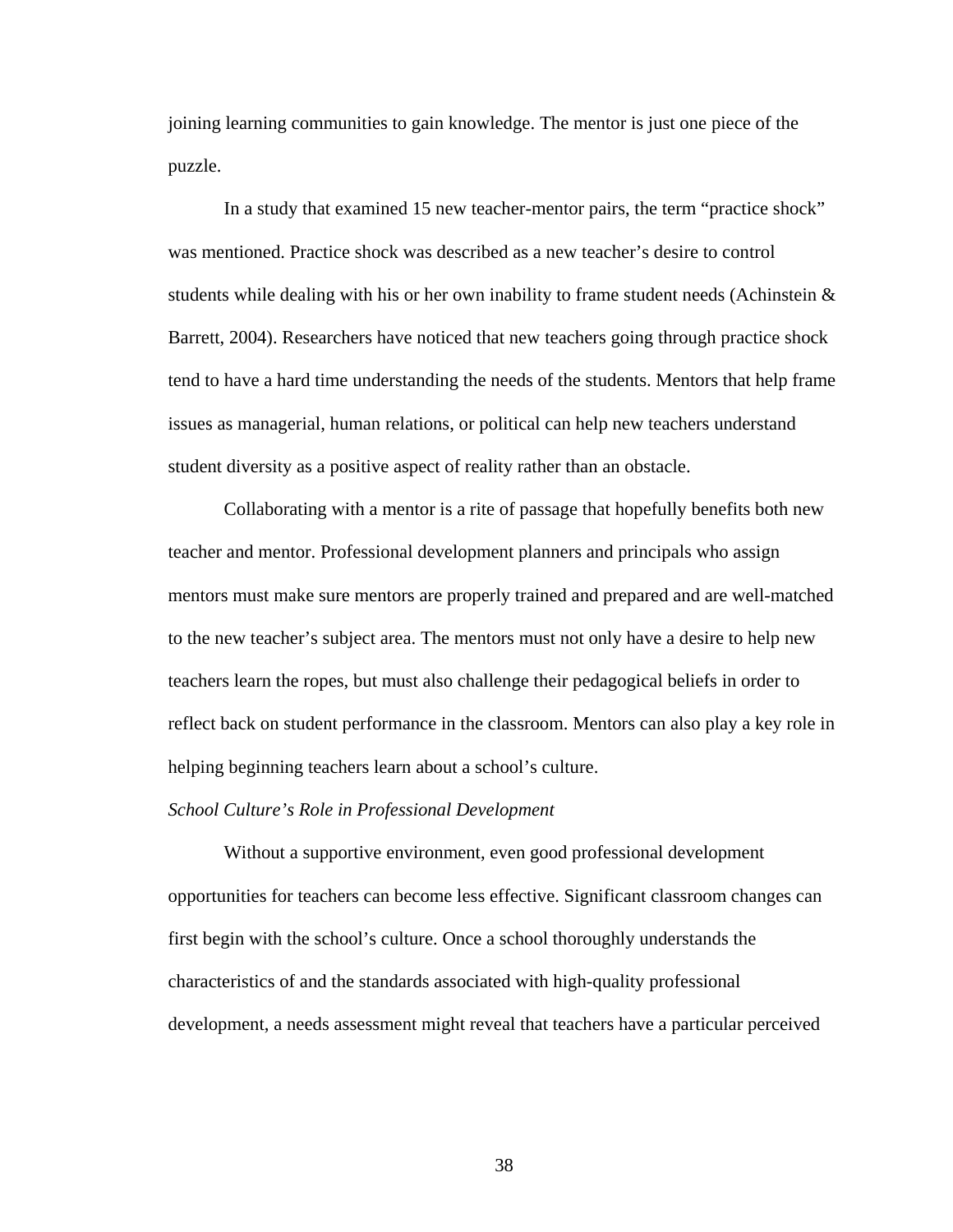weakness. When the school implements professional development that aims at changing or correcting the weakness, it must fit into the current culture of the school.

Current research indicates that teachers who work together to solve problems or to change practices have an advantage over teachers working in isolation (DuFour, 2005). In order to build such a culture of collaboration, leaders must not forget to inspire and address "matters of the heart" by pointing out successes along the way, celebrating, sharing stories, and reminding teachers why they decided to teach in the first place.

 New teachers fall into three types of working cultures: veteran-oriented, noviceoriented, and integrated cultures (Johnson & Kardos, 2002). Veteran groups were found to alienate new teachers while novice groups often floundered in chaos. The integrated group was more collaborative with a mix of both veteran and novice teachers who took their cues for collaboration from principals. Johnson and Kardos (2002) reported:

New teachers who found themselves in integrated professional cultures described their principals as visibly engaged in both the daily life of the school and the professional work of the teachers. These principals focused on the improvement of teaching and learning, visited classrooms, and provided feedback. They arranged school schedules so that expert teachers could teach model lessons or meet with new teachers one-on-one or in small groups. They helped teachers prioritize professional goals, recommended conferences or institutes that teachers might attend, and cultivated a professional culture in which teachers were collectively responsible for student and teacher learning (p. 15).

A collaborative school culture can result in some innovative ideas. An example is one in which a principal created flexible schedules so teachers could have daily or weekly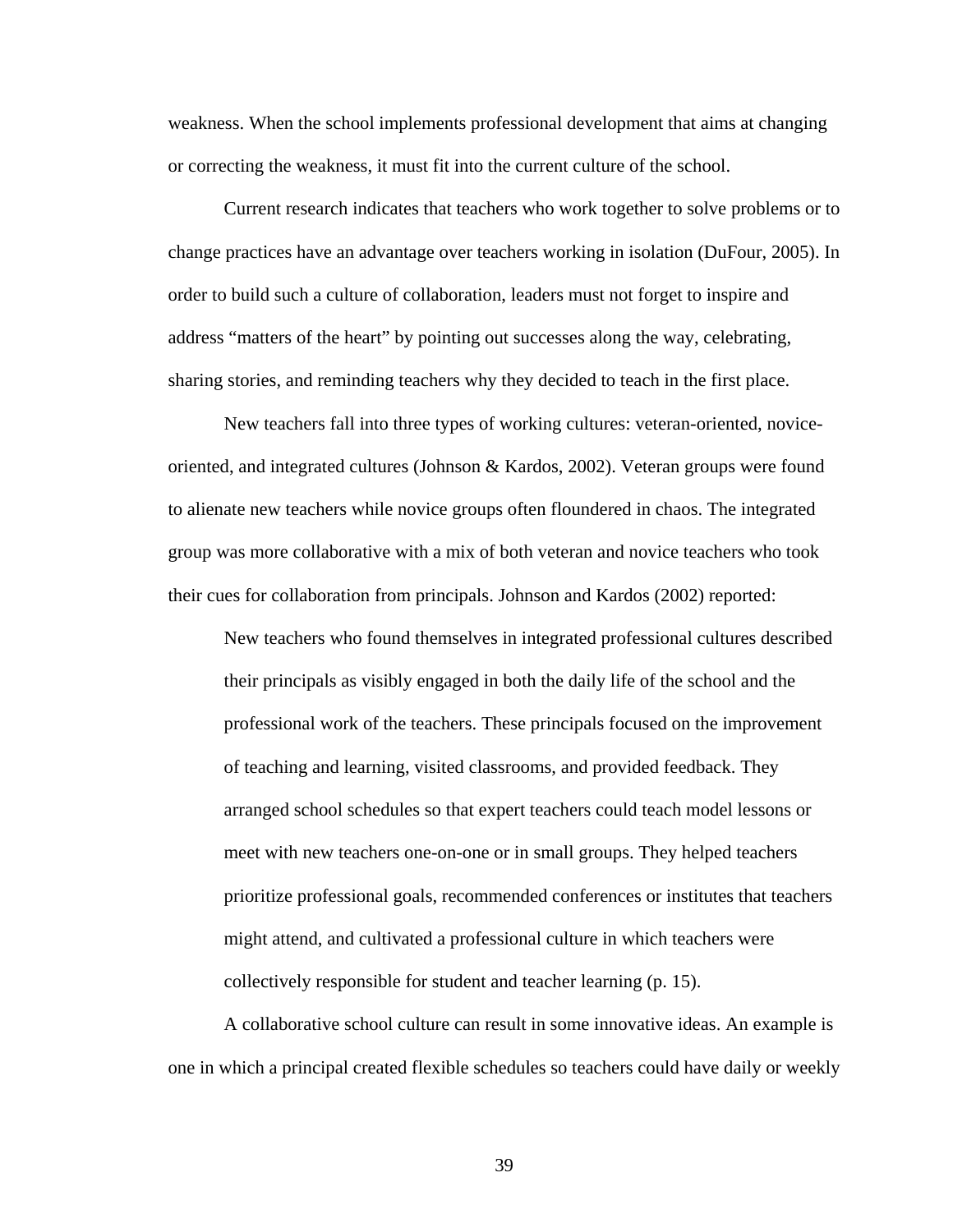work time called "personal learning time" (Phillips, 2003). The concept allowed individual teachers to decide if they needed to spend the time on collaboration, research, or reflection time. Outsiders may question the accountability of such an unstructured design of professional development, but Phillips found that when teachers took ownership for making decisions for themselves, it fostered a culture that treated teachers as leaders. This ownership in decision-making at the building level is key in developing a professional learning community. When organizations try to implement these types of learning organizations, there must be a supportive leadership structure which allows for flexibility and diversity.

The type of leadership structure within an organization can greatly affect that organization's ability to create innovation and a type of culture that incorporates the needs of individual teachers and buildings (Nonaka & Takeuchi, 1995). Middle-up-down management is highlighted as a way to incorporate unique cultures and differences in large organizations. Businesses, and organizations like schools, often have a tendency to pass down directives from top leaders, which may lead to disconnects between the organization's vision and what actually occurs at the worker or classroom level. "Middle managers [principals] try to solve the contradiction between what top management hopes to create and what actually exists in the real world" (p. 129). Therefore, empowering the middle and lower level employees with decision-making mechanisms can help stimulate true innovation and increase both productivity and knowledge creation for individual schools and teachers within large districts.

The best chance to change teaching practices at the classroom level is to have powerful, ongoing, job-embedded professional development that clarifies what students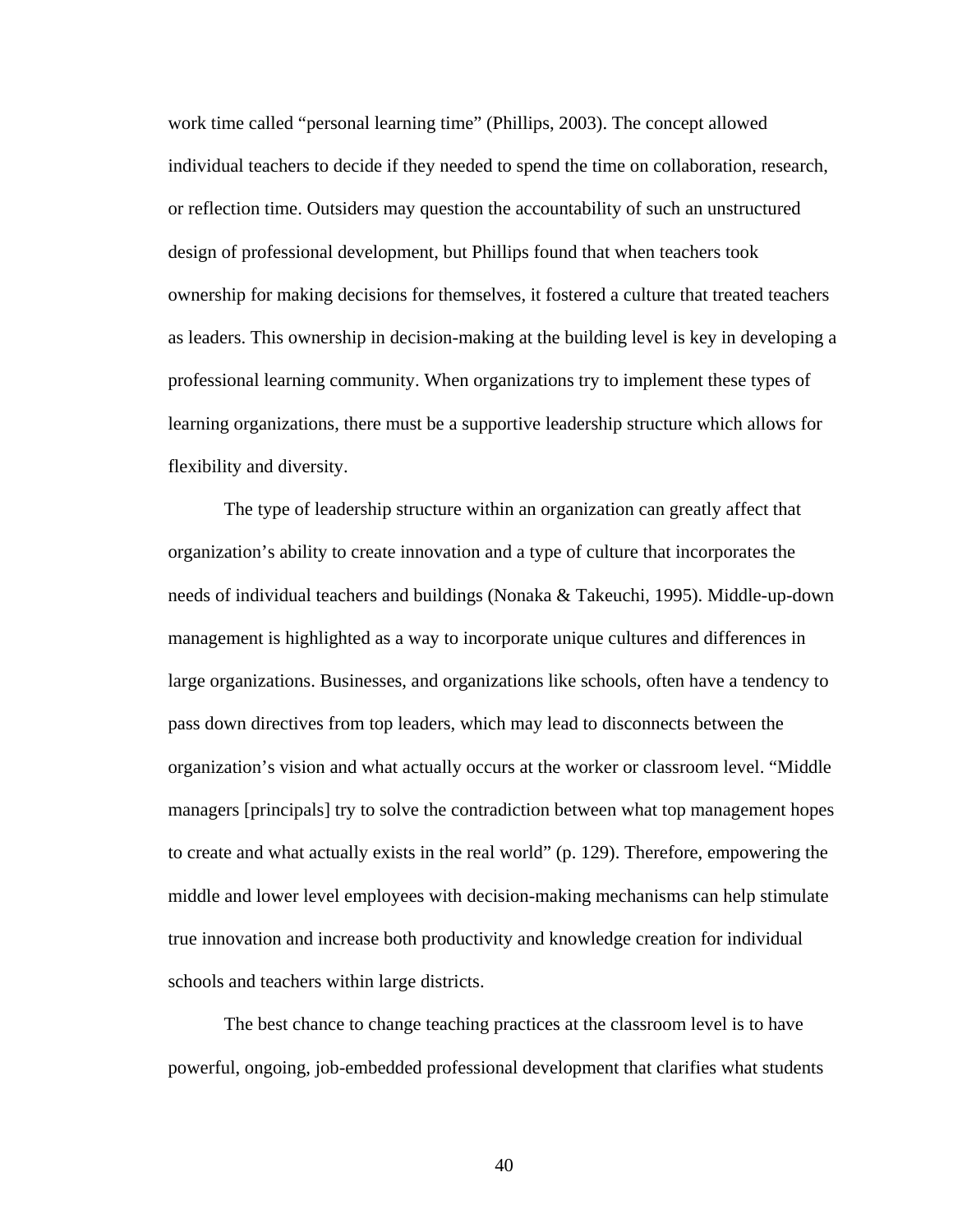should learn and be able to do (Caine & Caine, 2000; Guskey, 2005; Sparks, 2003). Additionally, Mohr and Dichter (2001) found that to build learning organizations that foster teacher leaders, a shared decision-making model of professional development was required.

Building the capacities of school leaders through collaboration and building relationships is vital in order for the community of learners model of professional development to have positive results. Michael Fullen's (2004) book, *Leadership & Sustainability*, describes that organizations who want to reform need leaders at all levels of the system that will proactively and naturally interact with larger parts of the system to help produce other leaders to work on the same issues (DuFour, 2005).

 The success of new teachers lies "primarily at the school site…[and] principals proved to be key in determining the extent of collaboration" (Johnson & Birkeland, 2003, p. 586). So it seems that new teachers have more success with school leaders who get involved with new teachers and encourage collaboration. School leaders should consider developing an entire culture around the new teachers rather than just sending them to periodic workshops.

Understanding school culture starts with shared beliefs and values that school administrators and teachers must already have in place. Shared decision-making and collaboration on job embedded issues on a daily basis will allow teachers to become leaders and take ownership of their professional development. If the professional development components discussed in previous sections are not rooted within a school's culture, school initiatives become harder to sustain over time within the organization.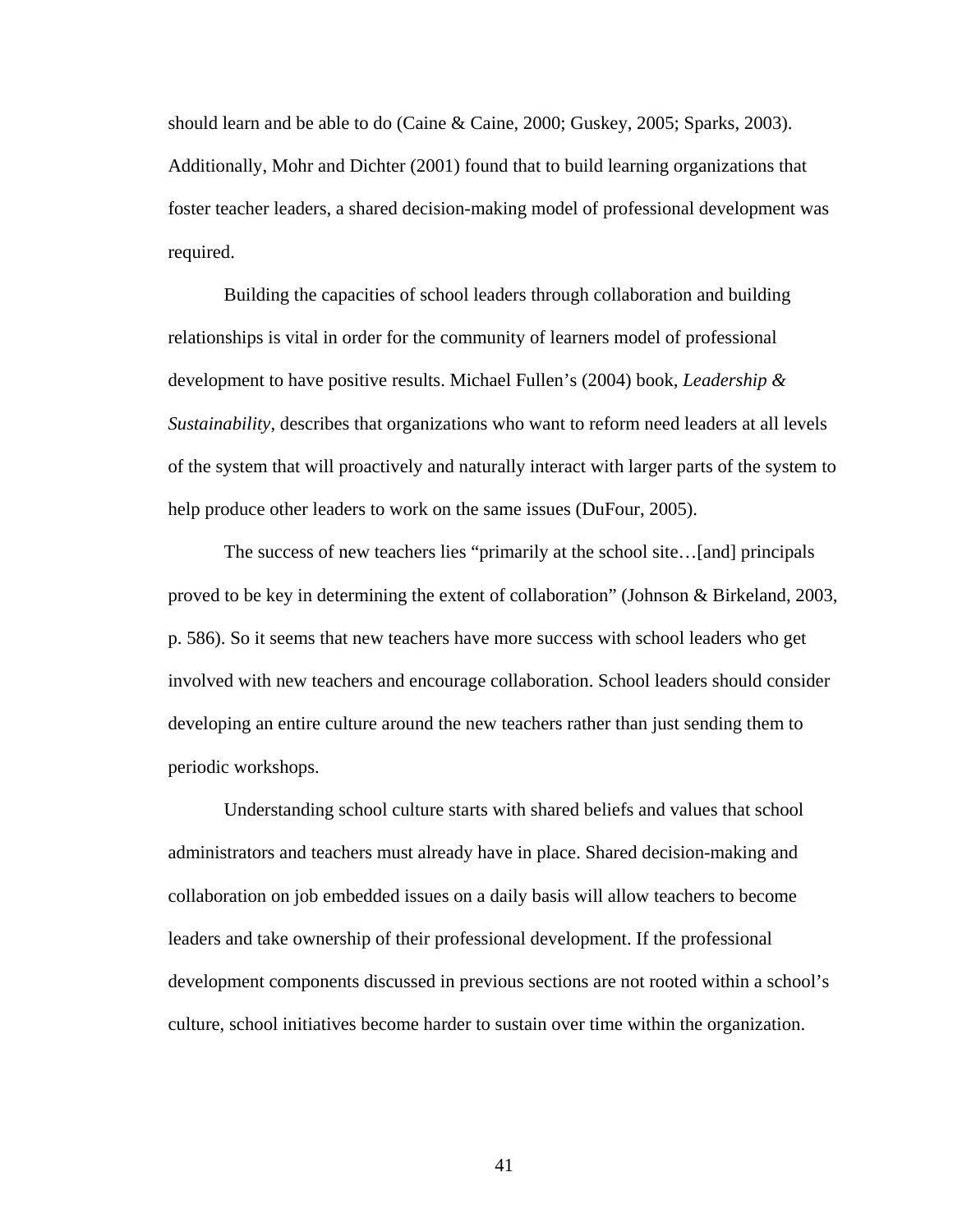#### *Examples of Models for Implementing High-Quality Professional Development*

Once professional development planners understand the role of culture in implementing new professional development opportunities, it begs the question, "What do the training designs actually look like?" In the past, the traditional method of professional development was a one-shot training that occurred in a very short time frame and lacked the design factors and characteristics for lasting change and improvement. Schools looking to apply high-quality professional development should incorporate a durable method of professional development that is both technically and socially innovative. Wells (2007) lists ten design factors associated with effective models of professional development: (a) evaluation driven; (b) contextual and relevant; (c) learnercentered; (d) duration of process; (e) active engagement; (f) inquiry based; (g) theory and research based; (h) collaborative; (i) supported technically and socially; and (j) sustainable. This section will provide three examples of professional development models that encourage this kind of long-term learning and teacher growth.

*Professional development pathways model of professional development.* The professional development pathways model, described by Lieberman and Wilkins (2006), can be effective if schools incorporate the necessary policies to support the new practices of the model. This model has three steps: assess the need, determine appropriate professional development pathways, and reflect. Assessing the need involves consulting state requirements, the school's improvement plan, and conducting needs assessments for individual needs while looking through the lenses of adult learning theory and developmental levels. Selecting appropriate pathways requires schools to choose professional development activities based on the needs assessment while aligning them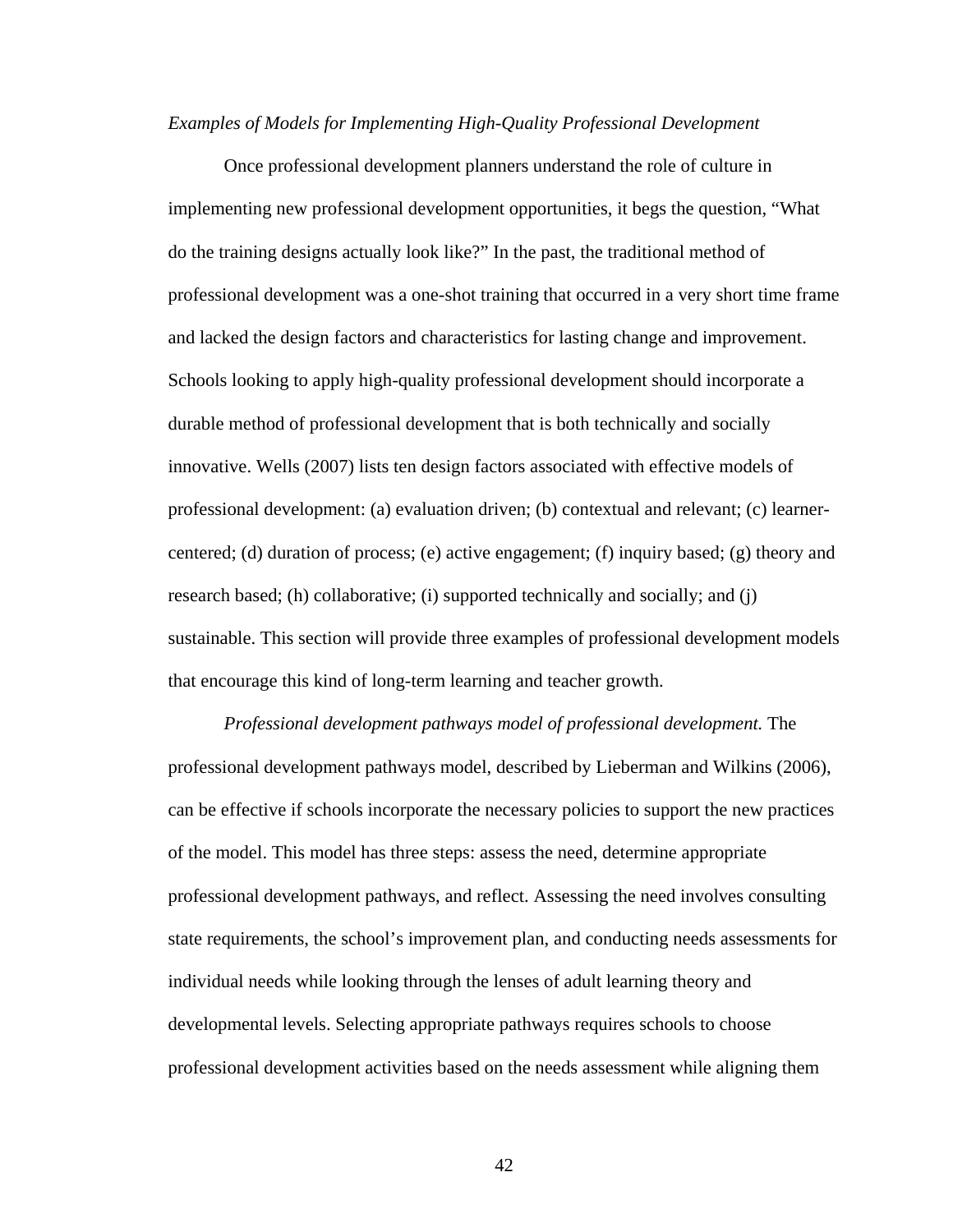with curriculum standards and providing teachers with the appropriate context and content to learn and share knowledge. The purpose of the third step, reflection, is to emphasize the relationship between the professional development and the impact on student learning. Teachers need to be given adequate time to reflect upon what they have learned and how to implement, adapt, or change based on that learning.

*Positive deviance model of professional development.* Another implementation method that some schools have chosen for delivering professional development to staff is what Sparks (2003) calls "spreading positive deviance." This involves having your best teachers share their knowledge across the school and district. One drawback to this, of course, is that the best teachers sometimes give up class time to put on workshops or to observe other schools, but the concept helps support the community of learners model, which will be discussed next. The goal of asking these teachers to lead professional development sessions is to reduce the variation of practices across classrooms in the same school and district. This model of professional development implementation is just one small part of the overall culture that must exist for substantial change to occur.

 *Problem based learning model of professional development.* Another type of professional development delivery method that has been widely used in the nursing and medical fields is Problem Based Learning (PBL). But educators can utilize PBL as a way for teachers to continue growing through professional development. Clossen (2008) explains that PBL involves presenting problems to small groups of learners who draw upon their collective skills to help solve problems. A trainer or group leader helps the small group identify problems, make hypotheses, and apply new knowledge. Successfully pulling off PBL can take skill and a special type of culture.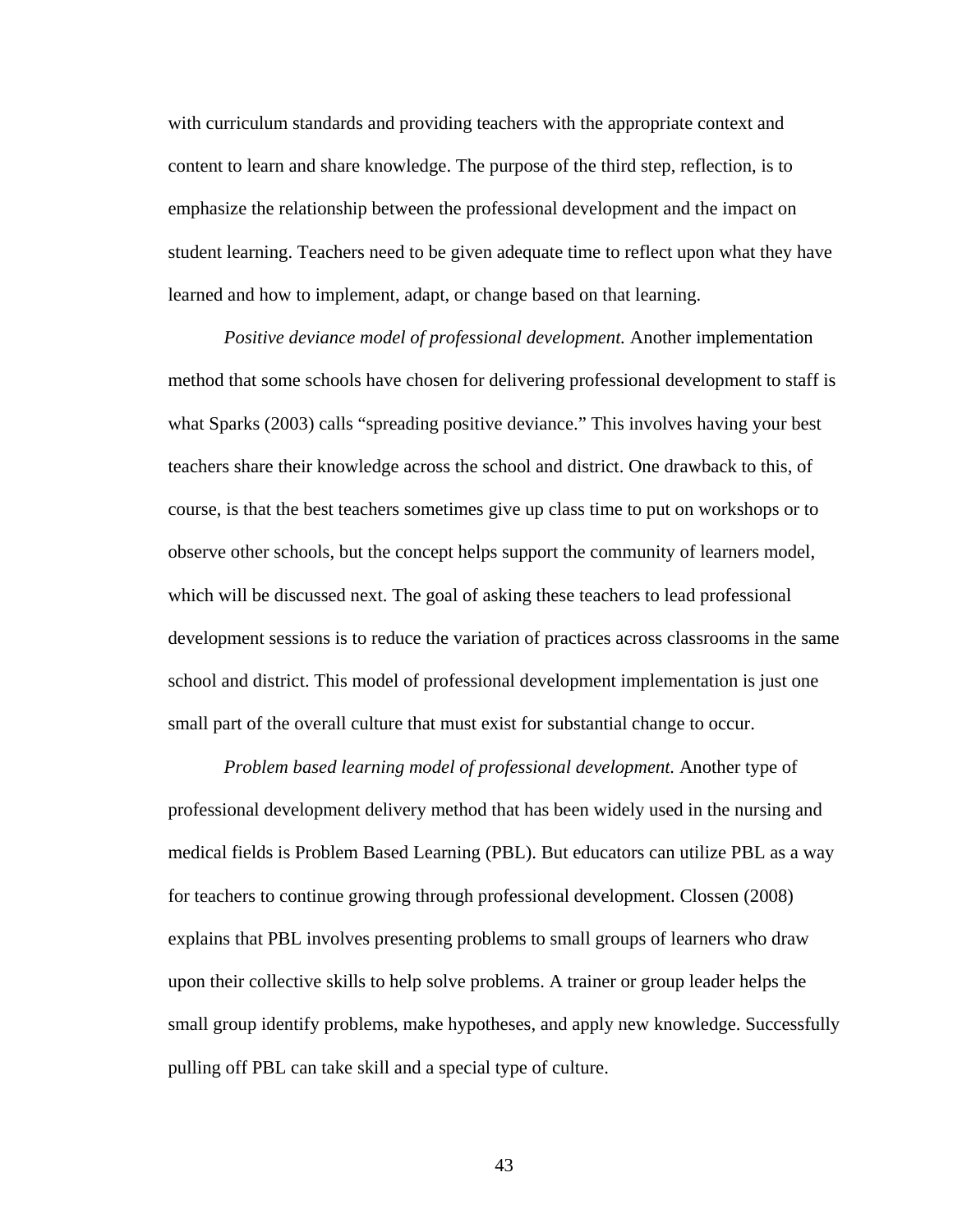Bruffee (1995) shares that learning in small groups in PBL requires a process called reacculturation. Before PBL is attempted, the small groups must understand two heads are only better than one if the group understands learning together is something we must first learn how to do. Bruffee (1995) states:

Students learn by joining transition communities in which people construct knowledge as they talk together and reach consensus. What teachers do is set up conditions in which students can learn. And one of the most important ways teachers do that is by organizing students into transition communities for reacculturative conversation. (p. 13)

So, teachers must be open to thinking about different ideas from the group and then be willing to change their practice. The non-foundational learning that occurs in PBL may frustrate some learners because it is not a concrete learning of facts, but is more openended, must be interpreted in a social context with many different opinions, and has multiple possible correct answers (Bruffee, 2002). Educators must help learners not to discriminate or devalue diversity in group learning, but to embrace those differences as well as similarities. Helping small groups of teachers negotiate social learning through PBL can be a beneficial use of professional development time for school districts who take the time to set up group expectations in a supportive environment.

*Professional learning communities model of professional development*. The most widely-discussed model of professional development in the current literature is called the professional learning communities model. Ferrara (2007) believes that the best model for professional development is one that tries to improve or transform schools into professional learning communities. In professional learning communities, teachers work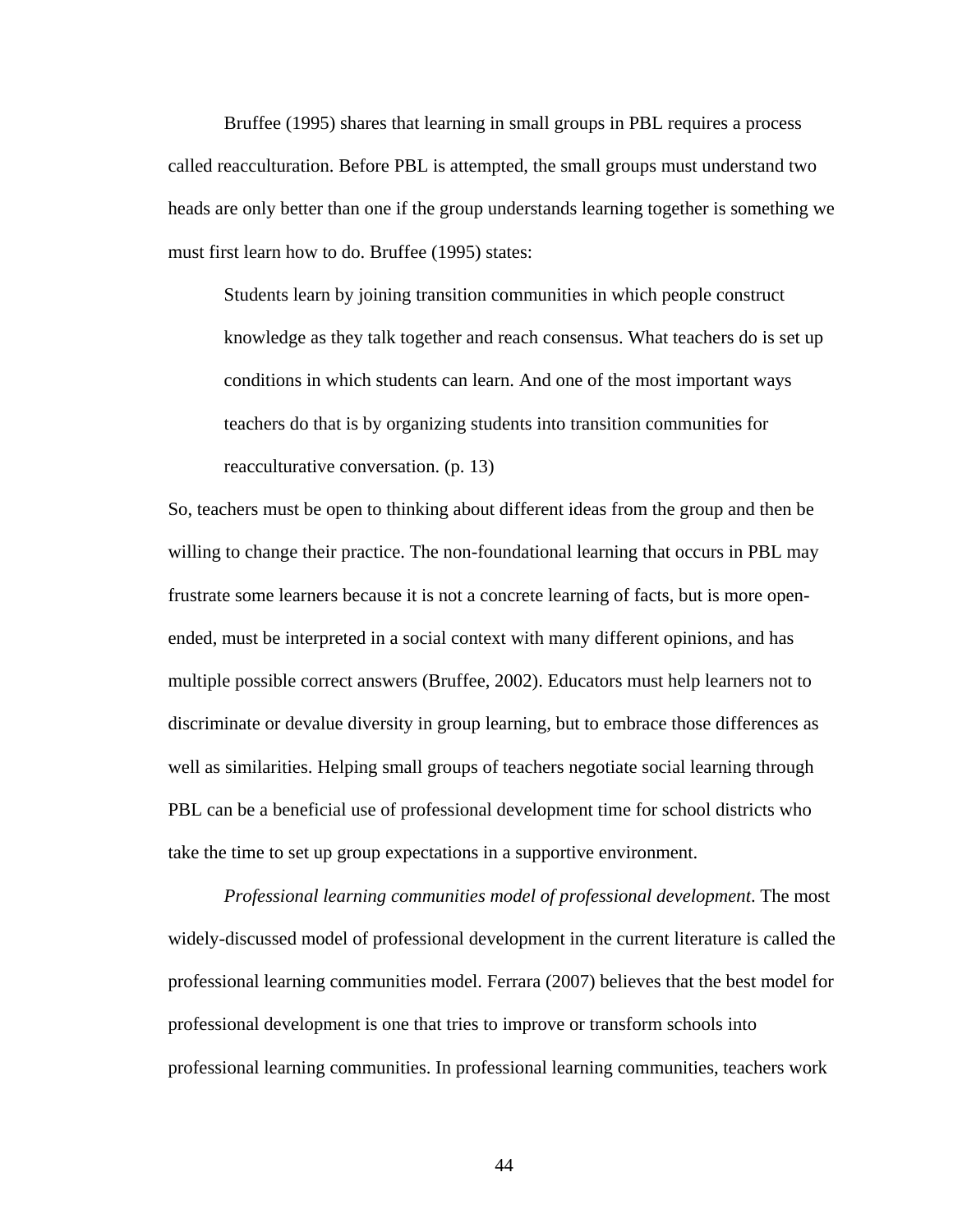together to create consistency of standards from teacher to teacher in the same grade level and other schools within the district. DuFour (2005) urges schools to abandon the traditional method of contracting an outside professional development speaker who is brought into staff meetings once a month. Rather, schools should embrace the notion of daily or weekly work time for teachers to collaborate with each other in planning for, creating, and implementing standards-based curriculum (Miles, 2003; Wong, 2004).

"The professional learning community framework for school improvement begins by working together to develop clear academic goals, frequent assessment of learning, a more collaborative culture, and a focus on results" (DuFour, DuFour, Lopez, & Muhammad, 2006, p. 54). Within the learning community model, the term leaders is not necessarily hierarchal in nature, but is being reframed to mean staff members who work together to foster collective learning. Becoming more involved in continued discussions about beliefs and practices when creating and sharing knowledge is the foundation of a culture that supports the learning community model of professional development (Caine & Caine, 2000).

When setting out to improve schools, the deficiencies are seldom the result of a single weakness or poor instructional programming. Professional learning communities look to resolve systemic weaknesses in leadership, culture, and decision making at all levels of the school. A professional learning community addresses the areas of design, planning, and implementation, and evolves into normative practices. Design, planning, and implementation all require a culture that allows teachers to have ownership, share pedagogical ideas, and set standards for curriculum, as mentioned in the previous section. Collaboration must persist throughout the process, as should data-based and research-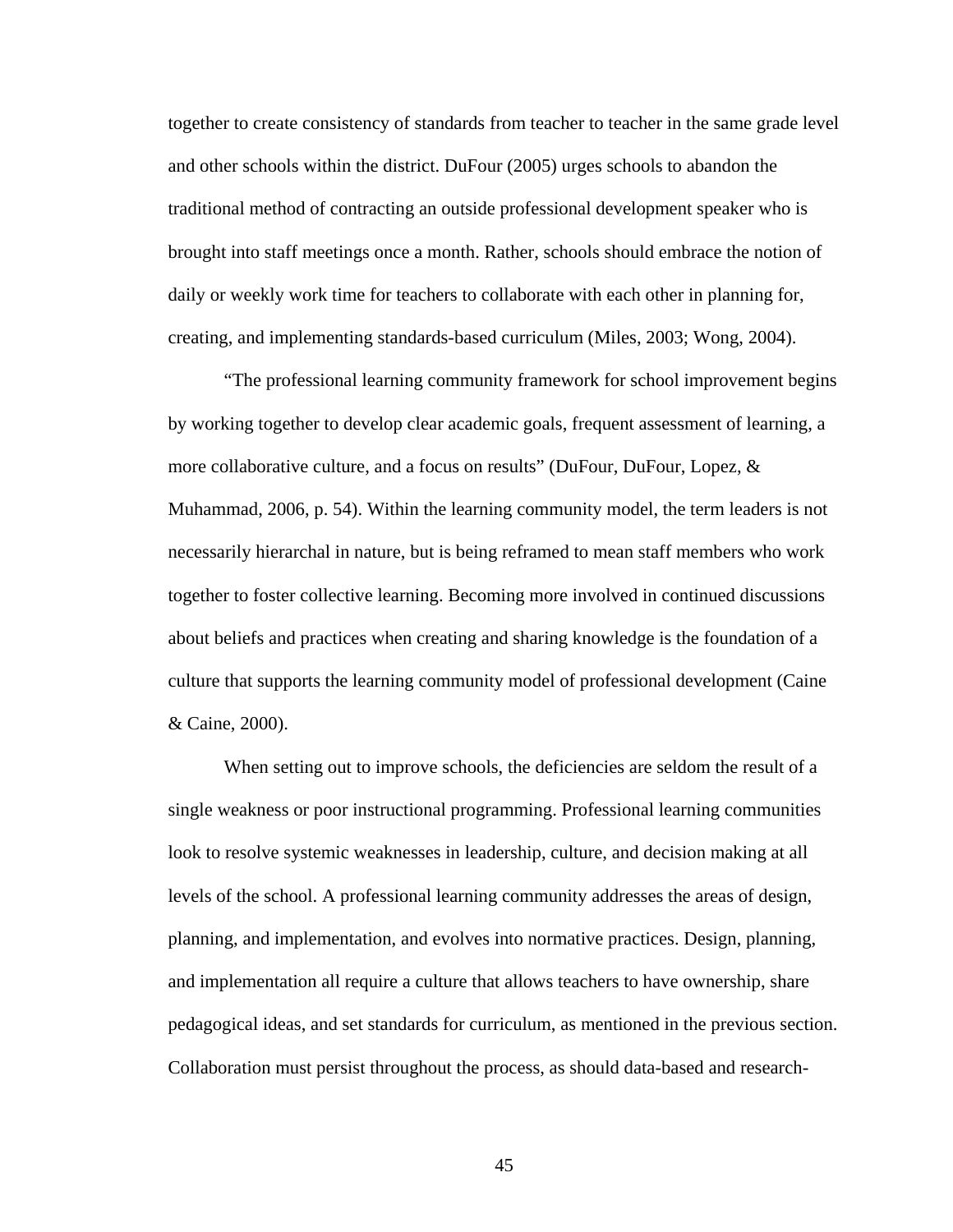based decision making. The learning communities model seems to match the type of culture and standards that allow teachers to make lasting changes to their knowledge and practice.

There are three basic ideas that differentiate professional learning communities from traditional schools. First, every teacher believes that every student will learn, and if a student slips, the school has an immediate plan of action for that student. Second, a culture of collaboration is developed in which teachers work together to analyze and improve their classroom practice through ongoing cycles of professional development for themselves and each other on the team. Third, "professional learning communities judge their effectiveness on the basis of results. Working together to improve student achievement becomes the routine…" (DuFour, 2004, p. 10).

No model is perfect, and DuFour (2004) is bothered that schools and districts try to call any team, committee, or department a professional learning community when it is not. When schools say they use this model and see no improvements, frustration sets in and schools start looking for the next promising initiative. Collaborative plan time among teachers is deeply embedded into all aspects of planning for standards-based practices in the professional learning community model, even when the model appears to be working (Guskey, 2005). The practices of letting students fail, teachers calling for a collaborative discussion on hall passes, and ending the collaboration process after standards are established, then assuming that teachers implement them, are not what DuFour (2004) calls professional learning communities. Although many schools will use the term and speak as though they have all the elements of the professional learning community model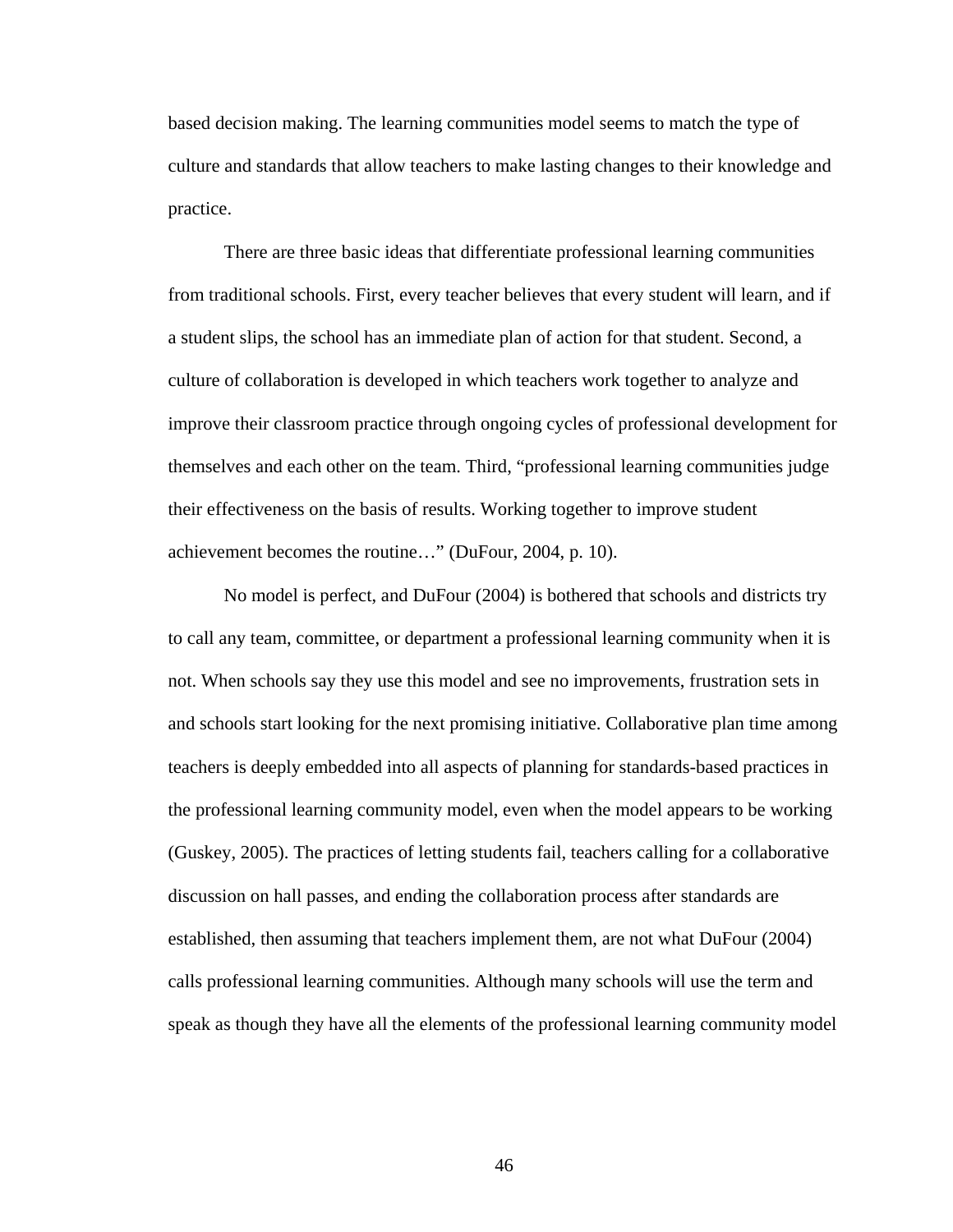in place, it takes probing into the culture of the school to determine if the model is truly working as it should.

Thus far, this chapter has focused on high-quality professional development for all teachers. It is important to note that science teachers have specific needs. Because new middle school science teachers are the focus of my data collection, the following section is devoted to professional development that targets this group.

## *Professional Development for New Middle School Science Teachers*

The professional development of science teachers is particularly valuable in modern education, in which there is an ever-increasing development of learner-centered instruction**.** In addition to this focus on what learners know, there is also more testing of students at all levels and a push toward better alignment of the different components of education. Professional development for science teachers must target the subject matter content as well as the means by which to teach such an inquiry-based subject.

 Middle school science teachers must balance knowledge of content-specific standards, curriculum, teaching models, and instructional materials. Because of the subject's hands-on approach and inquiry teaching method, teachers must be well versed both in content knowledge and how students interact and learn complex concepts. Therefore, providing professional development to science teachers is a never-ending process, especially when technology and new discoveries advance our knowledge and understanding of the subject each year.

 In order to ensure that science teachers are both prepared and knowledgeable, reform in the area of professional development continues to evolve. This includes offerings for both new and current teachers. New science teachers need to be adequately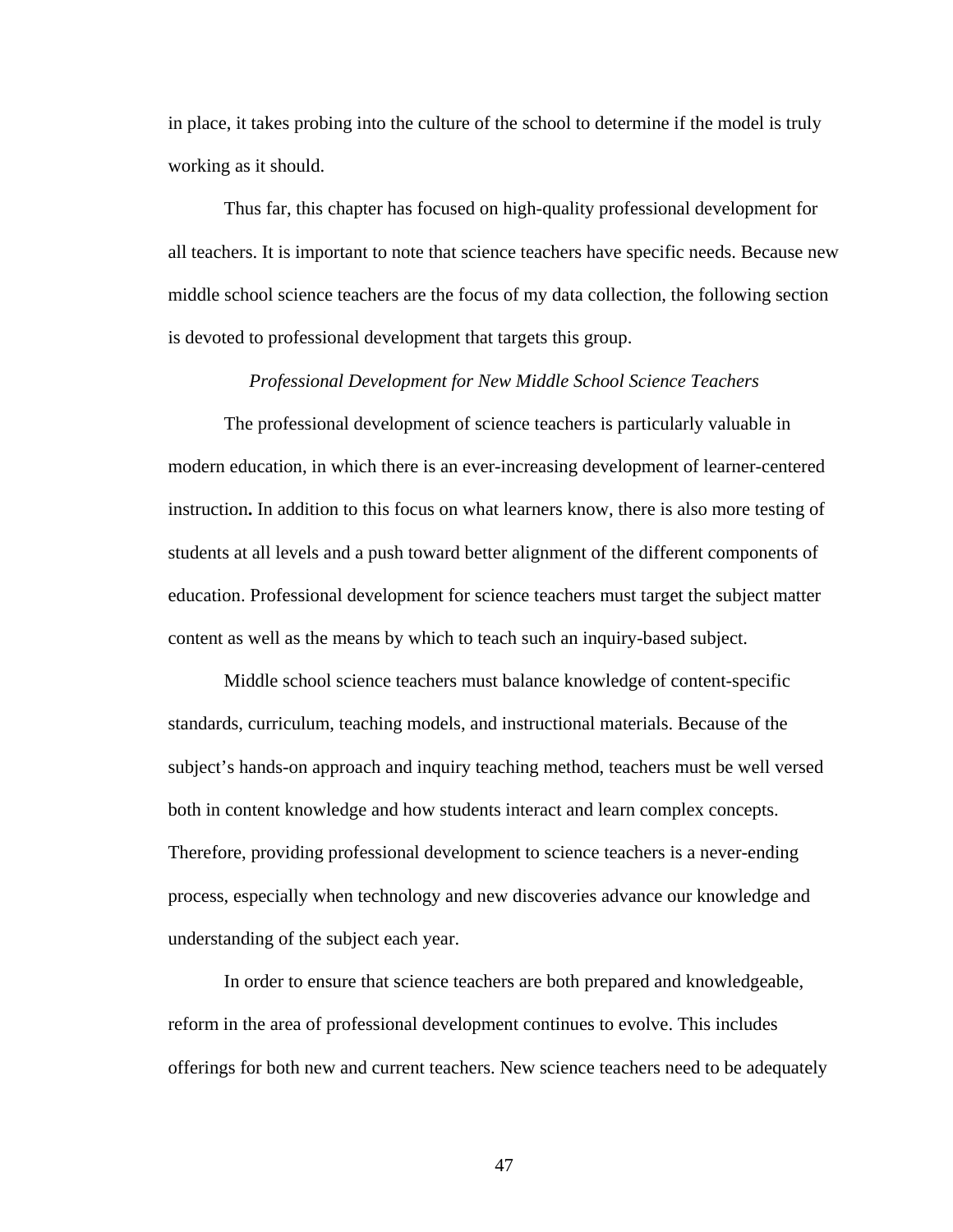trained to educate today's children. Similarly, because it is expected that currentlypracticing teachers keep up with current reforms, they also need to be appropriately trained through ongoing professional development (Hewson, 2007). The following information should help the reader understand the needs of today's science teachers and how schools can adequately provide professional development to ensure each student has a highly qualified teacher in the classroom.

Teaching science is a lifelong process. One of the most important pedagogical discussions while training science teachers is the question of *What does it mean to actually learn a science concept?* To address this, Gallagher (2000) promotes teaching for understanding by application of knowledge. This means the student can apply the science concept and understand the idea rather than memorize mass information about scientific ideas. Professional development should promote teaching concepts and applications over teacher lead lessons that only require basic comprehension of facts. Sparks (1997) feels that the science curriculum in the United States is:

A splintered curriculum…with far too many topics…Our teachers typically have no coherent teaching/learning model which creates and pursues a storyline for a lesson, a unit, a course of study…Furthermore, demands from national, state, and district levels are such that teachers have no choice but to try to do everything and feel less than successful with anything. (p. 23)

Professional development in science has many dimensions (Hewson, 2007). Certainly, it is about teachers themselves, including their teaching activities involving curriculum, instruction and assessment. It is also about students and their learning and about the educational system as a whole. Professional development in science is about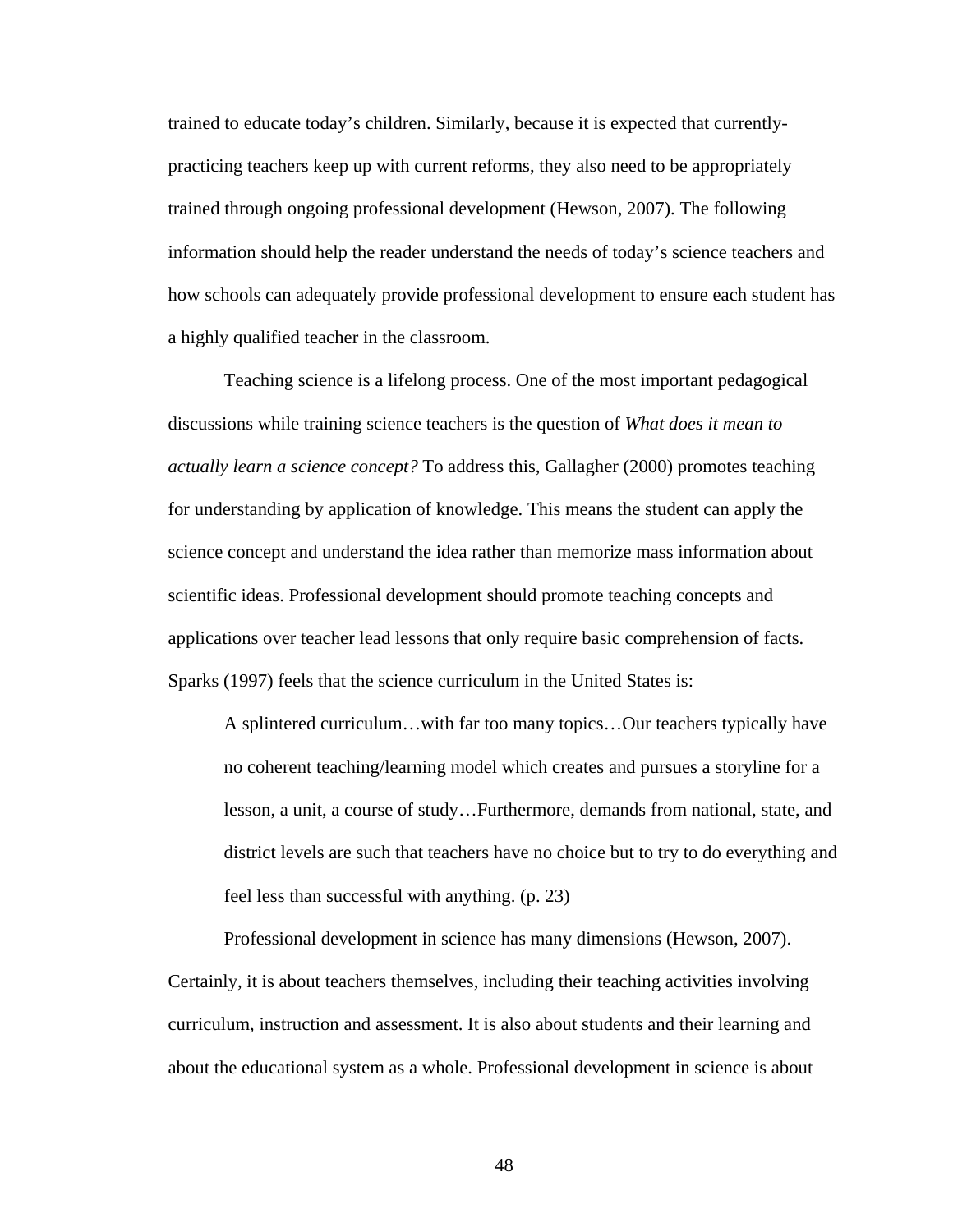teachers being professionals with a knowledge base that is shared within a professional community. In addition, it involves teachers as adult learners as well as the scientific disciplines.

While the number of studies that pertain to professional development of science teachers is relatively limited, there are some studies that have provided some valuable information. Kennedy's (1999) review of professional development in science and mathematics concluded that the content of professional development (what to teach and how students learn it) was more important than its form and structure (its duration, and whether it was woven into teaching). However, Hewson's (2007) review did not support this. Rather, without continuing support during the critical phases of planning, implementing, and reflecting on instruction, science teachers are unlikely to make significant changes in their teaching.

Some might suggest that no progress happens professionally without a phase of personal and social development (Bell & Gilbert, 1996). Adult learning theories, particularly transformative learning (which will be discussed at length in a later section of this chapter) follows this thinking. Adults who feel empowered and respected can gain more from their professional development experiences. Adult learning is facilitated by taking others' points of view into account (Mezirow, 1997).

What do good professional developers do? This was addressed by the professional development team of the National Institute for Science Education in the United States (Loucks-Horsley, Hewson, Love, & Stiles, 1998). They highlighted the need for professional developers to be aware of the wide range of knowledge bases, of the context of their particular programs, and of any critical issues that arise as programs are designed.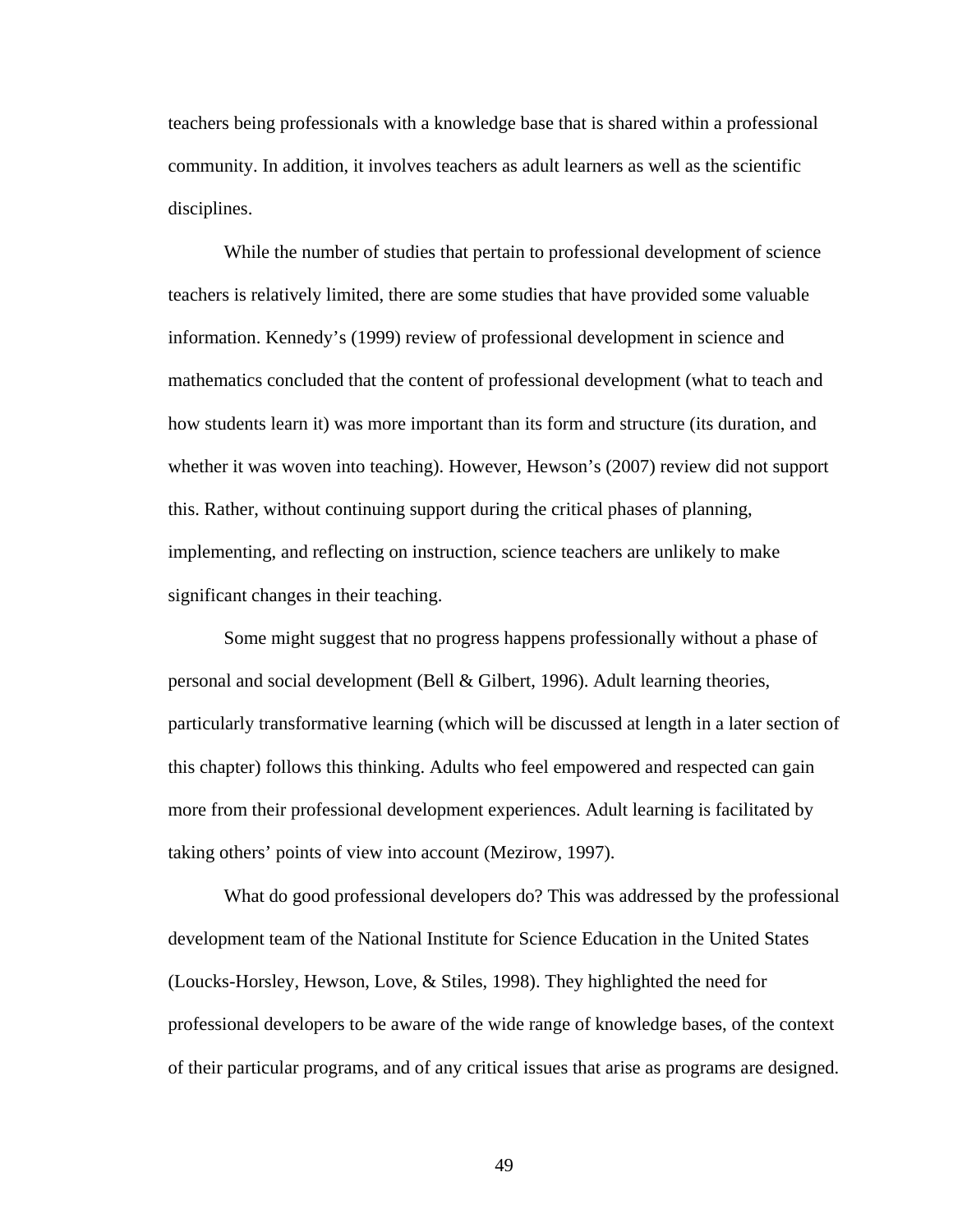Abell et al.'s (1996) theoretical framework of professional development for science educators speaks to how professional development trainers should approach teachers. Through professional development, Abell et al. (1996) assert:

Teachers build their systems of beliefs, values, assumptions, and practices. Science teacher educators must appreciate the developmental aspects of teacher thinking when planning instruction. The job becomes one of facilitating teachers to uncover their implicit theories of teaching and learning, finding ways to challenge these theories, and providing opportunities for teachers to apply their theories to problems of practice. (p. 137)

Asking science teachers to challenge and reflect upon their own theories and practices should encourage a paradigm shift away from authoritative instructional practices and toward teaching constructively.

Ultimately, the mark of good teaching really comes down to what students learn and know. Fishman, Marx, Best, and Tal (2003) explored the link between professional development programs and science teachers' practice. They stressed the importance of connections between a professional development program, teacher practice, and student learning.

## *High-Quality Professional Development Models in Science*

There are a variety of models and strategies that can be implemented in changing practices in the classroom. One model that professional development planners can use to promote deeper understanding of science concepts is discovery learning. Jerome Bruner's concept of discovery learning is described as a form of learning cycle that follows three chronological strategies: exploration, concept introduction, and application (as cited in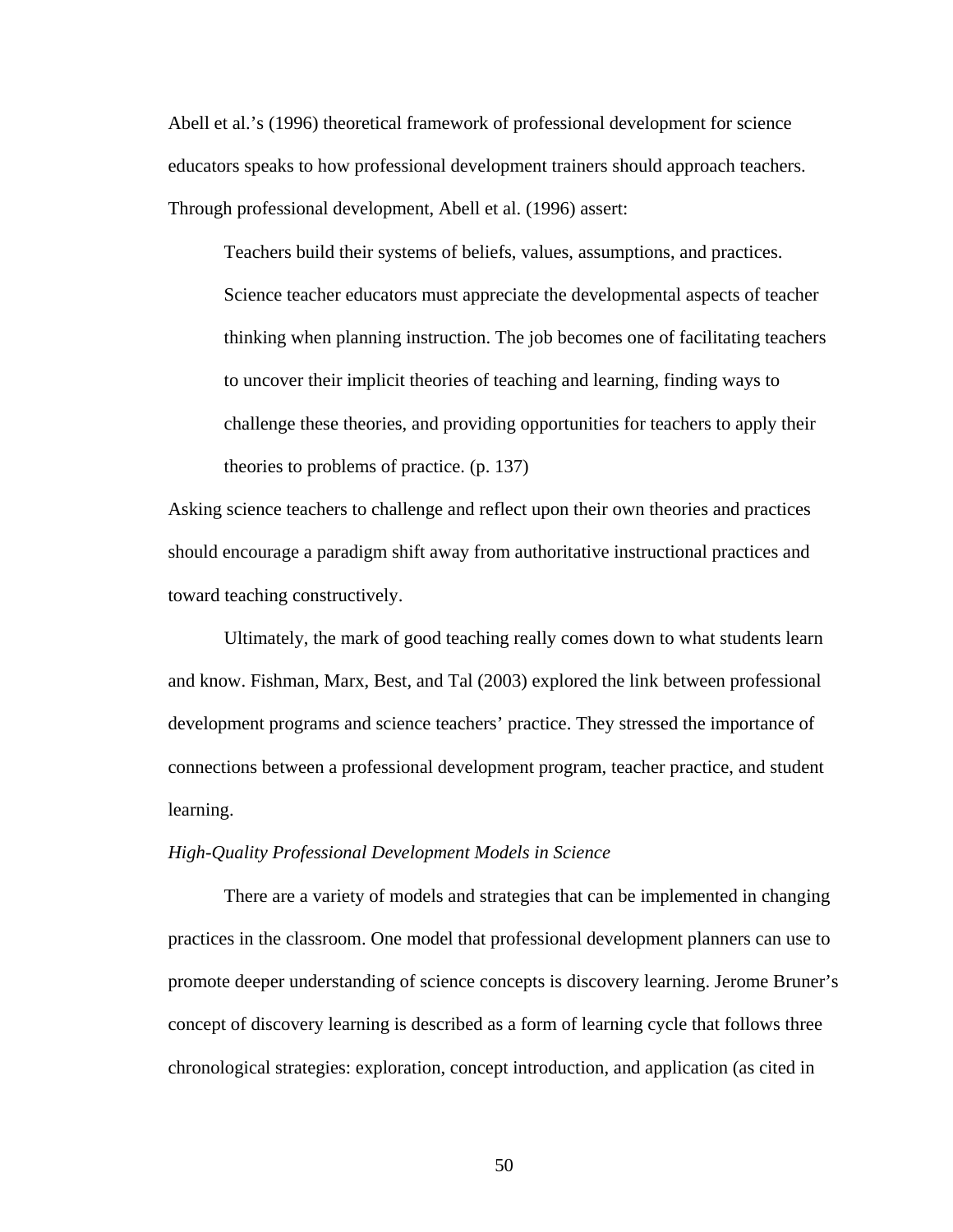Brown & Abell, 2007). Exploration and hands-on manipulation must be used before direct teaching. When students can play and experience hands-on manipulatives, they have the chance to gain experience and form a context to which the teacher can then introduce facts and vocabulary. The final step is to take that new formulated knowledge and apply it to new situations. This is a higher level process that can only happen when the student has truly made sense and meaning from the first two steps of the learning cycle.

Variations of the learning cycle, such as the 5-E model (Engage, Explore, Explain, Elaborate, and Evaluate), support students playing and investigating before diving into terms and concept explanation (Bybee, 1997). Brown and Abell (2007) found that students needed three to four experiences with new science ideas before they were able to commit these ideas to long-term memory. While training teachers to think about the learning cycle, it is important to remind them that students may need hands-on activities several times in the unit and particularly when introducing new concepts. A teacher's expectations for student learning will likely fall short with one-shot lessons that begin with reading from the textbook and include minimal or no student engagement.

The National Academy of Sciences (1996) encourages teachers to adopt a constructivist view of student learning by allowing students to examine questions of their own interest and to learn concepts through hands-on activities and discovery. For many teachers, this means professional development must model strategies consistent with allowing teachers to experience science first hand (Sparks, 1997; Freeman et al., 2004). For example, frontier science would allow a physics teacher to work with a collaborating scientist in the field to help the teacher experience the latest in nuclear physics or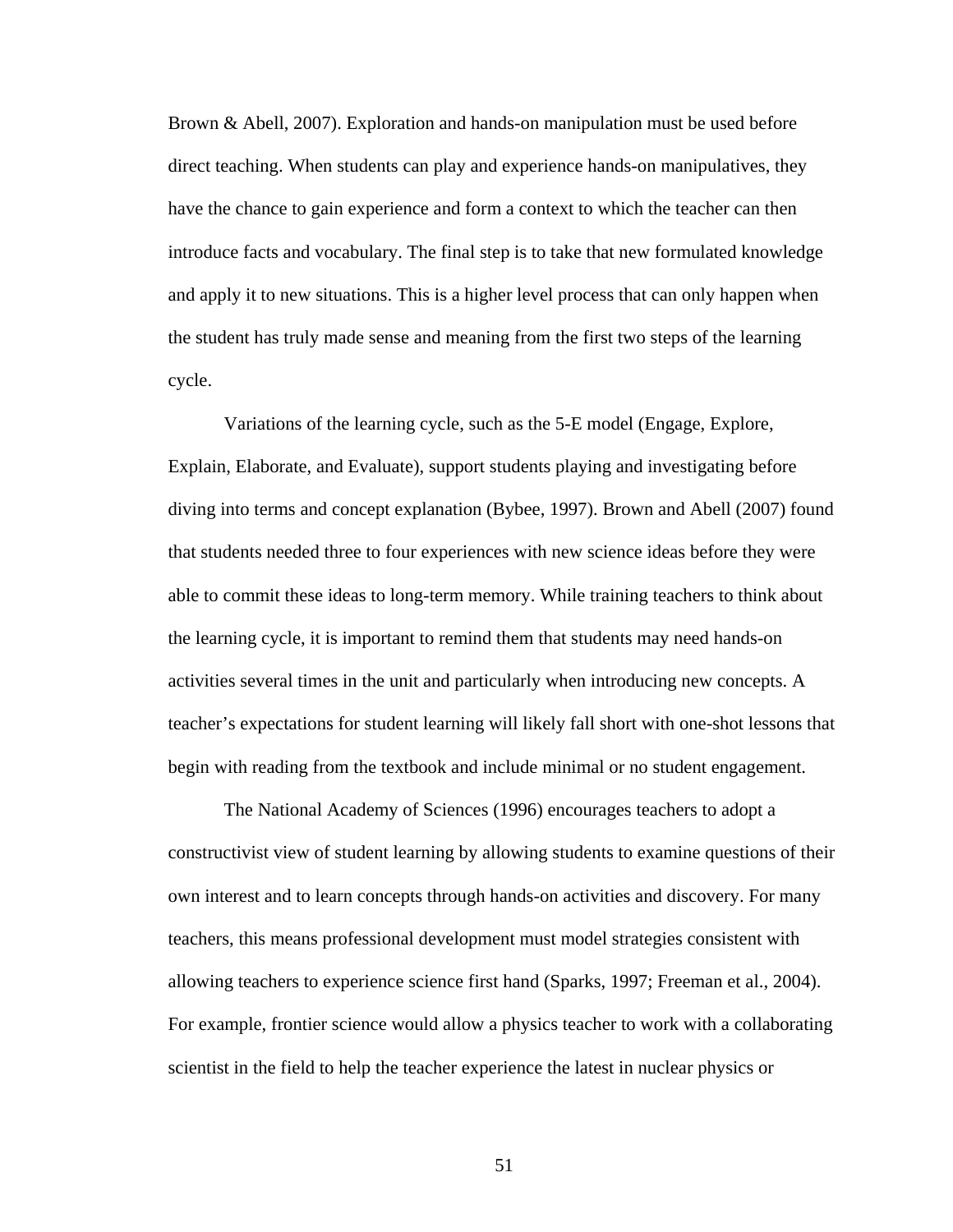biogenetics. This type of professional development opportunity can also be done with technology via telecommunications. A scientist could participate in class discussions and examine student work. Allowing opportunities for teachers to participate in constructivist learning themselves can help them understand how those ideas might be incorporated into their daily science lessons for students.

What other strategies should be the focus for science teachers' professional development? Assuming that core subject knowledge is addressed as a prerequisite for certification, the focus should be on meaningful application. Teachers who have their students write during science class can promote understanding that makes connections with prior knowledge and application of concepts (Abell, 2006). Writing can be in the form of recording, reflecting, constructing responses to open ended questions, summarizing, or organizing thoughts. Writing can be beneficial in helping reformulate and extend students' knowledge, promote reasoning, and is one way to review ideas. One difficulty with having students write everyday is determining how best to respond and analyze the writing. Abell (2006) worries that teachers sometimes see a key vocabulary word or target phrase and believe students have a clear understanding of the day's concept. Teachers need to push for clarity in explanation and conceptual understanding when asking students to write.

 Another area of professional development for science teachers should be assessment of student learning. Formative assessments can do much more to provide feedback to students than summative assessments. "Effective instruction and assessment are indivisible…when teachers require students to write, draw, and/or speak in response to questions and problem situations. Predicting activities, end-of-class reflective writing,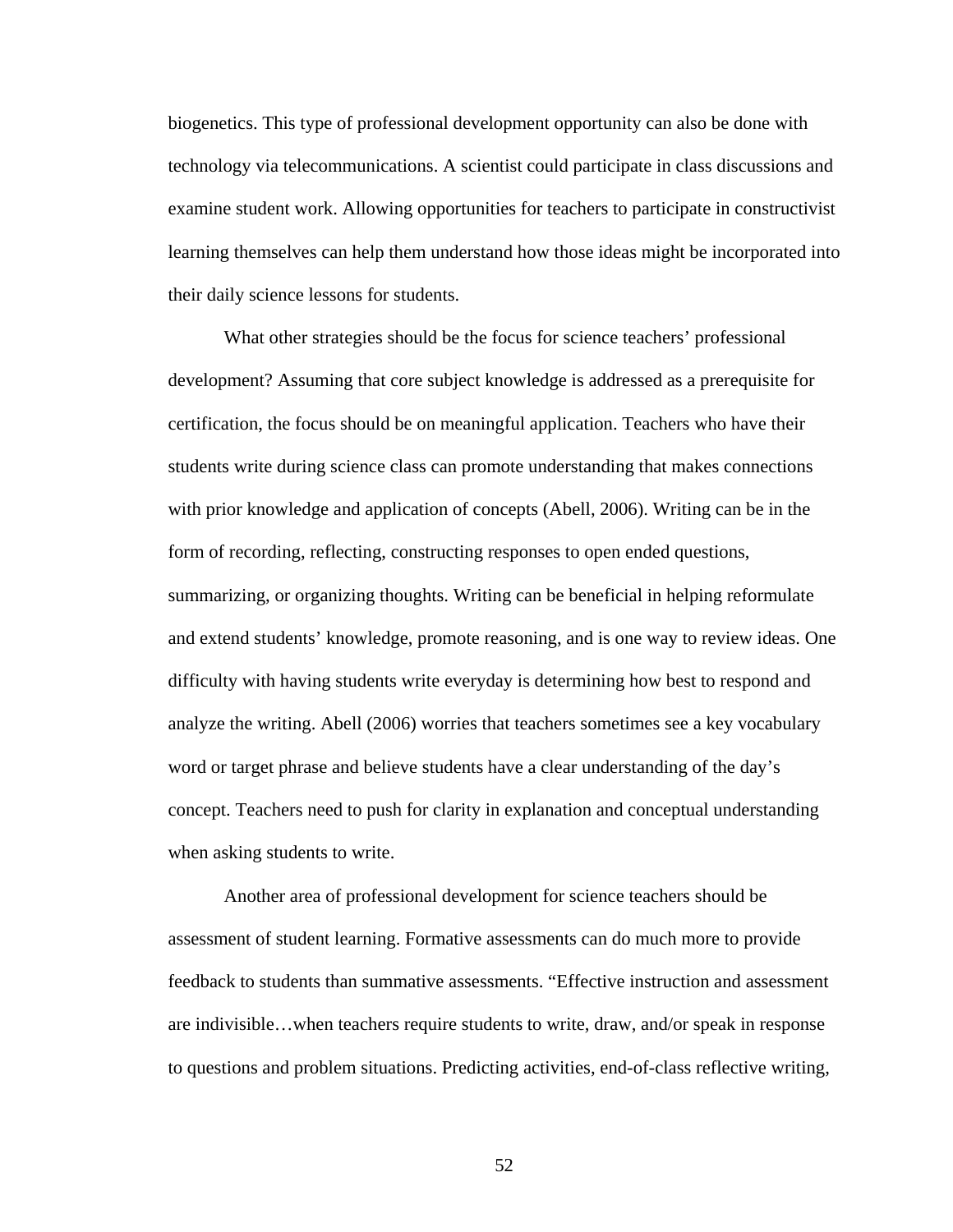concept maps, scientists meetings, and science notebook tasks provide contexts for students to try out their developing understanding and receive feedback from the teacher" (Lee & Abell, 2007, p. 66). Summative assessments are more for grading purposes at the end of a unit for the sake of final evaluation and do little to help the teacher change or improve instruction within a unit. Teachers can use a variety of formative assessments on a daily basis to subsequently plan lessons for the following day. Science teachers can also use open-ended questions with adequate wait time for responses when leading group discussions (Lee & Abell, 2007). These types of techniques must be explained and embedded in professional development training if classroom level practices are to change.

 At the middle school level, teachers may argue that having students construct their own knowledge with hands-on experiments takes too much time and may not cover all the basic vocabulary and facts that students need to understand for state tests. Professional development trainers should, therefore, instruct science teachers who primarily do direct teaching of facts to at least incorporate science "talk" and not just give students the answers (Gagnon & Abell, 2007). Direct instruction is usually a teacher question followed by a student answer that promotes an authoritative approach and keeps the students guessing as to what they believe the teacher wants to hear as the right answer. On the other hand, true science dialogue is when teachers ask a question to which they do not presume to already know the correct answer (Lemke, 1990). This type of questioning or "talk" allows students to compare ideas, revise explanations, and become engaged in developing an answer. This type of questioning should be modeled for teachers because it also may involve a preliminary discussion of group norms and rules,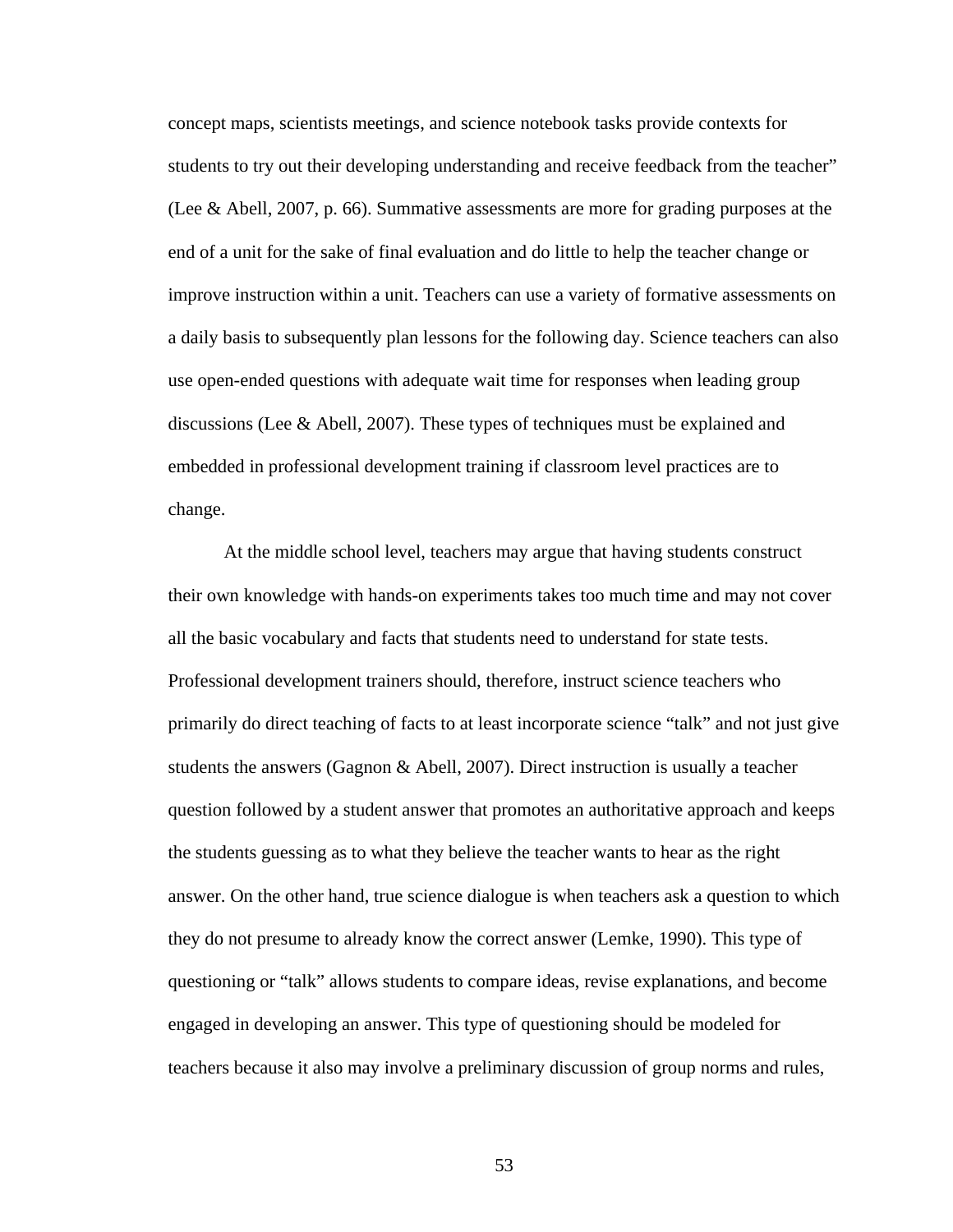teams of students sharing before the larger group discussion, and allowing students adequate time to independently reflect on the question. Teachers who buy into this type of pedagogy should find students monitoring and questioning their own thinking, which is very different than listening to the correct answer from the teacher.

## *The Role of National Science Education Standards in Professional Development*

To accompany the NSDC standards that were previously mentioned, the National Academy of Sciences (1996) developed National Science Education Standards (NSES), which address the professional development of science teachers. The NSES place a greater emphasis on teaching science through inquiry-based techniques than through the direct teaching of facts. Because of this change in emphasis, these standards have had a profound effect on the way schools and teachers view and provide science education during the past decade. Chapter three of the NSES document notes that teachers of science should, under its teaching standards, do the following: (a) plan an inquiry-based science program for their students; (b) guide and facilitate learning; (c) engage in ongoing assessment of their teaching and of student learning; (d) design and manage learning environments that provide students with the time, space, and resources needed for learning science; (e) develop communities of science learners that reflect the intellectual rigor of scientific inquiry and the attitudes and social values conducive to science learning; and (f) actively participate in the ongoing planning and development of the school science program (National Academy of Sciences, 2007).

 One reason for providing schools with national science standards is to help facilitate the type of change that will increase student achievement. The NSES outline "what students need to know, understand, and be able to do to be scientifically literate at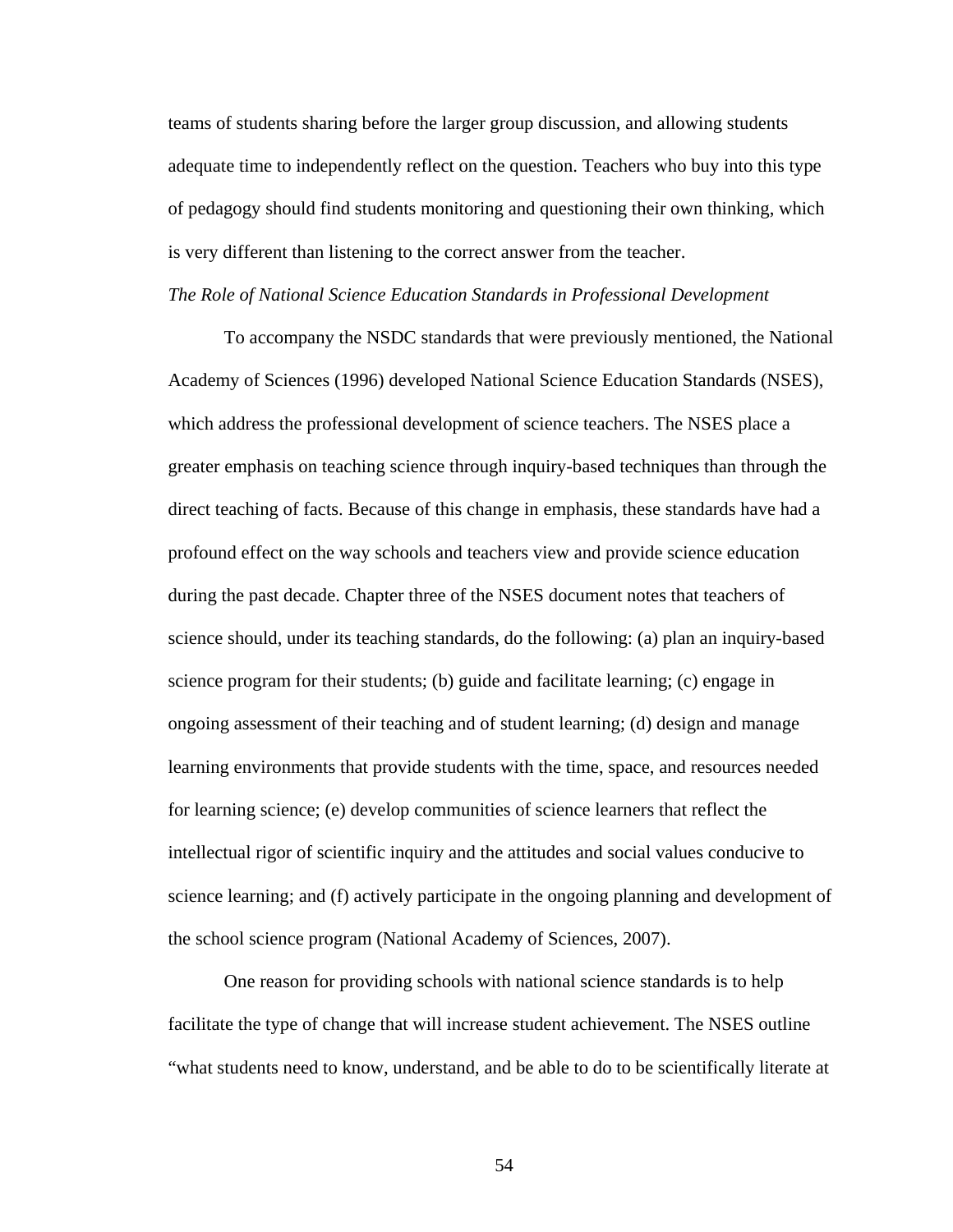different grade levels" (Wheeler, 2006, p. 169). The NSES call for instruction that allows students to take control of their own learning and focus on real life issues that have meaning for them through student-centered, inquiry-based learning experiences" (Johnson, 2006, p. 150). This asks teachers to allow for more student control in planning their own investigations, gathering data, and communicating findings in the form of scientific arguments. For this type of instruction to take place, many teachers need training. More critically, many teachers require a paradigm shift to more student lead and interdisciplinary activities.

NSES standards for interdisciplinary instruction help strengthen students' science learning. Research suggests that learning big ideas and frameworks is more powerful than learning individual or fragmented ideas. According to Rogers & Abel (2007), interdisciplinary instruction encourages connections among disciplines, background knowledge, and builds networks of associations to help apply science concepts. Interdisciplinary instruction can include providing local issues to discuss, providing historical backgrounds for science concepts, and adding mathematical and writing components into the study of science concepts.

Universal standards and benchmarks are one of the few initiatives with enough power and influence to help unify and equal the playing field from state to state. Currently, the U.S. has about 15,000 school districts that make their own decisions about science curriculum and how to teach it. Having everyone follow the same set of standards could help define the limits of acceptable content, fight inequalities, help with textbook and instructional selections, and provide assessments that find out what students know and can do. Invoking change in schools can take decades, so finding research that shows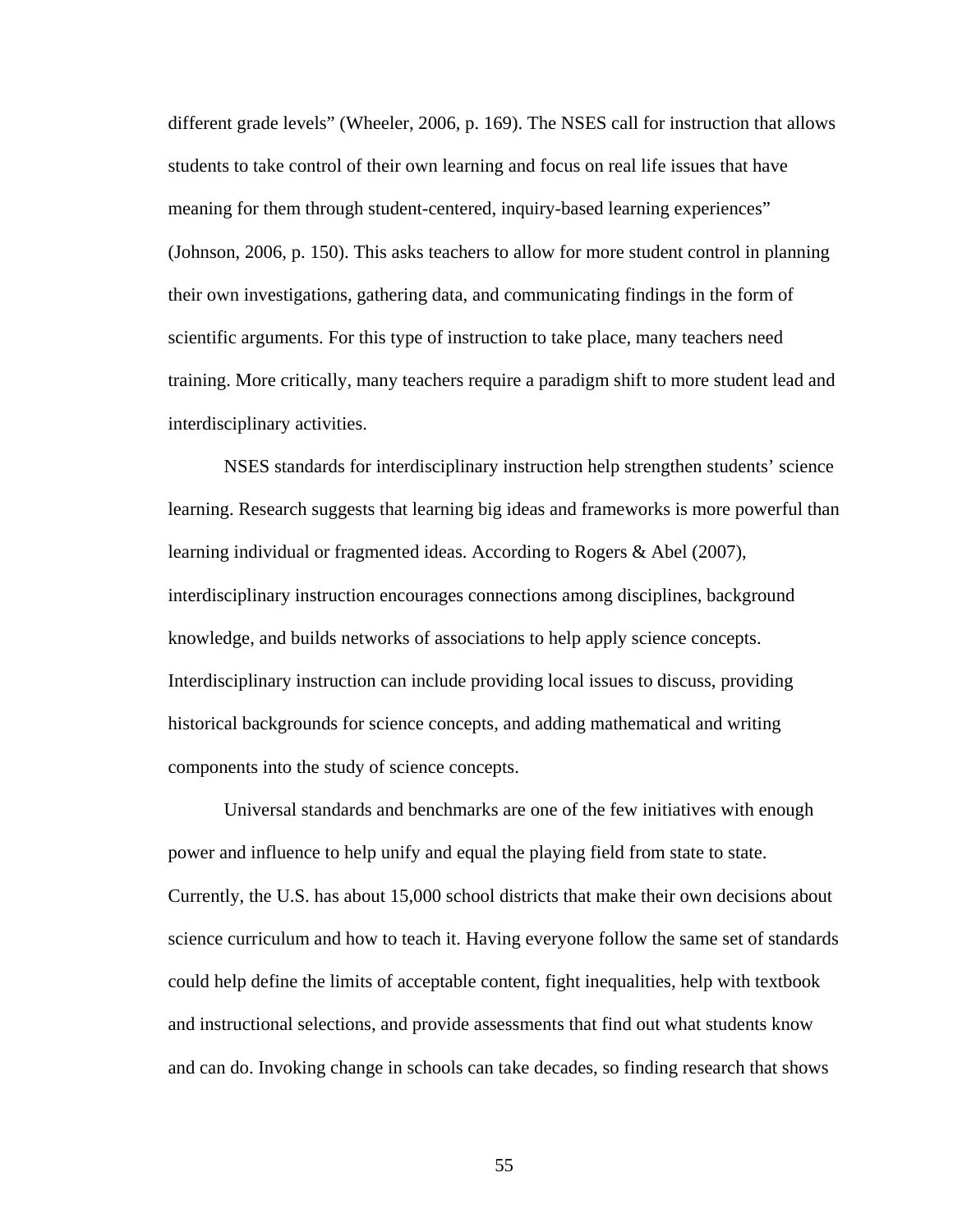a link between student scores and national science standards continues to be an obstacle when new political leaders change so frequently (Bybee, 2006). It may be time for the 1996 standards to be revised by reducing the amount of content and clarifying the fundamental concepts of what students should know and be able to do.

 It should be noted that an obstacle for interpreting and implementing the national science standards in the middle school grades is the issue of age-appropriate competencies based on intellectual development of students. For example, U.S. national science education standards have been found to overestimate the competences of elementary, middle, and high school students when examining a sample of national scores from the 1995 Third International Mathematics and Science Study (TIMSS) in the area of matter concepts. Based on the average of national scores, seventh and eighth graders were found to be at the beginning level of differentiating chemical properties and were not ready for the particle model of chemical change (Liu, 2006). This means science coordinators and curriculum planners must recognize what students are truly ready to tackle at each grade level, and then provide differentiated curriculum and instruction at each grade level. Therefore, science teachers need to be trained to appropriately differentiate their instruction.

## *Special Considerations Regarding Effective Science Professional Development*

 Even with effective professional development that follows the recommendations of the National Science Education Standards, there are barriers that can keep teachers from reaching their goals. Technical issues, political obstacles, and cultural barriers may keep teachers from implementing truly inquiry-based learning (Johnson, 2006).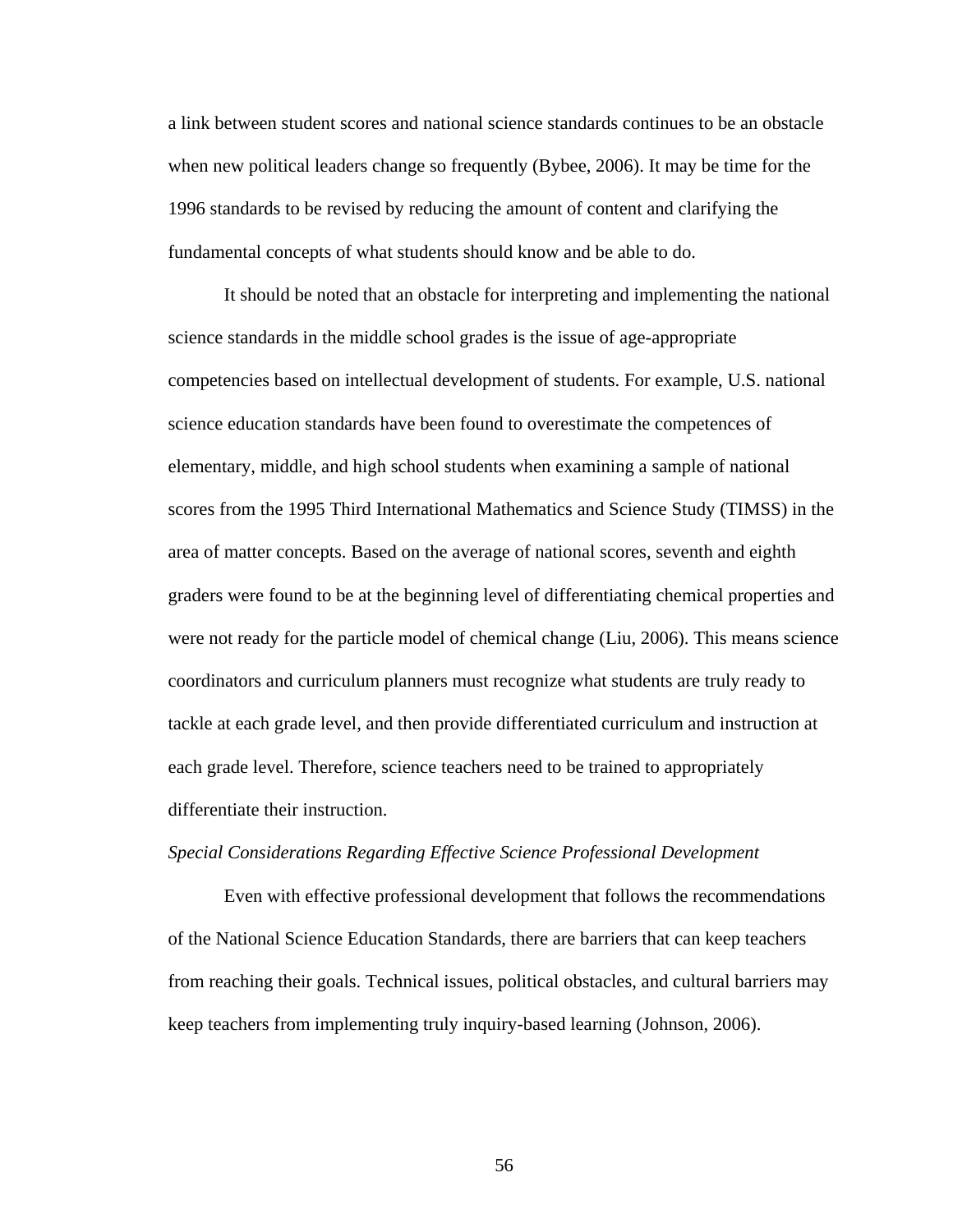Technical concerns include content knowledge, pedagogical knowledge, and the ability to teach constructively and implement reform. This includes a teacher's instructional skills, classroom management style, assessment issues, time for planning, and inadequate in-service training. Political barriers include lack of school or district level leadership and support. Cultural barriers involve teachers' existing beliefs and values regarding teaching. There can be such a demand on beginning teachers to teach the facts and there are many "teachers who feel obligated to transmit content knowledge [simply] in order to prepare students for the next grade" (Johnson, 2006, p. 153). Cultural barriers seem the most difficult to change because it requires a change in the core philosophy of how to teach and the purpose of teaching.

Teachers across schools with varying experience have reported barriers in all three dimensions. It was found that any lack of administrator buy-in, time, or resources, or an inadequate addressing of existing teacher beliefs, held back teachers and schools from becoming inquiry-based in their science instruction. Johnson (2006) found the following:

Participants in this study confirmed a prevalent belief of teachers today that the state science assessments are in conflict with the philosophy contained in the NSES, including the use of inquiry and investigative science, because many teachers do not realize that most test instruments today are written at the comprehension, application, and analysis levels, not at knowledge levels. (p. 160)

Schools that plan to train science teachers to use inquiry-based constructivist lessons must address these barriers and not simply assume that discussing research-based techniques ensures implementation. Examining barriers can aid planning ongoing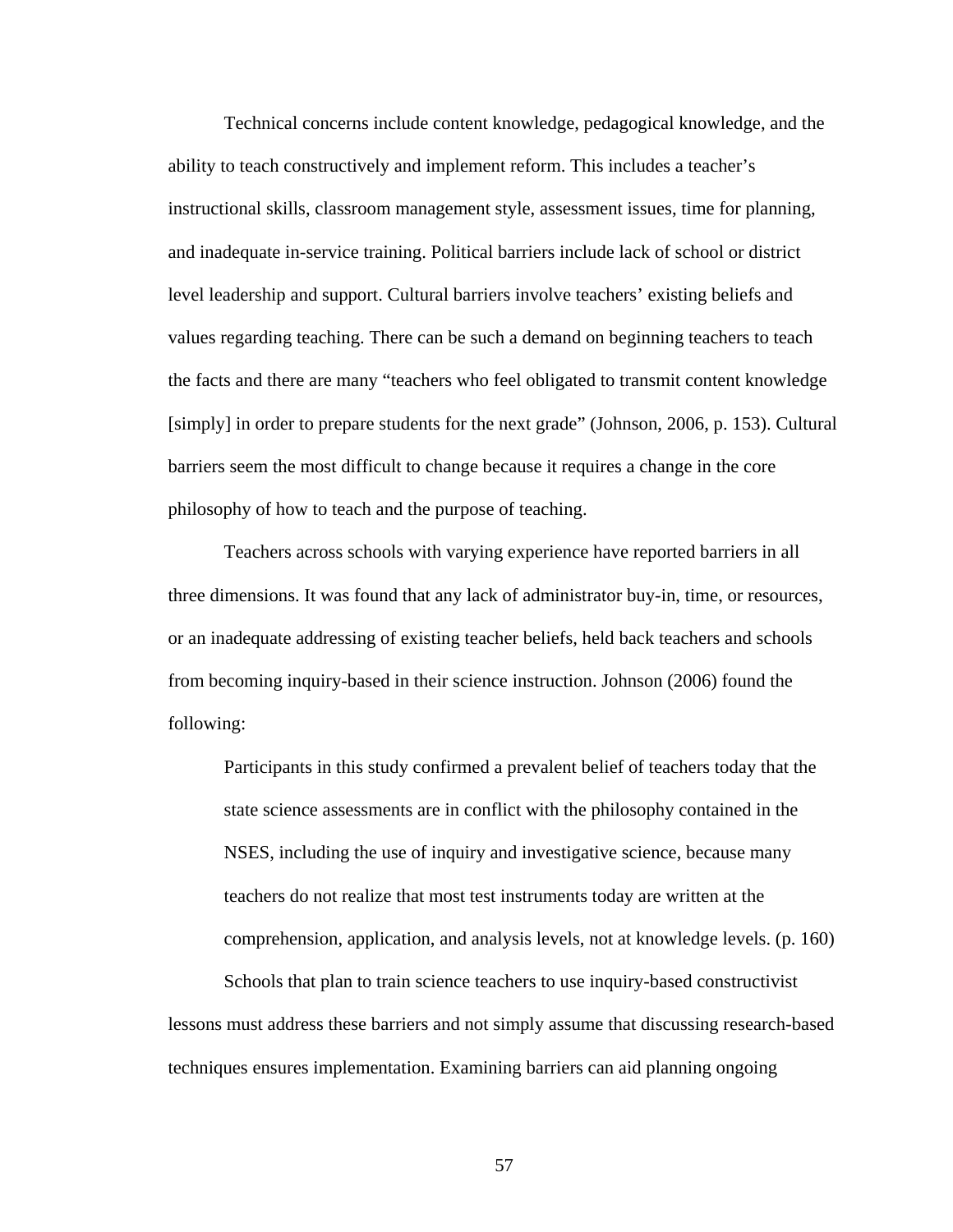professional development that will allow for strong leadership, appropriate resources, and reflection time to develop new ideas and philosophies that are required to actually change a teacher's belief system.

The nature of research on teacher professional development in science is complicated and difficult because it is inherently complex, consisting of numerous interrelated components (Hewson, 2007). Very few studies have been able to assess a combination of teacher needs, program structure and design, and affects on student achievement. Linking all of these together seems crucial, but difficult to do.

One might ask why the culture of science education and learning has remained a problematic issue when researchers over the past century seem to agree that the constructivist inquiry approach to science has advantages for deeper understanding. One continued problem with science teachers is a lack of core knowledge in making connections to science concepts. There is the issue of a lack of real world examples that help make connections to previous student knowledge.

Another obstacle to constructivist approaches to science education is that "the examinations and tests students take do little to foster development of understanding. Instead they reinforce memorization and do not stimulate students to seek understanding" (Gallagher, 2000, p. 311). Gallagher also noted that high achieving students sometimes resist teachers who try to make connections to the real world because in previous science courses, they have learned that just learning the facts is the key to success. Furthermore, science teachers must be taught to use embedded formative assessment that helps students understand how the concept is related to previous and future content. So it seems that decade after decade, many teachers have lacked basic knowledge of the subject and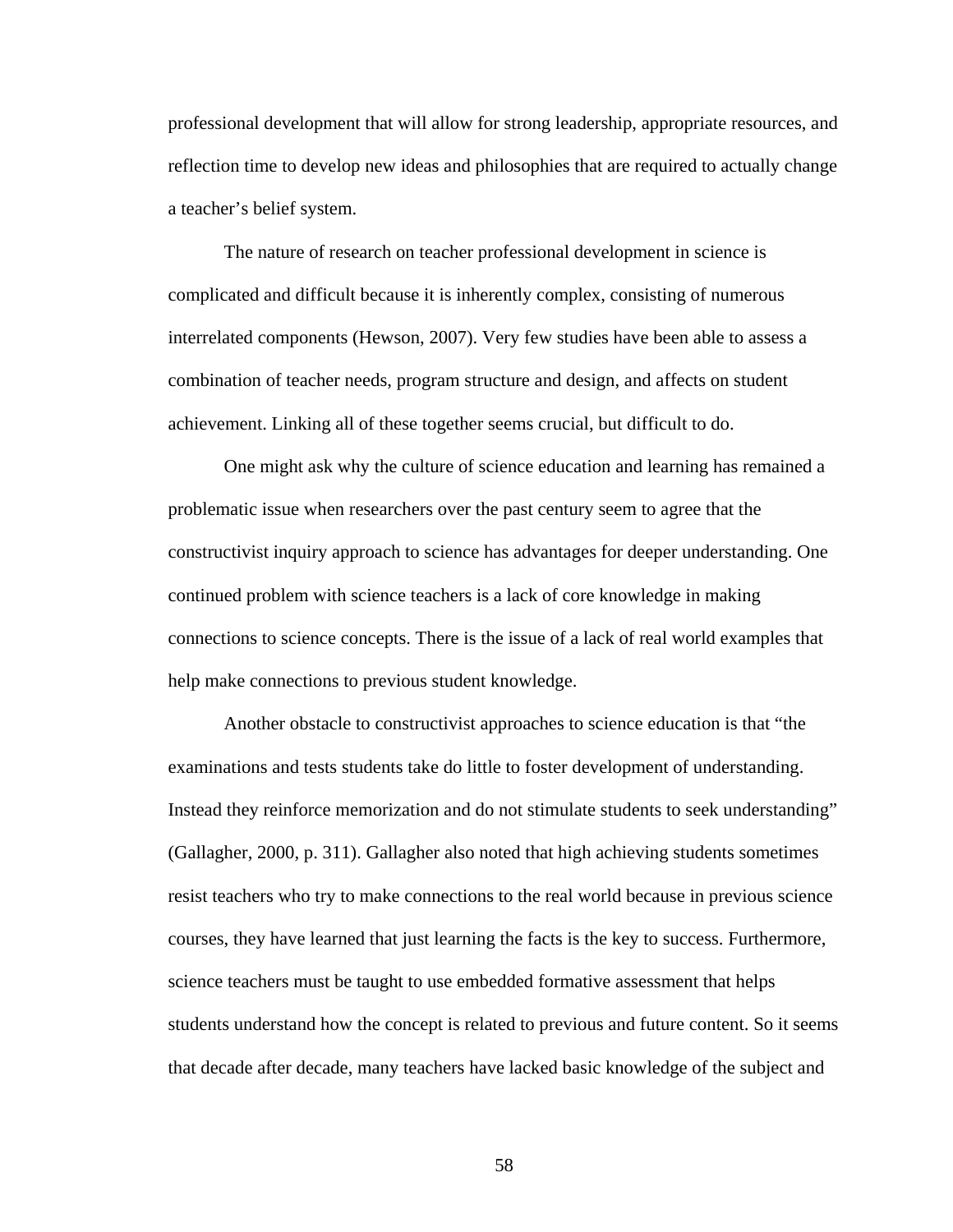the ability to explain concepts through real world examples. Professional development must intervene if this cycle is to be broken.

Therefore, it is up to professional development committees and administrators to examine the issues discussed in this research review when planning to train new science teachers. According to Johnson (2006):

The problem with reform-based interventions is that they have rarely resulted in changes in classroom practice. This is due to the difficult task of designing professional development experiences focused on changes in fundamental and complex beliefs about what it means to teach, learn and the goals for science instruction. (p. 161)

The pathway to increasing student achievement through professional development is very complex, but being knowledgeable about barriers teachers face and using research-based pedagogy should increase the likelihood of positive reform.

Assuming a school has the proper culture to support collaboration and shared leadership, and assuming that trainings are addressing the subject-specific needs, professional development facilitators also need to recognize the importance of adult learning research. Only by recognizing the way adults learn can we effectively teach them new information.

## *Adult Learning Theories*

When presenting new information to teachers, it is possible for public school districts to make informed decisions based on adult learning theories. In addition to considering the school culture, national standards, and models for implementation,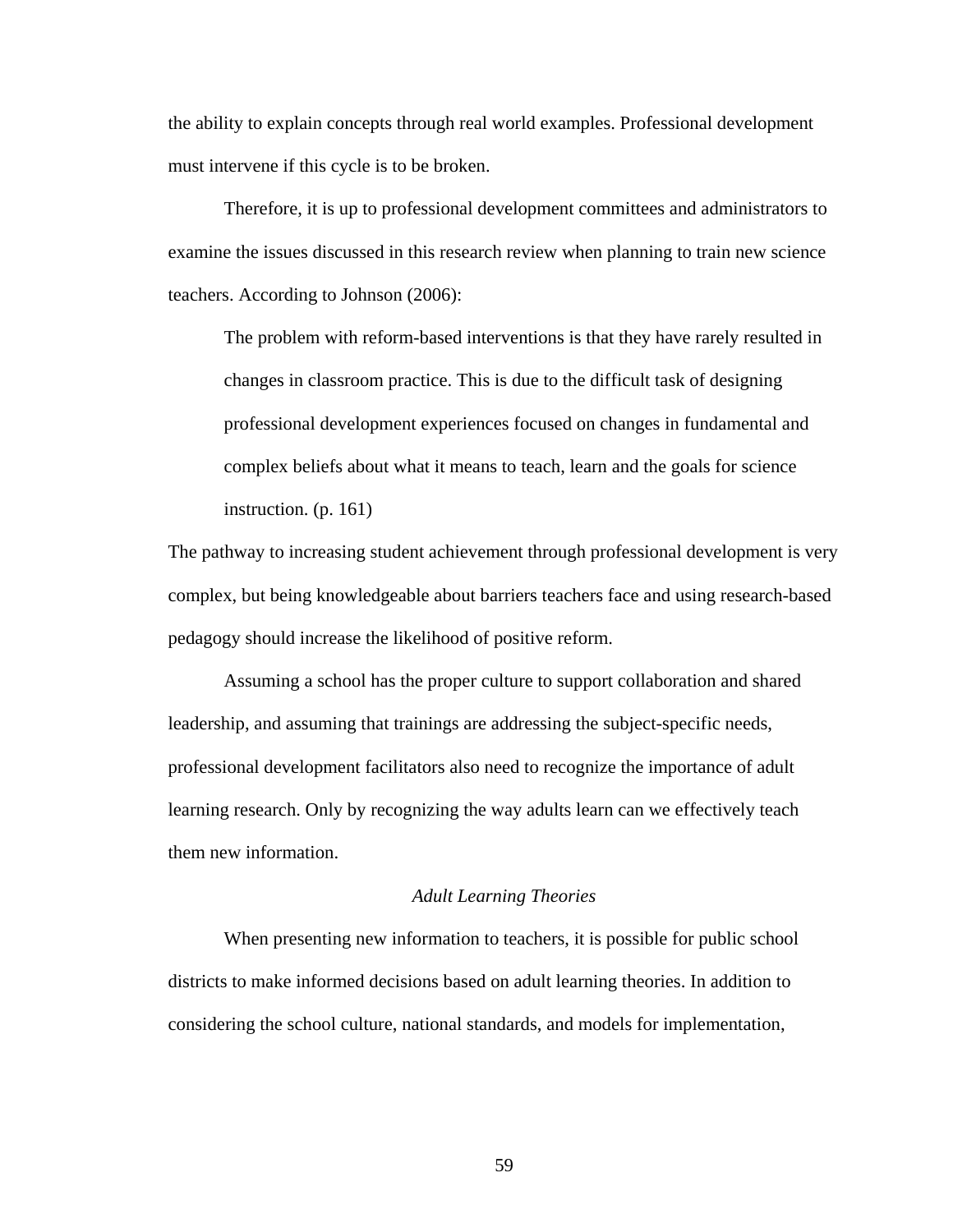officials and administrators should also consider who comprises the "student body" in this situation: *adult* teachers. Knowledge of adults' learning styles is of the essence.

"Informal and incidental learning is at the heart of adult education because of its learner-centered focus and the lessons that can be learned from life experience" (Marsick & Watkins, 2001, p. 25). Marsick and Watkins (1990) explain:

Formal learning is typically institutionally sponsored, classroom-based, and highly structured. Informal learning…is not typically classroom based or highly structured, and control of learning rests primarily in the hands of the learner. Incidental learning is defined as a byproduct of some other activity, such as task accomplishment, interpersonal interaction, sensing the organizational culture, trial-and-error experimentation…and almost always takes place although people are not always conscious of it. (p.12)

Examples of informal learning include self-directed learning, networking, coaching, mentoring, and performance planning (Marsick & Watkins, 2001). Organizations can provide different incentives for learning, both informal and incidental. This includes tuition reimbursement, and resources, such as a library of reference material, subscriptions to professional journals, video courses, or computer-based courses. In particular, school organizations can encourage peers to work and learn collaboratively (Marsick & Watkins, 1999; Merriam, 2001; Watkins & Marsick, 1993, 1996). Mezirow (1997) says that educators of adults can focus on activities such as learning contracts, group projects, role play, case study, and simulations. These types of activities encourage critical reflection and discourse.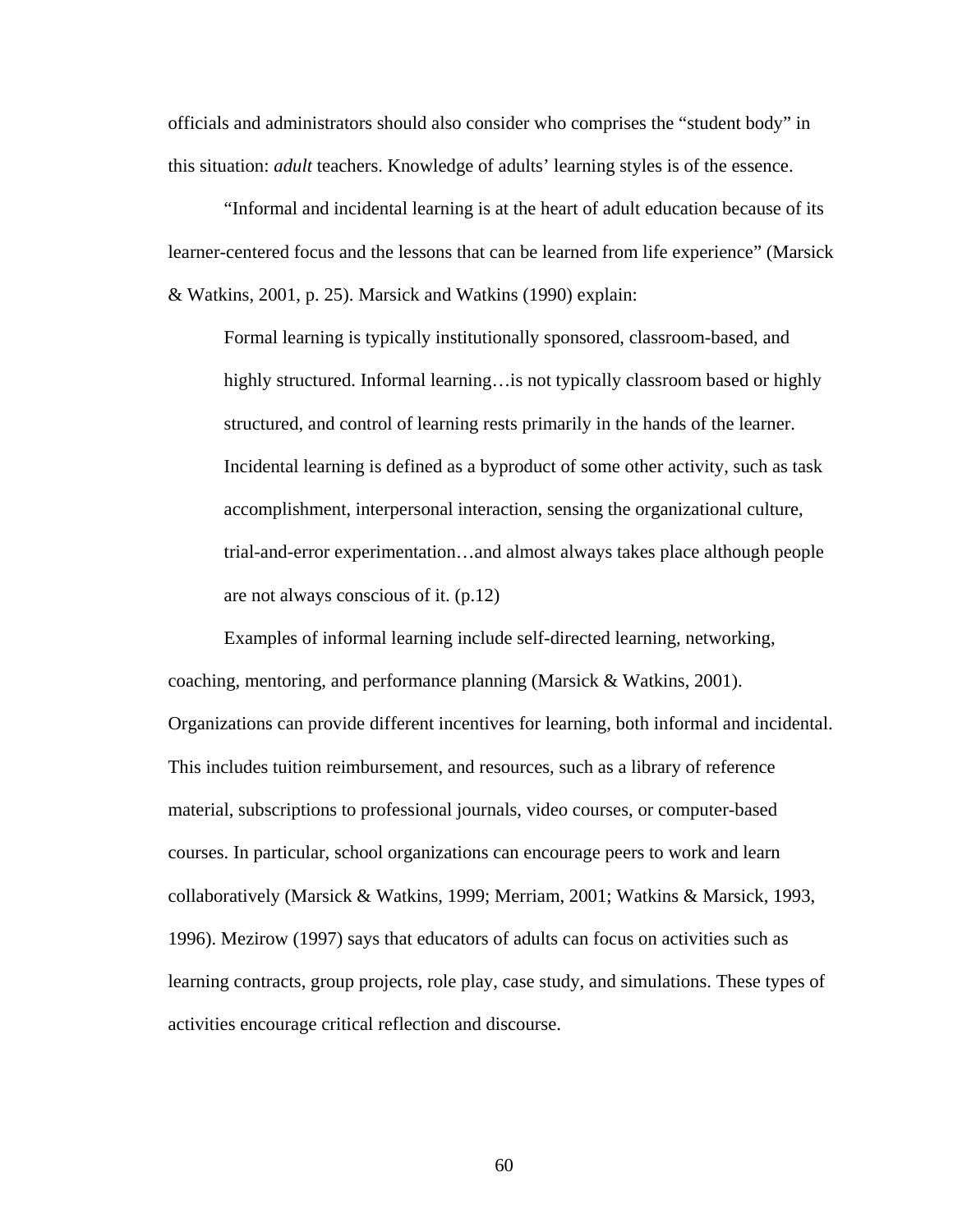Professional development planners should help instructors to shift from teachercentered professional development to learner-centered professional development (Wells, 2007). School districts that plan on providing professional development for their adult teachers should recognize and consider how adults learn. There is copious research explaining various learning theories related to children as well as innumerable descriptions of learning style differences in students. The expansive information on learning theory as it relates to children in the classroom can make it easy to overlook the fact that adults may learn differently from children. However, there are distinct differences in the way children and adults learn, specifically self-concept, experience, readiness to learn, orientation to learning, and motivation (Knowles, 1984). These differences will be clarified in the following sections. Some child and adult learning theories will be defined and explained.

# *How Child Learning Theories Influence the Pedagogy of Professional Development*

This section provides the reader with a knowledge base for understanding how student learning differs from adult learning. Furthermore, professional planners and teachers can both benefit from using the following section as a lens through which to view professional development activities as the ultimate way to improve our teaching of child learners. Since my study involves data collected from middle school teachers, child learning theories will be briefly described as they relate to the middle school student.

Cognitive and affective theories can be used to understand the middle school student. The cognitive realm deals with how students learn and the affective realm deals with the social relationships and emotions of students. There are two main types of cognitive learning theories: behaviorist and constructivist. Behaviorists, such as Pavlov,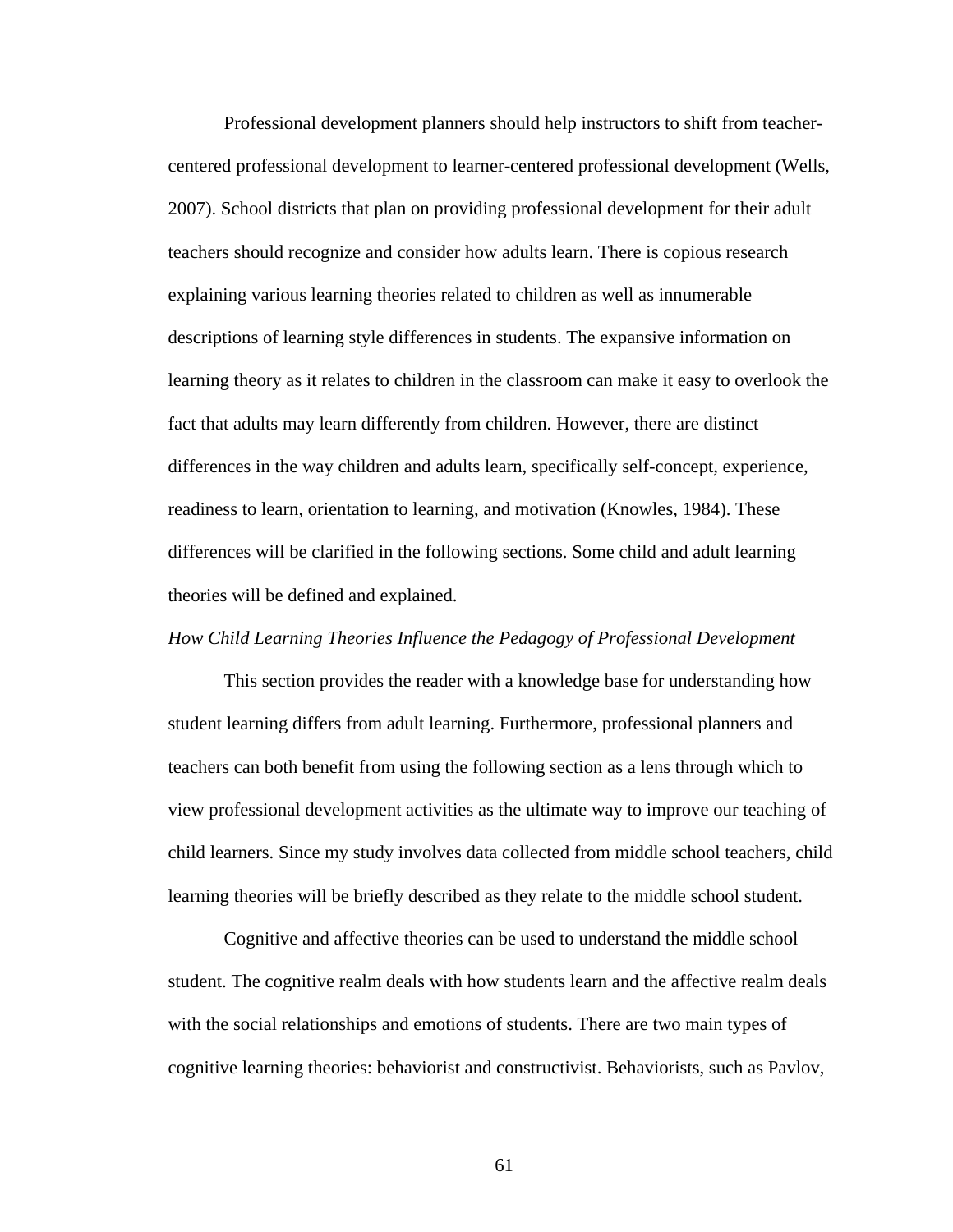Thorndike, and Skinner, believe that learning occurs when the appropriate outside stimulus is provided to students (Bucher & Manning, 2001). This means that students who are given reinforcement will continue similar behavior in the future. Constructivists, such as Dewey, Vygotsky, and Piaget, believe that learning occurs through social experiences when interacting with the environment (Brooks, Fusco, & Grennon, 2002). This means that students go through stages of maturity if allowed to experiment with hands-on, real world curriculum and group work. Teachers need not choose between the theories, but rather, they should consider both when planning for classroom management.

Matching the curriculum to student cognitive levels can be done (Bissell  $\&$ Lemons, 2006) using Bloom's Taxonomy, which delineates six categories of learning: basic knowledge, secondary comprehension, application, analysis, synthesis, and evaluation. The first two categories do not require critical-thinking skills, but the last four all require the higher-order thinking that characterizes critical thought. Checkley (1997) reminds teachers that not all students are good test takers and the standard IQ test for intelligence is out dated. Teachers and administrators can also consider Howard Gardner's Seven Intelligences when matching student cognitive levels to the curriculum. Students can excel in areas other than language and mathematics, such as music, spatial, interpersonal, intrapersonal, and bodily kinesthetic.

One of the most compelling theories of cognitive levels for middle school students is Piaget's notion that not all students are ready to problem solve at high levels. Piaget's stage of formal operations suggests that students under the age of 11 do not function in formal thought (as cited in Brooks, Fusco, & Grennon, 2002). Furthermore, unlike Piaget's 1958 assertion that all children reach formal thought, it is estimated that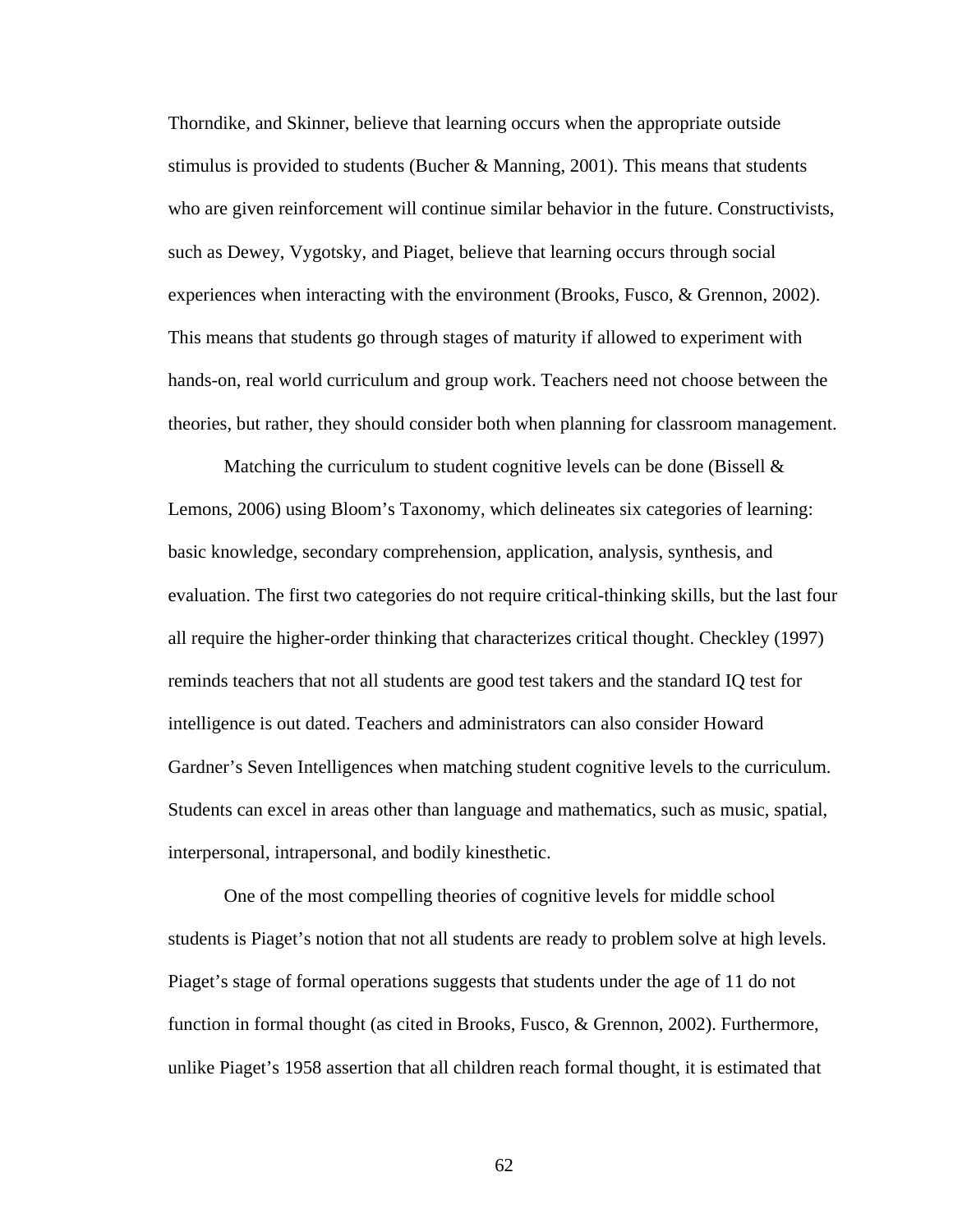less than 50% of students older than 11 consistently function in formal thought. Middle school students are in a transitional period, and it is common for some students to use formal thought on one assignment only to revert back to lower stages of cognition for others. This research has implications when teachers plan curriculum and classroom management plans.

Two other learning theories worth considering regarding middle school students are those of Erikson and Kohlberg. Erikson is famous for his notion of identity cycles and Kohlberg developed stages of moral development similar to Piaget's work. Boeree (2006) summarized Erikson's eight stages of identity by saying that middle school students transition between stages four and five. Stage four (ages 6-12) is called latency, in which children who are not allowed success by teachers, parents, or peers can develop inferiority. Children who feel inferior believe their success is related to who they are and not how hard you work, and think that it is ok not to try if at first you don't succeed. Stage five (ages 13- 20) is called adolescence, where students try to achieve ego identity and avoid role confusion. Students in this stage ask, "Who am I?" They look for role models and groups that match their identity, even if the group is destructive.

Lawrence Kohlberg, who primarily worked with male subjects, offered the idea of moral stages, and Carol Gilligan focused on moral development that brought in the female perspective (Wren, 1997). In stage one, children do not question right and wrong. In stage two, the child begins to see different viewpoints. In stage three, the child wishes to be a good person, whereas stage four children think about what is best for society. In stages five and six, people are more concerned about what makes a good society and the democratic process of justice. Educators can stimulate moral development in students not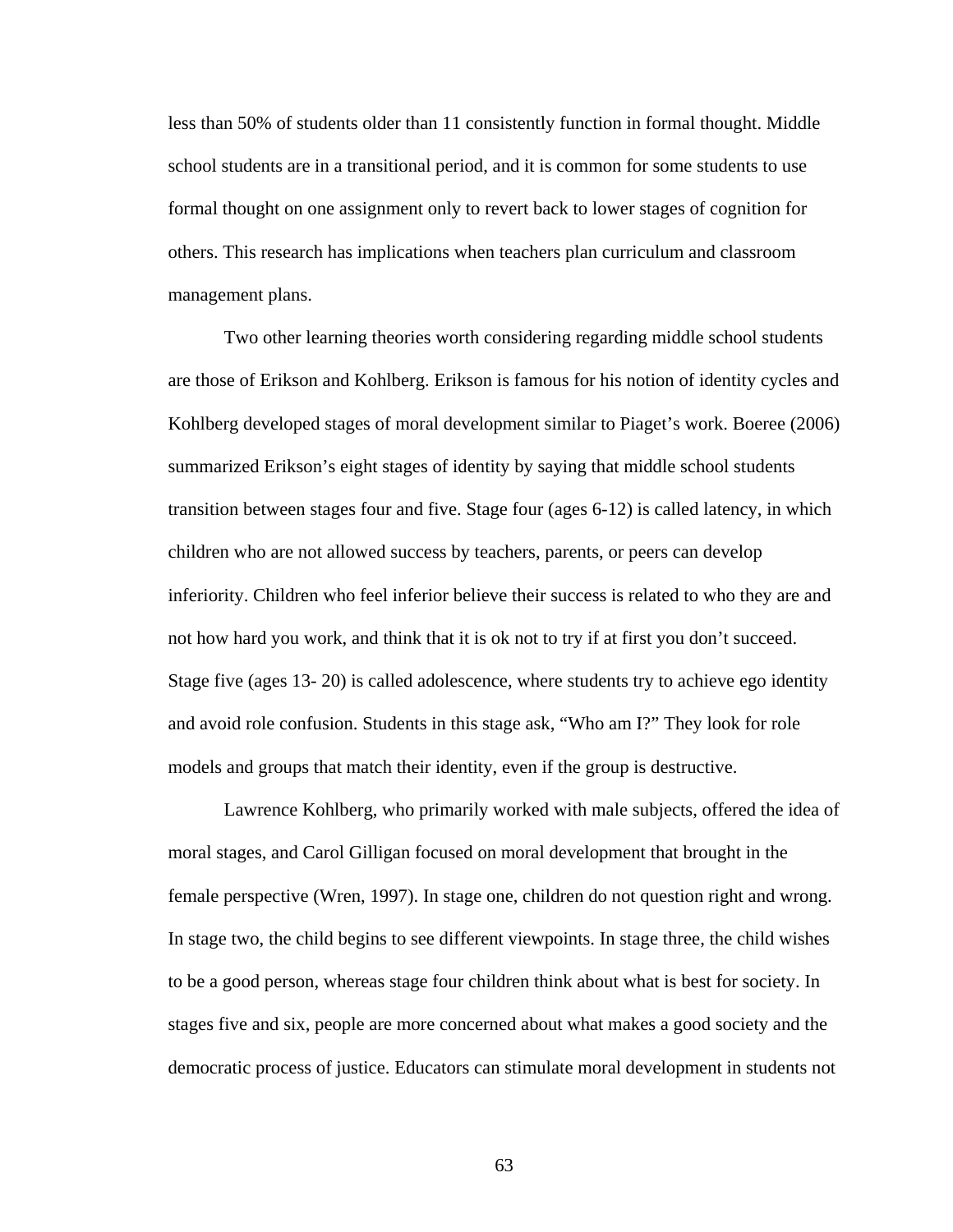by strict authority, but by engaging students to think and discuss viewpoints higher than their current stage (Crain, 1985). Research has shown that male and female students may prefer different learning styles (Wren, 1997). Male students often test for truth and engage in deductive reasoning in an autonomous style. Female students may engage in reasoning that unites self-reflection and caring feelings into decision-making. In other words, boys may prefer to work on individual projects while girls may prefer to work in groups. Middle school teachers should use a variety of both types of lessons.

This discussion of child learning theories seems like an appropriate place to mention the Positive Learning Environment approach to middle school instruction (Brophy, 1998; Chemlynski, 1996; Hester, Gable, & Manning, 2003), which addresses the value of positive teacher-student interactions. Adolescents 10-15 years old need a positive atmosphere that values gender, culture, engages students, builds self-esteem, and clear expectations. When teachers use coercion, manipulation, and control, they can trigger student anger, defiance, and revenge. Building a positive learning environment requires acknowledging the students' strengths, modeling positive behaviors, building trust, listening, and responding positively to students verbally and nonverbally (Mitchem, 2005). Simple rewards such as smiling, praising, and complementing are quick and easy ways teachers can promote and model a positive atmosphere.

As this review of child learning theories shows, there are a wide variety of theories related to what is important for a child to successfully grow and develop as a person. In practice, most educators would likely agree that there is no one correct or incorrect philosophy. Rather, a consideration of multiple theories is necessary to best view a child and his or her needs.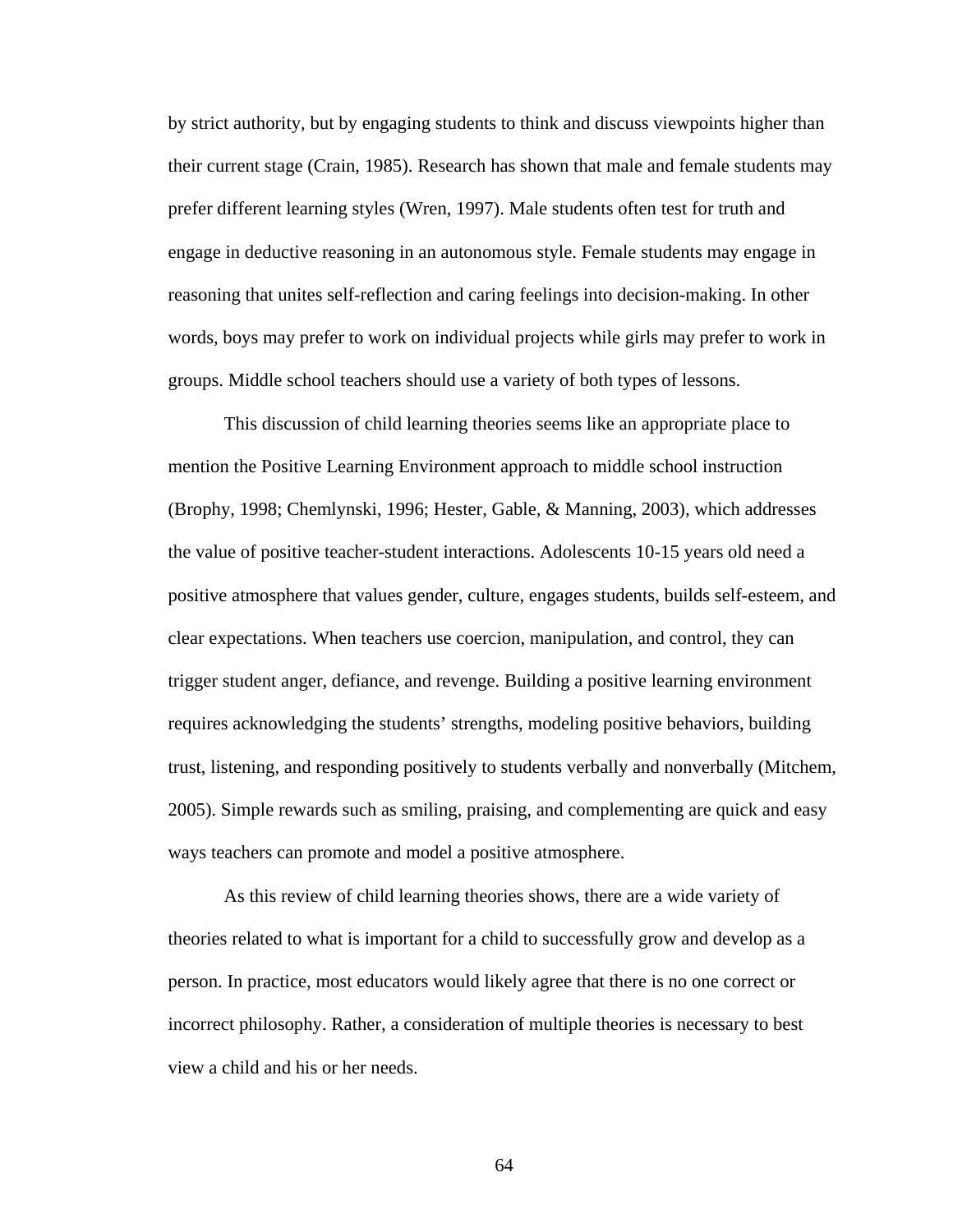### *How Adult Learning Theories Influence the Delivery of Professional Development*

As previously mentioned, there is extensive research in the area of child learning and learning theory. Similarly, research in the area of adult learning theory is expansive and diverse. It is imperative that school districts consider the framework of adult learning theories when planning for effective professional development opportunities.

The notion of adult learning can be traced back to ancient Greek and Romans, and there is a rich European tradition of it in the  $19<sup>th</sup>$  and  $20<sup>th</sup>$  centuries (Salvicevic, 1999). While pedagogy is the art and science of teaching, andragogy is "the art and science of helping adults learn" (Knowles, 1980, p. 42). Adult learners should be responsible for taking control of their learning by choosing topics that interest them. Learning should be for the sake of learning and not just because of extrinsic factors. "Andragogy and selfdirected learning were the first two attempts by adult educators to define adult education as a unique field of practice, one that could be differentiated from learning in general and childhood education in particular" (Merriam, 2001, p. 11).

Teachers of adult learners who apply the andragogy theory must help adults learn for themselves by providing approaches that promote voluntary participation in planning for all areas of a course. This includes the objectives to be learned, activities, assignments, and even a voice in how the adult learner will be assessed (Rachal, 2002). Professional development planners who buy into the basic idea of Knowles's definition of adult learning will help teachers seek out their own interests when choosing professional development activities.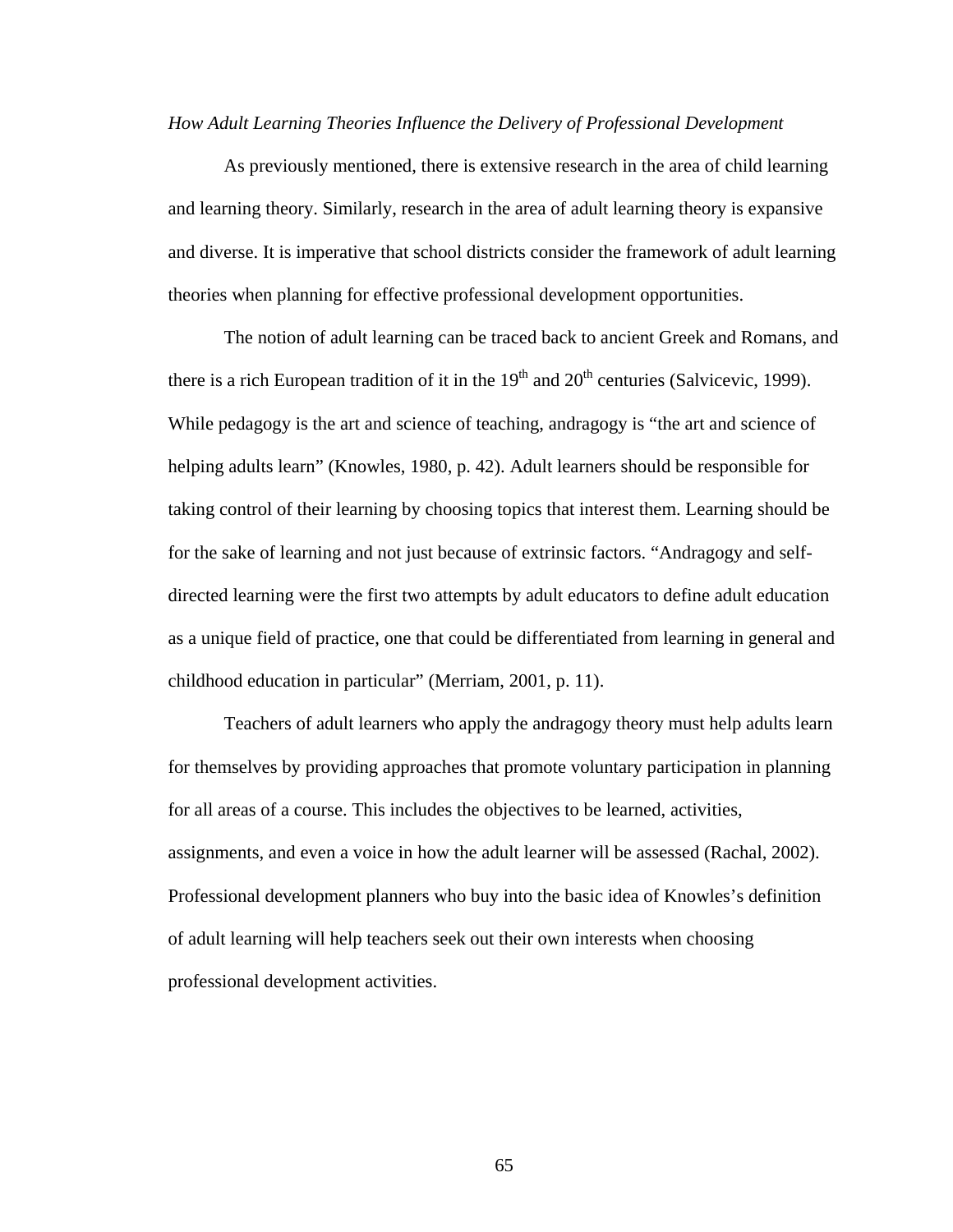#### *Incorporating Adult Learning Theories When Providing Professional Development*

Four adult learning theories that have implications for professional development of teachers are age theory, stage theory, cognitive development theory, and functional theory (Trotter, 2006). In order to plan for professional development of teachers, it is useful to understand that adults have different stages of development, as well as different perceptions based on experience and age. Adult learning involves understanding brain function and how memory is stored and retrieved in order to choose a professional development plan that corresponds to how adults learn new information (Hill, 2001).

Age theorists, such as Sheehy and Levinson, believe that adults become more reflective in their lives and careers as they get older. Older adults are able to make sense of the world despite its growing complexities and diversities. Under these theories, 40 and 50-year-old teachers can reflect upon and evaluate life and learning more thoroughly than younger teachers (Trotter, 2006). Professional development should consider building time into the schedule to help teachers reflect and make meaning of the act of teaching and the implications of the professional development activity as it relates to one's own practices.

Stage theorists, such as Piaget and Loevinger, believe that adults pass in and out of stages. Early stages focus on orientations of authority, peer approval, and selfishness whereas older teachers already have an identity of the self and are ready to build bridges and make connections with others (Trotter, 2006). Older adult teachers will find themselves in stages that focus less on conforming and more on evaluating and judging the value of activities. Collaboration and team building with co-workers may be much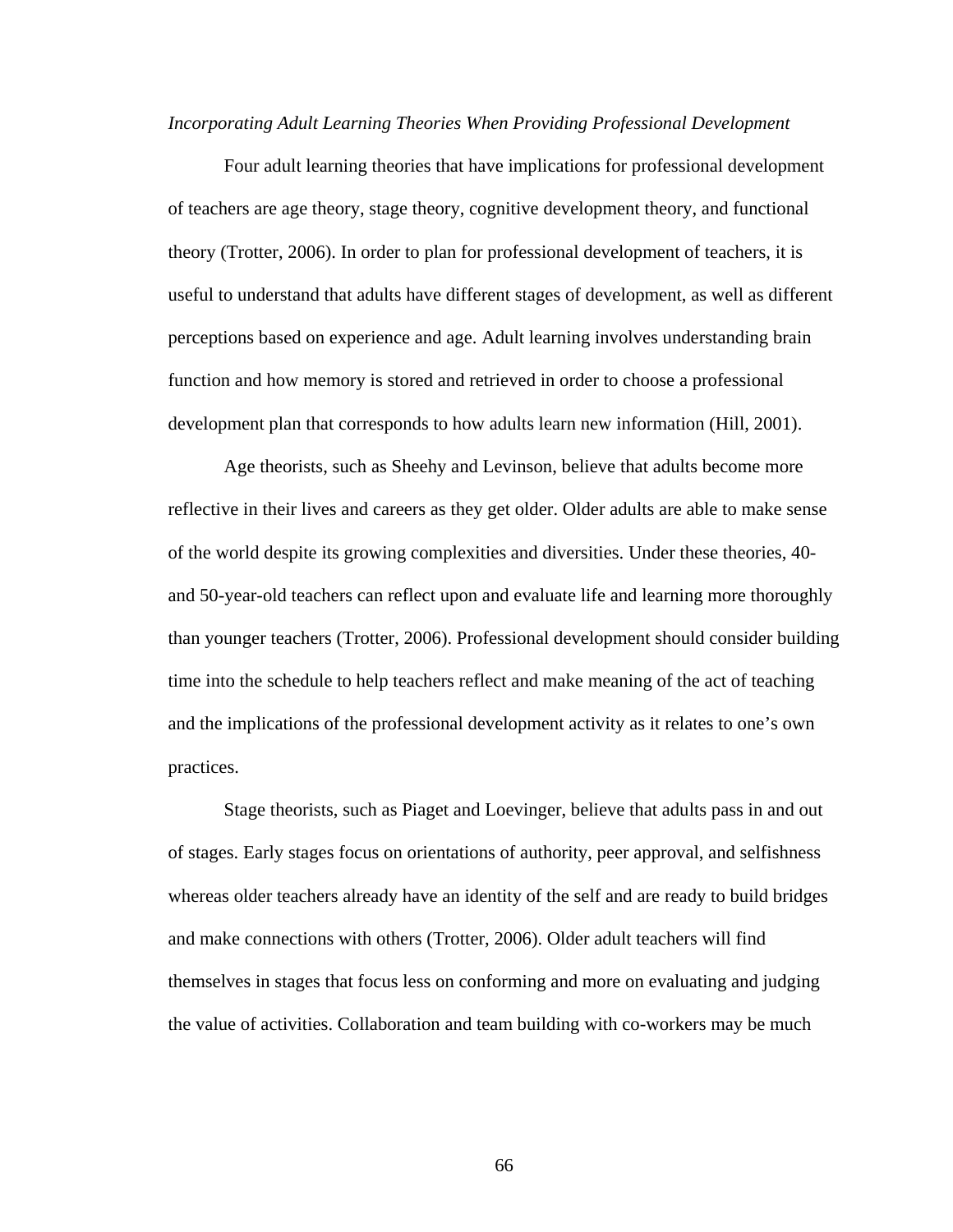more useful tools for adults working in later stages of development, whereas younger people may have difficulty seeing multiple points of view.

Cognitive developmental theorists, such as Hunt and Perry (whose theory is also stage theory), break down cognitive development into stages. Cognitive development refers to a person's level or degree of abstract thinking. Adults tend to move from concrete to abstract thinking. Adult teachers will work in stages that make them increasingly aware of personal feelings, reliance on internal rather than external standards, and the ability to work with others who have multiple viewpoints (Trotter, 2006). By considering the stages of cognitive development, facilitators of professional development can better understand why a veteran teacher may be more likely to have commitment and self-affirmation and less need for additional carrots dangled in front of him than a new teacher who is working in a lower stage and may need additional motivators. Understanding that adult teachers work in different stages can greatly impact how schools group teachers and plan professional development activities.

Functional theorists, such as Lindeman, Gibb, Knox, and Smith, view professional experience as the adult learner's textbook. The learner should be the primary focus of adult education. Adult learners will want to choose educational topics that directly apply in their own classrooms. Adult learning should be voluntary, lifelong, personal, involve change, and relevant to the adults' development stage and life role (Trotter, 2006). Teachers must find the professional development activities relevant to their current or future assignment if the training is to become embedded in the repertoire of new skills or knowledge.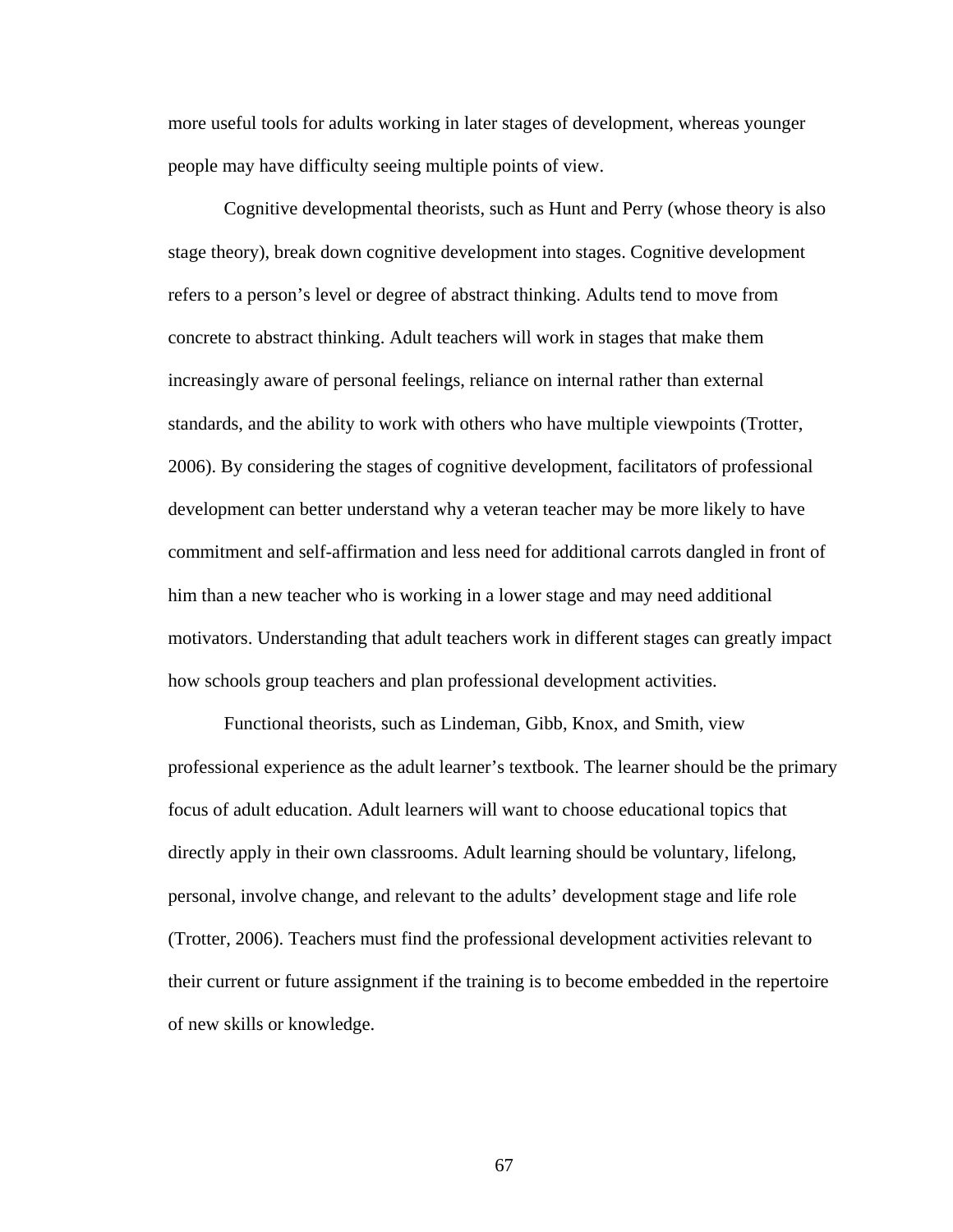*Adult learning theory: Constructivism and experiential learning.* Constructivism and experiential learning theories agree that the learner must link previous knowledge and personal experience to new information in order to make connections and understand how the new information is relevant and important. K. Taylor (2006) asserts that if the learner cannot make this link to prior knowledge, many adults will simply memorize the new information for short recall only to lose the information down the road; thus, no true learning occurred. Professional development instructors must prime the learners' synapses by making them connect with their own life experiences. Of utmost importance is helping teachers get actively engaged in learning by personalizing the new information into a context that the teachers will later be able to recall in their own classrooms.

*Adult learning theory: Transformational learning*. Transformational learning is reflecting on one's own values, beliefs, and assumptions and requires discourse with others to establish new, meaningful perspectives. Mezirow (1981) moved "beyond andragogy" and proposed a theory of transformative learning that can explain how adult learners make sense of their experiences. E. W. Taylor (2006) explained that transformational learning challenges one's beliefs about how things should be and how we should view society by questioning one's current lens or framework for viewing the world. It can occur gradually or from a sudden, powerful experience, and changes the way people see themselves and their world (Merriam, 2001).

Mezirow (1997) researched transformational learning and developed the following definition:

Transformative learning (Mezirow, 1991, 1995, 1996; Cranton, 1994, 1996) is the process of effecting change in a frame of reference. Adults have acquired a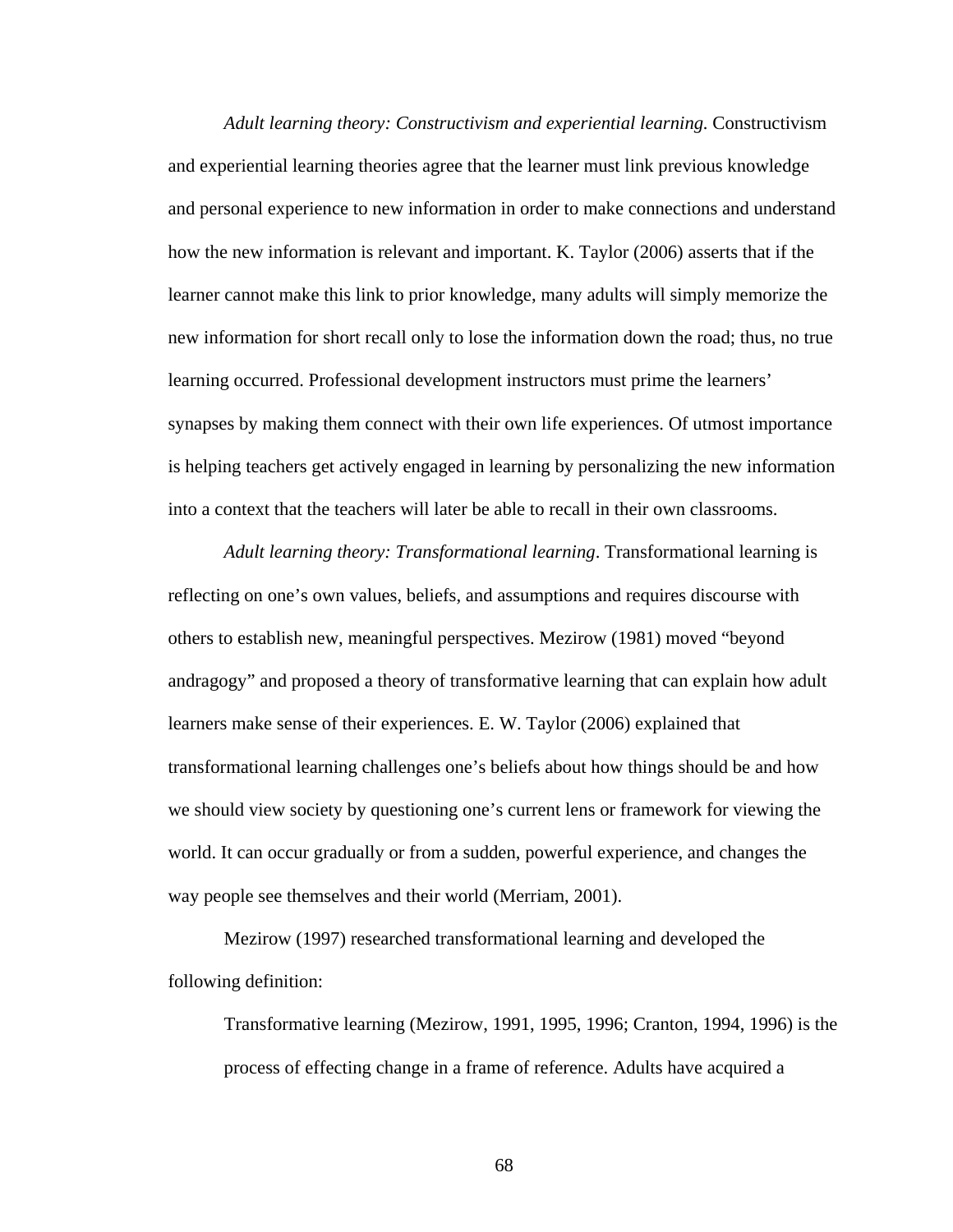coherent body of experience—associations, concepts, values, feelings, conditioned responses—frames of reference that define their life world. Frames of reference are the structures of assumptions through which we understand our experience. (p. 5)

These frames of reference have two dimensions: habits of mind and points of view. Habits of mind are a set of predisposition codes that are cultural, social, political, economical, and educational, and help shape our point of view. A point of view is subject to change as adults reflect on the content or process by which we solve problems modify assumptions.

 Transformational learning theory has been conceptualized in a four lens approach. The first lens draws on Freire's (2000) notions of emancipatory education. Freire's work with the poor helped him realize that passive listening and acceptance of facts kept his students disenfranchised. Freire (2000) encouraged students to discuss issues and how to overcome them. Through this "conscientization" (p. 17), Freire's learners came to see the world and their place in it differently. Empowered in their new perspective, they could act to transform their world (Baumgartner, 2001).

 The second lens of transformational learning is the cognitive-rational approach advanced by Mezirow (1991; 2000). Knowledge is not "out there" to be discovered but is created from interpretations and reinterpretations in light of new experiences (Mezirow, 1996). The process of transforming perspective begins with a disorienting dilemma followed by critical reflection and reevaluation of the assumptions they have made about themselves and their world. People then engage in reflective discourse, and finally action on the new perspective is taken (Baumgartner, 2001).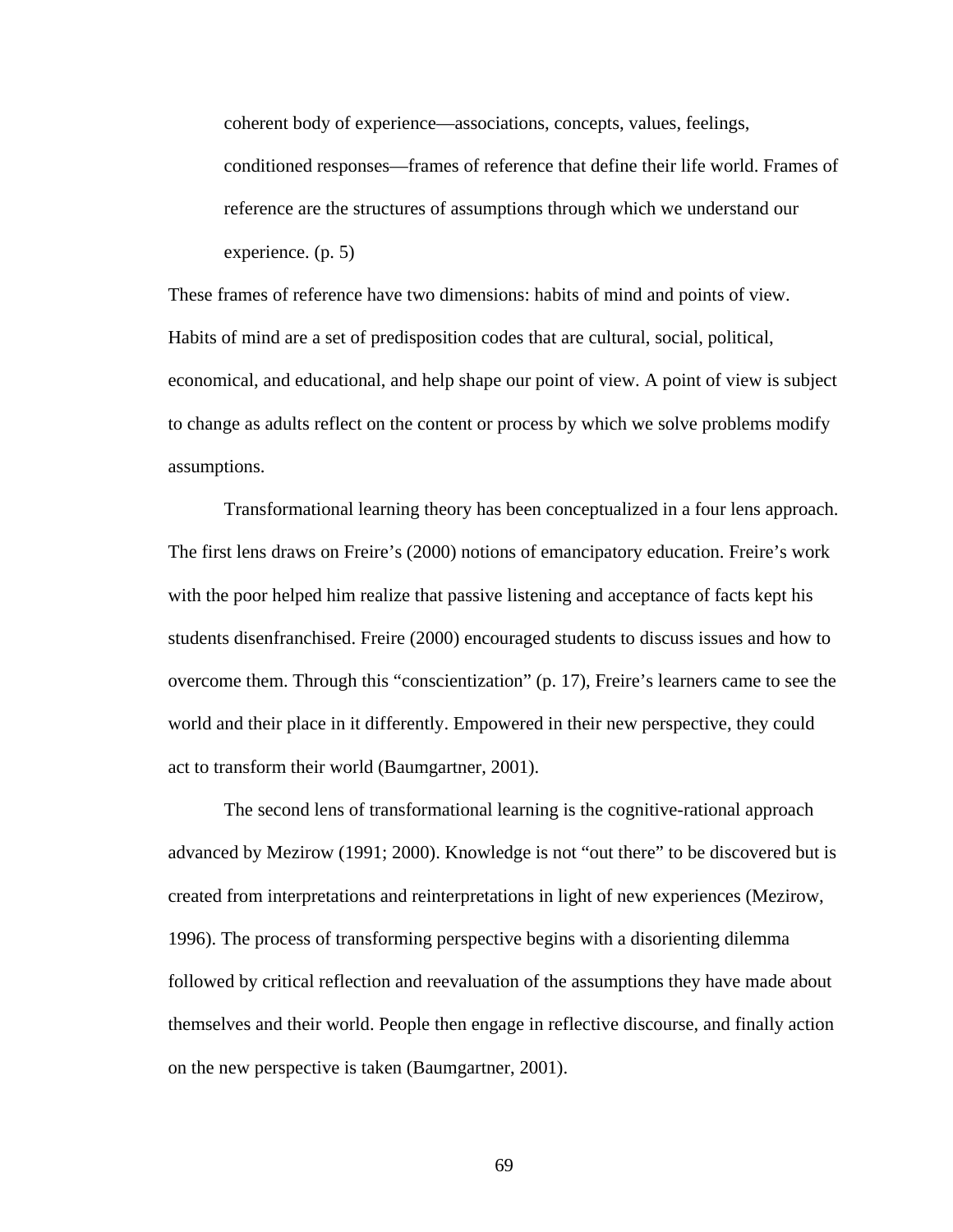The third lens is most prominently articulated in Daloz's (1986; 1999) writings. The transformational learning process is intuitive, holistic, and contextually based. It is a procedure in which a mentor guides students in a learning journey affected by the student's social environment, family dynamics, and social class. This lens humanizes the transformational learning process (Baumgartner, 2001).

 The fourth lens of transformational learning is the link between spirituality and learning. Dirkx (1998) speaks of the role of imagination in facilitating learning through the soul and relies on words to communicate ideas, feelings and images, while Healy (2000) believes transformational learning can occur during meditation (Baumgartner, 2001).

No discussion of transformational learning would be complete without mention of King and Kitchener's (1994) critical reflection of assumptions (CRA). Their five sets of learning assumptions present considerable empirical evidence for the development of reflective judgment from childhood to adulthood. A brief explanation of the stages follows.

In Stage 1, there is a single concrete category of knowing. Certain knowledge is gained by direct personal observation and needs no justification. In Stage 2, there are two concrete categories of knowledge. A person can know with certainty through direct observation or indirectly through an authority. In Stage 3, several concrete categories of knowledge are interrelated. Knowledge is assumed to be either absolutely certain or temporarily uncertain. Justification is based on authorities' views or on what "feels right." Stage 4 is when knowledge is understood as a single abstraction. Knowledge is certain and knowledge claims are assumed to be idiosyncratic to the individual. Stage 5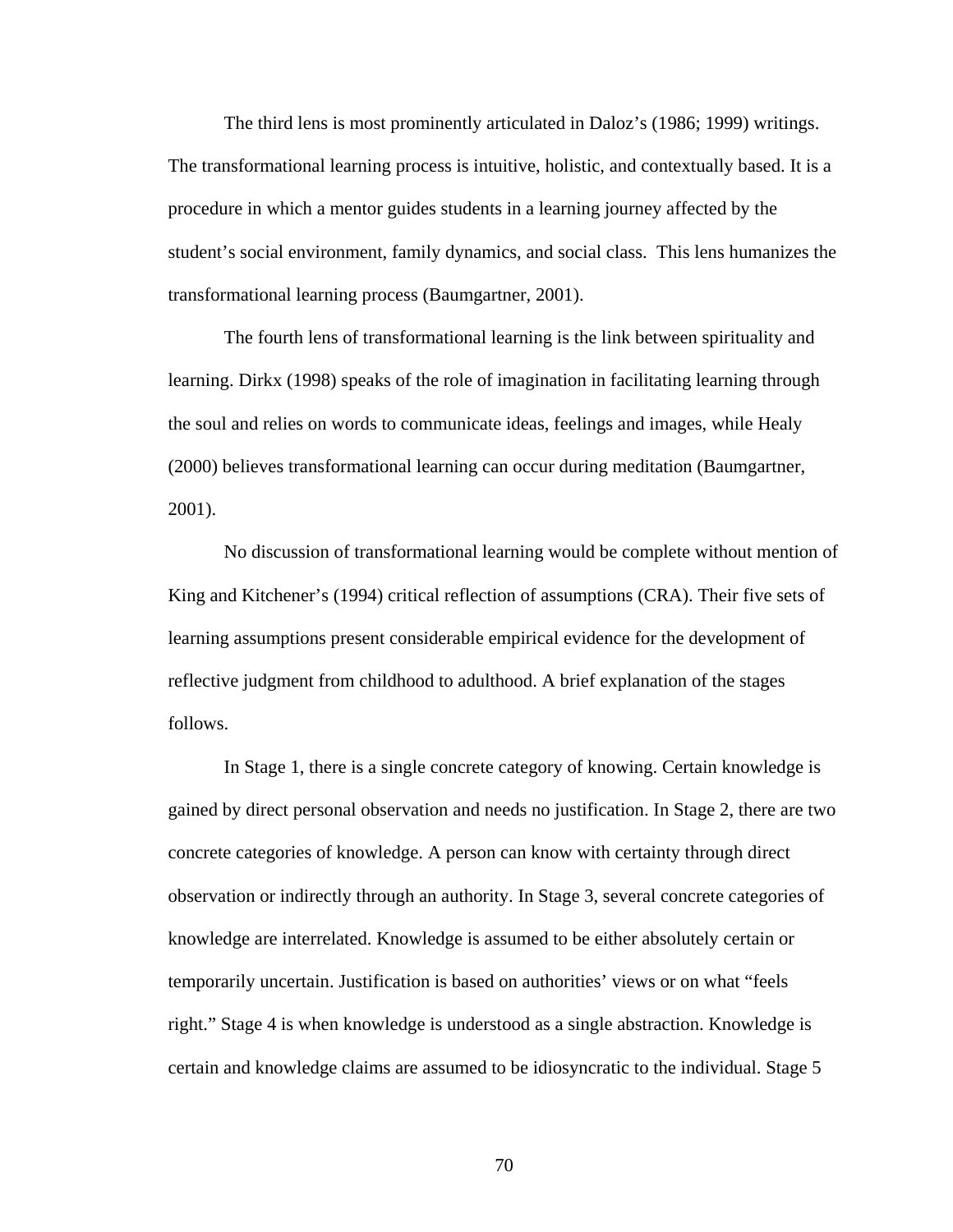includes two or more abstract concepts of knowledge that can be related. Knowledge is seen as contextual and subjective. Beliefs are justified by using the rules of inquiry for the appropriate contexts. In Stage 6, abstract concepts of knowledge can be related. Knowledge is actively constructed by comparing evidence and opinion on different sides of an issue; solutions are evaluated by personally endorsed criteria. Stage 7 involves abstract concepts of knowledge that are understood as a system. The principle is that knowledge is the outcome of the process of reasonable inquiry for constructing a wellinformed understanding.

Adults who reach the sixth and seventh stages represent reflective judgment. This concept implies arriving at agreement on meaning through discourse by giving and assessing reasons, by examining evidence and by seeking to validate beliefs consensually. This view is consistent with the theory of transformation (Mezirow, 1998).

Ideal conditions for transformational learning include the need for "a safe, open, and trusting environment" (Taylor, 2000, p. 154) that allows for participation, collaboration, exploration, critical reflection, and feedback. Professional development activities can help stimulate transformational learning through self-reflective activities, group discussions, and journaling. It seems that professional development needs to be carefully planned over a series of sessions in a structured setting where people adhere to agreed-upon guidelines for safety and confidentiality.

There are some ideas for adult learning instructors that stem from transformational learning. Instructors may want to first discuss assumptions of a group of teachers before diving into teacher training to help stimulate multiple perspectives and transformational learning (Taylor, 2000). Reflection time and personal work time during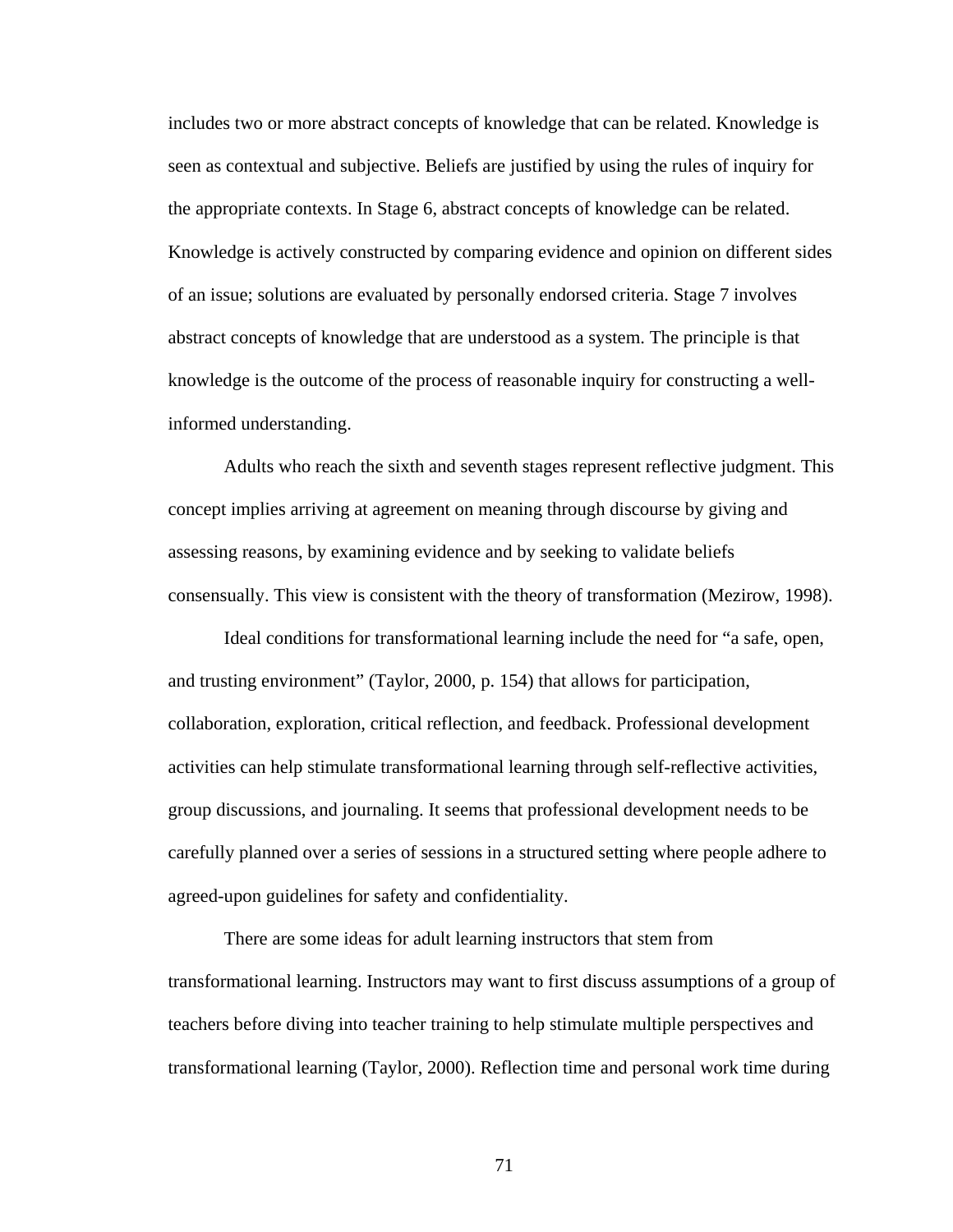and after professional development activities is often difficult to incorporate into a busy school year, but is truly necessary for adult learners to get the most out of a training workshop. Instructors should consider relinquishing some of their authority or "position power" in the classroom (Cranton, 1994). Cranton also recommends recognizing the learners' learning styles so they can question their assumptions. Fostering group ownership and placing teachers at the center of their own learning is a critical step in transformational learning (Baumgartner, 2001).

Adult learners need to be critically reflective of their underlying assumptions as well as critically examine alternative points of view in discourse with others. Mezirow (1997) believes:

There are four processes of learning…one process is to elaborate an existing point of view…establish new points of view…transform our point of view…finally, we may transform our ethnocentric habit of mind by becoming aware and critically reflective of our generalized bias in the way we view groups other than our own…We do not make transformative changes in the way we learn as long as what we learn fits comfortably in our existing frames of reference. (p. 9)

For professional development of adult teachers, "educators must help learners become aware and critical of their own and others' assumptions. Learners need practice in recognizing frames of reference and using their imaginations to redefine problems from a different perspective. Finally, learners need to be assisted to participate effectively in discourse" (Mezirow, 1997, p. 9). Creating an atmosphere for effective discourse requires educators to allow learners to have full information, have no coercion, have equal opportunity in discourse, have time to reflect on assumptions, and remain open to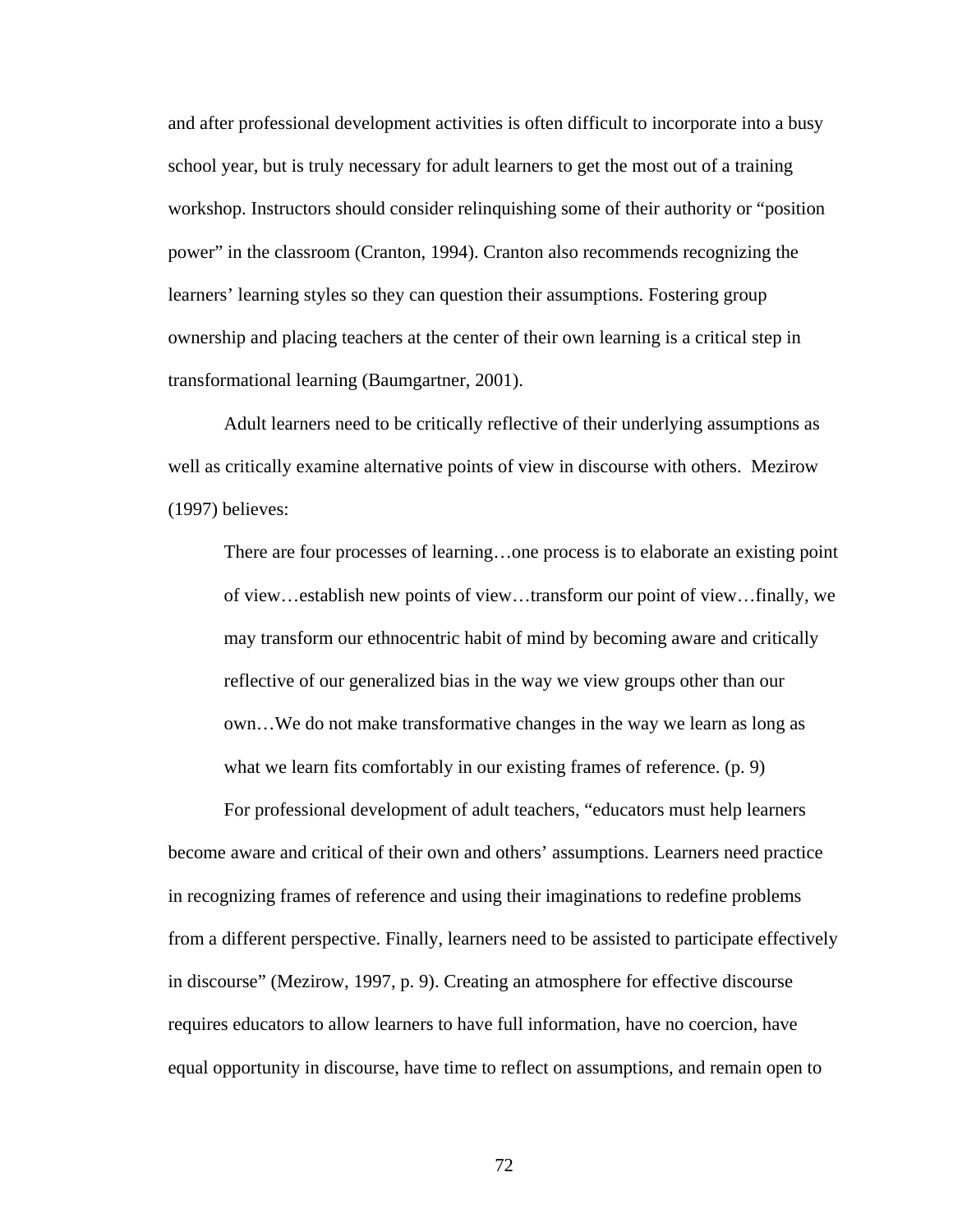other perspectives. Simply presenting new information will not automatically result in adult learning. Rather, learning occurs best through "…critically reflective thought, imaginative problem posing, and discourse that is learner-centered, participator, and interactive, and it involves group deliberation and group problem solving" (Mezirow, 1997, p. 11).

Before one can claim that transformational learning has occurred, there must be evidence of change. Cranton and King (2003) explained:

Effective professional development brings our habits of mind about teaching into consciousness and allows us to examine critically what we believe and value in our work as educators. The goal is to open up alternatives, introduce new ways of thinking about teaching—a goal that is potentially transformative. (p. 34)

There are several strategies that professional development planners can consider when planning activities that foster transformative learning in adults. Cranton and King (2003) suggest the use of action plans, reflective activities, case studies, curriculum development, and critical theory discussions. Brown (2005) suggests the use of educational plunges, critical reflection, diversity panels, rational discourse, and crosscultural interviews. Educational plunges are when learners should actually experience a different culture or situation that challenges their comfort level. Critical reflection can be done with journals in which one begins to question one's own perspective and seek out alternative viewpoints. Diversity panels ask learners to research a different culture or perspective and then present or teach the history of that perspective to others. Rational discourse is a narrative form of group discussions that asks students to open up to new perspectives and seeks to understand why someone else would have different opinions.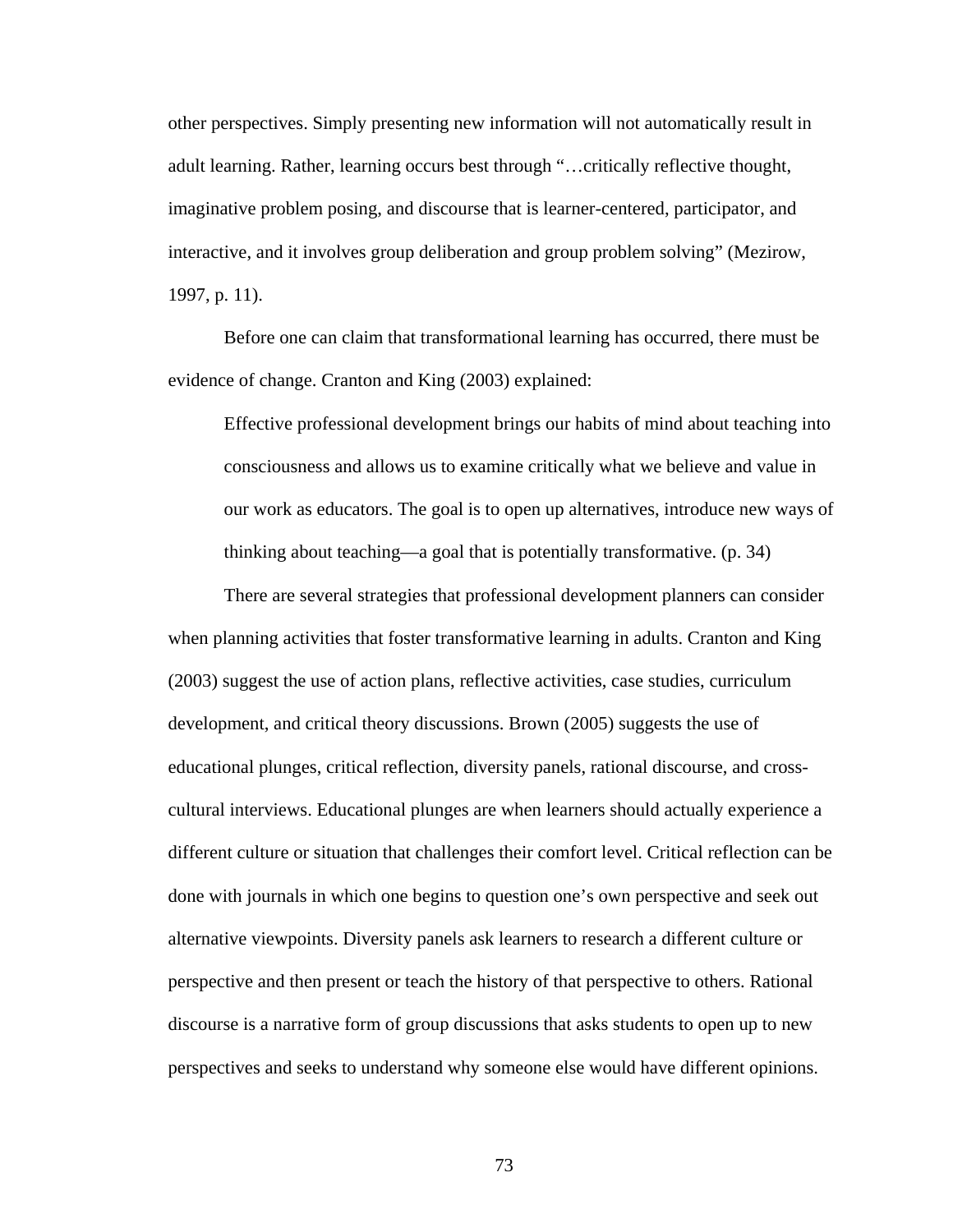Finally, cross-cultural interviews are a one-on-one encounter with people or cultures that are different from the learner's.

Several types of learning activities can increase transformational learning. The top four activities in King's (2004) study were: discussion, journals, reflection, and readings. It was also found that negative feedback from other classmates and co-workers "shut you down" when discussing new and different ways of thinking that challenges the norms of a group. Another barrier was internal, in that students seemed to question their own beliefs and were scared and afraid to change or do anything with the new perspective they had gained during class.

Do all adults have the capacity and developmental level to learn as Mezirow (1997) described in transformational learning? Is a rather high level of cognition a prerequisite for transformational learning? It seems so, and there is a variety of research that delves into specific ages and stages of development for this. This research suggests that some adult teachers may not be ready to learn transformationally. Merriam (2004) notes that the level of cognition required for critical reflection and discourse that challenges one's own and others' assumptions would be at the fourth stage of Piaget's (1972) formal operations and the top two categories of King and Kitchener's (1994) stages of development. Furthermore, Merriam (2004) noted that studies based on Piaget revealed about half of adults think at the formal thought level, while other studies found education level and age to be correlated with being able to think at high developmental levels. The transformations likely to produce developmentally-advanced meaning perspectives and critical inquiry are found in some educated adults as they mature into their thirties and beyond (Kitchener & King, 1990; Mezirow, 1991).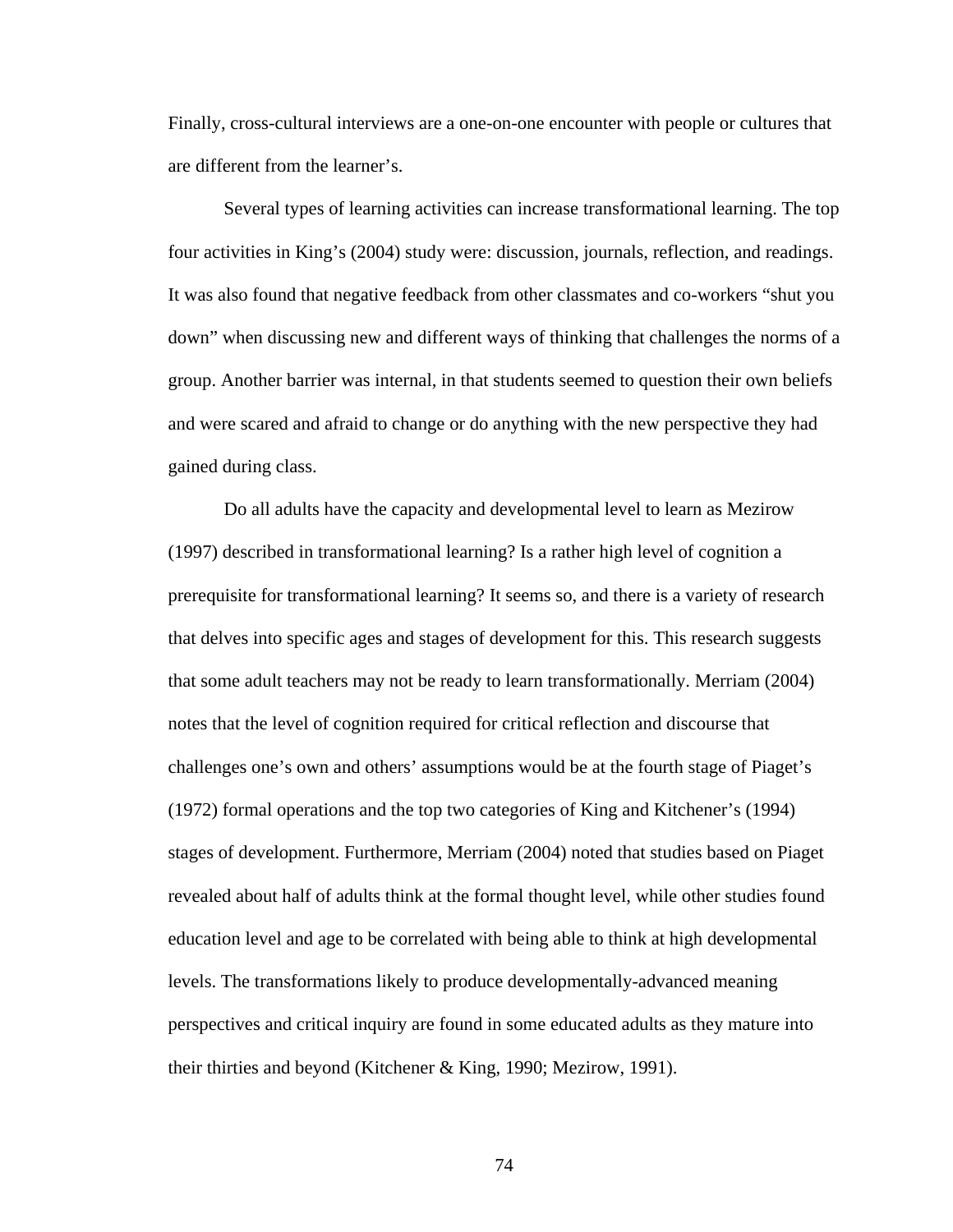So, one might think of development in adulthood as the movement through phases of meaning becoming clarified through stages of cognitive development. Mezirow (2004) shared the following about transformations:

There is also recognition that this occurs only in adulthood but not in all or even most adults. Capacity, an unrealized potential for transformative learning, is one thing. Another is to help these adults acquire the insight, ability and disposition to realize this potential in their lives. This is the role of adult education. (p. 69)

# *The Role of Stress and Emotions in Adult Learning Theory*

While most researchers have focused only on the cognitive and intellectual dimensions of teaching and learning, some believe the affective dimension of learning dealing with emotions has a major role for understanding how adults learn. Dirkx (2006) states:

Emotions are deeply involved in the process of transformative learning in at least two fundamental ways. First, the process of critical reflection, as described by Mezirow as central to transformative learning, essentially calls into questions and invites exploration of alternative ways of being-in-the-world. As learners make explicit and reflect on their assumptions, the process may be accompanied by various emotions, such as guilt, fear, shame, a sense of loss, or general anxiety…Second, a person's unconscious emotional responses to various aspects of the learning experience can serve as an expression of the journey of individuation, an area of one's psychic life seeking voice within a particular context. (p. 20)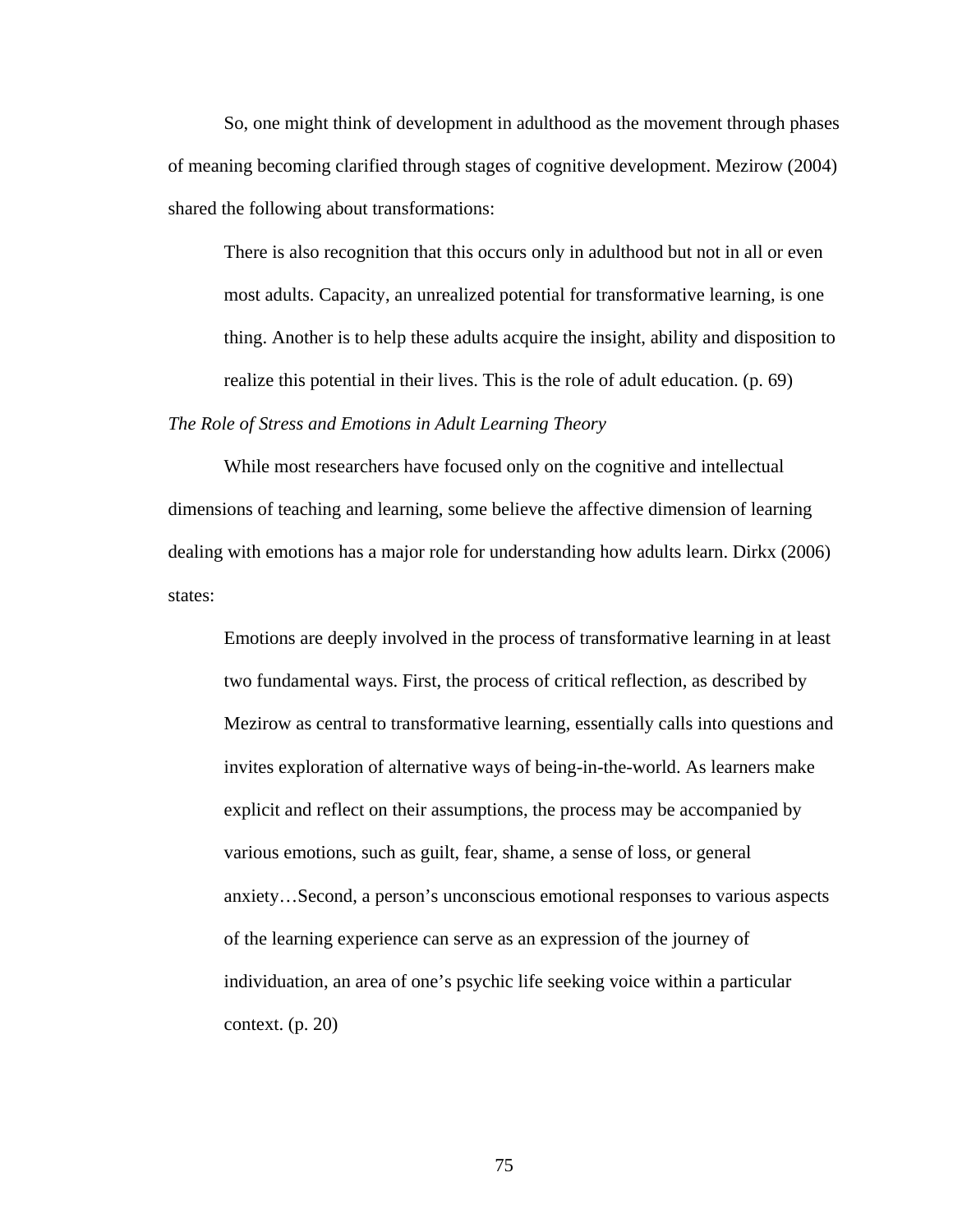Traditional Freudian adult researchers believe emotions are something that learners need to resolve. They perceive emotions as "hang-ups" or disrupting the learning process and our capacity to adapt to the demands of our reality. Dirkx (2006) maintains that:

Jungian scholars, however, tend to understand many of the powerful emotional issues that arise within the learning environment, at least in part, as intrinsic aspects of being human…Their expression is bound up with what Jung (1969) refers to as individuation, a process by which we come to recognize and develop an awareness of who we are and how we relate to others. (p. 18)

Professional development instructors cannot be expected to be counselors, but ignoring the connection between stress and emotions when providing adults with new information can significantly impact the amount of information that is retained (Cozolino & Sprokay, 2006; K. Taylor, 2006). Maintaining control over stress and emotions can enhance or retard an adult's capacity to learn. Some sort of positive emotion is a requirement for leaning to occur. For example, an "Aha!" moment, a feeling that the content is personally relevant, and a positive relationship with the instructor can help embed long-term memory.

The teacher-learner relationship is one of trust and caring, and it is vital to developing the appropriate conditions for a transformational learning experience. So, a threatening emotion or fear of being called on by the instructor when you don't know the answer can pump hormones into the body and make the brain less available for learning. Learners who see the instructor as an authority figure may not be able or willing to question their teacher's values (Cranton, 1994; Mezirow, 1991). It is difficult to achieve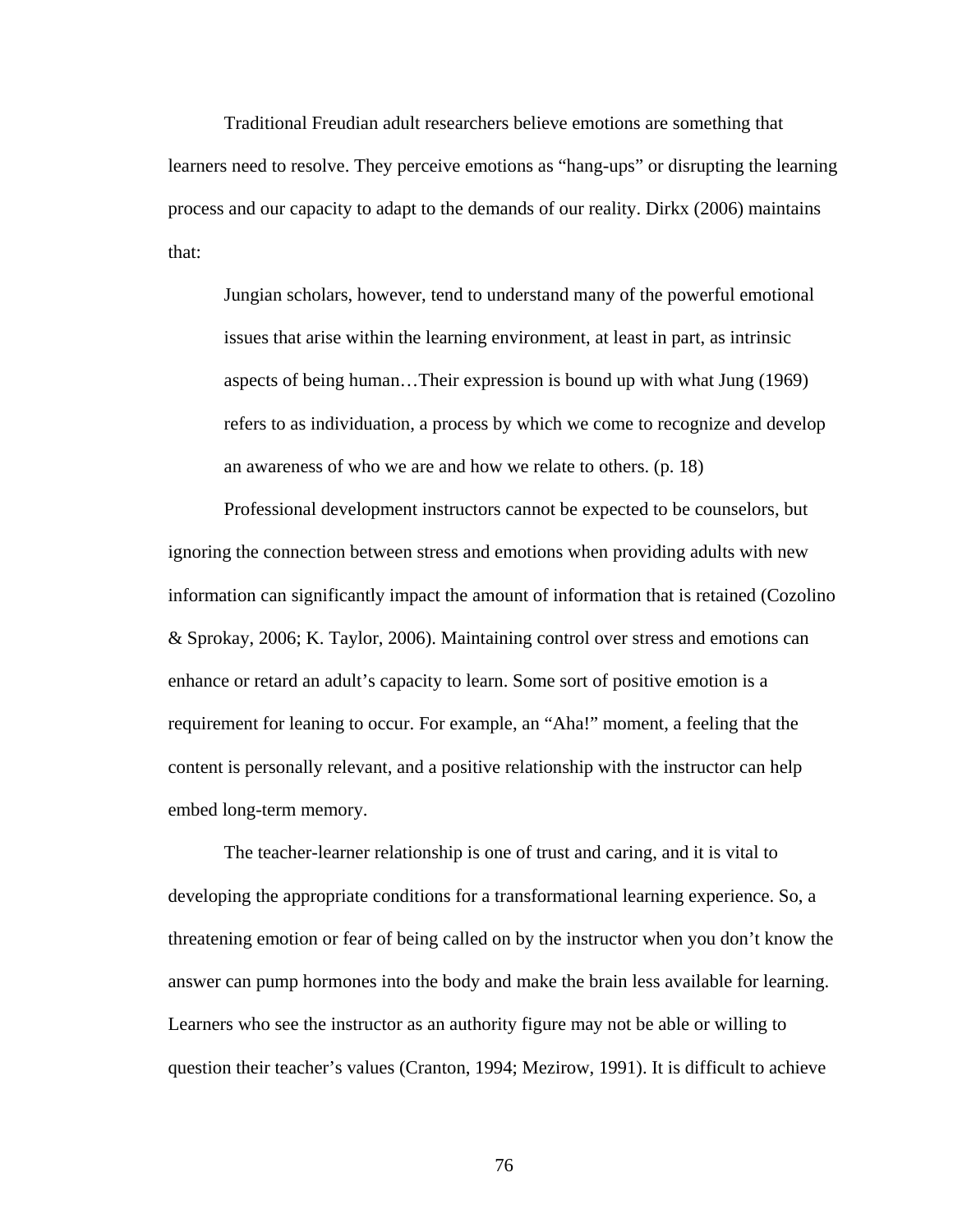transformational learning in this setting (Baumgartner, 2001). Instructors of professional development activities should ponder less stressful ways to discuss and assess teacher learning within group situations to best enhance the learning atmosphere.

When dealing with adult learners, then, it is necessary to consider the way they learn as well as the factors, such as stress and emotions, which affect their learning. Trying to arrange professional development in a way that is considered high-quality can be challenging for planners. But the resulting professional development offerings can be dynamic and effective for teachers and students.

### *Summary*

 In summary, this chapter points out the need to base professional development around research-based strategies, standards, teacher needs, and collaboration. Creating learning communities, providing induction programs, using research on adult and child learning theories, conducting needs assessments, and following the National Staff Development Council guidelines have all been shown to have relevance when training new teachers. When training science teachers, it is also important to consider the National Science Education Standards, as well as inquiry-based instruction. The goal is to incorporate all of these ideas into the ongoing professional development of science teachers.

Many school districts create professional development committees, both at the district and building levels. These committees tackle and discuss professional development issues on a yearly basis in hopes of retaining and developing high quality teachers for every classroom. One of the key strategies should be the effective communication of a program or school's vision to all participants in that system. The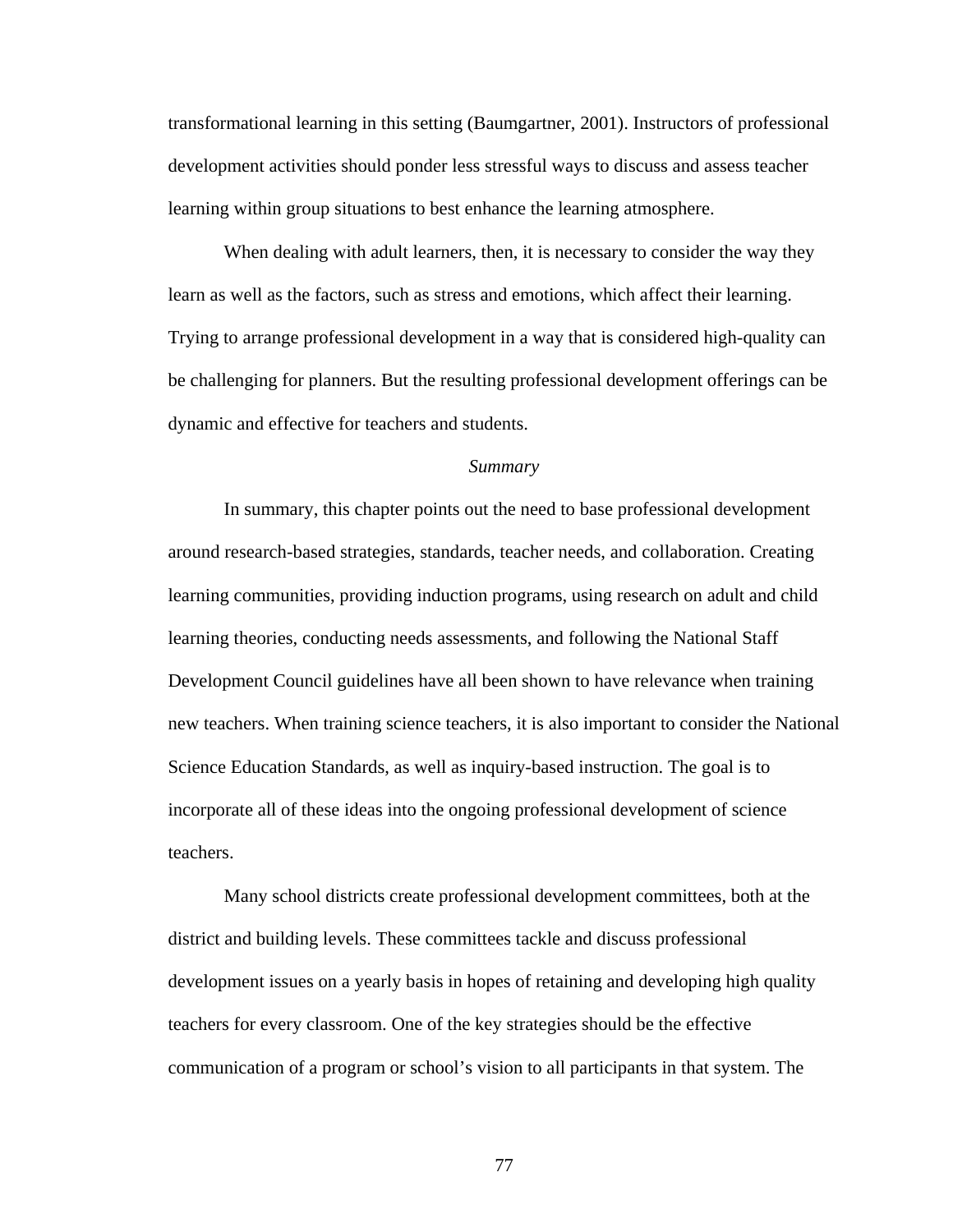organization, school district, or individual school should be responsive to the needs and ideas of its members. Only then can a new reform, program, or learning opportunity be truly valuable and useful to both teachers and students.

Ensuring that there are highly qualified teachers in every classroom begins with induction and professional development training of new teachers. The growth of professional development activities that are standards-based, ongoing, and that promote student achievement should be the ultimate goal. This goal takes careful planning and coordination of needs assessments, a collaborative environment, and assessment tools that foster reflection. When a school district helps improve its teachers through highquality professional development, the students and community are the ultimate beneficiaries.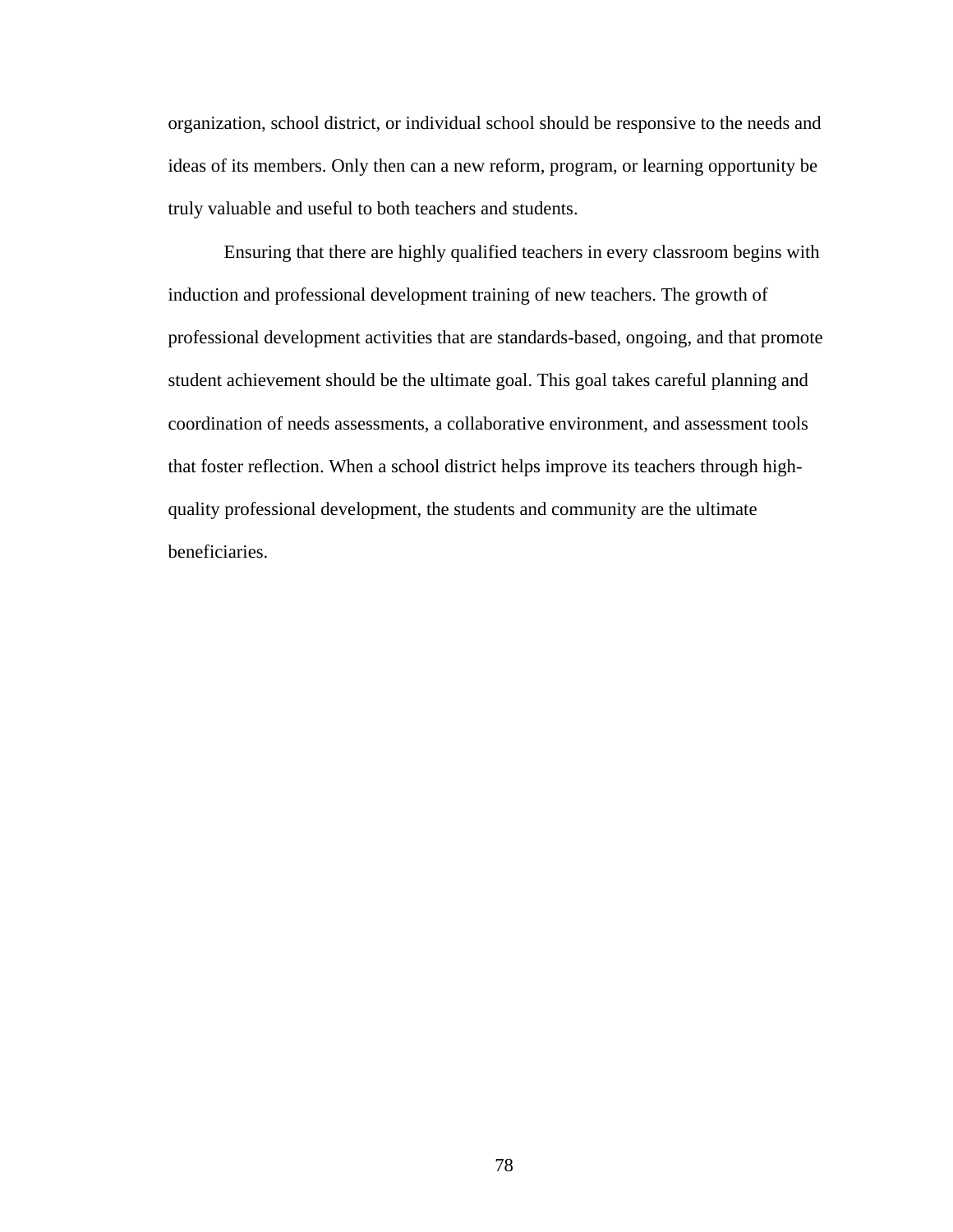## CHAPTER THREE: RESEARCH METHODOLOGY AND DESIGN

# *Introduction*

 In this chapter, I submit to the reader definitions of, and the rationale for, the research methodology. I will explain the logic of the study design and provide an account of decisions made during the research process.

## *Research Methodology*

Qualitative research design methods were used to collect data and answer the study's research questions. According to Bogdan and Biklen (2007), a qualitative study is "an approach to social science research that emphasizes collecting descriptive data in natural settings, uses inductive thinking, and emphasizes understanding the subjects' point of view" (p. 274). "Qualitative research is an umbrella concept covering several forms of inquiry that help us understand and explain the meaning of social phenomena with as little disruption of the natural setting as possible" (Merriam, 1998, p. 5). Thomas and Brubaker (2000) claim that qualitative research does not oversimplify complex causes or dehumanize evidence. Rather, it recognizes individual differences among people, environments, events, and organizations.

Qualitative research is beneficial because of its focus on meaning in context. Humans are most suited for analyzing and understanding the type of data collected in a qualitative research study. According to Merriam (1998), qualitative research has five basic characteristics: (a) an understanding of the participants' perspectives, not the researcher's; (b) the researcher is the primary instrument for data collection and analysis; (c) the research involves fieldwork; (d) it employs an inductive research strategy (that is,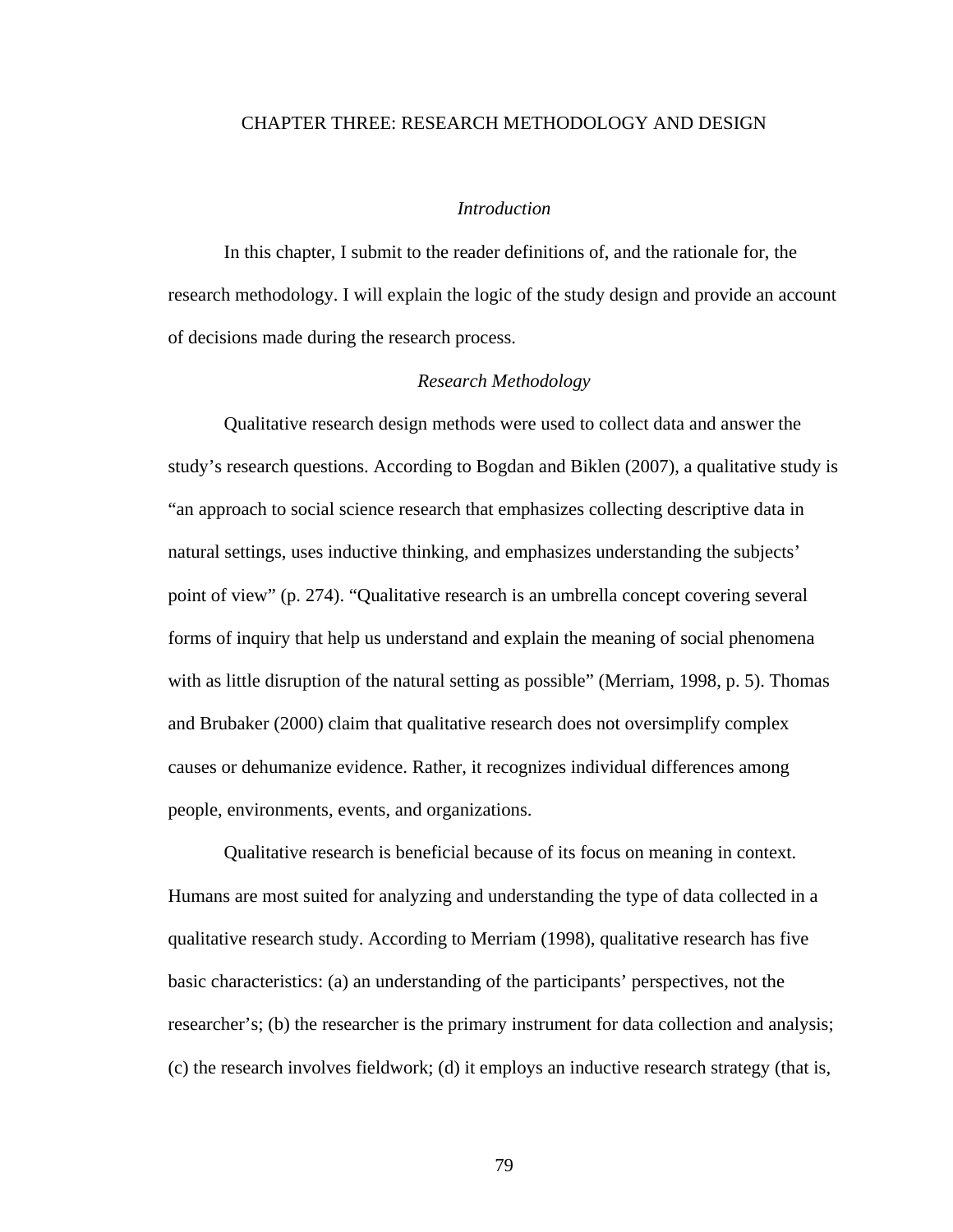this research builds concepts or theories, rather than tests existing theory); (e) the product is richly descriptive. Each of these characteristics applies to this qualitative study.

In this study, I use qualitative research methods to theorize about the data in ways that help understand new teacher perceptions on how and why teachers feel supported by the types of professional development content, delivery systems, and leadership they have experienced during their first few years teaching in Midwest School District. Specifically, the study systematically examines the formal and informal ways new teachers experience professional development and the perceived effectiveness of components of that professional development. I did not enter into this study trying to prove a hypothesis. Rather, I allowed common strands and themes to naturally emerge from initial interview data. Teacher and administrator interview data, observations, and document analysis gradually gave me a rich description of the new teacher experience. Analysis and interpretation of data were not handled as a separate stage in this study. Instead, the data informed and helped me improve the collection of the next piece of data.

Drawing from grounded theory methods, interpretations in this study are derived inductively from raw data, and there is continual interplay between data and emerging interpretations (Fraenkel & Wallen, 2003). In such qualitative research, inductive thinking involves letting the analysis emerge during data collection rather than structuring a study around a hypothesis or narrow questions. This type of study is organic and constantly evolving. For example, the responses of one interview participant helped to shape some of the follow-up questions for the next research participant. I was not locked into a rigid methodology that involved a specific survey or number crunching. The data in this study shaped my understanding of events as data were being collected.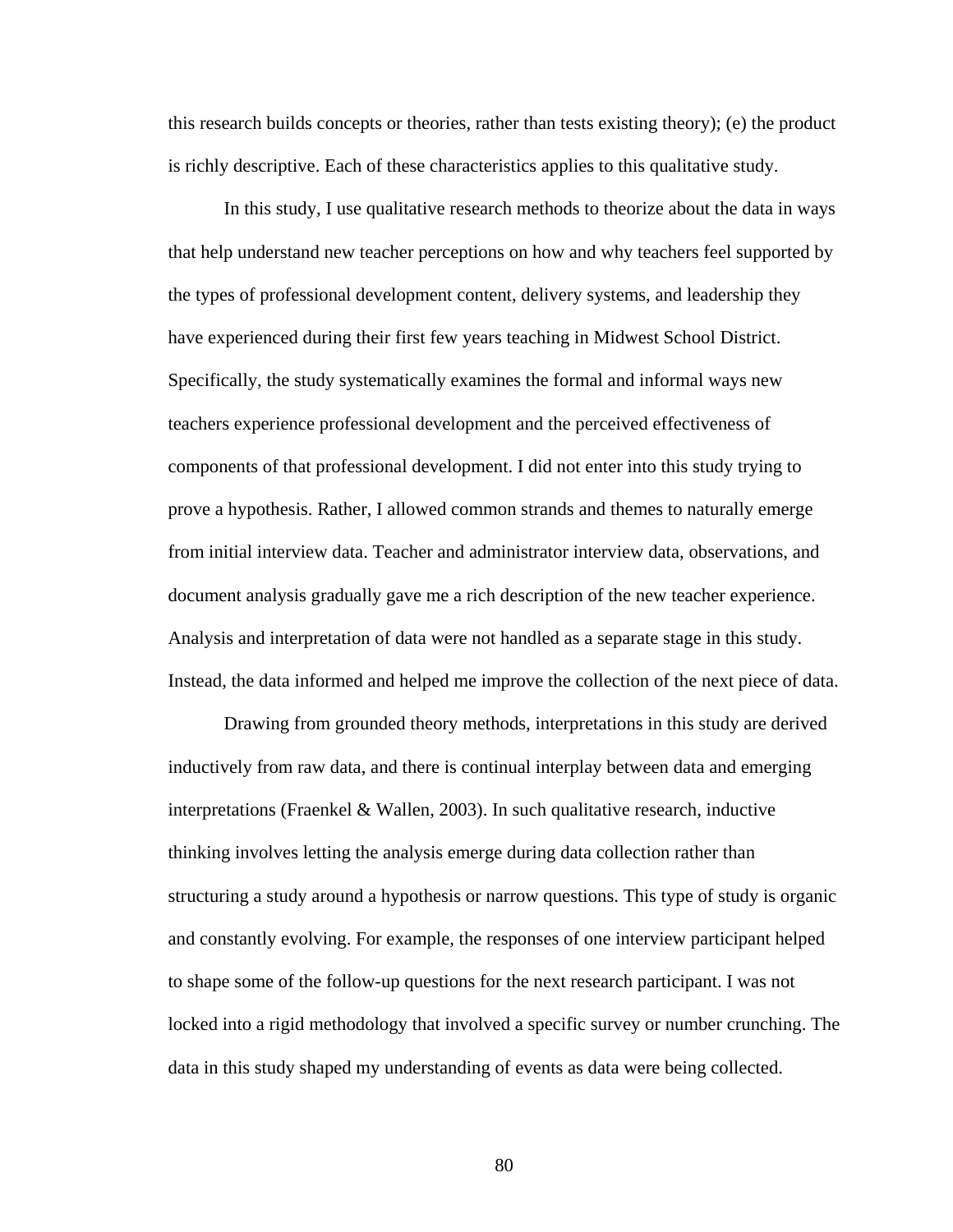This qualitative research study is characterized as a case study. A case study is "a detailed examination of one setting, or single subject, a single depository of documents, or a particular event" (Bogdan & Biklen, 2007, p. 271). In this study, I use a qualitative case study to examine one particular group of new teachers in a single school district. The primary source of data in this study is teacher interviews, which seek to understand one phase of their experiences with professional development. Specifically, the use of new teachers of one subject who are working for the same district seems to follow the criteria of a case study.

Thomas and Brubaker (2000) said that case studies are intended to reveal the individualistic attributes of a particular person or institution. Merriam (1998) explains that "a case study design is employed to gain an in-depth understanding of the situation and meaning for those involved" (p. 19). The case study is unique because it examines a single unit or bounded system such as programs, events, groups or one organization. This study can be called a case study because it examines one specific suburban school district over a limited amount of time. Furthermore, Merriam (1998) explained that to be considered a case study, the number of participants, object of study, and the end product must be identified. This dissertation investigates a fixed number of science teachers who work within one organization, all of whom have shared common experiences in the same content areas and district programs such as orientations, induction programs, mentoring programs, and new teacher support groups.

The general design of a case study can be characterized by a funnel (Bogdan  $\&$ Biklen, 2007). The beginning of the study is the wide end of the funnel. The researcher searches for potential topics, sources of data, and feasibility of the study. Data collection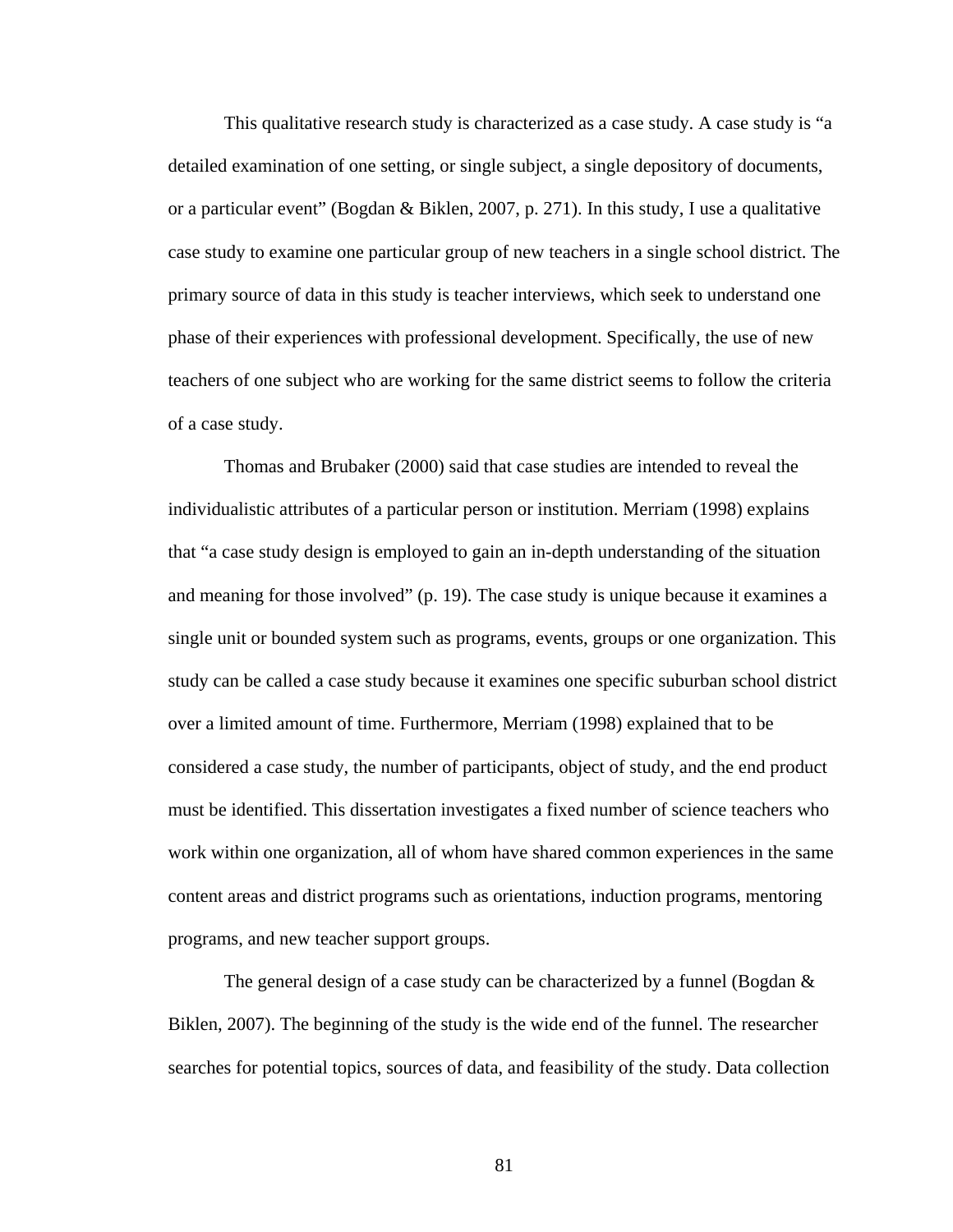begins, plans may change and develop over time, and eventually, all of the work develops a focus, or narrow end of the funnel.

The constant comparative method of data collection and analysis, developed by Glaser and Strauss (1967), was used in this study. "The basic strategy of the method is to do just what its name implies--constantly compare" (Merriam, 1998). This method is largely an inductive process, or one where analysis emerges as data are collected. As interviews were completed, I constantly analyzed responses, considered how it did or did not relate to responses from other interviewees, and made adjustments to follow-up questions. Bogdan and Biklen (2007) cite that this research design is for "multi-data sources in which the formal analysis begins early in the study and is nearly completed by the end of data collection" (p.271).

The constant comparative method involves comparing one piece of data with another to establish areas of similarity and difference. Data are grouped together on a similar dimension, which then becomes a category. Merriam (1998) explains that "the development of categories, properties, and tentative hypotheses through the constant comparative method (Glaser  $\&$  Straus, 1967) is a process whereby the data gradually evolve into a core of emerging theory" (p. 191). Analysis attempts to find patterns in the data. The categories become the findings of the study. Then "when categories and their properties are reduced and refined and then linked together by tentative hypotheses, the analysis is moving toward the development of a theory to explain the data's meaning" (p.192). Additional information on the development of categories, or a coding system, is included later in this chapter in the data analysis and interpretation section.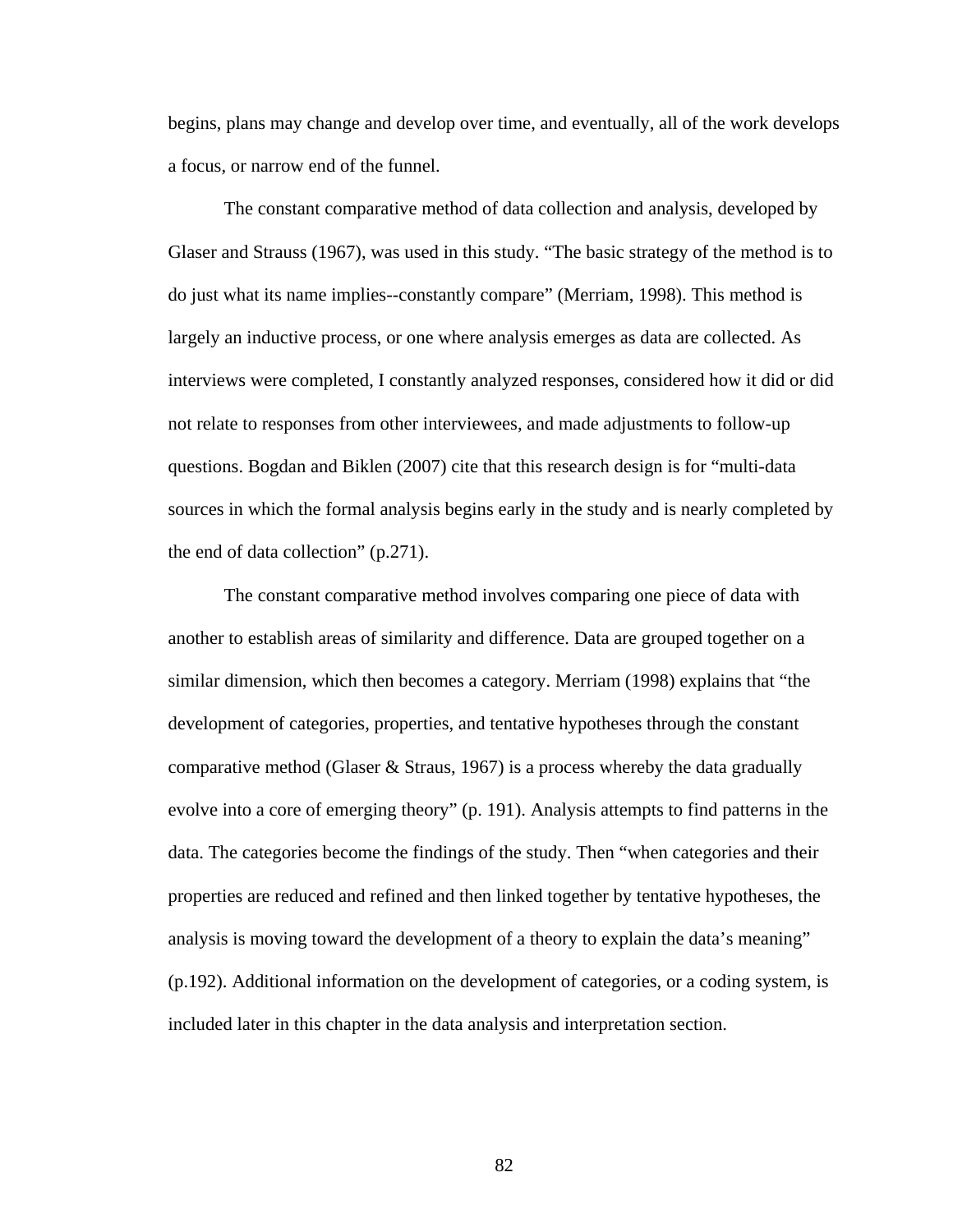The aforementioned research methods guided my qualitative study of new middle school science teachers' professional development. What follows is a recap of the research questions, as well as details regarding the specifics of selections made, procedures followed, and analysis performed during this study.

#### *Research Questions*

As mentioned in Chapter One, there were four research questions that guided this qualitative case study. They are:

- 1. What is the extent and content of professional development when training new middle school science teachers in a suburban school district?
- 2. To what extent do new middle school science teachers find district-sponsored, new teacher professional development to be effective?
- 3. How, and in what ways, do new teachers perceive that their training supports their teaching practices?
- 4. How can suburban school districts better prepare new middle school science teachers through induction programs (including mentoring) and professional development offerings?

#### *Design of This Study*

### *Site Selection*

Midwest School District is a pseudonym used to describe the general location of the district selected for this research study. This district was chosen partly because its location was convenient for me as the researcher. This location helped ensure timely completion of data collection. Midwest is a large suburban district, which has been recognized at local and state levels for academic achievement. In addition, Midwest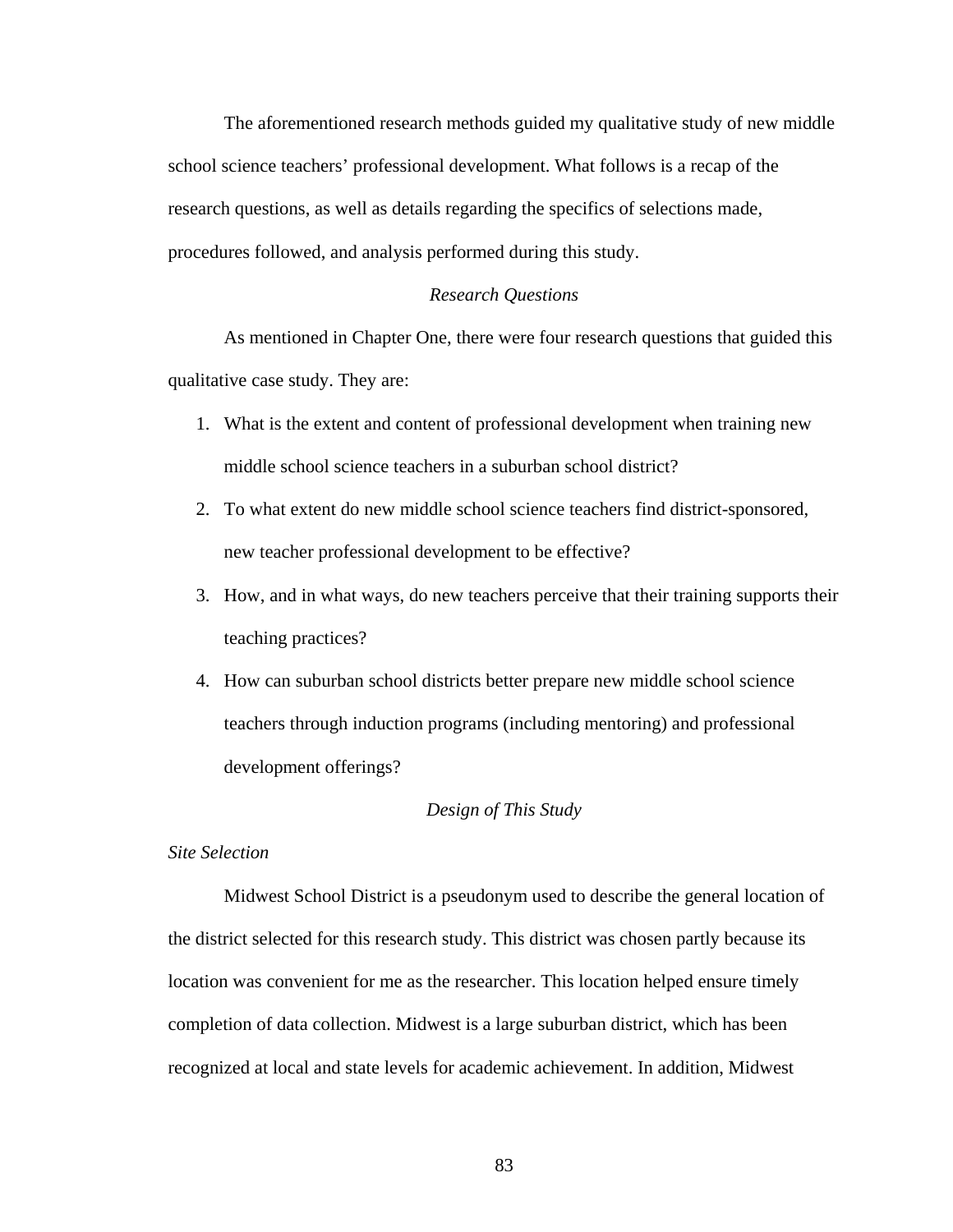School District has multiple middle school buildings, which offered me numerous potential interviewees from whom to gain information and perceptions of district professional development.

To maintain participants' confidentiality, pseudonyms are used and district statistical data are approximated, yet close enough to give the reader a snapshot of the study site. Midwest serves well over 10,000 students. Midwest includes multiple school buildings at the early childhood, elementary, middle, and high school levels. The most recent district information, based on Midwest's website (2007), indicates a graduation rate of approximately 95% and new teacher salary starting at about \$35,000.

Midwest has a long tradition of academic success. Currently, the district has an accreditation rating of "Distinction in Performance with High Achievement" by the state Department of Elementary and Secondary Education. The district saw dramatic growth of student enrollment in the 1980s and 1990s, due mostly to urban sprawl; the district is located just 20 minutes from a large metropolitan area. Recently enrollment in Midwest has begun to level off. Midwest's enrollment rate may be slowing because, while there was a surge of new housing developments in all of the different communities within the district, there is increasingly less land available for new homes.

At the onset of this study, before any observations were made, documents were obtained, or teachers and administrators were contacted, I obtained approval from the University of Missouri-Columbia's Institutional Review Board. Part of this process involved sending a permission letter to be signed by the Midwest School District administrator who oversees district data analysis and quality control (see Appendix A).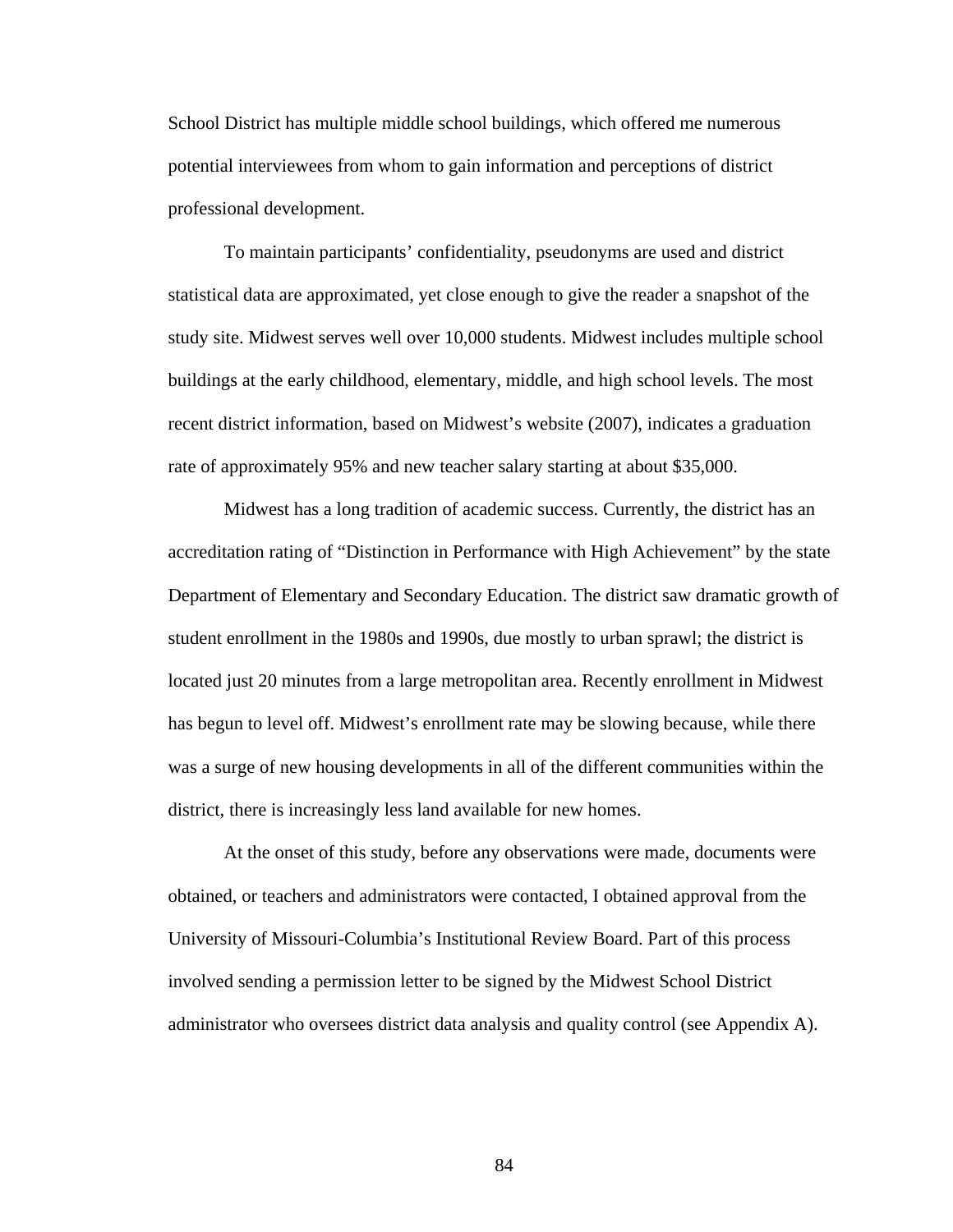This letter provided the district's permission for the study to take place within district buildings and with district employees.

# *Participant Selection*

 *Teacher sampling*. New middle school science teachers were selected to be interviewed for this study based on the following criteria: (a) they taught full-time in the district; (b) they worked at a middle school building in Midwest School District; (c) they were certified to teach science at the middle school level; and (d) they were identified by a district science coordinator as having 5 or fewer years of science teaching experience at the middle school level. All teachers in Midwest School District who met these criteria were offered the opportunity to participate in the research. I emailed an invitation (see the recruitment email in Appendix B) to participate to the 13 teachers who met the aforementioned criteria. Of those invited to participate, 12 accepted and 1 declined. Each of Midwest's middle school buildings was represented by the study's sample population of teachers.

 Those teachers who took part in the study had various work experience. They ranged in age from mid-twenties to mid-forties. Three of these new middle school science teachers were second career teachers, meaning that they had worked in the private sector before returning to school to earn a teaching certificate. Five of the participating new middle school science teachers had teaching experience at the elementary level before moving to middle school. One of the teachers had a few years of experience teaching in another school district, had taken time off to raise her children, and had recently reentered the profession at the middle school level. The remaining three participants were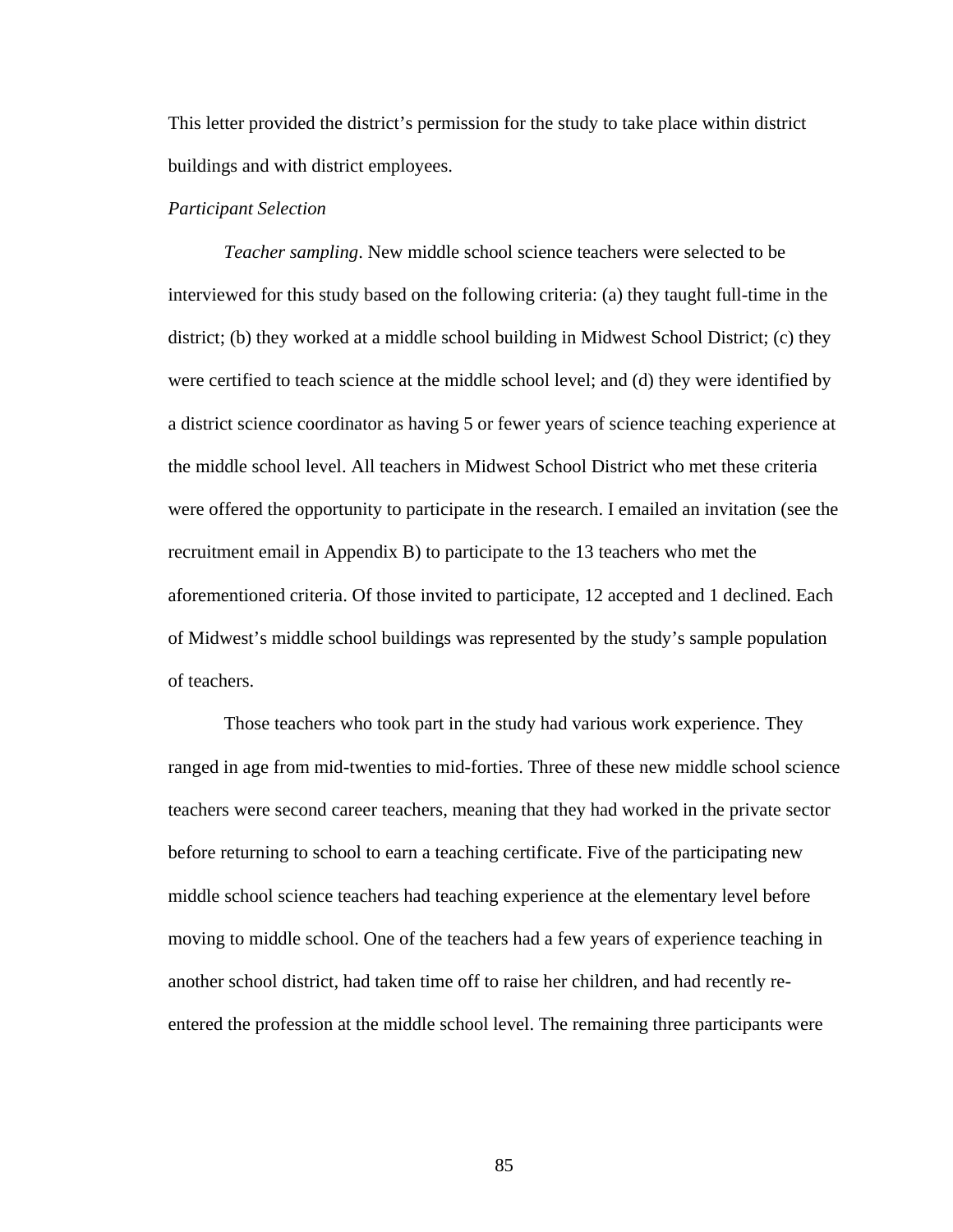"traditional" new middle school science teachers who entered their first teaching assignment straight out of college.

 *Administrator sampling*. District-level administrators, or those administrators who work at central office level, rather than at the building level, were selected to be interviewed for this study based on the criteria that their job description involves the following: (a) oversight of science teachers, and/or; (b) oversight of teacher professional development, and/or; (c) provision of accountability of the leadership that is provided to middle school science teachers. Five district administrators in Midwest School District met these criteria, and all five were offered the opportunity to participate in the research. I emailed an invitation (see Appendix B) to participate to the five administrators who met the aforementioned criteria. Of those invited to participate, all five accepted.

 Two district administrators interviewed were Midwest's Science Coordinators. They are in charge of all science teachers for grades K-12. These science coordinators help train new middle school science teachers in their curriculum, help plan science professional development activities throughout the year, and help organize and implement district and science initiatives to be delivered to teachers on an ongoing basis. One district administrator was Midwest's Director of Staff Development. This administrator has oversight of the district's entire professional development program. This administrator is also in charge of planning and organizing the district's induction program and mentor program for new teachers. The other two district administrators were Midwest School District's Superintendent and Associate Superintendent. Both of these administrators play vital roles in planning and organizing all programs within the district.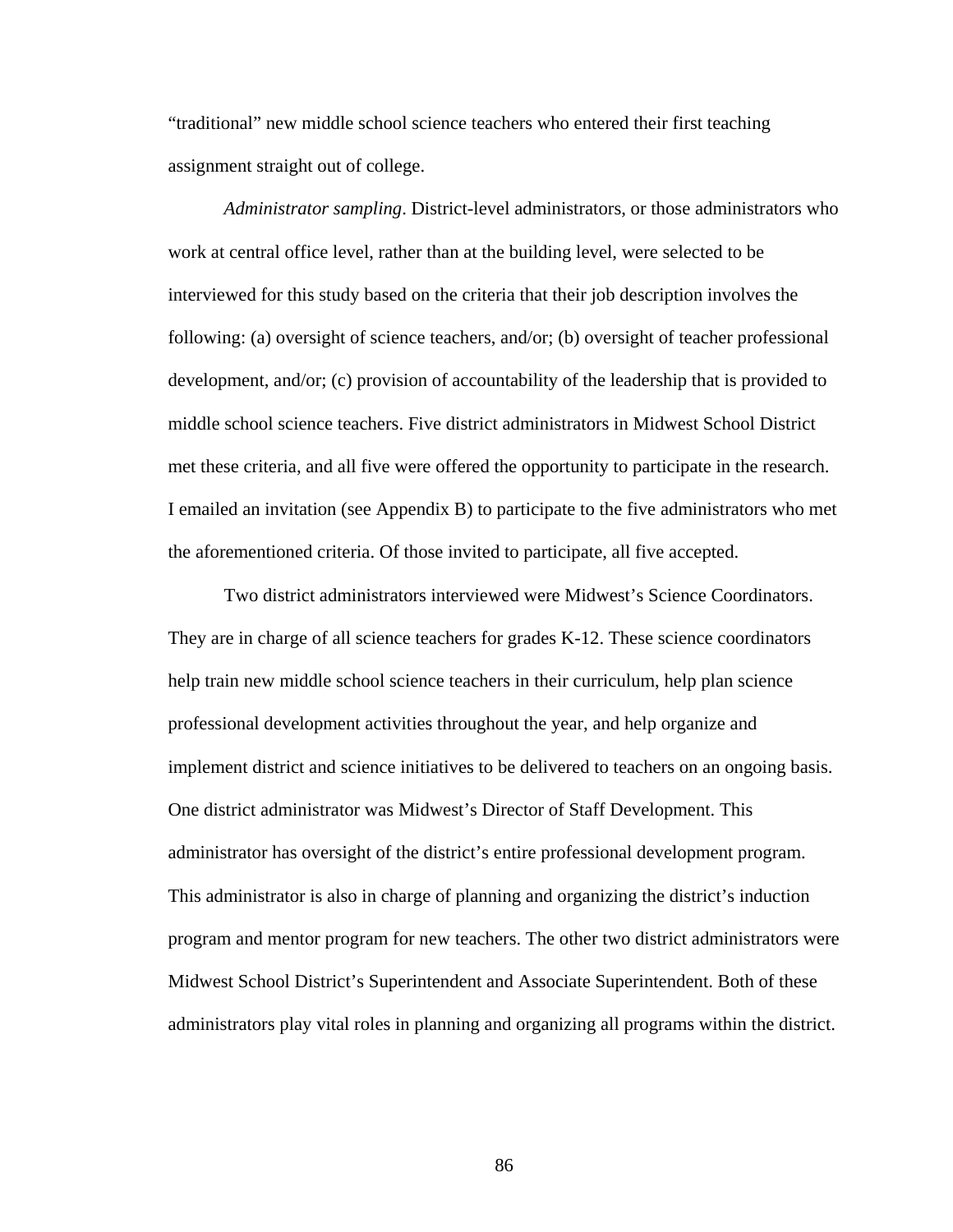They work with building level principals, who help deliver site based professional development programs at the middle school level.

# *Data Collection*

 Data refer to the "rough materials researchers collect from the world they are studying; data are the particulars that form the basis of analysis" (Bogdan  $\&$  Biklen, 2007, p. 117). Qualitative studies typically use a variety of data sources. In this study, where I focused primarily on understanding teacher and administrator perceptions of science professional development, I relied heavily on interviews of both new middle school science teachers and district administrators. Observations of professional development trainings and retrieval of district documents were other data collection methods used in this study.

*Interviews.* Interviews were a primary means of obtaining data in this study. Specifically, I conducted semi-structured interviews. While a structured interview involves a set of predetermined questions, a semi-structured interview as "a structured interview, combined with open-ended questions" (Fraenkel & Wallen, 2003, p. G-7). These interviews obtain information that can later be compared or contrasted. Informal, open-ended questions allow some latitude and flexibility to probe deeper when certain responses are unclear or in need of elaboration. A key strategy, recommended by Bogdan and Biklen (2007), which I tried to utilize during interviews, is to avoid questions that can be answered by "yes" or "no."

 Thomas and Brubaker (2000) describe the response-guided approach as consisting of an interviewer "beginning with a prepared question, then spontaneously creating follow-up queries relating to the interviewee's answer to the opening question. This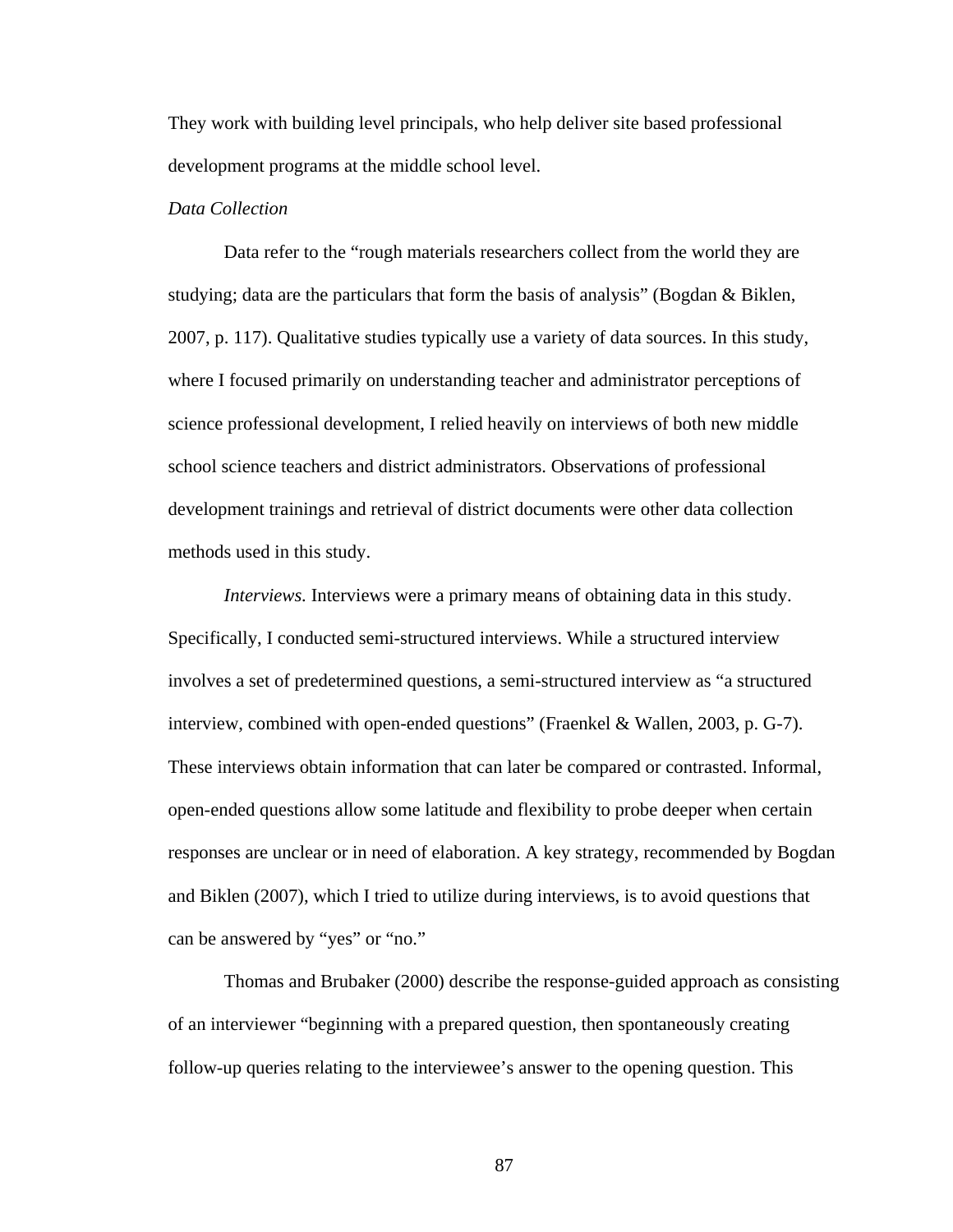technique enables the researcher to investigate in some depth the respondent's detailed comprehension of issues to the initial question" (p. 152). This approach certainly applied to the interviews conducted during this study. A core set of questions for both teachers and administrators were prepared in advance.

Upon meeting for the interview, each participant was asked to read and sign a consent form (see Appendix C). After establishing rapport with each interviewee, and following a brief discussion about the study's purpose, participants were provided a list of the interview's core questions (see Appendix D for teacher questions and Appendix E for administrator questions) to which they could refer throughout the interview. Due to the inductive nature of this study, and based on responses to particular questions, interview questions were added or follow-up questions were incorporated throughout the process.

A total of 17 interviews were conducted (12 new middle school science teacher and 5 district administrator interviews) between March, 2008 and May, 2008. A digital audio tape recorder was utilized during all teacher and administrator interviews to record the conversations. Interviews ranged in length from 30 to 60 minutes. After each interview was complete, I transcribed it, verbatim. In total, 253 pages of single-spaced interview transcripts were collected. These transcripts would later be coded and subcoded for data analysis.

 *Observations.* While interviews were the primary means of data collection, I also conducted observations of district professional development activities. This offered me insight into what actually occurs during professional development opportunities for new teachers. Fraenkel and Wallen (2003) refer to nonparticipant observation when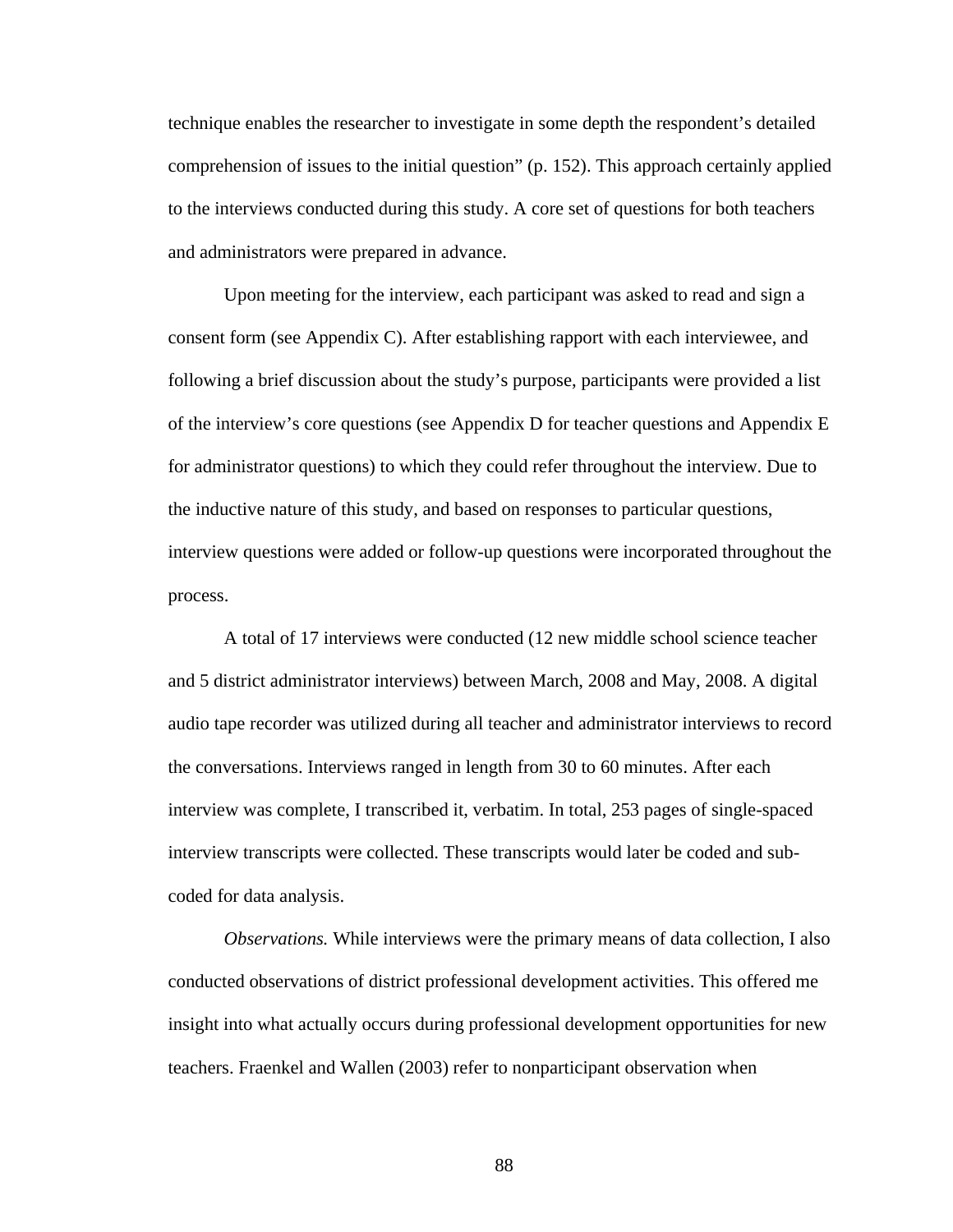"researchers do not participate in the activity being observed, but rather sit on the sidelines and watch" (p. 451). In addition, these were naturalistic observations, in that I made no effort to manipulate variables or to control the activities that were being observed. I observed seven Midwest School District professional development sessions between February, 2008 and August, 2008. During each of these observations, I took descriptive fieldnotes (Bogdan & Biklen, 2007) that detailed the physical setting, events, activities, and participant behaviors.

 Two of the observations were of professional development sessions for all new teachers, not just new science teachers. These sessions addressed ways to improve classroom management, structures, routines, and cooperative learning elements. In each session, there was a primary facilitator who introduced a topic and then arranged for small group activities.

 The other five observations occurred during new teacher orientation at the beginning of the school year. The first two science training sessions were exclusively with new science teachers, while the third science observation was with all district science teachers. One curriculum training for new math teachers was observed. In addition, I observed top district administrators speak to a large group of new teachers from all disciplines and grade levels regarding many district initiatives and expectations.

 *Documents.* Documents were used to substantiate or counter information from other data sources. For this study, official external documents played a role in triangulating data. Triangulation refers to "the use of multi-data sources or theoretical perspectives in a study" (Bogdan & Biklen, 2007, p. 275). Review of these documents before, during, and after the interview process provided some insight into the district's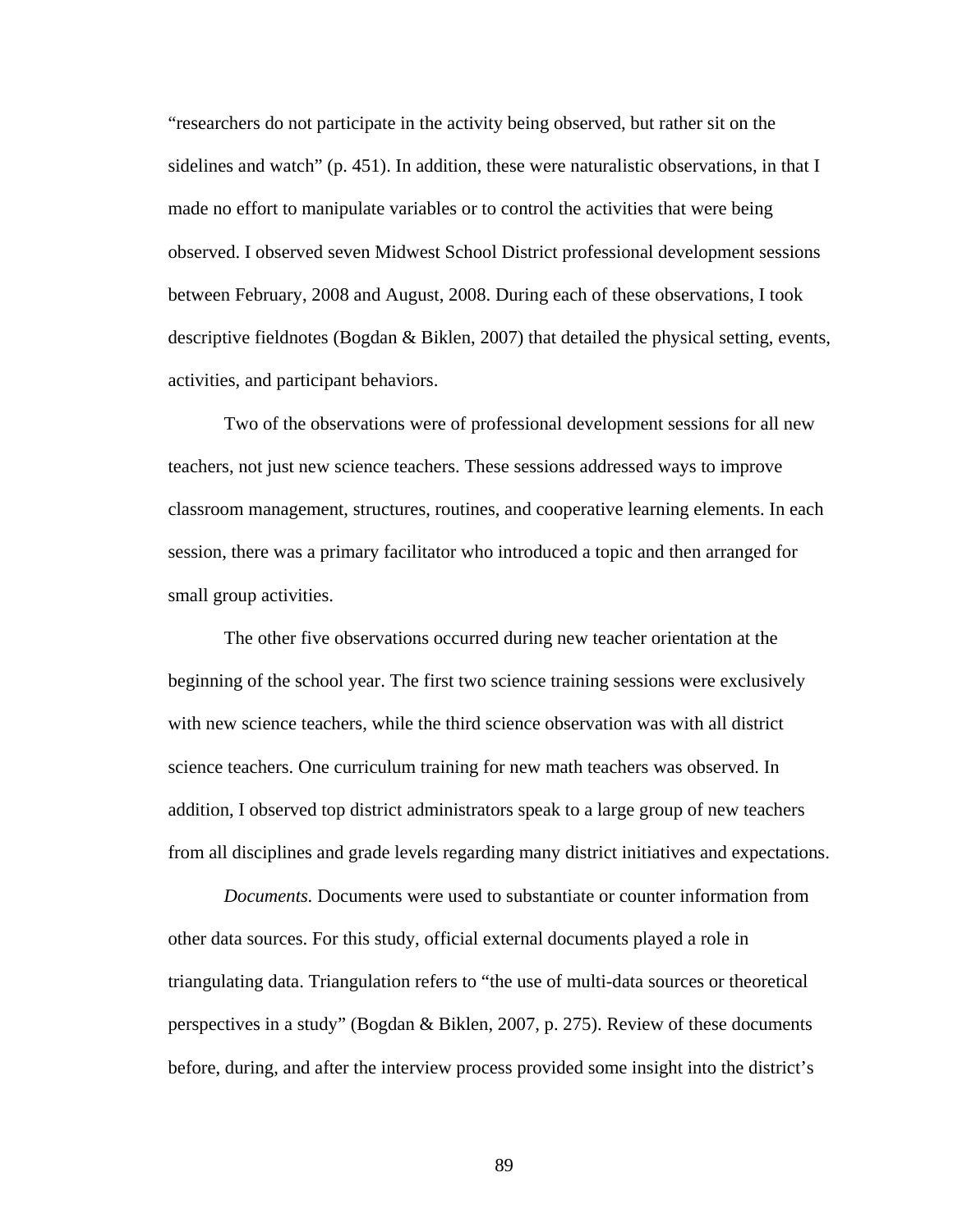professional development philosophy. I collected nine documents relevant to this study. Examples of documents collected include the binder provided by the district to new teacher mentors, the schedule and description of new teacher orientation sessions, and the annual summer professional development catalog.

#### *Data Analysis and Interpretation*

Bogdan and Biklen (2007) say the best way to analyze qualitative data is to do it simultaneously with data collection. After each interview, I searched for common ideas, which eventually would become coding categories. The development of a categorization or coding system involved several steps. During and following interviews, data were continually searched for patterns and topics. Those words and phrases became categories, and helped in sorting the material. "Categories and subcategories (or properties) are most commonly constructed through the use of the constant comparative model" (Merriam, 1998). Categories were influenced by the interview core questions. For example, one of the first teacher questions pertained to the induction process, which naturally led to the development of a category that spoke to induction.

As previously mentioned, all interviews were transcribed, verbatim. This yielded a total of 17 transcribed interviews, and a total of 253 pages of single-spaced interview transcripts. After transcription was complete, I created separate documents for each interview question. From each respondent's transcribed interview, I copied and pasted the data that related to each interview question into a new document. This was done for every interview question and yielded 26 documents. In other words, each interview question, along with its related follow-up questions, now had its own document, which included the responses from all study participants.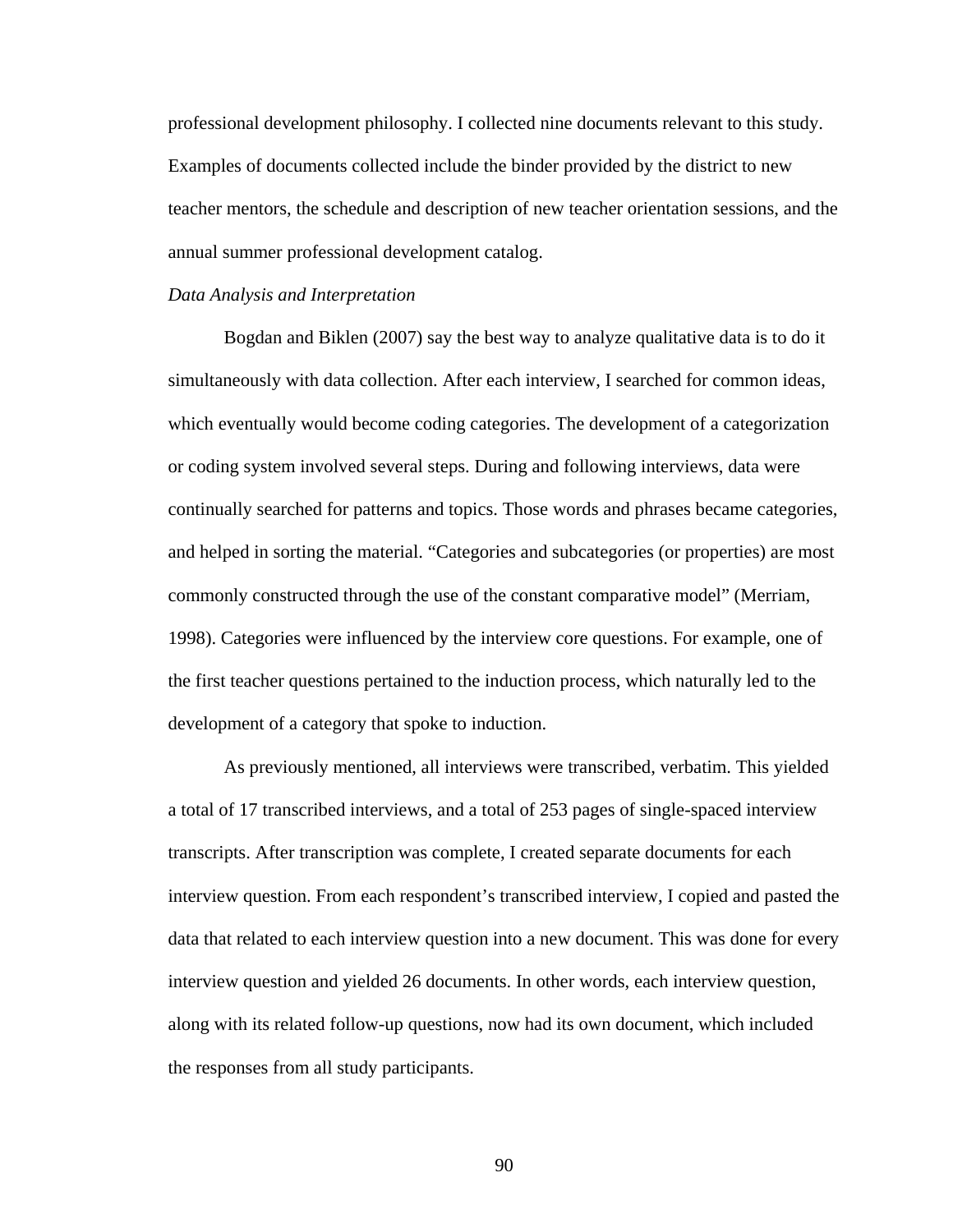As this study was inductive in nature, codes were modified and continued to develop throughout the data collection process. A total of 30 codes/sub-codes eventually emerged. The codes were ultimately developed based on the direction of interview questions and follow-up questions, as well as interview responses. The next step involved taking each of the 26 documents and applying the 30 codes/sub-codes (see Appendix F). To facilitate the process, codes and sub-codes were numbered, based on the theme or category (e.g., 1.1 Induction Content Usefulness or 1.5 Induction Support System Effectiveness).

 After the first round of coding was complete, I created separate documents for each of the 30 codes/sub-codes. For example, the first of these was titled "1.1 Induction Content Usefulness," and all interview data from the 26 previously coded documents were cut and pasted into this new document if it spoke to induction content. This was done for every code/sub-code, and yielded 30 new documents.

 Then, when each of the 30 codes/sub-codes had its own document, I highlighted text and put memos within each document. The memos provided explanations for why the data were placed in that code/sub-code. For example, I highlighted text from "1.1 Induction Content Usefulness" and wrote a memo that noted classroom management as a type of content that a participant found to be useful. This process, while time-consuming, then allowed me to easily flip through each code/sub-code document and check memos for patterns. Some of the memos acted as a descriptive summary of the interview text, and might describe such things as professional development content being useful because it was subject-specific and modeled during the training.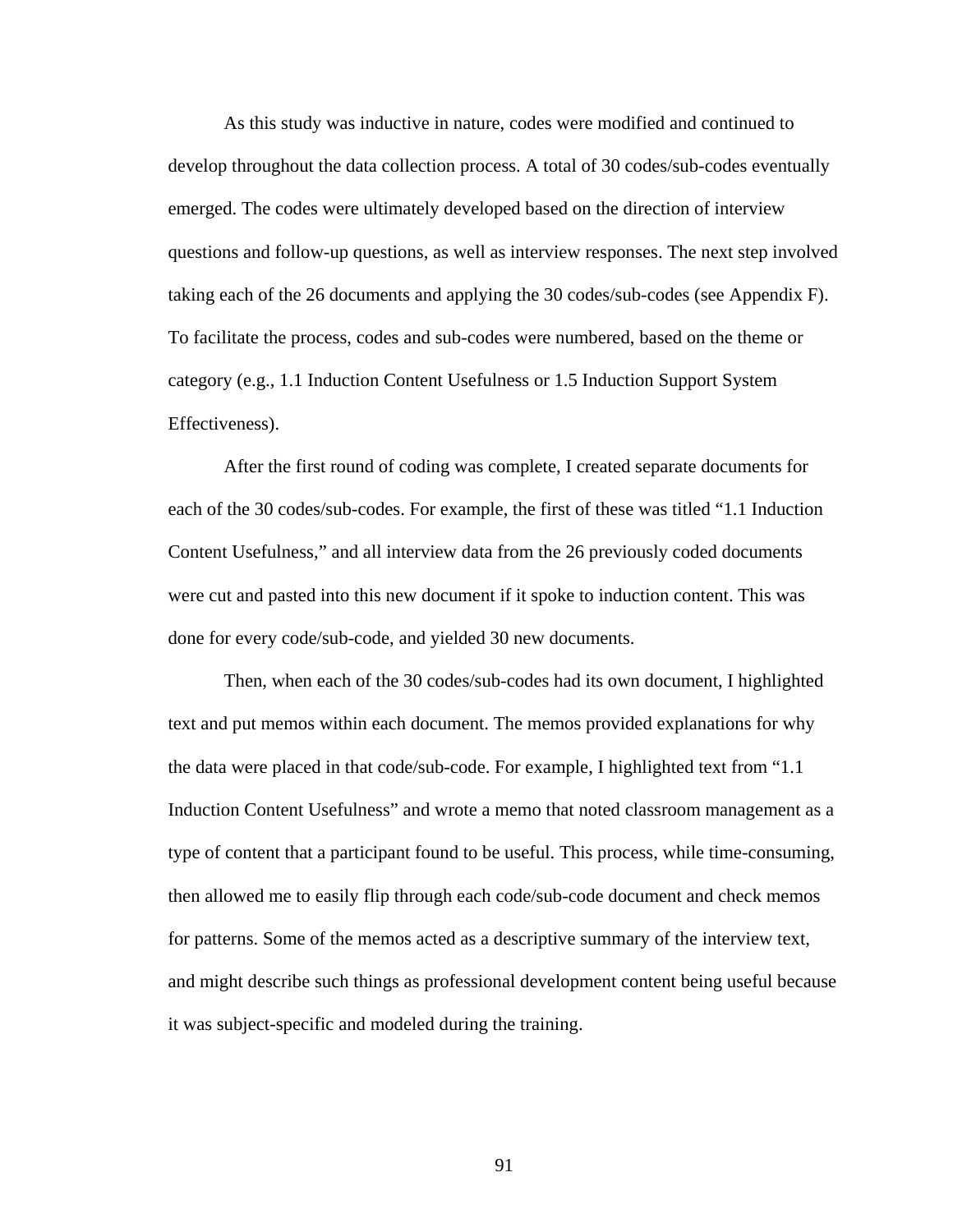During and following interviews, I wrote reflective fieldnotes, or memos (Bogdan & Biklen, 2007). Memo writing involved my ongoing reflections on specific comments and themes made during interviews. Often, memos tried to address how or why a topic emerged and how or why it helped to answer my research questions. These reflections recognized noteworthy issues or points of interest that would later be analyzed and interpreted.

Coding families that were used to categorize data in this study include "Definition of the Situation" codes and "Perspectives Held by Subjects" codes. Bogdan and Biklen (2007) define the "Definition of the Situation" family of codes as explaining "how the subjects define the setting or particular topics" (p. 174). It includes how teachers define their work and what is important to them. The "Perspectives Held by Subjects" family of codes indicates "orientations towards particular aspects of the setting" (Bogdan & Biklen, 2007, p. 175). It involves phrases that teachers in the study often used, such as "feeling overwhelmed."

Merriam (1998) suggests looking for data saturation of categories and exhaustion of sources to help determine when the researcher has enough data to answer the research questions, or if any additional data collection is necessary. Data saturation is "the point of data collection where the information you get becomes redundant" (Bogdan & Biklen, 2007, p. 69). Due to the grounded theory nature of this study, there was ongoing interplay between data and interpretations. When saturation of data occurred on a specific topic, I adjusted subsequent interview questions to focus less on that saturated topic so that other facets could be explored, as appropriate. For example, while core interview questions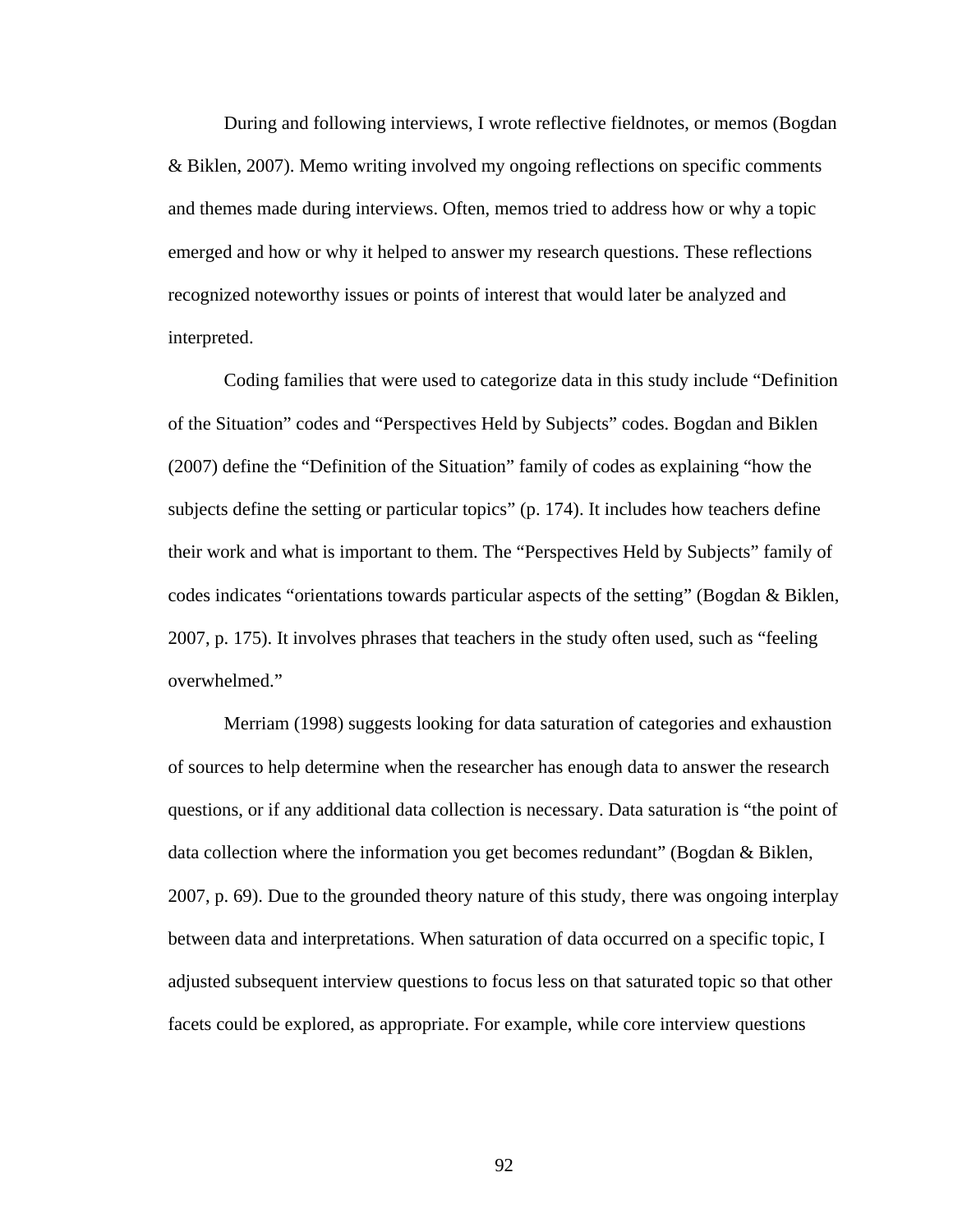always remained the same, on later interviews, I may not have spent as much time on follow-up questions on which previous questions had reached data saturation.

# *Issues of Validity, Reliability, and Trustworthiness*

 All data collected, including audio recordings of interviews, interview transcripts, documents, observation notes, and fieldnotes (memos) were compiled, to ensure that decisions made during the research process can be reviewed and verified. Internal validity deals with how research findings match the reality of a situation. External validity relates to the extent to which one study's findings can be applied to other situations. In qualitative research, internal validity is more of a concern than external validity. Qualitative researchers generally view reliability as a fit between recorded data and what actually occurs in the setting under study (Bogdan & Biklen, 2007).

 Merriam (1998) describes the importance of triangulation in enhancing the internal validity of qualitative research. Triangulation involves the use of multiple data sources or methods to confirm the emerging findings. In this study, interviews, documents, and observations were all examined and used as back-up evidence for emerging ideas and themes.

 It should also be noted that I have taught middle school science for the last 12 years. Because of these experiences, I have my own opinions on what is quality professional development for science teachers. I believe my science education background was a benefit when trying to understand participants' points of view and concerns. It is possible, though, that because of my familiarity with science professional development, I may not have fully probed into some participants' responses.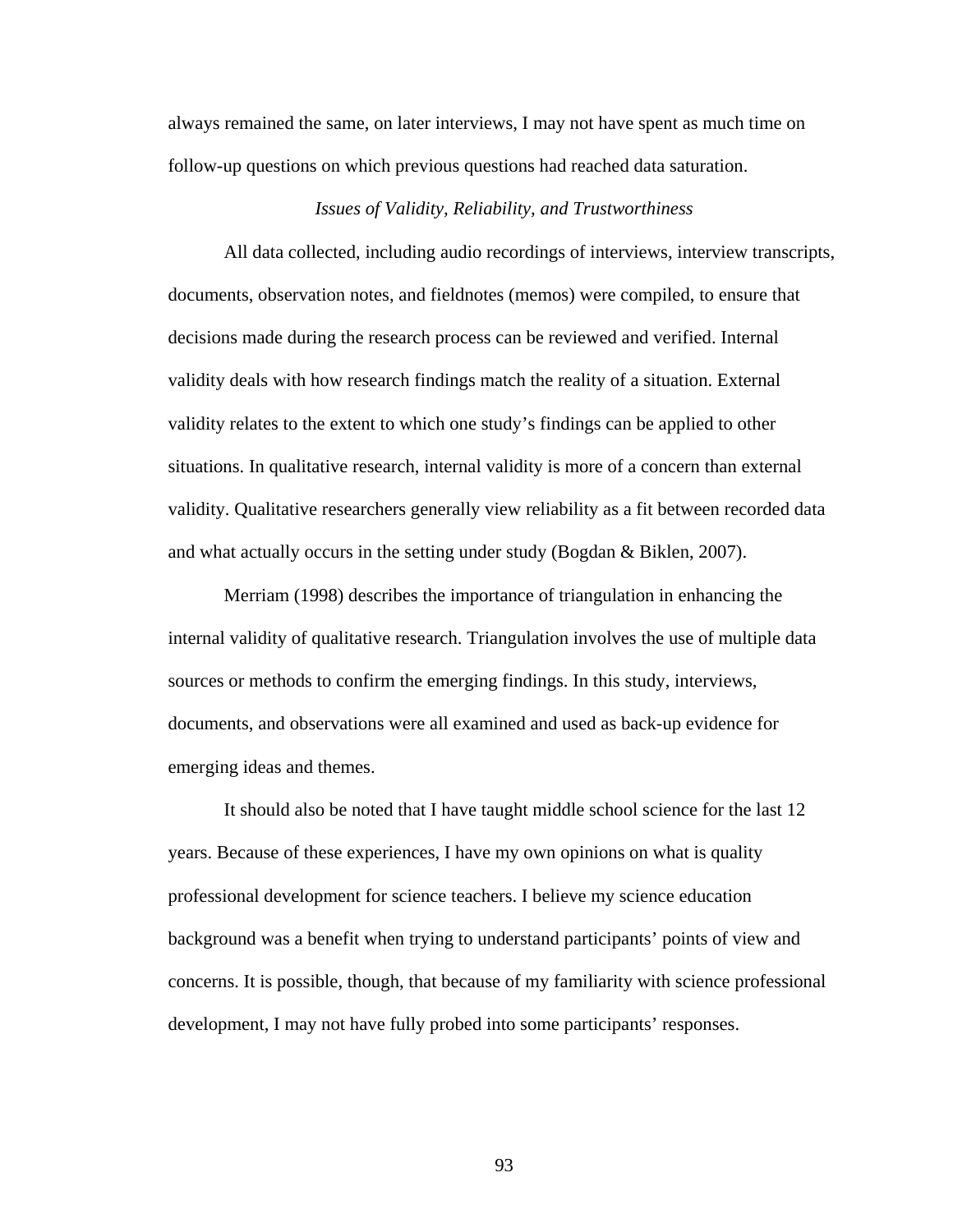Additional checks of reliability were made with peer examination. Throughout the research study, I communicated with my research advisor, who commented on my decisions on coding categories and emerging themes.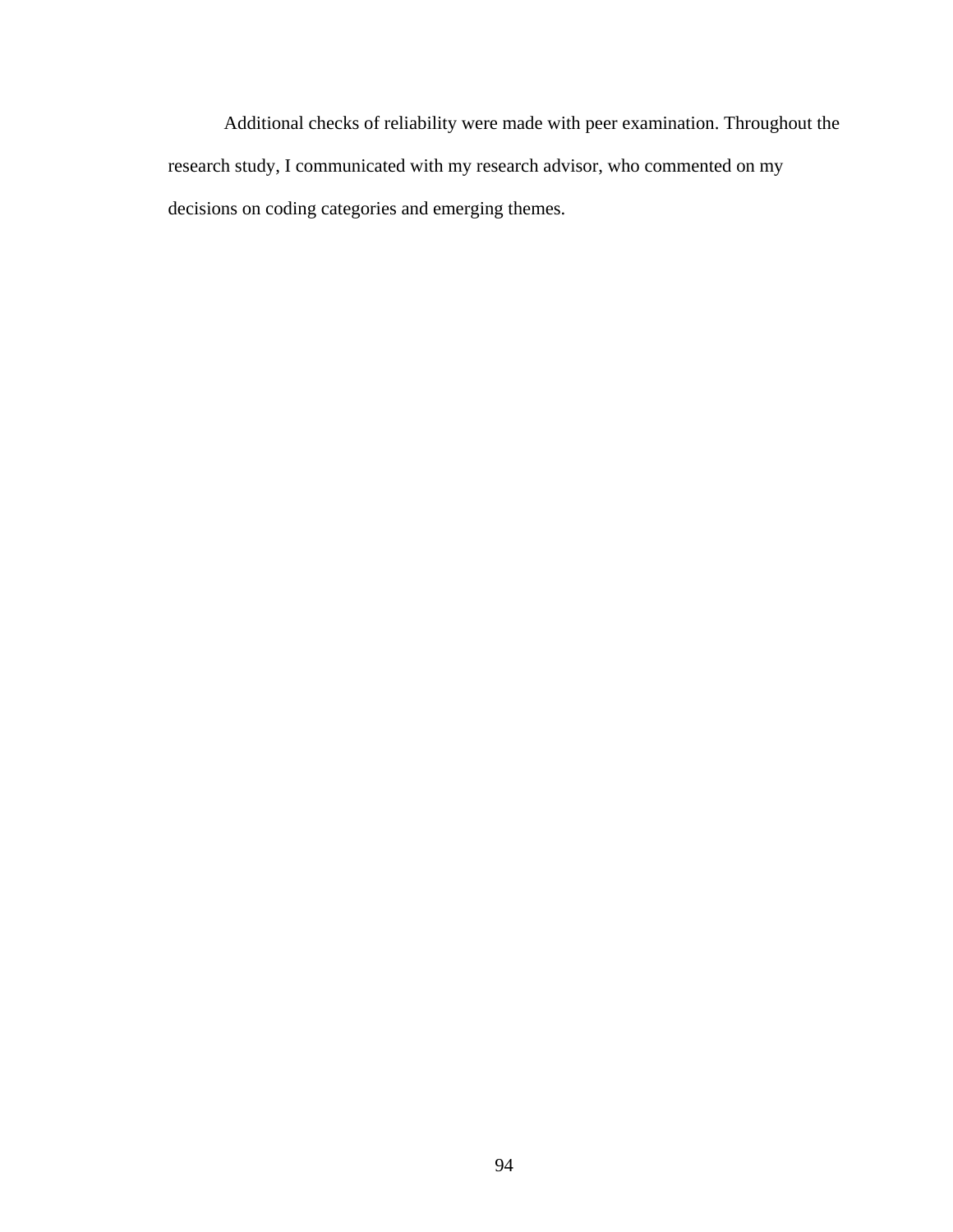### CHAPTER FOUR: PRESENTATION OF FINDINGS

 In this chapter, I present findings that explain how supported new middle school science teachers are when learning new information in professional development programs and trainings offered by Midwest School District. Observations and documents often provided additional support to interview data, and are mentioned when applicable. Interview data examined specific programs, such as orientation, mentoring, and science curriculum training. The data suggested the existence of context and content barriers that surround professional development for new middle school science teachers who are trying to implement changes into their practice. Interview data elaborated on the professional development delivery methods used with new teachers, as well as perceptions of the effectiveness of certain formal and informal training that Midwest used to support new teachers in their reform and improvement efforts. The data also suggested that Midwest provided a variety of adult learning opportunities and support groups.

 Interview data broke down into five categories: induction, mentors, sciencespecific professional development, barriers to implementation for science professional development and district initiatives, and the role of adult learning in district professional development. The first category discusses new middle school science teacher and district administrator perceptions on how effectively Midwest School District's induction program met the learning needs of new science teachers during their first 3 years of teaching. The second category discusses the perceived usefulness and effectiveness of Midwest's mentoring program, along with other support groups that supported new science teachers during their first years in the district. The third category explains the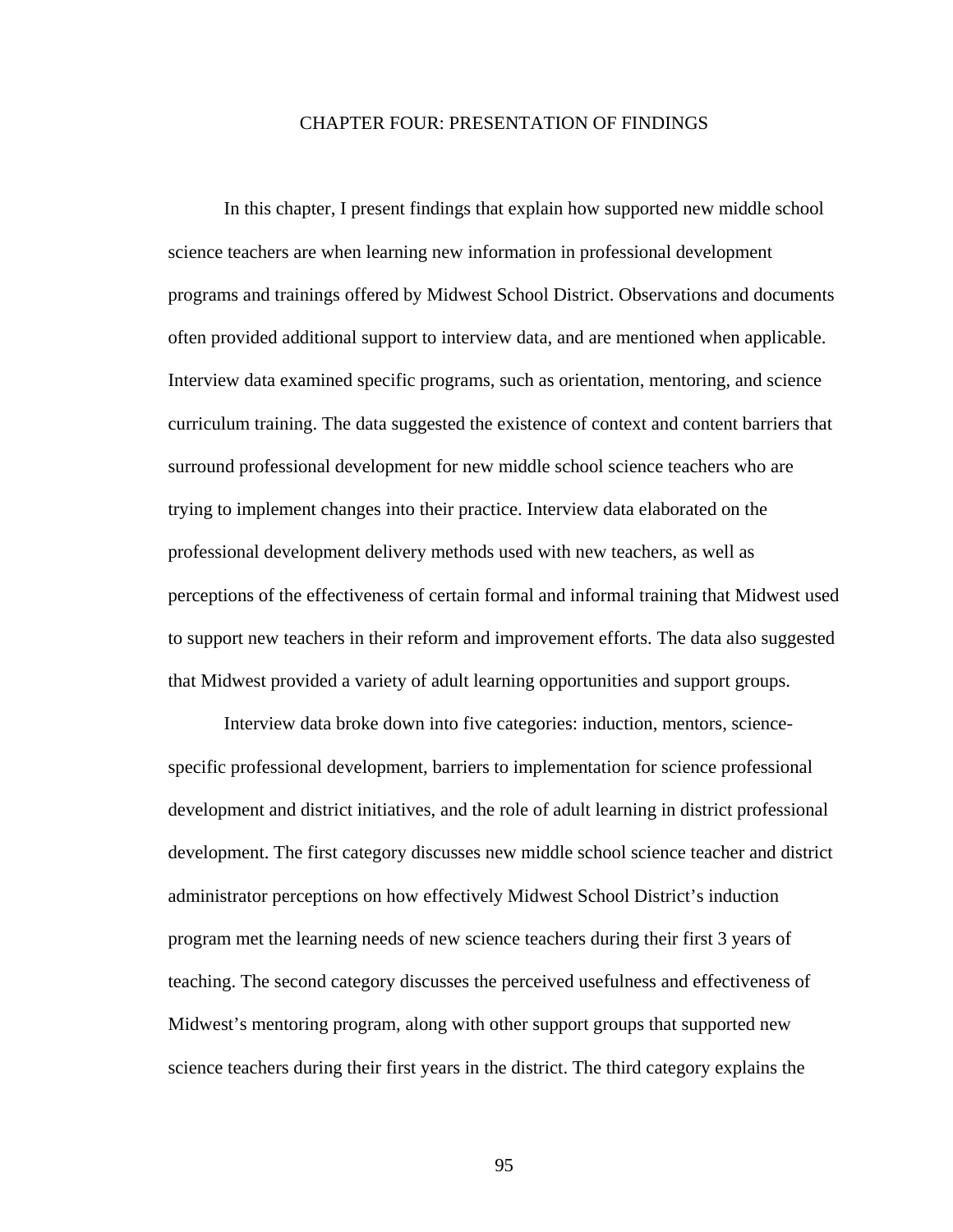perceived effectiveness of the content and delivery methods used when training science teachers in science content knowledge and instructional strategies. The fourth category discusses the perceived barriers that may have affected new science teachers' actually making changes in their practice. It also addresses the perceived factors that kept new science teachers from implementing ideas learned during district training. The fifth category shares what types of adult learning occurred during Midwest's induction program, staff development days, and other district-sponsored professional development offered to new science teachers.

 Each of the five categories further broke down into subcategories. These subcategories help the reader understand how new middle school science teachers and district administrators perceived that category's content and structure, delivery methods, and leadership and support systems. Findings were further organized according to teacher and administrator responses, and whether information in each category was perceived as useful or not, and effective or not. Some excerpts from interviews are provided to help explain particular points or to give examples of why participants perceived certain activities to be useful or effective. The coding key that was used to organize and categorize interview data is found in Appendix F.

#### *Perceptions of Midwest's Induction Program*

 Some interview responses fell under the category of Induction. Within this category, interview responses were further divided into three subcategories that discuss: (a) perceptions of induction *content and structure*, (b) perceptions of induction *delivery methods*, and (c) perceptions of the induction program's *leadership and support systems*. Findings in this section will discuss new teacher orientation and other induction training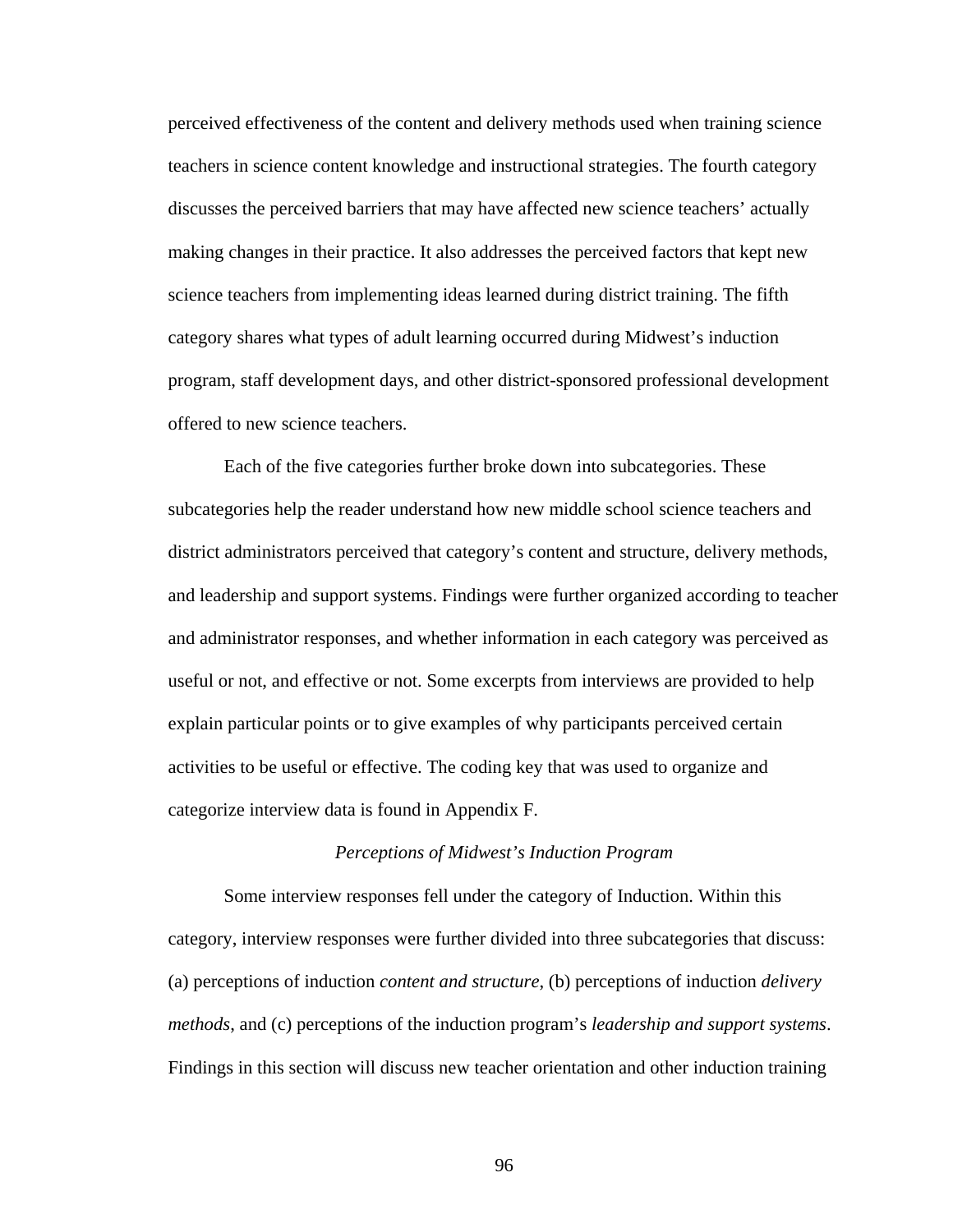for new middle school science teachers. New teachers found many issues with the amount of content and the type of delivery used during new teacher orientation. However, most felt supported by their team members and grade-level job-alike science partners during their first few years of teaching. This category will provide detailed findings of teacher and administrator perceptions of Midwest's induction program.

 Induction in Midwest School District is a 3-year program designed to deliver professional development and district initiatives to new teachers through both formal and informal delivery methods. The structure used by Midwest School District includes many components, including: formal summer workshops for new teachers before and after their first years of teaching, informal summer workshops, informal collaboration time set aside for new teachers to work with other science teachers, a formally structured new teacher orientation (or induction) week, assignment of an official mentor, formal and informal participation in site-based professional development at individual middle school buildings, and ongoing formally scheduled district wide half-day and full-day pull-out professional development sessions throughout the 3-year induction program. Midwest's induction content focused primarily on classroom management, differentiation, elements of effective instruction, assessment and grading practices, and curriculum training.

 Midwest School District's induction program was perceived by district administrators, and confirmed by receipt of state professional development awards, to be very successful and well organized. District administrators attributed their induction program's perceived success to many factors, including: the ability to be very selective in hiring quality teachers, ample funding and resources, and maintaining high expectations and accountability. Administrators thought the combination of these factors were unique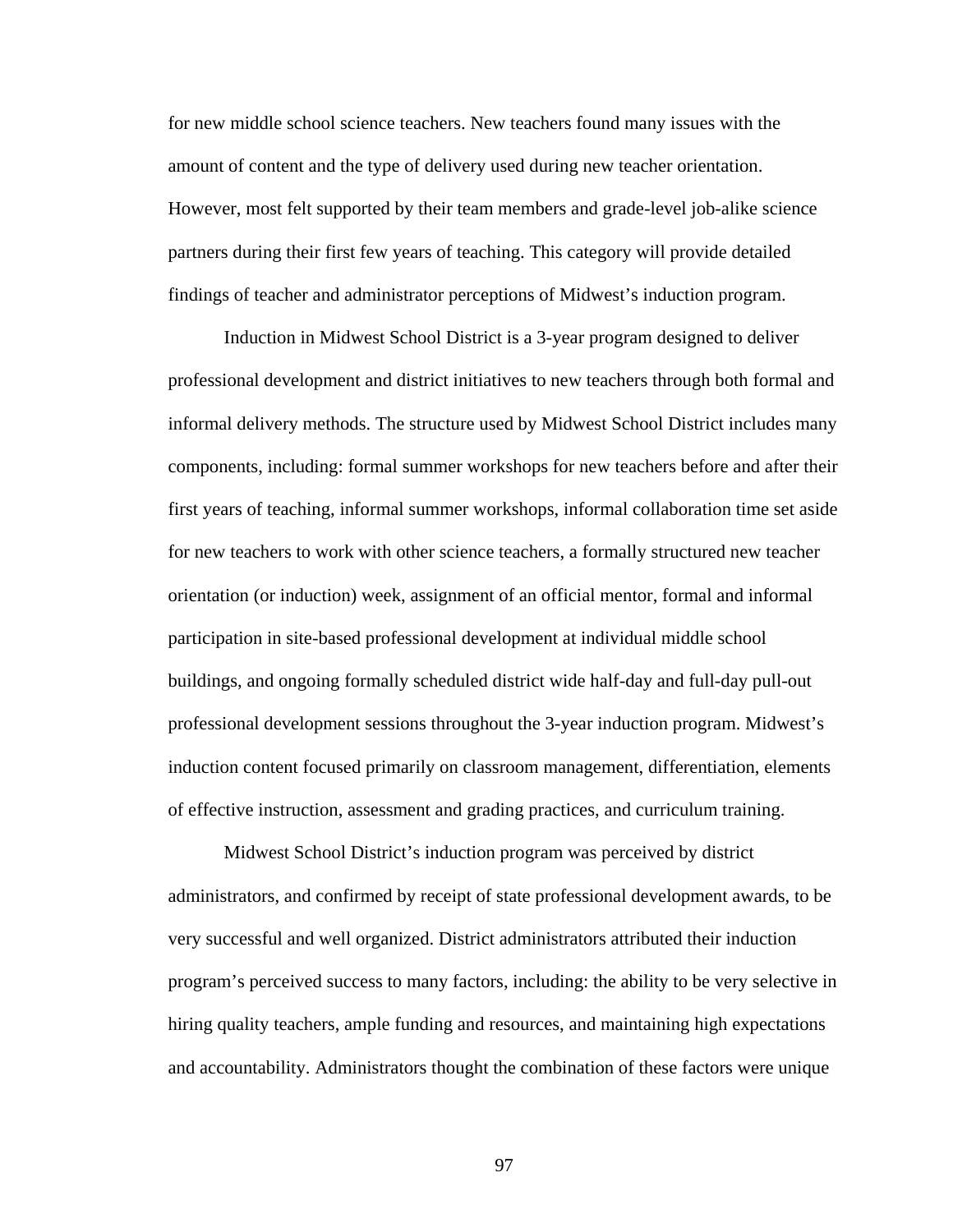to this suburban school district, and perhaps less available to smaller, rural districts that make up the majority of the state.

 Data that related to induction will be explained as they fit into each of the aforementioned subcategories. First, I will address data that deal with the subcategory of induction structure and content.

# *Perceptions of Induction Structure and Content*

 Some induction data fit in the subcategory of induction structure and content. Structure refers to how groups of teachers are placed together, as well as the timing, duration, and scheduling of trainings. Content refers to the topics and ideas taught to new teachers.

 Interview data revealed that some aspects of the structure of induction programming worked well. For example, the provision of time with job-alike partners was considered useful to new teachers. Professional development offerings during times other than induction week were looked upon favorably.

 Most teachers believed that some of the most useful professional development time was meeting with their team members and job-alike partners. This time was built into the middle school schedule two or three times a week, and the agenda and focus were often developed by the team members themselves. New teachers felt they could share ideas during this professional development time. Most felt this was a time for mutual exchange of ideas, rather than one-sided give-and-take. Teacher 2 explained, "I relied on more than one person…I lean on my teammates as well…I think the team concept is amazing and my team and I have gotten along great and we work well together and they help, we help each other."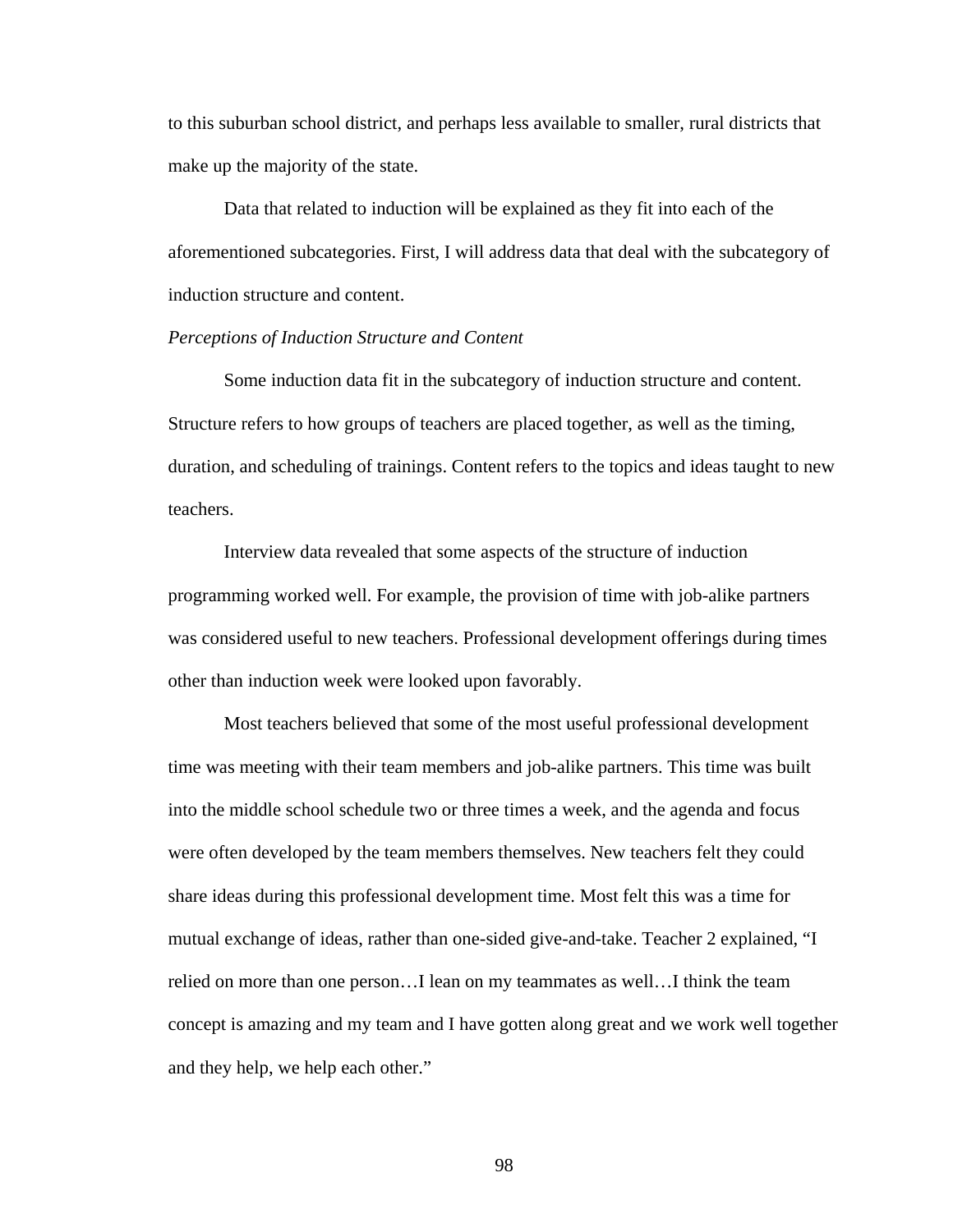New middle school science teachers believed that the duration and timing of summer trainings allowed them to collaborate, reflect, and produce usable products, and that this time was preferred to the rushed, overwhelming orientation week or to professional development delivered during the school year. Most teachers believed professional development delivered during the school year, even through the learning communities model or teacher pull-out days, seemed overwhelming and stressed them out by adding to the number of responsibilities already on their plates. Based on my observations of summer trainings, new teachers seemed to be provided with a structure that allowed them to reflect, discuss, and produce products to immediately take back to their classrooms. Conversely, my observations of new teacher orientation week seemed to provide little time for reflection or work time on the topics being discussed. Teachers expressed a desire for more summer opportunities to collaborate with other science teachers, and they described this as an ideal delivery method and time for learning. For example, one teacher articulated this:

I think we definitely got more accomplished in that week during the summer. Because that week before school, you have a lot of the administrative tasks to get done as well…I'm not sure that you get everything, you know, from the structured time allotment. You learn so much from just, I had Patty [pseudonym] who had been here so long. With her experience, talking with her and the team, it was equally important to give time for that as much as the structured workshops.

 While there were positive comments regarding the structure of induction, concerns with the structure of induction trainings were also mentioned during interviews.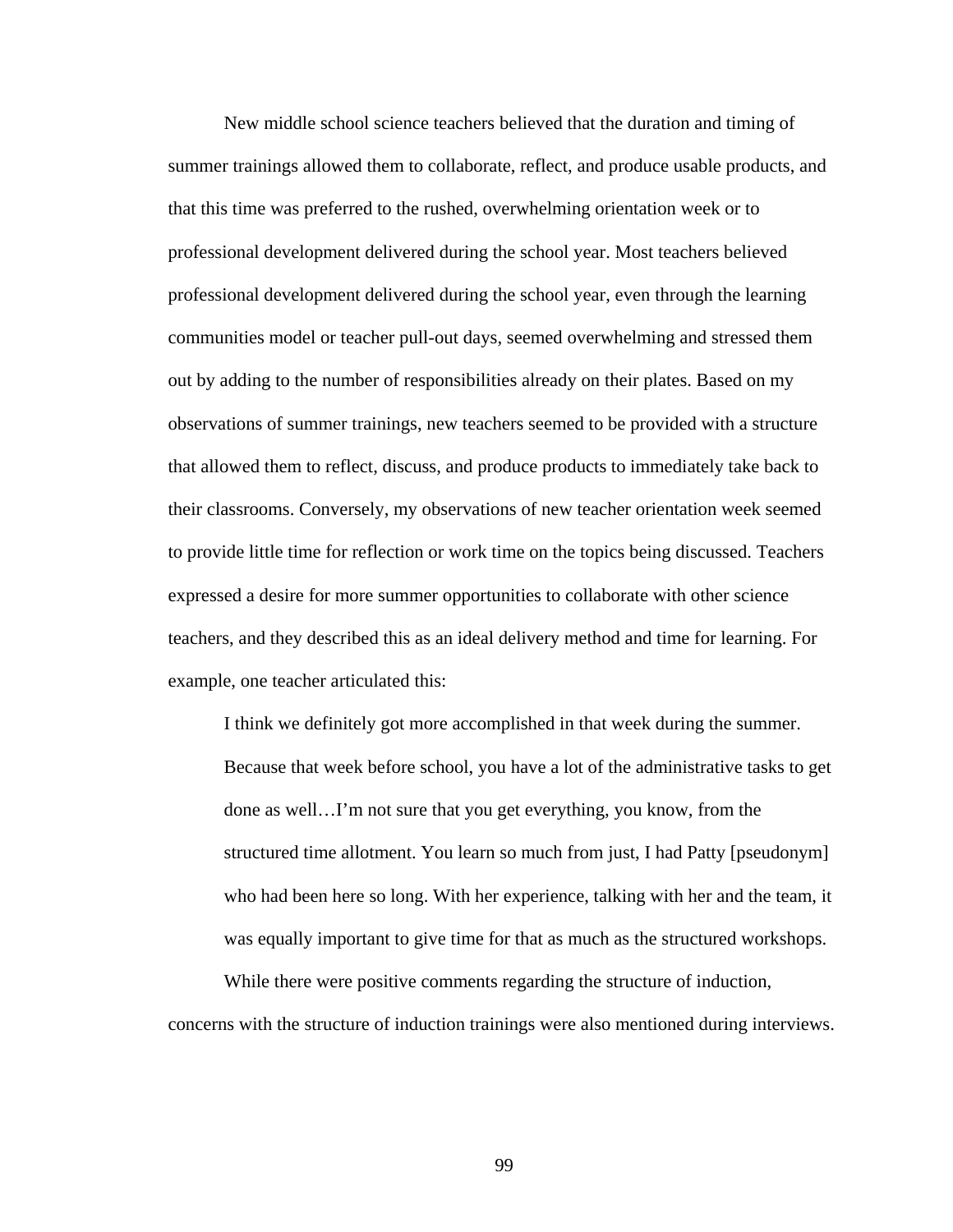These included teachers' desire for pre-assessment and the timing of professional development offerings during the school year.

 One issue related to the structure or planning of induction training was teachers' desires to be pre-assessed for their unique learning needs. New teachers could not recall any pre-assessment of their knowledge or needs when attending formal scheduled induction trainings. Teachers perceived that the structure of training was very rigid and did not take into account the individual's previous experiences. Teacher 2 put this into words when saying:

I don't think the idea of technology is so wrong. I just think maybe breaking it up into groups on how educated you are and even ask the teachers. The one problem that I can see, and it is throughout the board, is they will put in teachers in certain types of classes that have taught for 40 years and teachers that have taught for 2 years, and to me that doesn't make sense. You have to break it up into different experiences for those people. And if they would have taken that technology and taught how to do Smartboard stuff or how to set up all kinds of different things that they could teach, I think that would have been a great idea.

 A difference in teacher and administrator perceptions occurred here. District administrators believed that pre-assessment of new teachers' readiness and previous knowledge was taken into account when planning for new teacher induction experiences. Administrator 3 explained that he likes "where we do a pre-test now, and if teachers in terms of grading software, if they already have…that experience, we try to compact that curriculum and move them through that quickly."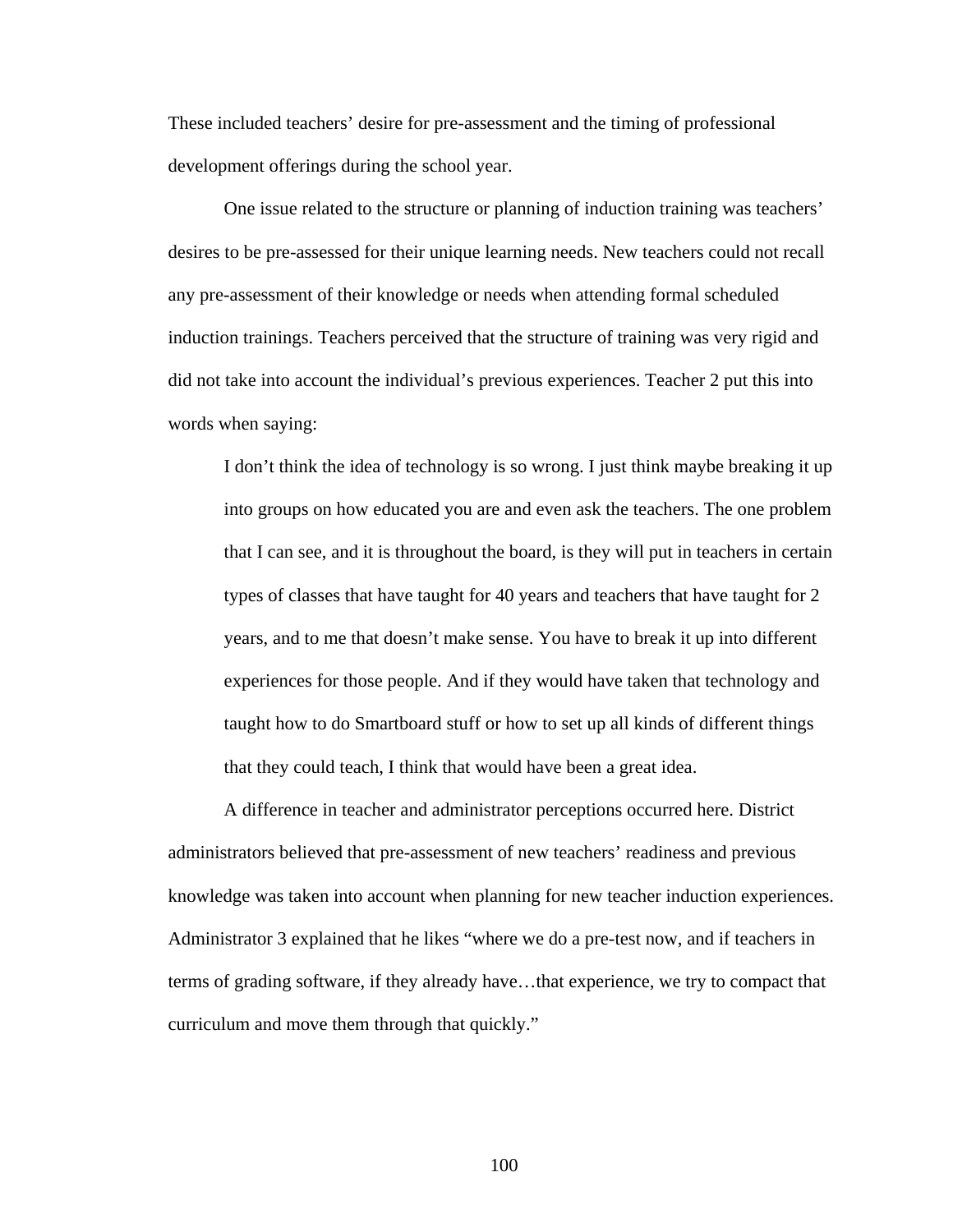Another issue with induction structure was the timing of offerings. New teachers desired training to be spread out, reviewed, and explained in more detail throughout the 3-year program. Teachers expressed they either could not process the loads of information during new teacher orientation week or did not have enough teaching experience to fully understand and see how orientation training would be implemented in their own classrooms. If long-term trainings throughout the school year were not an option, new science teachers overwhelmingly preferred the timing of trainings to be during the summer. As Teacher 11 said, "my problem is I didn't want to be pulled out of the classroom. I wanted to do everything during the summer. And that is pretty much how I've done it."

 District administrators understood that new teachers have a hard time taking in all the content during new teacher orientation week and they emphasized that more in-depth training does occur over the course of the 3-year induction program. Administrator 1 stated that "they will do a classroom management piece, a piece on how to read the curriculum document. They are going to a piece on assessment, and a basic, very basic introduction on differentiation and assessment for learning." Administrators also believed initiatives were reviewed during formal and informal site-based professional development at the building level as follow-up to orientation week. Administrators perceived that this follow-up ensured new teachers understood induction content and district initiatives. Administrators seemed more confident with understanding the flow and structure of induction training over the 3-year period and seemed to believe those trainings in years two and three were follow-ups that met the needs of new teachers. On paper, this long-term structure seemed to meet the professional development needs of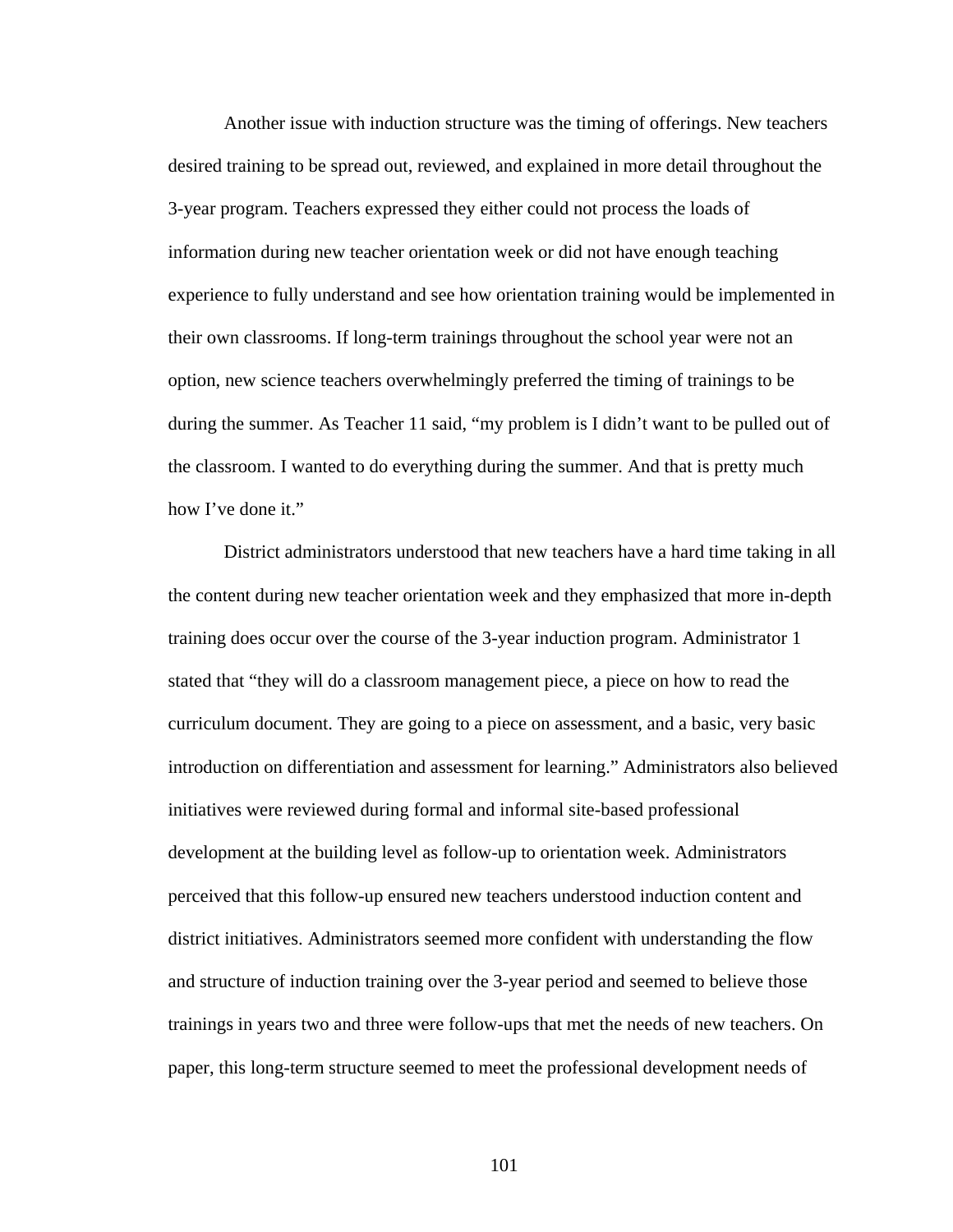new teachers. But it should be noted that in their interviews, the new teachers did not discuss follow-up trainings in years two and three as providing them with sufficient feedback or meeting their needs.

 While the *structure* of induction programming had aspects that worked for new teachers and aspects that could be improved upon, so did the *content* of induction programming. Some induction content topics were repeatedly noted during interviews as being useful. These topics included classroom management and organization, a review of district vocabulary, learning expectations of the science curriculum, and assessment information.

 New middle school science teachers found the content topics of classroom management and organization to be among the most useful pieces in Midwest's induction program. Classroom management included arranging everyday classroom routines, and setting up group discussions. District administrators commented in their interviews that they believed classroom management was a top priority for new teachers. Administrators seemed to suggest that mastering classroom management and subject content is a recipe for improvement in student instruction and achievement during those first few years. Organizational tasks and procedural issues such as making copies, finding and using science supplies, and planning to use science equipment were desirable content pieces to teachers during orientation and induction training. Teachers desired more information about employee procedures, benefits, and who to contact for what. This kind of information would have made teachers more confident in negotiating within the district as a brand new employee. Discussions of first week procedures and team building icebreaker activities were frequently listed as useful components of new teacher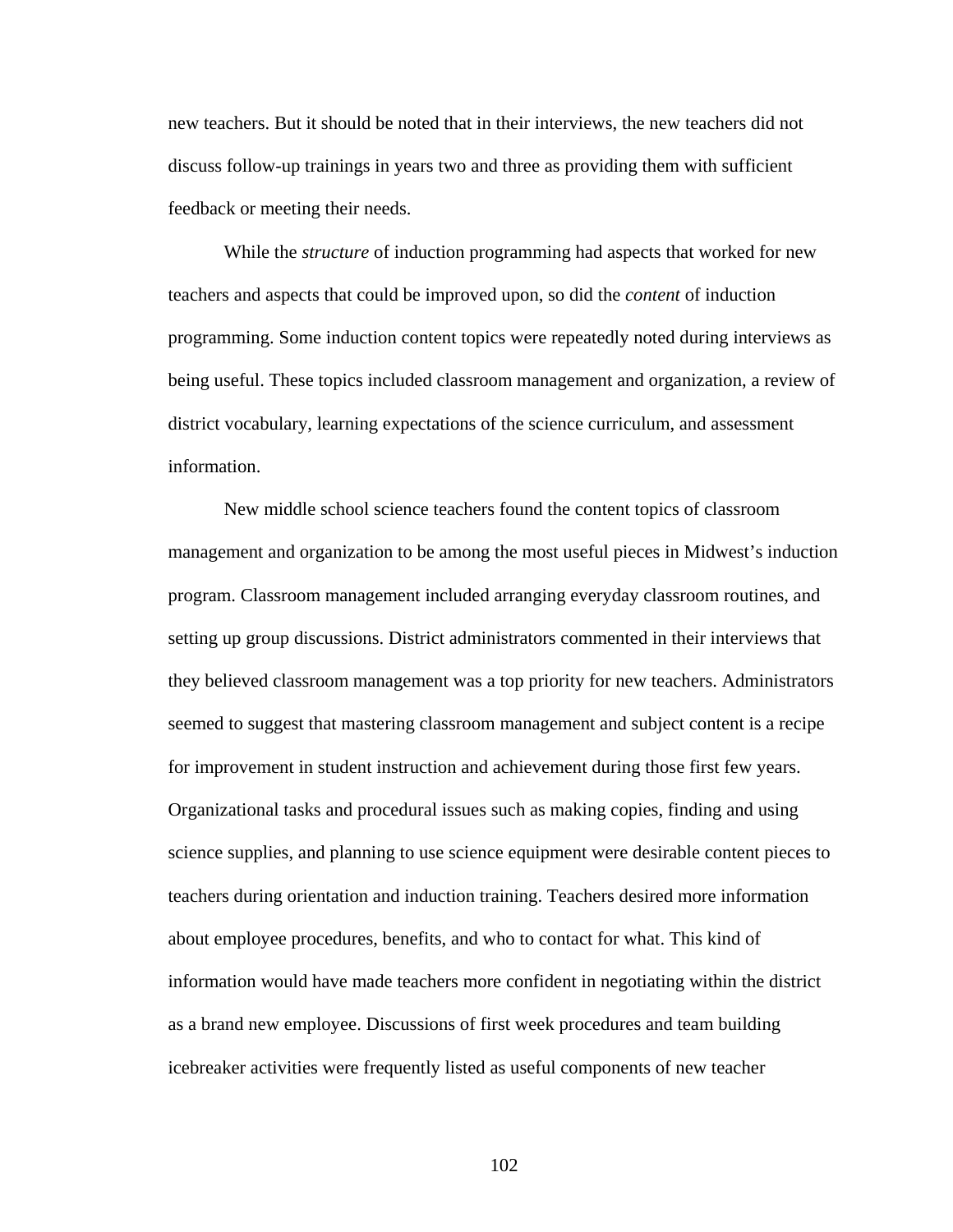orientation and induction training. Teacher 3 stated how planning for classroom procedures was useful:

You really got a chance to sit down and think about okay, what are my, how are my students going to sharpen the pencils, where am I going to put this, you know that kind of stuff you have to think about and get that done and out of the way and come up with procedures for things. And that was pretty useful.

 Another content topic that was noted as being useful during induction training involved a review of the district's vocabulary. Teachers found explanations of unique district vocabulary and acronyms to be beneficial in their understanding of district expectations. I took notes during observations of new middle school science curriculum training that supported this interview data. During the observations, several new teachers were noted to ask for clarification or explanation of district acronyms. Teacher 5 explained some frustration with a lack of understanding the relationships among staff members:

I didn't really understand the role of the counselor. I didn't know that the assistant principals were typical contacts for the classroom teacher. I didn't know that the principal just steps in whenever, which is fine, I just didn't know any of that stuff. I didn't even know some of the vocabulary at the middle school level, like encore vs. core. I didn't understand all the committee names.

 Induction content that addressed expectations for initiatives and curriculum was considered useful. During observations of induction training, many new science teachers were noted to ask questions related to understanding the expectations of, and rationale behind, district science initiatives. During interviews, teachers said that learning the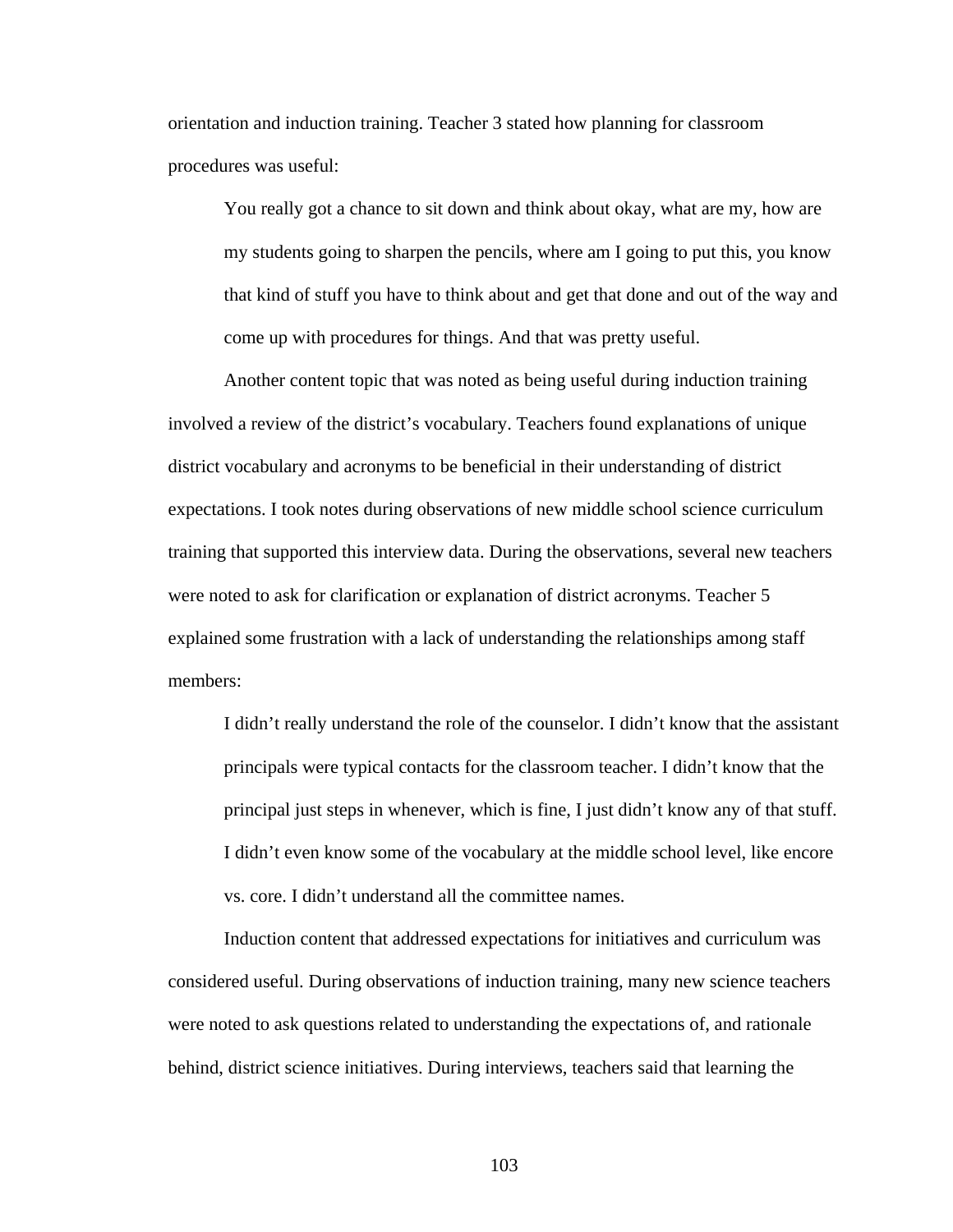expectations of the science curriculum was of utmost importance. As Teacher 8 put it, understanding curriculum expectations was a valuable piece during induction training:

I guess the main thing that sticks out in my mind, teaching and testing the intended curriculum. Just make sure you are covering yourself and teaching what you're supposed to teach. It is alright to teach a little extra, just try not to go off what you're supposed to teach. I think that was the thing I remember about most.

 An additional induction content topic that was considered useful to new science teachers was information related to assessments. New middle school science teachers said that observing and discussing assessment practices and lab ideas with their job-alike science partners was very important in understanding how in-depth units should be planned, how assessments have been done in the past, and how to do the short-term and long-term unit planning that involves the use of science equipment, such as microscopes and spring scales. New teachers said the ideas that came from initial meetings with their science partners or mentors was beneficial in delivering a deeper understanding of how to teach the district's science curriculum and what those expectations looked like in practice.

 While the aforementioned content topics were considered useful, teachers and administrators also had some concerns with induction content. Rather than specific content topics being the concern, it seemed that the primary issue was the sheer amount of content and theoretical concepts. An overemphasis on theoretical information, such as differentiation or standards-based grading, was an issue. They desired more subjectspecific content examples that would demonstrate how those theories would look in a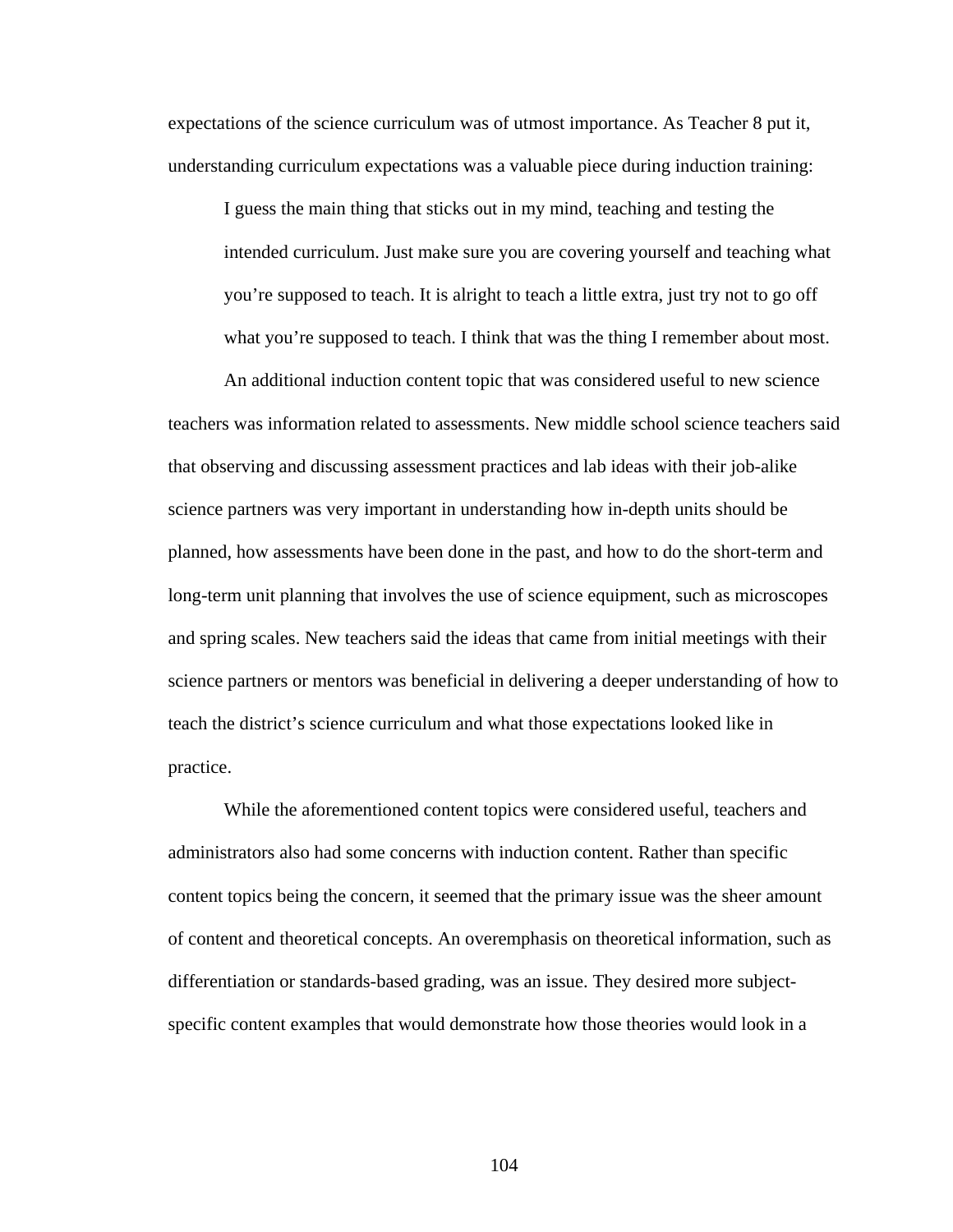science classroom. Additionally, there was concern with induction content training being a review of college coursework and not curriculum-specific.

 A common concern with induction content was the large amount of content being introduced and discussed within a short period of time. When asked, "So you felt like they gave you a lot of philosophy and research but really couldn't give you some actual models or examples?" Teacher 6 responded:

Exactly! They set up the perfect situation, but I had already taught…It wasn't a pessimistic point of view, but this is reality, I've been there and I know what happens...Once again, I found that the [theoretical] examples they gave were not helpful, it was, I am more a person that says all that is great, but show me how it works in the classroom.

 All interview participants shared the perception that the amount of content training being introduced to new teachers was overwhelming. New middle school teachers desired induction training that focused more on subject-specific information, in addition to general ideological and theoretical training. Observations of new teacher professional development and documents collected during new teacher orientation seemed to justify the perceptions of these teachers. For example, I observed an orientation training that was approximately 90 minutes in duration which reviewed a PowerPoint presentation that had 54 slides of information to digest. Teacher 4 revealed:

You are not ready to take in, you are dog paddling. You are just thinking about assessment. So how am I going to teach something and assess it? Not that I am going to get feedback from my kids and be able to revise how I am teaching or re-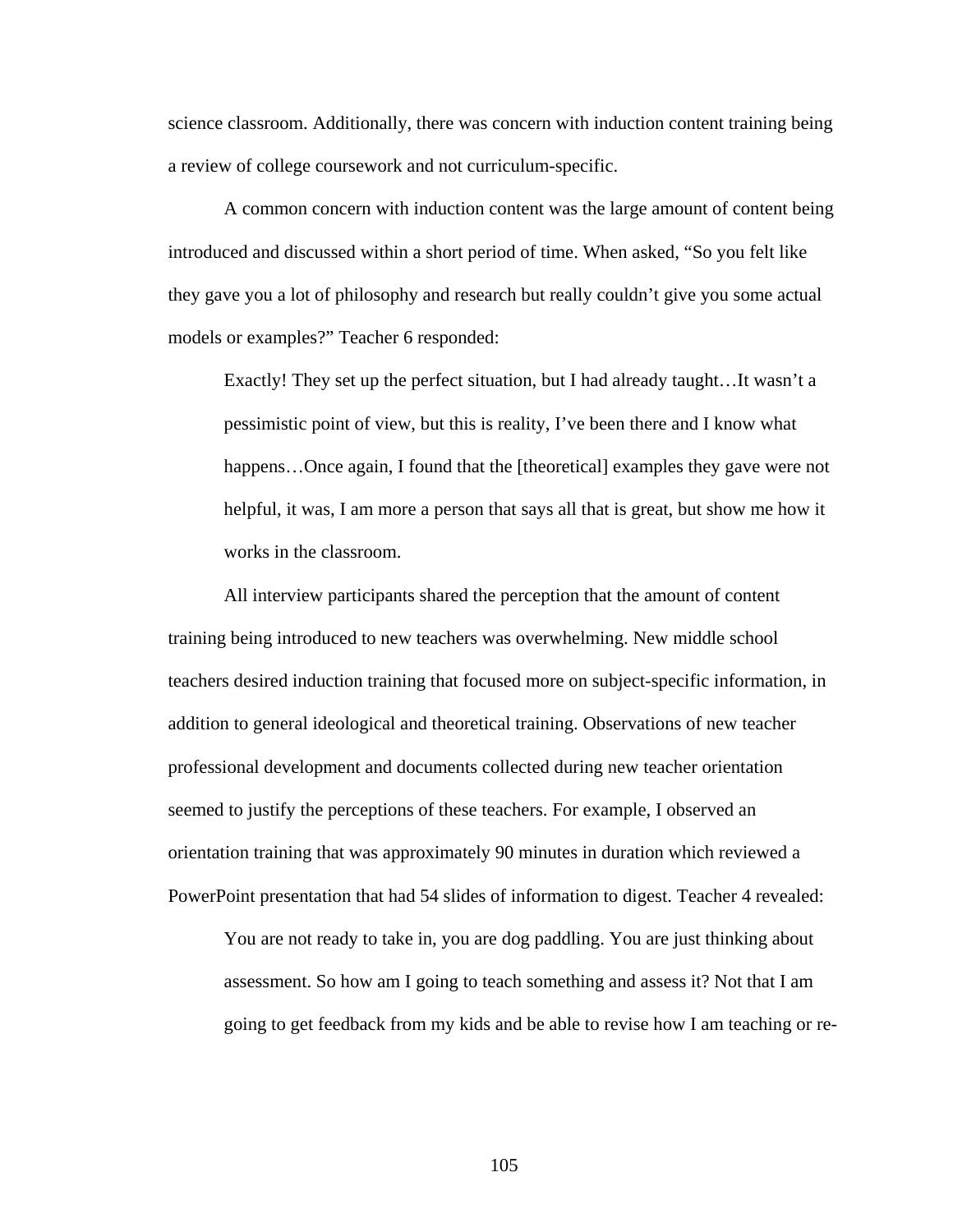teach or move them along. I think at that point, you don't have any experience, so how are you going to take that information and do anything with it?

 Teachers said they could not immediately implement, or even have context with which to understand, many of the content pieces introduced during new teacher orientation week. Teacher 11 stated, "I probably had too much information to start with and just finishing up school. So, some of that I think I would have benefitted more having maybe taught at least a semester and then taking it."

 New middle school science teachers painted a picture of multiple complex teaching theories being thrown at them along with a thick handbook for later reference. New teachers understood and saw the future value of the content that was presented. But they felt it was not useful to them because they could not implement all of the strategies at that stage of their career. Teacher 8 described that there was "…too much for maybe a first year teacher to be able to use as often as maybe teachers who had taught 10 years, 20 years…Because at the time I came in, it was so new to me, it was confusing."

 Another concern was that teachers considered some of the content during new teacher orientation week and during the 3-year induction program to be redundant and a review of the coursework that they had just completed in their education degree programs. Instead, they desired more training that reviewed what to do with the curriculum. Teachers felt that, at times, curriculum training involved simply receiving a written copy of the curriculum. "Basically I felt that it was very much a refresher course of just what I had finished in college. I didn't feel like it was anything new that I didn't get when I was completing my training [teaching certificate]," said Teacher 10. New teachers hoped for more detailed training that showed them how to deliver a concept, not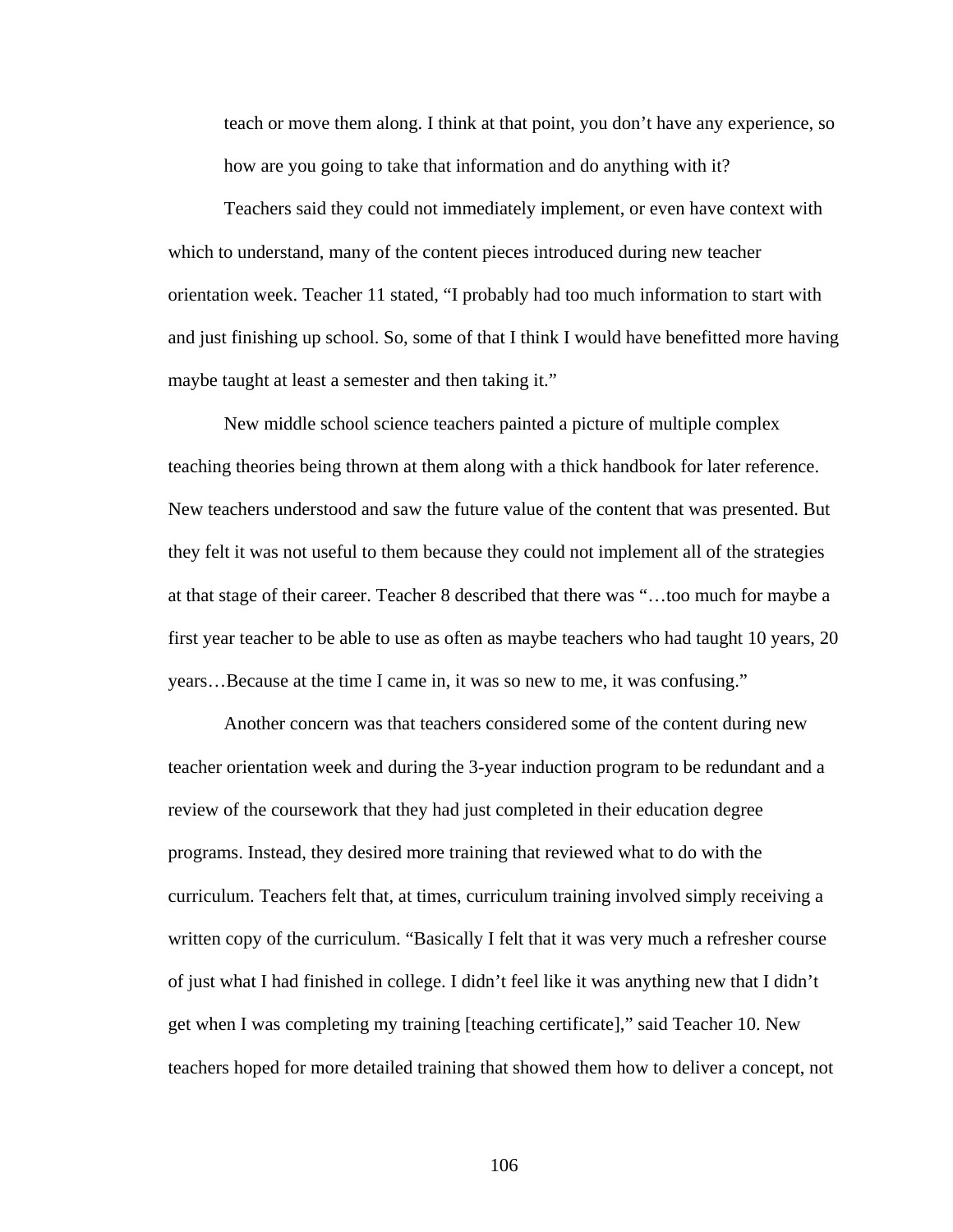simply what the concept was. For example, teachers requested more training on how their assessments should be designed to meet the goals of standards-based grading.

 It seemed that consideration of both the structure and content of induction programming was critical in creating success for new science teachers. The structure, or groupings and timings of induction trainings, mattered. But the content, or actual "meat" of the trainings, also played a role in the success of induction. New middle school science teachers wanted to structure as much professional development as possible during the summer to allow them more time to work and process the information. Teachers also found the content of classroom management, organization, curriculum training, and assessments to be some of the most useful during their first few years in Midwest. *Induction Delivery Methods* 

 Delivery methods refer to how topics and ideas are actually taught and how the new middle school science teachers learn and respond to the content. Are the teachers asked to sit in large groups and listen to lectures? Or are the teachers being asked to collaborate in learning communities as they discover new content and district initiatives?

 New middle school science teachers believed the most effective delivery method for professional development was in the form of informal teacher collaboration. This collaboration was considered informal because teachers sometimes did not have a set agenda for their work time, and were free to dive into very content-specific work, yet the structure of that collaboration time was most often scheduled and set aside for the teachers as part of their middle school weekly schedules. The delivery method that teachers found most effective is often called learning communities, teams, or job-alike time in Midwest School District. New teachers found that discussing ideas with veteran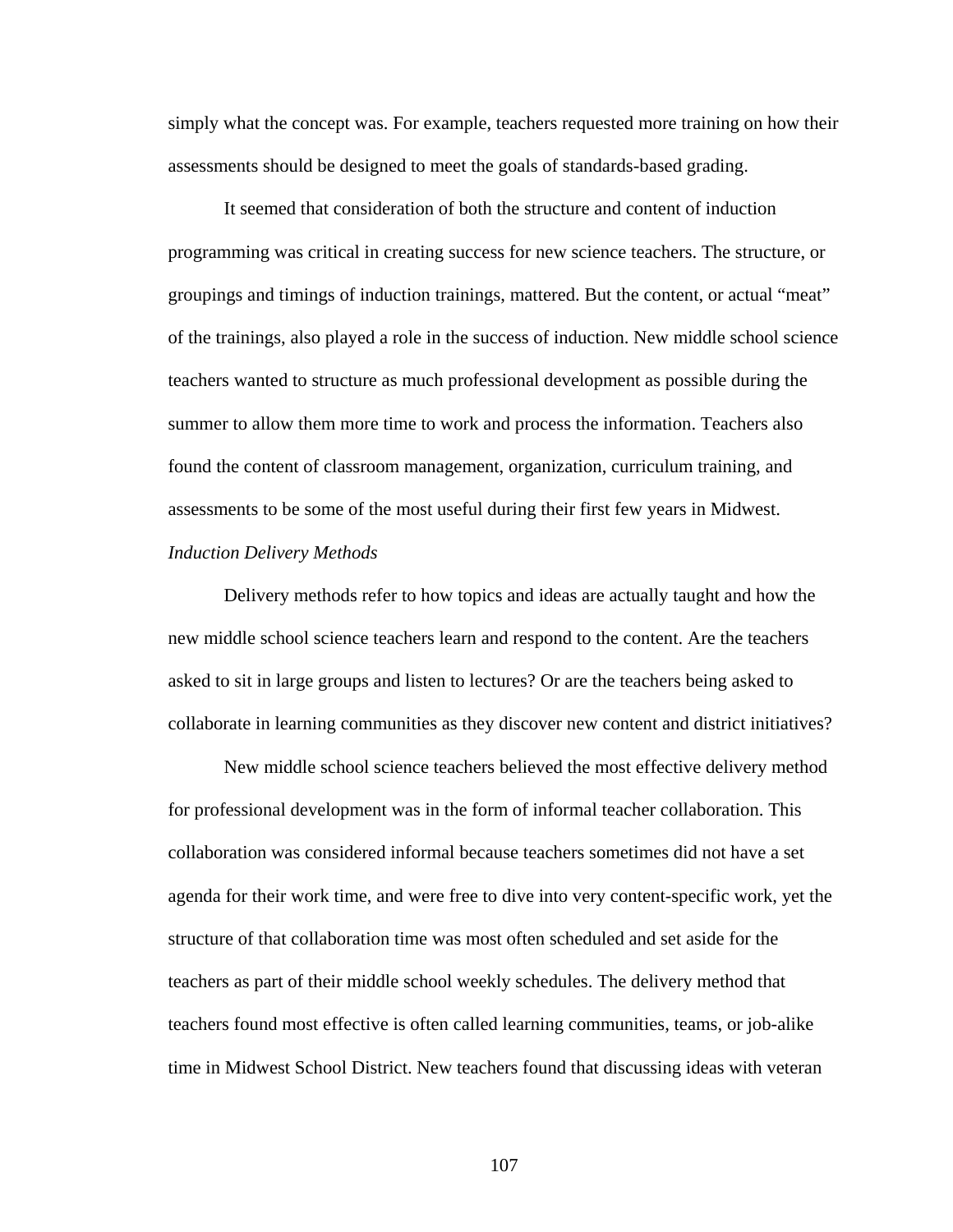teachers in small groups of similar grade and subject was the most beneficial delivery system of professional development. Teacher 3 said:

Those [orientation workshops] seemed like, "What the hell are you talking about?" But when you talked to Sue [pseudonym], it was like, "This is how you differentiate between these four simple concepts in action. Maybe that could be something you could do, developing lesson plans." Like I meet with Ben and Tina [pseudonyms]. I never met with those guys [during orientation week], like "Hey, what are we teaching this year? What are we teaching tomorrow?" Meeting with your content area, coming up with a plan for the year, that is the stuff, maybe meeting with specific teachers.

 In response to hearing that teachers believed professional development in learning communities was most effective, some district administrators referred to Rick DuFour's professional development work on learning communities. They shared that this was the type of delivery system they are trying to implement at the middle school level in Midwest School District. According to Administrator 2:

The most useful staff development…is where a teacher is working with another teacher in a learning community situation. You have a group of teachers teaching the same content and they are sharing their best practices, they are sharing their assessments, they are planning units together. That is to me the highest form of professional learning, and it is where teachers learn the most, when it is really related to their specific course, content and their collaborating. I think collaboration is the key.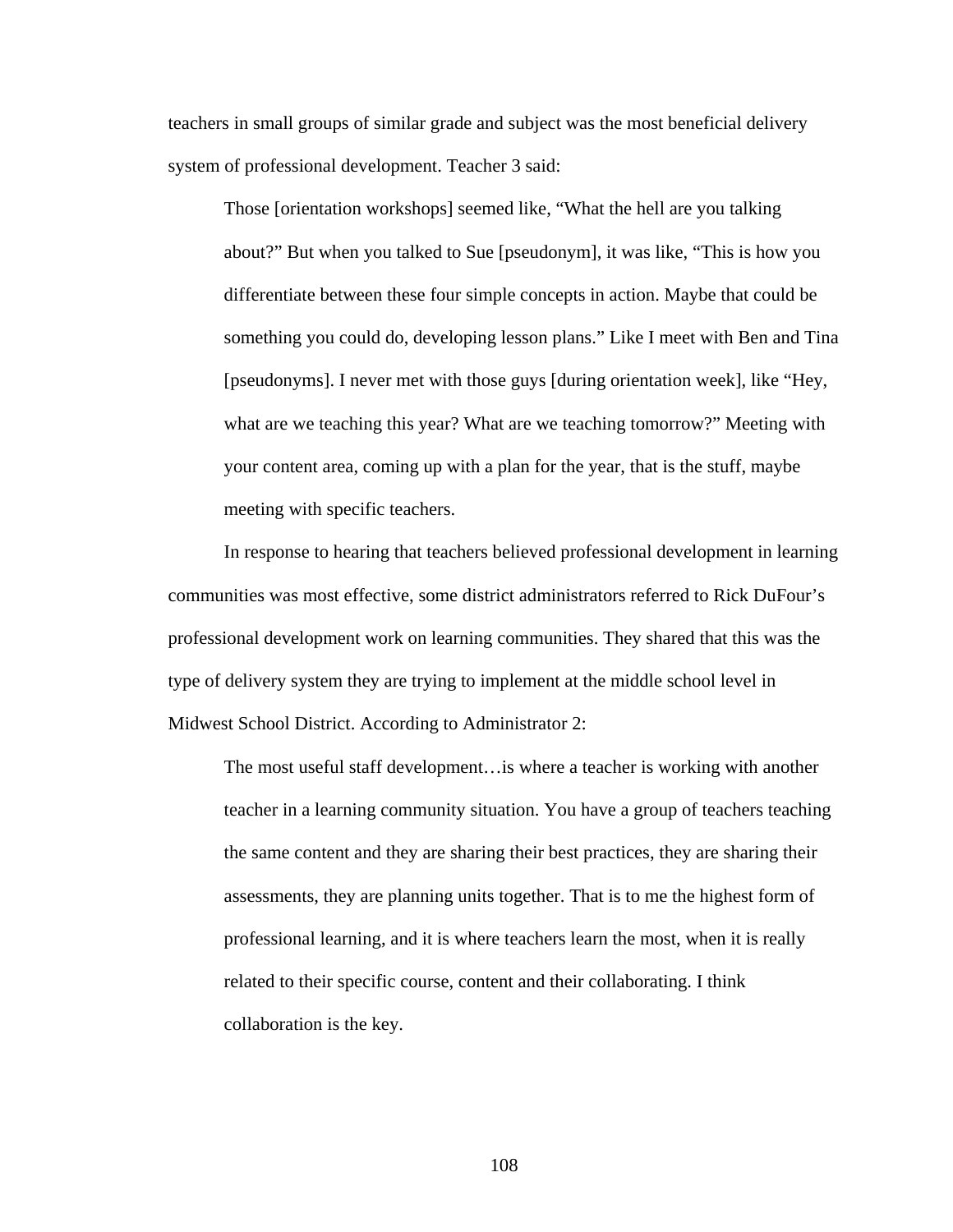One key problem with the district's induction delivery methods related to new middle school teachers wanting to hear about strategies being used in the classroom, as opposed to just theory-based research. New teachers clearly felt the formal large group induction sessions used too much direct lecture, had too much paperwork and information, and were too theory-based. Teacher 4 stated:

I am a concrete learner. If you are going to present something to me, don't give me theory at that point. Say okay, this is what another science teacher has done. Let me give you a bunch of examples. Here physical science, earth science, gives me something concrete because then it is easier to transition to like, oh I am going to teach this. I mean like for kids, you model something for someone and it's easier for them to implement it.

 Instead of large group, theoretically-based lectures, teachers desired more teacher collaboration time in small, subject-similar groups that would allow them to set their own agenda for that collaboration time. New teachers said that having time to collaborate and discuss with veteran teachers and mentors increased the likelihood of making changes to their practice and actually implementing new strategies and ideas.

 Perceptions of the effectiveness of induction delivery methods for new middle school teachers varied greatly depending on how the trainers grouped new teachers, how trainers chose to present the material, and how well trainers allowed for teacher engagement. As mentioned above, new middle school science teachers in Midwest found small groups composed of grade-level science teachers who collaborated on actual content materials to be the most successful form of delivery offered to them in their first few years. Teachers felt that the large group lectures they experienced at some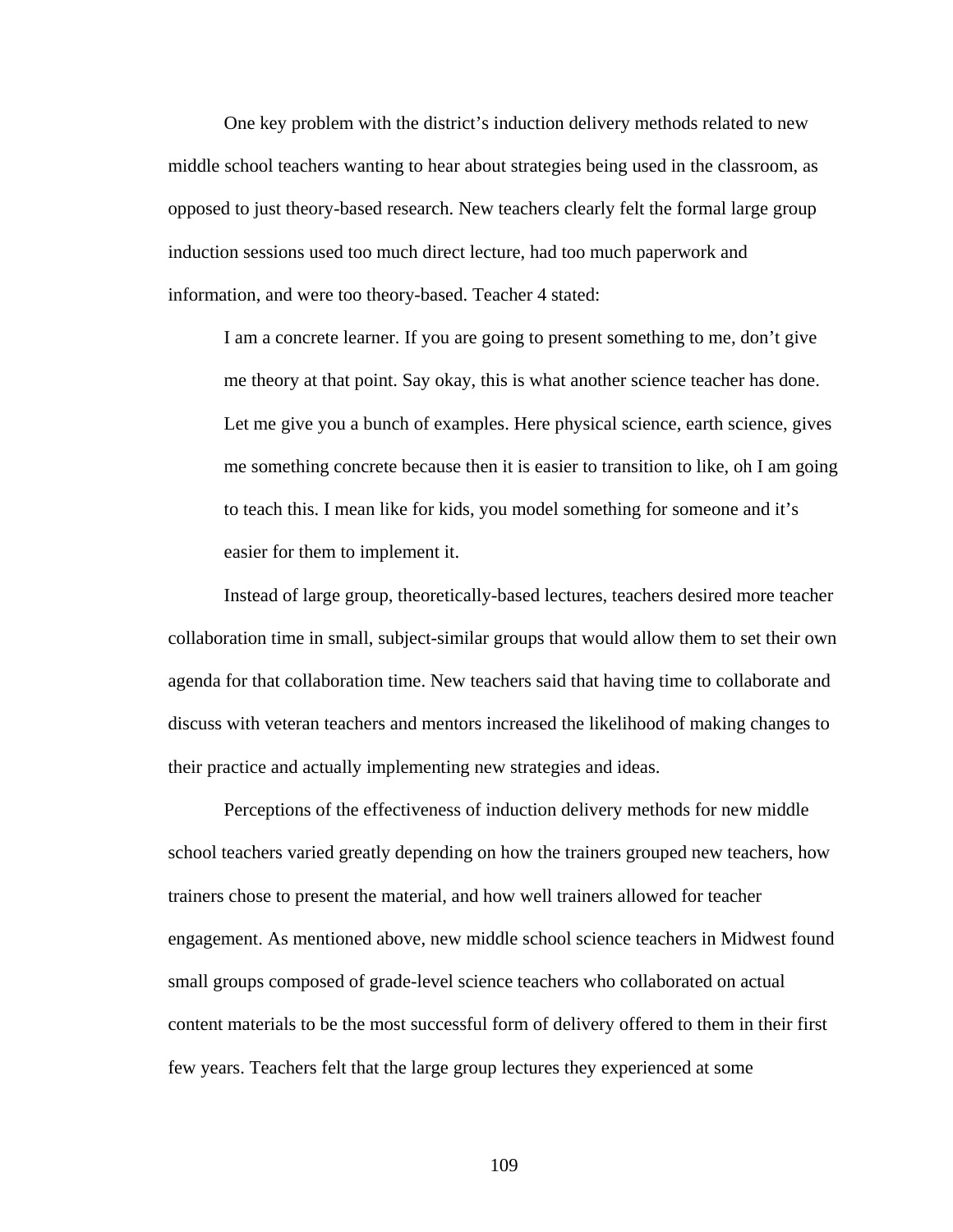professional development sessions did not engage them in discussion, did not relate to their subject, or left them feeling responsible for making the link between new material and their particular classrooms. New teachers agreed that orientation week was an example of a delivery system they did not prefer. Conversely, job-alike collaboration during the regular work week was widely considered to be a more ideal way to deliver district initiatives and content information.

# *Induction Leadership and Support Systems*

 The effectiveness of leadership and support groups speaks to how professional development trainers, mentors, building-level principals, and middle school teams worked with new teachers. It involves ensuring that new teachers have ownership in their professional development content, providing opportunities for the development of relationships, and offering appropriate feedback and follow-up.

 Teachers had mixed perceptions regarding a feeling of ownership of the professional development content provided to them by the district in the formally scheduled induction training sessions during their first 3 years. Some said their professional development content pathway was predetermined by a top-down model of leadership which gave them no choices. Induction documents collected seem to have predetermined content, dates and times. On the other hand, a few teachers felt like they had many options if they wanted to be proactive and seek out additional resources and opportunities. They expressed that the district provided a wide range of professional development content topics, but most believed a majority of the responsibility in pursuing those topics ultimately fell on the shoulders of the new teacher. Teacher 12 said that the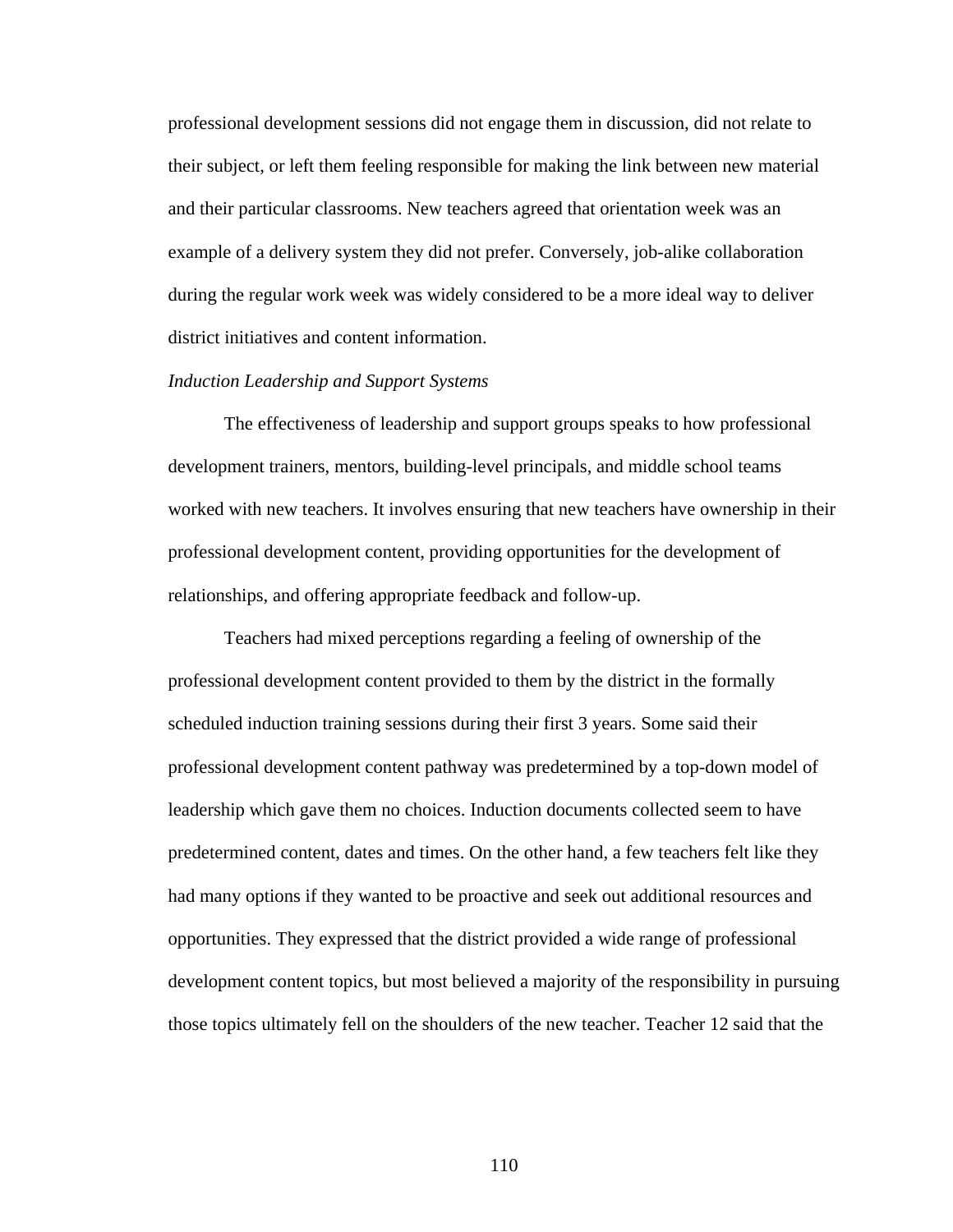district touched upon so many topics, but "there wasn't enough time to process and ask questions during the regular orientation for the new teachers."

 New middle school science teachers felt that the most effective support system was one that allowed them to make contacts and relationships with other science teachers, district science coordinators, job-alike teammates, and grade-level teammates. Teachers stated that the bonds and relationships they formed with teammates, mentors, and staff during those first weeks of induction, and during the first 2 to 3 years, made for a more comfortable and positive experience that lead them to feel supported. The most supportive and useful professional development was perceived as being subject-specific, collaborative, product-producing, and allowing for reciprocity of ideas and resources between teachers of the same grade and subject level. Teacher 1 expressed this:

For me, the thing I used the most were my two job-alike people. One happened to be my mentor also, so there was a dual role. Just working together. The mentor had been there previously, the other job-alike person was brand new, so we relied on each other as in what are we doing. And just surviving the first year and making it through and then we used the person who had been there to help us. That helped with pacing, teaching, getting you used to the curriculum.

 Those teachers who reported not feeling supported did not elaborate on special connections or friendships made during their first years. I noted that second career teachers seemed to have the most difficulty making relationships. They perceived team members had incorrectly assumed they didn't need extra support, perhaps because of their previous life experiences or older appearance. Teacher 5 expressed this concern: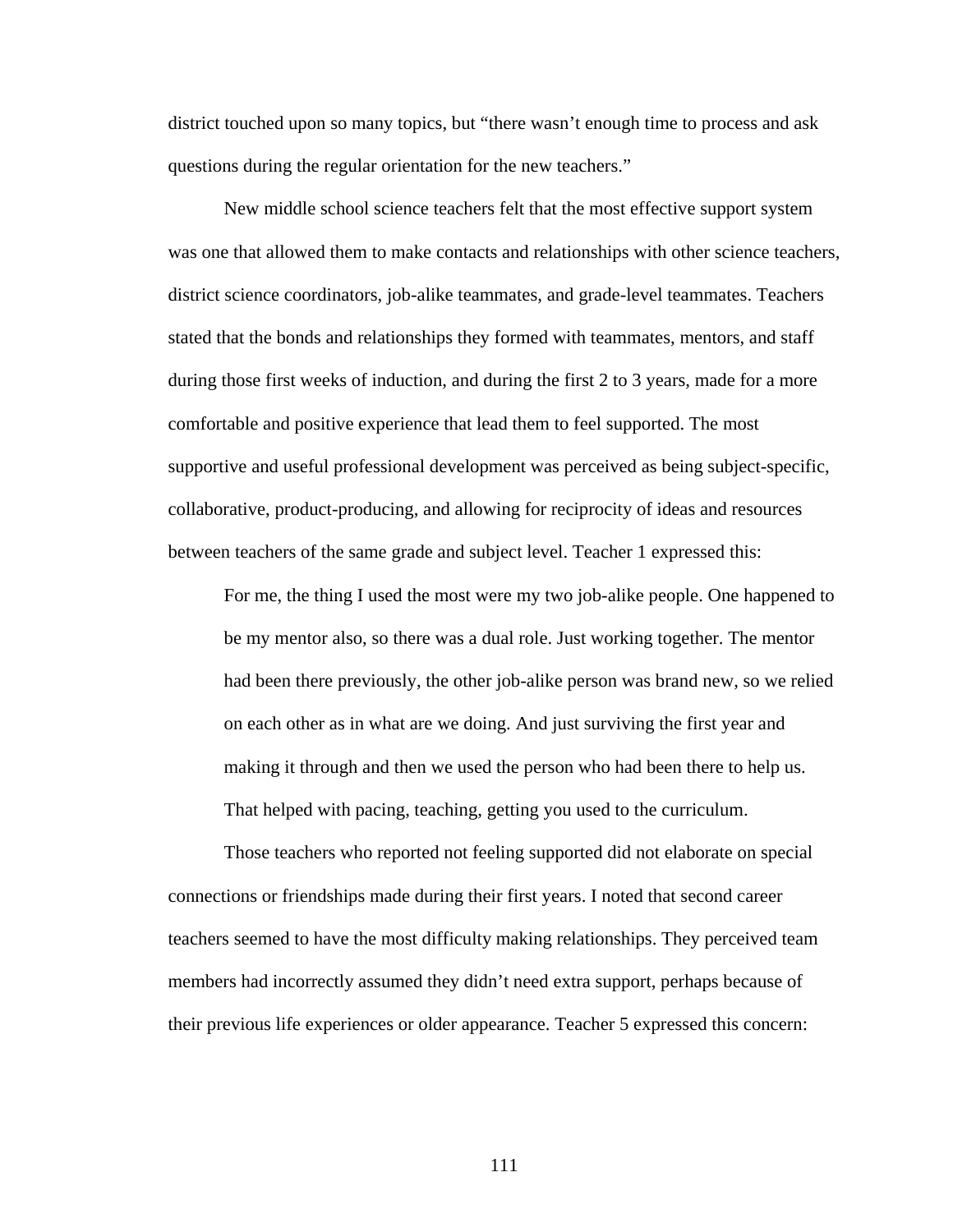When you walk into a position in business, the drawers are not empty. They are full with all the historical files, you are not starting from day one, everybody there is there to assist you to get you up to speed, because the longer it takes you to get up to speed, the more money is wasted. Education is the exact opposite. You walk in and you have nothing. And you're reinventing the wheel that has been reinvented a millions times before, and you are doing it again. You're developing, you're finding your own labs, you have to order your own materials, you're developing your own lessons, you're still deciding the sequence in which your going to teach your units, and that is such a terrific waste of time.

 The other key issue of leadership and support that new middle school science teachers mentioned was the issue of adequate feedback and follow-up to ensure new teachers were actually changing and improving their practice in the classroom. New teachers said that there was simply little or no follow-up on district trainings and initiatives. Additionally, teachers felt like too many ideas and initiatives were constantly being introduced, and leadership gave them unclear expectations regarding timelines for or accountability of implementation.

 District administrators said they relied heavily on building-level leadership and the system of support built into site-based professional development to help identify individual teachers who need extra feedback and follow-up training. According to Administrator 2:

The other recommendation that came out of it [district committee] is to make sure that there is another leg of support so the professional learning community, the job-alike team and then somebody monitoring that. And that is where I don't have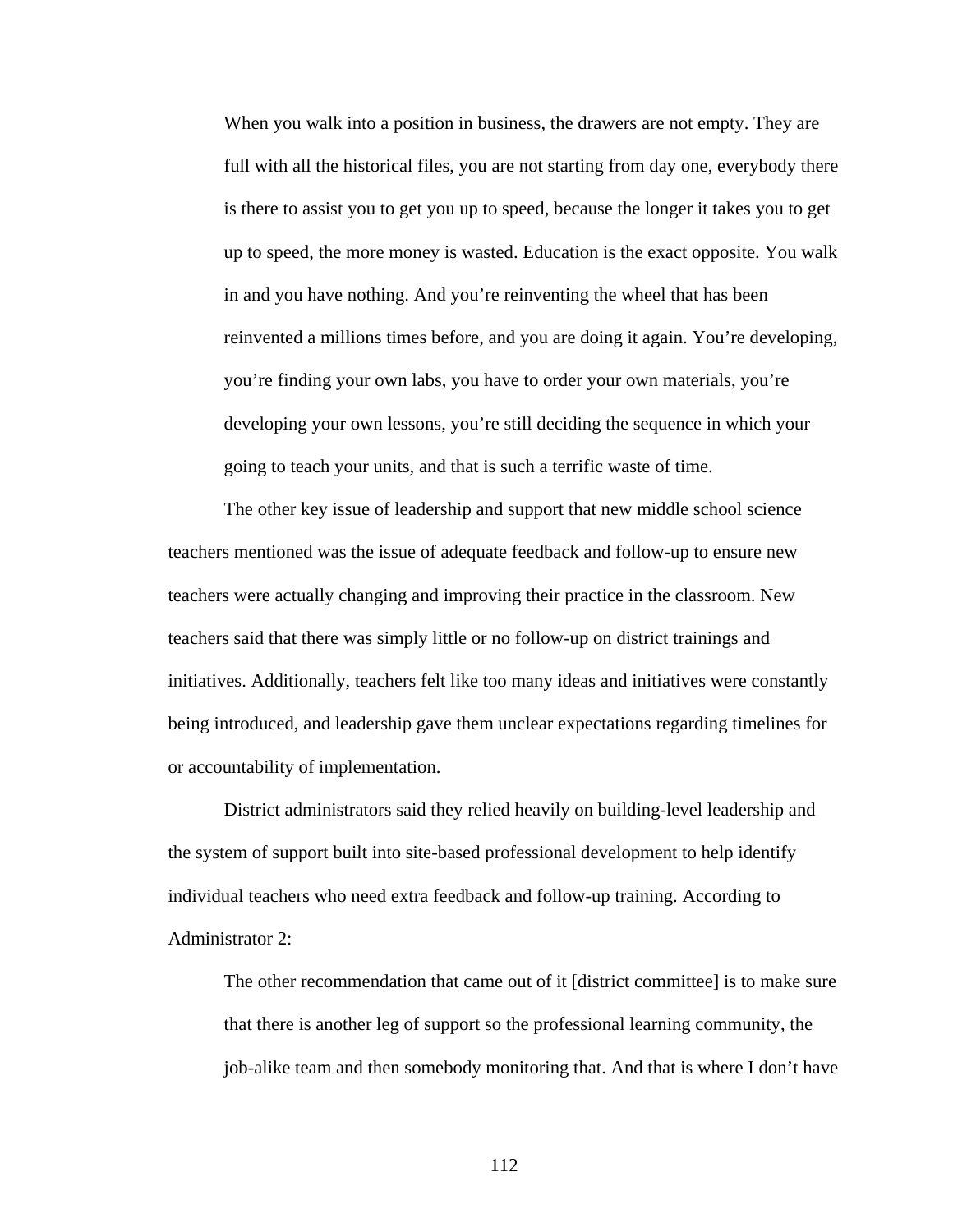the resources right now. Our district is so large we hope to in the future have instructional coaches that will be another like a support for the new teachers in each of those years one, two, and three, that are all overseeing the mentor program and the new teachers are to check in with them [instructional coaches].

 District administrators agreed that additional support was needed to help teachers make changes in their practice. Administration provided several desired measures they hope to implement in the future, but admitted that at the time of data collection, they relied primarily on teachers to self-identify, or on building-level leadership to help identify teachers who need extra support.

 It seemed that the glue connecting the aforementioned issues of ownership of professional development, relationship-building, and appropriate feedback was how well the building-level principal implemented the learning communities model. District administrators perceived that implementation of the learning communities model of professional development fostered the most appropriate atmosphere for adult leaning and building relationships. Yet, district administration estimated that currently, less than half of the middle school principals in Midwest School District were properly implementing quality professional learning communities. Administration mentioned a desire for improved long-range planning for professional development in Midwest, additional personnel support in the form of instructional coaches to improve teacher implementation and feedback issues, and better training and accountability for building-level principals in order to unify the message on how to deliver professional learning communities that support teacher relationships. Administrator 2 hinted at this: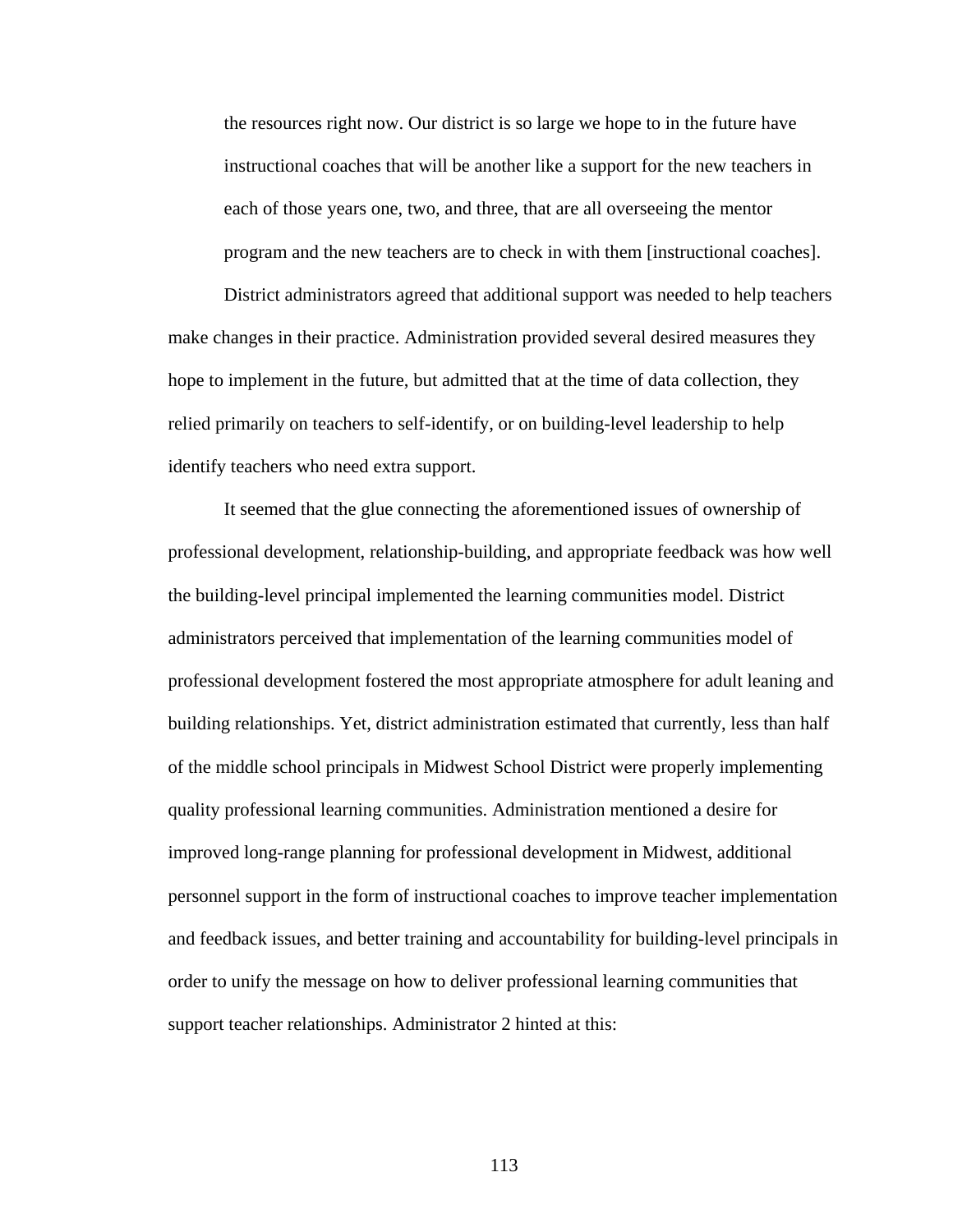The school improvement plan of course is on paper and so, what comes in on paper doesn't always translate to practice…So, um, together we are working with the principal to try to shift the principal's perception of professional development, and help the principal understand what should happen…it has become apparent to me that the principal is not fully aware of what constitutes high quality professional learning.

 Teacher and district administrator interview data revealed discrepancies in different building-level leadership's ability to manage and implement high-quality learning communities. The effectiveness of implementation of the learning communities model impacted teachers' overall perception of support during the first 3 years. Some teachers did not feel supported when they first entered Midwest School District, while others had a satisfactory experience provided by their support groups. New middle school science teachers desired ongoing subject-specific support and feedback on their lessons and labs. They wanted a balance of modeling and sharing of ideas from their learning community counterparts. When collaboration happened, teachers perceived they were adequately supported; when collaboration was not provided, teachers felt isolated and lacked direction on their performance. Interview data revealed that the key to providing teachers with a successful learning community model seems to be the quality and experience of the building-level principal. In Midwest, it seemed that some principals were developing learning communities that met new teachers' needs, while other middle school principals lacked the skills or training to foster a collaborative atmosphere.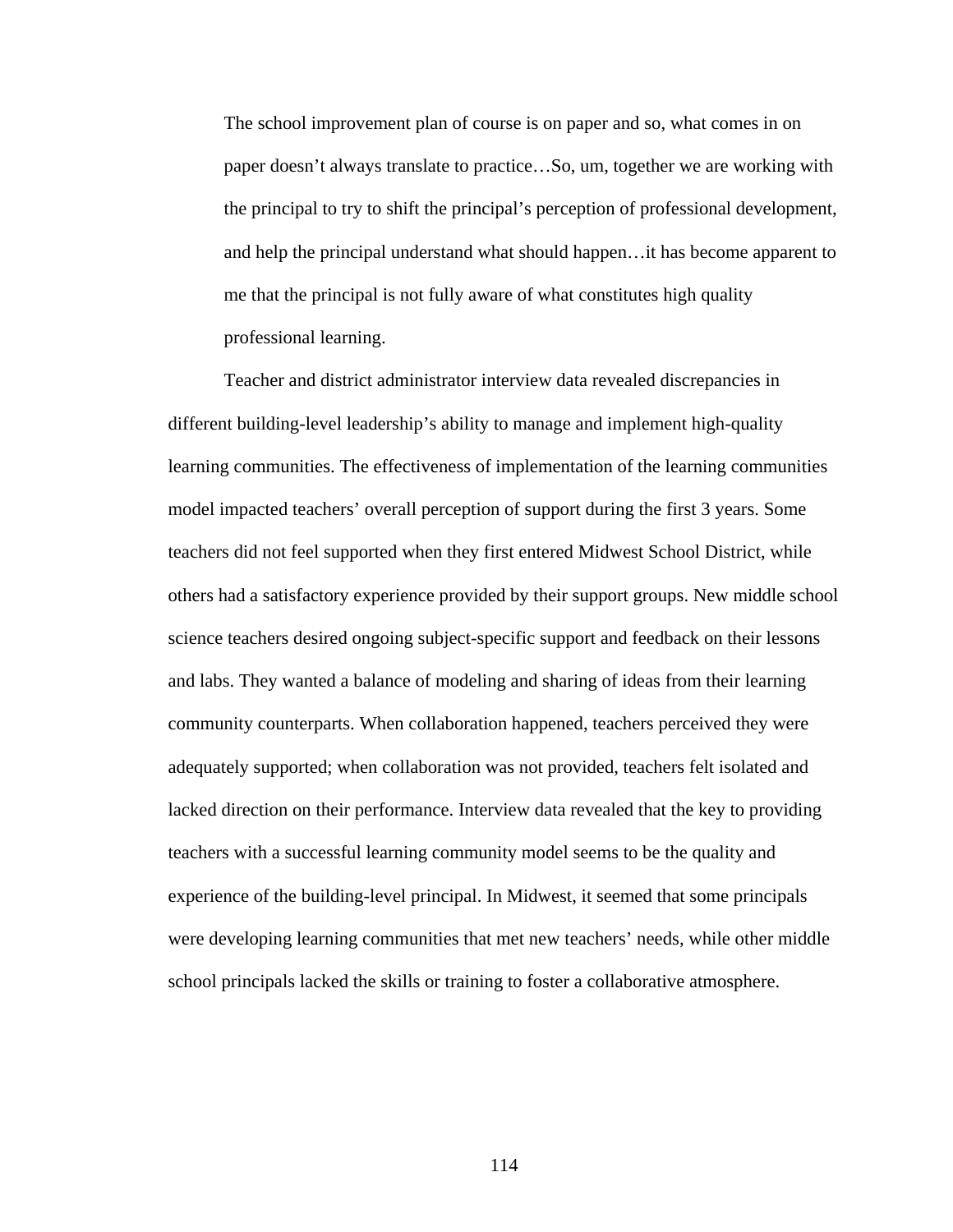# *Summary of Perceptions of Midwest's Induction Program*

To summarize, teachers found several topics useful when attending district professional development training in their first few years. Sessions on classroom management, science curriculum, and district expectations on initiatives were mentioned as the most useful. Analysis of documents and administrator perceptions suggested that induction week was well organized, structured, and contained appropriate content. New teachers, however, described the induction experience as overwhelming with too much theoretical information in a short period of time. Teachers did not find the information useful at that point in their careers. Teachers expressed concern that trainings were too theoretically-based and gave few examples on how concepts would be delivered in a science classroom. Professional learning communities model, along with summertime workshops, were ideal delivery methods for professional development content. Teachers' least desired delivery method was formal large group lecture because that did not allow for collaboration or relationship-building.

 Leadership played a key role with teachers' perceptions of feeling supported, forming relationships, and learning and implementing professional development. Many teachers explained that leadership often structured induction professional development in a top-down model. Leadership reportedly provided vague expectations with little or no follow-up or feedback on many initiatives. District administrators agreed that the quality of building-level leadership varied from building to building. The quality of this leadership varied in terms of understanding and implementing professional learning communities. District administrators also planned to improve issues with follow-up by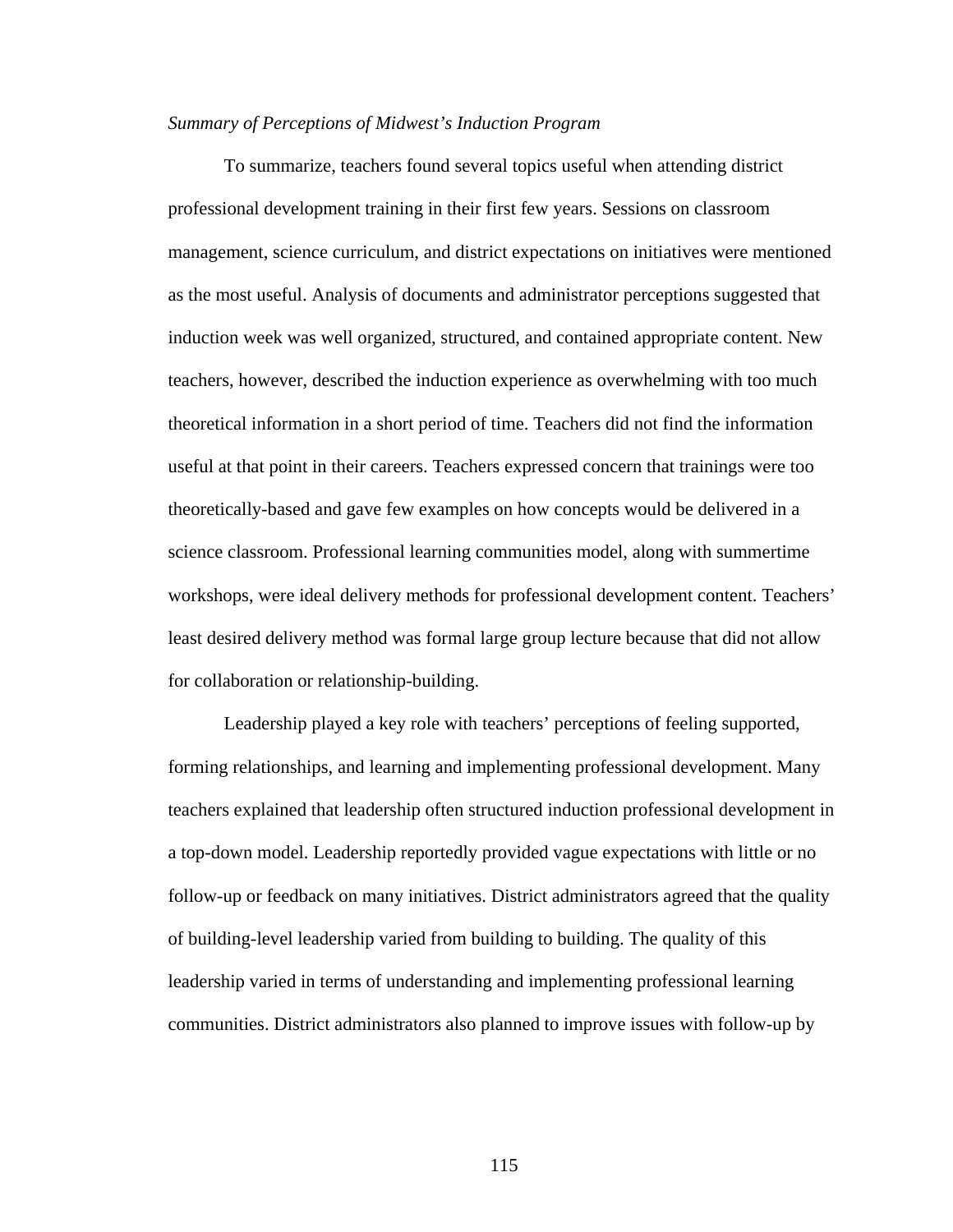adding several components to the long-range planning for professional development in Midwest School District.

### *Perceptions of Midwest's Mentoring Program*

 Some interview responses fell under the category of Mentoring. Within this category, interview responses were further divided into three subcategories that discuss: (a) perceptions of the mentor program's *content and structure*, (b) perceptions of the mentor program's *delivery methods*, and (c) perceptions of the mentor program's *leadership and support systems*. New middle school science teachers perceived their mentors as being the most useful when the mentor was in close proximity to their rooms and when they built not only working relationships with each other, but also personal connections. This section elaborates on other variables and barriers expressed by new middle school science teachers when reflecting on their mentor experience.

 The mentor program in Midwest School District is a 2-year program for new teachers who enter the district with no previous teaching experience. Beginning teachers are assigned a formal mentor by their building principal. The formal mentor serves in that role during the beginning teacher's first year in the classroom. In the teacher's second year of teaching, the mentor program is provided through the district through Assessment for Learning professional development training. This method of mentorship is recognized by the state in which Midwest School District resides, and serves to fulfill the state certification requirement that teachers participate in a 2-year mentor program.

 The district assigns a mentor, who ideally meets the following criteria: has at least 3 years of teaching experience, teaches similar grade level and subject, and has completed the district's mentor training within the last 5 years. Mentor training provides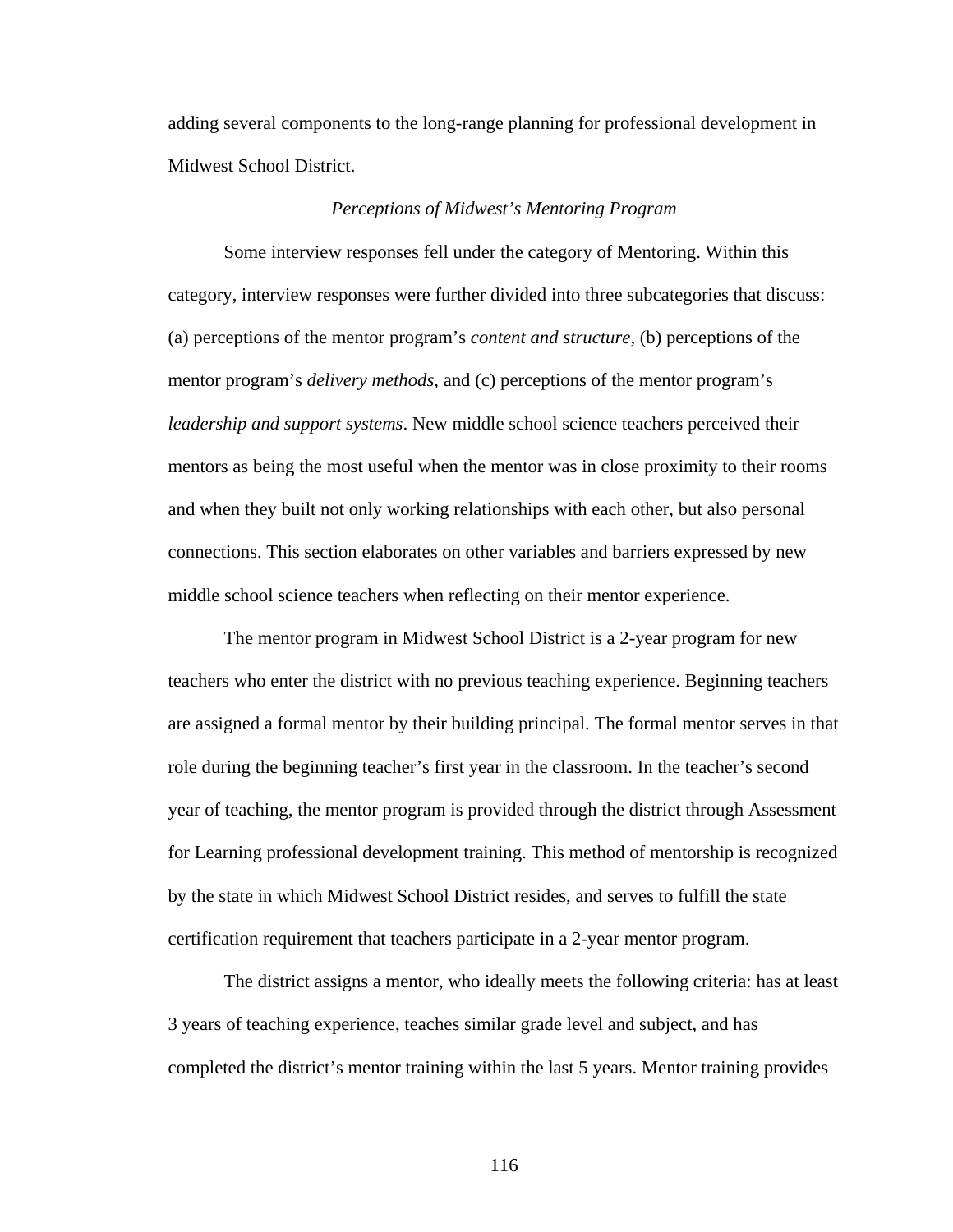mentors with a handbook, which I obtained as a reference document. The handbook organizes and explains the program's expectations and activities to be delivered to the new teacher. Mentors are expected to meet at least once a month to discuss an array of topics outlined in the handbook such as classroom management, lesson design, and assessment practices. Mentors are expected to coordinate classroom observations, provide new teachers with certification requirement information, be available to assist in areas of concern, and suggest improvements if needed.

 Data that related to mentoring will be explained as they fit into each of the previously mentioned subcategories. First, I will address data that deal with the subcategory of mentoring structure and content.

#### *Perceptions of Mentoring Structure and Content*

 Some of the mentoring data fit in the subcategory of mentoring structure and content. Structure refers to the timing, scheduling, and format of mentor-mentee trainings and interactions. Content refers to the topics and theoretical or practical concepts that are planned to be passed from mentor to mentee.

 New middle school science teachers had some positive comments about the structure of the district's mentor programs, yet most new teachers elaborated more on the perceived ineffectiveness of the program. Teachers who had positive mentor experiences thought that meeting and collaborating at the beginning of the school year was more ideal than the sessions during second semester. Teachers said the initial meetings were an ideal time to help them understand the school culture and building politics, and to navigate the basic orientation of the building, such as how to use the copier and locate the nurse's office. Additionally, those administrators who were more involved with planning and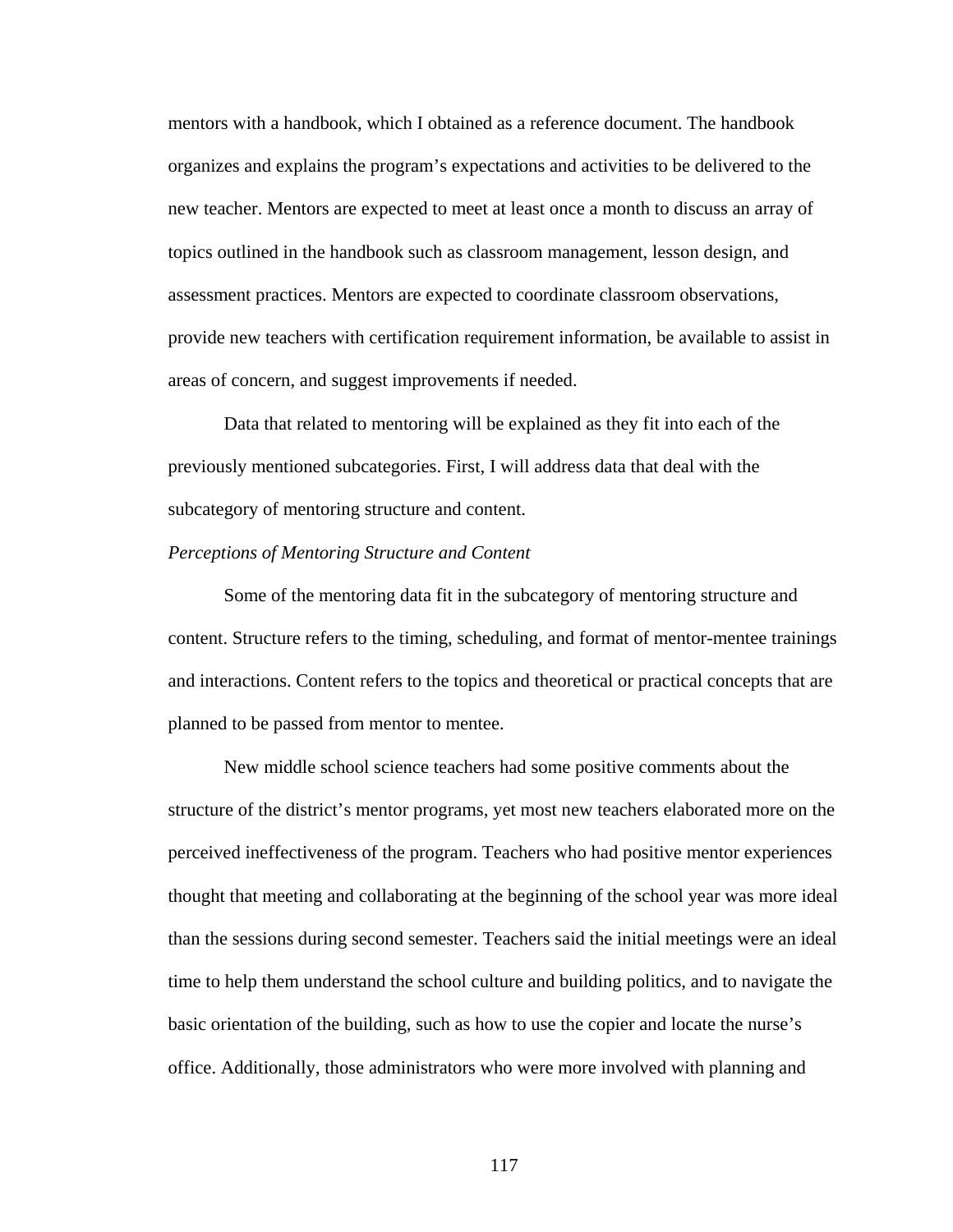organizing the mentor program believed content and structure, such as mentor training and the mentor handbook, were instrumental in the success of the program.

 One aspect of the structure of the mentoring program that new middle school science teachers found ineffective was the time and effort required to set up and plan for classroom observations. Teachers believed observing their mentor's class and having the mentor observe the new teacher's class was not a good use of time compared to the perceived value of the activity. Teacher 3 explained this:

We had to get stuff signed. We didn't keep up on it. I think she knows she didn't do the greatest job as a mentor. I know being a mentee, I really had no idea. I just relied on her. She was getting paid for it to figure out how to get it done. Or maybe I did observe people but I didn't get time off to go observe people that I found that useful. She had a lot of good classroom management things that I would never do.

Teachers said planning for a substitute and coordinating the observations seemed to be more stressful and memorable than any of the advice that could be recalled. Furthermore, collaboration time and feedback was minimal after most observations. Teachers felt that the observations were conducted more to satisfy the requirements of the program than to improve practice.

 For those new teachers who were not in direct proximity of their mentor, it was perceived that the due dates for turning in sections from the district's mentor handbook dictated when mentors desired to meet. New teachers said if the mentor was off team, on a different grade level, or taught another subject area; the structure of meetings, observations, and collaboration was very difficult to coordinate. This led to the new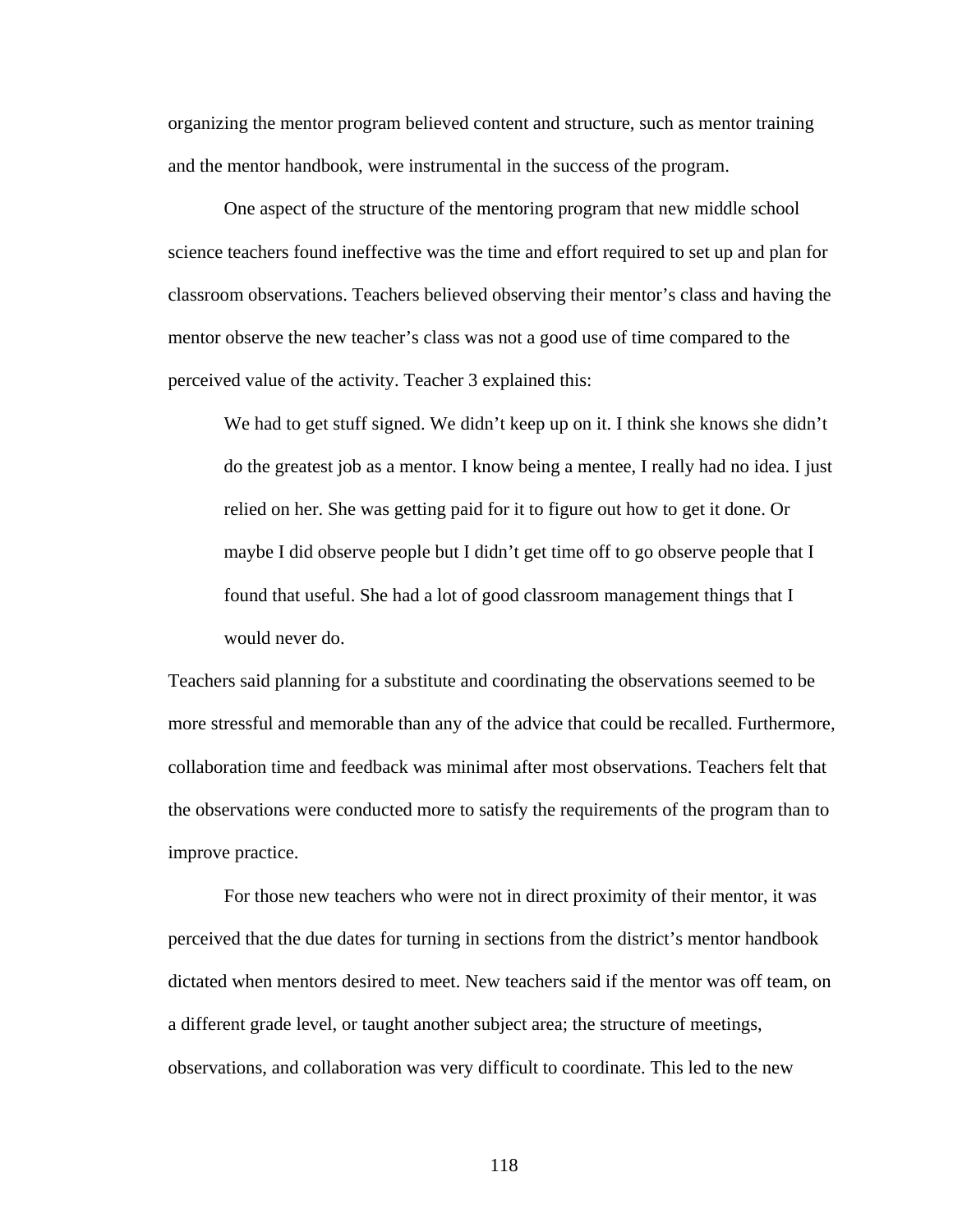teacher perception of the organization and structure of the program as not being useful or an effective use of their time. The district's mentor handbook included a checklist of topics and times of the year when meetings were to occur. Teacher 3 said:

She had no idea what she was doing; it was a burden on her. She was doing it because she had to. And there was no one else to do it. So I appreciate that, but it was no value to me. The idea I think is you meet someone you can rely on and you count on, like your little buddy who helps you. They help you work through some stuff. And that was not what it was. Or someone that relies on you and keeps you focused. Maybe talks you down from a bad day, or talks up or helps you stay positive and motivated. I saw her like I said, she called me when she wanted me to sign, and I came down to sign it. That was it.

 Comments were made regarding new middle school science teachers who had a few years of previous experience from another district or who transferred from elementary grade levels. These individuals said they were not provided an official mentor when they started teaching at the middle school level. Those teachers said they would have been open to being assigned a mentor for this new work position if the district would have offered one.

Researcher: Did you have an official mentor?

Teacher 12: No, No.

Researcher: They probably just called it a buddy or something?

Teacher 12: Yeah, and that was something new since I had first started teaching. When I first started, they just threw you in there and closed the door.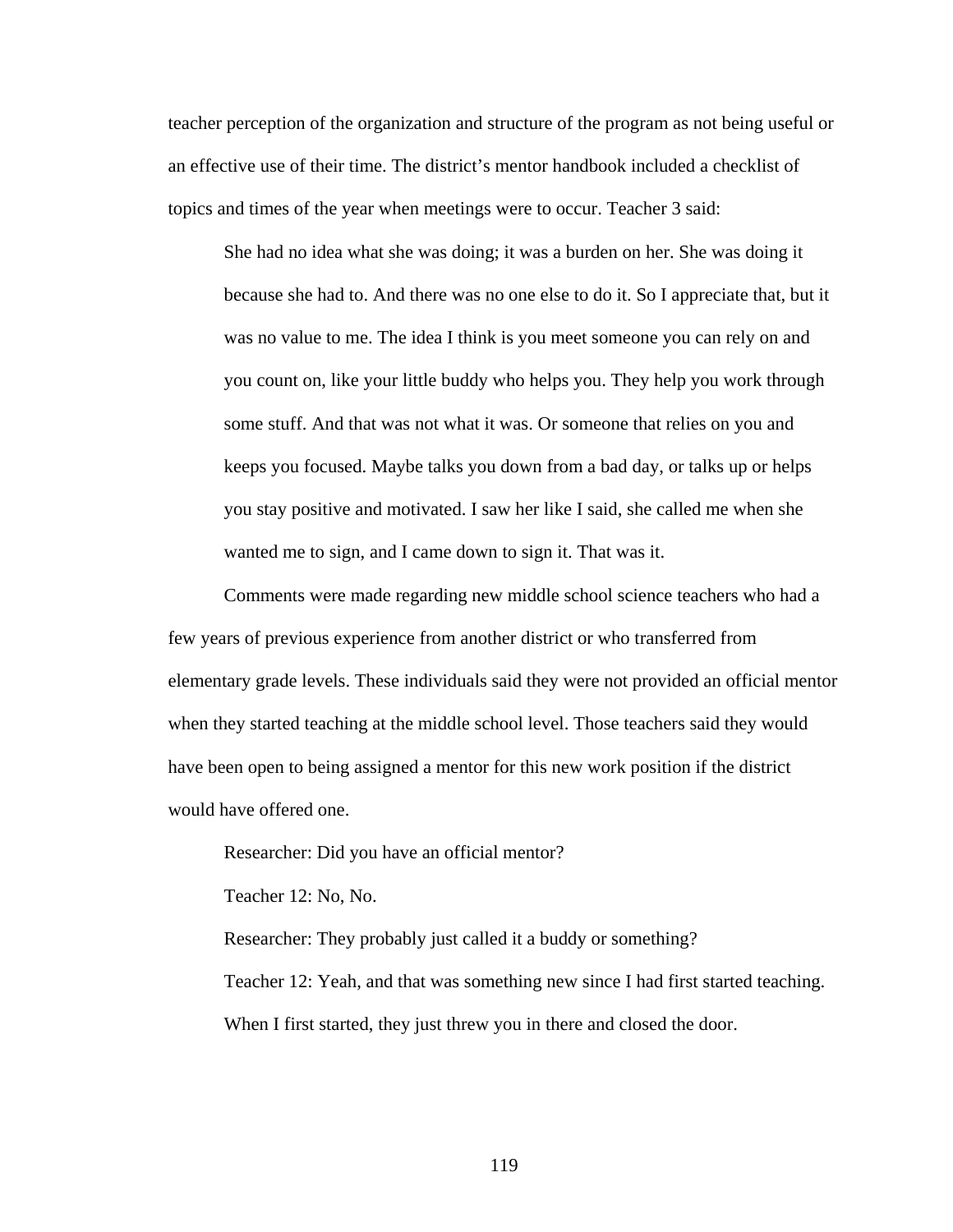Researcher: Was that buddy, was that the team leader, was that somebody else, do you know, 4 years ago in Midwest?

Teacher 12: I don't think there really was anybody in particular, but I guess I had known enough to know who to ask. Then again, I called the science coordinator with a lot of those questions.

 Perceptions about the *content* of Midwest's mentor program mirrored those related to *structure*, in that there was more elaboration on negatives than positives. Those new middle school teachers who had positive perceptions of the mentor program were those with common planning periods as their mentor, close proximity to the mentor, or a previous relationship such as having been the mentor's student teacher. New middle school science teachers said the most useful content provided in Midwest's mentoring program was sharing practical relevant subject ideas and materials during collaboration time. Specifically, teachers found the content topics of classroom management techniques, lab design and set-up, reviewing curriculum requirements, unit pacing, and resource sharing to be the most useful topics to discuss with mentors. As Teacher 10 explained:

Well, we did everything. We went through the checklist of all the stuff we had to do. We did observations, we talked about things that could be improved. I will say that my mentor's also our department chair. And so, I want to say he was extremely open to a lot of things… he also put in place this year, when we were going to hit a certain chapter by so we have a timeline for next year. We have our next year's schedule already made.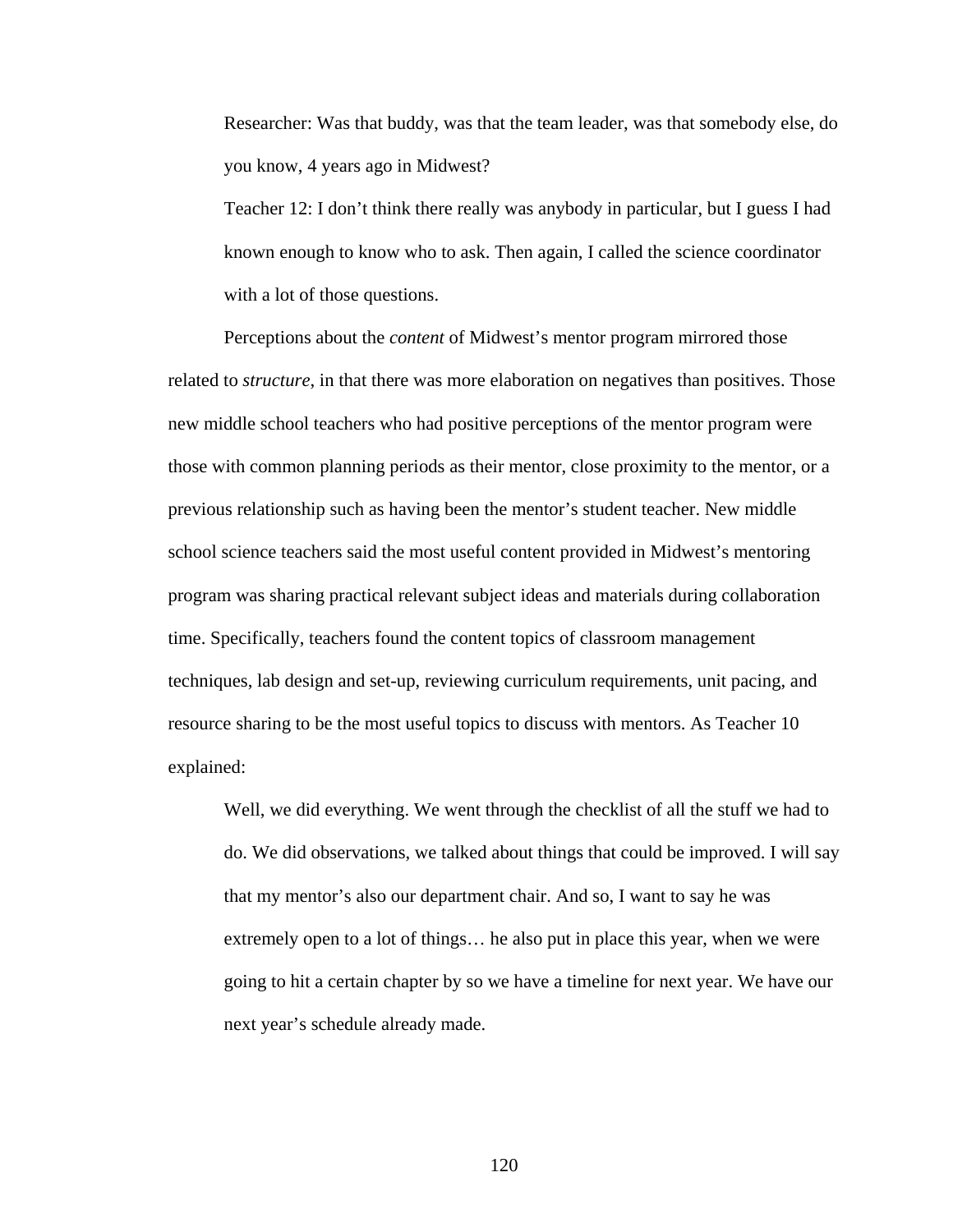District administrators who were involved in organizing the mentor program had positive comments about the program's content. Administrators commented that only a small minority of teachers will not experience a high quality mentor. Administrator 2 said:

The key points are the observations--they need to make sure that they are observing and giving feedback, that they are helping you, that the new teacher stays on track with certification requirements, and that they are there for support. You know, just you know refresher on that. They are there to help them not only informally but in some formal ways with planning lessons, observing, giving feedback.

 The content of the mentor program was noted to be problematic for most new middle school science teachers. The district mentor handbook used by mentors to stimulate conversation and collaboration was not perceived to have much value by new teachers. Furthermore, new science teachers thought the district-required paperwork was a burden for the mentors and was perceived as something the pair had to do, rather than a springboard for discussion topics. Topics from the handbook often dominated the discussions, and new teachers said that when this happened, they had little ownership of the agenda of scheduled mentor-mentee meetings and discussions.

Teacher 11: We really didn't spend that much time sitting down together. But I knew if I ever had a problem, like I was having one very difficult student and she had her the year before. And she just was there to help and gave suggestions, so I always felt that if I needed something she would be there. But we did not sit down and spend a lot of time together that first year. Just because we are all so busy.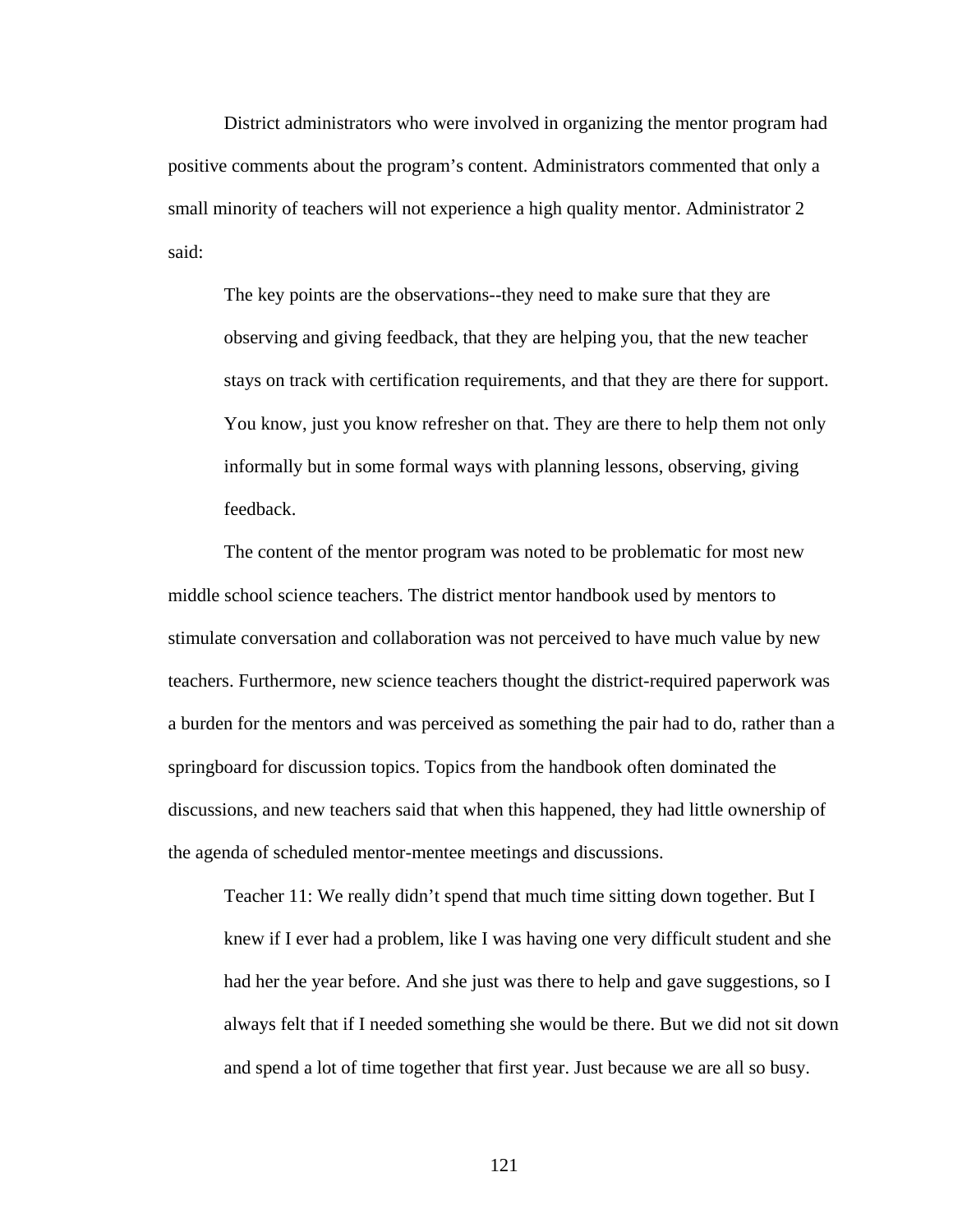Researcher: Do you remember her going through a binder, a checklist and things that she had to do each quarter?

Teacher 11: She did. I do remember that.

Researcher: Did you find that useful?

Teacher 11: I don't remember it being that useful.

 Similarly, district administrators who were less involved with the planning and implementation of the mentor program, perceived the amount of content that mentors are expected to cover as overwhelming. They asserted that the amount of paperwork was excessive considering the perceived benefits of support for new teachers. They believed the lack of mentor training and accountability built into the district's mentor program led to the perception that many new teachers, not just a small minority, struggled with learning and mastering the content and strategies contained in the mentor handbook. Administrator 4 expressed some concern for the mentors:

The only thing is that to me, it is way over-paper worked, in my opinion. Those mentors that do that, there is a lot of pull-out time. They always have this massive binder of paper of things they are supposed to do and they are not doing that with the mentee because they don't need to go through all of that. I think it needs to be much more subject-specific, give them time to work.

 Several aspects of structure and content were perceived to make for a quality mentorship program for new middle school science teachers in Midwest. Teachers desired their mentors to be in close physical proximity to their rooms, to share the same plan times, to teach the same subject and grade level, and to allow the new teacher to collaborate on subject-specific ideas during their meeting times. Teachers wanted the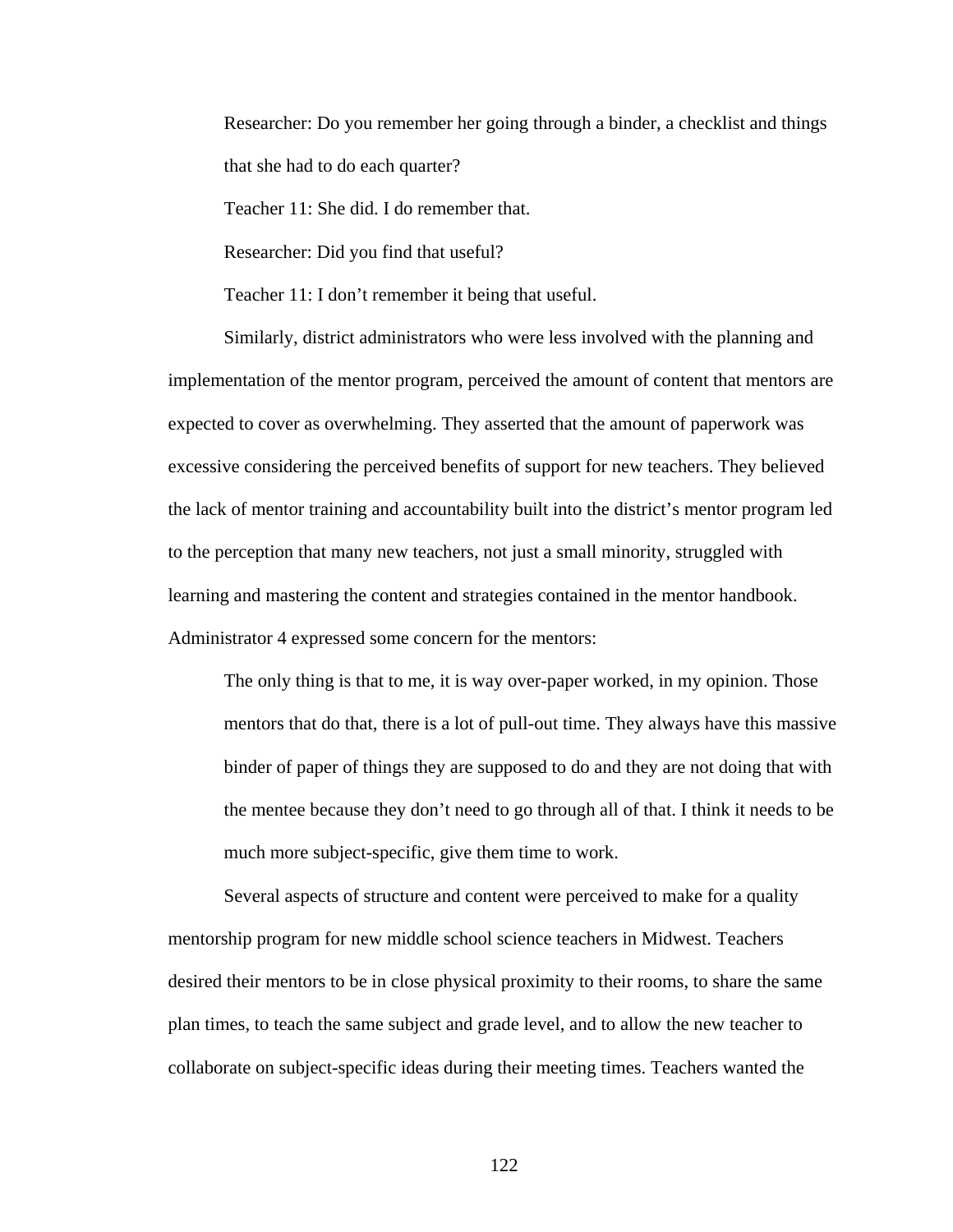collaboration to focus more on unique classroom struggles and curriculum topics than on generic discussions brought forth by the district's mentor-mentee handbook. It also seemed that those new middle school science teachers who had some experience at the elementary level desired more mentorship and support. These teachers found middle school to be different enough from their previous workplace to make them feel like first year teachers in many ways, particularly when dealing with science curriculum. As will be addressed in Chapter Five, these issues highlighted the importance of mentor selection as well as mentor training that goes beyond a monthly checklist in a mentor handbook. *Perceptions of Mentoring Delivery Methods* 

 Delivery methods refer to how topics and theoretical or practical concepts are actually taught and how trainers deliver that information. They also include the methods through which the material is presented. Are teachers listening to lectures, or are they being asked to collaborate with their mentor?

 Most comments related to the mentoring program's delivery methods were positive. New middle school science teachers found the most effective delivery method for the mentor program to be collaboration time with their mentor. New middle school science teachers had very clear criteria for the variables that surround successful collaboration, and these variables were discussed in the previous section on content and structure. The variables that helped foster high quality collaboration were: sharing common planning times, and being in the same subject area, same grade level, and in close proximity to their room. Teachers who found the mentor program to be delivered to them effectively said those variables were keys to relevant collaboration and discussions. Teacher 8 found the mentor helpful: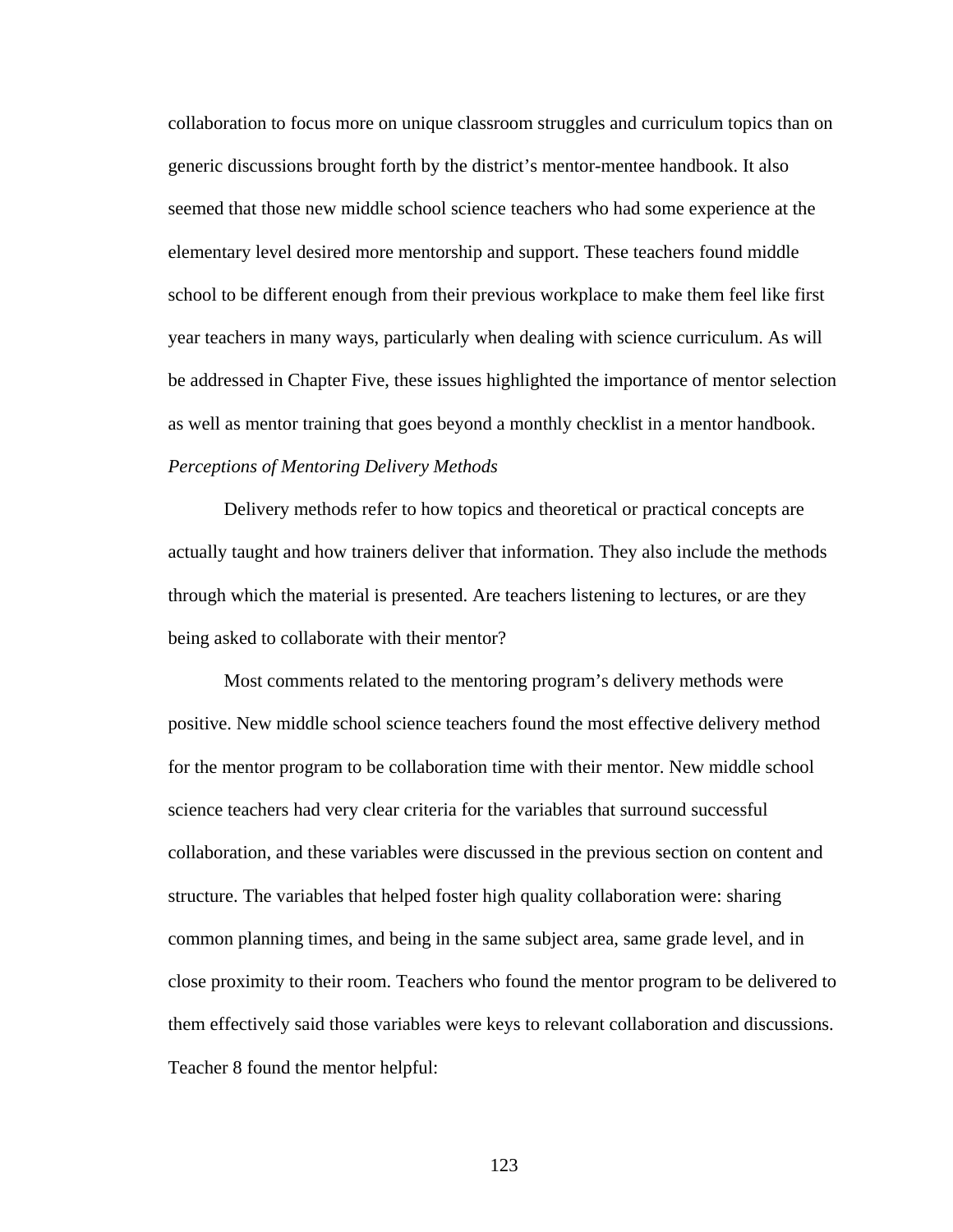The other science teacher that I worked with in sixth-grade, she was my mentor. If I had any questions related to science she was definitely the person that I would go to. We had our job alike days where we would sit down together and we would plan out like, okay, we have four quarters, we have four [objectives], what we try to do is, she basically gave me the order and the paths that her and the other science teachers normally did things.

 Another preferred delivery method was content-specific feedback. The ability to sit down and discuss grade-level science curriculum seemed to be a powerful and effective delivery method desired by new middle school teachers who had positive mentor collaboration sessions. Teachers felt that mentors who were subject-specific provided them more practical, usable information that could be implemented immediately into their own lessons. Teacher 4 stated:

I was her student teacher, and I moved into the room next to her. I knew her, she was a fabulous resource, she was my mentor, she was you know the person I threw ideas off of. I think we have similar perspectives on science and teaching styles. I think that was the person I went to when I had questions; science-related questions.

 District administrators mirrored the teacher comments in their perceptions of conditions that make for a positive mentor experience. These conditions included adequate collaboration time and content-specific feedback. Information in the mentor handbook aligned with teacher and administrator comments on providing adequate collaboration time on an ongoing basis. The handbook included more that just checklists for activities that needed to be done within certain timelines. It included suggestions for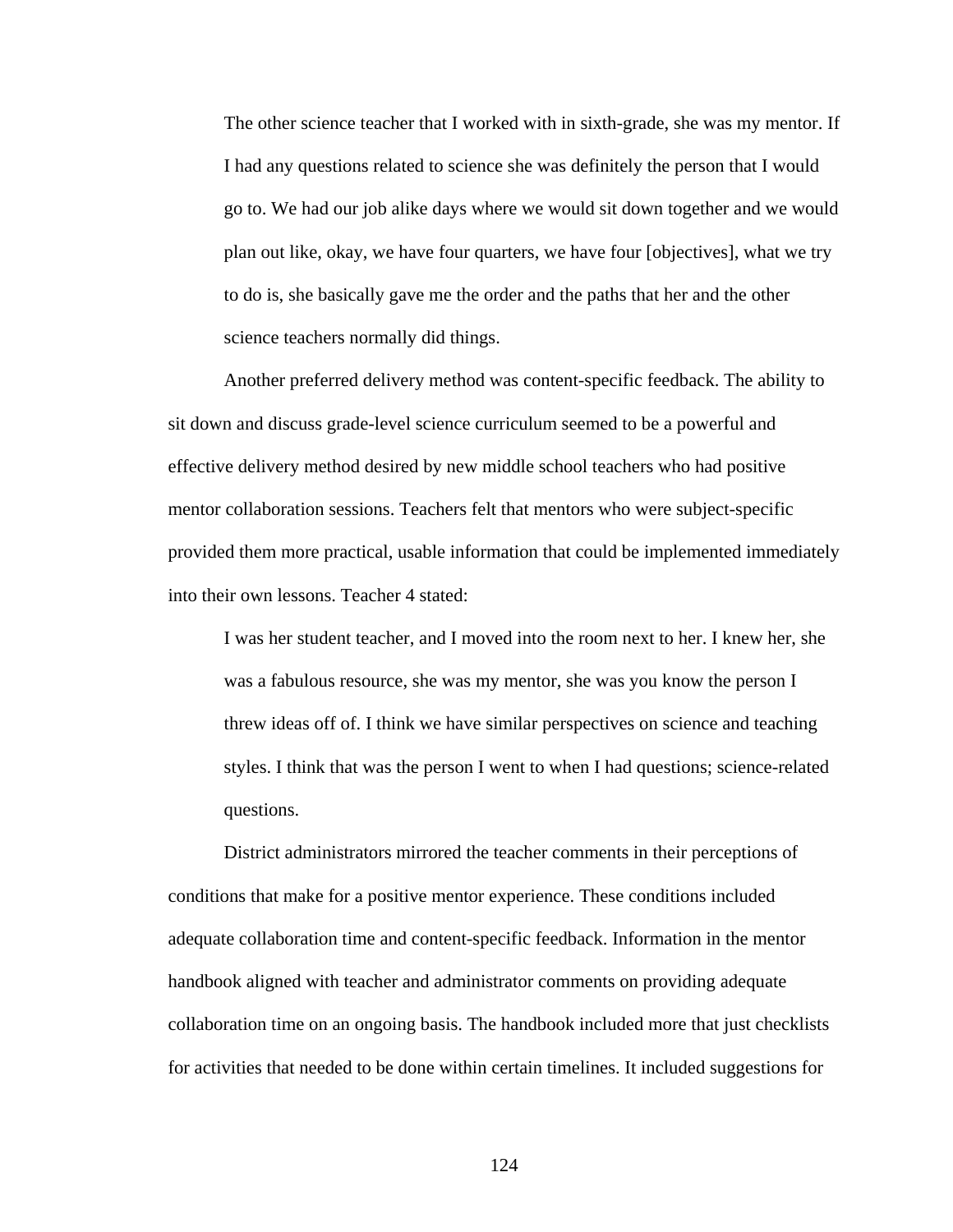effective communication between mentor and mentee. It also included articles with facts on beginning teachers, how mentors can guide them, and district resources like calendars and dates when new teachers can meet and share their experiences with each other.

 Negative comments regarding delivery methods of the mentor program were limited to being from those teachers with no mentor due to previous experience, and a few teachers who reported having poor quality mentors. These individuals said that no one seemed to proactively check in on them or provide them feedback on lesson designs and curriculum issues. These teachers did not report much on delivery methods used by the mentor. Rather, they reported feeling that their mentors were either too busy, or just wanted to sign off on paperwork with no real discussion. These teachers said the mentor made no attempt at a relationship and did not deliver any useful information.

 It seemed, then, that Midwest's approach to delivering the mentoring program was found to be effective by most new middle school science teachers and district administrators. The most effective delivery found in a perceived quality mentorship was one that allowed time for discussion on topics beyond the mentor handbook, such as feedback on specific curriculum pieces, labs, and science lesson ideas. Teachers who met and collaborated on a regular basis with their mentor seemed to have an advantage over those teachers who did not form a working relationship during the regular work week. While there were a few comments related to ineffective delivery methods, these were made by teachers who lacked one or more of the following with their mentors: common planning times, being in the same subject area, being in the same grade level, or being located in close proximity within the same school building. These teachers found the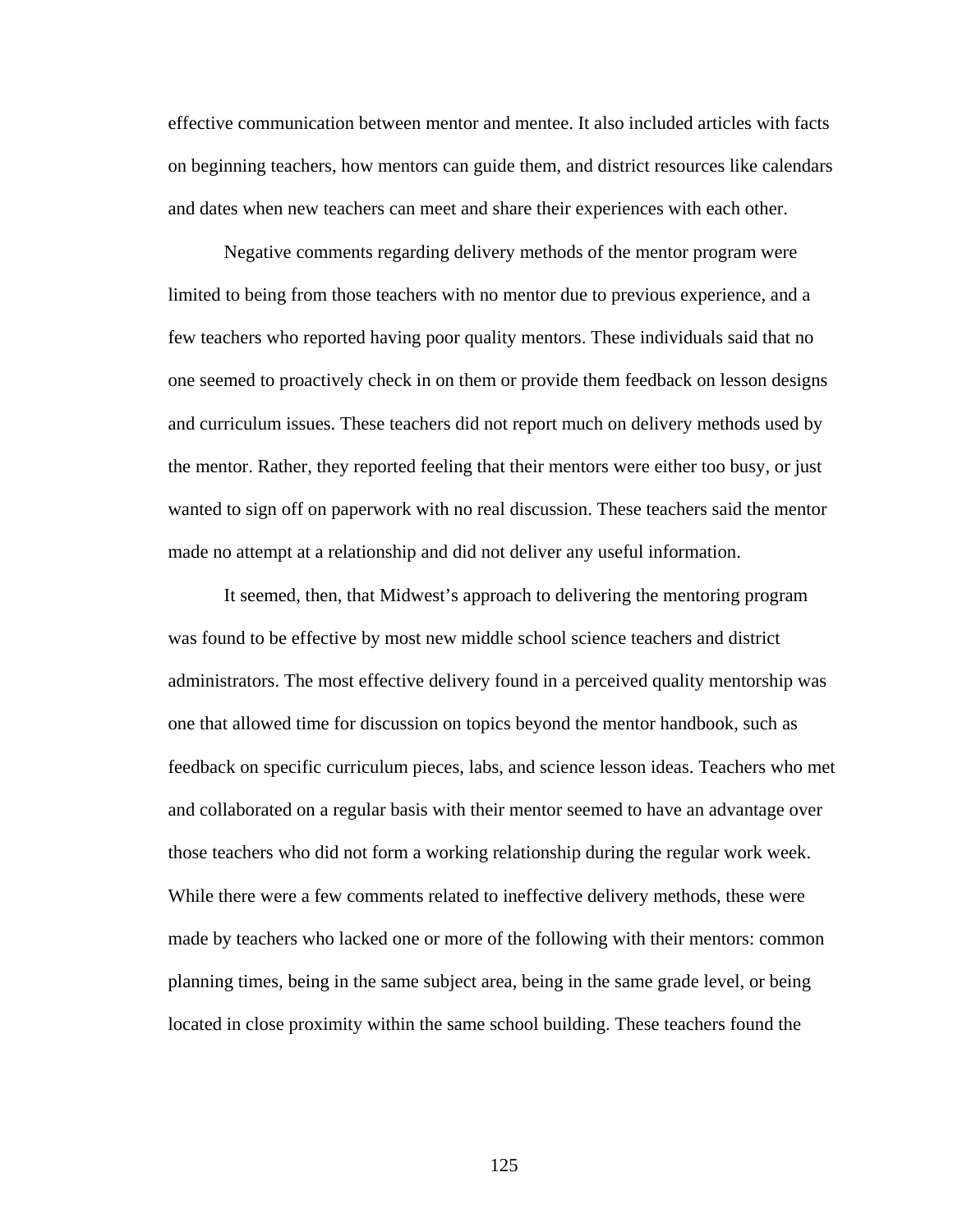mentor experience to be less useful or perceived the collaboration as unhelpful or a waste of time.

# *Perceptions of Mentoring Leadership and Support Systems*

 Some mentoring data fit in the subcategory of mentoring leadership and support systems. In this section I address data that fit in this subcategory. Leadership and support systems refer to how professional development trainers, building-level principals, and middle school teams work with new teachers. It involves their role in the assignment of appropriate mentors, ensuring that new teachers have a positive and collaborative relationship with their mentors, and monitoring new teachers' engagement and reciprocity with multiple support groups. Mentors themselves are a critical support system to new teachers.

 New middle school science teachers believed that building positive relationships with the mentor was the most useful outcome of the entire mentor program. New teachers shared that a mentor's effectiveness was primarily tied to the mentor's ability to foster a positive relationship right from the first meeting. The mentor's positive, caring attitude was said to be the most desirable attribute for making the new teacher feel supported. This was considered to be more effective than the mentor handbook's content. Teacher 2 shared:

He's been a friend before he was a mentor, so I know how there are a lot times some teachers would hold back, but I think if I ask even planning for camp, we are doing that, it is a huge project. I know a lot of people who are more scared to ask him for stuff. I go down there and say, "Hey I need this and this and this. Can I get this?" Oh yeah, no problem, boom, right away.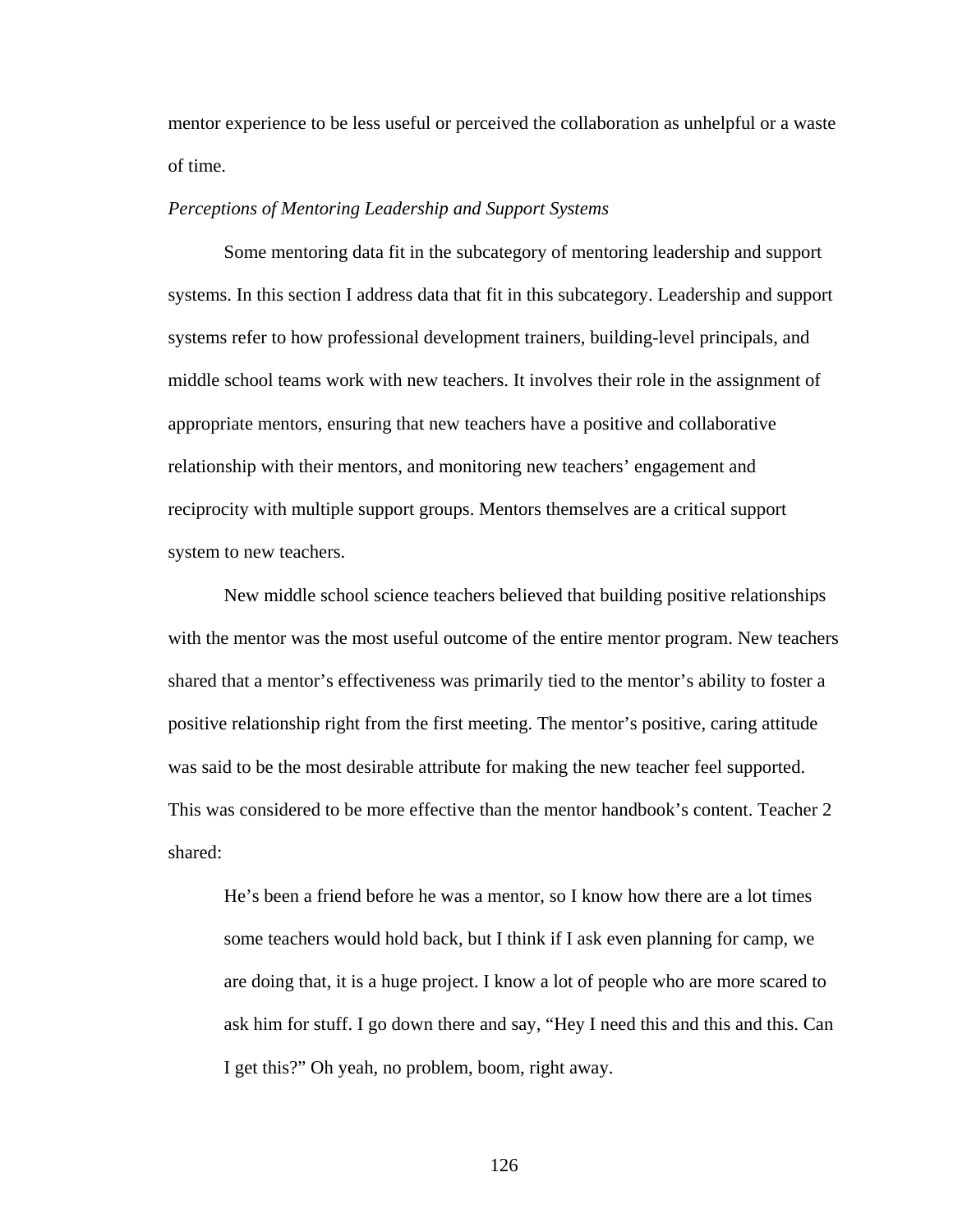New teachers who felt the mentor program was ineffective had problems building a close working relationship with their mentor. Some new teachers believed that the mentors did not share similar beliefs and philosophies on how science instruction should be taught, or did not allow the new teacher to take ownership of discussions, and no reciprocity was achieved during the collaboration time. As Teacher 3 explained, "I think it was also personality-wise too. Yeah, I mean it depends on whether or not you get along with the person [mentor], and I didn't think we got along very well."

 New teachers thought that district administration provided little training or guidance for their mentors. Teachers thought mentors lacked direction and seemed to be unsure on how to deliver mentor content provided in the mentor handbook. Several teachers said their mentors had limited ideas to share. After reflecting on the classroom observations, some teachers said they would have preferred observing someone else. They wished to observe someone whose philosophies on how to teach and deliver science instruction to students through inquiry lessons, hands-on lessons, and lessons that involved current technology more closely aligned with theirs. Comments were also made that new teachers would have liked the opportunity to observe other grade-level science teachers if their mentor was of a different grade or subject.

 Those teachers who had a poor mentor experience or no official mentor because of previous work experience did speak about leadership supporting them with multiple layers of teams and other relationships. A unanimous sentiment expressed by all teachers was the support they felt from their middle school grade-level teams. Relationships with teammates often provided new teachers with a supportive group of colleagues that took the place of a mentor. Teacher 2 felt this way: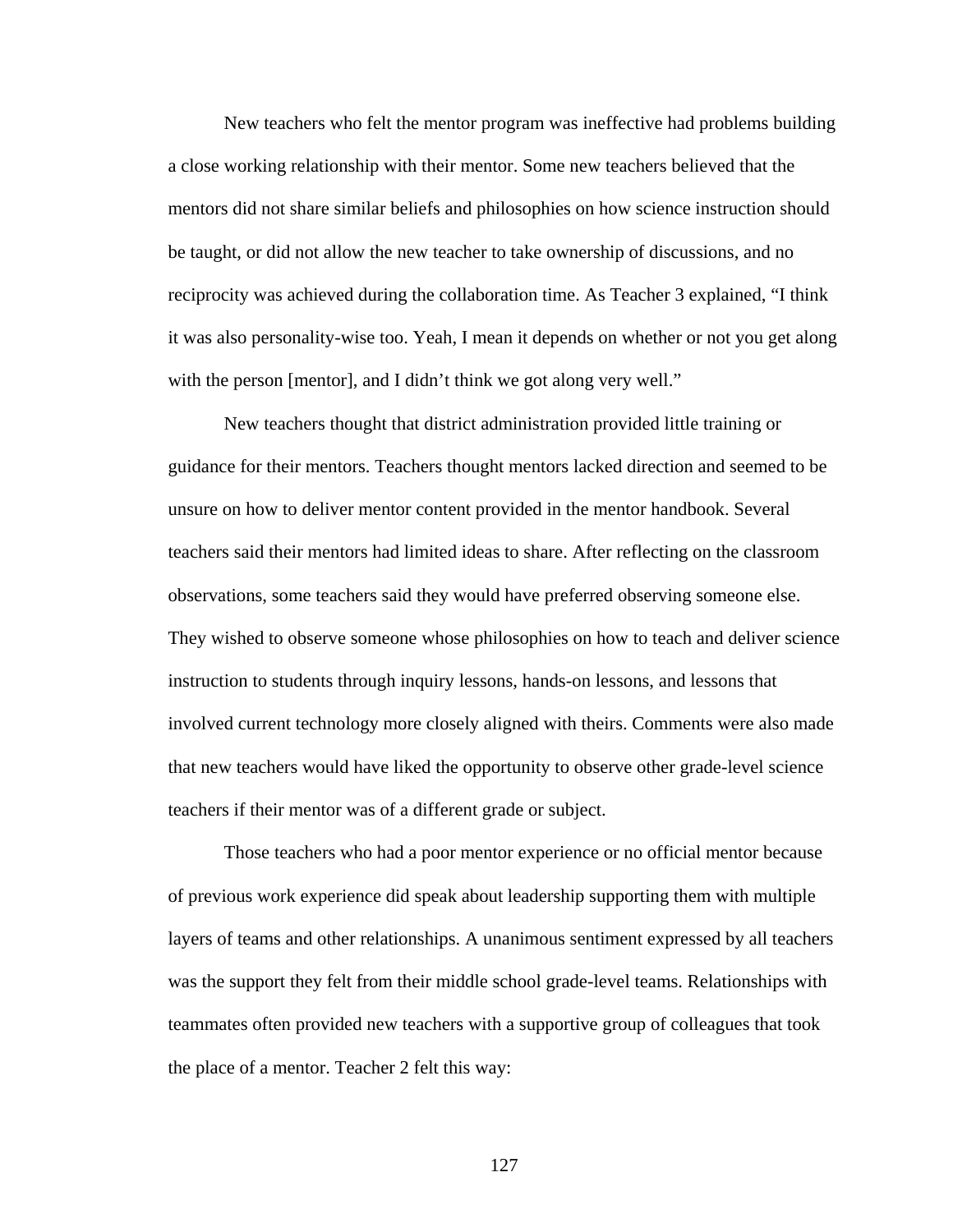I lean on my teammates as well…I think the team concept is amazing and my team and I have gotten along great and we work well together and they help, we help each other out. If it is kids misbehaving, we'll pull…that kid in with all the teachers and have a sit down with them…everybody has been willing to help, the administration has helped me, they have always come and asked. So as a whole, I really have used quite a few different people.

 Other support systems that new teachers found effective were: job-alike science teams, vertical science teams, the district science coordinators, and other science teachers from various buildings. These groups provided additional layers of support for teachers to fall back on if the mentor relationship was ineffective. New teachers rarely spoke of making strong relationships with building administrators or principals. Teachers simply spoke of principals coming in to do their standard observations, with subsequent discussions including mostly general teaching feedback and little science content feedback.

 District administrators believed a crucial factor is the ability of building principals to appropriately identify and choose the mentor, and for the district to adequately train the mentor to understand how and what to cover with the new teacher. Therefore, district administrators perceived that most mentoring issues stem from poor mentor selection and inadequate district-level mentor training.

 Administrators felt that the mentor selection process ultimately set the mentormentee pairing up for success or failure. Administrators agreed that ideal mentor selection involves choosing someone with high energy, a willingness to act as a mentor, as well as the pairing similarities based on grade and subject level. District administrators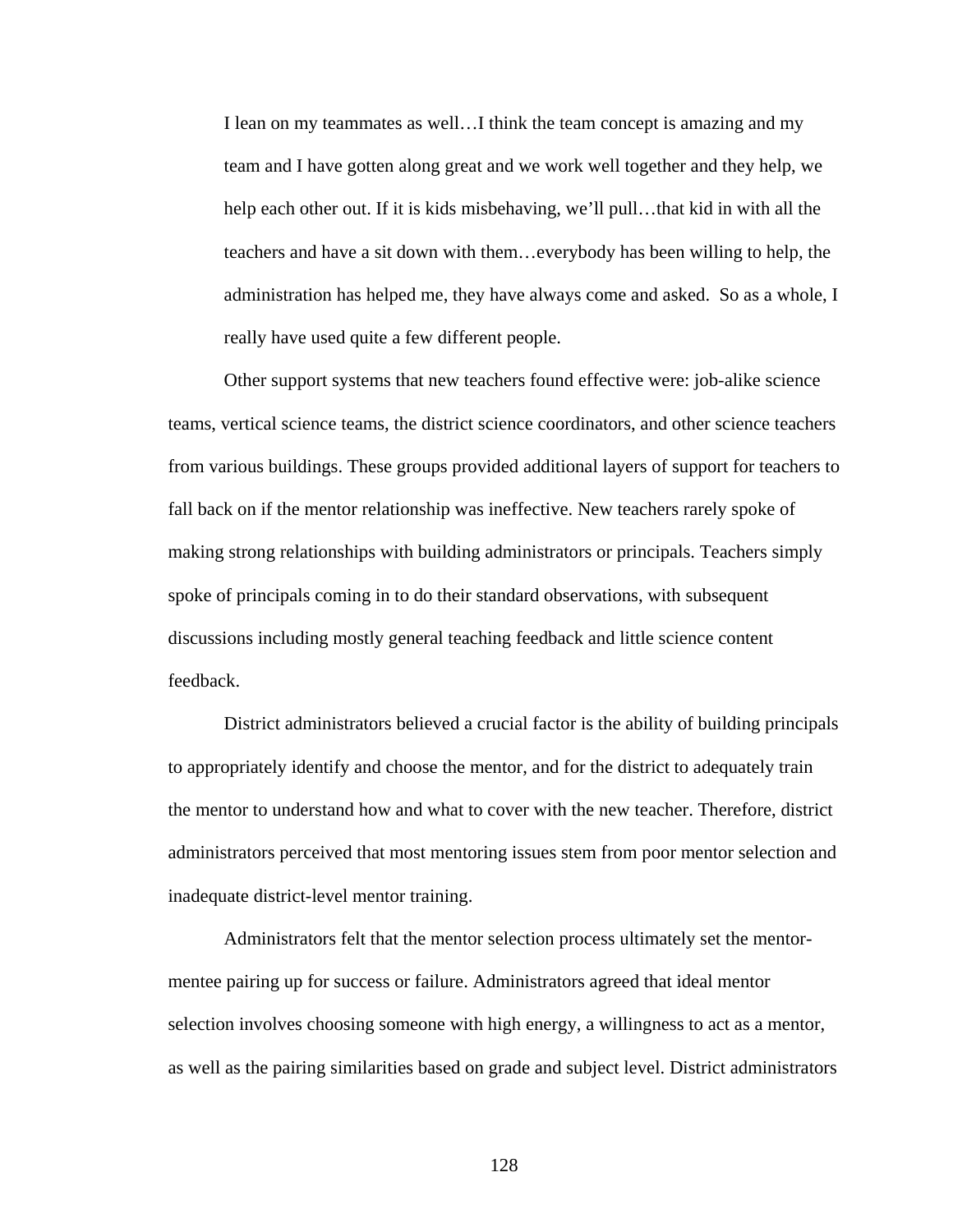believed mentor problems were more widespread at the high school level and not as much of a concern at the middle school level. Administrator 4 mentioned concern with this:

Maybe poor choices of mentors. We were finding as we were questioning, this was at middle school as well as high school, sometimes a math teacher is your mentor instead of a science teacher. So, not even having a mentor in your field. And out of that it is just principals saying, "Hey I like this person, I want you to mentor so and so." Instead of who really is going to be the best for your subject area.

 Additionally, several district administrators desired the hiring of additional staff as instructional coaches. Ideally, these instructional coaches would help oversee new teacher professional development, and would hopefully increase the likelihood of new teachers receiving and appropriately implementing professional development and district initiatives. The district science coordinators' office also desired to be more directly involved with the mentor program to help with consistency of mentor quality from building to building.

 The interview data seemed to beg the question: who is actually overseeing and checking in on the mentor-mentee relationship for each school and for each new teacher? Teachers said that after assigning the mentor, building principals have little to do with fostering a quality mentor relationship. Some principals were perceived to assign mentors based on personal reasons rather than choosing the most appropriate mentor for a particular mentee's situation. District-level administrators desired more assistance from instructional coaches to provide the feedback that new teachers need to improve their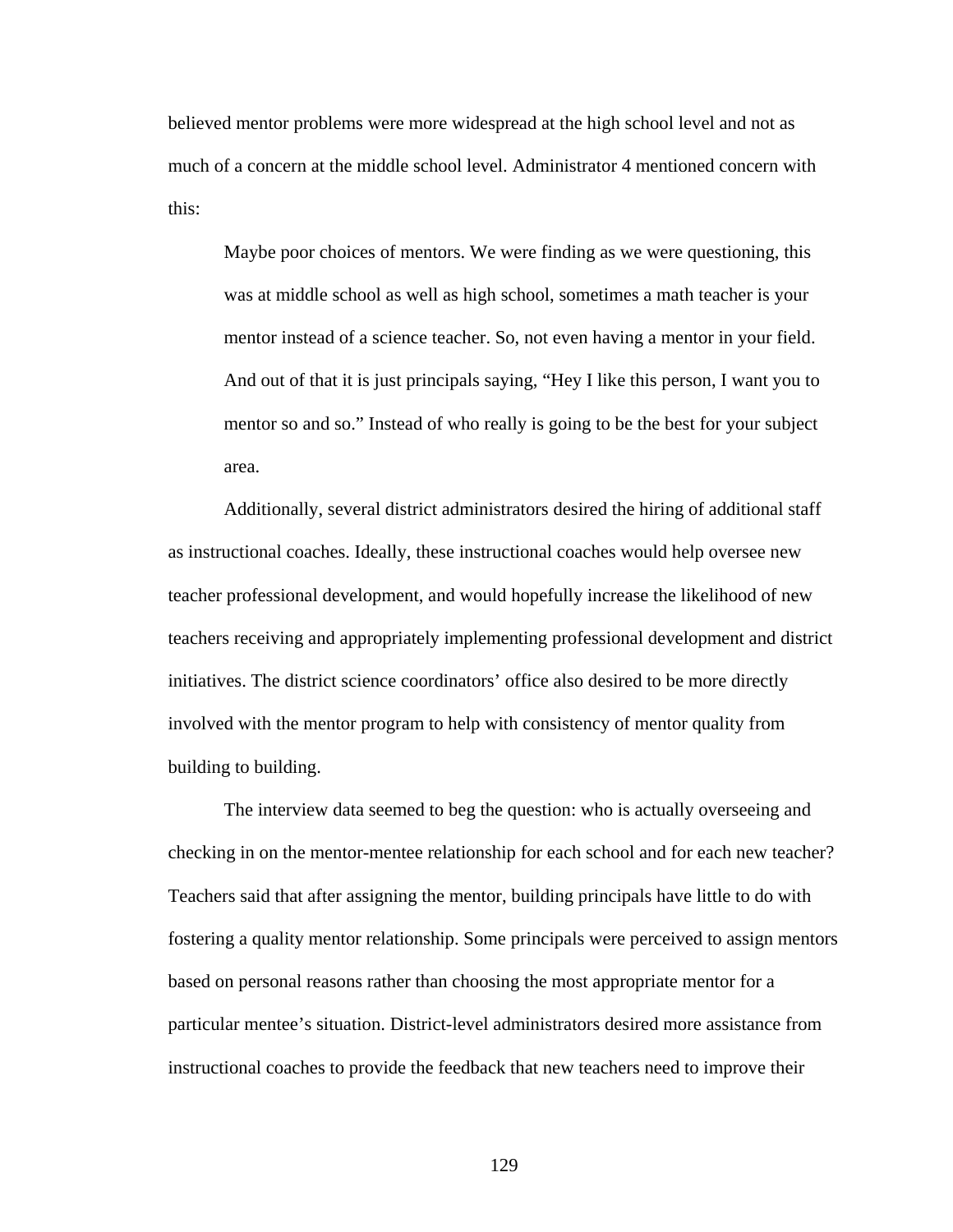instruction and to improve mentor training. The task of mentoring is a very human endeavor that begins with leaders identifying an outgoing mentor, training them appropriately, then providing the pair with assistance and feedback on the mentor-mentee relationship itself. Problems seemed to arise when one or more of those variables were taken for granted. Interview data suggested that additional leadership assistance and support was needed, in some cases, to help foster a high quality relationship that supports new Midwest teachers.

#### *Summary of Perceptions of Midwest's Mentoring Program*

 To summarize, new middle school science teachers primarily based their perceptions of the success of their mentor or buddy on several key variables. First and foremost was a sense of connection, or positive relationship, which new teachers clearly described as either being present or not. Other variables important to the success of the mentor-mentee pairing included open discussion of curriculum, proximity to each other, and mutual grade level and planning periods.

 It was evident that if the mentor-mentee pairing did not gel on a personal or professional basis, then new teachers felt little true support from the mentor. District administrators explained that building-level leaders were responsible for identifying mentors and monitoring the mentor-mentee relationships. However, new science teachers generally claimed to experience little follow-up, support, or effort by building principals to ensure mentor-mentee collaboration. Some new teachers also perceived mentors to lack proper training from district-level leadership on how to support the new teachers in their care. Luckily for new teachers in Midwest, mentors were not the only support system in place. The next section includes a discussion of the multiple layers of support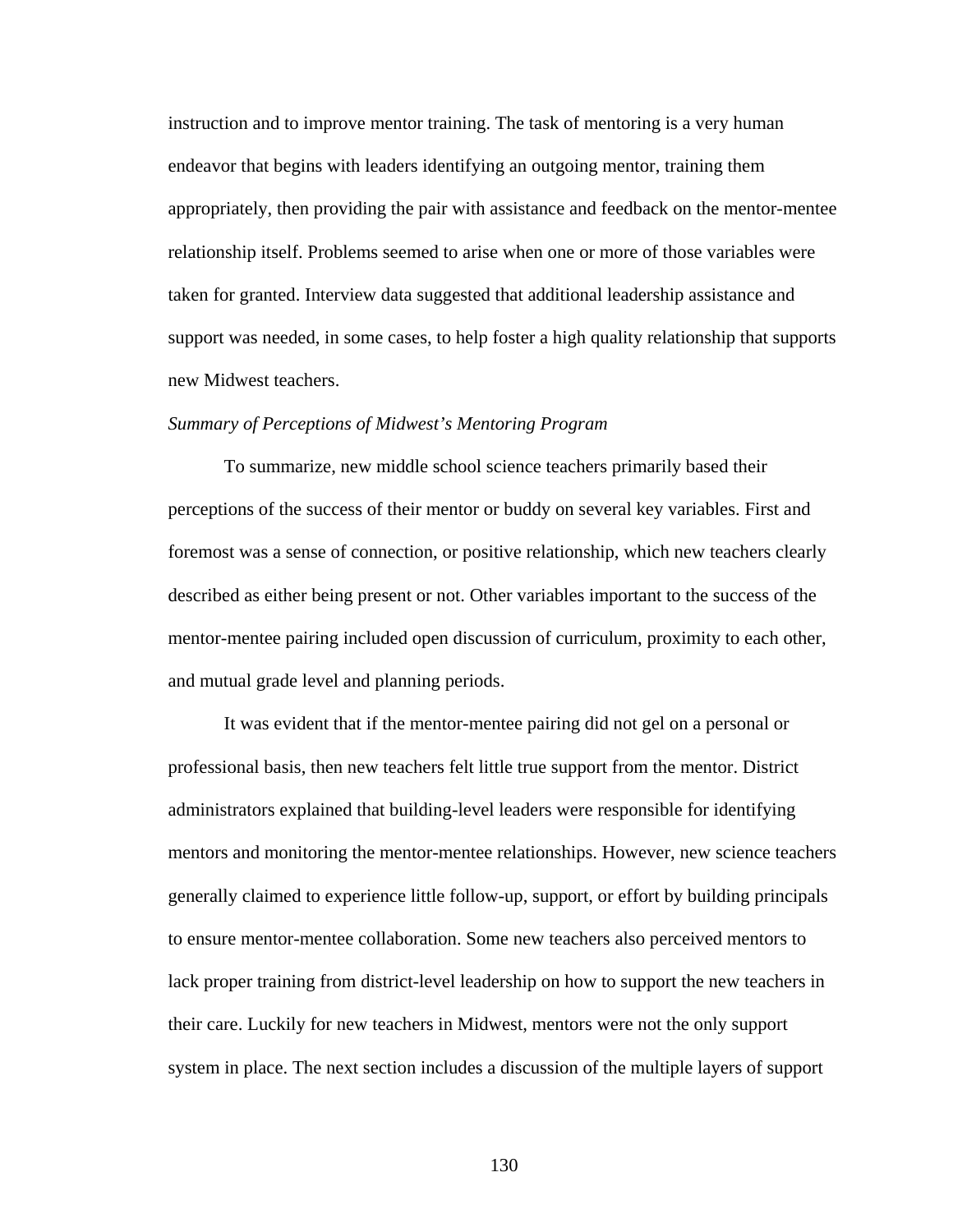that most new teachers received as they began their middle school science career in Midwest.

# *Perceptions of Midwest's Science-Specific Professional Development*

 Some interview responses fell under the category of Science-Specific Professional Development for new middle school science teachers. Within this category, interview responses were further divided into three subcategories that discuss: (a) perceptions of the district's science professional development *content and structure*, (b) perceptions of the district's science professional development *delivery methods*, and (c) perceptions of *leadership and support systems* that accompany science-specific professional development. New middle school science teachers spoke of science-specific professional development primarily as curriculum training sessions provided by the district. Several teachers could not think of science-specific training while others found several science content related opportunities provided to them by Midwest. Teachers and district administrators believed the most powerful form of science-specific professional development came in the form of informal site-based, job-embedded teacher collaboration that takes place in the learning communities model of professional development.

 The science department in Midwest School District is led by two district-level coordinators who plan and organize science professional development opportunities for all teachers in grades K-12, and oversee the implementation of science curriculum for all science teachers in the district. The two coordinators are involved in curriculum training during orientation week, observing new teacher classrooms, helping with new teacher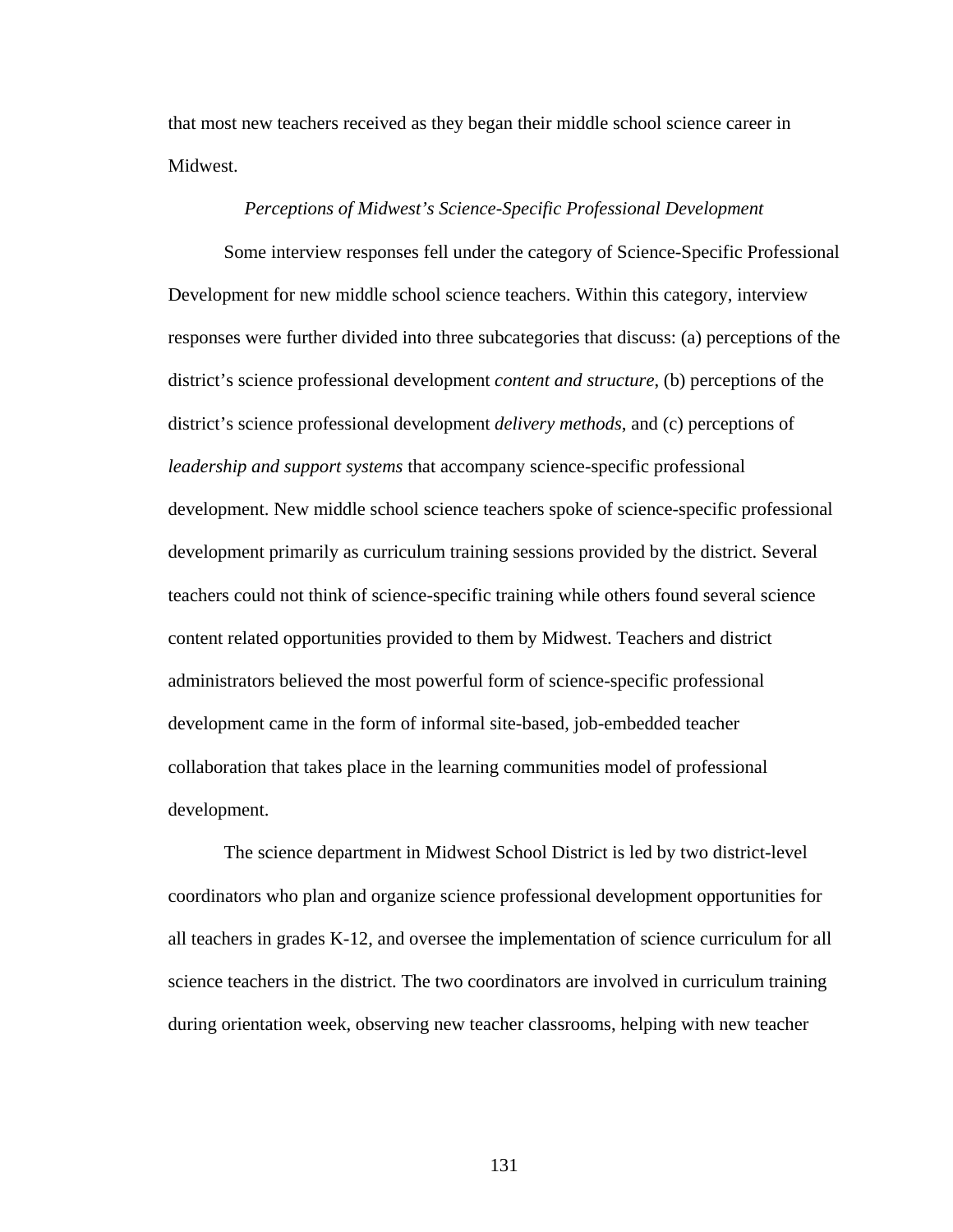supply orders and technology support, and being held accountable for the advancement of district science initiatives and professional development programs.

 Middle school science teachers in Midwest School District are divided into several groups and teams. Middle school vertical teams are composed of all science teachers from grades 6-8 within one building who meet periodically throughout the year. Middle school job-alike teams are composed of two or three teachers within one building that teach identical courses in the same grade level. In addition, science teachers are also part of grade-level teams, which includes teachers from different subjects that share the same groups of students. Middle school science teachers are provided weekly plan time in their schedules with their grade-level teams and job-alike teams. Science professional development occurs during orientation, job-alike meetings, half- and full-day staff development sessions, and summer workshops. Furthermore, Midwest School District is able to provide some financial support to science teachers who seek out of district training and advanced degrees.

 Data that related to science-specific professional development will be explained as they fit into each of the aforementioned subcategories. First, I will address data that deal with the subcategory of science professional development structure and content. *Perceptions of Science Professional Development Structure and Content* 

 Some of the data fit in the subcategory of science professional development structure and content. Structure refers to the timing, scheduling, and format of science professional development at the district and building levels. Content refers to the practical or theoretical concepts that are planned for these programs.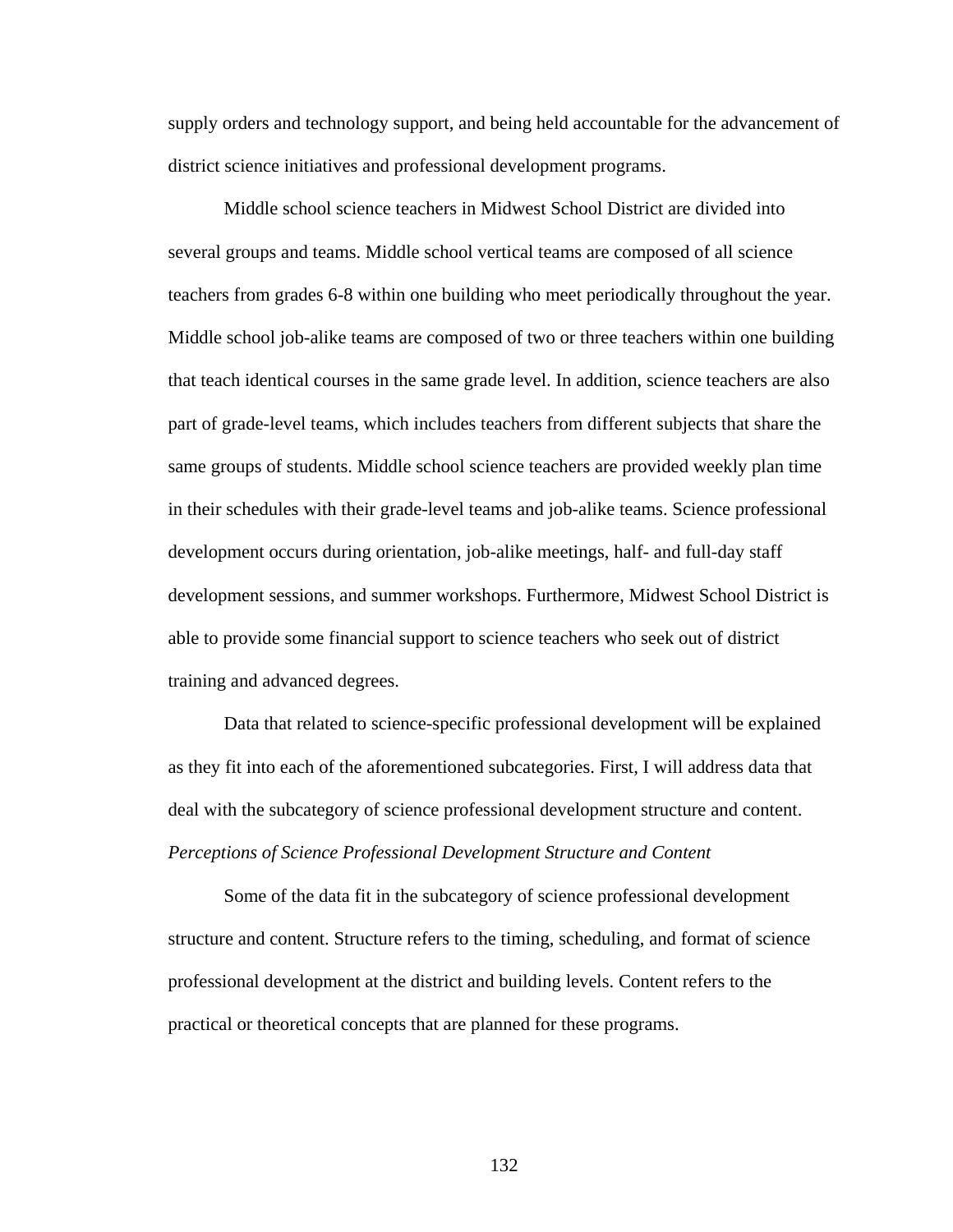Comments regarding the usefulness of the structure of science-specific professional development opportunities typically related to when and with whom science teachers collaborated. For example, administrators highlighted the structure of summer field trip offerings for teachers as experiences through which to delve deeper into specific content matter. Teachers that had been on summer field trip experiences provided positive comments about the hands-on connection to their curriculum. These teachers reported using knowledge gained from these experiences during the following school year.

 A few teachers described how they enjoyed opportunities to meet with teachers from different buildings. It should be noted, though, that some of those collaboration times were arranged outside of contract times and were set up by individual teachers without prompting by district administration.

 As stated in other sections, teachers overwhelmingly found the structured time set aside for their job-alike meetings each week as the most effective time to share science related ideas. Those teachers who had a good working relationship with job-alike team members said this was the most useful time during the school year for science professional development.

 Interview data also supported the fact that the structure of science professional development in the district was not useful. Teachers shared that the organization and structure of science professional development was not always communicated well. Often, mass e-mails related to science professional development opportunities and district science initiatives would appear with just a few days' notice. Teacher 10 stated: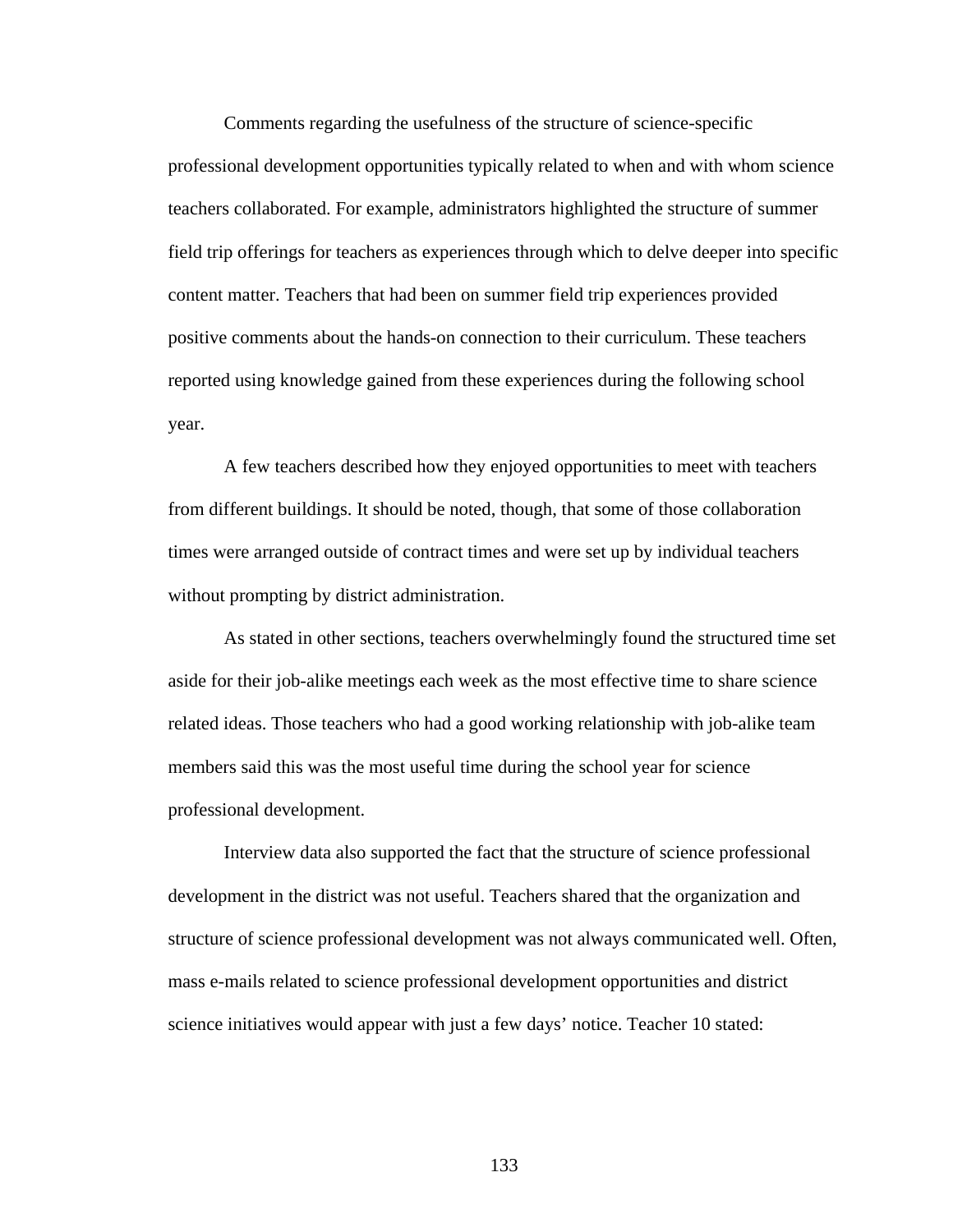I think that if they [Midwest] wanted us to do things like science fairs or science expos, they would have made it more accessible to us to get the time off to go to those things. If you want teachers to motivate students to take part in that, then you're going to have to make the teachers see the importance of it, and the way to do that is to engage the teacher to stand with you. Sending out an e-mail saying a science expo is coming, when are you going to sign up to work a booth? (ha, ha) or a table? It's not motivating me to say, this is something I should do.

 New teachers noted that the science professional development provided during large district formal professional development sessions did not meet their individual learning needs. The few large group science meetings occurred so infrequently, and for such a short duration, that new teachers did not find the structure or timing of the meetings to benefit them in terms of strengthening their knowledge of science curriculum. New teachers said these larger group meetings sometimes occurred before they had taught the curriculum, and so early in the school year was not a preferred time to debate curriculum topics which they had not yet experienced in the classroom. New teachers generally desired more opportunities with ample time to meet with other science teachers to discuss content in an informal setting. Perhaps the most telling comments regarding the impact of Midwest's structuring of formal science-specific professional development opportunities came from a few science teachers who could not recall any science-specific training at all in the past few years.

 Interview data on science-specific professional development spoke more to the content. New middle school science teachers said the content of science professional development was most useful when the training was relevant to their current grade-level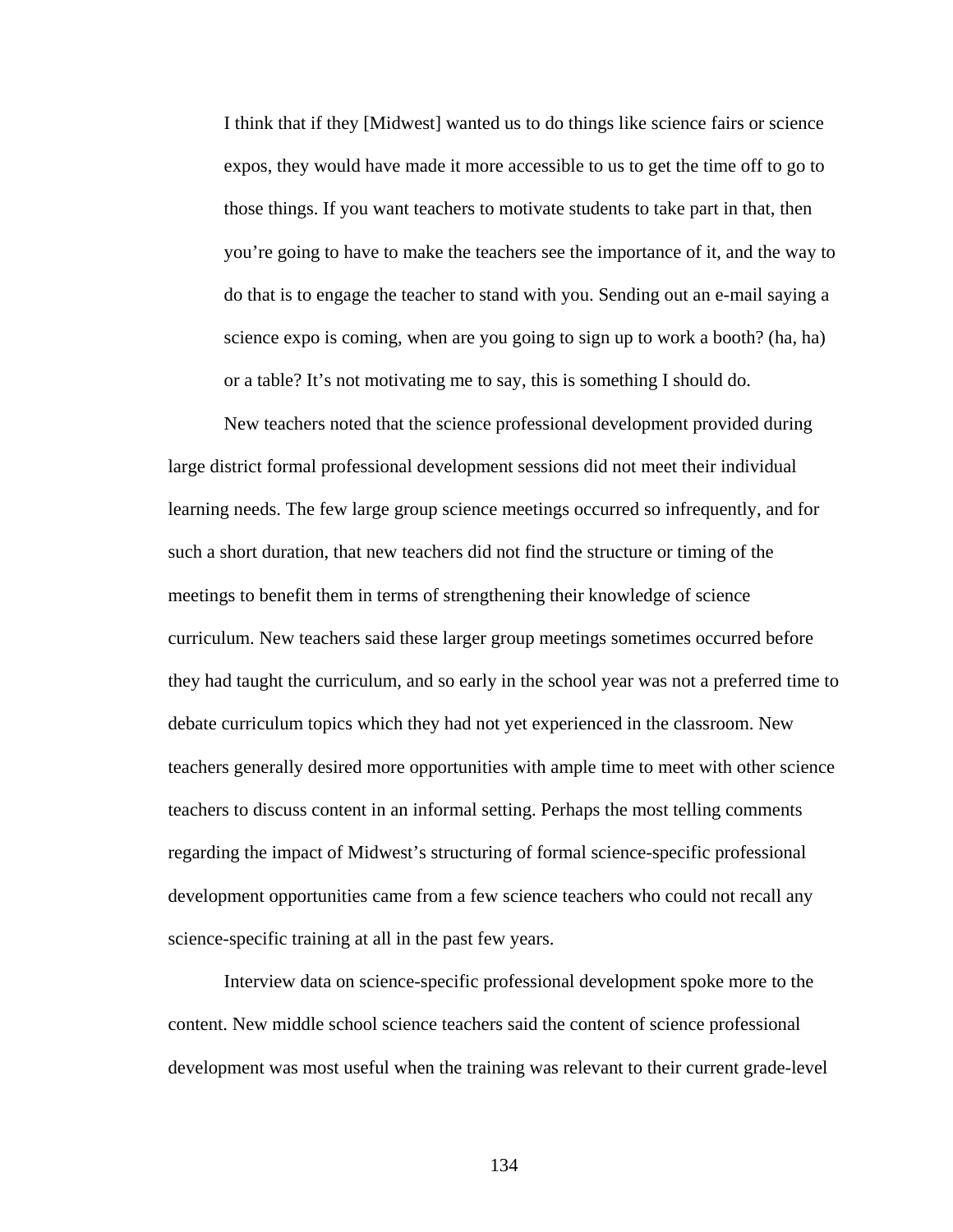curriculum. Teachers further explained that content training which provided hands-on ideas and materials for labs and activities were the most powerful and interesting professional development sessions related to science. Teachers found professional development content useful when the trainers had specific examples, went into detail on how the topic could be implemented or assessed, and provided usable products, such as sample labs or ready to use assessments. Teacher 1 shared that:

The coordinator did labs, different labs that would meet the different stuff, so that was good…Now the only other thing was, I don't know if it was at that one or the other one [science professional development training session]. We did a misconceptions thing and that I used because there is a book that they make and it is on science misconceptions. I have used those as openers, and that I liked.

 District administrators perceived science training as ideal when it was contentspecific, modeled for the teachers, and provided for teacher collaboration time. Administrators emphasized science content training that focused on assessment and technology as a targeted goal for improving student leaning.

 Science professional development content was perceived as not useful to teachers when it was generic or a review of their previous knowledge gained from undergraduate work. Teachers felt some of the science professional development discussed during their first few years was redundant. Teachers expressed that, at times, trainers did not provide or model strategies for implementing theoretical concepts into lessons so that students would be able to learn difficult concepts. Teacher 3 said:

I went through the curriculum [training], I spent a year and a half on that. I recall it. It wasn't like what to teach, but what you do with that is something else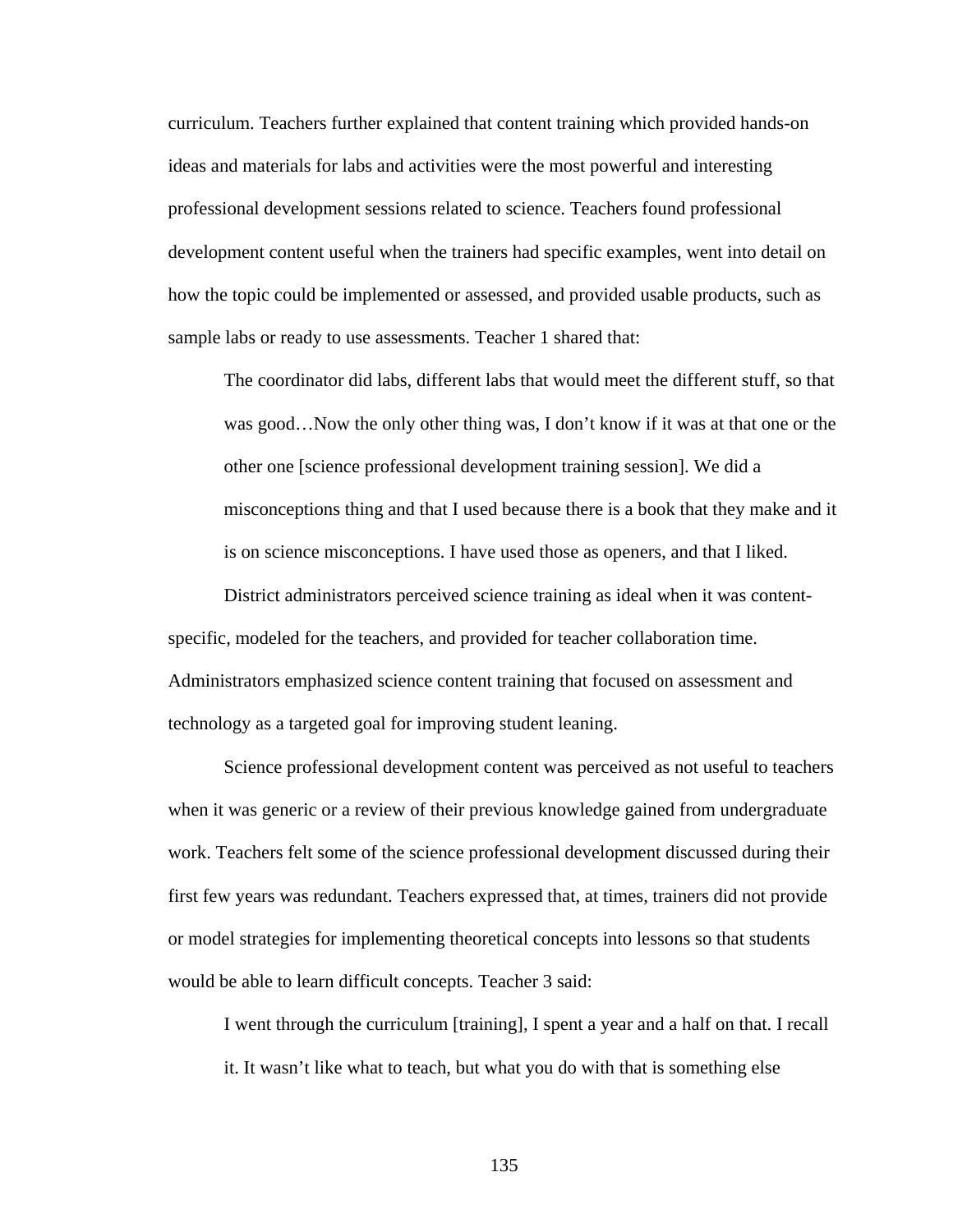entirely. I don't see that to be professional development. I mean yeah, the fact that I know what the [objectives] are and I am aware of the ideas behind why we teach them. But that doesn't help me with like how I would then deliver that to students and then in a meaningful way.

 The content and expectations for participation in science programs and science initiatives were vague for many new teachers. New teachers said that they questioned whether participation was mandatory or optional. Furthermore, the agendas at building and district-level science meetings were reported to be unclear or generic. Teacher 3 conveyed this sense of vagueness:

Even after being on the curriculum [committee], I'm still not sure what you want from me, do you want me to teach this or that. And they say they want you to teach the curriculum. But today we had the [vertical science team] meeting and it wasn't clear to me what we are supposed to be worried about, or what we are supposed to be focusing on.

 Other new science teachers expressed a lack of classroom experience with the curriculum and planning for specific units. So they had no context with which to understand how to take curriculum training ideas, process them, and then modify their practice. Teachers desired more information on how to deliver a concept to students along with bulking up on their own content knowledge and learning. Teachers desired more curriculum content training offered through the district and said they would be interested in taking specific content training sessions if more opportunities were made available. Some teachers admitted that they didn't remember learning certain grade-level curriculum, or that it had been learned so long ago they needed a review before teaching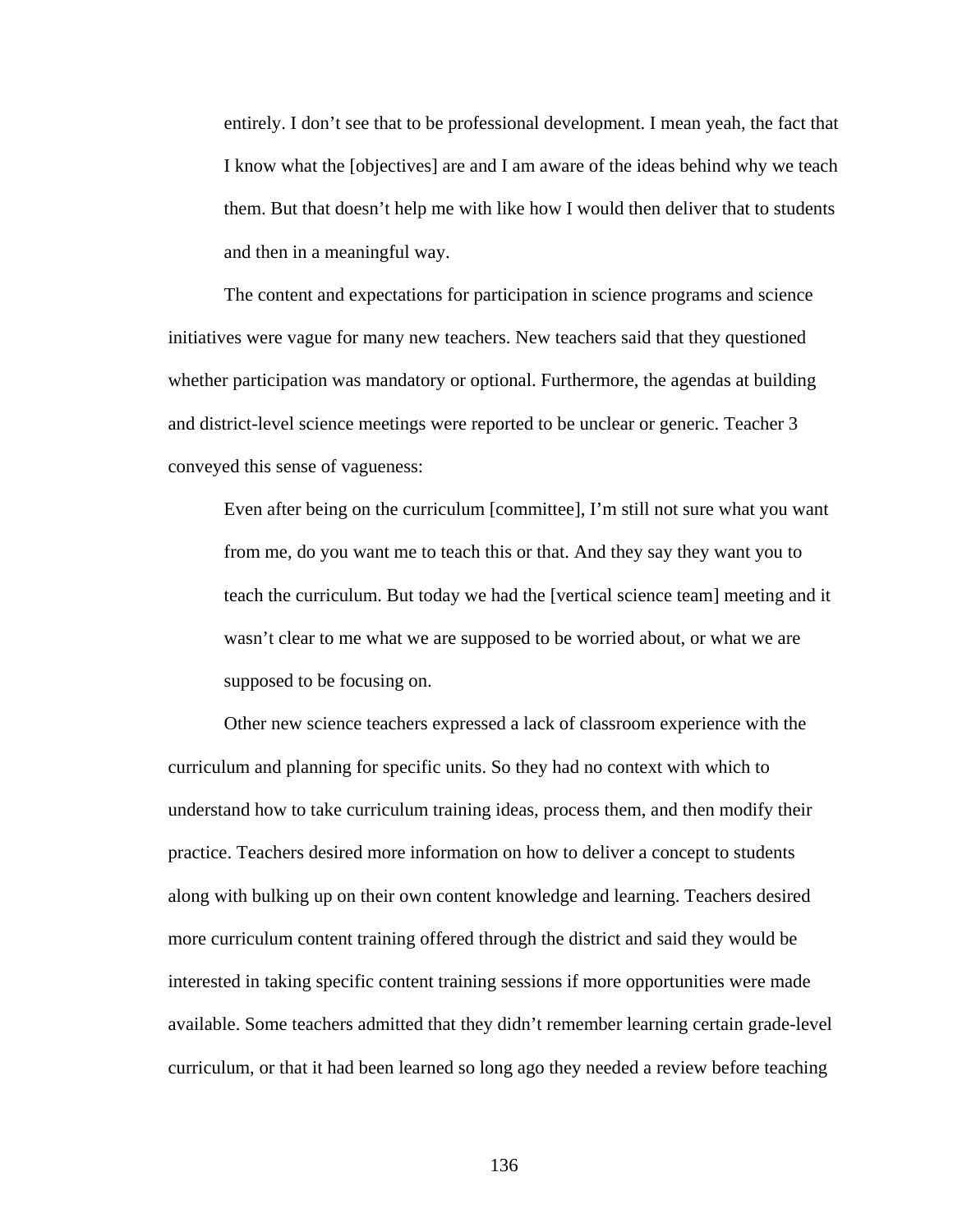the unit. Some teachers couldn't recall ever having science content training. Teacher 6 said, "I'll tell you right now. None. Not a one [district-sponsored science content training].

It seemed that the structure and timing of summer field trips and weekly job-alike times were the most effective times for new middle school science teachers to get the most out of science-specific content learning and collaboration. The structure of most other science related professional development was less effective. Because they occurred too infrequently or with such short duration, new teachers felt they really didn't benefit from large group science meetings, especially at orientation or on staff development days. New middle school science teachers also felt that little science-specific content training occurred. When teachers recalled science training, they appreciated when concepts were modeled for them and with them during the training. More training that allowed for work time with other science teachers on grade-level, content-specific material was desired. *Perceptions of Science Professional Development Delivery Methods* 

 Delivery methods refer to how science-specific professional development is actually taught and how trainers deliver that information. They also include the methods through which the material is presented. Are teachers in formal professional development sessions listening to lectures, or are they collaborating with other teachers to discuss science?

 During interviews, new middle school teachers mentioned different sciencespecific professional development delivery methods. While many comments about formal district workshops were negative, most teachers and administrators had positive things to say about informal professional development offerings.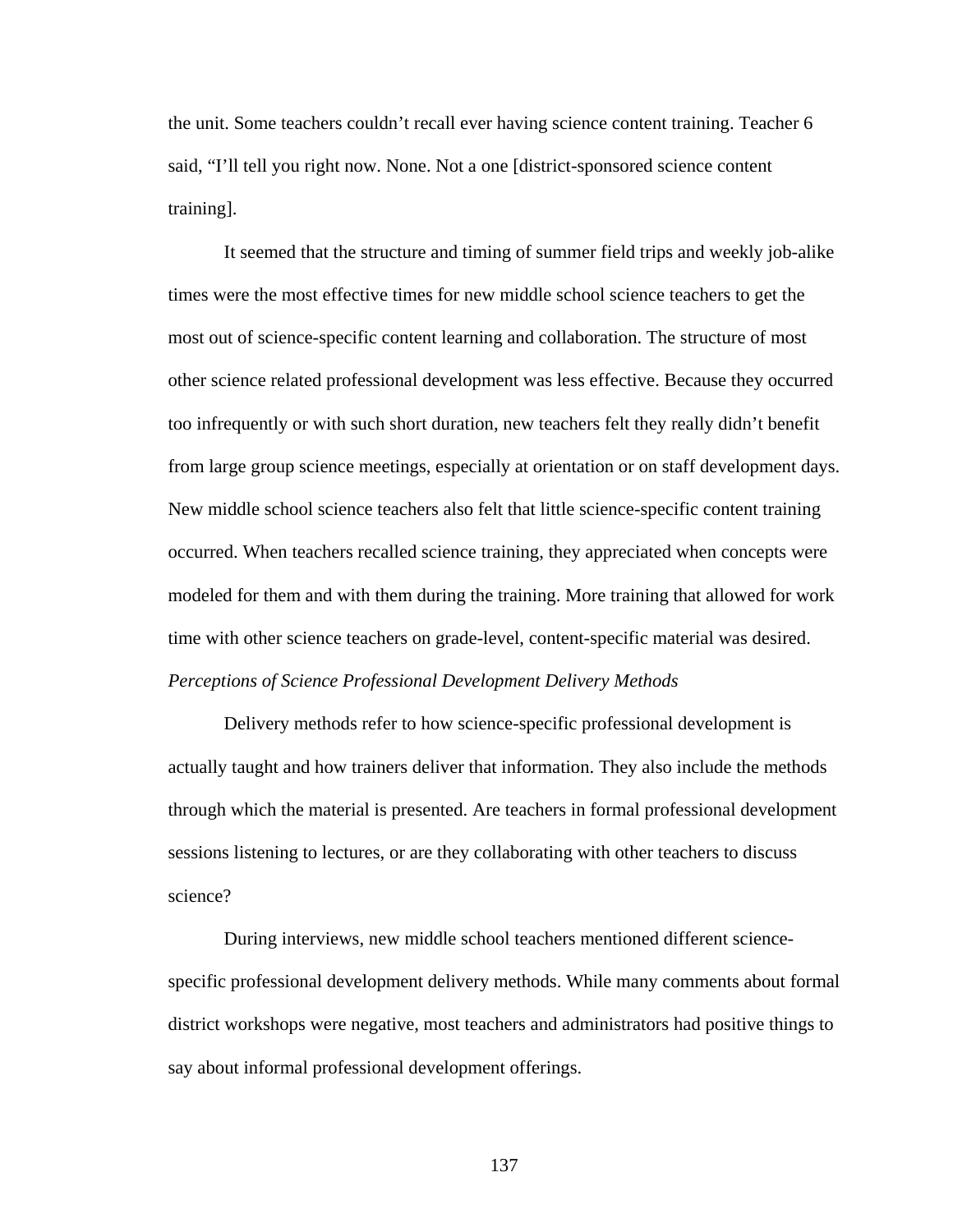Informal science professional development was described by teachers as helpful. The informal sessions allowed groups to collaborate on a variety of topics, including content, assessments, lab ideas, and best practices, without necessarily having a set agenda from which to work. Teacher 2 described:

Some of the most powerful development, professional development days I have ever had are just getting a group of people around and saying, "Bill [pseudonym], you give your experience of somebody who is a first year teacher, what was your hardest thing? Joe [pseudonym], you give yours and you have taught for 10 years, what is your hardest thing to get the kids to understand and teach?" And having group discussions, I think those are huge.

 When new middle school science teachers spoke of collaborating, they reported preferring when the group used a mixed approach of idea collaboration, modeling strategies, seeing demonstrations, going on field trip experiences, and being provided enough independent plan time to incorporate ideas into new lessons. Site-based professional development provided in small, informal settings met their ideal delivery needs. Teachers perceived that the district provided them with ideal conditions for teacher collaboration during informal weekly job-alike team time. Teacher 4 said this about her new team and job-alike partner during her first years:

No big power struggles [on the team] or anything like that because the thing was pretty much set up and they would fill you in. "Okay, this is the curriculum and this is how we have done it in the past and this is how it is set up… I just found this cool activity, why don't you try it? I just tried it with my kids and it works really good. Here I just found this and this is neat, but I changed this about it."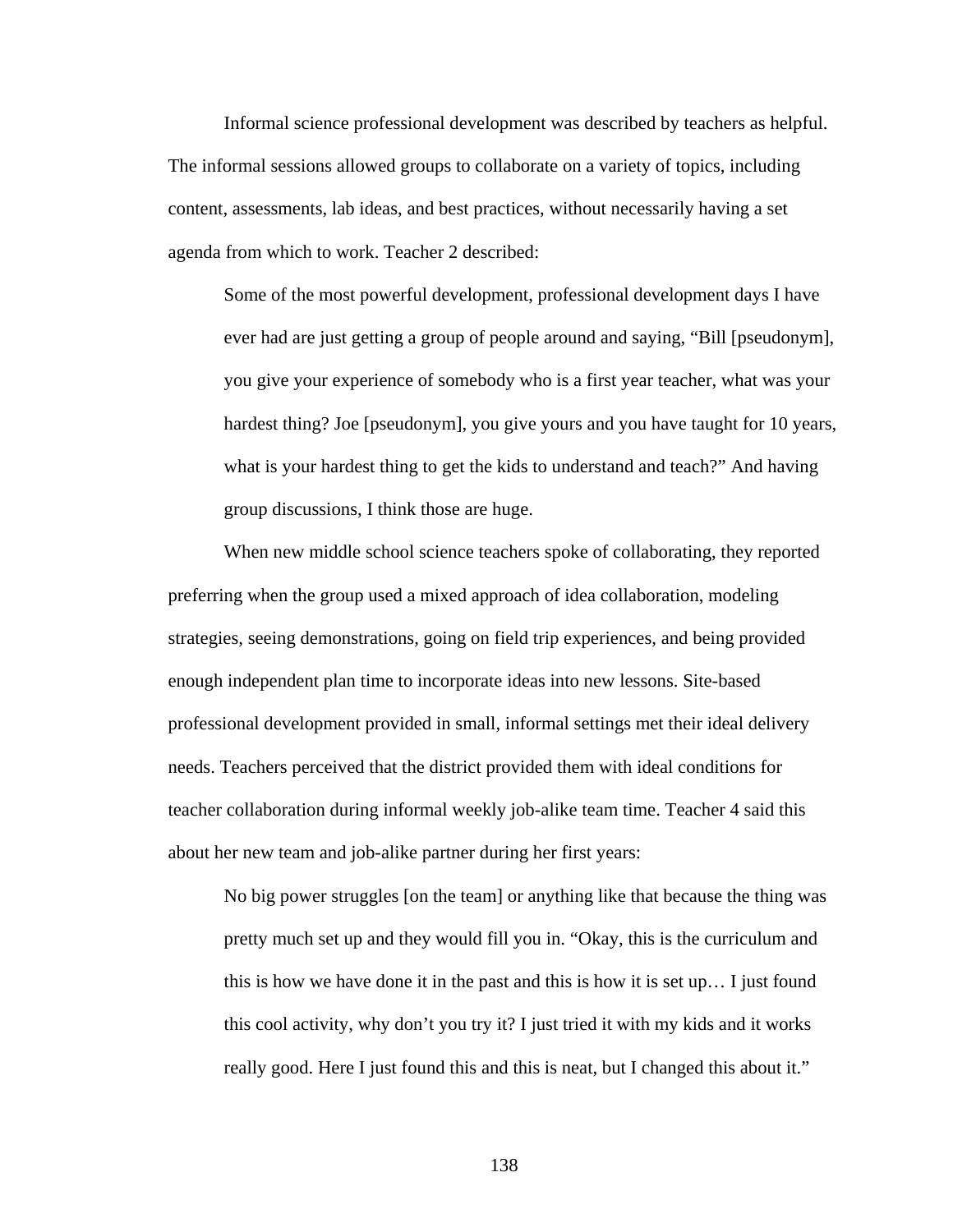Summer workshops were reported by teachers to be a more effective delivery method of science-specific professional development than similar staff development experiences provided during the school year on staff development days. Teachers said summer opportunities allowed instructors to deliver professional development in a manner that incorporated more teacher ownership and collaboration time. Most new teachers reportedly took summer workshops or participated in summer field trip experiences offered by the district. Those who participated in such summer opportunities had positive comments regarding the way the content was delivered. Midwest's 2008 summer workshop booklet noted four middle school science professional development offerings along with summer science field trip opportunities that were made available for all science teachers in the district.

 Teachers said that large group lectures were the least effective method of delivering science professional development. Most middle school science teachers stated that they primarily received informal professional development for the majority of their science training. But when asked specifically about formal professional development sessions, new teachers felt those sessions needed to better provide: clear expectations of the initiative, modeling of examples, time for hands-on practice, time to collaborate with others, and some type of follow-up or feedback to help them change and modify instruction.

 New teachers felt that the current formal science professional development provided by the district lacks clear expectations regarding implementation of initiatives and little feedback or follow-up to keep the ideas going and to keep teachers motivated to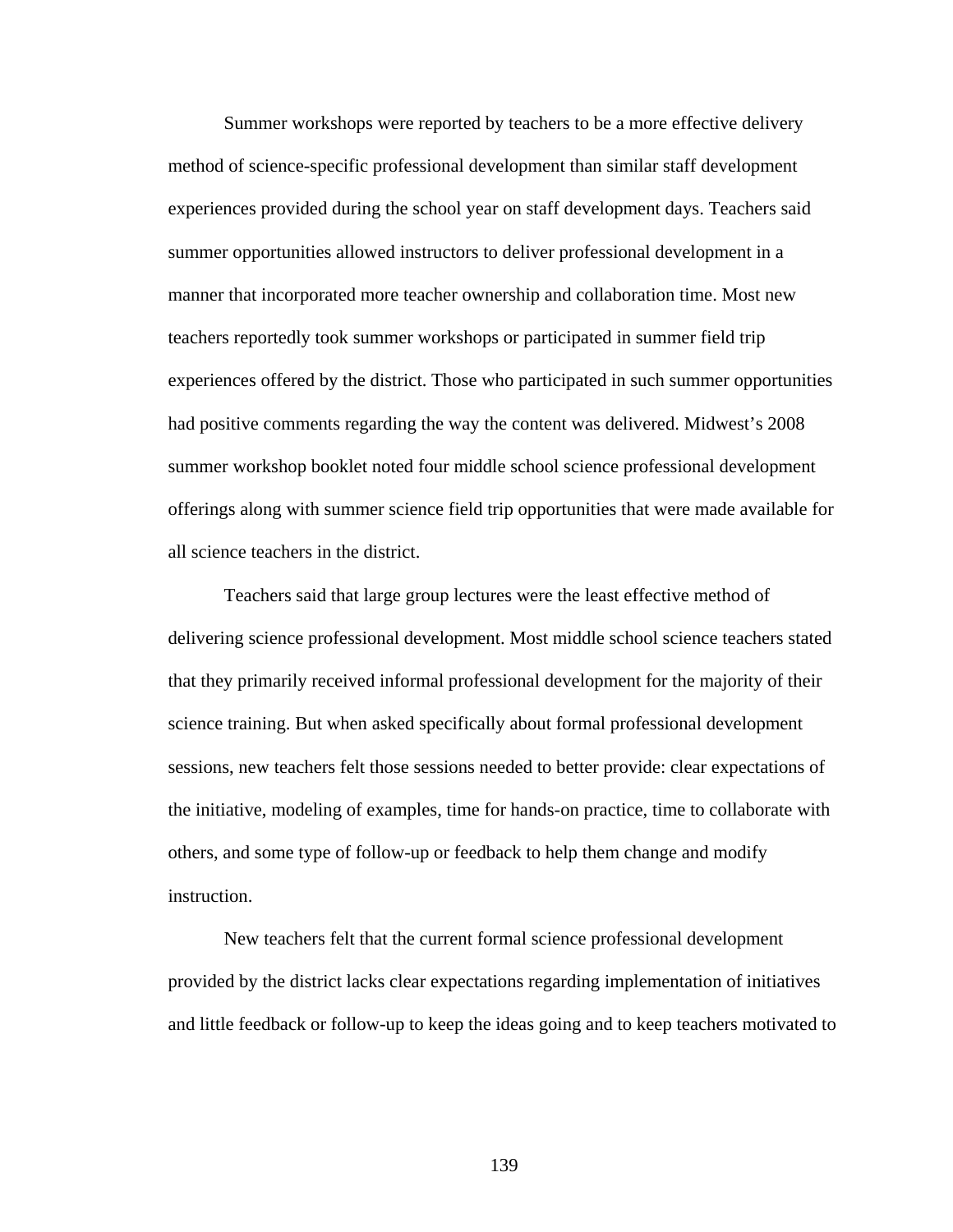incorporate lasting changes in their instruction. This was communicated during Teacher 10's interview:

She had a vision, I just think it didn't align with what we wanted to do. She wanted to show us how she created a test, but it wouldn't apply to the stuff that we had. And it was like, what is the point of that? I mean, it just, she had a precise way of what she wanted done, and she wanted to show it to us, but that is not what we needed. We wanted specifics. We had questions and there were, I think, about six science people in there all wanting to do the same thing. Between all of us, we all walked out of there going, "Okay that was a waste of time." So we just didn't get anywhere we wanted to be.

 Negative perceptions associated with formal science professional development were consistent with perceptions of most formal training sessions delivered by the district. Teachers said that large groups of unlike subject and grade-level teachers made it more difficult to glean relevant examples that can be easily implemented into their science instruction.

 It should be noted that new middle school science teachers and district administrators had nearly identical interview data when it came to identifying the most and least effective forms of delivering science content training to new teachers. Administrators agreed on the benefits of informal, small group science professional development as an ideal way to deliver professional development.

 Interview data revealed that the most beneficial science professional development delivery methods were informal and involved use of the learning communities model of professional development. Teachers believed informal science professional development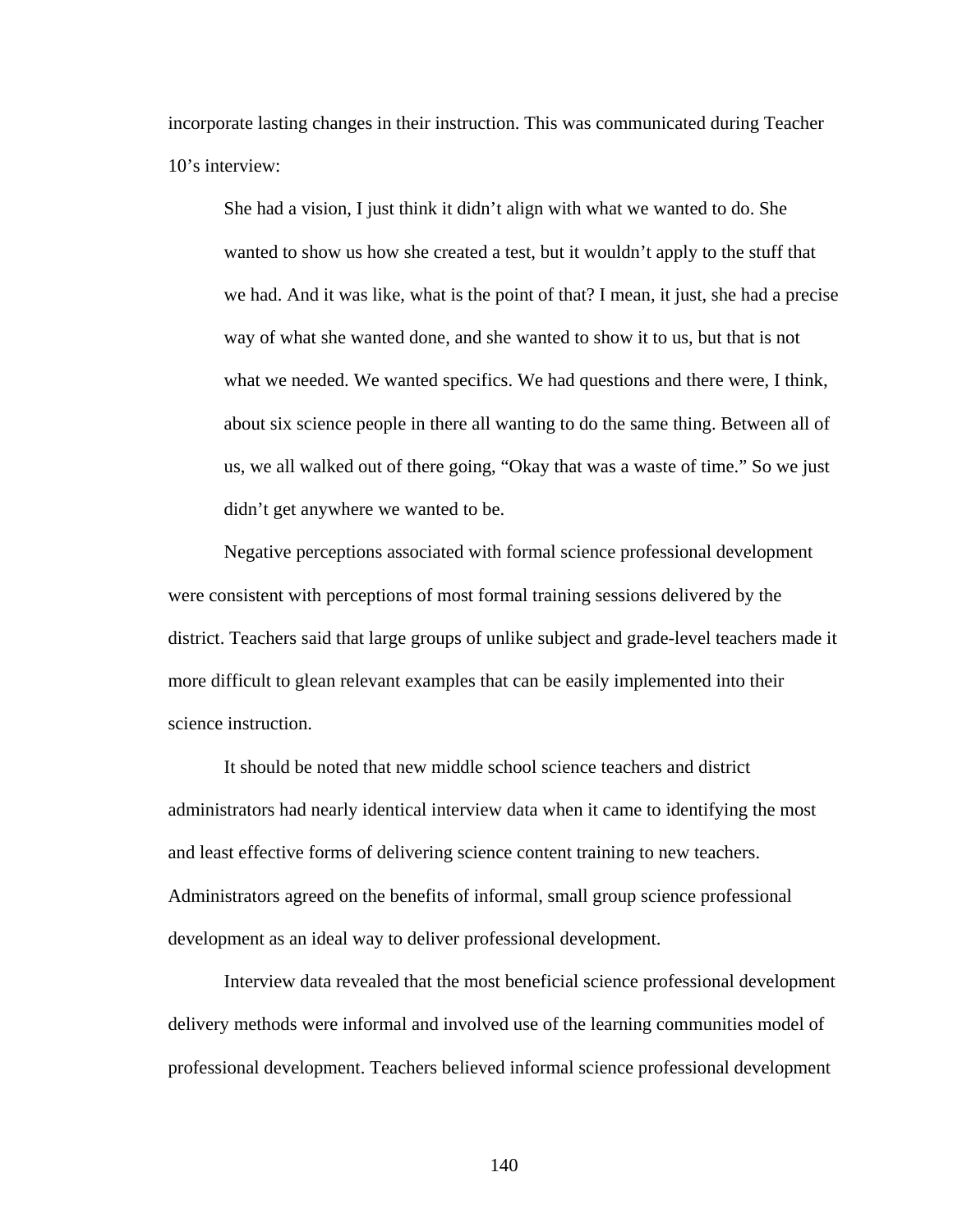was the most beneficial delivery system provided by Midwest. Summer offerings were also considered helpful. New middle school teachers reported that formal districtsponsored professional development opportunities were not beneficial.

# *Perceptions of Science Professional Development Leadership and Support Systems*

 Leadership and support systems refer to how professional development trainers, district science coordinators, mentors, building-level principals, and middle school teams work with new science teachers. It involves their role in providing guidance regarding district science initiatives, ensuring that new teachers have collaborative relationships in which to discuss science professional development, and a deep understanding of both the science curriculum they teach and the most appropriate teaching methods to deliver that curriculum to students.

 New middle school science teachers said that when it came to learning sciencespecific content training, they perceived the most support from grade-level job-alike teams. Other teachers remarked on the accessibility of the district science coordinators' office as a great place for information and support. New middle school science teachers who felt supported spoke about positive school and team cultures that welcomed new teachers and helped them establish positive relationships with mentors, job-alike partners, and other science teachers. Teacher 7 shared this about her job-alike partner:

I could have not have survived the first year without her…She had materials, she had knowledge, and she had pacing, and now that she is gone, I am struggling with the pacing. So I have to sit down with Meg [pseudonym] and Sarah [pseudonym], and say, "Okay, how did you pace this stuff?" Because we taught the same things in the same order and I want to get their ideas on what they,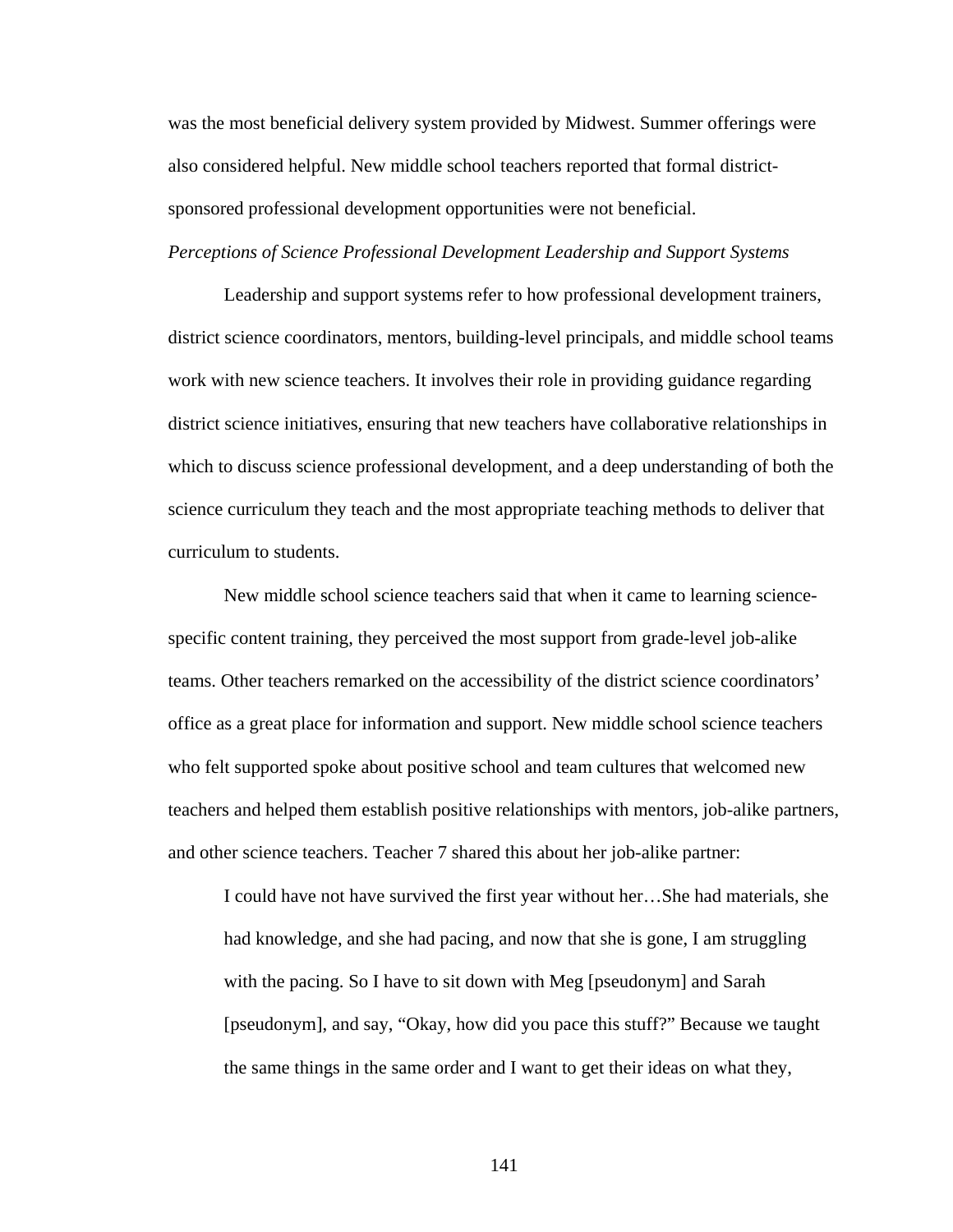because we each have kind of our own thing that we like, some things we teach longer on and some things we don't.

 Across the board, new science teachers perceived the district's two science coordinators as positive, supportive, and approachable during their first years. New teachers commented on the coordinators' ability to help access supplies, order materials, answer curricular questions, plan for summer workshops and field trip experiences, and provide individual or group training when requested. My observation of the science coordinator's training session during new teacher orientation found more one-on-one attention and small group discussions than during other orientation training sessions. This seemed to correspond with teacher perceptions. Teacher 4 shared:

He [science coordinator] said, "Sure, sure I'll get you guys compensated and stuff." We met here at School X [pseudonym] one day in the computer lab and just knocked out a bunch of things like pre-tests, and different activities, different assessments. So that, to me, was time well spent within that activity.

 Much of the interview data addressed positive aspects of support systems for new teachers, although some problems were noted. While some of the concerns related to support systems, typically, the concerns addressed the role of building-level leadership and ineffective teamwork and school climate issues.

 Those teachers who did not feel supported did not speak of strong relationships with co-workers or teammates. Those teachers who seemed less supported spoke of jobalike teams not meeting as scheduled, or that teammates took ideas and asked for copies without mutual sharing or collaborating. This perception of poor group dynamics in jobalike teams seemed to be much more the exception than the rule. But Teacher 9 said: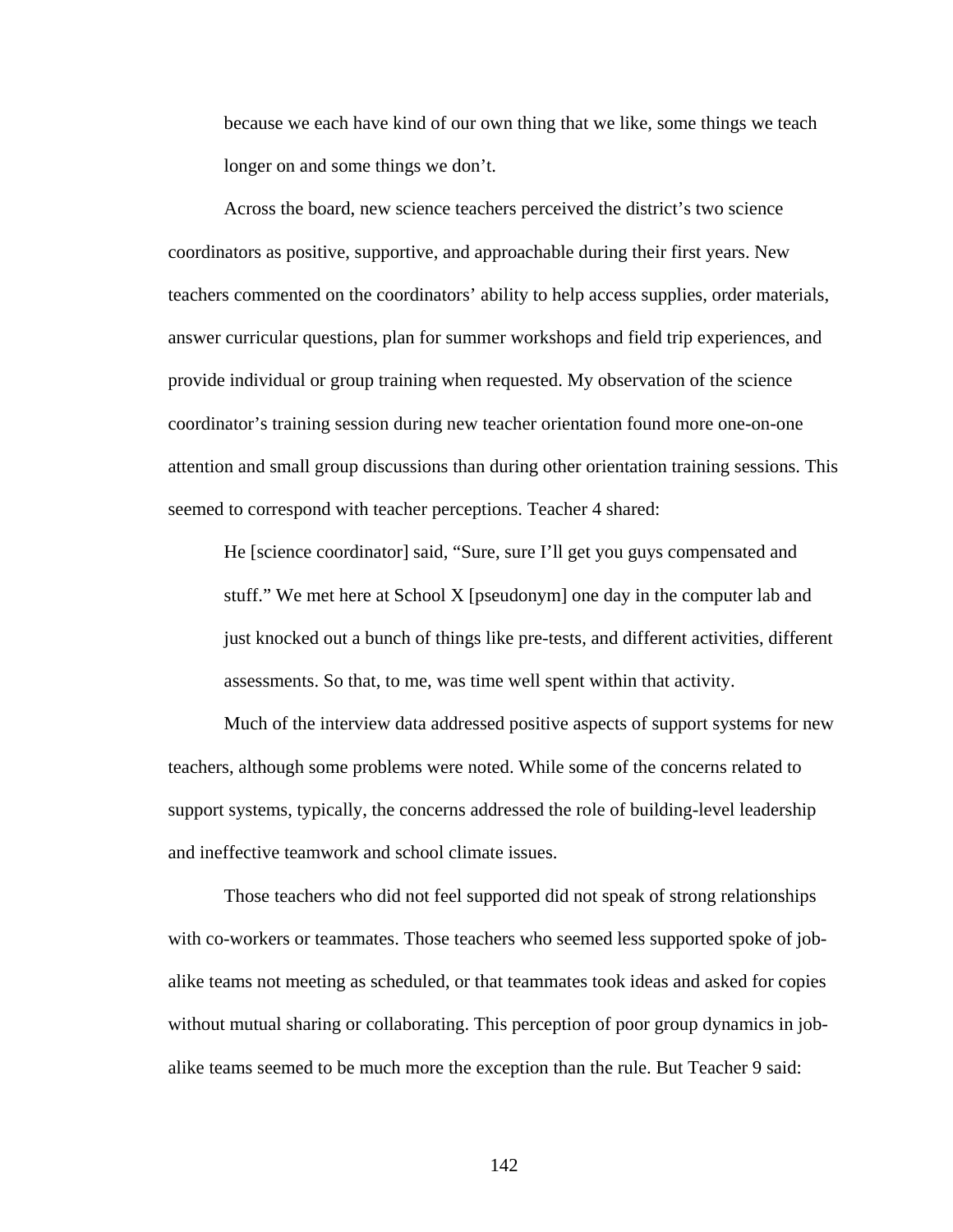It [job-alike relationship] was kind of strange because I had a binder from the previous teacher and not knowing what any of that was, he would just assume I had it [a lesson plan] so I knew what to do. So I think that was a part of it. Not realizing that I wouldn't understand what some of those things were. And I tease him about it, if I don't ask the right questions, I don't get the answers that I need. And that, I like to do things so far ahead too and I don't think he does necessarily. That type of work [collaboration] is very different than what I've been used to, too [at the elementary level].

 Teachers found that most building administrators had little science content knowledge while trying to lead the monthly half-day vertical team science meetings on staff development days. These administrators tended to focus less on science content and more on state test scores or other non-science district initiatives that teachers perceived as not useful for improving their science instruction. Teachers complained that leadership often provided mixed messages on what type of instructional strategies science teachers should be emphasizing. Reportedly, leadership often asked science teachers to focus on state test prep questions, literacy and writing comprehension skills, and other strategies or initiatives which science teachers said conflicted with some of their current instructional methods. Teachers found themselves pushing their own curriculum to the side, or slowing down the pace at which they felt they needed to go to get through their science curriculum, in order to accommodate the priorities and expectations of building administrators. Teacher 4 said:

Well, they...you do get time [for science professional development on staff development days], but it is always usually about [Midwest's school improvement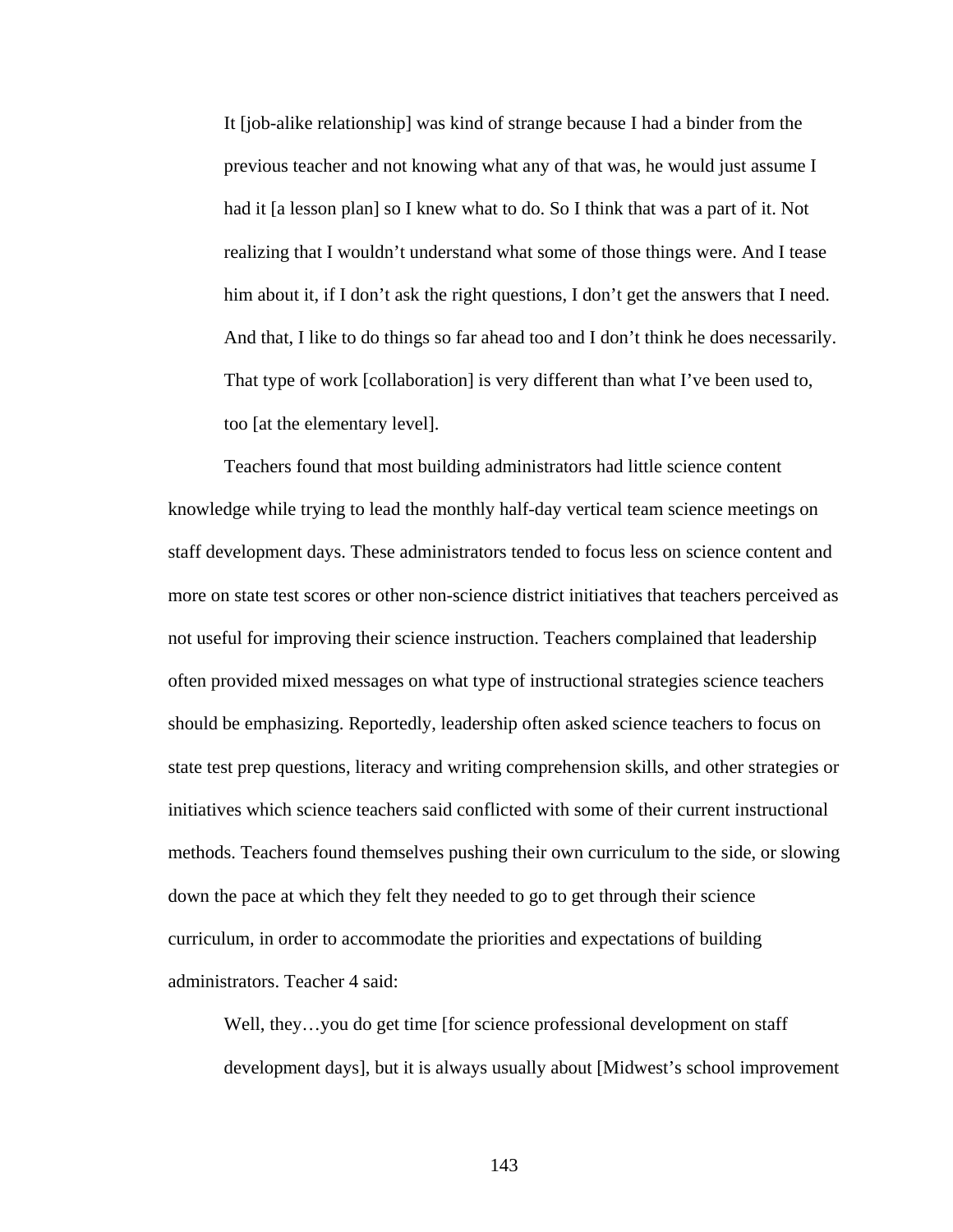plan]. It is typically, I mean, it is a professional development day. Your department gets together, but typically the administration wants you to work on X, Y, or Z at that point in time. You know, you look at the common…the process skills assessments, so you look at stuff like that. So to me, that is just more data interpretation, which is, I guess, a form of professional development. But the value of that, in my opinion, is somewhat lacking. But it is just paperwork that needs to get done.

 Finally, teachers commented that leadership did not follow-up or provide enough feedback on their science professional development and instructional methods. Teachers felt they were guessing on expectations for the amount of implementation, the frequency with which district and science initiatives should be incorporated into their science lessons, and how to balance that with other initiatives being pushed by building administrators. Teacher 1 commented:

They have us turn in assignments and stuff. Then it becomes an assignment you have to do while you're teaching and you do it, and sometimes I try to make it connect. Oh, I'll use this in the spring. Well one thing I forgot I'd even made and I've already taught it. Then the [professional development products], it's almost like you make it for them [administration and trainers] and I just wrote that on the survey we took. I think there is [follow-up], but there is not guidance and I don't know. I guess I feel a little bit like…there are all these people that already have the stuff we are doing, and I just feel that they are just kind of like, well if you do [implementation] that's fine, and if you don't do it, don't tell us that you're not doing it kind of thing.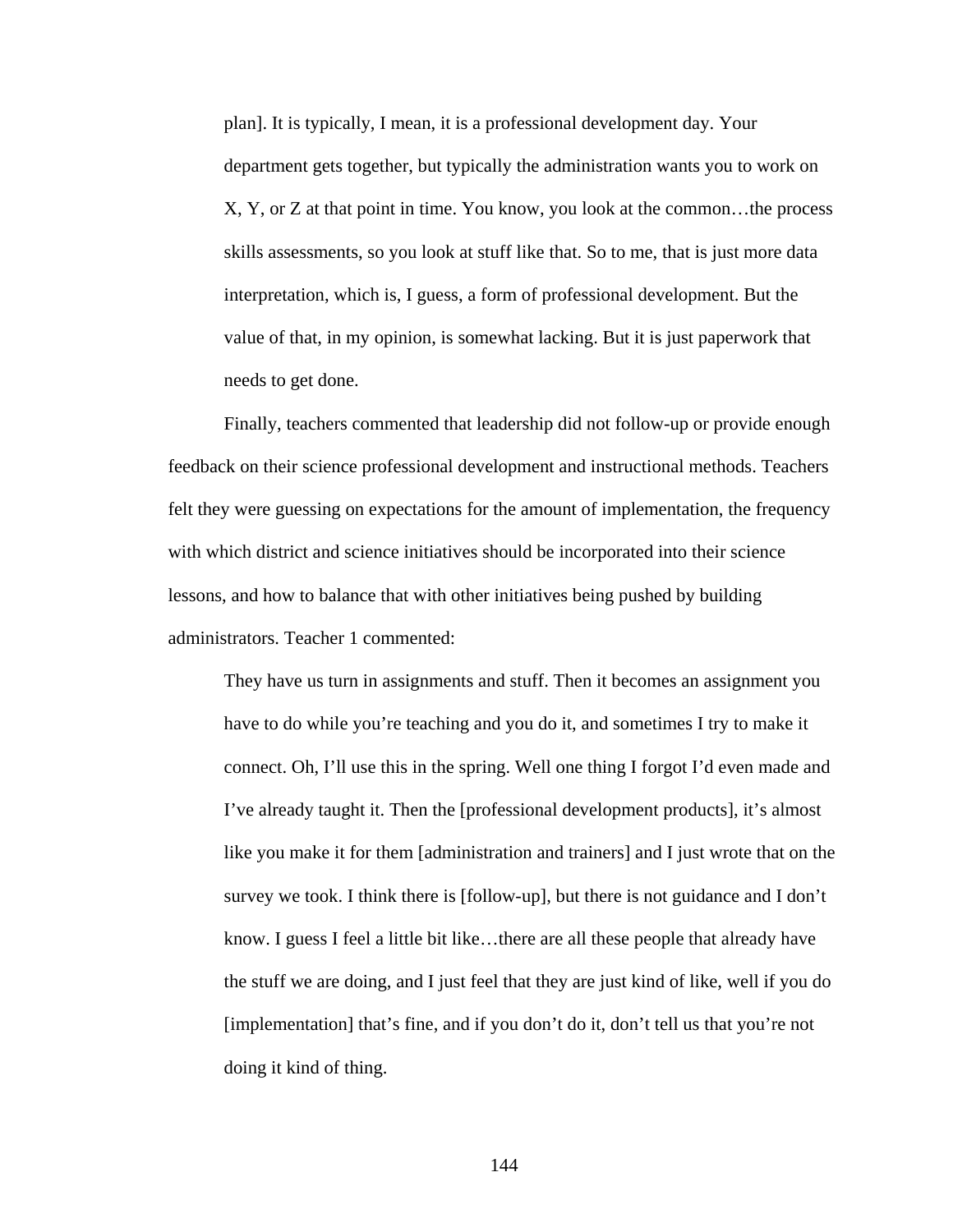District administrators mentioned that follow-up and feedback were issues and that the district is leaning towards the hiring of additional staff as instructional coaches who should improve quality control by ensuring implementation of science and district initiatives. One district administrator said they currently rely primarily on the skill and knowledge of building-level leadership to ensure new science teachers are properly supported within their teams. Administrator 5 added:

Assuming you really want change to occur, you almost have to go in and see that change. And be there side by side with the teacher to kind of analyze how did that go for you? Where do we go from here? Those kinds of things...We talked about the coaching [instructional coaches]. I think the bottom line is that is the best way to do it [teacher feedback].

 It seemed, then, that both teachers and administrators saw a need for buildinglevel administrators to provide follow-up for new teachers, even when the learning communities model was in place. This follow-up may help a new teacher who is flailing among an unsupportive team to feel more secure.

### *Summary of Perceptions of Midwest's Science-Specific Professional Development*

To summarize, new teachers indicated strong interest in opportunities to meet and collaborate with other grade-level teachers from other school buildings, not only to learn more in-depth content knowledge, but also to share lab and assessment ideas. Midwest's middle school schedule allowed this type of science-specific collaboration to occur two or three times a week. This occurred in job-alike teams, or groups of teachers of the same subject and grade level working at the same school building. Science teachers perceived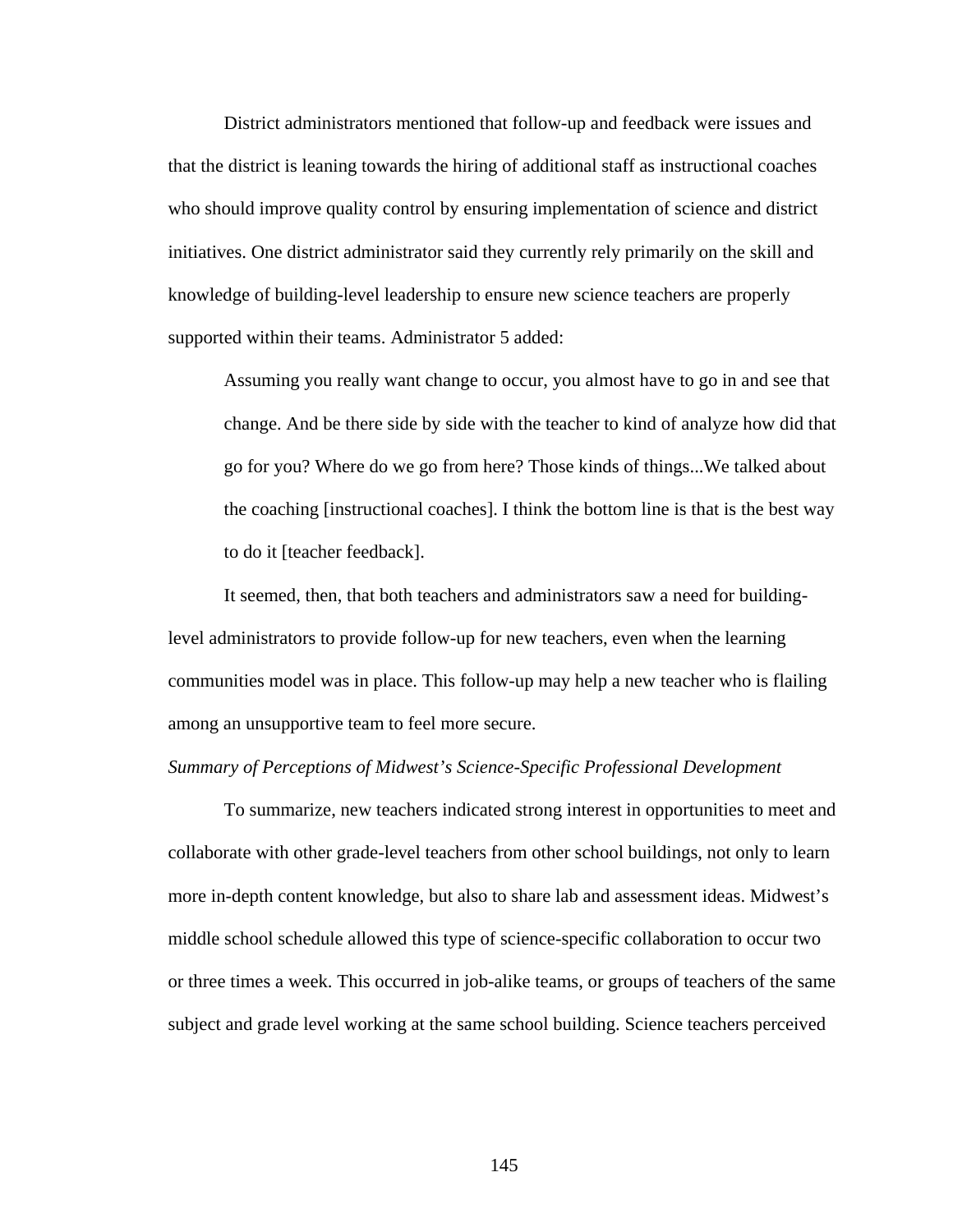this type of informal job-embedded collaboration to be ideal for learning, changing their teaching practices, and building relationships.

Analysis of interview, documentary, and observation data revealed that leadership often incorrectly assumed that new teachers had the necessary content knowledge when they began the job, and that additional content workshops at the middle school level were not needed. Teachers expressed a desire for leadership to perform some sort of needsassessment, through which this misconception could be revealed. But at the time of this study, either Midwest teachers self-identified for assistance, or building-level principals needed to identify science teachers who needed more science specific training.

During interviews, teachers and administrators made many positive comments about the energetic and dedicated district science coordinators. However, teachers and administrators were concerned about the communication with, and expectations set by, district-level leadership. Teachers felt that some expectations from the science coordinator conflicted with what building-level leadership promoted. Teachers felt that they were being pulled in three directions: expectations of general district initiatives, building-level priorities based primarily on state test scores, and initiatives coming from the science coordinators' office. Teachers said that, at times, these three messages were different and the mixed signals were confusing. New teachers had difficulty prioritizing work that should occur during science professional development time during job-alike time, half-days, and staff development days.

### *Perceptions of Midwest's Barriers to Implementation*

 Some interview responses fell under the category of Barriers to Implementation. Within this category, interview responses were further divided into three subcategories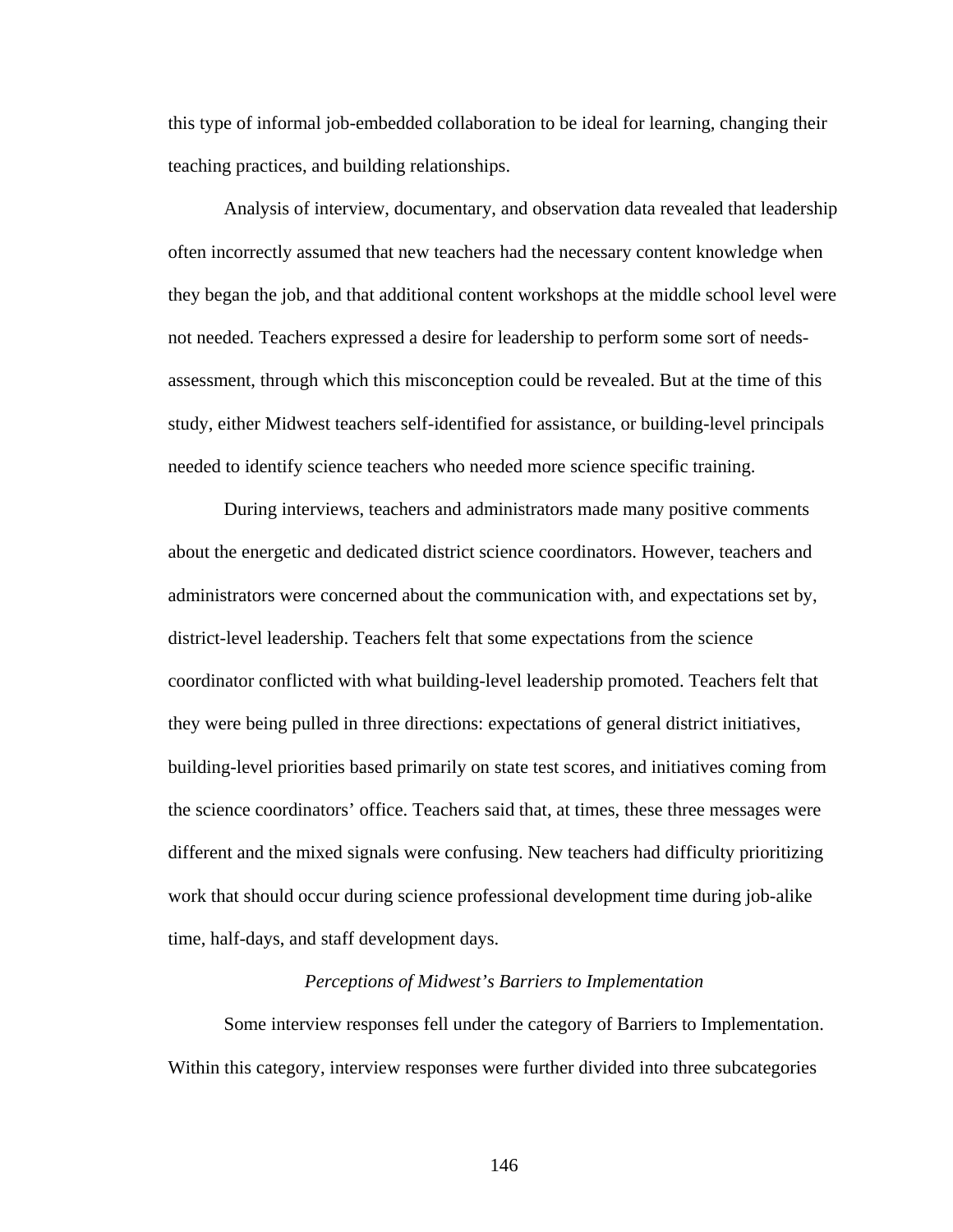that discuss: (a) perceptions of *context and resource barriers*, (b) perceptions of *content barriers*, and (c) perceptions of *leadership and delivery barriers*.

New middle school science teachers and district administrators were directly asked for their perceptions of what barriers and roadblocks keep new teachers from implementing new ideas and district initiatives into their lessons. Understanding both the perceptions of what obstacles stood in the way of acquiring the necessary knowledge, and the perceptions of how leadership supported new teachers in making changes in the classroom were important to answering the dissertation's research questions. Understanding barriers to implementation also helped me connect how those barriers appeared across categories of induction, mentoring, and science professional development. The intent of this category is to specifically identify issues in delivery, learning, and leadership. While data in previous categories may have indirectly touched on some issues and concerns, data in this category directly addresses the perceived barriers. Specific examples of the overarching issues new teachers face when trying to learn new information and implementing changes into lessons will be given.

### *Perceptions of Context and Resource Barriers*

 Context and resource barriers refer to the climate and atmosphere through which teachers navigate in their new jobs. Context barriers may refer to physical conditions or psychological factors that surround the new teacher, and these perceived barriers can help explain why new teachers perceive professional development as effective or ineffective. Discussing context barriers should help with understanding new teacher relationship issues, school climate factors, and team dynamics. New middle school science teachers found several context barriers that limited their implementation of district and science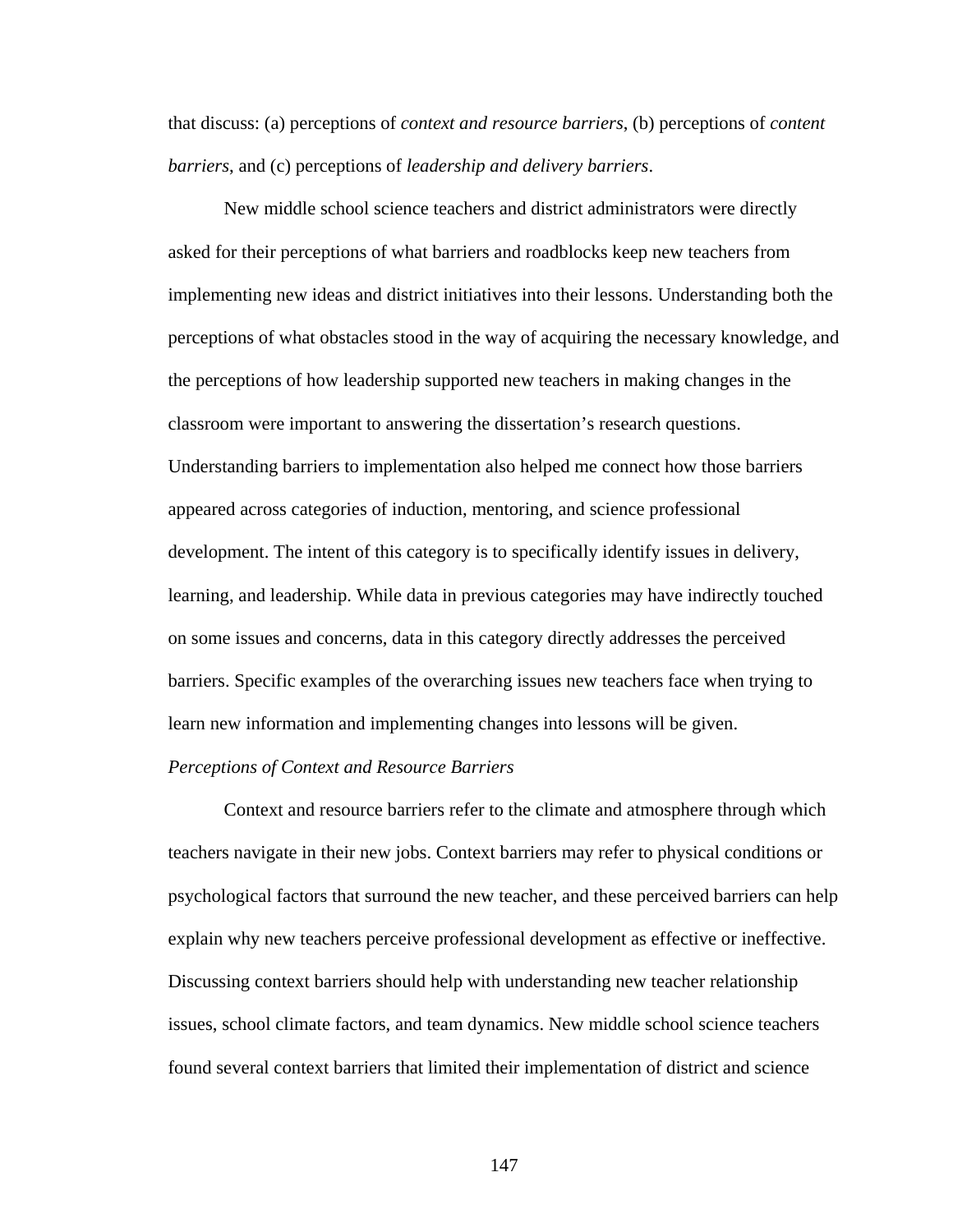teaching initiatives. Perceived barriers included time, classroom inexperience, and an overwhelmed feeling.

 The context barrier of time was repeatedly mentioned by new middle school science teachers as a reason why science professional development topics, such as inquiry lessons, are sometimes not fully implemented. Time concerns were explained by teachers in various ways, including: not enough time to collaborate, no time to plan and implement changes into lessons, no follow-up time provided for feedback, not enough instructional time to cover the entire curriculum, no time in their personal lives to attend summer workshops to gain ideas or increase content knowledge. Teacher 4 described this lack of time:

I'll give you a perfect example: inquiry based learning. Let kids construct their own knowledge, let them find out. That is a great thing, but that is a time sucker! So if you have this huge curriculum that you are getting through, you might be able to do maybe once, maybe twice a year…I don't think there is time. We are not even getting, I am not even getting through the curriculum that I have.

 New teachers often mentioned lack of actual classroom experience as a context barrier to effective implementation of district and science initiatives. Teachers felt that much of their initial training experiences were not useful because teachers had no prior experience from which to draw an understanding of how to modify their teaching and instruction.

 A perceived feeling of isolation was another context barrier to implementing professional development training. Some new middle school teachers did not make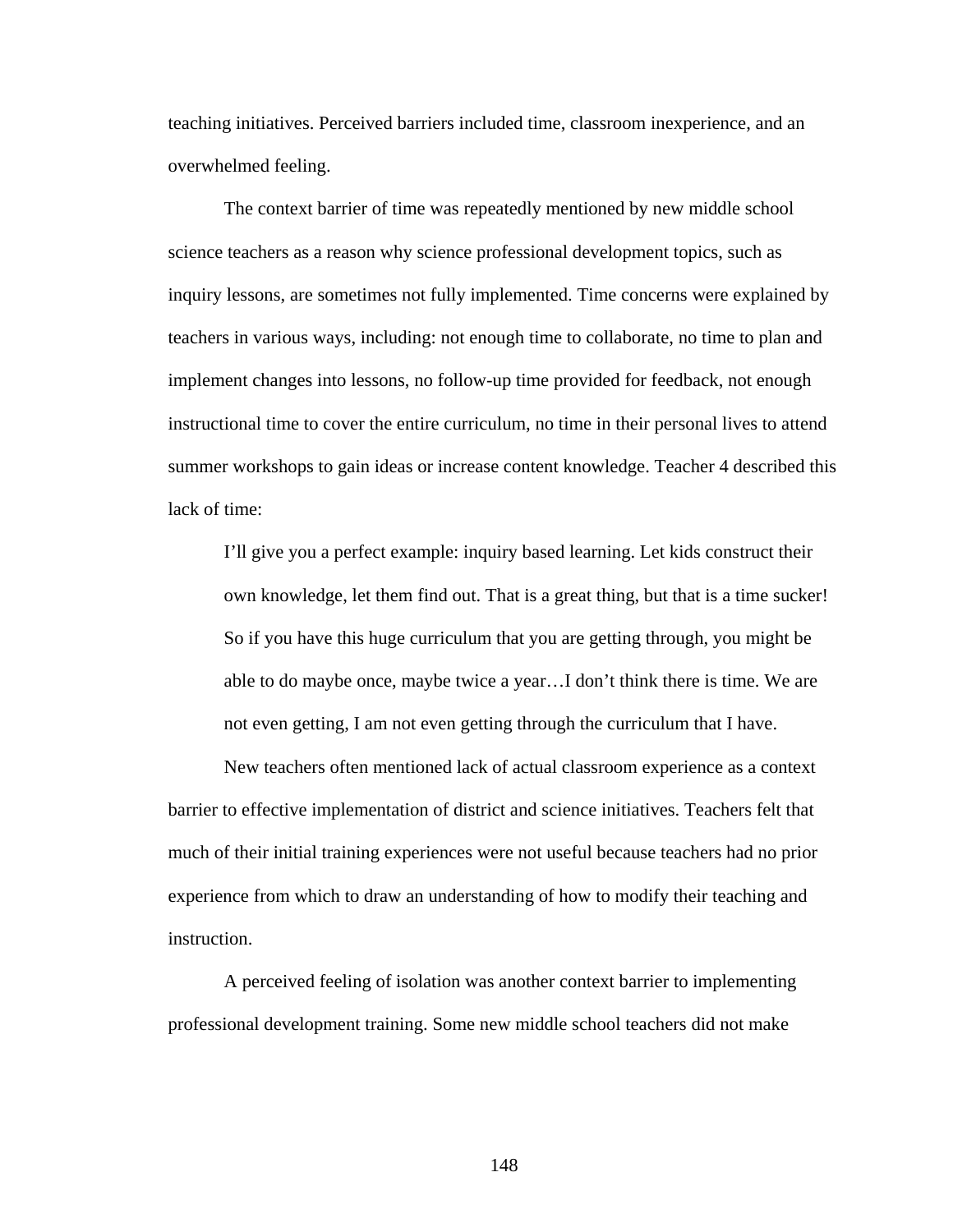personal connections and bonds, or did not feel supported. Teachers said that some jobalike partners did not extend a warm welcome, or did not collaborate and share ideas.

 Another commonly noted context barrier was the feeling of being overwhelmed with high expectations to do everything well all at once. This overwhelmed feeling typically began during orientation week and seemed to continue for most teachers during their first few years. During observations, I overheard new teachers discussing not having their rooms or lesson plans ready but they were sitting in training sessions for hours listening to the many expectations of curricular documents and district teaching initiatives. District administrators concurred that many new teachers are just overwhelmed. As Administrator 2 said:

When that reality hits, the overwhelming responsibilities of being a teacher, and the grading and the curriculum, and you add Midwest to that, and Midwest has even higher accountability for a new teacher than some other places. Sometimes that perception [new teacher's meeting expectations] then becomes a dismal reality and they are not able to keep up.

 Another context barrier that was brought forward by several middle school science teachers was difficulty understanding middle school students. This centered on building relationships with students, understanding the needs of students with special needs who have Individualized Education Plans, learning how to deal with complex home and social issues, understanding how students in various stages of cognition learn science concepts, and dealing with frustrating classroom management issues. Teacher 9 stated: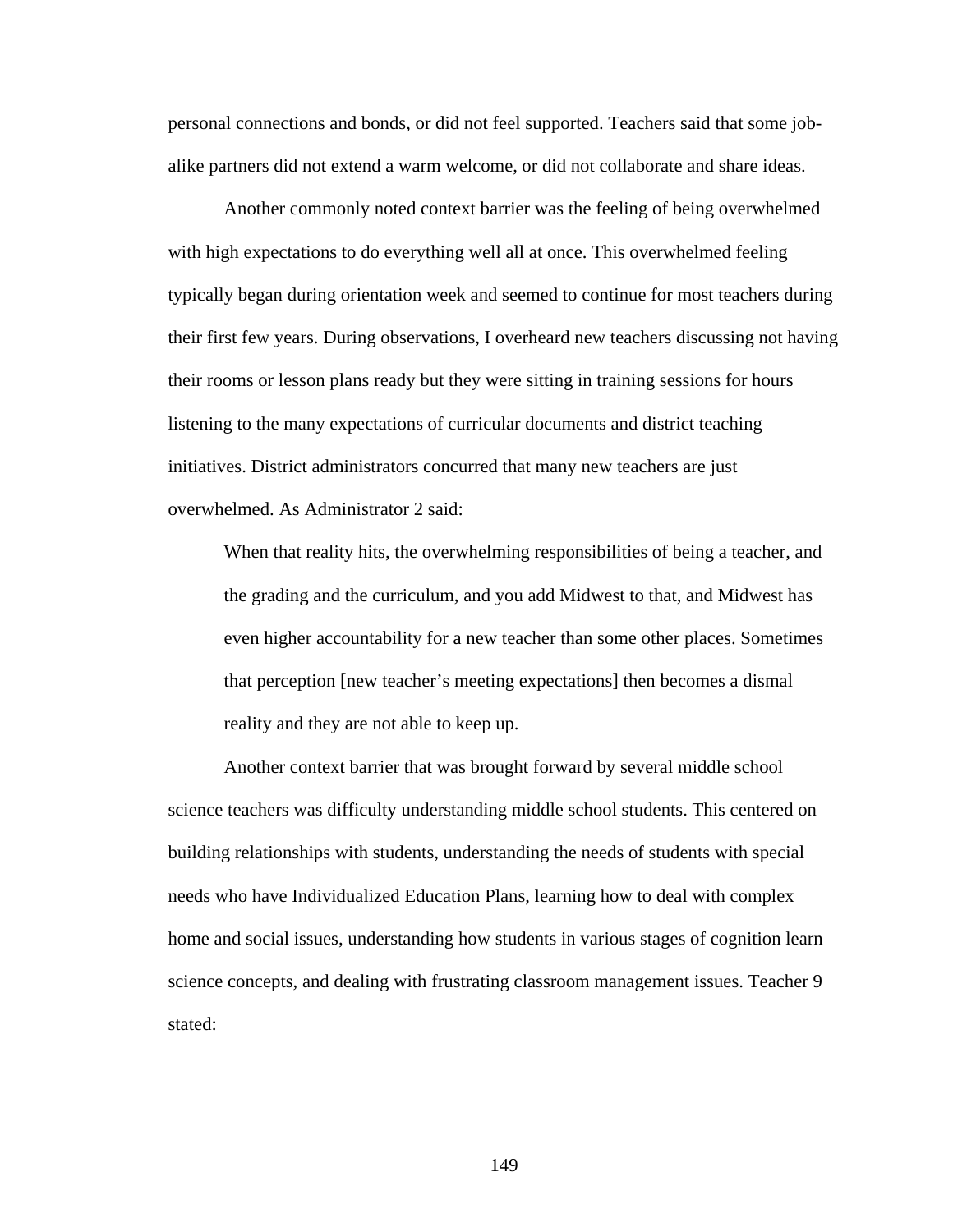I just feel like I'm spread so thin on trying to get everything, where you don't feel like you do one thing right…There is just so much [student needs] that you are responsible for and it is almost like, now you are responsible for teaching them their manners and you're teaching them all these things where, you know, that should happen at home. And the responsibility is on the schools to make sure everybody eats right, making sure, and I know I'm getting off, but it is almost like they get the schools to be responsible for all the traits that these kids are showing up with.

All interview participants expressed that some form of context or resource barrier has held new teachers back from fully implementing district initiatives and professional development training during their first few years. The perceptions of high expectations, not having enough time, not having adequate experience or knowledge, a feeling of isolation, and budget restrictions each seemed to be legitimate issues with which new teachers dealt in Midwest. District-level leadership in Midwest seemed aware of these context barriers. Therefore, the relationship and support between new teachers and their mentors, teams, and administrators were the primary resource and means of intervention to ensure that context barriers did not completely overwhelm new teachers to the point that they did not learn or make progress through district-sponsored professional development.

#### *Perceptions of Content Barriers*

 Content barriers refer to the science-specific curriculum and content knowledge that teachers are expected to deliver to students. Content barriers can also refer to the curriculum and district initiatives that new teachers are expected to learn and implement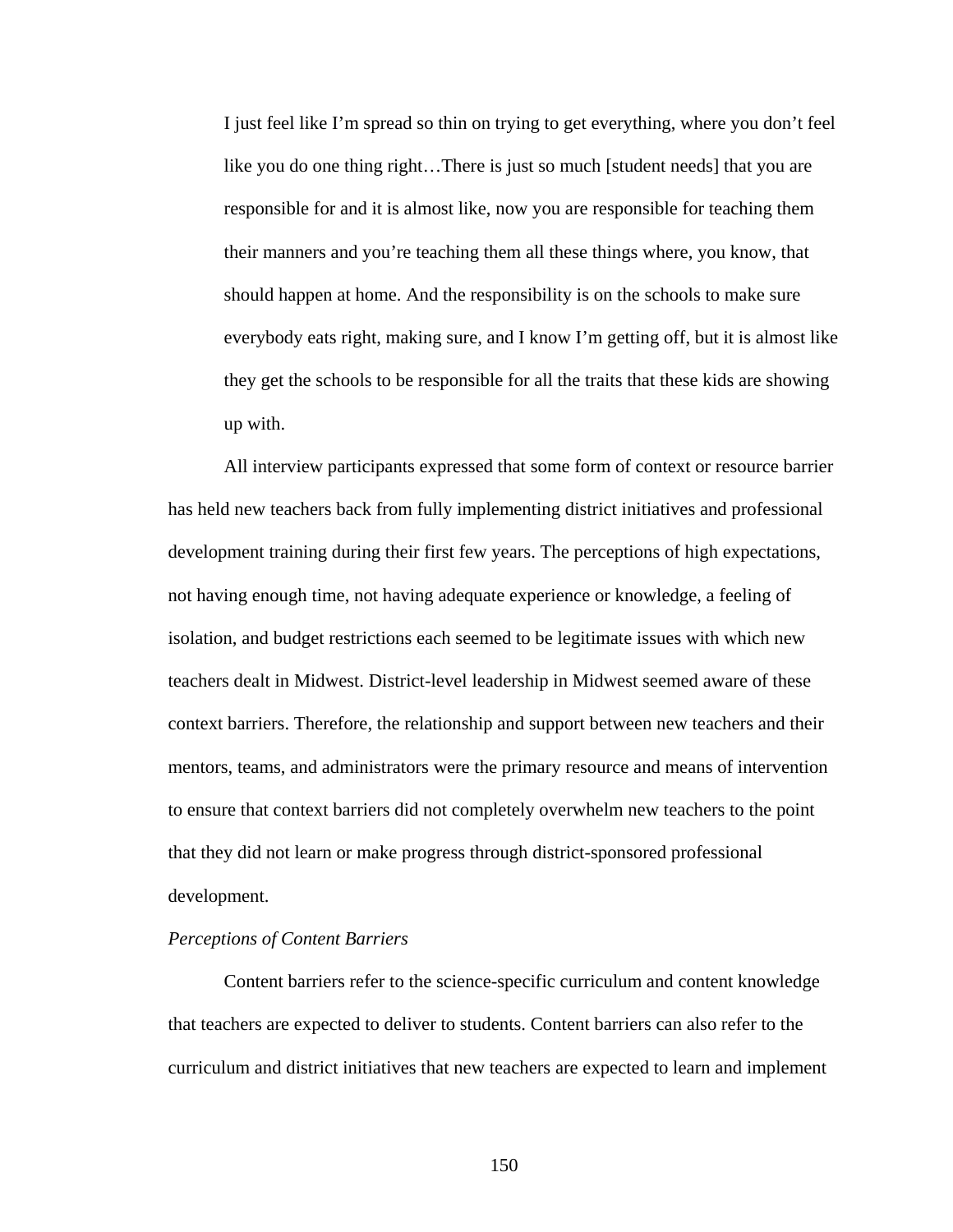in their classrooms. In this section, use of the term content refers both to what is being taught in professional development activities and what is being taught to students in science classes.

 New middle school science teachers expressed not being familiar with some units within their own curriculum because either they had forgotten undergraduate training on those concepts, or they were so far removed from learning the content that they needed to relearn the material. Teachers stated that they learned or relearned their science content primarily by self-teaching, reading their curriculum materials, doing internet searches, or attending out-of-district courses. Teacher 2 shared:

I'm focusing so much on science and have not had a [college] science class in 6 or 7 years probably. It has made me do a lot of research for myself using reference books, using our book. A lot of planning goes into my days now, due to the fact that I'm learning a whole new curriculum…I would like to look into taking some college classes just…for my own [content] learning.

 Teachers overwhelmingly desired more opportunities to discuss content with other science teachers in the district and more district-sponsored content-specific professional development during the school year and summer. Teachers felt that the district offered little to no formal science content training that would help increase their basic science knowledge. New teachers were open to the idea of additional formal and informal professional development that would focus on their specific curriculum content.

 New middle school science teachers said that placing brand new science teachers on the district's science curriculum committee was not desirable or ideal, yet it seemed to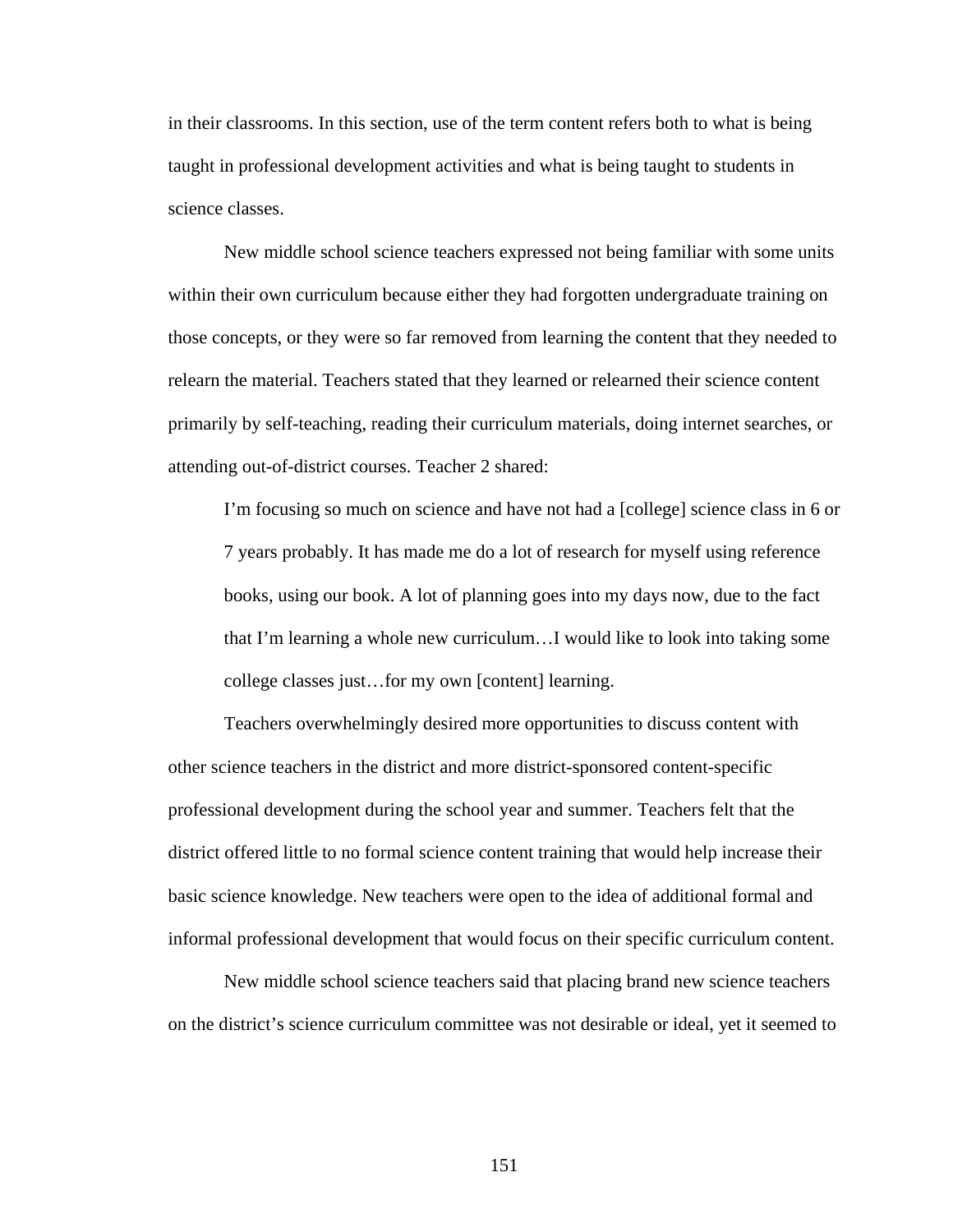occur. New teachers said they felt inadequate to make judgment calls for the entire district because of their lack of experience with the curriculum. Teacher 3 explained:

I was on the curriculum committee for a year, so we met maybe 12 times that year…I think it was bad that I was so new when I did it because it was difficult for me to stand up for anything or really have an opinion about anything.

 Interestingly, district administrators did not perceive content at the middle school level as being a major barrier for new teachers. Most of the interview responses regarding science content issues led to discussions of elementary and high school science teachers and not middle school teachers. District administrators seemed more concerned about hiring teachers who have talent in the profession. District administration explained this talent as showing student empathy and compassion more than a teacher being an expert in their content area. Administrator 2 said:

Our district has all new teachers to the district take the Gallup Perceiver Instrument. It is called the fifth survey. It is a survey that Gallup research shows that a teacher who scores at a certain caliber…on the survey will be successful in the classroom…It [new teacher's success] is not about content knowledge, because we feel like they can learn that. If they have their degree, they should have learned that. In a content area like science...we figure if they have the degree, they have passed the standards that the college and the content area require in order to teach science…They need to have, and it seems like that is a given, but the Gallup questions are such that they get at that level of compassion, and empathy for teaching kids.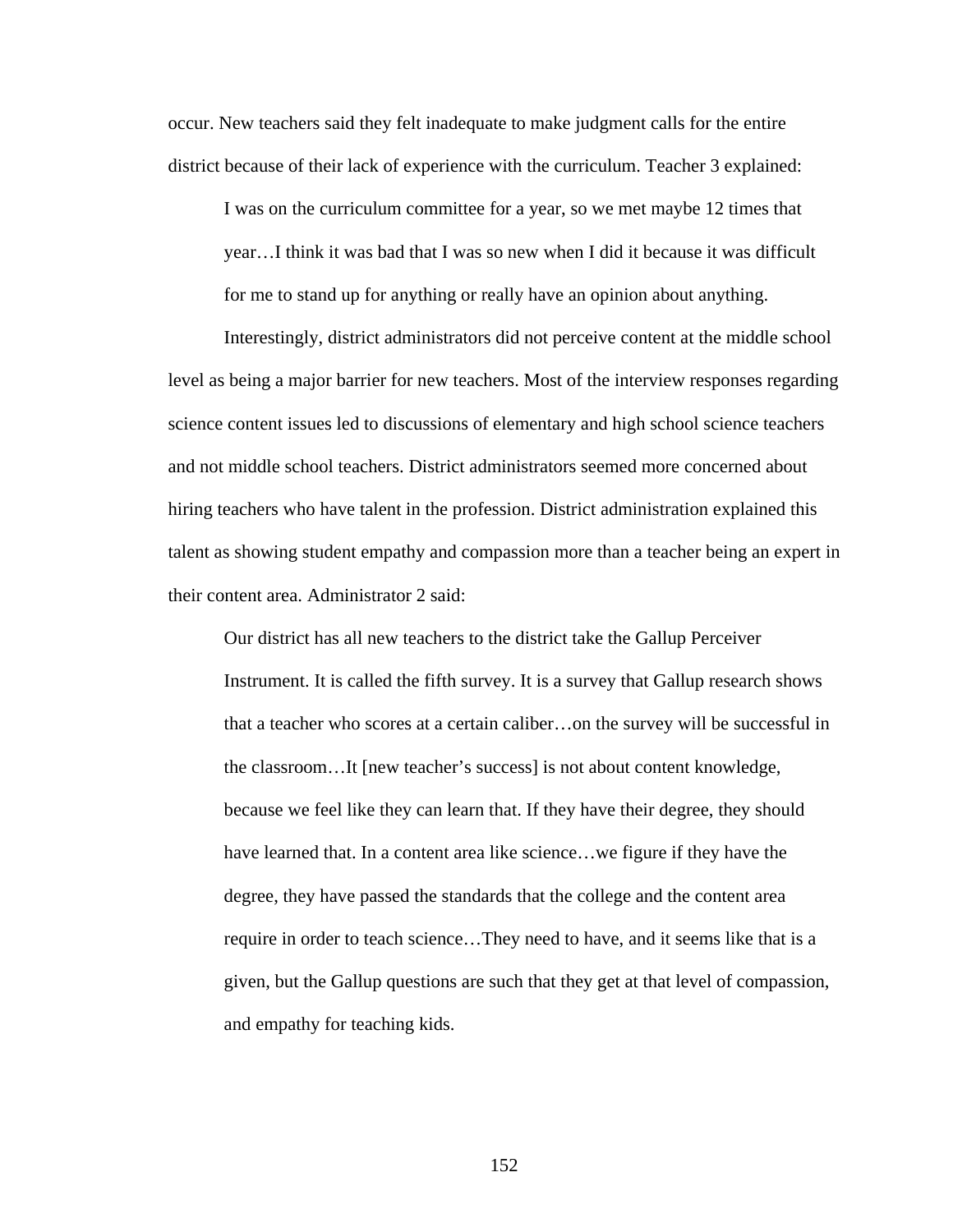Administrators were more concerned with making sure science teachers deliver the curriculum encouraging higher level thinking skills and strategies, using technology, and improving student achievement. District administration believed middle school teachers will seek out help in content if needed, or building administration will ask for support for individual teachers if a content concern is identified.

 When compared to perceived context and resource barriers, the perceived content barriers that surrounded a new teacher's experience were less of a concern for new middle school teachers and district administrators. When directly asked if content training was a problem, several new middle school science teachers expressed a desire for a refresher course on several curriculum topics. Teachers shared that Midwest currently offered little formal content training during professional development offerings. Teachers expressed interest in content training if new courses or trainings were offered. *Perceptions of Leadership and Delivery Barriers*

 Leadership barriers refer to how well teachers perceived that administrators supported them with professional development and district initiatives. Leadership and delivery barriers can also refer to how professional development trainers and administrators chose to structure and teach professional development sessions. Interview data revealed some positive aspects of leadership, particularly the role of the district science coordinator. Concerns were noted, though, with leadership's communication and follow-up with teachers.

 Teachers spoke of the district's science coordinators as positive and supporting their needs. Teachers thought the science coordinators' resources were accessible and that it was common for them to put on individual and group trainings, when requested. Only a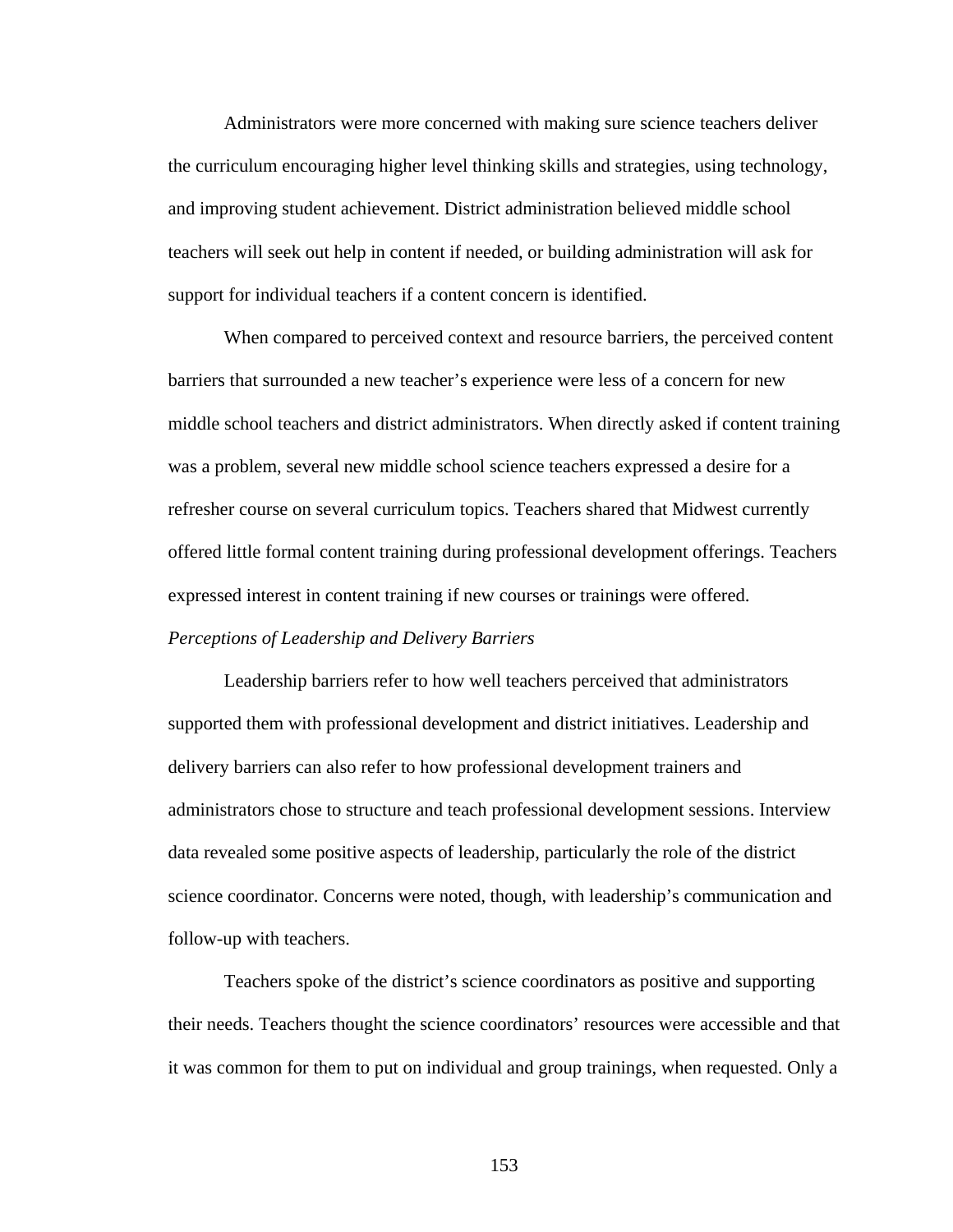few teachers commented on feeling supported by supervising principals' feedback on how they did with implementing science curriculum.

 New middle school science teachers perceived that one of the least effective aspects of leadership was an overall lack of communication regarding professional development expectations. Teachers said that building administration gave mixed messages on the priority of and timeline for initiatives and teaching methods being implemented. Teachers said that building administrators often did not explain to them why an initiative was needed, how it came about, or why it had been implemented district wide. Teacher 3 communicated:

You know, in business when you decide that you want to implement something in a facility, you have to prove it has value and that it has been successful somewhere else and why you think it will be successful here. And so when you want me to implement a certain philosophy [initiative] then please persuade me. Please don't treat me like I don't have a brain and I am just going to do as you say because I am an employee. Sell me on it.

 Teachers mentioned that administrators and professional development trainers did not seem competent in understanding many of the new ideas being introduced during training sessions. Almost all teachers agreed that principals and trainers did not have a clear understanding of why many new initiatives were needed, nor did they have a timeline for when and how to implement the new ideas and initiatives. Teacher 6, who just finished explaining how hectic his personal life was, then commented on frustrations with formal district professional development training adding to his stress: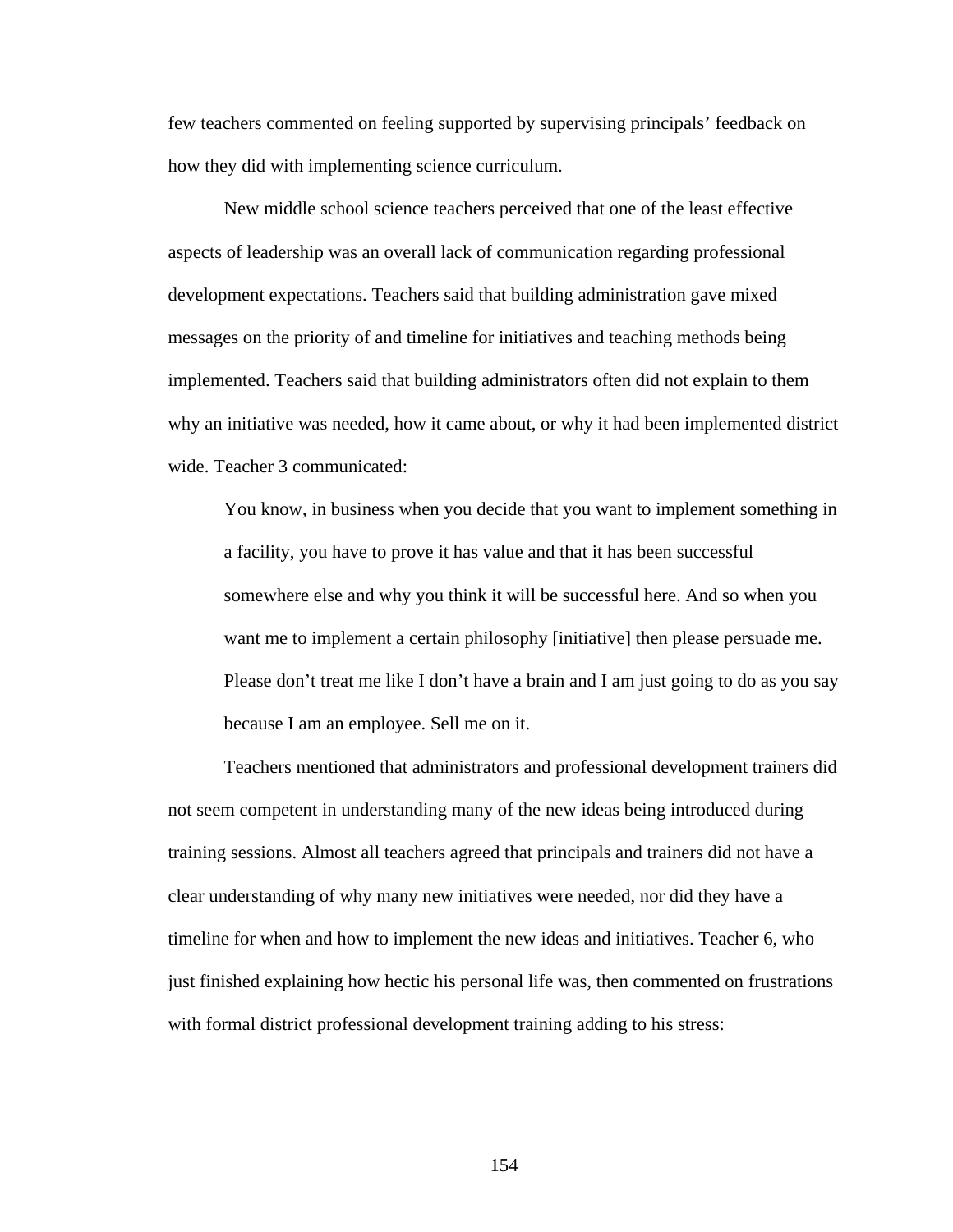Terrible follow-up. This is going back to last year, we had a professional development topic, how do you use and tape record yourself so that if you are out for the last period, instead of a sub, you could put it up to the board and they can show it? Do we even have that program? No. We don't even have it yet! What the hell are you even showing it to me if we don't have it yet! I can't believe you took an hour and a half of my time.

 Teachers reported that administrators and trainers introduced too many initiatives in a given school year with little to no follow-up. Teachers said administrators and trainers often did not follow-up, observe, evaluate, or provide feedback on a teacher's actual implementation of professional development ideas and district initiatives into lessons. Teachers thought that their evaluating principals provided little, if any, beneficial science content feedback during evaluations. They found the evaluation instrument itself to be confusing and of little help for modifying their science content delivery to students. Teacher 4 articulated this:

There is a follow-up? (ha, ha,) I mean…is there any follow-up? I mean…you know, I think that you have whoever your administrator is coming in and observing in your class, but I don't know if there is any specific follow-up, per se, by the people who are actually delivering the training.

 On the rare occasion that teachers perceived professional development sessions as involving teachers producing a usable product, some teachers said those products felt contrived to satisfy the requirement of the training. Therefore, they did not get incorporated into lessons, yet trainers likely assumed those products were being implemented. Furthermore, because teachers said there was little feedback, no one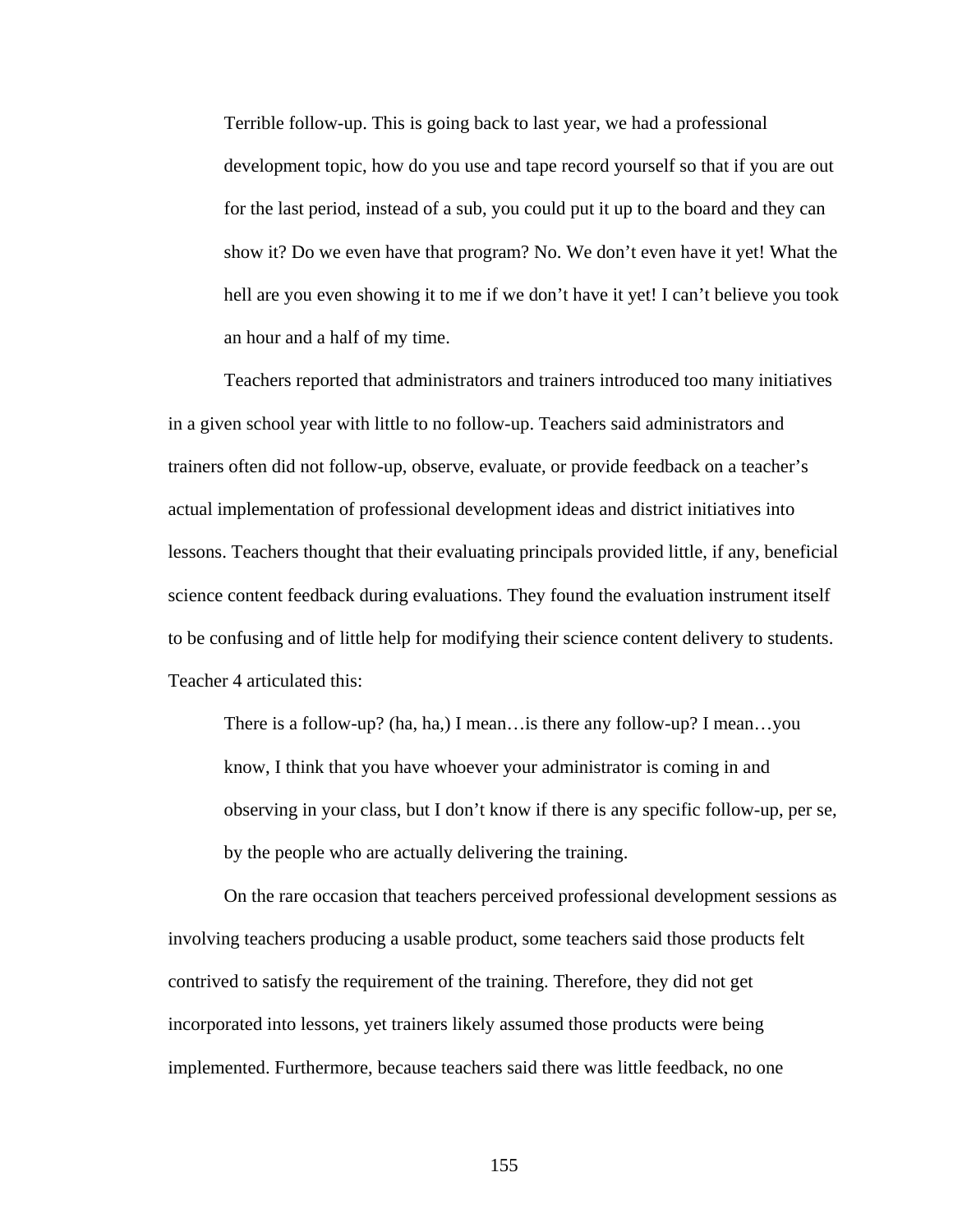seemed to be checking if and how often all the new strategies were used and implemented after training sessions.

 Interestingly, while teachers spoke of leadership and delivery barriers, many new middle school science teachers reiterated that the learning communities model of professional development was the most effective delivery method because it allowed for teacher collaboration, time to plan lessons, and choices of learning topics. Teachers thought professional development training was delivered well when it provided and modeled examples for how students would actually use and work with hands-on labs. Teachers felt that the district supported new teachers in finding out-of-district professional development and provided financial support to attend those courses.

 Concerns existed regarding some of the delivery methods used by leadership and trainers for formal professional development. Teachers shared that most of the formal training sessions had too much information in lecture format and that it was not relevant to their science curriculum. The large group formal professional development workshops and sessions provided teachers with little ownership of the topics and little collaboration time to work time with other teachers.

 District administration perceived only some middle school buildings as being ideal learning communities. But those administrators believed that job-embedded professional development opportunities that allow for teacher collaboration and teachers to take ownership of their learning was the most desirable form of adult learning that the district offers to teachers. District administrators perceived a lack of vision and direction from the district level that allowed building-level leadership to vary in their implementation and interpretation of learning communities as the primary form of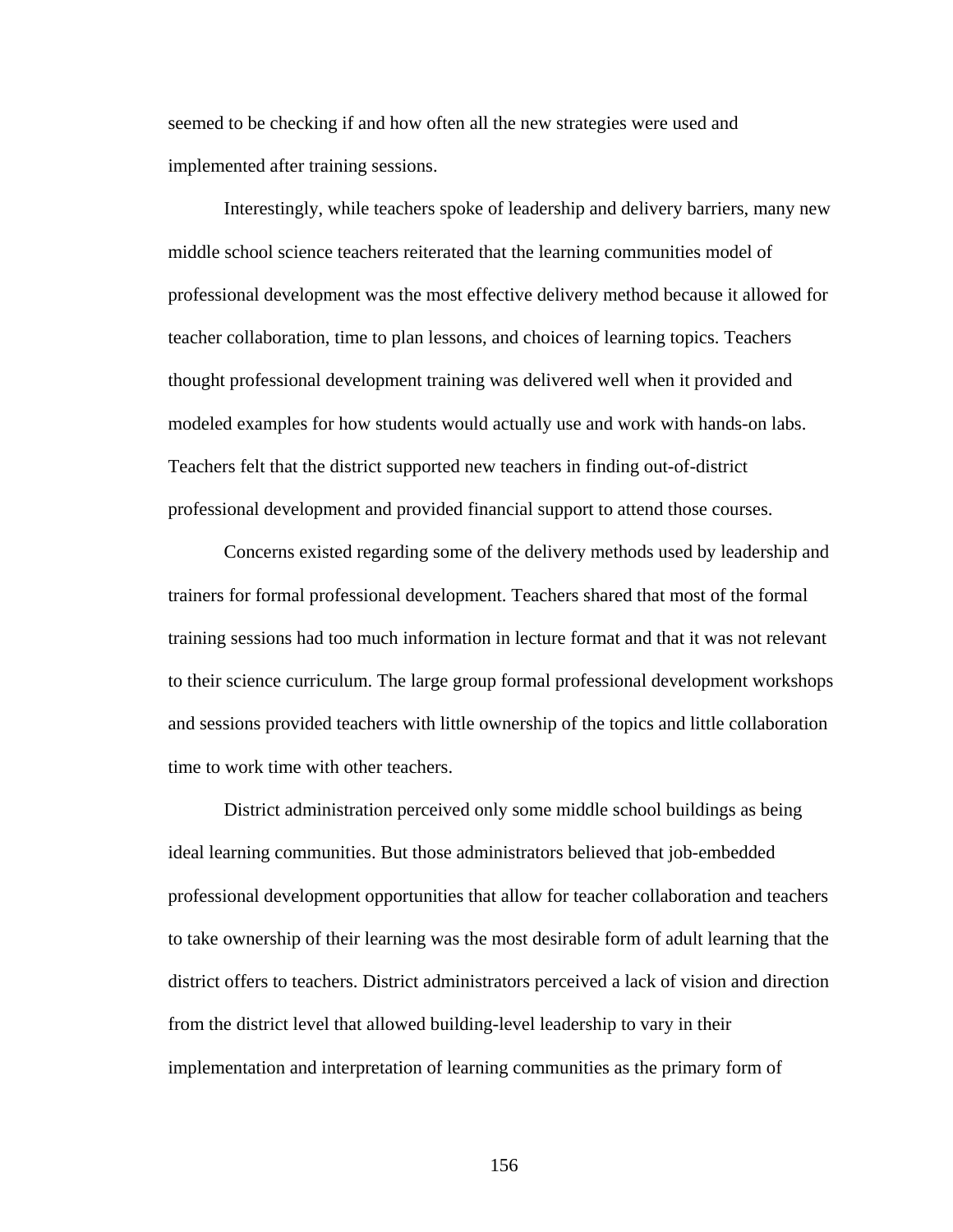professional development offered to teachers. District administrators realized their communication and expectations could be improved so that teachers and building administrators received clearer messages on district initiatives. District administrators estimated about half the middle school buildings in the district have interpreted and implemented the learning communities model with success. The other buildings were noted to have leadership and climate issues, and perhaps inadequate training to help principals interpret how learning communities should be implemented. Administrator 3 revealed:

It is not a deficiency on the building part. It is more a lack of direction on us at the district level to say, here is the district's vision of a learning community. Great, you can go listen to DuFour, da, da, da. But here is what we believe based on the newest research on learning communities what it should look like, here is the expectation for it. Then, here it is, principals. Let's train you on it and you go forth and you go work with your staff on it. Nothing about building principals [lack of leadership capacity], it is just what we [district administration] have done. We have let everybody go random mandy pandy out there and let them do whatever they want. And some people have read the research correctly and some people have gone to great trainings outside the district, it has been great. But this has not always occurred. And we have yet to do a training. If you would look back on the administrative professional development plan, we have never done a workshop on learning communities from our district staff to building principals. Can you imagine?!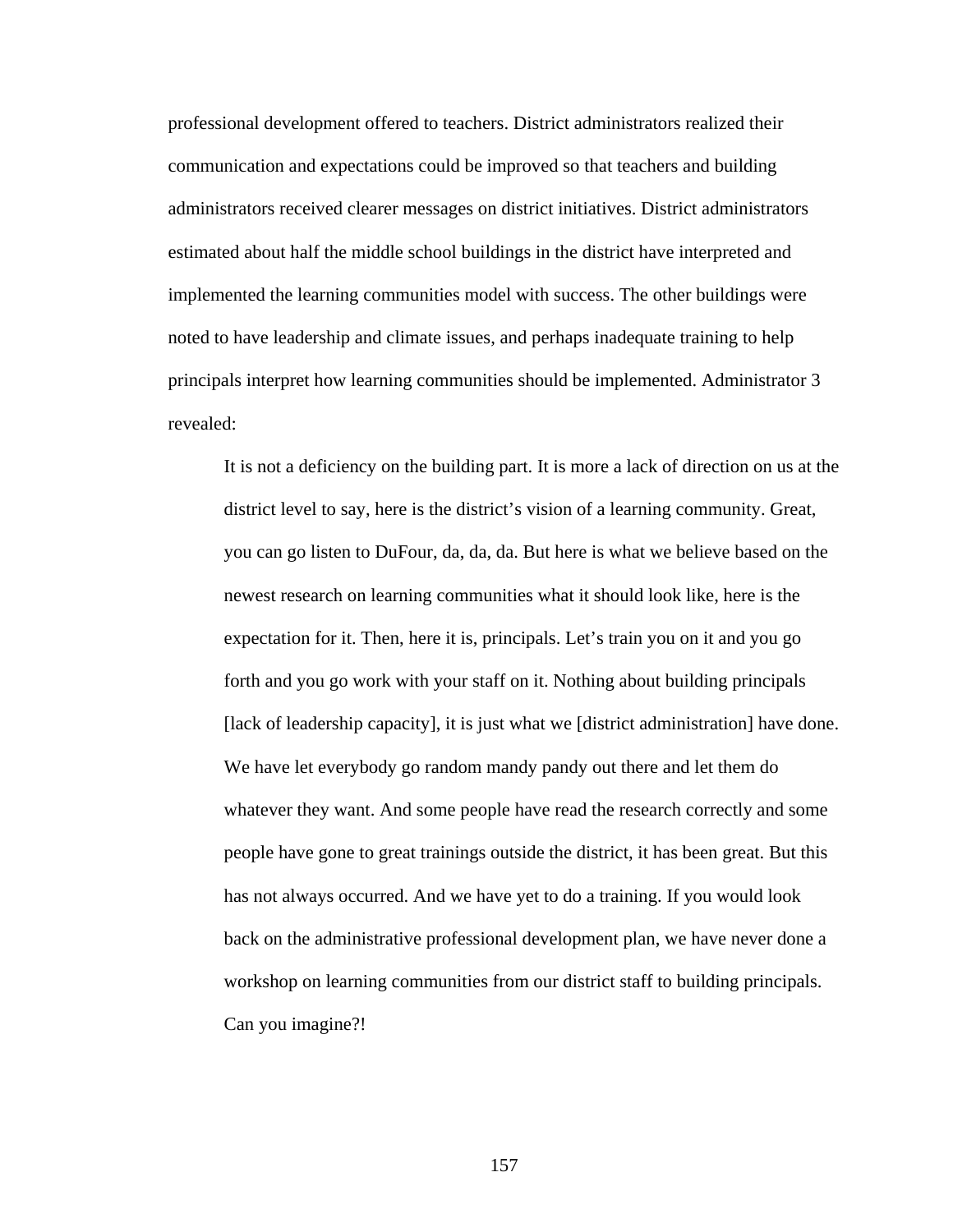Administrators expressed that long range planning, quality control, and accountability for professional development were very difficult to tackle, given the amount of time, resources, and other responsibilities placed on their shoulders in a large school district like Midwest. District administrators wanted to see a clearer, unified message communicated to principals regarding how professional development should be designed and implemented at the building level. District administration desired more accountability at the building level to ensure that professional development was delivered in a job-embedded manner rather than with lecture and rote activities.

District-level leadership in Midwest had the expectation for all middle school buildings to set up learning communities as the primary form of professional development for new middle school science teachers, and for all teachers. When principals interpreted the research on learning communities appropriately by establishing supportive teaming, collaboration, and teacher ownership, teachers reported having more positive experiences and feeling more supported than teachers in buildings where the learning communities model was not functioning properly. New middle school science teachers generally agreed that leadership had too many ill-communicated initiatives happening at one time. Initiative vision, goals, and timelines were not always understood by teachers. Teachers reported issues with large group formal trainings which fell short of meeting the needs of adult learners and making connections to their science curriculum. Furthermore, if new initiatives were delivered outside the framework of the learning communities model of professional development, new teachers felt leadership and professional development trainers provided little to no feedback or follow-up after initial training on most district initiatives.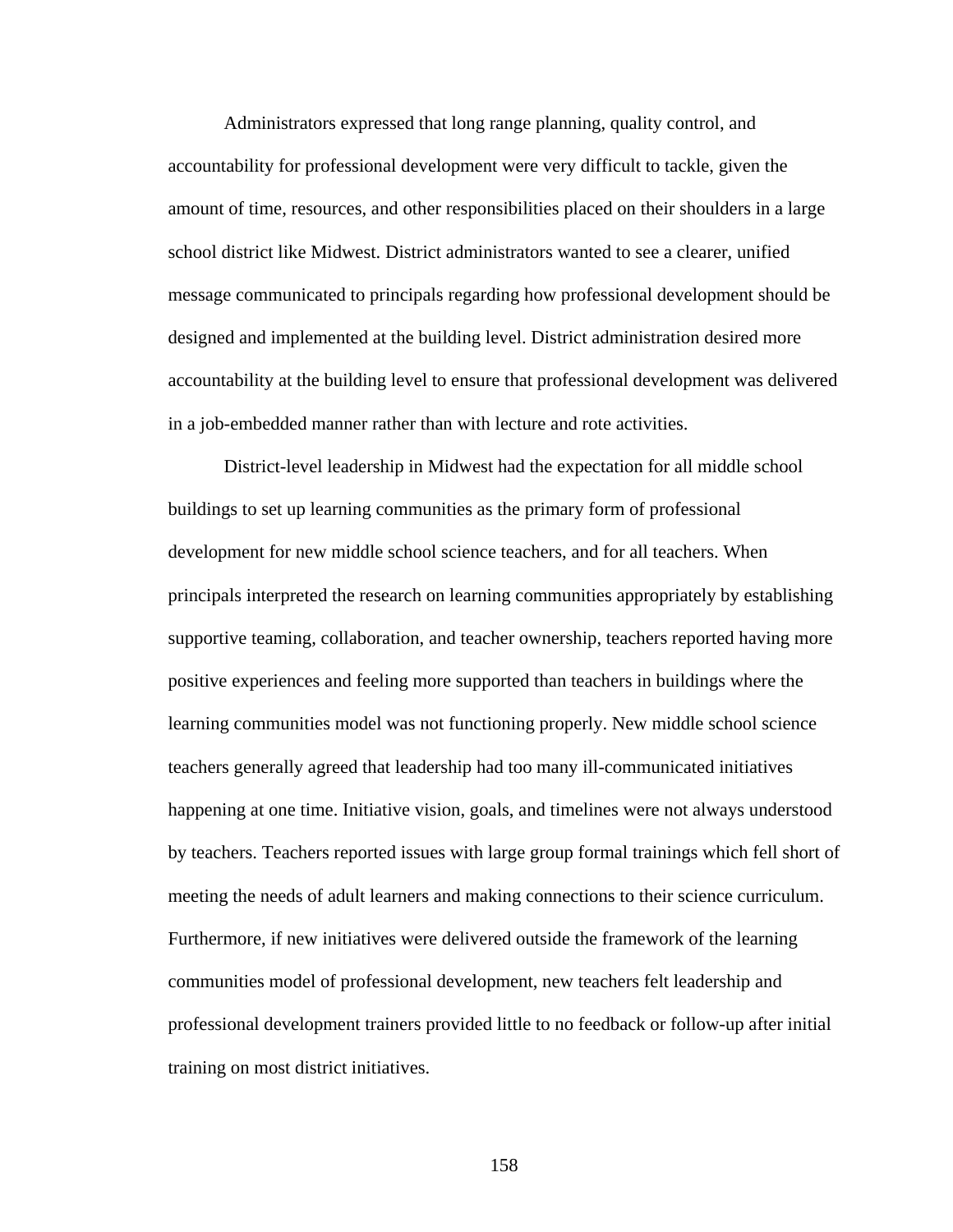#### *Summary of Perceptions of Midwest's Barriers to Implementation*

 To summarize, teachers were overwhelmed with the high expectations of Midwest School District and with district leaders' frequent proposal of new initiatives. Building administrators seemed unwilling, unable, or perhaps untrained to follow-up on all of the new goals and initiatives. This lack of follow-up and communication by district and building leaders often left new teachers with many questions. They wondered what initiative to implement, if they were implementing an initiative correctly, how often to implement, and whether or not an initiative made a positive impact. District administrators agreed that the long-range planning and accountability of professional development were very difficult in a large district, such as Midwest.

 Additionally, teachers' lack of experience often hindered them from taking new ideas from training sessions and collaborating with others to make the training relevant. New teachers also admitted that the actual curriculum content was difficult and they desired more time to deepen their basic science content learning and knowledge.

 Some of the most interesting findings came from new middle school science teachers' perceptions of leadership ineffectiveness in delivering certain aspects of professional development. Teachers praised the collaboration that occurred in their weekly informal site-based learning communities. But teachers believed they gained little from the formal large group training sessions which were delivered with direct instruction.

#### *Perceptions of Adult Learning in Midwest*

 Some interview responses fell under the category of perceptions of adult learning that occurs in Midwest School District. This section will present new middle school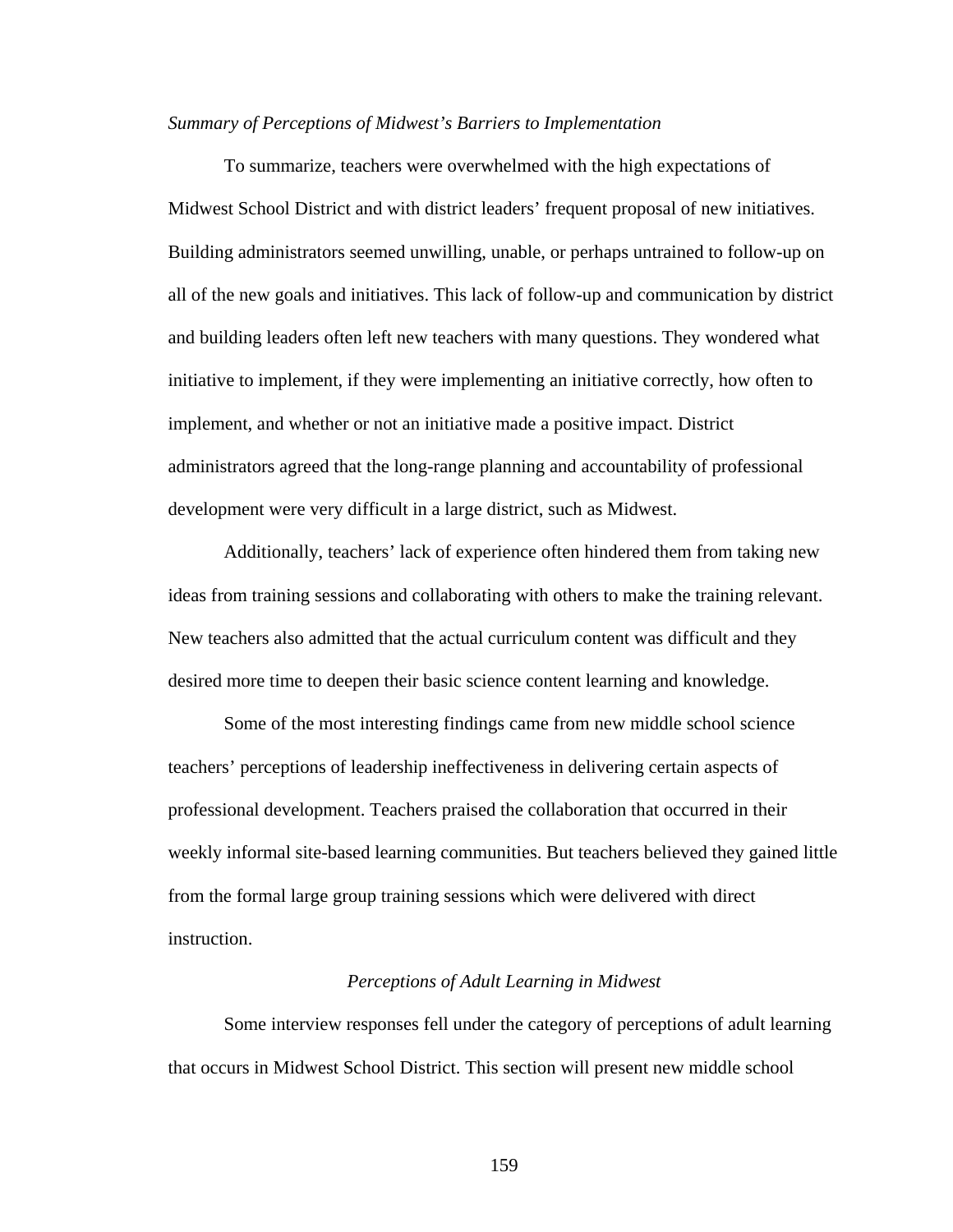science teachers' and district administrators' perceptions of the types of adult learning that new teachers experience during professional development opportunities in Midwest. The category was divided into four sections: (a) perceptions of the role played by *transformational learning* in professional development, (b) perceptions of the role played by *informal/incidental/assimilative learning* in professional development, (c) perceptions of the role played by *learning communities* in professional development, and (d) perceptions of the role played by *direct instruction/concrete knowledge* in professional development. Findings in the first two sections speak to perceptions of the theoretical types of adult learning that teachers may experience. The last two sections speak to perceptions of the delivery methods used when providing and supporting adult learning. *Perceptions of Transformational Learning* 

 This section will discuss interview findings that related to transformational learning, which suggests that teachers learn new information through a process of socially constructing meaning. This happens when teachers allow others' perspectives to help change their current understanding of the world. This learning is said to be transformational because teachers will then change their own views on issues and may make changes based on those newly acquired, socially-constructed world views that are accepted as new norms for them.

 When discussing their professional development experiences in Midwest, new middle school science teachers often described the variables and conditions associated with transformational learning. Teachers discussed how being open to other people's viewpoints and interpretations helped them make sense of their reality. New teachers stated that they had professional development that informed their practice and allowed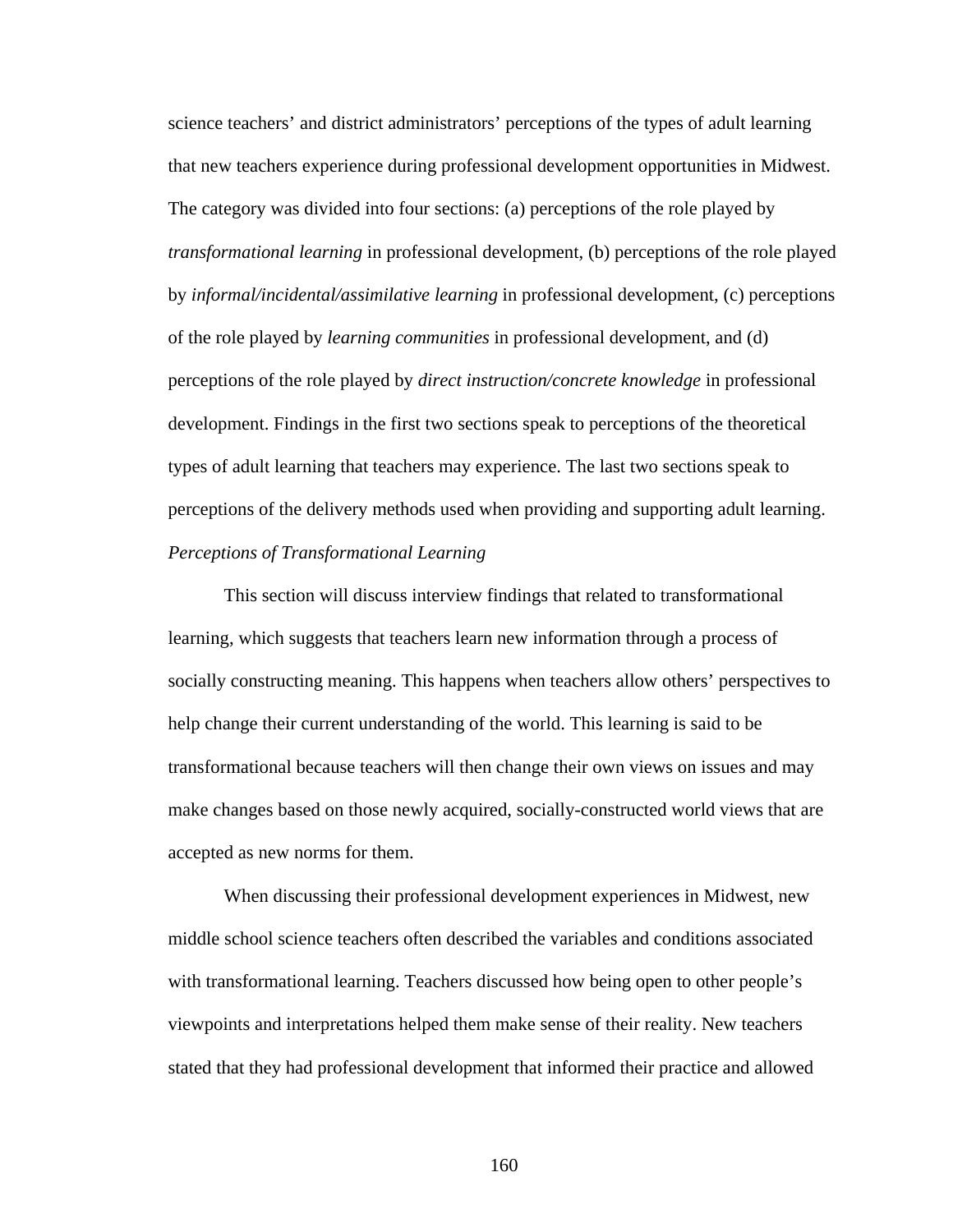them to modify and change their practice because they heard and saw other ideas. For example, Teacher 2 said:

I have no problems sitting there listening to other people's aspects and how they look at things and say hey, maybe I could do that for a day. And show the kids that there is a different way to look at things. So I definitely think especially the personalities that go on with things like that, you are definitely going to get many different opinions.

 Teachers said that professional development trainers often encouraged teachers to share their experiences and problems. Then, others helped to analyze and discuss alternative viewpoints. According to Teacher 4:

What happened was, we asked Jerry [pseudonym, science coordinator], "Hey, can we meet together? We want to work on some units and activities for sixth-grade science." So he said, "Sure, sure. I'll get you guys compensated and stuff." I think you always want to find out what other people are doing, and the complexity of, or how deep they are teaching. And so that makes you think, maybe I should have hit that area a little bit harder, and so I think that there is always reflection on that, when you hear different teachers doing different things.

 New teachers stated that professional development in Midwest helped them selfreflect and see problems and dilemmas in their current teaching. They reported that this prompted them to seek out mentors and other teachers with whom to collaborate and help solve those dilemmas. Most teachers commented that they socially-constructed new ideas and solutions to problems, particularly when meeting with their grade-level team or other science teachers, and they were able to see other perspectives when collaborating.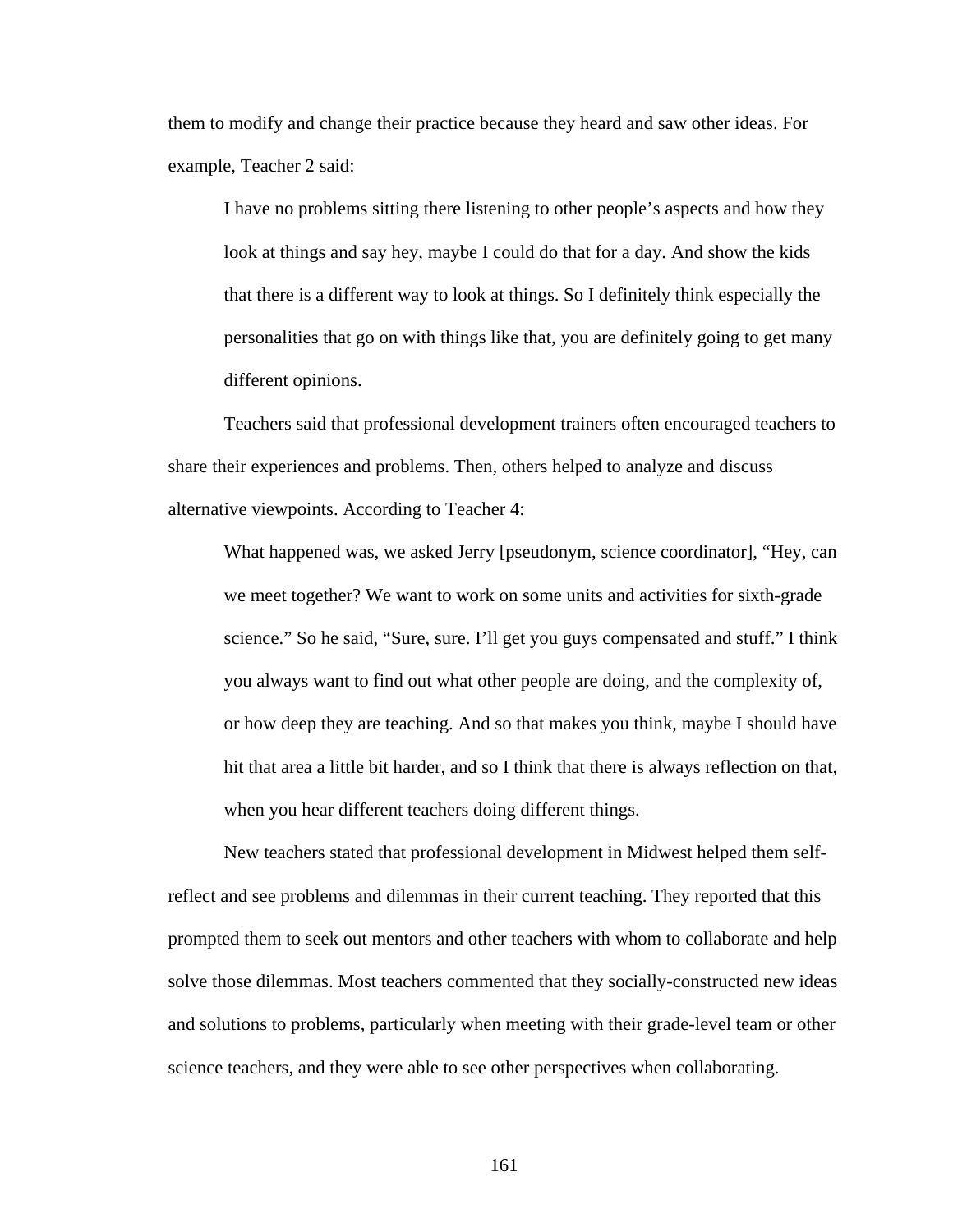A few teachers directly stated that they thought formal district professional development did not challenge their current teaching methods or disturb their current philosophies and thinking. Teacher 10 stated:

I don't feel that any of that [professional development training] was challenging because I don't know if it was so recent, that I just had everything [undergraduate degree] and it is not like I was old school and entrenched in my ways and know they are coming out with something new.

 Yet these teachers did report that they picked up some new ideas by collaborating with others during informal professional development sessions. Teacher 10 added:

I would say, most of it eye-opening, like "Oh I never thought about it that way." I don't think it changes what my core believes are and what I want to ultimately accomplish in my classroom, but I think it may be like, "Oh I could try that."

 District administration seemed familiar with the term transformational learning, and acknowledged that it is a valid concept they try to incorporate in the planning and delivery of district professional development. District administrators perceived that a lack of quality control in the implementation of learning communities or a lack of a unified accountability system for all the buildings in this large district helped explain why transformational learning did not occur for all teachers. Administrator 3 shared that:

I think that one of the things at the district level we are trying to be more purposefully focused on is the relationship and the strands between the various components of professional development. So that no matter what we are doing the goal of professional development is to increase student achievement…It is talking about having a common vocabulary about professional learning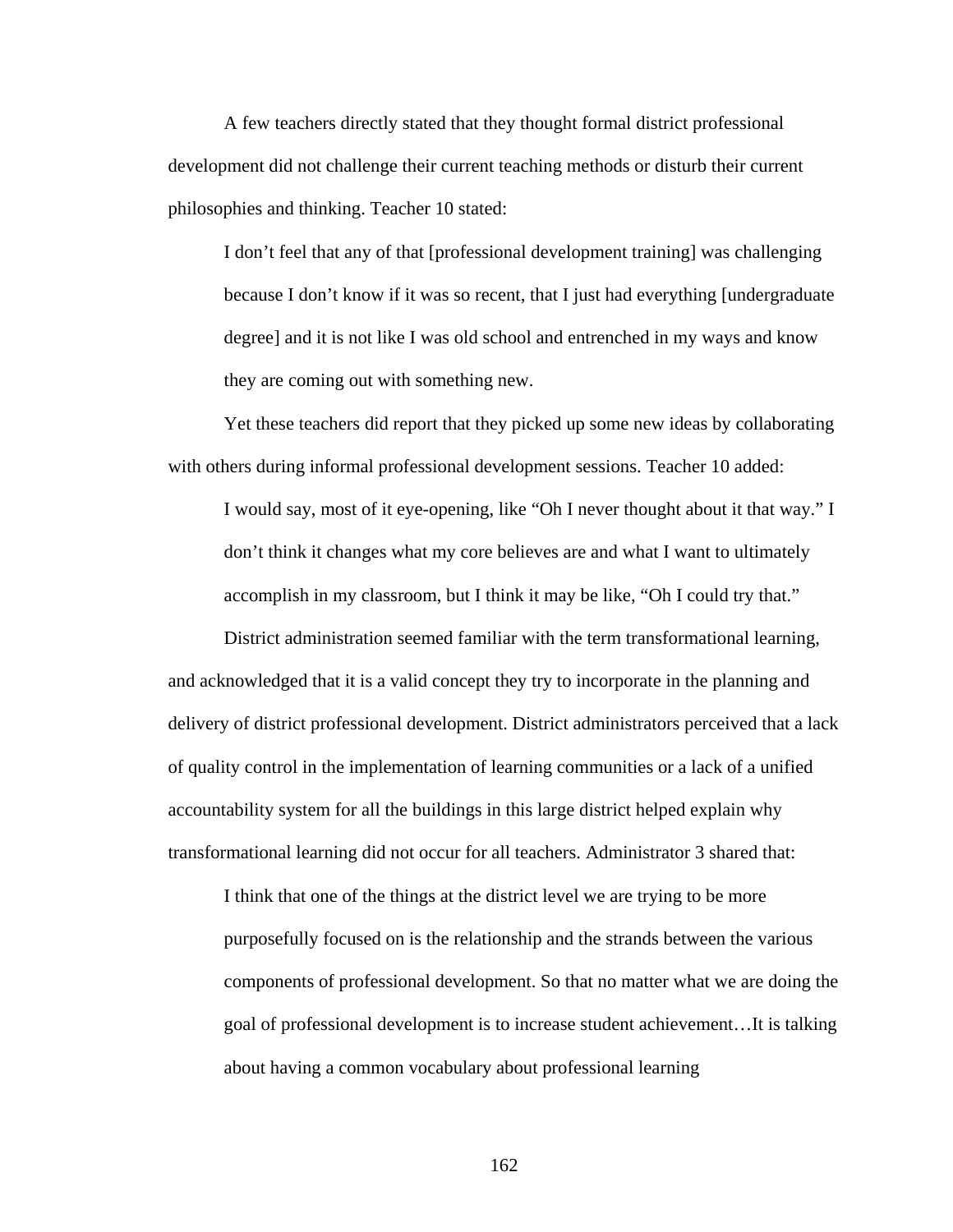communities...What did you accomplish, what did those people [teachers] learn? Being much tighter on our [professional development trainers'] own teaching.

 District administration spoke of the structures and conditions that must be put in place for adult learners to socially-construct knowledge and learning. Administrators believed job-embedded teacher collaboration is the key to teacher learning. Administrator 2 said:

I feel strongly that the most useful staff development…is where a teacher is working with another teacher in a learning community situation. You have a group of teachers teaching the same content and they are sharing their best practices, they are sharing their assessments, they are planning units together. That is to me the highest form of professional learning, and it is where teachers learn the most.

The interview data suggested that transformational learning was perceived to happen in Midwest under certain conditions. Socially-constructed learning seemed to occur when teachers were put into groups of similar interest, grade-level curriculum, middle school teams, and other learning community groups. The data suggested that Midwest's formal large group activities offered little opportunity for socially-constructed learning and were perceived by teachers as more of a review of undergraduate classes. *Perceptions of Informal/Incidental/Assimilative Learning* 

 This section explains that some teachers perceived their learning not as a sociallyconstructed activity, but rather, as being shaped by the context in which one finds oneself. Assimilative learning can occur when teachers are introduced to a new culture, whether it is the culture of being a professional teacher or the culture of a new district and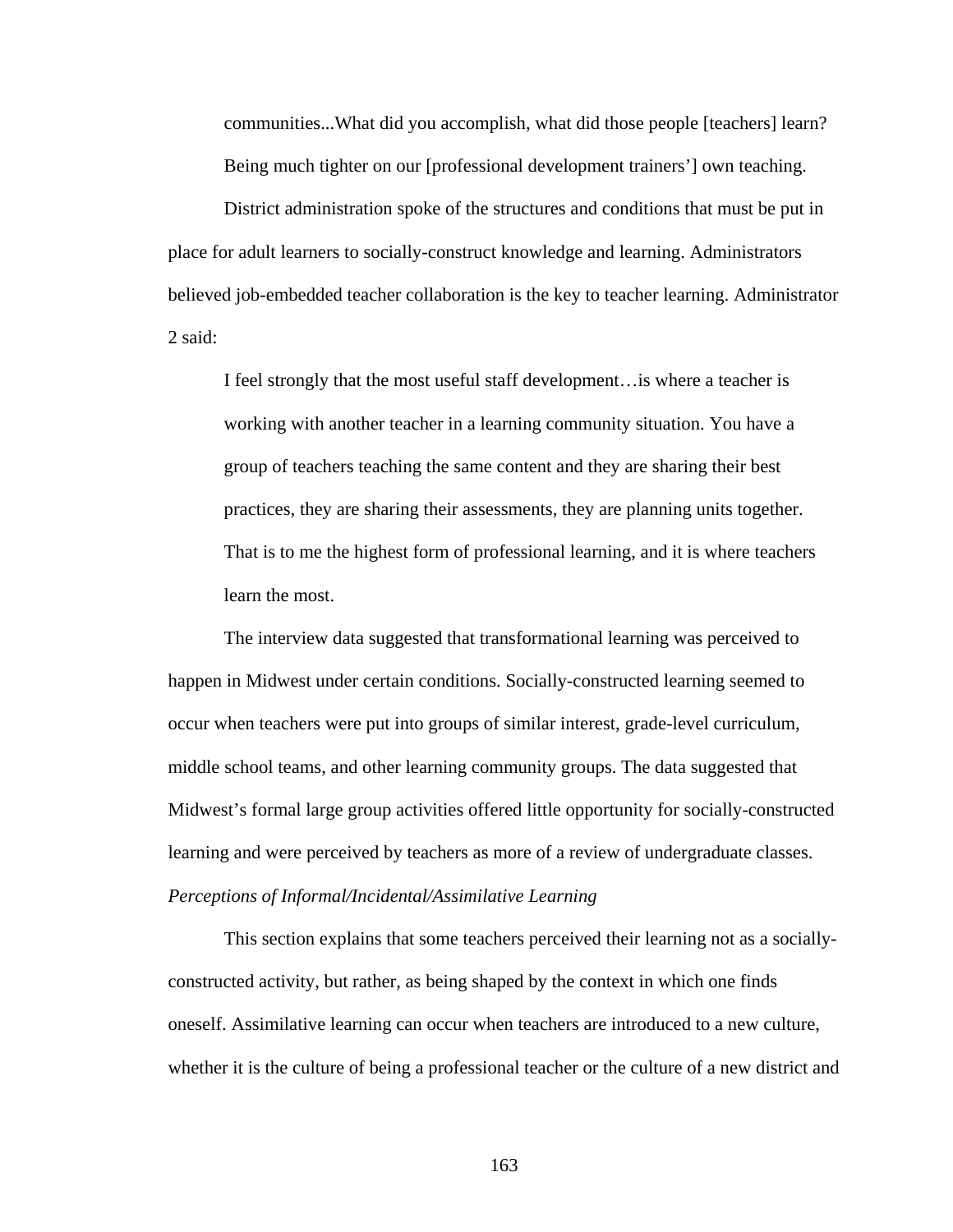school setting. The research on these types of adult learning assumes that teachers do learn during their first few years of teaching, and that learning might be just a natural result of gaining more classroom and life experience (Marsick & Watkins, 2001). This learning is based on informal observations and casual conversations pieced together, without a formal training and without being socially-constructed.

 Some new middle school science teachers perceived they had learned more from experience during their first years of teaching than by having their paradigms challenged by other viewpoints. Some teachers described learning by trial and error experience as they assimilated into the culture of the schools and gradually learned how things were done. When asked how he learned best, Teacher 3 commented:

I am a hands-on person. I like to do things and touch things and push stuff around and get dirty, and that is how I teach my class. Some people are not like that, so don't teach like that. I mean that is my philosophy in general [on how I learn best].

 A few teachers commented that they were simply not ready to learn through transformational learning during those first years because they were just keeping their heads above water and gaining experience. Teacher 9 shared that "the longer you teach, it is like, you seek out the ones [workshops] that will help you." Teachers expressed that after some time had elapsed beyond the first year, they could transform their perceptions based on collaborative professional development sessions. In the meantime, though, new learning often occurred just by doing—through experience. One district administrator perceived that adult learners are more receptive to learning and change when they have about 5 to 10 years of teaching experience. Administrator 2 said: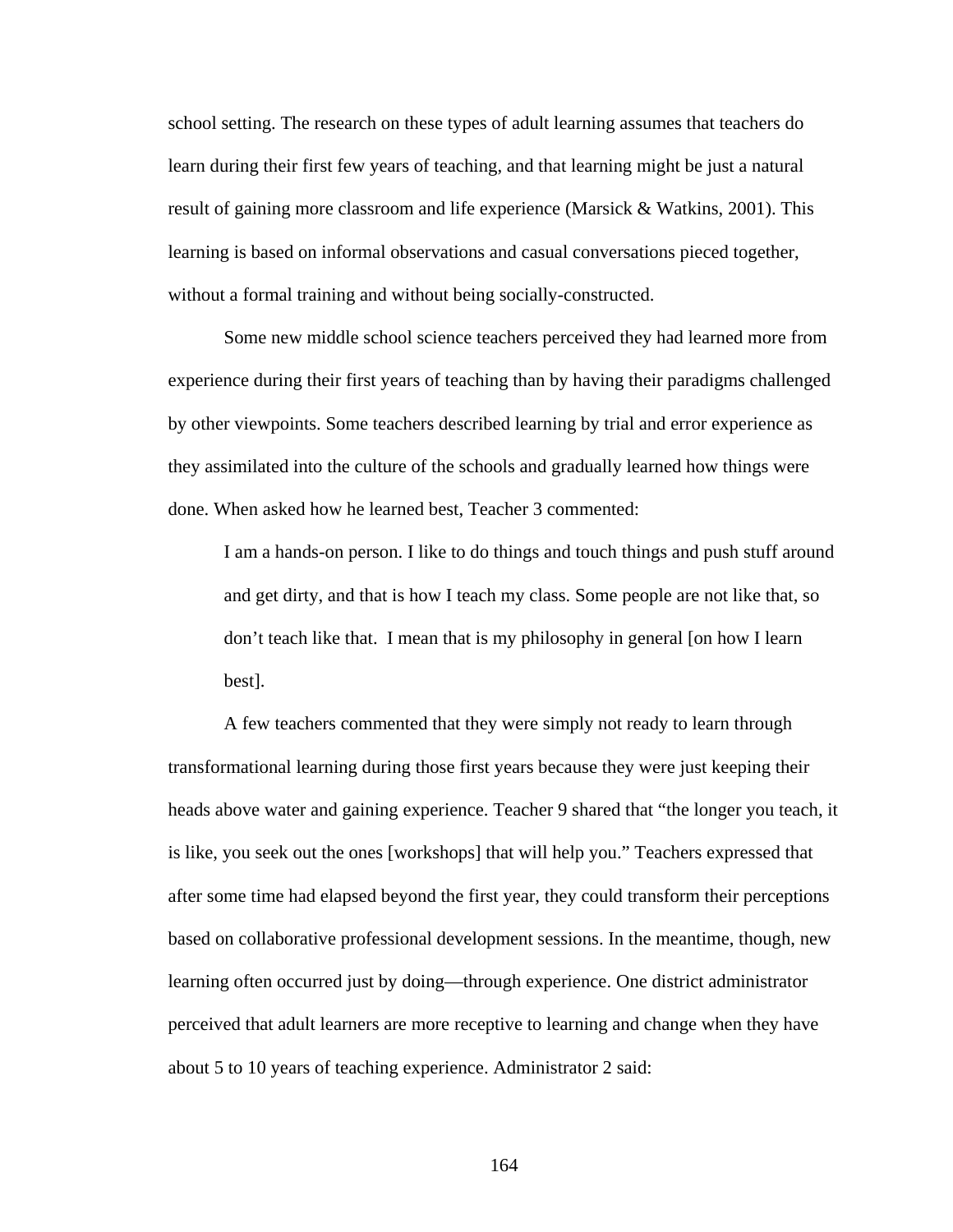I just saw a study put out by the National Staff Development Council…a study was done that was measuring whether or not if teachers in their first years were more receptive, open, willing, conducive to change, and what not. And they [researchers] found that it was actually teachers in their  $5<sup>th</sup>$  through their  $12<sup>th</sup>$  year of teaching who were more open to learning and attending workshops and changing their teaching strategies…Teachers in their first few years are trying to just get their feet on the ground with classroom management and know the curriculum.

 While ongoing experience certainly yielded new learning during the first few years, new middle school science teachers had other sources. A few teachers commented that during the first few years, they learned new information by reviewing college textbooks or searching the internet. Informal discussions with colleagues also helped new teachers navigate the new culture in which they found themselves. When asked through what means he learned other than professional development sessions, Teacher 3 stated:

It's through graduate work, it is through undergraduate work… If there is something I don't know, I can go and look it up. I do spend a lot of time looking around for new stuff and new ways to do different labs or different ways to do something. I spend a lot of time doing that. And if there is something I don't understand I go and figure out what it is or go ask somebody. I'm not afraid to go look in a college textbook.

 New science teachers who went on the district's summer field trips perceived they learned new ideas and gained a deeper understanding of curriculum because they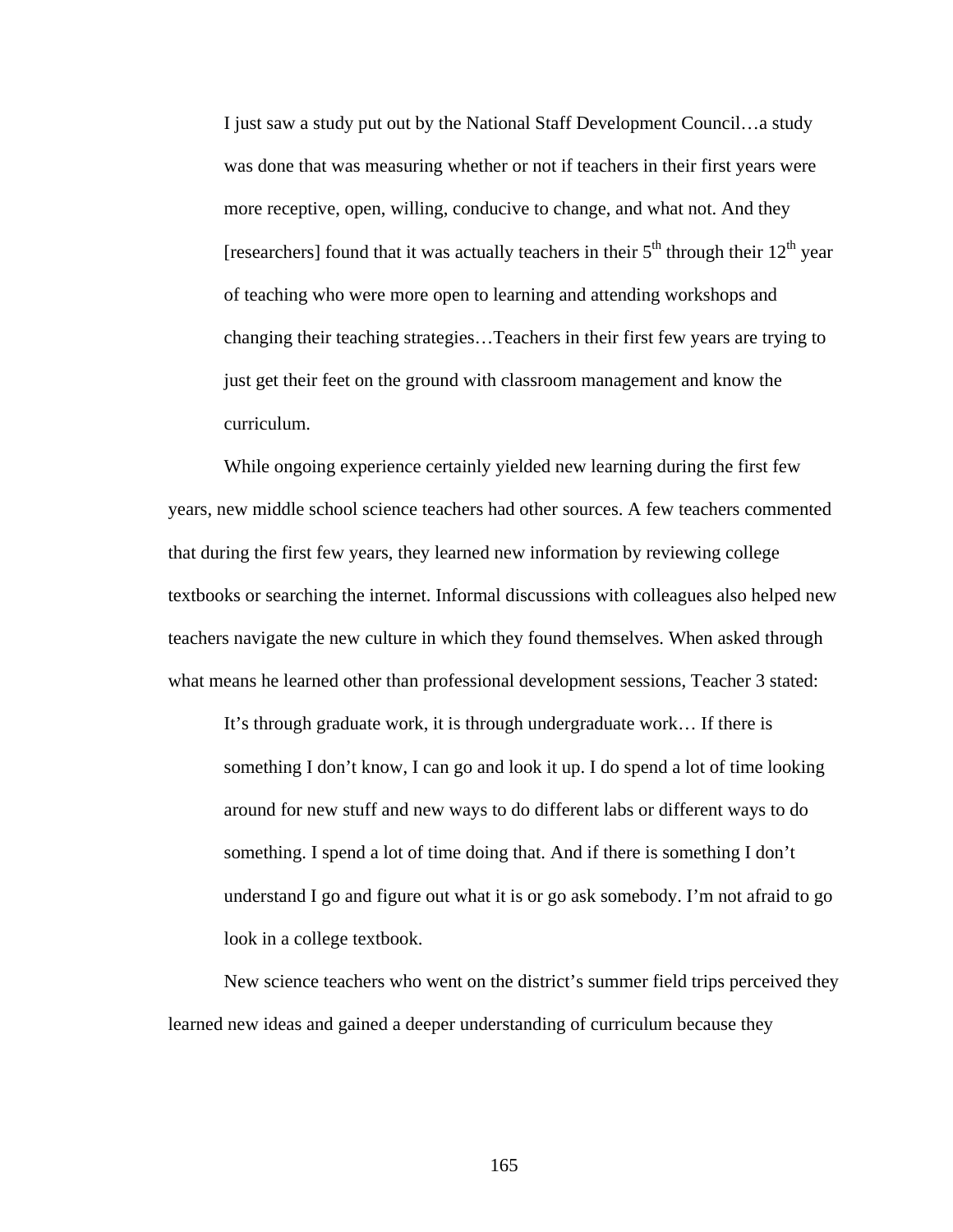immersed themselves into the field experience and experienced it hands-on. Teacher 2 shared:

I think I learned a lot in just walking around and working with a specific instructor, and those instructors live up there. Some of them, all of them, are in like their graduate school, and they are in Biology, or Environmental science…Just walking around with that kind of person and sitting there listening to him…I would learn a lot right there.

New middle school science teachers and district administrators in Midwest realized that brand new teachers often learned simply by gaining classroom experience, reviewing college textbooks and material, trial and error, and being immersed into a new culture during their initial teaching years. Interview data suggested that these methods were how some new teachers perceived they learned the most during their first years in Midwest. Teachers and administrators expressed that many new teachers were more comfortable with socially-constructed learning after 2 or 3 years of experience under their belt.

# *Perceptions of Learning Communities*

 This section on learning communities discusses teacher and administrator perceptions on how effectively the learning communities model of professional development is delivered to new middle school teachers in Midwest School District. The section includes perceptions of how learning communities are organized and structured, and what activities are considered the most beneficial in supporting teachers' learning and implementation of new ideas and district initiatives.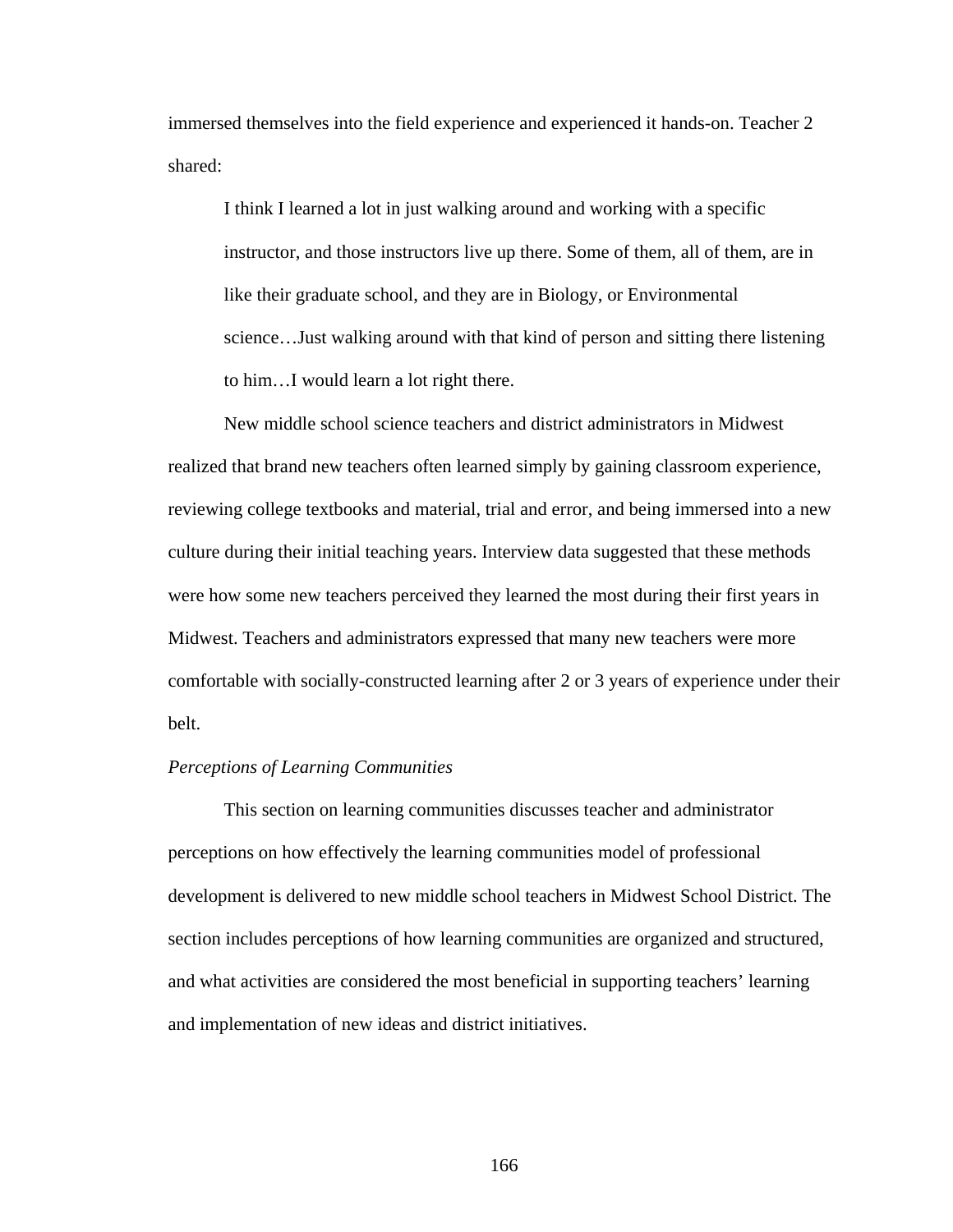Midwest's new middle school science teachers described the learning communities model of professional development as a collaborative way to promote socially-constructed knowledge. New teachers reported having weekly plan time with grade-level team members, as well as weekly plan time with their job-alike team on science-specific curriculum. Teachers also stated that on half-day staff development time, they experienced learning communities because they chose which session to attend and a teacher from the building would often lead those discussions. All teachers agreed that the informal professional development time spent with their job-alike partners seemed to be the most desirable and useful. In the interviews, some teachers actually used the term, learning communities. Some referred to PLOs, or Personal Learning Opportunities. Other teachers described the structure and concept behind learning communities without using the specific term.

 New middle school science teachers felt that support from the district science coordinators' office, along with attendance at summer workshops and field trips organized by the district science coordinators, provided teachers with another learning community with which to collaborate and receive support. Teachers stated that the science coordinators encouraged gathering groups of science teachers from multiple buildings, both during the school year and summer, to work on common curriculum, assessments, lab ideas, and district initiatives. Some teachers said that they continued to meet with teachers from other buildings, some even off the clock, by self-organizing meetings on weekends or during summer break. They enjoyed each other's support and valued the ideas gained when collaborating. Teacher 11 discussed: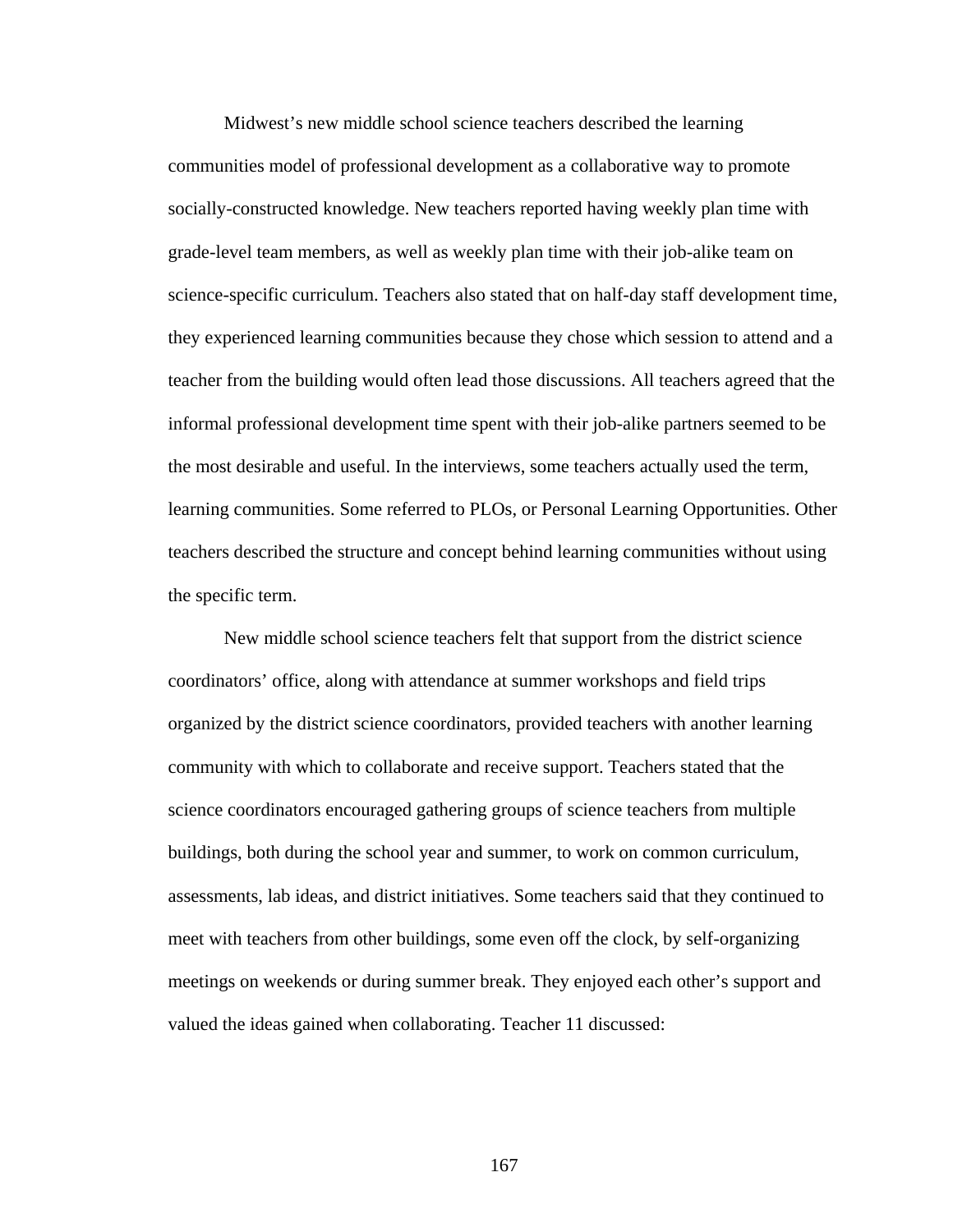And we have continued that [collaboration] on our own. Four, let's see, five of the seventh-grade earth science teachers, we just met on our own two days last summer and that was more helpful than anything we have done. We just shared great ideas. And we didn't get paid or anything.

 During interviews, district administrators explained the concept of learning communities as an ideal form of professional development. They believed that middle schools in Midwest were trying to implement that concept. District administrators believed the best way to provide teachers with ownership for managing their own learning was teacher collaboration through ongoing job-embedded work. Administrator 3 stated that "I think they [teachers] learn best from each other…I would always have other people with me [organizing training sessions] that are in that content area, because they learn best from each other to talk specifically in the content area."

 However, district administrators perceived that only some of the middle school buildings were effectively delivering the learning communities model to teachers. Some buildings were perceived to be struggling with implementation either due to a lack of training for and communication with building principals or because of weak building leadership. There was also a perception that those buildings had developed lower teacher morale because of group dynamic issues and a negative school climate. Administrator 2 shared:

What is happening now in a lot of cases is that, at school sites, people meet on early release days, they meet in collaborative teams, but they are just going through rote activities more like a business meeting. And the learning, actual new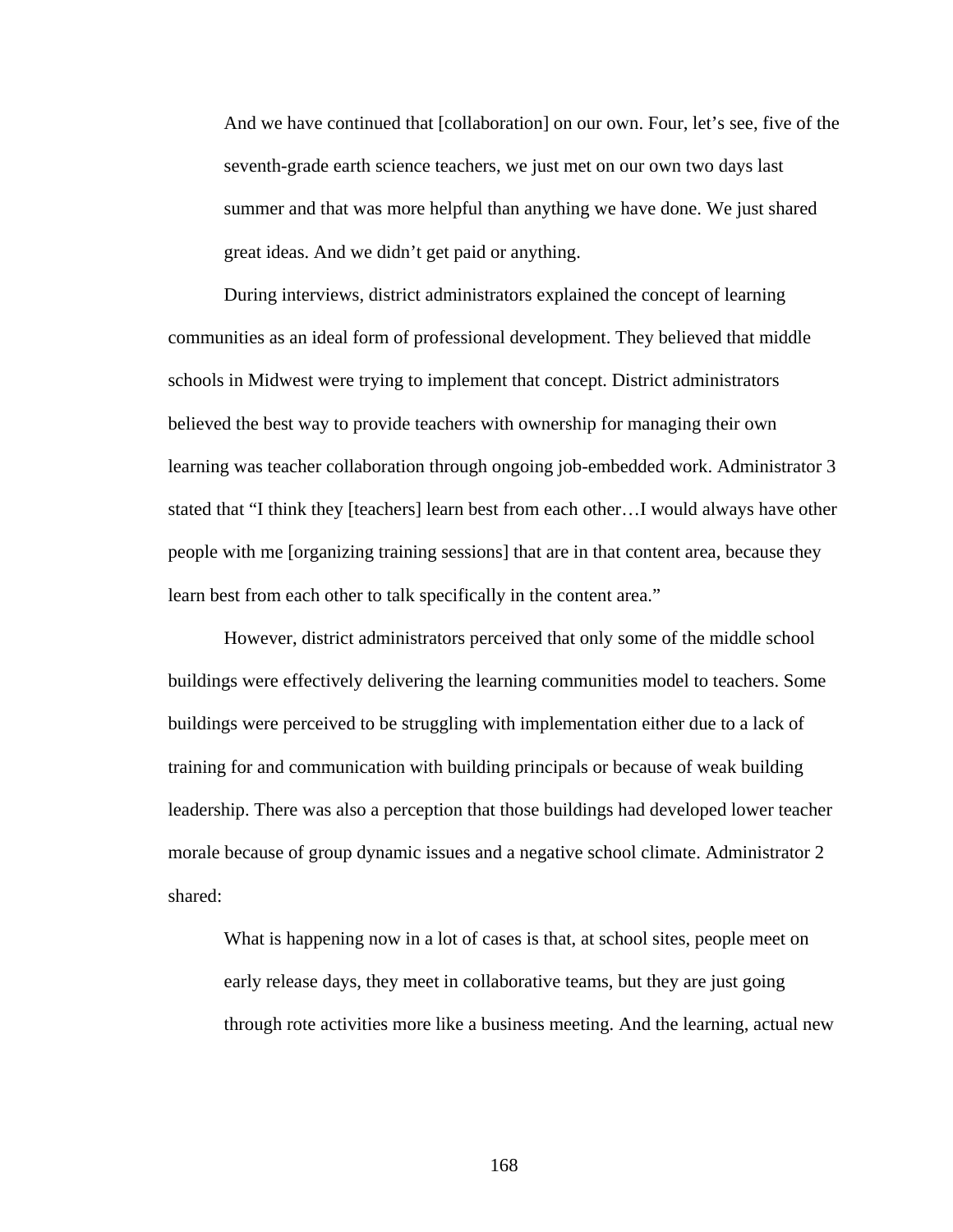learning where you might change your practice or think differently about something related to your content area, doesn't, isn't happening.

 Interview data related to learning communities found those middle schools in Midwest with perceived strong leadership, positive school climate, and appropriate organization of professional development activities to be ideal locations for new middle school science teachers to learn and share ideas with one another. New teachers were also supported by Midwest's science coordinators through summer workshops, fieldtrips, and science initiatives throughout the school year. Less effective were those middle schools with perceived poor school climate and weak leadership. These middle schools were perceived to lack the foundation to allow teachers to truly share ideas. These schools were viewed as merely going through the motions of learning communities.

### *Perceptions of Direct Instruction*

 This section presents teacher and administrator perceptions on professional development that is delivered via formal large group presentations. Direct instruction refers to information that is passed on typically by one speaker, who primarily delivers all the information without teacher engagement or input. Direct instruction is often accompanied by a PowerPoint presentation or a printed outline of the lecture from which the presenter rarely deviates. This section reports on the amount and frequency of such professional development trainings.

 Most new middle school teachers believed the least effective delivery of professional development is a formal lecture providing large amounts of information. All teachers said they have experienced professional development lectures where someone read straight from a PowerPoint without deviation or elaboration on information at some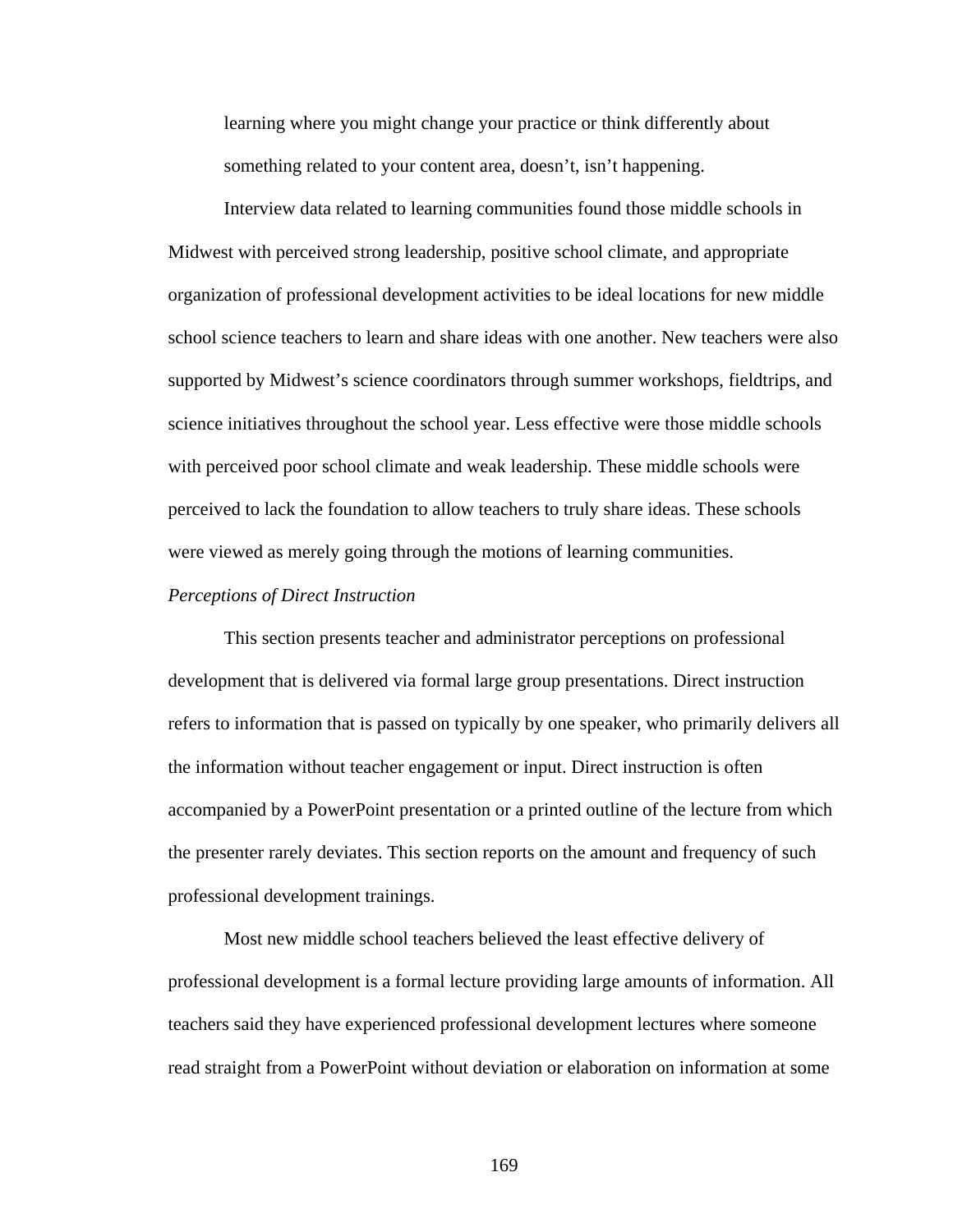point in Midwest's professional development trainings. Teachers found that too much information was provided in a small amount of time during those lecture sessions. They perceived the information to be redundant or irrelevant, and it provided no examples for implementation. Many of the topics covered in the formal professional development sessions were just recently covered during their bachelor or master degree programs. Teachers believed that most lecture-style professional development did not model how to deliver initiatives to students. The lectures seemed more theoretical than practical for teachers. Teachers thought that direct instruction did occur in Midwest from time to time. Teacher 1 said that:

The other ones [not teacher collaboration] are usually a lecture with a PowerPoint. And every now and then, it depends, it depends on who the lecturer is, sometimes I like that, to hear them tell me here is what I know. But some of them are, I don't mind a lecture, but if you sit there and read off the PowerPoint, then I usually hate it and, so those kind of things I don't like.

 Teachers pointed out that direct instruction seemed to be used more often during new teacher induction week and general teacher orientation week. Teachers perceived that these lectures were designed more for meeting the requirements of local and state accountability standards than for teacher learning. Teachers also perceived that most of these direct lectures were annually required for legal, liability, or state accreditation purposes. They perceived, therefore, that these trainings were something they just had to sit through; seemingly a right-of-passage of being a public school teacher. Teacher 9 articulated this: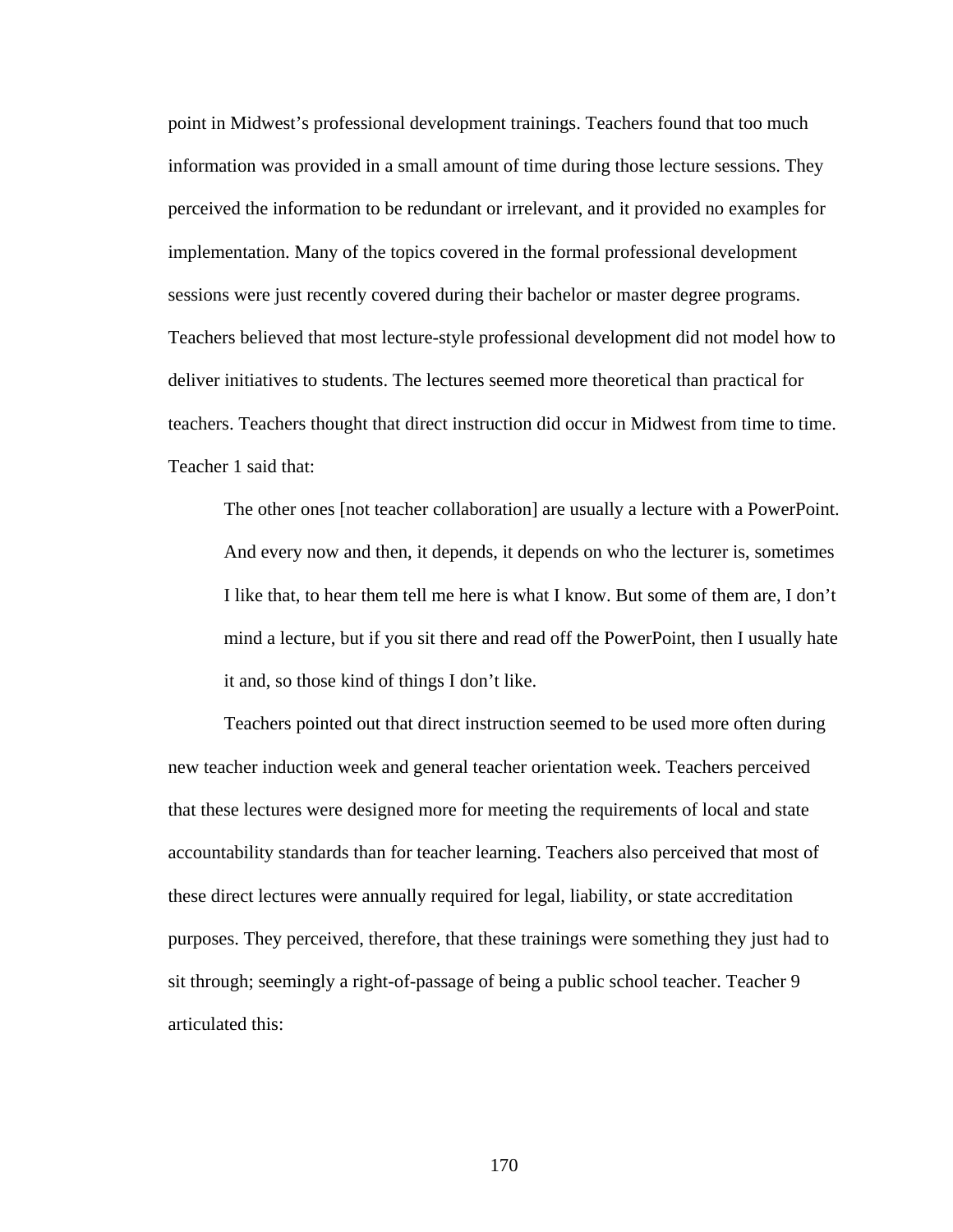I think just being handed something, or being given like a huge binder and you know, this is the information that you need, or you have to teach all this. I think that it just turns you off because you're like, there are so many other things that you need to be working on and it is overwhelming…Some of that information I think sometimes they just try to go through it real quick.

 District administrators explained that Midwest was trying to move away from direct instruction, but said it does occur at times depending on the context and content of information being delivered to teachers. Administrators agreed that direct instruction was the primary delivery method during orientation week, but that the district was working to introduce a variety of teaching methods to help break up the multiple sessions new teachers must attend. Administrator 1 said:

They [professional development trainers] do PowerPoint and group work. The only thing I can say is that, and there is not an easy way to fix it [orientation training], the big groups are often of unlike people, so it is impossible for them [trainers] to have every example be science or examples be language arts. Therefore, during the examples that are not relevant to them, the teachers are turning it off.

 Administrators expressed that orientation week has improved over the years, but was still not an ideal learning environment for adult learners. Administrators shared that during the school year, a majority of the district's professional development occurred at the building level, and that it was not delivered with direct instruction or lecture format as frequently as at other formal district trainings.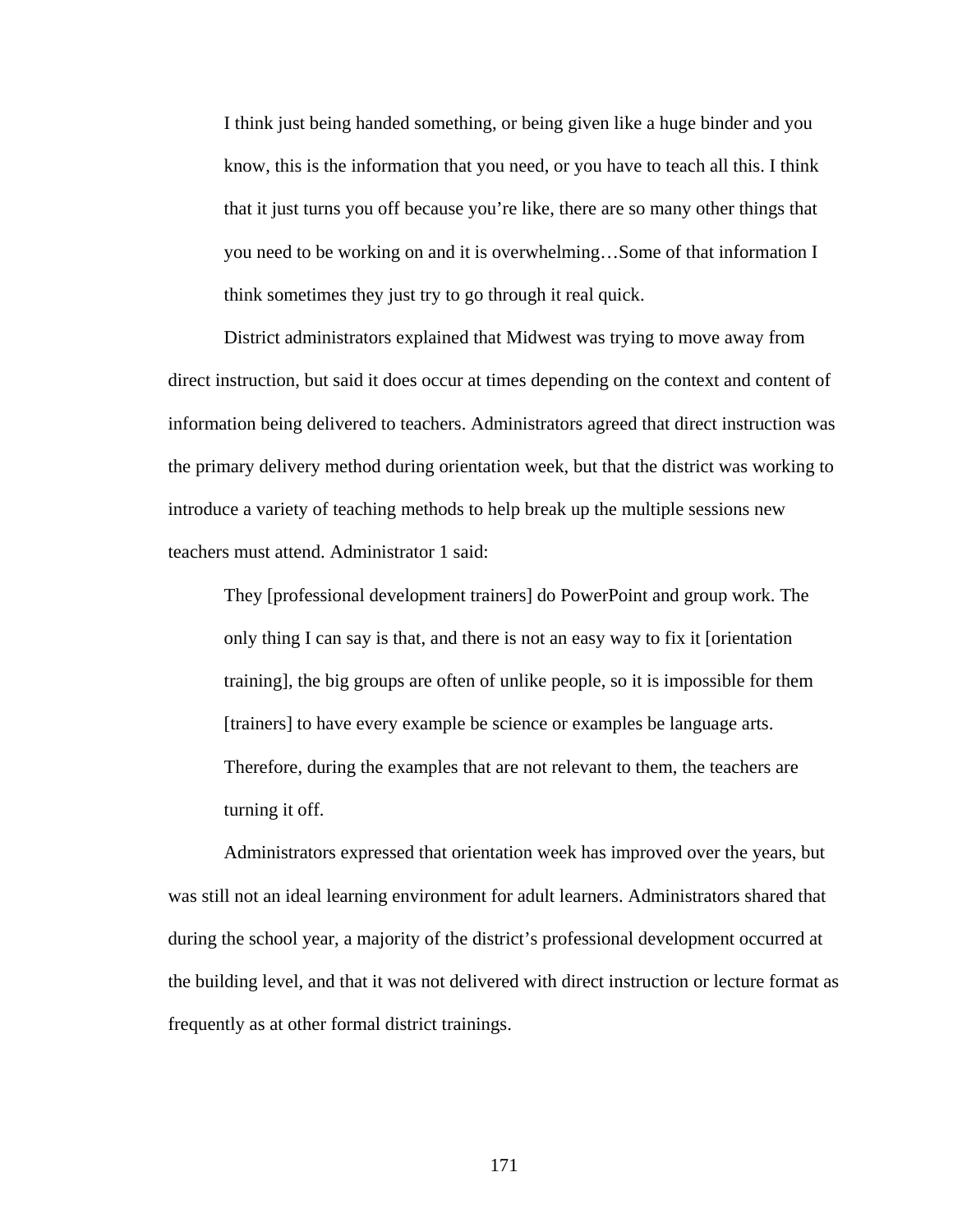Although direct instruction was not preferred by most teachers, two teachers did report desiring direct instruction over other delivery methods because they wanted the information as quickly as possible. This then allowed them time to go back to the classroom and work on implementing the information into their lessons. These teachers said they learned best with direct instruction and did not have a problem with trainers who delivered information in that format. Teacher 5 mentioned:

If you're going to talk to me about philosophical management of a classroom, or brain development or hierarchy of questions, don't make me do pretty colors on a flip chart, share with teams, and stuff like that. Just feed it to me. Better yet, just send it to me in an e-mail and trust me.

Direct instruction did occur in Midwest as a way to deliver necessary information to teachers. New teacher orientation week used this delivery method, as did the annual orientation for all teachers. During interviews, new middle school science teachers and district administrators in Midwest did not seem distressed about direct instruction occurring during the course of the regular school year during professional development opportunities. Teachers and administrators reported that it was unlikely that the district would or should totally eliminate the use of direct instruction because of the large amount of material that must be conveyed in short time frames each school year.

### *Summary of Perceptions of Adult Learning in Midwest*

 In summary, most teacher comments regarding adult learning styles were related to the delivery method used by professional development trainers. For the most part, teachers said that formal, large group professional development occurred during induction week, and that it was the least effective delivery method. This format was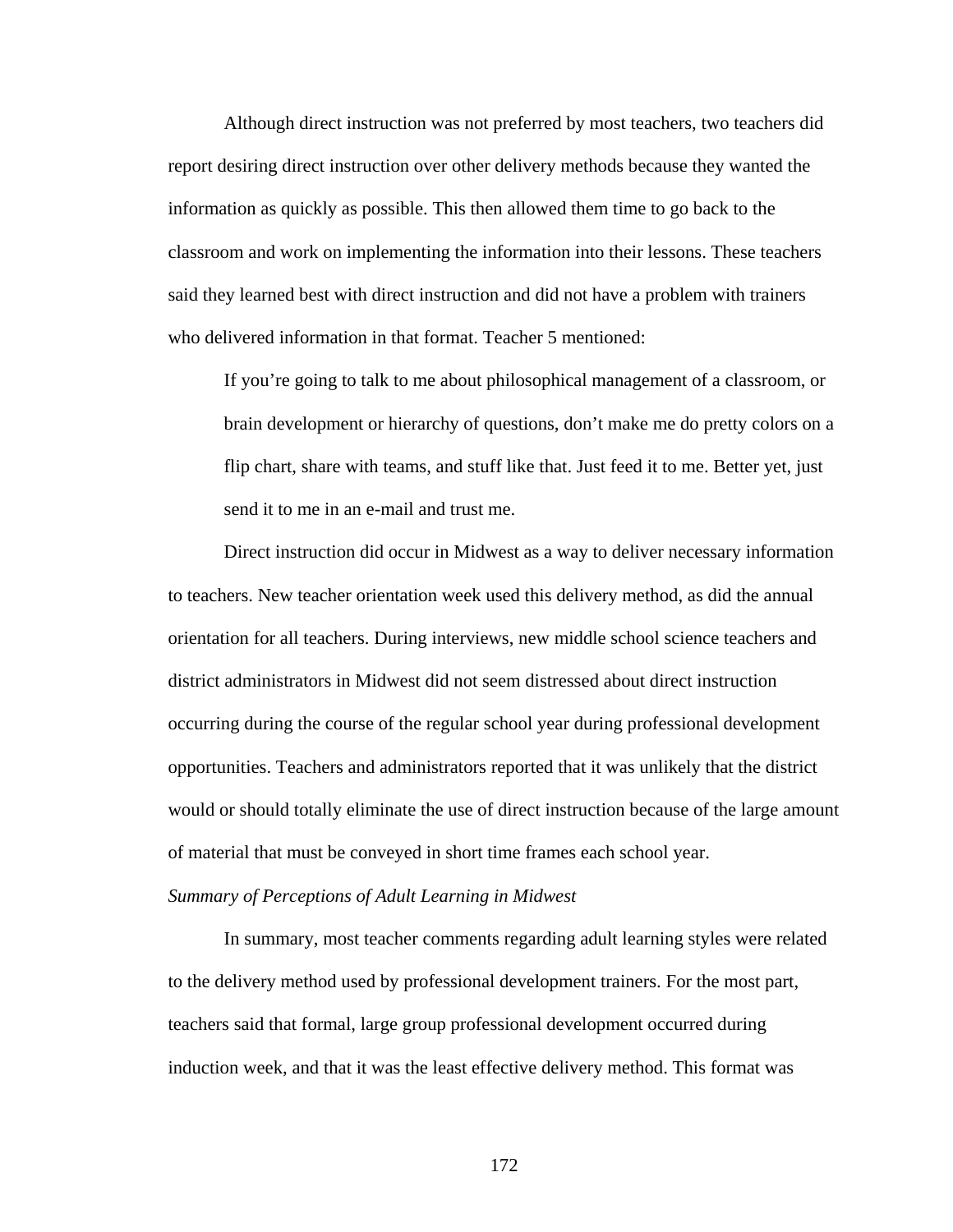branded as redundant, not relevant to science, or as providing no opportunity for collaborative work. Conversely, teachers also described informal, job-embedded professional development that occurred on a weekly basis as providing them with the structure, time, and support to make useable products and changes to their lessons. So, one could make the argument that teachers in the learning communities model of professional development were provided ideal situations for adult learning to occur.

 By participating in the learning communities model of professional development, teachers experienced transformational learning. This model allowed opportunities for teachers to make socially-constructed meaning of district initiatives and science strategies. Within the learning communities model, teachers often had conversations and discussions that were eye-opening and perhaps provided a disturbing dilemma to their current paradigm. At times, new middle school teachers' transformational learning was limited because of barriers already discussed, such as leadership support, relationships with job-alike partners and mentors, and reflection time.

 The type and effectiveness of adult learning that actually occurred went hand in hand with the structure and context of the specific professional learning situation. For example, when relationships were positive and teachers were allowed to work on teams that informally set their own goals and agendas, the type of learning promoted by the district was perceived to be more effective. Conversely, when teachers felt more isolated, they often said that the most effective professional development occurred outside the district at conferences or in their graduate degree programs. So, even when new middle school teachers were placed into learning communities, if positive relationships were not present, the teachers reported learning that was not transformational in nature. Therefore,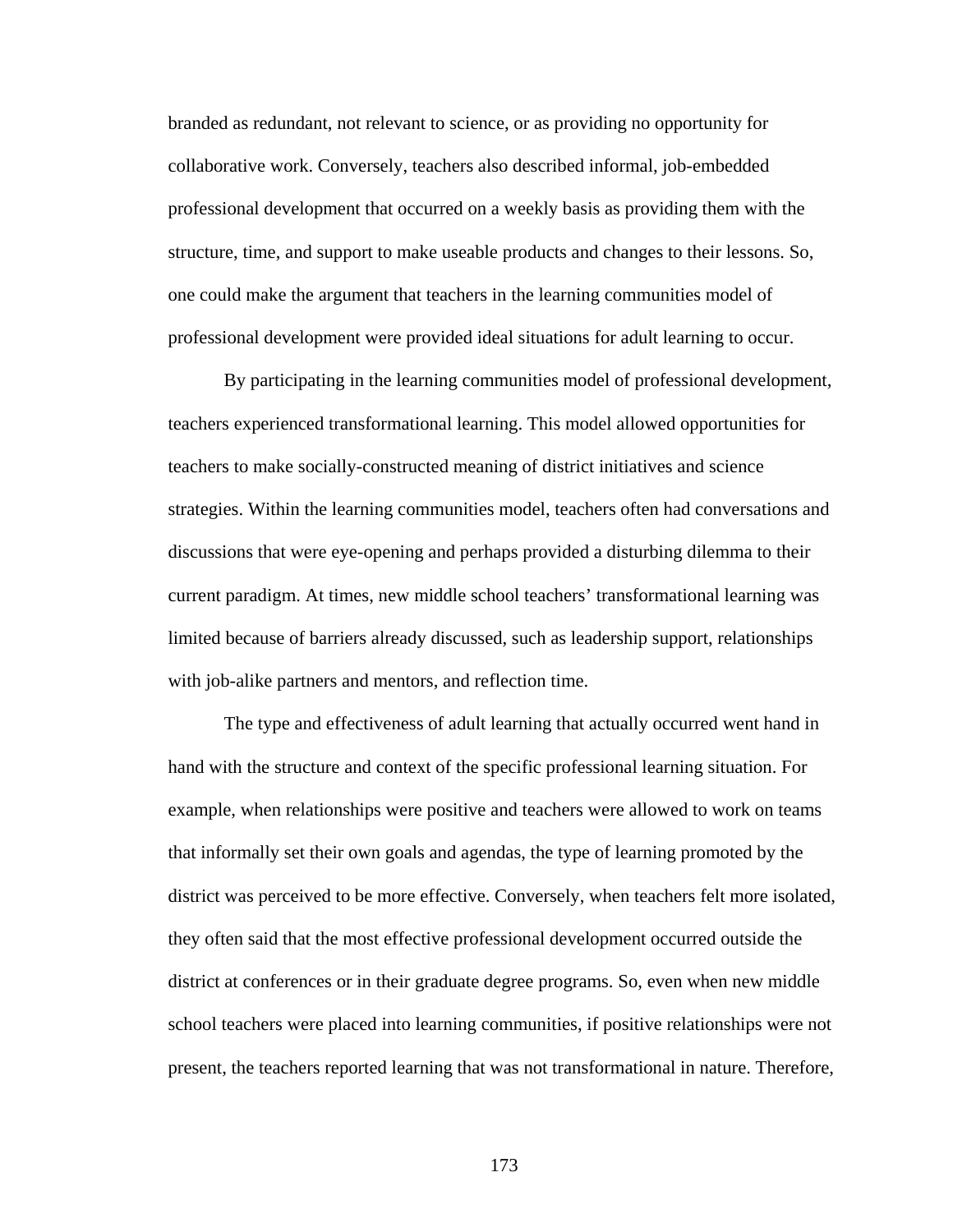to experience true transformational learning, new middle school science teachers needed a combination of factors: supportive leadership, positive relationships, opportunities for collaborative work, and consistent follow-up.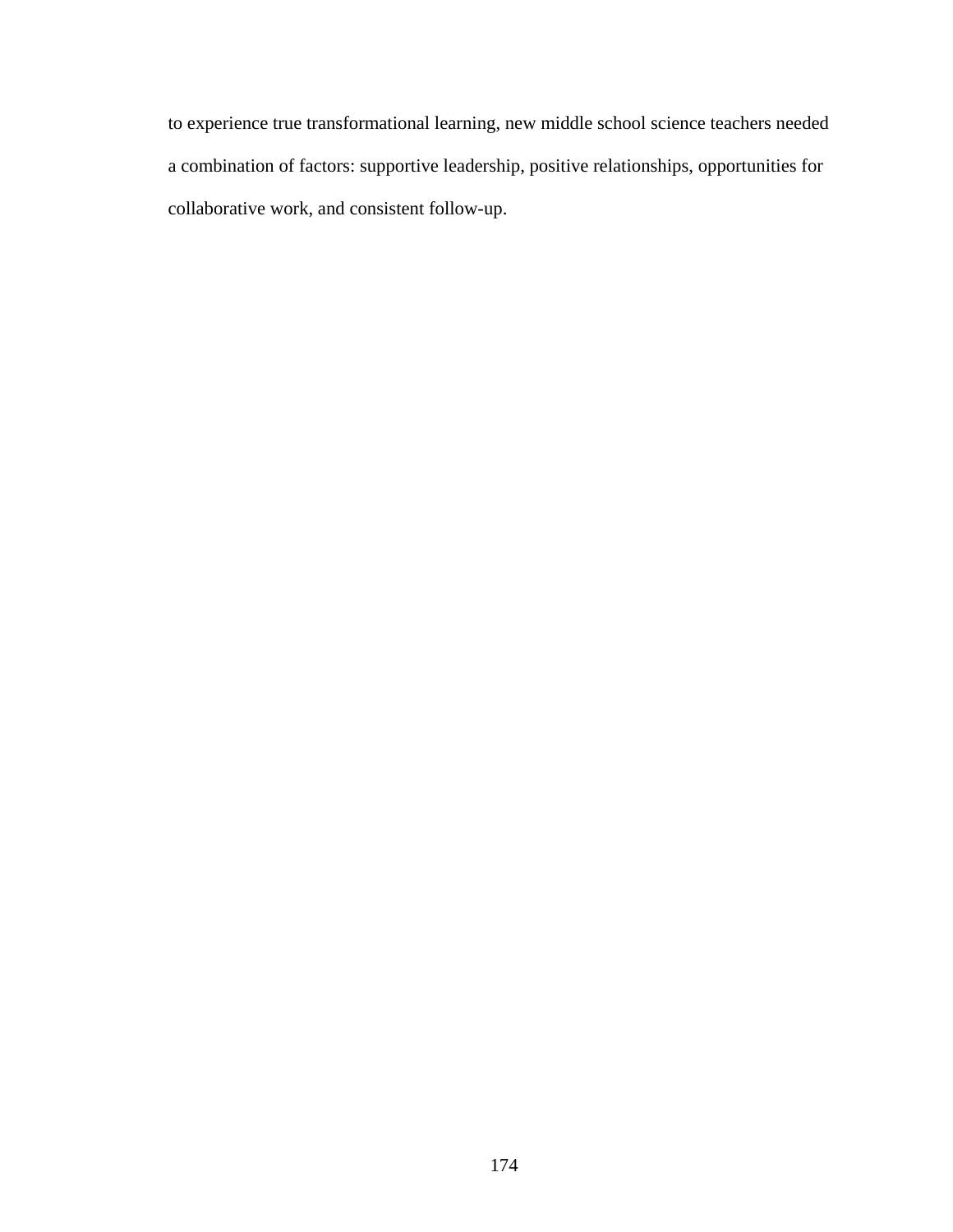# CHAPTER FIVE: INTERPRETATIONS, IMPLICATIONS, AND CONCLUSIONS

## *Introduction*

 In Chapter Four, five major categories emerged from the data collected through 17 interviews with Midwest School District administrators and new middle school science teachers. As Chapter Three's description of research methodology mentioned, these categories were also developed through triangulation of multiple data sources, including observations of seven new teacher professional development sessions and analysis of nine district documents. Chapter Two elaborated on what is already known about high-quality professional development, adult learning, and issues facing new science teachers. The purpose of Chapter Five is to make connections, both across findings from the five major categories, and as the findings relate to educational research literature.

 Chapter Five will first address the four research questions that guided this study. Then, I will provide interpretation of the findings by highlighting three major themes that emerged during data analysis and that spoke to the study's research questions. These key themes were: (a) leadership, (b) relationships and collaboration, and (c) follow-up and feedback. Chapter Five will make connections between and across the five categories developed in Chapter Four. Finally, Chapter Five will make some conclusions and consider implications for practice.

## *Addressing the Research Questions*

 This section will specifically address the study's four research questions. The qualitative nature of this research allowed answers to these research questions to emerge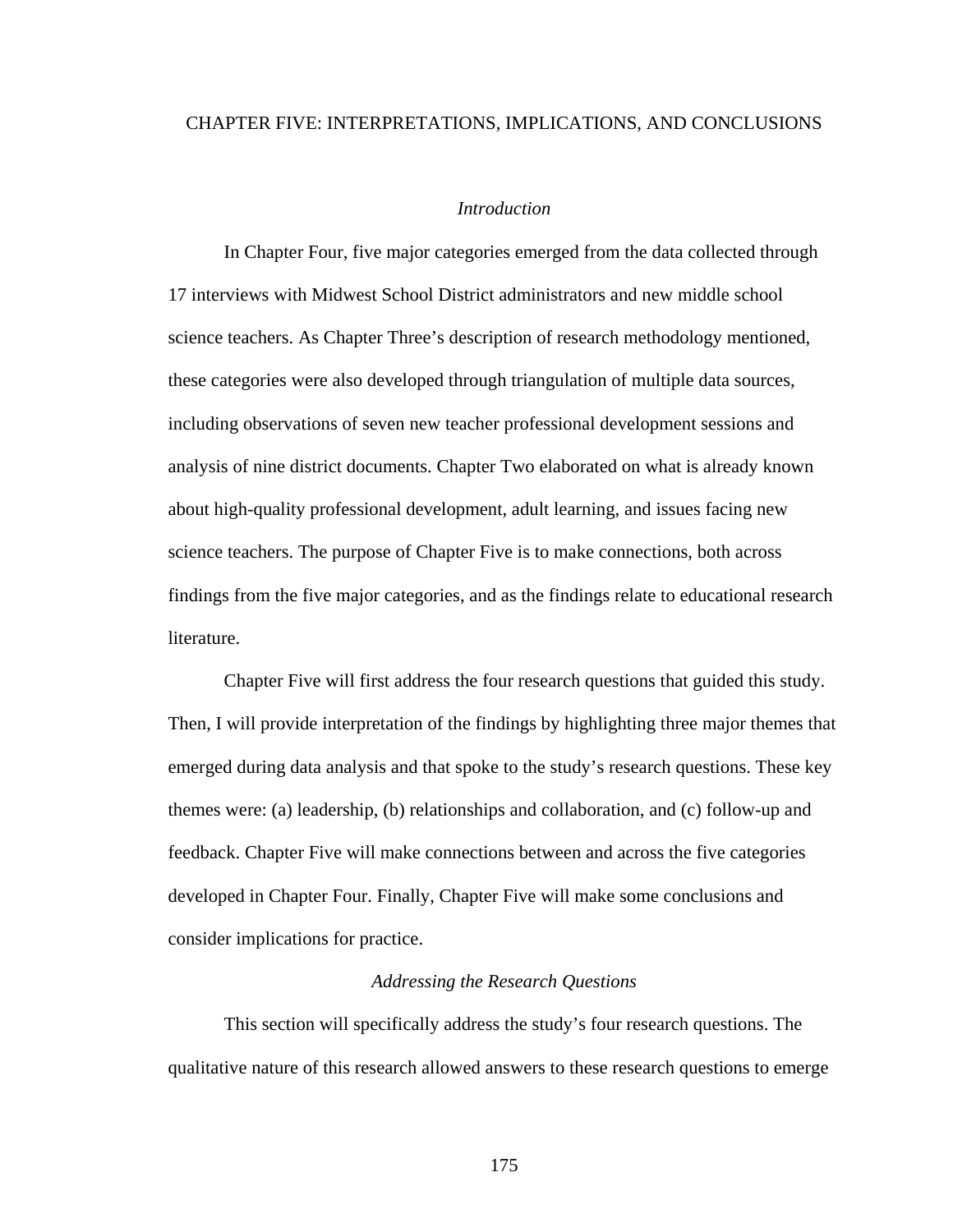during data collection and to develop as the findings were reported in Chapter Four. What follows are responses to the research questions. Elaboration and additional details or examples will be shared throughout the discussions in Chapter Five. *What is the extent and content of professional development when training new middle school science teachers in a suburban school district?* 

 Midwest School District demonstrated an extensive array of professional development offerings for new middle school science teachers. During interviews, district administrators revealed that Midwest plans its 3-year new teacher induction program around NSDC standards. District officials were also well-versed on current researchbased ideal professional development delivery methods for adult learners. Midwest's two science coordinators' jobs were to help teachers understand and implement the district's science curriculum. They were available to all science teachers for consultation, advice, or resources via e-mail, phone call, or face-to-face meeting. Midwest offered professional development trainings during summers, when teachers may have more time available to learn new concepts or expand current knowledge.

 Midwest offered extensive induction training for new teachers, as well as some specific training for new science teachers. New teachers were provided mentors during their first year. Throughout their first 3 years, new teachers participated in pull-out workshops and trainings on curriculum and district initiatives. New teachers were members of building-level teams, and time was provided for weekly planning with those teams. Midwest encouraged the use of professional learning communities. Additionally, Midwest's new middle school science teachers were offered annual reimbursement for continuing education.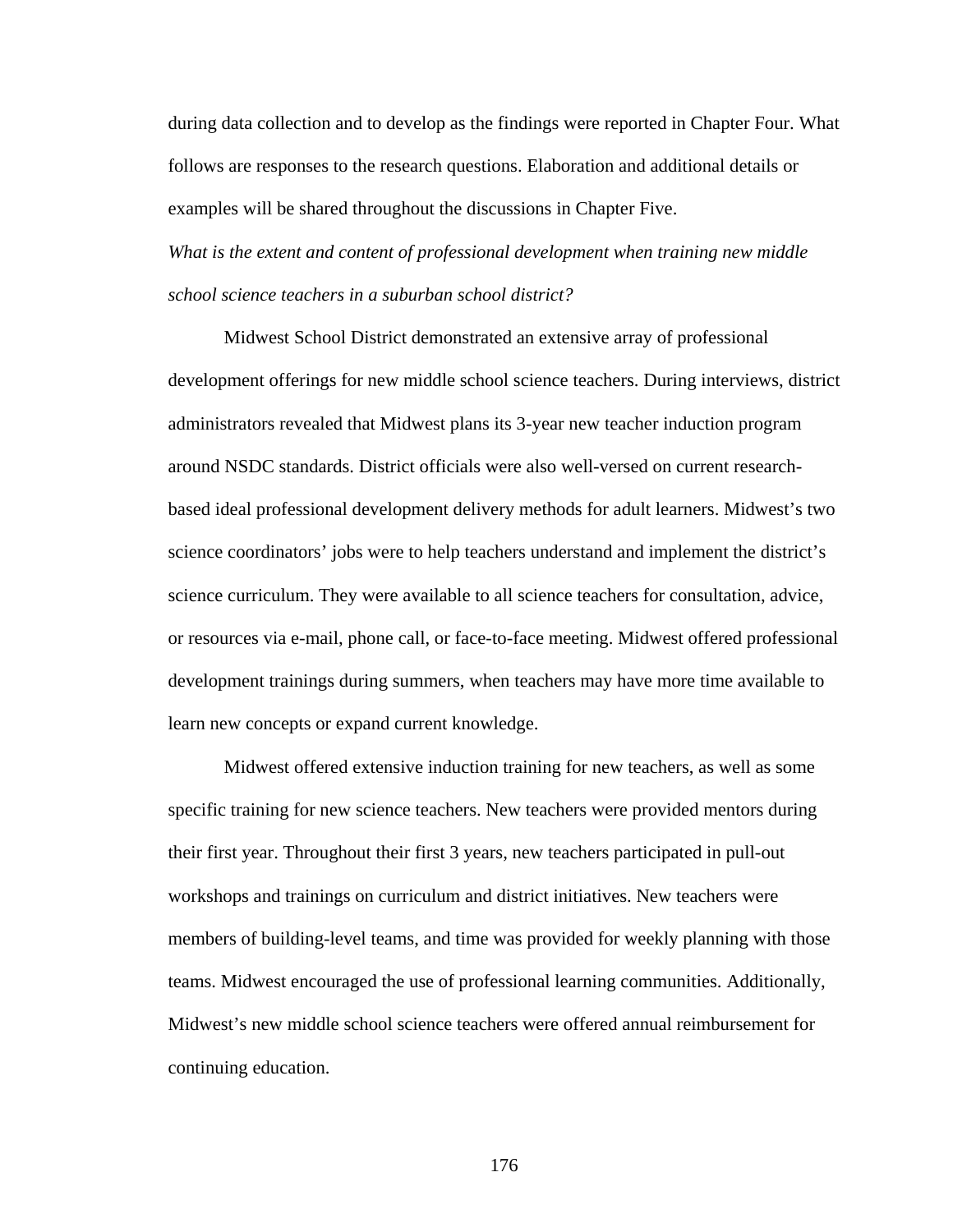The overall structure of orientation week, teaming and collaboration in learning communities, mentorship, and district summer workshops offered new teachers a wide variety of professional and social networks. Midwest appeared to make an effort to invest adequate funds and personnel in the area of professional development for all teachers. Looking at the big picture, I believed that teachers were thankful for Midwest's attempts at providing them multiple types of professional development during their first few years.

 One issue related to the extent of new teacher professional development was the shear amount of topics, initiatives, and goals that were addressed in the course of a new teacher's first few years. Additionally, because the scope of professional development was vast with a large number of teachers in the district, new teachers felt that they had to be very proactive to seek out specific trainings that addressed their individual needs. It seemed that they could not rely on others to necessarily identify their weaknesses. In this study, young new teachers, more than second career new teachers, reported feeling uncomfortable about self-reporting that they needed additional help and support. For example, if a young new teacher's need for more content training in genetics was not recognized by the principal, mentor, or team, then that new teacher needed to independently find a way to bulk up on that learning. Conversely, second career new teachers said they went to the office to ask for more assistance, asked for a different mentor, or frequently called the district's science coordinators. Because of this need to self-report, and other barriers discussed in Chapter Four, such as high expectations, lack of follow-up, and lack of experience, it seemed that the extent to which professional development opportunities were accessed by new middle school science teachers was contingent on the quality of mentorship and guidance of others. These individuals helped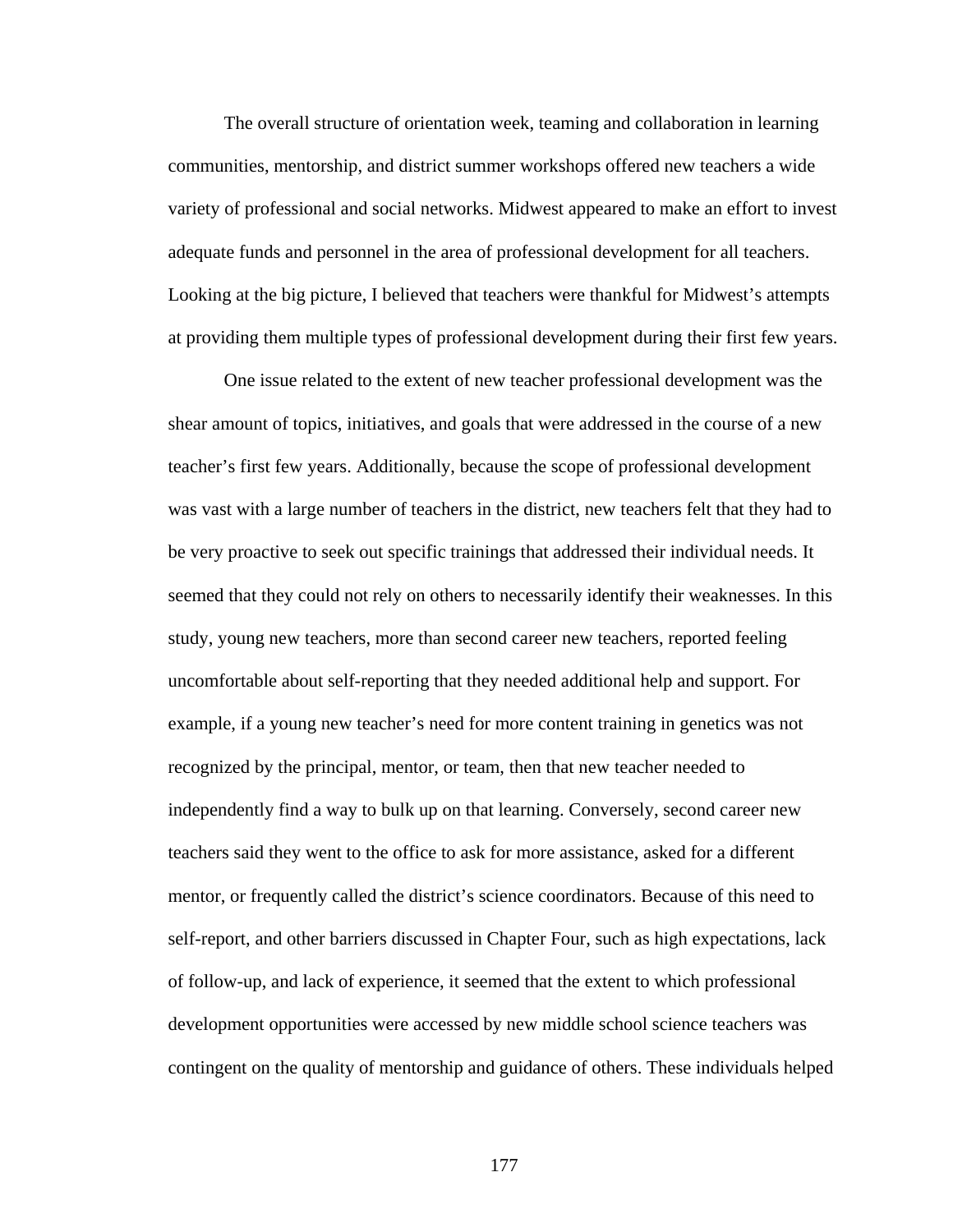new teachers identify and then access the necessary training to meet the individual needs that varied from teacher to teacher.

 New teachers received varied content training during their first years in Midwest. District administrators seemed to rely on undergraduate degree programs to adequately prepare new middle school teachers in their specific science content areas, which in turn allowed Midwest to focus its trainings on classroom management, elements of effective instruction design, differentiation, and assessment practices. Some new teachers said these training sessions were generic or redundant, yet all teachers felt they were required to attend these trainings whether or not they needed them. Teachers wanted more flexibility as well as a pre-assessment of the content they needed in order to meet their individual needs both during induction week and throughout their first years of teaching.

 Many new teachers in this study desired more time to learn about science-specific techniques like inquiry labs, or content training on such curriculum as genetics and meteorology. They desired content that was specific to their grade-level curriculum rather than generic lessons. The key issue was not necessarily that Midwest did not offer any science-specific content training. Rather, the issue dealt more with assessing what trainings the new teacher actually needed, delivering those trainings through jobembedded daily collaboration, and ultimately following-up with the new teacher to check on individual progress. New teachers did report few science-specific content trainings offered by the district. But the researcher interpreted other variables—namely leadership, relationships, and follow-up—to more directly impact new teacher progress and learning.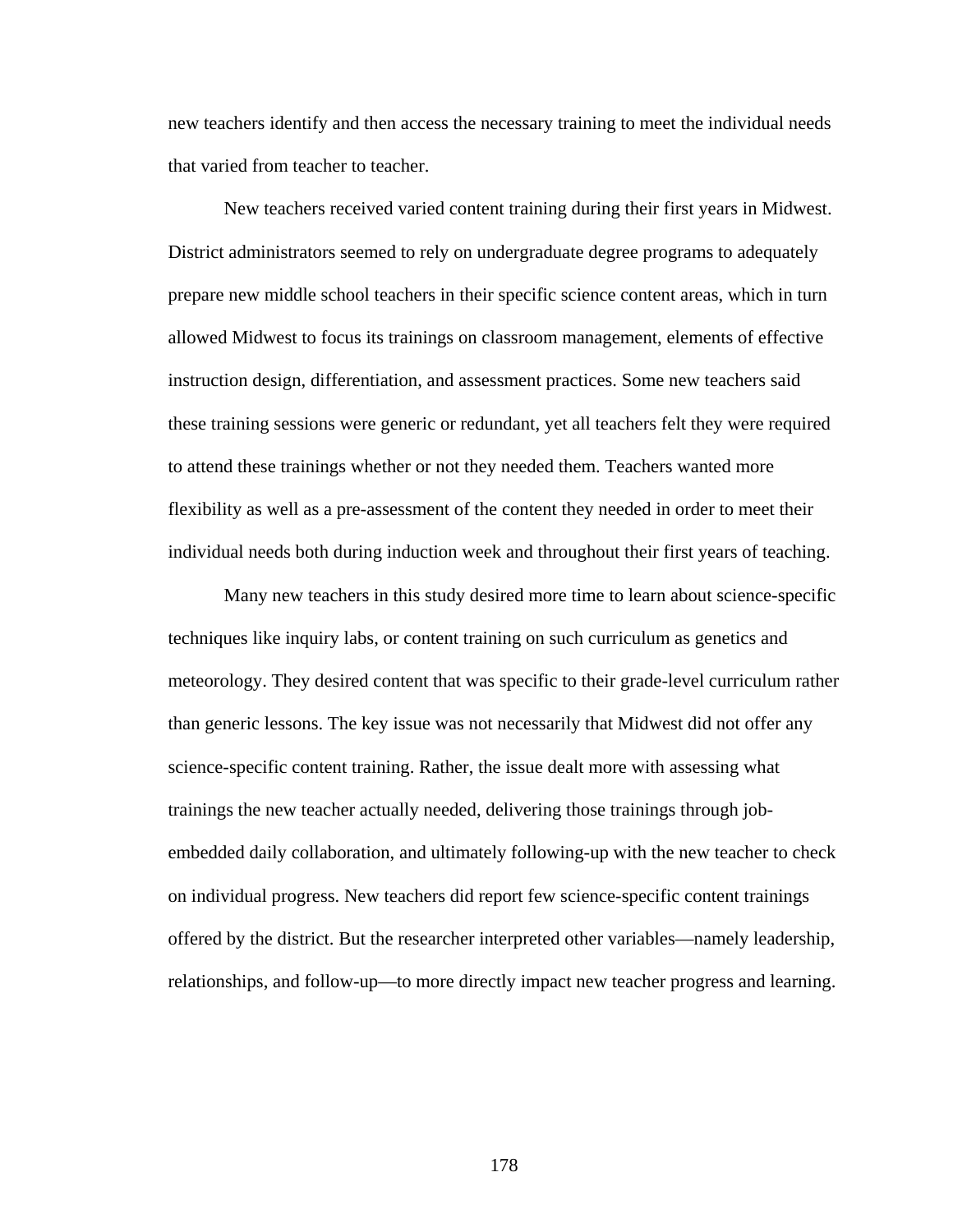*To what extent do new middle school science teachers find district-sponsored, new teacher professional development to be effective?* 

Teachers and district administrators all agreed that ideal new teacher professional development included quality mentors, collaboration with teams, and learning communities that met weekly. It was clear that the delivery method shaped opinions on effectiveness more than any other factor.

 During formal professional development trainings, such as orientation week, most new teachers perceived a disconnect, or gap, between the training and their ability to incorporate that training in the classroom. For example, Midwest highlighted training on curriculum differentiation during the teachers' first few years. But new teachers struggled with implementation because they desired subject-specific modeling on how that should look in a science classroom. Furthermore, new teachers and district administrators agreed that new teachers' general inexperience, lack of professional development reflection time, and being overwhelmed with expectations all contributed to the difficulty of bridging this gap in just a few training sessions sprinkled throughout the school year.

 Thankfully, Midwest provided time for daily, weekly, and monthly professional development that was more informal and occurred at the building level. When new science teachers had quality relationships with mentors, team members, and science jobalike partners, they reported the most success understanding and implementing new initiatives. New middle school science teachers reported professional development as helpful when they had opportunities both to observe how concepts like differentiated instruction might look in a science classroom and to have interactive discussions with other science teachers.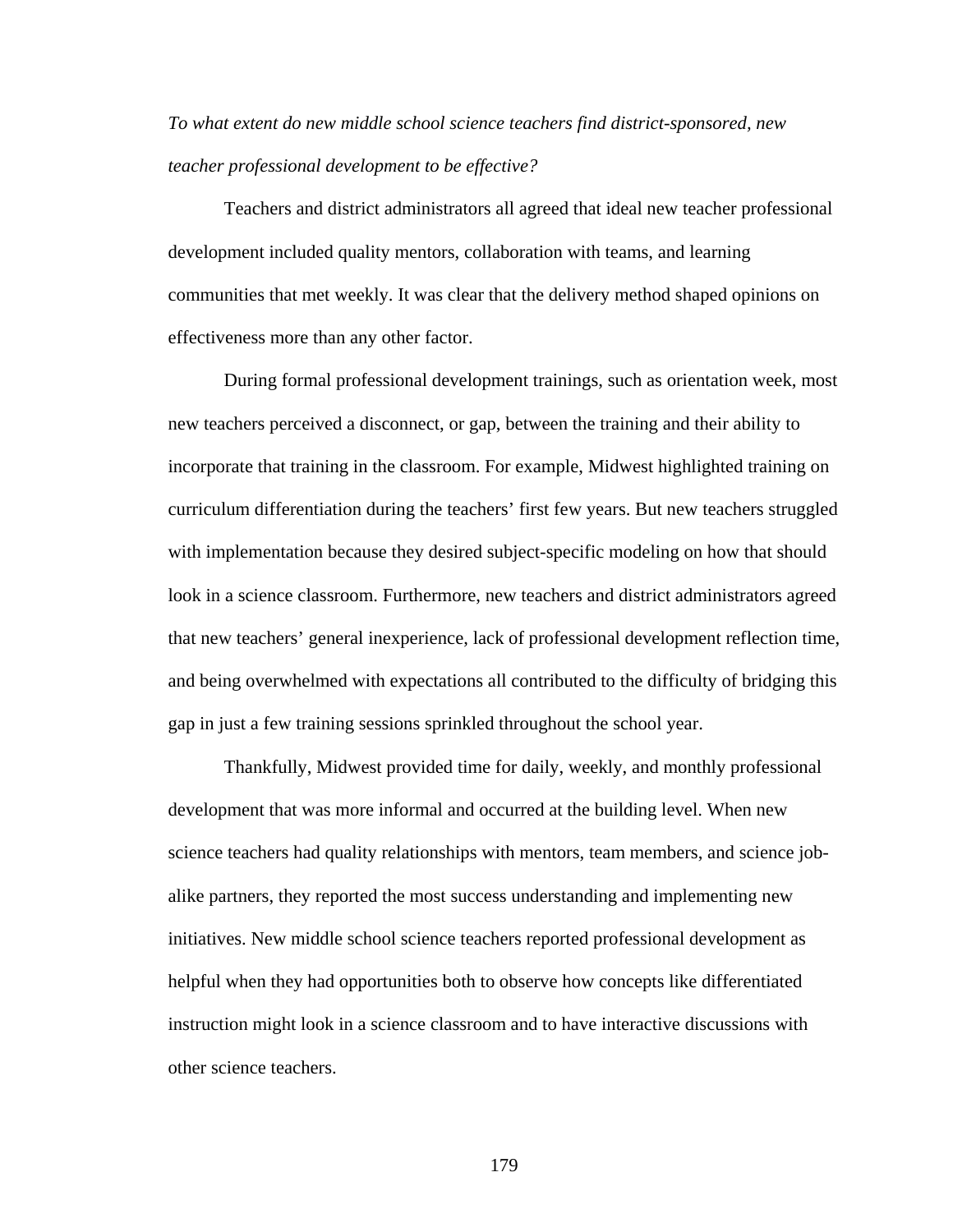For new teachers in Midwest, central to judging the perceived effectiveness of professional development was the expertise and commitment of the community of learners surrounding them at the building level. Did those individuals reach out and make a relationship? Did these individuals help recognize weaknesses? Did they truly discuss issues with the new teachers and then help them reflect on their teaching? Did those individuals follow-up on issues at a later date? Some teachers in this study answered yes to these questions and they reported being happy with the quality and effectiveness of professional development experiences. A few teachers had issues with leadership communication, group dynamics, or experienced personal conflicts that affected their satisfaction with professional development during their first few years in Midwest. *How, and in what ways, do new teachers perceive that their training supports their teaching practices?* 

 New teachers perceived that training supported their teaching practices when they participated in learning communities and job-alike activities. When mentors and colleagues interacted, shared ideas, and planned together with new teachers, those new teachers reported that professional development was more meaningful to daily work experiences. New science teachers reported the most support for their teaching practices when they experienced a strong relationship with another science teacher or science mentor. When these individuals collaborated together on science curriculum, lesson planning, and lab ideas, new teachers reported positive effects on how they taught during their first few years.

 New Teachers perceived that they had more ownership of the professional development topics when they worked with job-alike partners and science mentors. This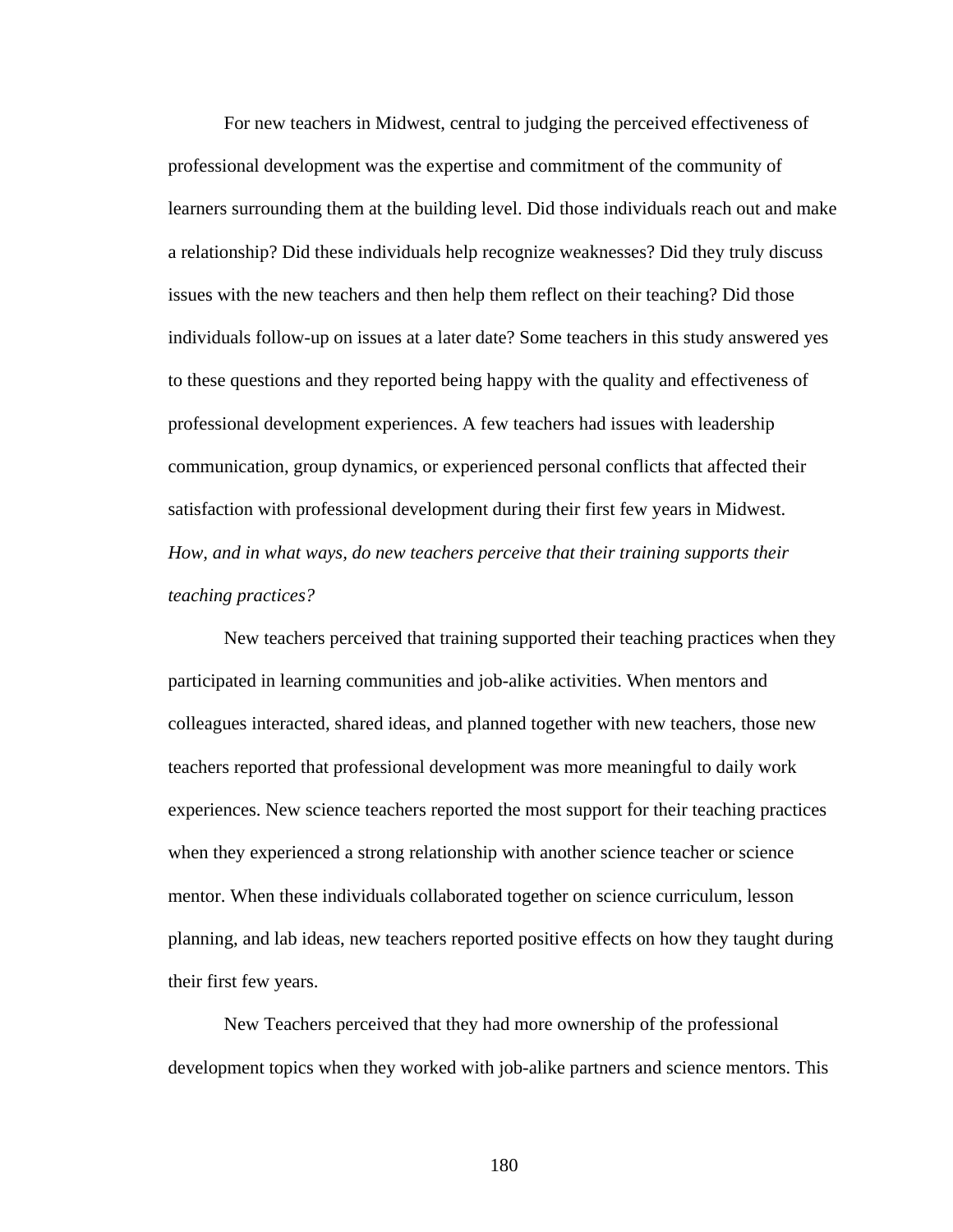allowed new teachers to immediately see the relevance of their learning and how to implement ideas in the classroom. In other workshops and formal training sessions, new teachers might have learned great ideas, but did not perceive them as immediately supporting their teaching practice.

 Several perceived barriers affected how professional development training supported new teachers' teaching practices. Context barriers that hindered the implementation of some training included the notion that a lack of classroom experience affected new teachers' abilities to make connections and make changes based on district training. Many teachers reported feeling overwhelmed with expectations and receiving a lack of guidance. New teachers may not have acted on or pursued additional training on self-perceived weaknesses. Other barriers included a lack of reflection time and collaboration time to really sit down after trainings to plan out new lessons. Teachers complained that the trainings often did not show them subject-specific examples and left it up the professionalism of the new teacher to apply the training to their subject and grade level.

 Another variable involved the support groups that assist in implementation and feedback after training. New teachers desired others to communicate expectations regarding appropriate implementation of professional development. They also wanted feedback when changes were attempted by new teachers. It appeared that teachers who experienced the support of others, both during and after training, perceived that training did support their teaching practices. New middle school teachers and district administrators in Midwest agreed that additional resources and support are needed to ensure teachers are actually modifying and improving their instruction based on district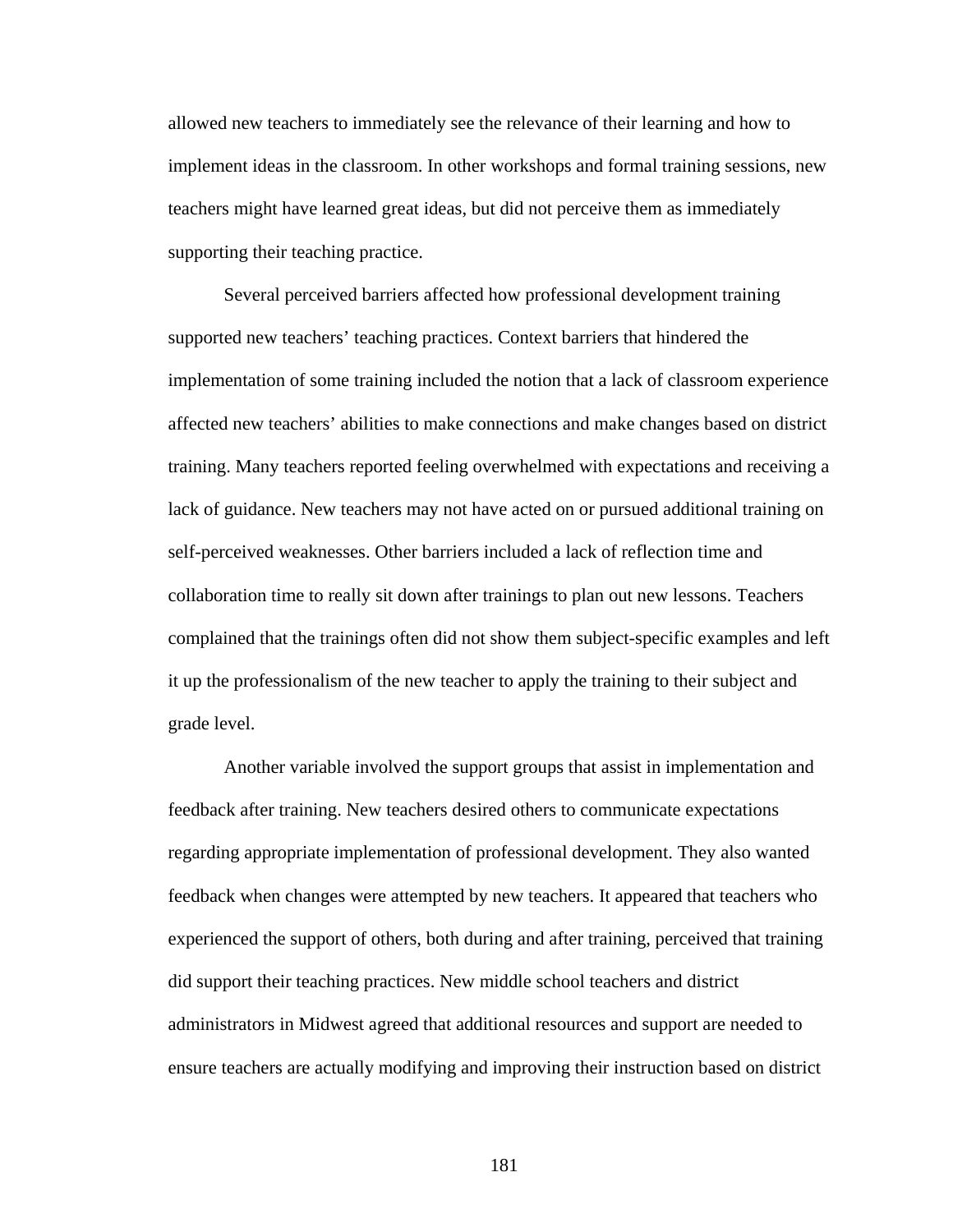trainings. The overarching themes discussed in this chapter provide the reader with details on how influential leadership and feedback were to new teachers' perceptions of support during their first few years.

*How can suburban school districts better prepare new middle school science teachers through induction programs (including mentoring) and professional development offerings?* 

 To better prepare new middle school science teacher through induction programs, suburban school districts should incorporate more science-specific examples through a collaborative delivery system while staying away from lengthy, generic direct instruction with large groups of unlike teachers. Furthermore, leadership should clearly communicate expectations for teacher collaboration as well as how frequently changes should be attempted after professional development trainings.

 Building principals in Midwest should become more active in ensuring that new teachers are making positive relationships with others in their building. School leaders must focus on assigning strong, grade-level and subject-specific mentors while also looking for ways to expand reflection time and feedback after professional development training has occurred. District and building-level leaders should provide additional mentor training and clarification of mentor expectations. Midwest administrators mentioned the possible addition of instructional coaches. These additional staff members could, in fact, bridge the perceived gap between training and classroom implementation.

 Large suburban districts like Midwest must have clear communication with new teachers that does not conflict with other initiatives or overwhelm them with too much information at once. Teachers in this study said that multiple district initiatives and high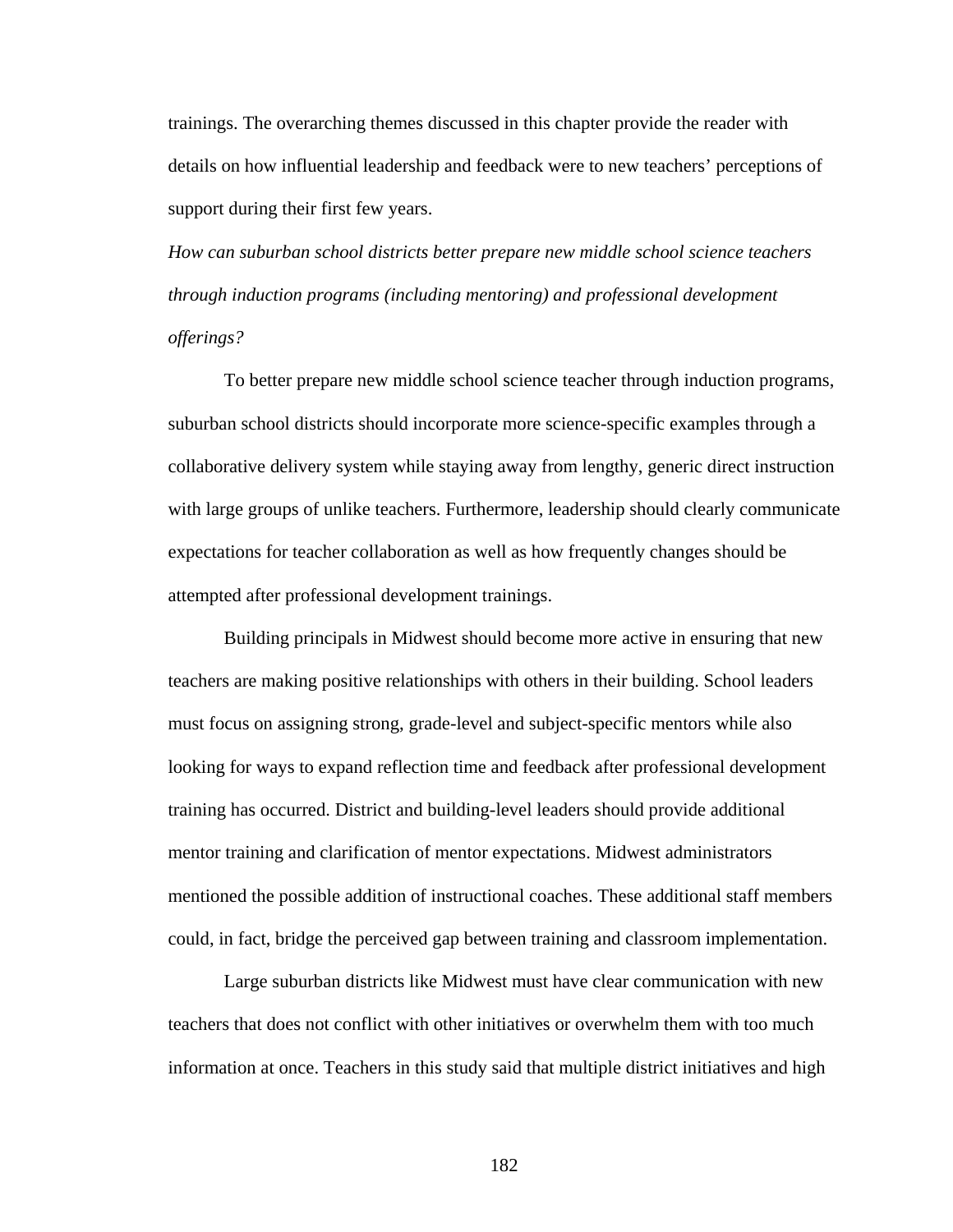expectations to improve several areas of their job pulled them in different directions and confused them. Teachers questioned if they should focus more on getting through the curriculum, incorporating more inquiry lessons and high-level thinking skills, putting more time into reviewing state test prep questions, or pushing kids to be more involved in extra-curricular science clubs. Schools should try to limit the number of new initiatives and pull-out programs that new teachers are involved in during the school year. The implications and conclusions sections of this chapter expand on these thoughts regarding what large suburban school districts can do to help support new middle school science teachers through district-sponsored professional development.

## *Interpretation of Findings: The Three Major Themes*

 In the following sections, I will offer multiple examples of the three aforementioned major themes—leadership, relationships/collaboration, and followup/feedback—and show how they cut across and affect all five categories of findings. Literature from Chapter Two will support my interpretations of the impact these themes have on the professional development and perceived adult learning of new middle school science teachers. These three themes emerged as overarching factors that seemed to affect new middle school science teachers feeling supported in learning and implementing new information through professional development trainings during the first 5 years of their middle school teaching careers at Midwest School District.

 The five categories of findings in Chapter Four developed as a way to organize and interpret the data based on patterns of responses and specific topics. Categories were greatly influenced by the range and scope of interview questions. The three themes were different. They developed as my interpretations of what shaped the overall quality and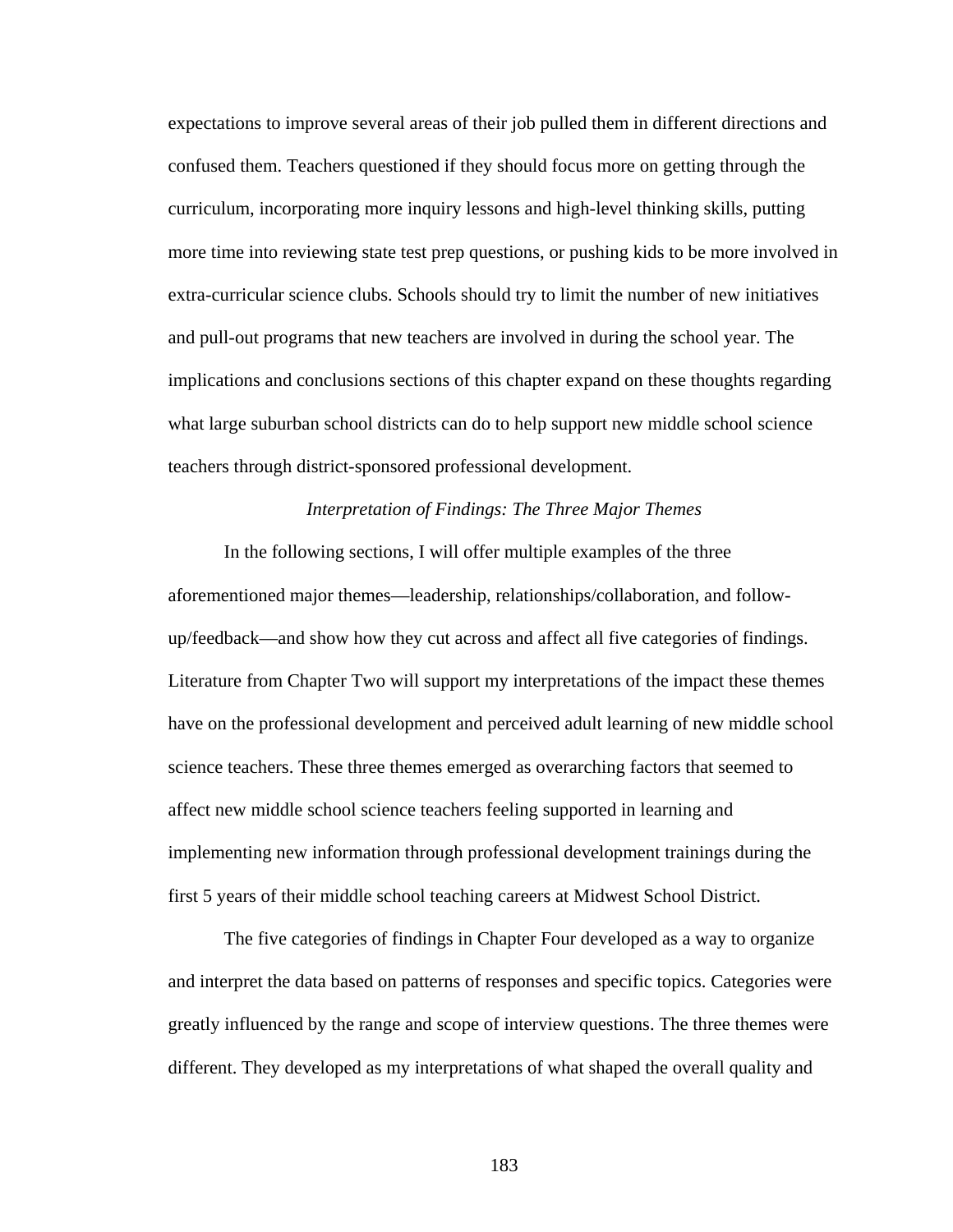experience of new teacher professional development. These themes affected new teacher experiences in at least one aspect of each of the categories. These themes were not necessarily directly stated by interview participants. Rather, they seemed to reflect the essence of what ultimately shaped new teachers' overall experiences with, and perceptions of, quality professional development. The themes built upon ideas expressed in multiple categories.

### *Leadership*

The most significant theme that emerged in data analysis was the role of Midwest's leadership, who ultimately plans, delivers, and then provides guidance for professional development training. When teachers shared stories of professional development, both positive and negative, the root of the issue inevitably traced back to leadership decisions or leadership's ability, or lack thereof, to intercede. Leadership in Midwest came in many forms, not just a few top district administrators. Boyd, Banilower, Pasley, and Weiss (2003) identified a wide spectrum of people who can serve this role of professional development leader. In Midwest, there were three primary levels of leadership, all with the power to shape and influence the types of professional development new middle school science teachers experienced in their first few years. These levels included district-level leadership, building-level leadership, and professional development trainers. District-level leadership included the superintendent, assistant superintendents, district-level directors, and subject-specific coordinators. Building-level leadership included principals, assistant principals, and counselors. Professional development trainers included district-level leaders, veteran teachers, mentors, and team leaders.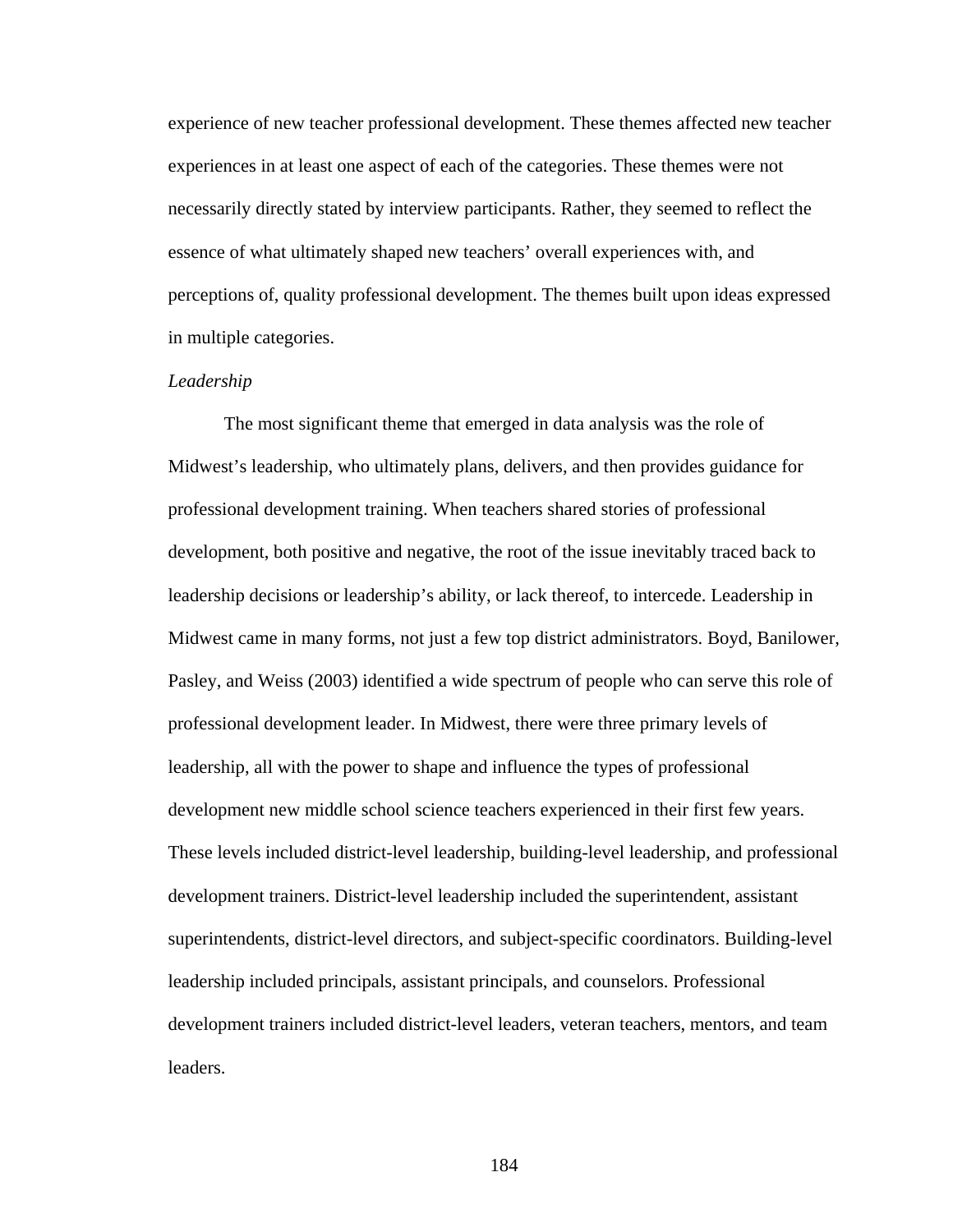In this section, I will elaborate on how, and in what ways, these leadership roles influenced the effectiveness of new middle school teacher professional development. Several topics surfaced while considering the overarching role of leadership across the five categories of this study. These included decision-making/ownership, training, communication, and professional development delivery methods. These cross-categorical issues, and leadership's role in each, provided the basis for interpretation of findings.

 Literature on professional development pointed out the importance of leadership and the effect it has on the overall success of new teacher learning. Youngs (2007) encouraged district policies that provide language to allow various levels of leadership, including district administrators, principals, mentors, and colleagues, to share in the responsibility of helping new teachers to acquire curricular knowledge, plan instruction, and reflect on practice. By promoting the learning communities model of professional development, Midwest leadership allowed teachers the opportunity to take ownership of their professional learning. Yet, findings revealed that while this learning communities model was ideal in theory, concerns existed.

District administration in Midwest expected all middle school building-level administrators to use learning communities. Miles (2003) and Wong (2004) advocated for schools that embrace the notion of daily or weekly work time for teachers to collaborate with each other in planning for, creating, and implementing standards-based curriculum. But top district administrators did not formally or consistently train building administrators on how to develop and sustain such programs. District administration expected ongoing, job-embedded professional development to occur, but district leadership seemed to provide little training or direction on how that model should be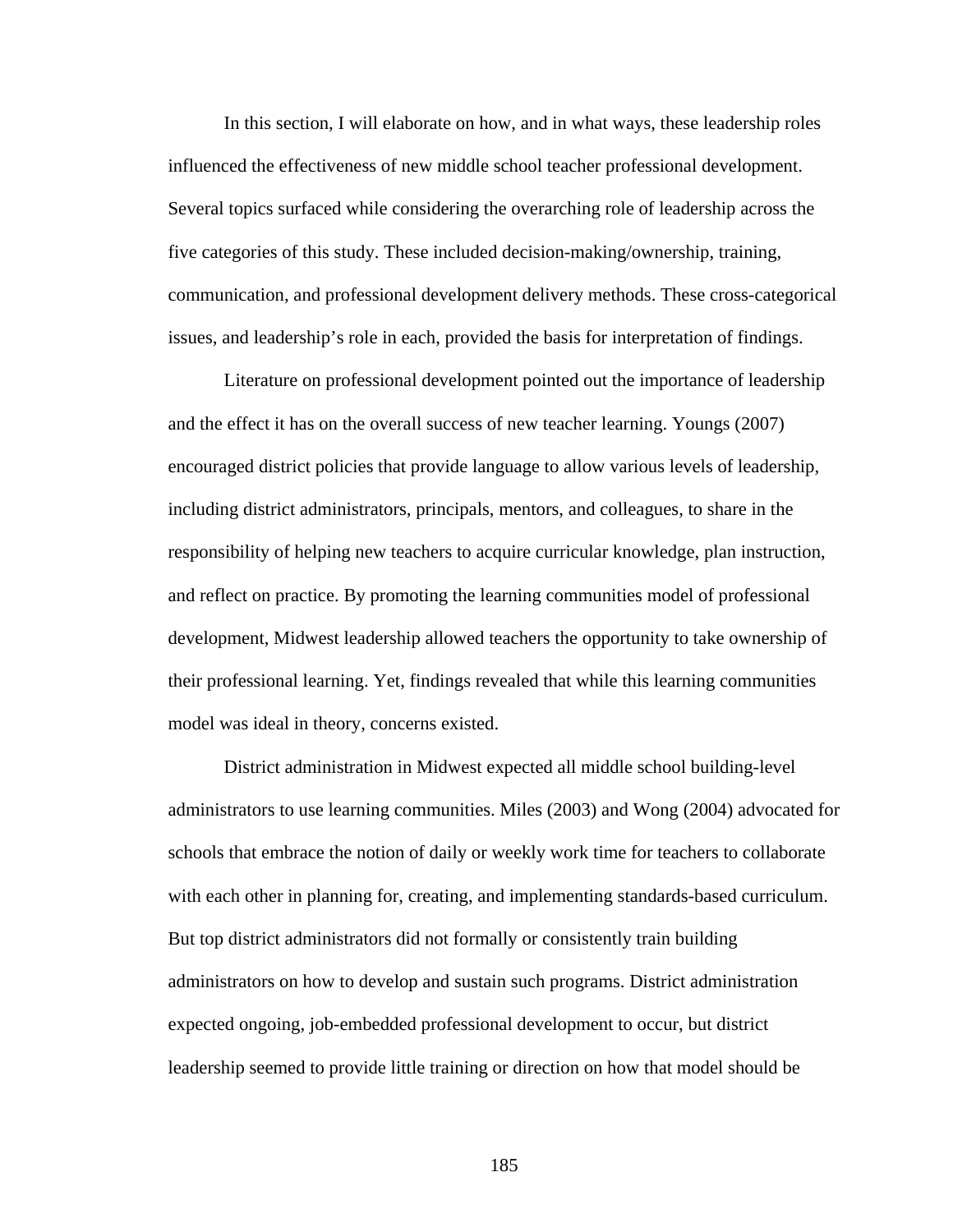organized and implemented at the building level. Then, team leaders and teachers were often left to interpret the goals and expectations of learning communities within these buildings. The lack of training seemed to impact the success of professional learning communities within particular buildings.

Nonaka and Takeuchi (1995) might suggest Midwest used a top-down model of leadership instead of a "middle-up-down" approach of organizational management. In Midwest, most professional development activities originated with top district leaders and trickled down to building-level principals who attempted implementation with staff. Leadership in Midwest might examine the appropriateness of middle-up-down management techniques to allow more interplay between the needs of teachers and principals when creating and implementing initiatives. For example, rather than district leaders telling all principals to begin a specific initiative, by using the middle-up-down model, principals could evaluate the initiative with teacher input and then have the flexibility and decision-making power to implement the initiative in ways that match that building's and staff's needs. It seems to me that to help ensure consistency across buildings and accountability across the district, Midwest has generally justified a topdown model of leadership for many professional development decisions.

In addition, inconsistent communication between district and building-level leadership allowed for multiple interpretations and implementation of the learning communities model. Interestingly, though, even without official district training and with inconsistent communication, many buildings reported success with learning communities. What made the difference for these buildings?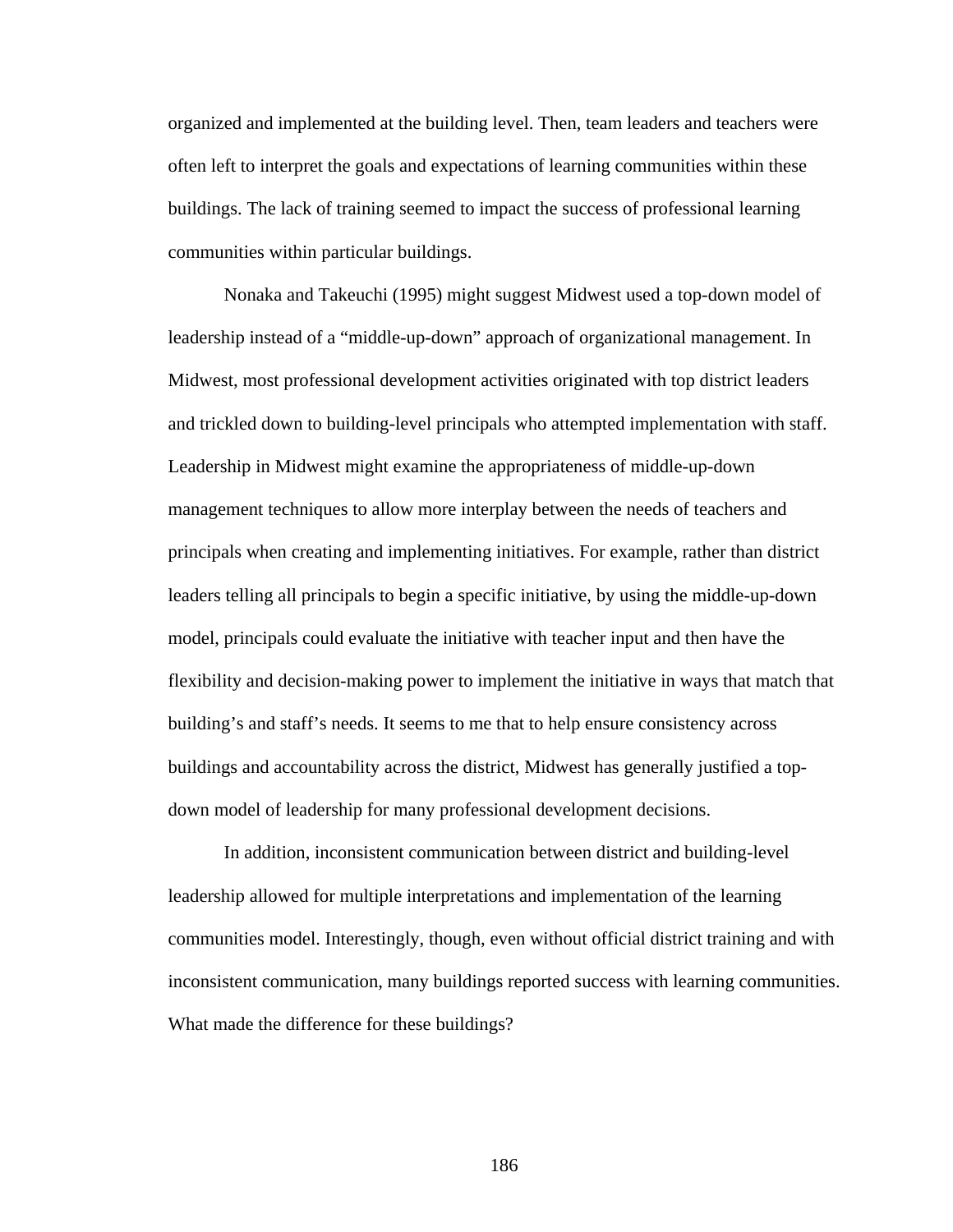Perhaps the success of learning communities hinged on the skill set of the building-level administrators and district leaders who organized and implemented professional development programs. When these leaders effectively organized and spelled out the expectations of learning communities, teachers felt they had ownership of their learning. Teachers found job-alike professional development, where teachers could sit and discuss science-specific ideas, to be helpful and useful. Furthermore, teachers described professional development as being of lower quality when building-level leadership did not clearly set up positive situations or intervene when collaboration did not happen, or when direct instruction was the primary form of delivery. This aligns with research by Loucks-Horsley (1999), which found that:

…the quality or nature of professional development consists of four clusters of variables: content (what is to be learned); process (how content is to be learned); strategies and structures (how content is organized for learning); and context (conditions under which content is learned). (p. 259)

In Midwest, professional development success seemed to hinge on all four clusters suggested by Loucks-Horsley, including how well leadership initially organized and implemented an environment in which adult learning could occur.

 In those middle school buildings where I interpreted a lack of high quality professional learning communities, principals and other leaders seemed to set a rigid agenda for professional development topics with little teacher input. In some cases, the trainings simply involved lectures. Often, the focus of science professional development in these buildings focused on narrow goals, such as raising state test scores. Surprisingly, some building's science professional development time stretched the imagination by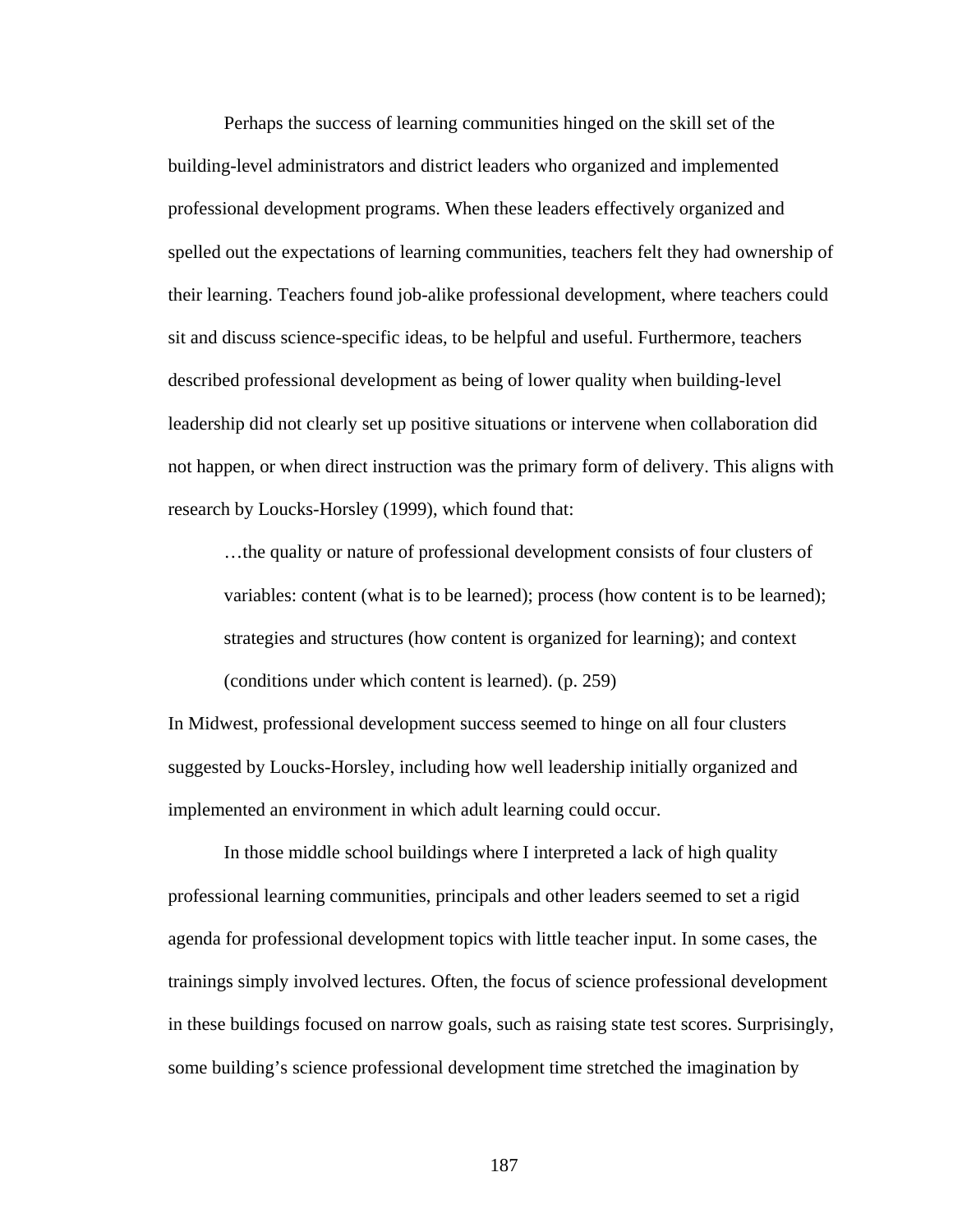focusing on how to support and help raise student sub-group literacy scores on the language-arts state test. Teachers from these buildings explained that most of the goals were admirable and worthy of discussion, but that those goals did not specifically help new science teachers. Abell et al. (1996) discussed the importance of science teachers improving their practice by collaborating with others who share the curriculum and can challenge each other's assumptions about how kids learn science through inquiry. In those middle school buildings who had seemingly dysfunctional learning communities, teachers seemed frustrated with the perceived disconnect between professional development activities and teaching science.

 Guskey's (2003) document analysis of the characteristics of highly effective professional development programs noted three main themes. They included emphasis on helping teachers to understand more deeply the content they teach and the way students learn that content. Also important was allowing teachers sufficient time to deepen understanding, analyze students' work, and develop new approaches to instruction. The third theme was promotion of collegiality and collaborative exchange to build a sense of community. In the buildings where learning communities worked, the leadership seemed to incorporate each of these components. But Midwest's orientation week was one aspect of new teacher professional development that did not mesh with Guskey's (2003) findings.

 New middle school science teachers perceived district leadership in Midwest to struggle with providing memorable adult learning situations during orientation week. In the analysis of teacher interviews and observations, it came to light that during new teacher orientation week, district-level leadership utilized direct instruction almost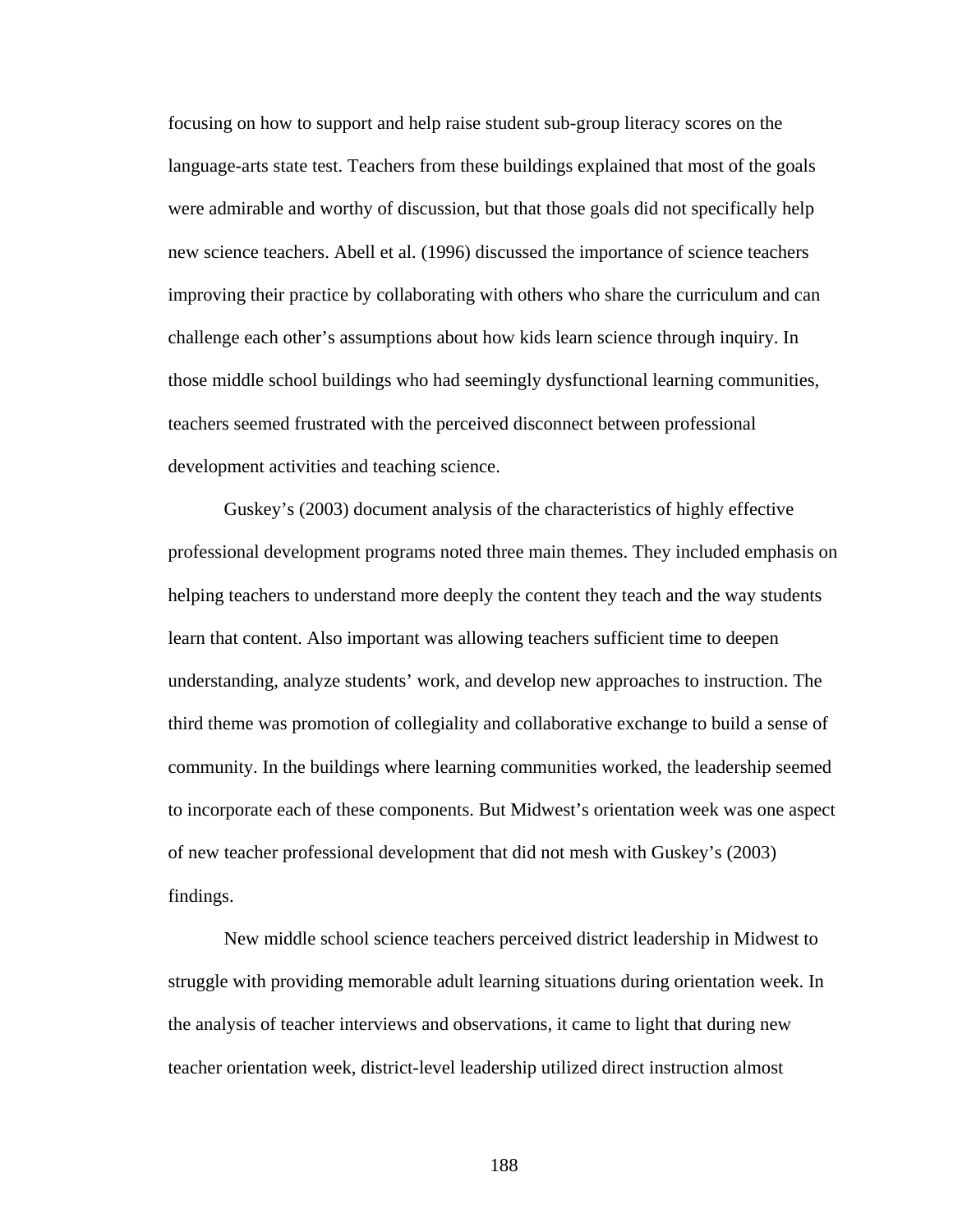exclusively. Teachers said the format and delivery methods of this training was too theoretical and was typically delivered in lecture style format. Conversely, Taylor (2000) explained that professional development best stimulates adult learning through participation, collaboration, exploration, critical reflection, and feedback. Such transformational learning-inducing methods were not utilized by Midwest leadership, at least not during orientation week when new teachers are first thrust into the culture of teaching in this district.

 In fact, teachers perceived delivery methods used by Midwest leadership during orientation week to be quite contrary to the ideals associated with transformational learning. Teachers had difficulty digesting copious information in a short time span. They thought the timing of the training was ineffective because they had not yet taught any curriculum and their inexperience prevented them from implementing most of the strategies and expectations. Both teachers and district administrators noted flaws in new teacher orientation, but neither group expressed any viable alternatives for providing the amount of information that needed to be covered before the school year began. It almost seemed as if the flaws in the delivery methods of orientation were well-known, but Midwest leadership seemed unwilling or unable to change the format.

 Even though teachers found flaws in the district-sponsored formal orientation training, teachers reported receiving quality professional development through other delivery methods during the school year. As previously mentioned, this occurred primarily in the form of job-embedded learning communities and middle school schedules that support teaming. Reportedly, for several years, Midwest district administrators had spread the vision, message, and expectations for learning communities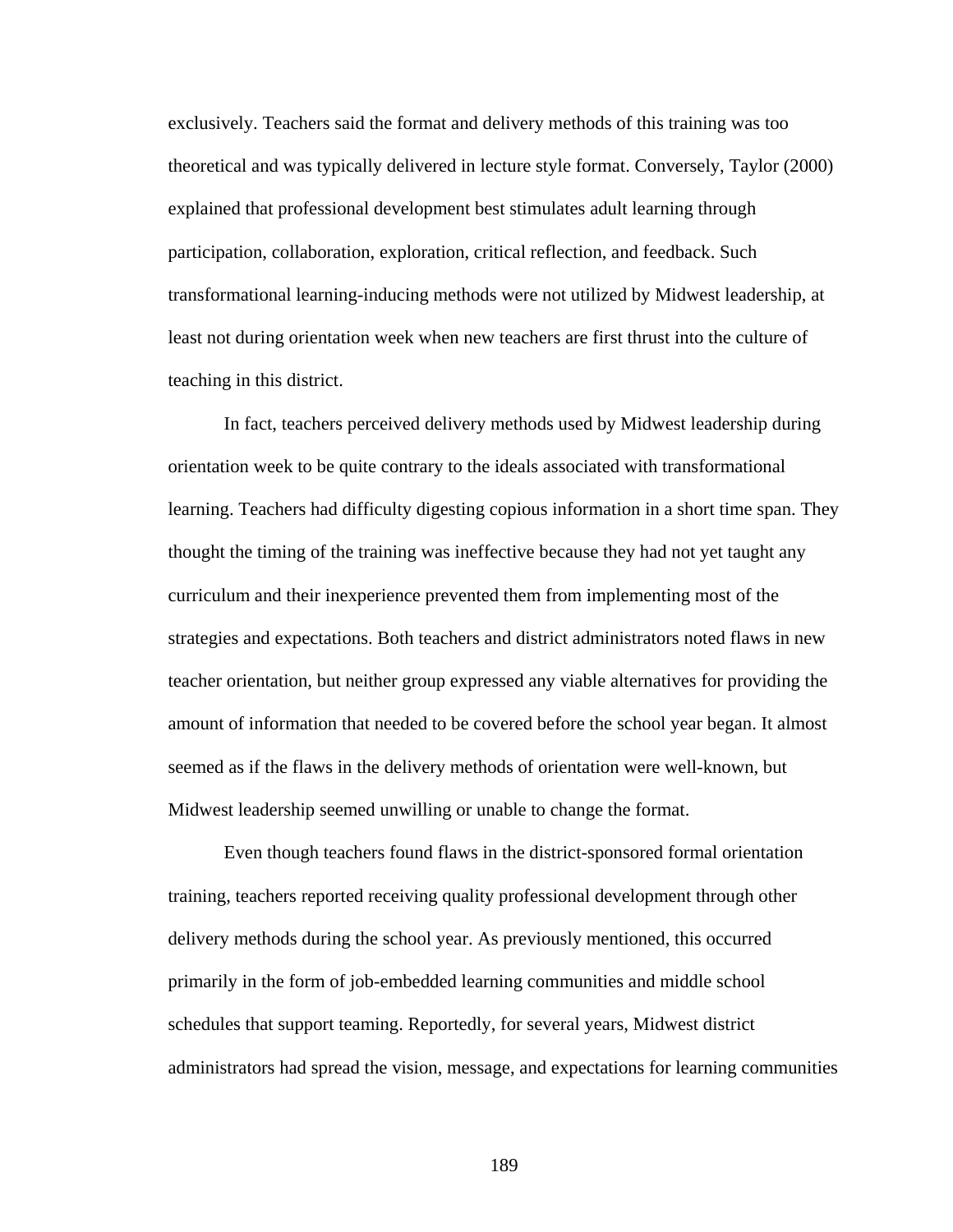within the middle schools, and how team time should be used for teacher collaboration and ongoing teacher professional development that leads to increases in student achievement. This district leadership-sponsored message led most teachers in this study to perceive support from school-based groups and teams. This also paralleled DuFour's (2005) summary of educational research, which indicated that teachers who work together to solve problems or to change practices have an advantage over teachers working in isolation. One of the most valuable ways teachers gain professional development in Midwest was through ongoing daily and weekly collaboration among teachers.

 This research study sought to learn how, and in what ways, professional development supported new middle school science teachers. Leadership's communication played a key role in the effectiveness of professional development. Administrators and teachers in this study commented on the frequency and sheer number of district initiatives. Teachers in Midwest shared that too often there was inadequate communication or explanation for the changes and initiatives. Teachers wanted to know the reasons why the district was moving in a particular direction. For example, was the initiative started because one person read a great article, was it based on a district-wide survey, or was it based on a perceived need for all teachers to improve in a particular area? Therefore, it seemed that district leadership often used a top-down model of leadership. There was a lack of, or at least an inconsistency with, communication for professional development. This occurred both between district leadership and building leadership and between building leadership and the teacher-level staff. I believe teachers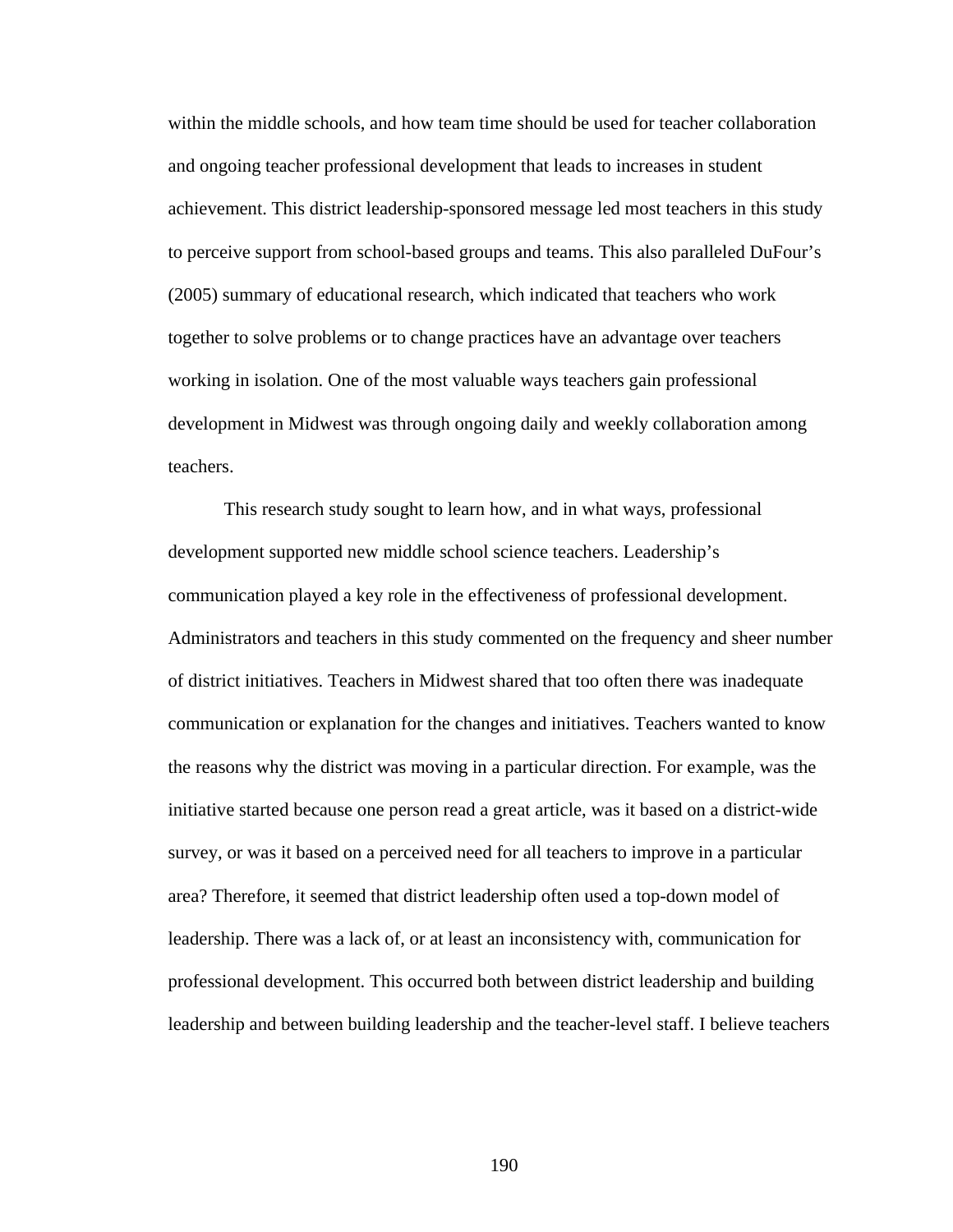in Midwest responded best when they felt ownership and were part of the decisionmaking mechanism for their own learning.

 While district and building leadership's communication was a concern among many teachers in this study, there was one area where teachers viewed leadership's communication as a strength. Professional development trainers, veteran teachers, team leaders, and mentors were the third key level of leadership that affected the support of new teachers. These individuals all appeared to have a hand in the delivery of school based professional development in the learning communities model. Most new teachers were satisfied with communication from this tier of leadership, particularly regarding professional development delivery methods and levels of support. Teachers said that these individuals or teams of people provided them with opportunities to ask questions, collaborate on lessons and labs, and discuss assessment techniques and other district initiatives on a weekly basis. Mezirow (1997) promoted this idea of interactive discourse, which fosters transformational learning. Teachers in Midwest reported that much of their professional development was delivered in this informal manner. Teachers perceived the most support in these teams and groups.

 In summary, the theme of leadership cut across all five categories of research findings, from induction to the types of adult learning experienced by new middle school science teachers. New teachers wanted to feel that they have some ownership in their professional development; they desired a role in deciding what types of learning they will experience. District and building leaders should recognize that new teachers search for such empowerment, and leadership should seek opportunities to share decision-making with teachers. Leadership needs to adequately and appropriately communicate. All levels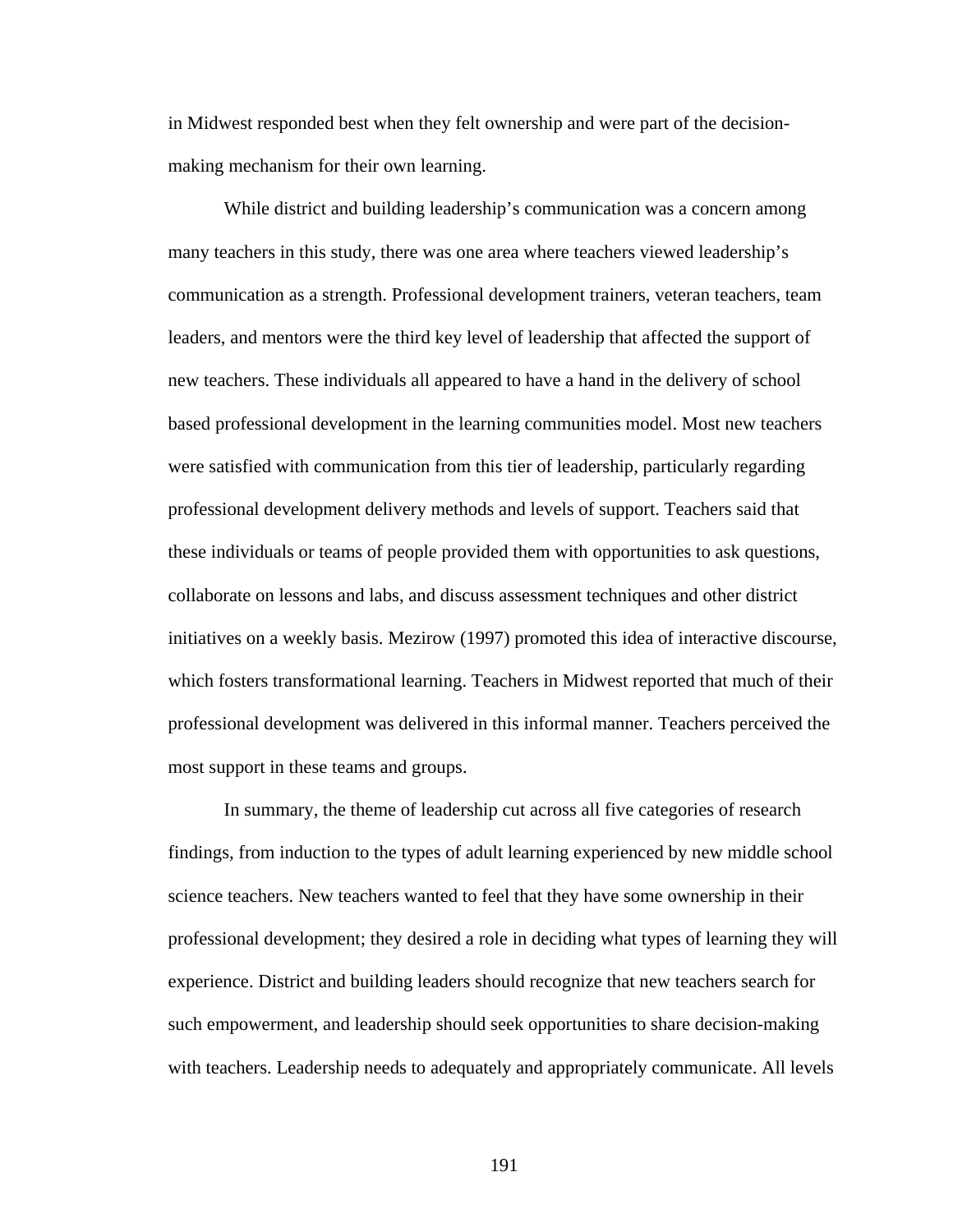of leadership need to be proactive and collaborative when working with new teachers, and with all teachers. It is clear that simply instituting policies, like professional learning communities, is not enough for large suburban school districts. Proper and consistent training for leaders and teachers is crucial to ensure the appropriate delivery of highquality professional development.

# *Relationships and Collaboration*

Another theme that emerged in data analysis was whether or not new middle school science teachers made relationships with co-workers and teams. In this study, new teachers reported that finding at least one other person with whom to build a strong connection made a big difference in the overall perception of feeling supported. Wells (2007) listed ten design factors associated with effective models of professional development. Among these factors were collaboration and support. Positive relationships played a significant role across all five categories of this study. In this section, I will elaborate on how, and in what ways, relationships affected the effectiveness of new middle school teacher professional development. Interpretation of findings focused on the different types of relationships and the role of relationships on adult learning.

New middle school science teachers in Midwest were able to find positive relationships with various staff members during their first years on the job. Relationships were forged with different groups; including mentors, science job-alike partners, and grade-level teammates. But teachers also relied on relationships with the district's science coordinators' office, groups of science teachers from other buildings, and other new teachers in their own school building. Relationships with any combination of these individuals or groups helped to motivate and inspire new teachers to collaborate and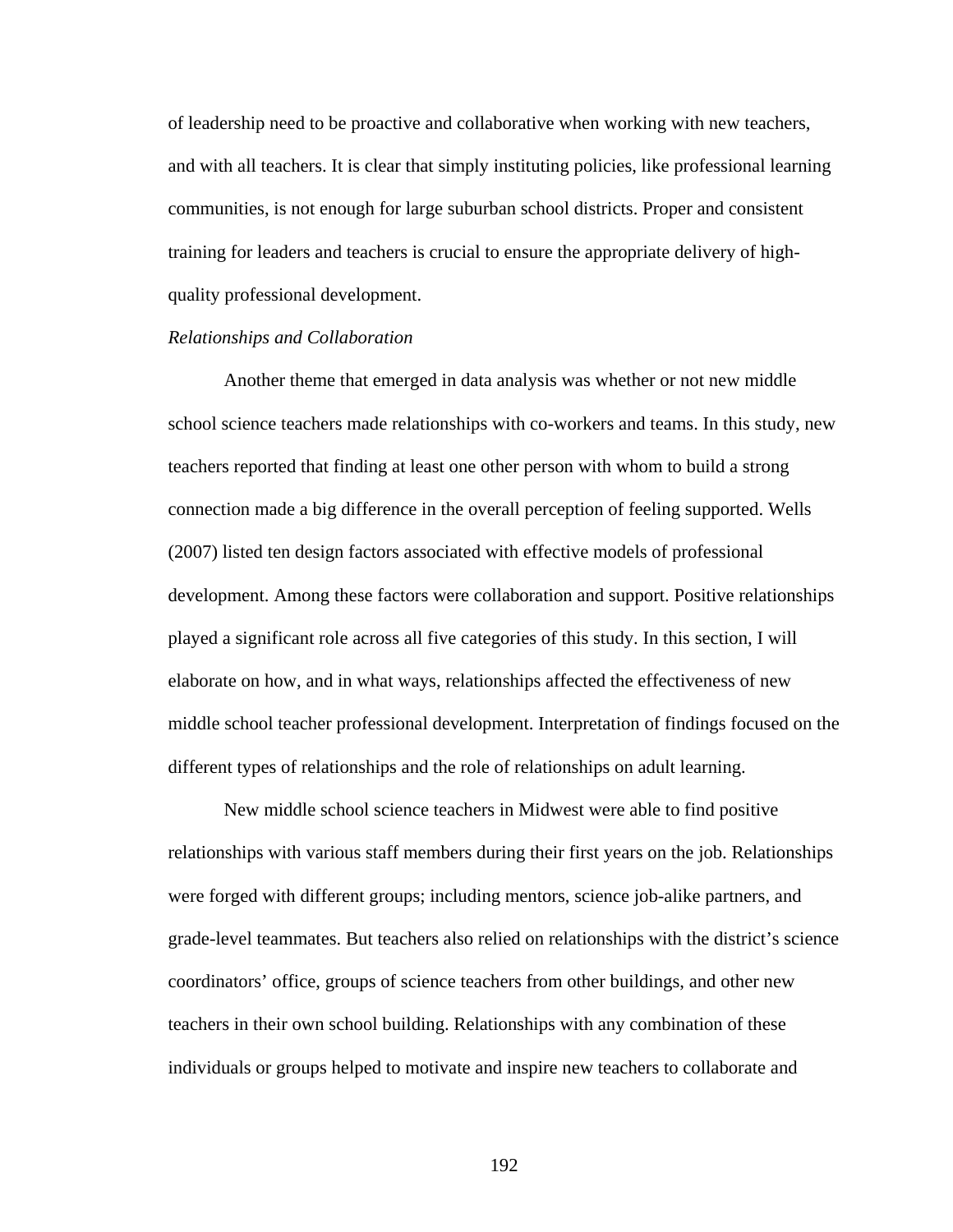share new teaching strategies and lab ideas. This aligns with the research of Wong (2004) and Youngs (2007), which encouraged networking and explained that support for new teachers cannot rely solely on the mentor. The best support was provided by a variety of groups within the school who were willing to collaborate with the new teacher.

 Most new teachers in this study found mentors and teams who were willing to commit to relationships of trust and friendship. The few teachers who reported a lack of positive support seemed to lack those critical relationships that welcomed them into a team. While some new teachers spoke of having reciprocity issues with teammates, others mentioned personality mismatches, and others seemed preoccupied with personal issues. Those teachers who reported powerful bonds spoke of hanging out during the summer and weekends with new buddies from work. Wong (2004) emphasized and advocated for multiple types of people and teams to be responsible for guiding new teachers. At the other end of the spectrum, "unsupported" teachers had little to say about support systems or work friends. Phillips (2003) might point out that their school culture did not fully embrace collaboration among teachers as the key to success when working with new teachers.

While research supported the importance of learning communities and collaboration, one finding emerged that was not as prevalent in the research. This finding related to the tendency for second career new middle school science teachers, who were already in their thirties or forties, to have difficulty forming bonds and relationships. Perhaps the older teachers' busy personal lives limited their time to hang out after school for extra-curricular activities or social gatherings. These second career teachers spoke about leaving school immediately and taking work home so they could pick up the kids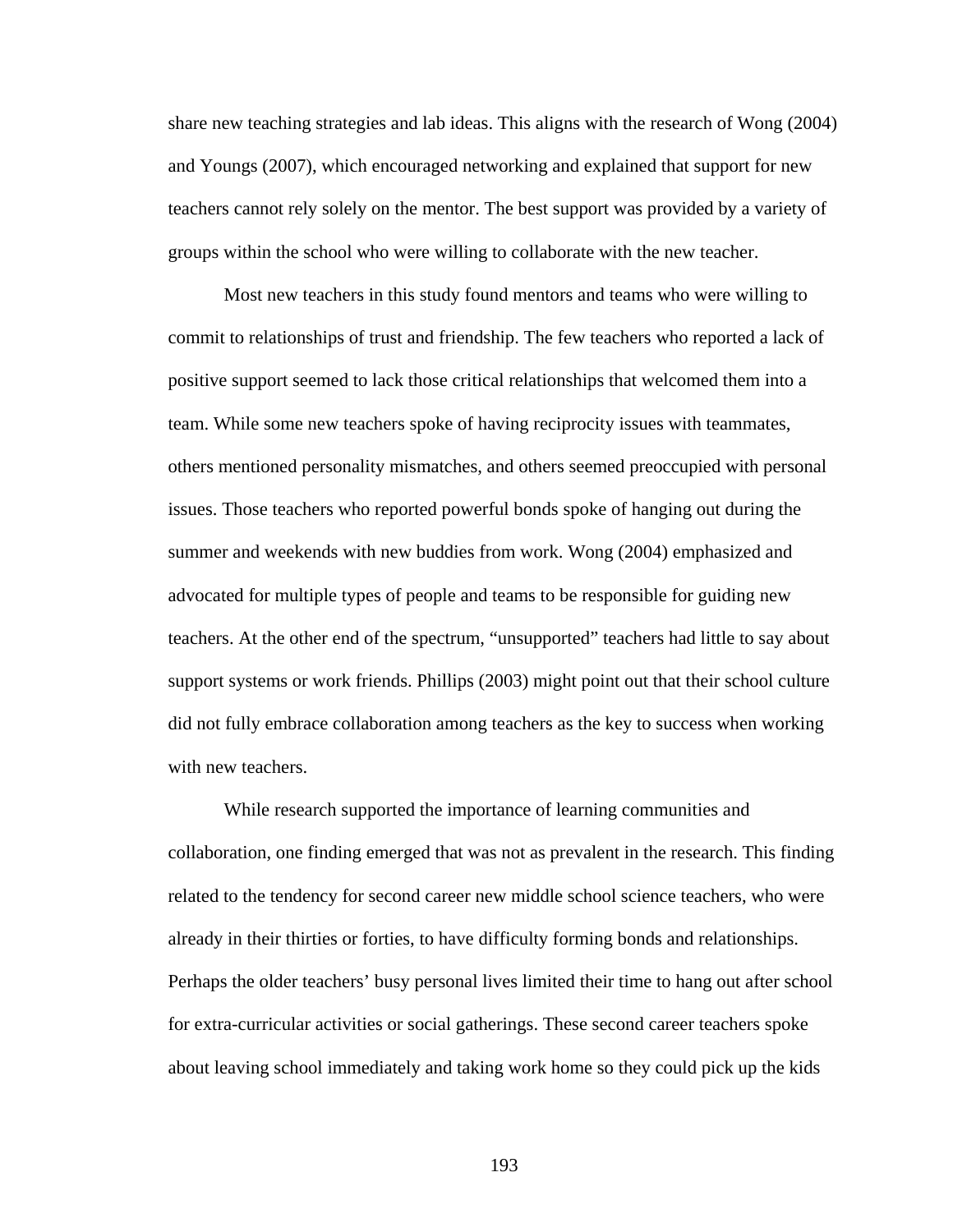from the babysitter or run to coach little league practice. Generally, brand new teachers with less personal responsibilities may have had relatively more time to invest in work relationships, and thus felt more supported than second career teachers. Also, perhaps the co-workers of second career new teachers inaccurately perceived the appearance of maturity, life experience, and poise as signs that those new teachers did not require assistance during their first few years. Johnson and Kardos (2002) found that these midcareer teachers moved schools more frequently than new teachers because they could more easily recognize situations that were not ideal, and they had the maturity to act by changing schools or being proactive to try to resolve problems. But, it seemed that new teachers of all ages and experience needed opportunities for relationships and social connections in order to feel positively supported in their professional development.

Teachers who commented on having strong personal relationships with a mentor or with another new teacher on a different grade level reported more positive perceptions of feeling supported. Mezirow (1997) believed that creating an atmosphere for effective discourse requires learners to have full information, have no coercion, have equal opportunities in discourse, have time to reflect on assumptions, and remain open to other perspectives. Simply presenting new information with a PowerPoint presentation will not automatically result in an ideal environment for adult learning. Teachers and administrators repeatedly touted the benefits of professional learning communities. In this environment, ideas were shared and teachers collaborated. This collaborative learning environment was consistent with Mezirow's (1997) research, which explained that transformational learning occurs within the context of equal participation in adult learning groups.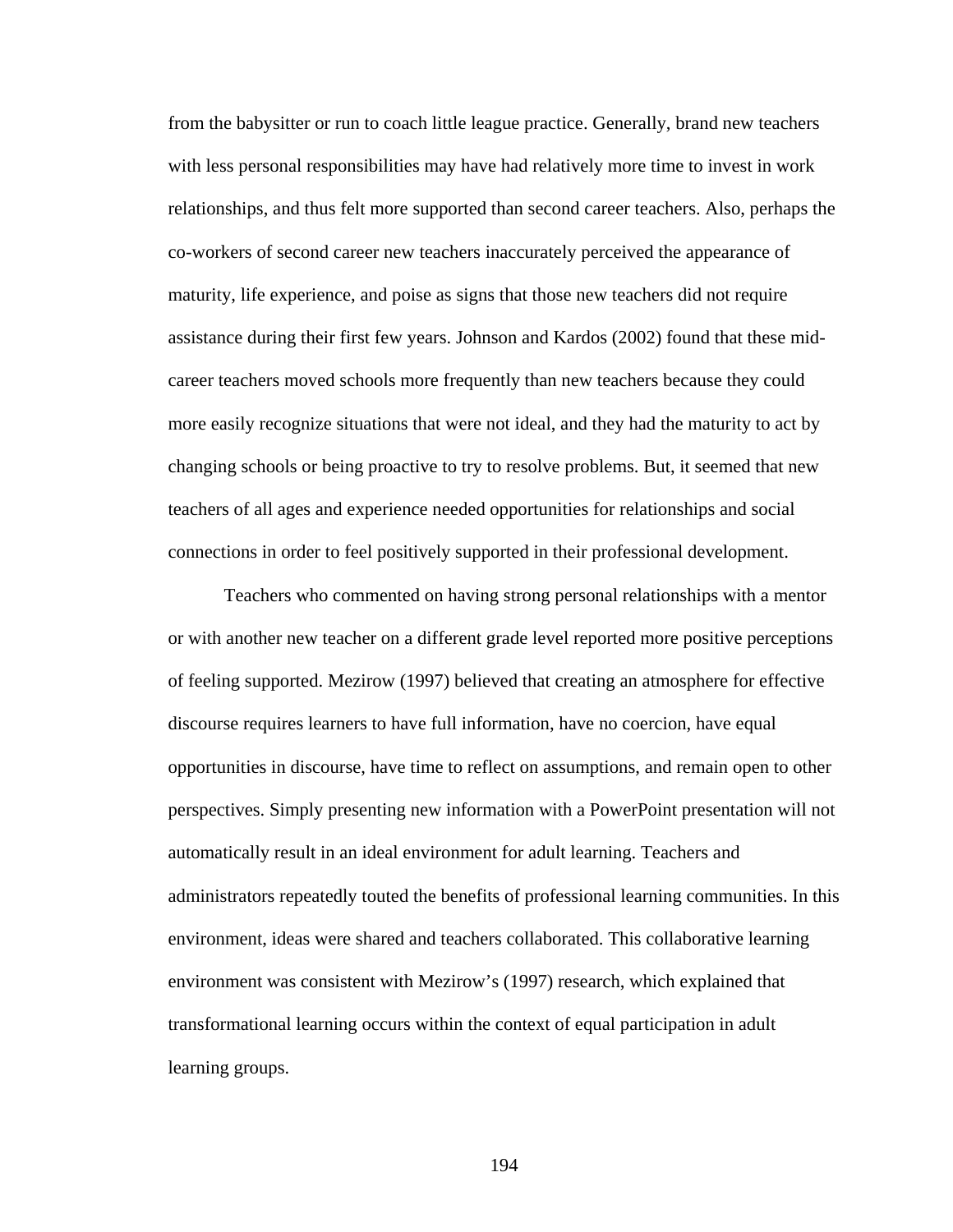Unfortunately, some Midwest administrators and veteran teachers falsely assumed that because many new science teachers put on a good face and seemed mature or confident, they didn't need others to reach out and make personal connections. The reality was that all new middle school teachers in this study desired assistance. Even if they didn't independently come forward to request help, new teachers desired mentors to reach out more often, and they desired more science content training. Mezirow (1997) explained habits of mind as a set of predisposition codes that are cultural, social, political, economical, and educational, and help shape our point of view. Ideal conditions for transformational learning include "a safe, open, and trusting environment" (Taylor, 2000, p. 154) that allows for participation, collaboration, exploration, critical reflection, and feedback. In this study, those teachers with a caring, trusting learning group were more likely to feel supported and to report high levels of reciprocity and collaboration. Teachers who did not belong to groups that took into account their habits of mind and points of view reported less overall support from their professional development programs.

 In summary, for Midwest professional development planners, the relationship theme may have taken a back seat to discussions of structure, content, and timing of trainings. Possibly, the leaders, mentors, teams, and staff members assumed that relationships for new teachers were present and ideal. But the theme of an ongoing need for positive relationships emerged frequently in this study. Relationships seemed to influence the overall new teacher experience to such a degree that they are among the most important variables for new teacher success.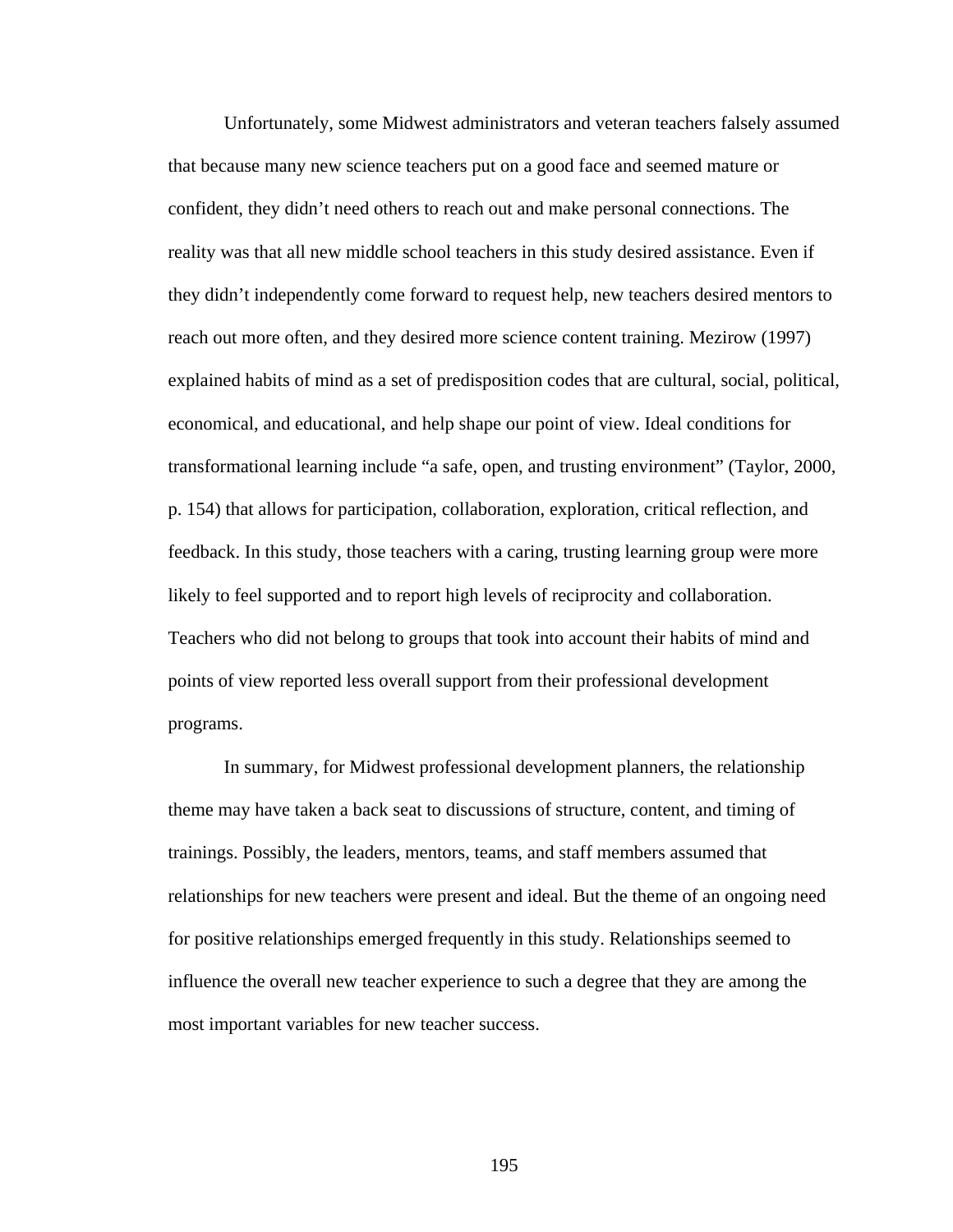### *Follow-up and Feedback*

The last of the three major themes that permeated all five categories of this study was follow-up and feedback on professional development trainings and initiatives in Midwest. Concerns with feedback surfaced in the first teacher interview, and these concerns were peppered throughout subsequent interviews. There was an overarching sentiment, from both teachers and district administrators, that little follow-up or feedback occurred after most professional development sessions and district initiative trainings. Alternatively, the informal job-alike time set aside in the learning communities model of professional development was the most likely place for new science teachers to find positive, effective feedback.

In this section, I will elaborate on the role of follow-up and feedback on the effectiveness of new middle school science teacher professional development. Several topics surfaced while considering the role of feedback across the five categories of this study. These topics included science-specific knowledge, the number of initiatives to be implemented, and accountability. These cross-categorical issues, and the role of followup and feedback in each, provided the basis for interpretation of findings.

 In Midwest, building principals typically observed and evaluated new middle school science teachers four times a year. But many teachers described those observations as mere formalities. The observing principals and non-subject-specific mentors often did not have a science background, and they did not understand the needs of science teachers who were trying to incorporate inquiry-based learning strategies. Post-observation feedback, therefore, was often of little or no help. New science teachers described this feedback as generic, and most teachers said they would gladly participate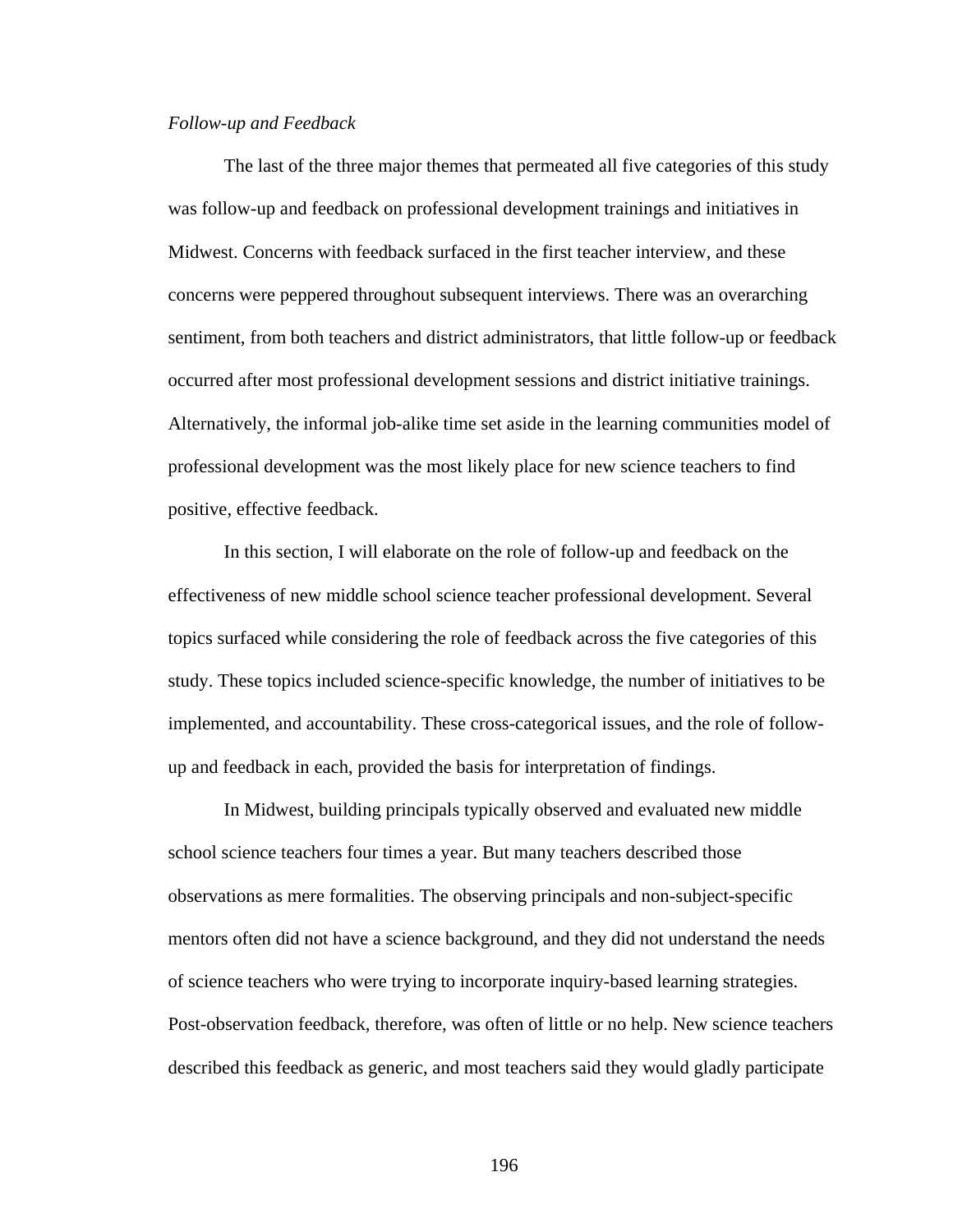in more subject-specific professional development, if offered by Midwest. Brown and Abell (2007) brought up the importance of helping new science teachers understand the complexities of inquiry-based learning. Unfortunately in Midwest, because the individuals who performed new science teacher observations often did not have science backgrounds, they could not provide the kinds of feedback or thought-provoking questions necessary for professional growth in the area of science.

 Some teachers reported mentors and evaluators who did have a background in science. Yet, even these teachers expressed that not enough emphasis was placed on continuous feedback or on challenging that teacher's paradigm. Merriam (2001) and Mezirow (1997) explained that adult learners need to experience new world views and reflective discourse to help change their paradigms and to experience transformational learning.

 Thankfully, Midwest's science coordinators seemed to fit the bill regarding both science knowledge and adequate follow-up. These science coordinators reportedly offered valuable resources, shared ideas, and facilitated group collaboration. Because these coordinators covered K-12 science education district-wide, they were not available to new middle school science teachers on a regular in-person basis. However, their positive influence, guidance, and feedback were certainly not overlooked by new middle school science teachers.

 Accountability is another factor that affected new science teachers' perceptions of adequate follow-up and feedback. The bottom line in much of today's educational world is test scores and increased student achievement. Best practice for science teachers is to follow the National Science Education Standards (NSES) to facilitate the types of change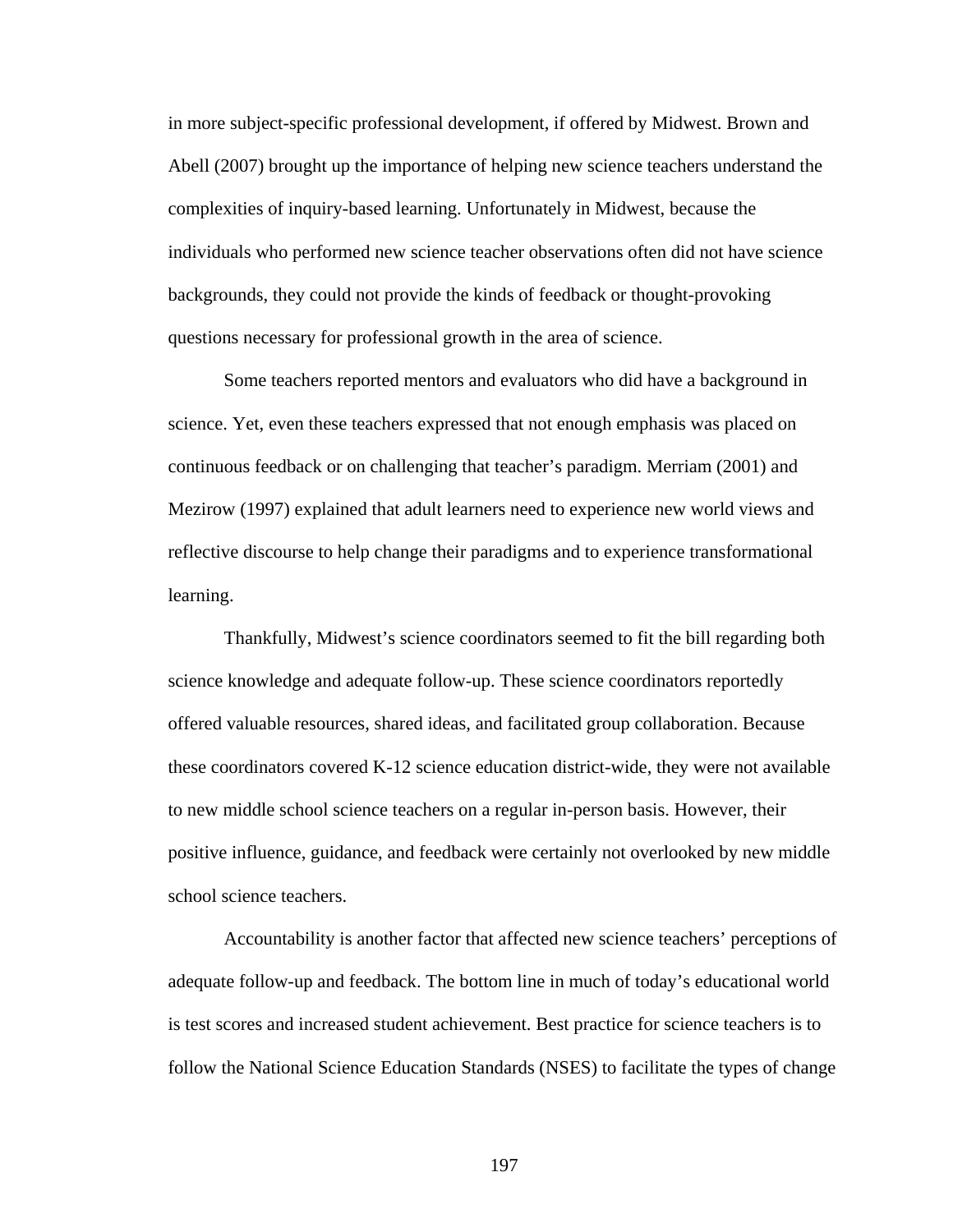that will increase student achievement (National Academy of Sciences, 2007). Yet, who looked after Midwest's new science teachers to ensure that they followed these guidelines, such as planning inquiry-based lessons, designing hands-on labs, and developing communities of science learners? During interviews, teachers could not clearly explain how often they received subject-specific training, nor to what degree they were expected to implement best practices. Midwest's district administrators expressed the need for instructional coaches who might follow-up with new science teachers and make them more accountable for improving their instruction. At the time of this study, though, unless teachers self-reported or building principals spotted concerns, there was only one group to follow-up on best practices for science teaching: the two science coordinators. As mentioned previously, because these science coordinators were responsible for K-12 science teachers, they just did not have the time to devote to consistent and adequate follow-up and feedback.

 Analysis of interview data revealed that the constant onslaught of new initiatives was too much for teachers, many principals, and even professional development trainers. New teachers reported that trainers often appeared to struggle with explaining new concepts or how to implement them in a classroom. But, how can anyone effectively help new teachers if initiatives are brand new, short-lived, or if there are so many initiatives that no one is sure about implementation? Johnson (2006) found that programs with durations of over 80 hours had the most success with teachers actually changing their instructional techniques in the classroom. I sensed that perhaps no district-sponsored formal trainings came close to 80 hours in duration. However, there was one exception: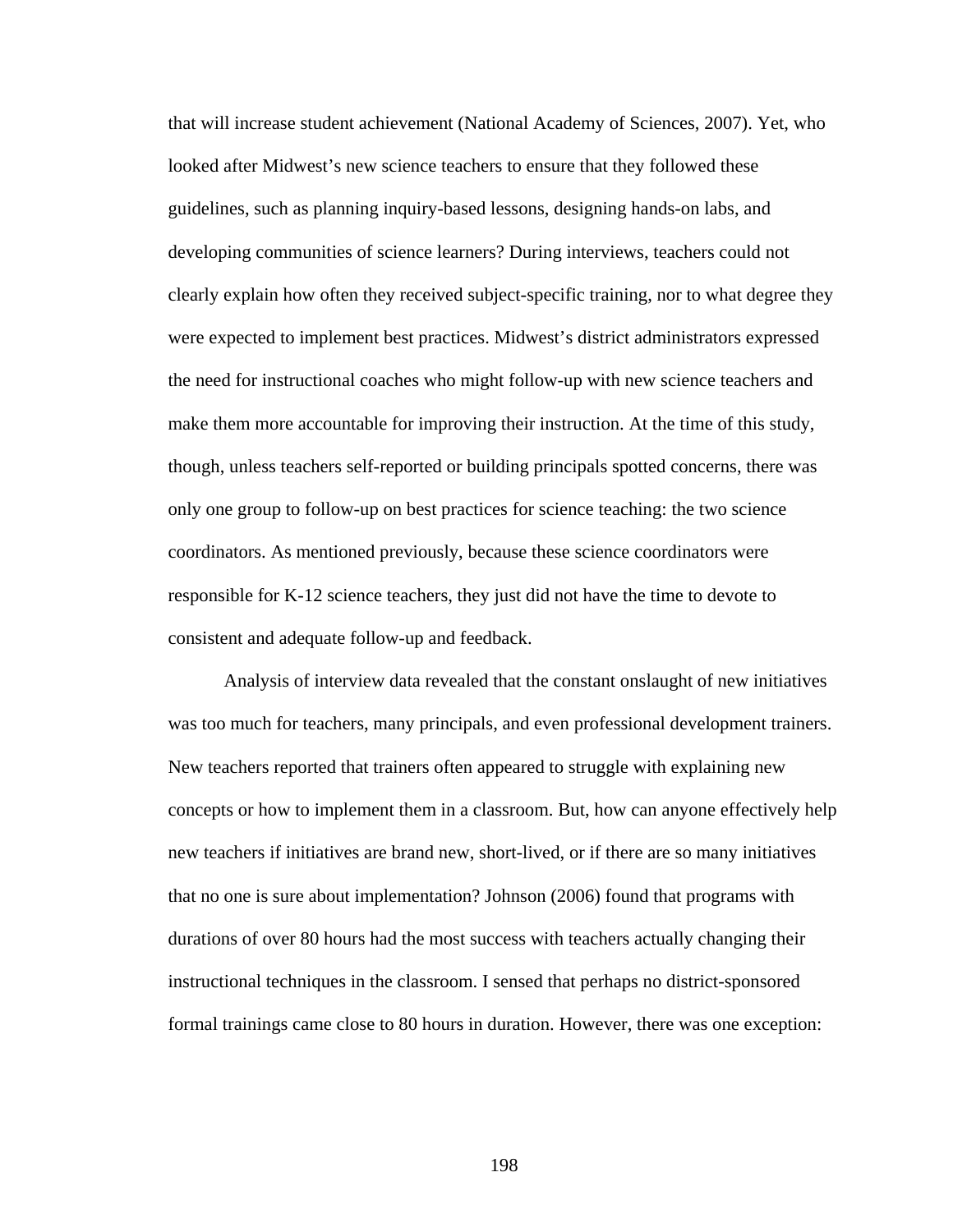the informal, job-embedded professional learning communities of weekly job-alike and grade-level team times.

 Teachers complained of being overwhelmed with multiple initiatives coming at them from different levels of leadership. Marzano (2000) questioned districts that set too many initiatives which overwhelm teachers. One-shot trainings with no follow-up or ongoing education were not ideal for effective, long-term change. According to Cranton and King (2003):

Meaningful professional development must go far beyond learning to use a new piece of software or a new trick for increasing student participation. It must involve educators as whole persons—their values, beliefs, and assumptions about teaching and their ways of seeing the world. (p. 33)

Midwest's constant barrage of initiatives kept trainers from engaging new teachers' values, beliefs, and assumptions. Teachers reported follow-up on new initiatives that often involved a simple checklist, and not the kind of self-reflection suggested by Cranton and King.

 Another issue with feedback in some Midwest school buildings was related to the loss of organizational memory and turnover rate. For example, in one middle school building, both eighth-grade science teachers were new and they had little collaboration time to meet with teachers from other buildings. Those teachers reported feeling like they were constantly reinventing the wheel with little feedback on their performance. Marsick and Watkins (2001) might call this type of learning informal or incidental learning, which is gained by trial and error through experience. District leaders in Midwest indicated that they pride themselves on creating adult learning situations that provide more socially-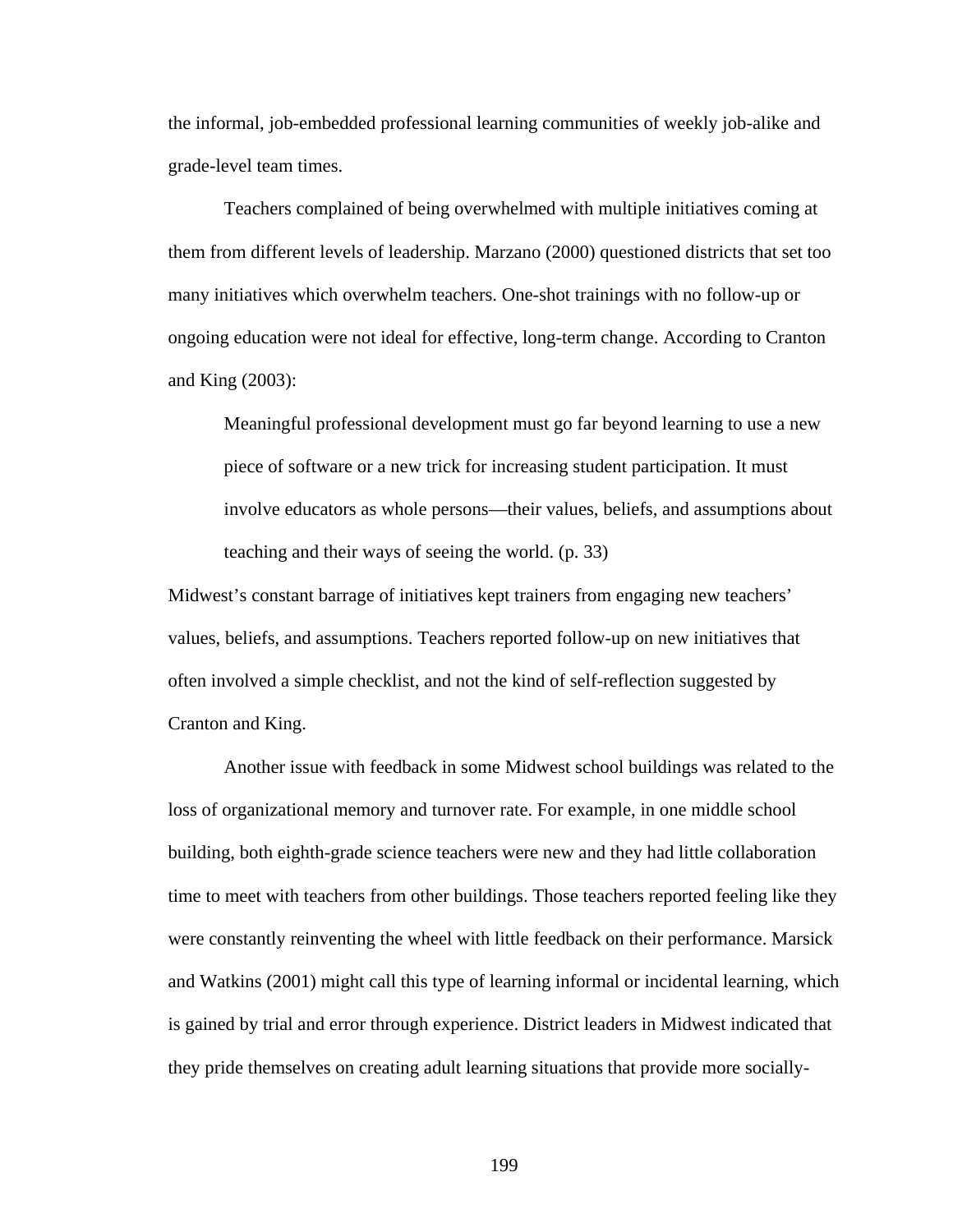constructed knowledge through ongoing, job-embedded professional development. Socially-constructed learning did occur for most teachers in this study through their jobalike teams. But that ideal learning was not consistently provided for new middle school science teachers across the district.

 In summary, new Midwest middle school science teachers desired more quality science-specific feedback. Because feedback often did not challenge their paradigms, new teachers were left to their own devices to learn and improve their science instruction during those first few years in Midwest. Most relied on their job-embedded, job-alike teams, while some relied on trial and error, to make instructional changes. Teachers noted significant concerns with the sheer number of initiatives that they were expected to implement. Additionally, the issues associated with accountability in a large suburban school district made it difficult for new teachers to receive the follow-up and feedback they needed to make positive changes.

#### *Implications and Conclusions*

The results of this study supported much of the research on professional development and adult learning discussed in Chapter Two. Several of the major professional development topics, such as the professional learning communities model of professional development and the important role of mentors, were substantiated in this study on new science teacher professional development. Some key adult learning topics, including transformational learning and learner-centered professional development, were highlighted in this study. In addition, this study revealed the significant role played by leadership in new teachers' professional development, the importance of new teachers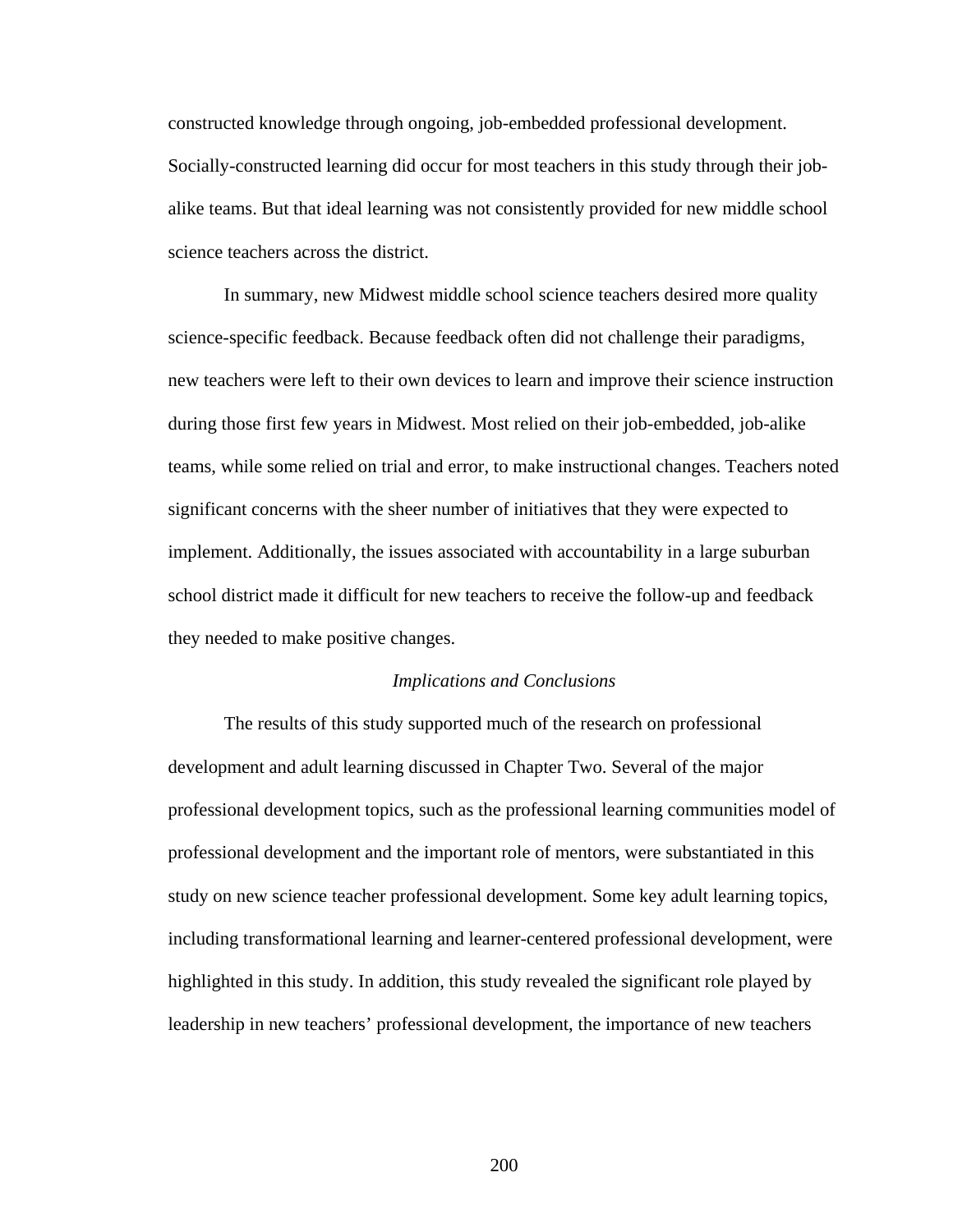forming relationships, and new teachers' expectations of and need for feedback and follow-up.

The research questions that guided this study sought to understand how, and in what ways, suburban school districts supported new middle school science teachers through professional development that incorporated adult learning theories. In many ways, this study aligned with current research. Midwest School District incorporated many of Guskey's (2003) characteristics of highly effective professional development programs. By promoting the learning communities model for middle school science teachers, Midwest seemed to emphasize three of Guskey's main themes: (a) helping teachers understand the content they taught, (b) allowing teachers sufficient time to develop instructional approaches, and (c) building a sense of community through collaboration. This study found that the three overarching themes of leadership, relationships, and follow-up dictated whether these ideal conditions for professional development were effective for new middle school science teachers to actually feel supported when learning new skills and attempting to improve practice.

The impact of leadership on the effectiveness of learning opportunities to which new teachers were exposed during professional development cannot be overlooked. District administrators, building-level principals, and district science coordinators were charged with planning and implementing workshops and activities during new teacher orientation and throughout the new teachers' first few years. The types and quality of professional development was truly in the hands of these leaders. Generally, those leaders set up the expectation for effective adult learning. But, the implementation of various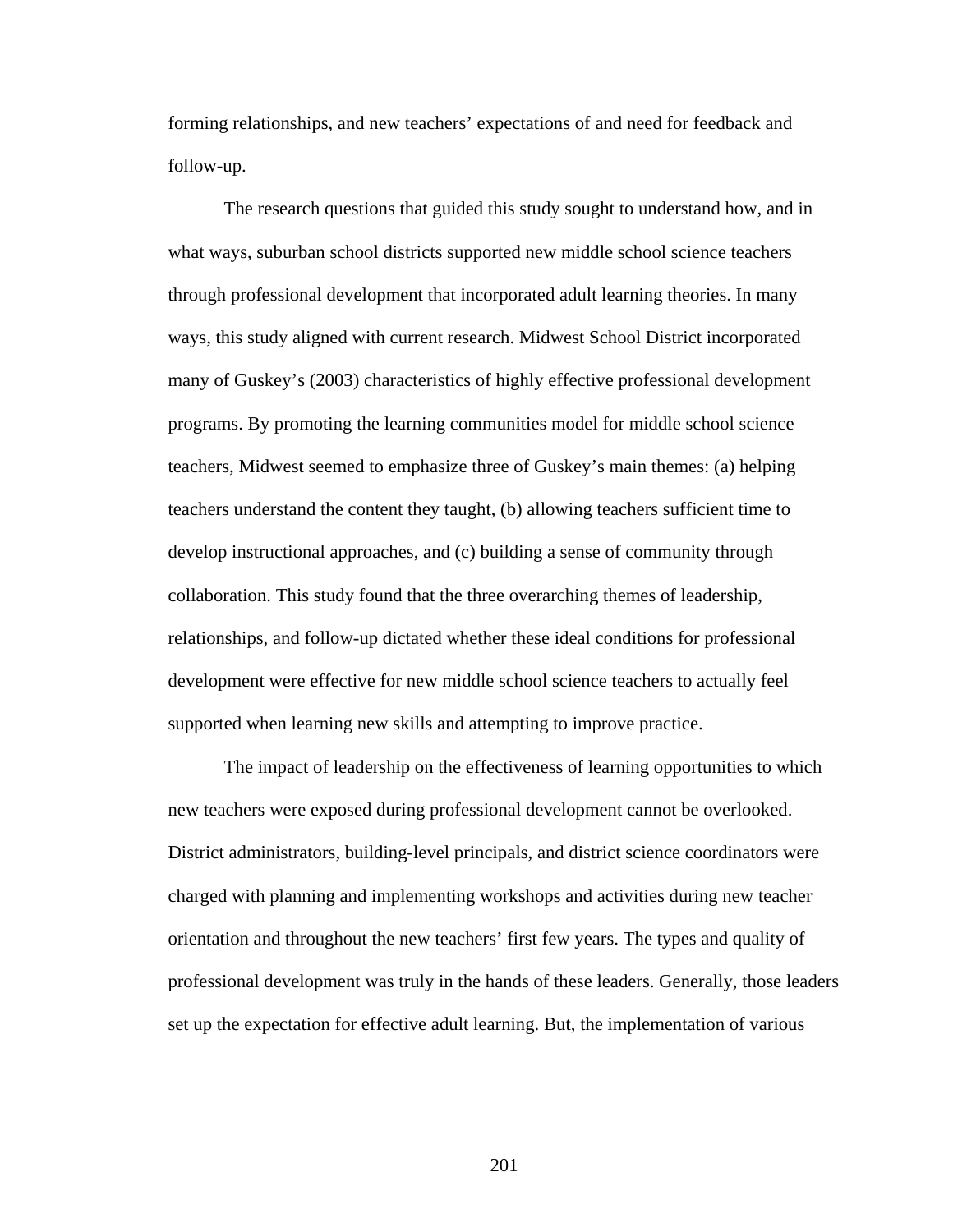initiatives and programs is where the leaders from some buildings fell short of the goal to improve science instruction and change practice during teachers' first 3 to 5 years.

The leadership in several middle school buildings and teams in Midwest succeeded in supporting new middle school science teachers. These leaders shared the following characteristics: provided teachers with choices for professional development, and in doing so, gave teachers a sense of ownership; matched teachers with caring mentors; identified the struggles and individual needs of the new teacher; provided clear expectations of involvement during collaboration; expected learning community groups to meet weekly; expected reciprocity among team members; varied professional development instruction by moving away from direct lecture; allowed adequate time for an initiative to be fully implemented; and provided relevant subject-specific feedback and reflection time. New middle school teachers with leaders who demonstrated these characteristics expressed perceptions of being supported. They reported that this support helped evoke positive changes in their teaching during their first few years.

Literature described the importance of providing new teachers with several layers of support, and it appeared that Midwest did indeed set up and plan for these multiple layers of support. In this study, a new science teacher's formation of a strong relationship with one or two co-workers had a significant influence on that teacher's perception of support. So, this study's findings did not contradict the need for multiple layers of support. Rather, it seemed that these multiple layers offered the new teacher more opportunities to make those important bonds.

Successful mentors and teams in Midwest did several effective things, including: welcomed teachers into their groups; collaborated weekly; shared documents and lessons;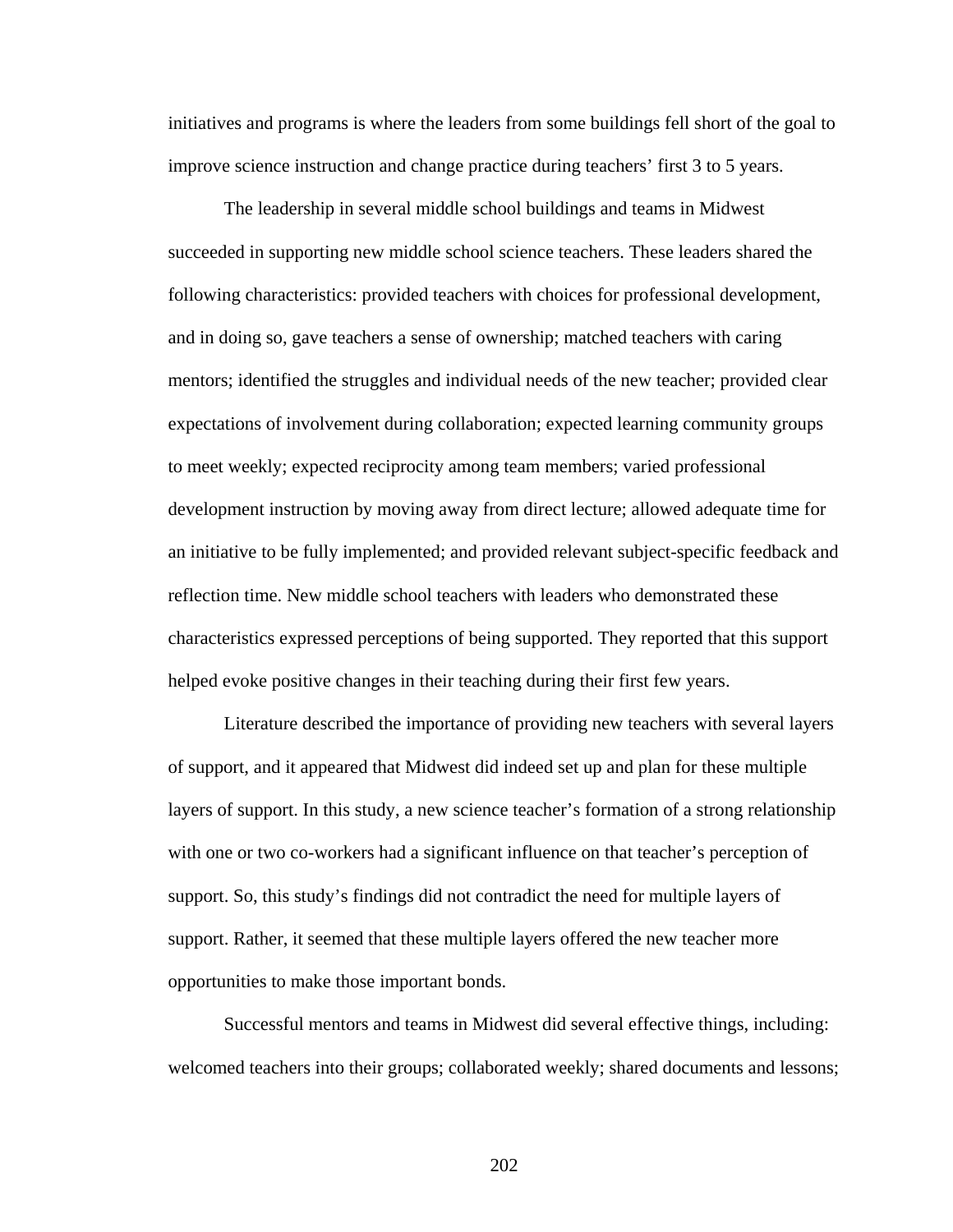respected input from new teachers; provided science-specific feedback; and made a personal connection that continued outside the school setting to outside functions, hobbies, and social events. These types of relationships were formed both in schools that reported high quality leadership and in schools where high quality leadership was not reported. Therefore, the relationship theme was another powerful influence over perceptions of support and the amount of learning that occurred during those first few years of teaching.

This study noted the importance of follow-up training sessions but found that teachers perceived them as few and far between on many initiatives. As noted in Chapter Two, one-shot trainings with no follow-up or ongoing education are not ideal for effective, long-term change. Additionally, standards-based teaching practices linked with programs with durations of over 80 hours find the most success with teachers actually changing their instructional techniques in the classroom (Johnson, 2006). Teachers in this study envisioned ideal follow-up to: occur at least monthly, provide clear expectations of the scope and frequency of implementation, be subject-specific, aid in self reflection, and allow for discourse.

Educational research highlighted the need for teachers to have support even after a training workshop ended. This helped to shed light on why most teachers in Midwest felt unsupported during the implementation phase of professional development. The programs in Midwest were far from one-shot workshops, yet very few initiatives allowed for collaboration and work time that lasted 80 hours. It seemed that the work time and follow-up sessions fell somewhere in between. New middle school science teachers in Midwest perceived this as not quite enough to meet their needs for feeling supported and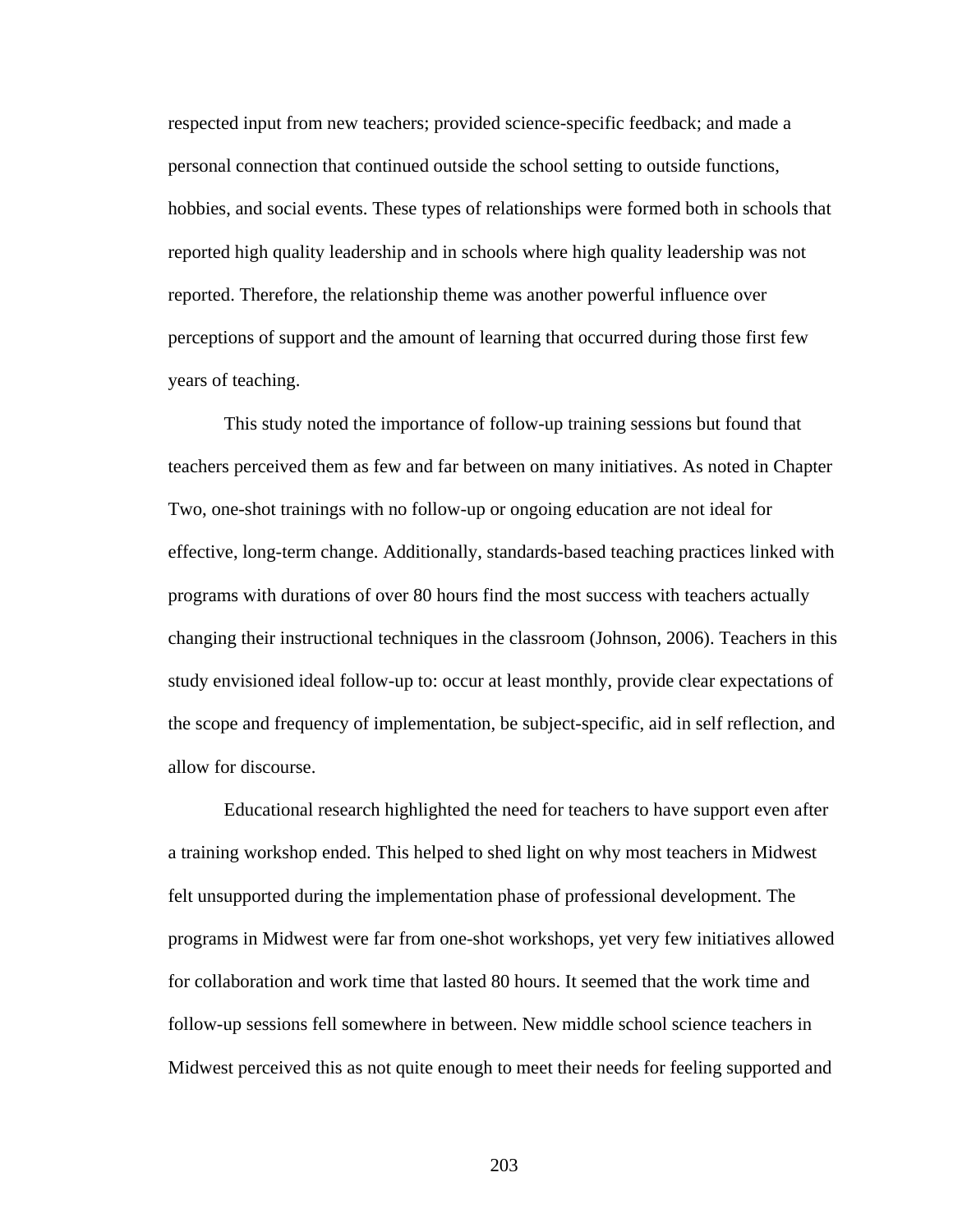confident with their level of implementation of professional development ideas and district initiatives.

This study's findings corroborated some current research on theories of adult learning that were detailed in Chapter Four. Adult learning research supported the perceptions of science teachers and district administrators in this study regarding socially-constructing knowledge as one of the most effective forms of adult learning. Mezirow (1997) believed that creating an atmosphere for effective discourse requires educators to allow learners to have full information, have no coercion, have equal opportunities in discourse, have time to reflect on assumptions, and remain open to other perspectives. Simply presenting new information will not automatically result in adult learning. The atmosphere surrounding what most new teachers experienced in Midwest's quality learning communities mirrored Mezirow's suggestions for effective adult learning. Midwest teachers looked positively on socially-constructing knowledge of their curriculum and assessment practices. They described this as the most powerful when they were allowed informal work time to reflect and share perspectives.

The research that was laid out in Chapter Two supported and confirmed the findings and interpretations of this study regarding how, and in what ways, new teachers either felt supported or not during their first few years in the field. Professional learning communities were valued by new middle school science teachers in Midwest. Ensuring that they are not only encouraged, but also properly implemented is critical. The influences of leadership, relationships, and follow-up and feedback are some of the primary issues that educators concerned with creating and encouraging high-quality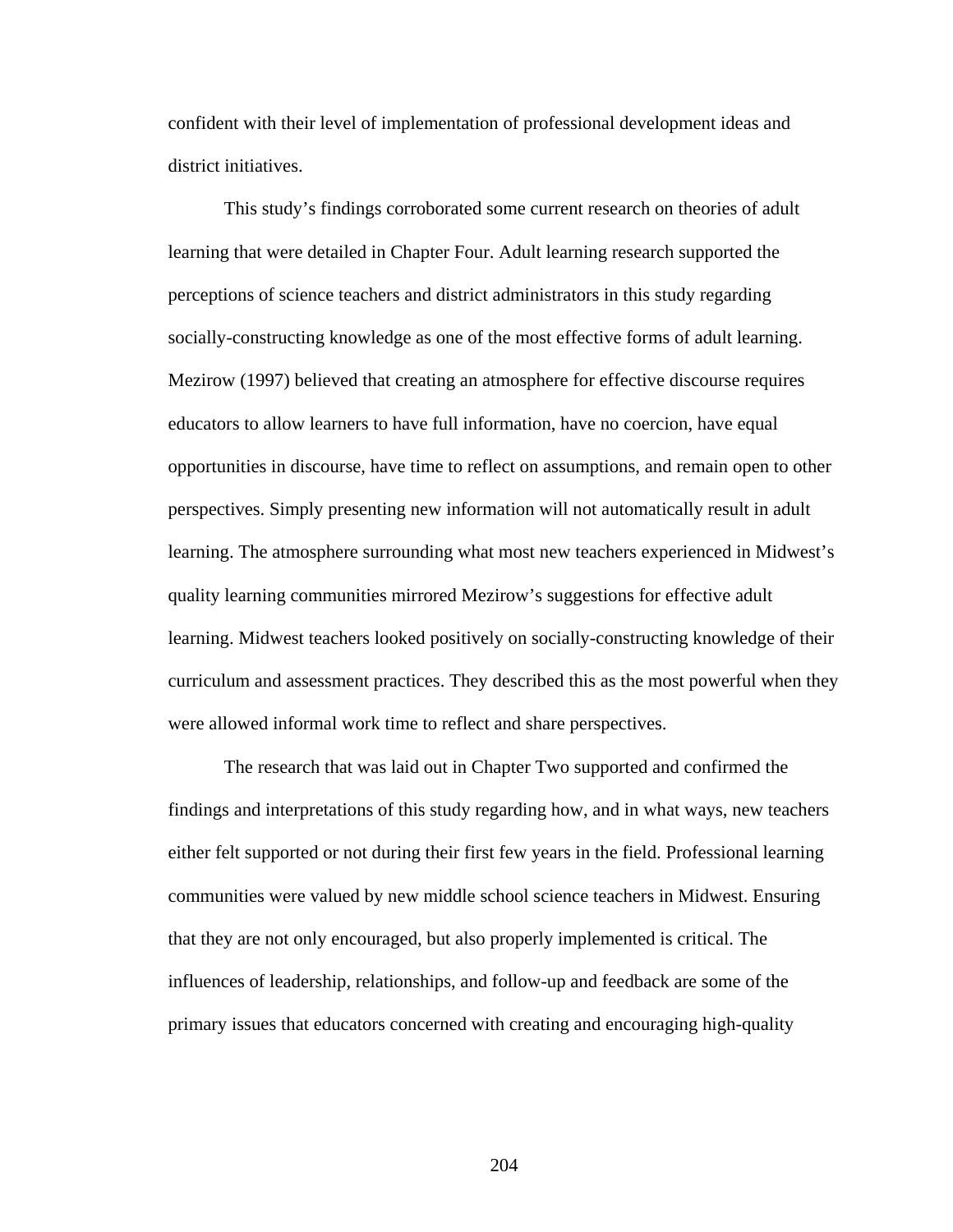professional development for middle school science teachers need to consider. In the next section, I will share some implications for practice and research.

#### *Implications for Practice*

 The findings and interpretations of this study spoke to public school leaders in large suburban school districts who wish to modify and improve professional development for new teachers. A better understanding of new middle school science teachers' perceptions of professional development during their first few years should help professional development coordinators, administrators, trainers, mentors and policy makers consider areas of change or improvement. As this study highlighted, even when a high-performing school district like Midwest set up the vision and structure for researchbased professional development, issues of leadership, relationships, and follow-up had profound effects on whether or not the teachers actually felt supported or made real changes at the classroom level.

 First, large suburban school districts like Midwest should conduct internal data analysis through surveys, interviews, and observations to determine the degree of highquality professional development that is actually implemented in all school buildings. This involves more than a simple interview with a building principal or looking at a school's professional development plan on paper. Yet, I do not suggest a lengthy, dissertation-type study. If a few administrators devoted some time to investigating a school building's actual working model of professional development, it could yield some eye-opening revelations that could serve as a starting point for improving professional development. As this study revealed, district-level leaders in Midwest identified buildinglevel principals who needed more training in the development of learning communities. If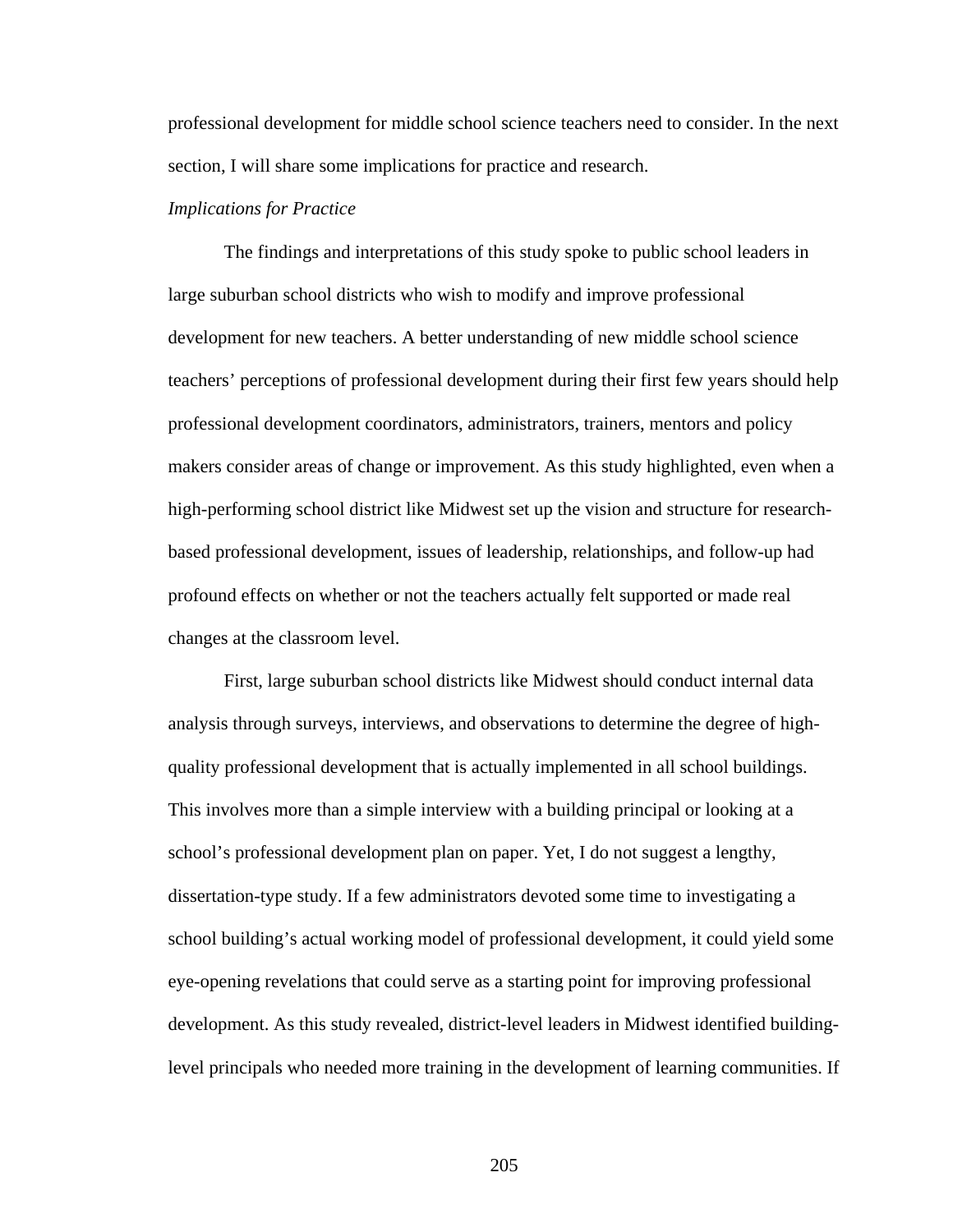that concern was known, why was there no follow-up to ensure that the training occurred? Interviews with, or surveys of, teacher-level staff could reveal needs that are not being addressed, such as creating unified expectations for the type of content to be delivered during staff development days and team times at the middle school level. While these types of internal data analysis occur in many large school districts, I suggest that school leaders take additional steps to follow-up on results and to actually confirm implementation of district-sponsored programs. Then, district leaders can better judge the level of teacher engagement, collaboration, and discourse that is needed to challenge and reform new teachers' perceptions on how to improve their teaching.

 This first implication is rooted in this study's theme of leadership and how that leadership can truly shape a new middle school science teacher's perception of support through professional development efforts. Policy makers and district administrators must first be able to identify and recognize which leaders need help organizing professional development, and which buildings' teachers agree that professional development activities simply pass information along through rote activities. School districts that can identify these "in-need" buildings and building-level leaders are more likely to ensure quality professional development experiences for all teachers.

 Second, district and school leaders must prioritize mentor training and appropriate mentor selection. The relationship theme was pervasive in this study. A new teacher's sense of welcome or acceptance into the school culture was greatly impacted by whether or not he made a personal bond with at least one or two individuals. The mentor seems to be an ideal person with whom to begin building such bonds. School districts should put more thoughtful consideration into the mentor selection process. School leaders can also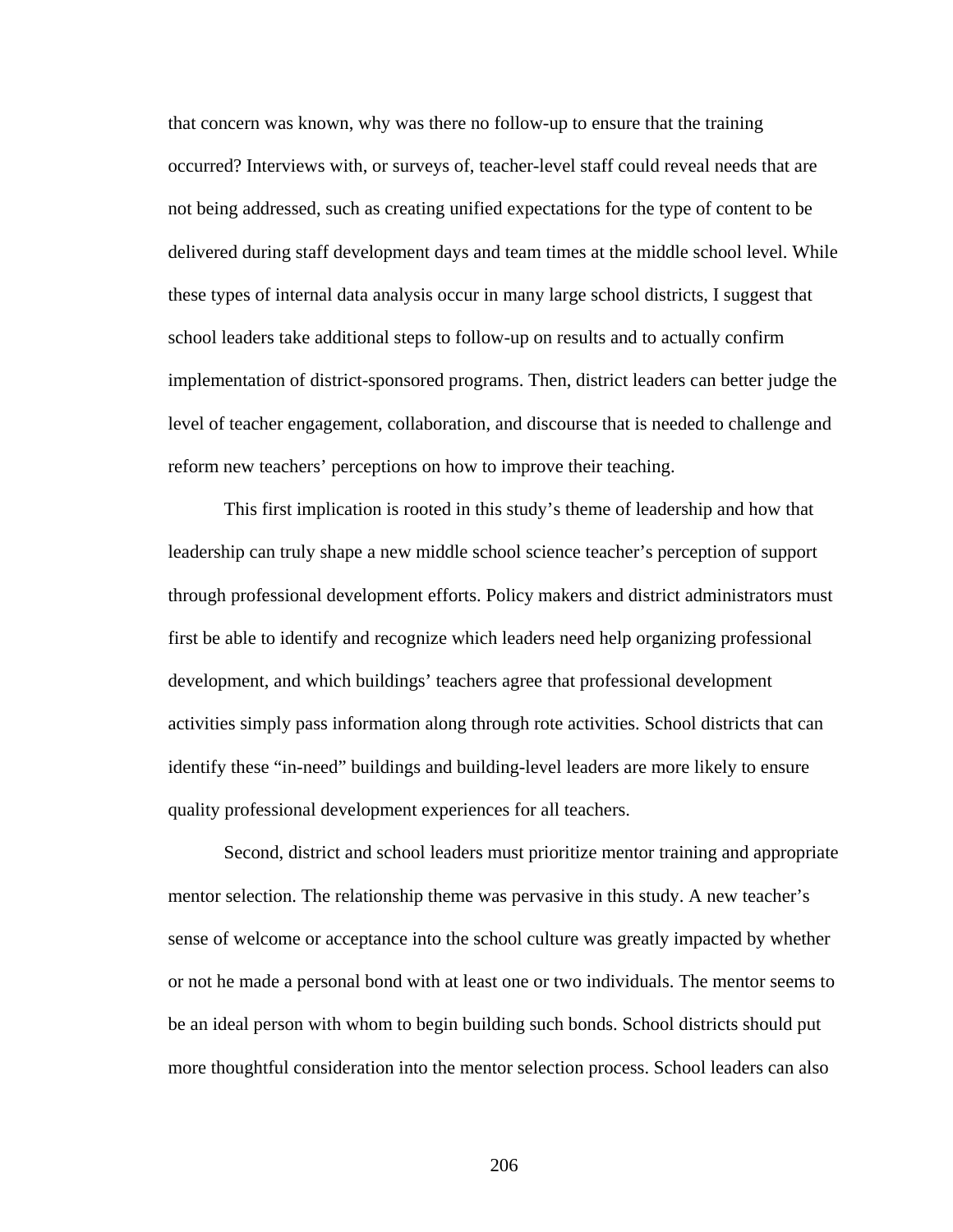be more proactive in identifying those new teachers who seem to need more support. For example, principals or mentors can encourage a new teacher or teammates to join a study group or book club, suggest that a new teacher sponsor a student group, or promote participation in staff social interactions during or after schools hours. School leaders should not assume all is well with new teachers just because the teachers don't report problems. Rather, school leaders should assume all new teachers appreciate and need support, guidance, and friendship during their first few years.

 Third, to assist new teachers with improving their teaching strategies, school leaders, professional development trainers, and new teachers should insist on being provided ample time to implement new ideas and to then be observed by others for quality feedback. Teachers in this study rarely reported proper feedback. Therefore, the teachers either assumed everything was satisfactory and thus had little motivation to incorporate changes, or they realized they needed assistance yet rarely received the type of feedback that left them feeling supported. The implication here for school leaders is simple: someone must actually take the time to check in on, observe, discuss, or collaborate with new teachers during the implementation phase of professional development.

 An unfortunate assumption that school leaders make is that if new middle school science teachers appear to be alright, display no obvious problems, and do not request additional feedback, then no help is needed. Help should be offered and made readily available, nonetheless. This recommendation may require the hiring of additional staff. It may involve rearranging the timing and sequence of programs so that reflection and feedback time are built in. It would also be difficult to build in accountability measures.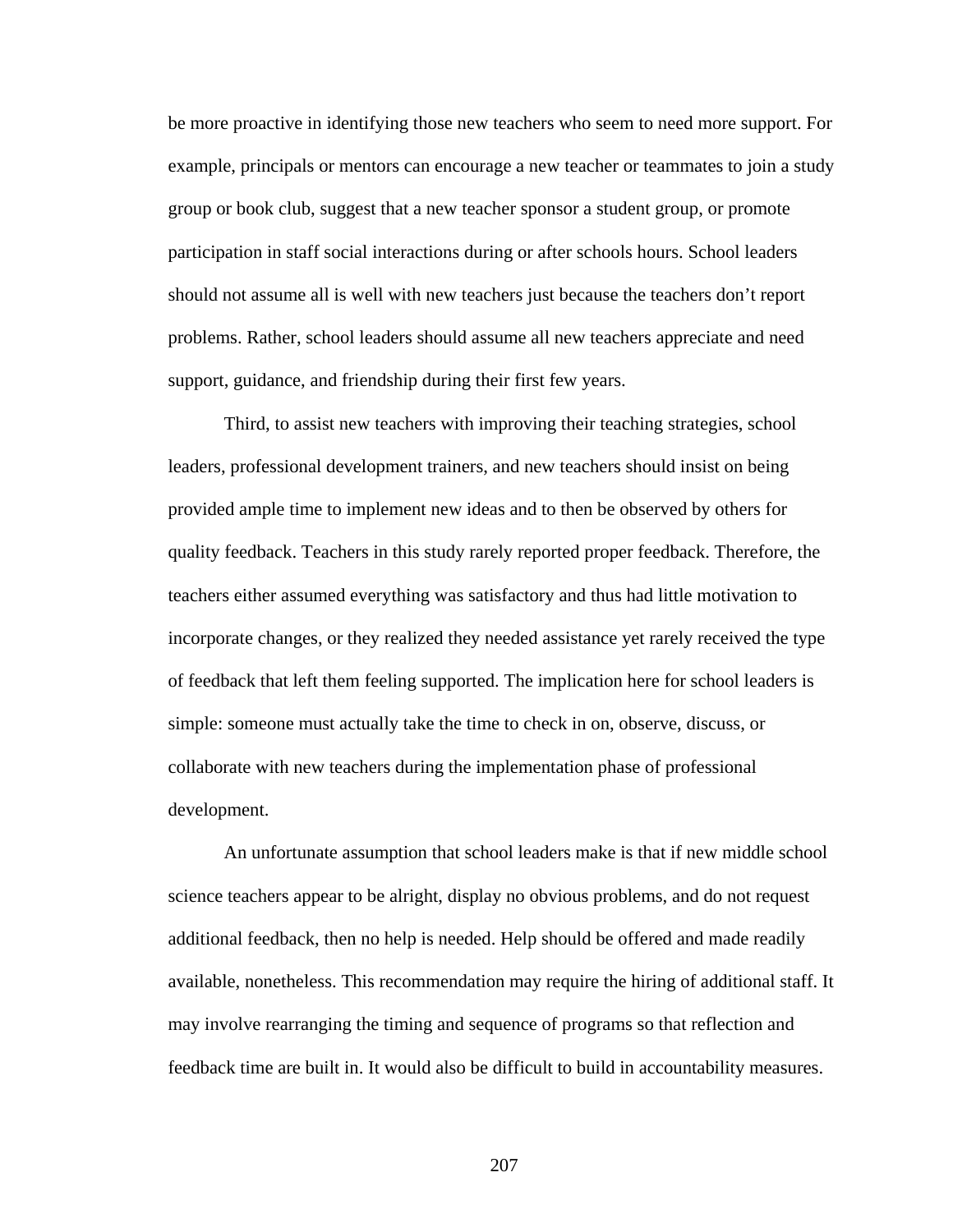Yet this study repeatedly found evidence to support these types of major changes in Midwest's profession development programs.

#### *Implications for Research and Theory*

 There are several implications for future research in the area of professional development for new middle school science teachers. First, how much, and in what manner, do new teachers need follow-up and feedback to effectively support their professional development? As previously mentioned, Johnson (2006) suggested that professional development programs with durations of over 80 hours seem to make a difference in the success teachers found at changing their teaching practices. I suggest a further study that looks at the quality and characteristics of that follow-up and feedback provided to new teachers. At what point do new teachers begin to perceive too much pressure or too many expectations from leaders who increase their involvement and feedback for initiatives? Given limited amounts of time and resources for professional development, how would districts set up programs that increase follow-up and feedback while maintaining other professional development initiatives and programs? This study suggests that new middle school science teachers desire more feedback, but how would a program be designed, and how effectively would it increase new science teachers' implementation of inquiry-based instruction and other district initiatives?

 Second, this study identified the learning communities model as a key method for delivering daily and weekly professional development opportunities to new teachers in Midwest. Would creating more opportunities for science teachers to meet and collaborate with teachers from other buildings increase their perceptions of support and advance their learning? It was suggested that some new middle school science teachers in Midwest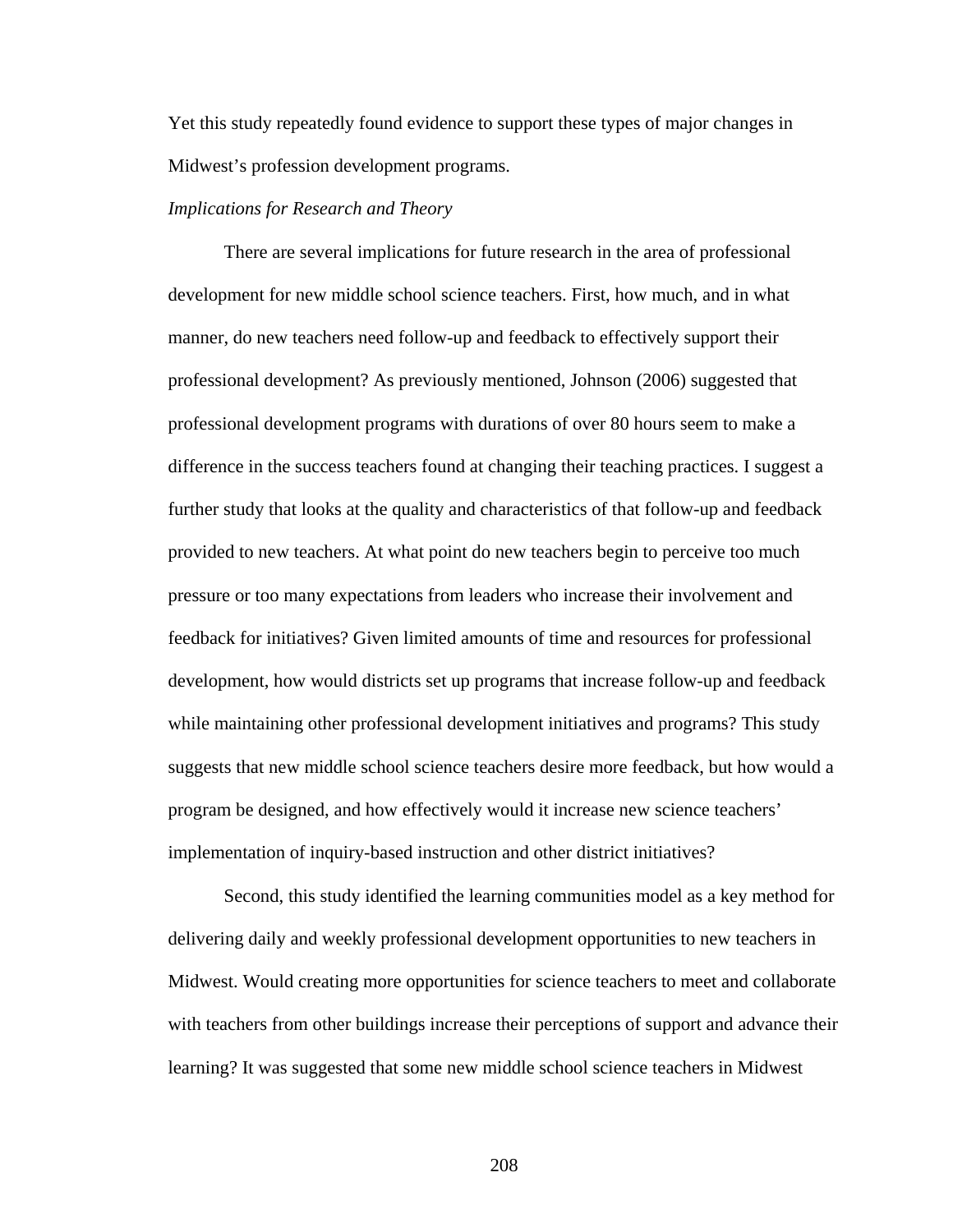maintained contact with other middle school science teachers for additional support during their first few years, but they rarely met more than twice a year. Would expanding the learning communities to involve other buildings within a school district increase perceptions of support and increase changes in the classroom?

 Third, Blackwell (2004) suggested that pre-service university programs are not adequately training new teachers with skills and concepts to hit the ground running during their first years. Future research could examine the link between pre-service programs for science teachers and their need for additional content training and general teaching skills. This may shed more light on why new middle school science teachers in this study often struggled with implementing research-based professional development in their first few years of teaching.

 Fourth, this study included interviews with new middle school science teachers and district-level administrators. Future studies could include interviews with mentor teachers and building-level principals. Their insight and perspectives into the induction and training of new middle school science teachers could support or refute findings from this study. Interviews with these two levels of leadership could reveal specific reasons why communication with leadership, positive relationships, and follow-up and feedback are (or are not) occurring.

 Finally, there is not a significant amount of research that directly links student achievement in middle school science to quality teacher professional development in the form of learning communities. This is due, in part, to additional variables that can affect student achievement from year to year. I suggest a long-range study of middle schools that implement high quality professional development in the form of learning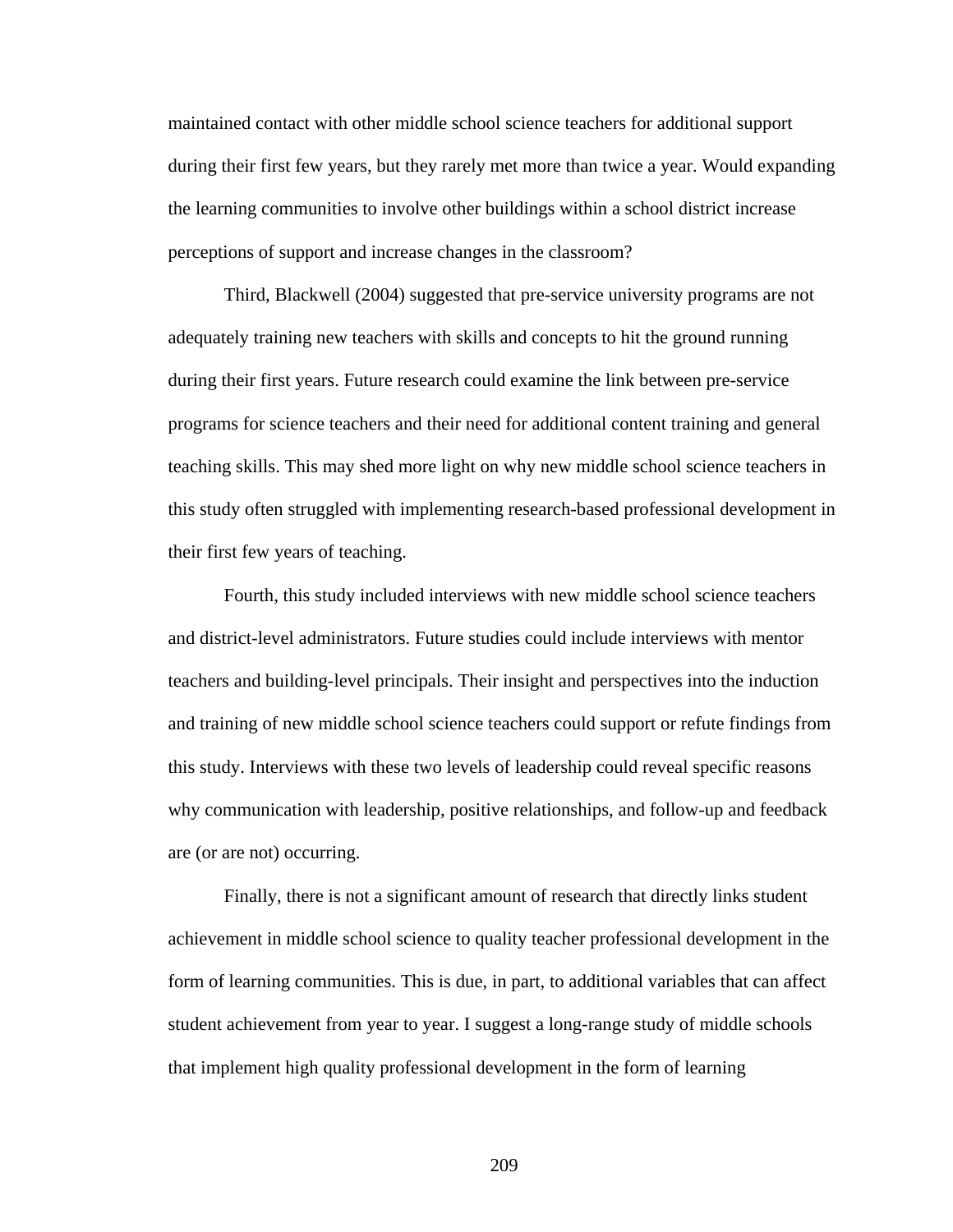communities and investigate how their student achievement data changes over multiple years. It would be interesting to learn if researchers can isolate those schools that truly engage in quality learning communities, as described by DuFour (2004) and Guskey (2005), and the patterns of science achievement, as indicated by state test scores or other like assessments. This study found elements of learning communities and professional development training programs that were perceived as effective or ineffective without linking those perceptions to student achievement data. With an increasing focus on school standards and accountability for student learning, this future study could help link those perceived effective elements of professional development with what many say is the bottom line: test scores.

#### *Summary of Conclusions*

 This chapter presented my interpretations of major findings and themes that emerged during my investigation of the professional development of new middle school science teachers in a large suburban school district. The major themes revolved around the roles of leadership, staff relationships, and quality subject-specific feedback. These findings are supported by literature on professional development and adult learning theories and should be transferable and generalizable to many other large suburban school districts who seek to better support new teachers through district-sponsored professional development programs.

 This study found many perceived barriers to implementation and support. But the most profound issues that emerged were the delivery methods used by professional development leaders, the relationships formed during the delivery method, and the feedback teachers experienced after the initial training. Teachers perceived the most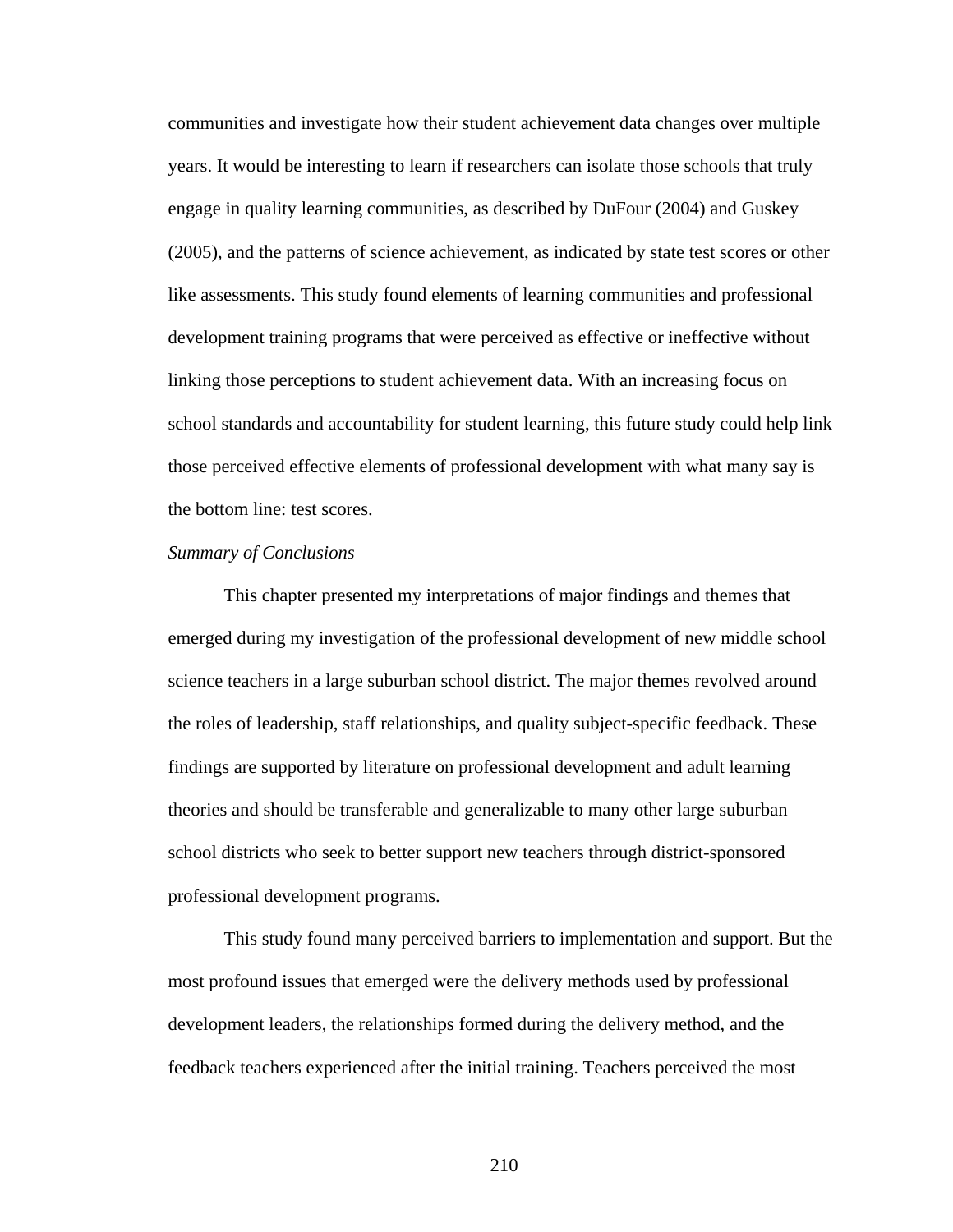effective delivery method of professional development was in the form of informal sitebased learning communities. Teachers perceived that support was more powerful when friendships were formed with staff members. And ultimately, leadership's expectations before a training session and the feedback after a training session determined the degree of implementation and changes that new teachers made.

 Large suburban school districts face the daunting tasks of planning, implementing, and ensuring quality control of professional development programs for hundreds of teachers each year. At the same time, the leaders in these school districts must manage the non-stop addition of new teachers. Through this research study, I hope to remind school leaders, teachers, and mentors that although the new teacher down the hall may never e-mail, call, or yell for help, that teacher probably would appreciate you checking in from time to time. By offering friendship and reflective discourse, you may help a new teacher make sense of struggles, experiences, and successes as a new middle school science teacher.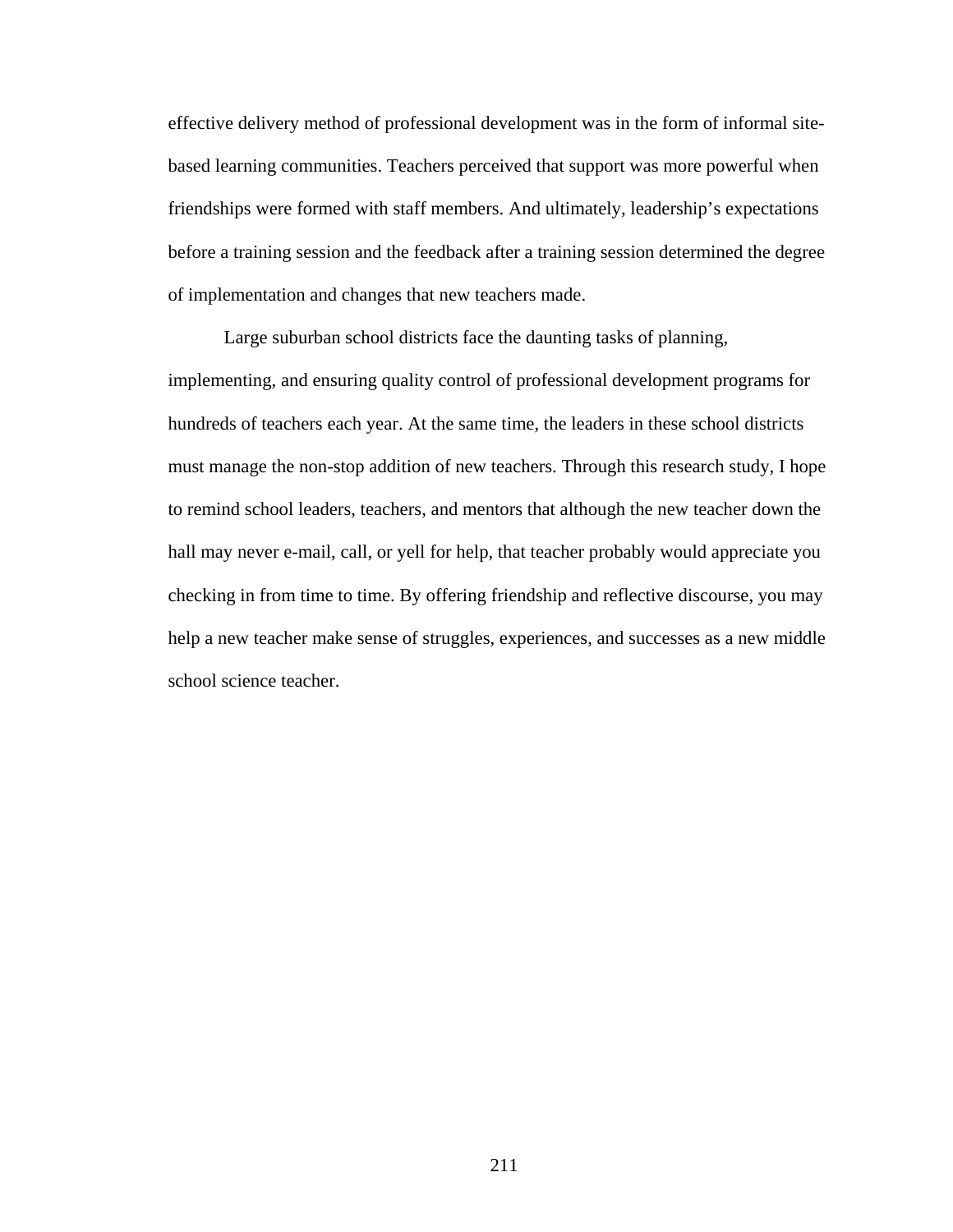#### REFERENCES

Abell, S. K. (2006). On writing in science. *Science and Children 44*(4), 60-61.

- Abell, S. K., Cennamo, K. S., Anderson, M. A., Bryan, L. A., Campbell, L. M., & Hug, J. W. (1996). Integrated media classroom cases in elementary science teacher education. *The Journal of Computers in Mathematics and Science 15*(1-2), 137-151.
- Achinstein, B., & Barrett, A. (2004). (Re)Framing classroom contexts: How new teachers and mentors view diverse learners and challenges of practice. *Teachers College Record 106*(4), 716-746.
- Allen, T. (2007). Methods for success as a middle school science teacher. *Science Scope 31*(1), 18-20.
- Anderson, R. D. (1996). Study of curriculum reform. Vol. 1: Findings and conclusions. *Studies of Educational Reform*. (ERIC Document Reproduction Service No. ED 397535).
- Baumgartner, L. M. (2001). An update on transformational learning. In S. Imel (Series Ed.) & S. B. Merriam (Vol. Ed.), *New directions for adult and continuing education: No. 89. The new update on adult learning theory* (pp. 15-24). San Francisco: Jossey-Bass.
- Bell, B., & Gilbert, J. (1996). *Teacher development: A model from science education*. London: Falmer Press.
- Berube, C. T. (2000). A conceptual model for middle school science instruction. *The Clearing House 73*(6), 312-315.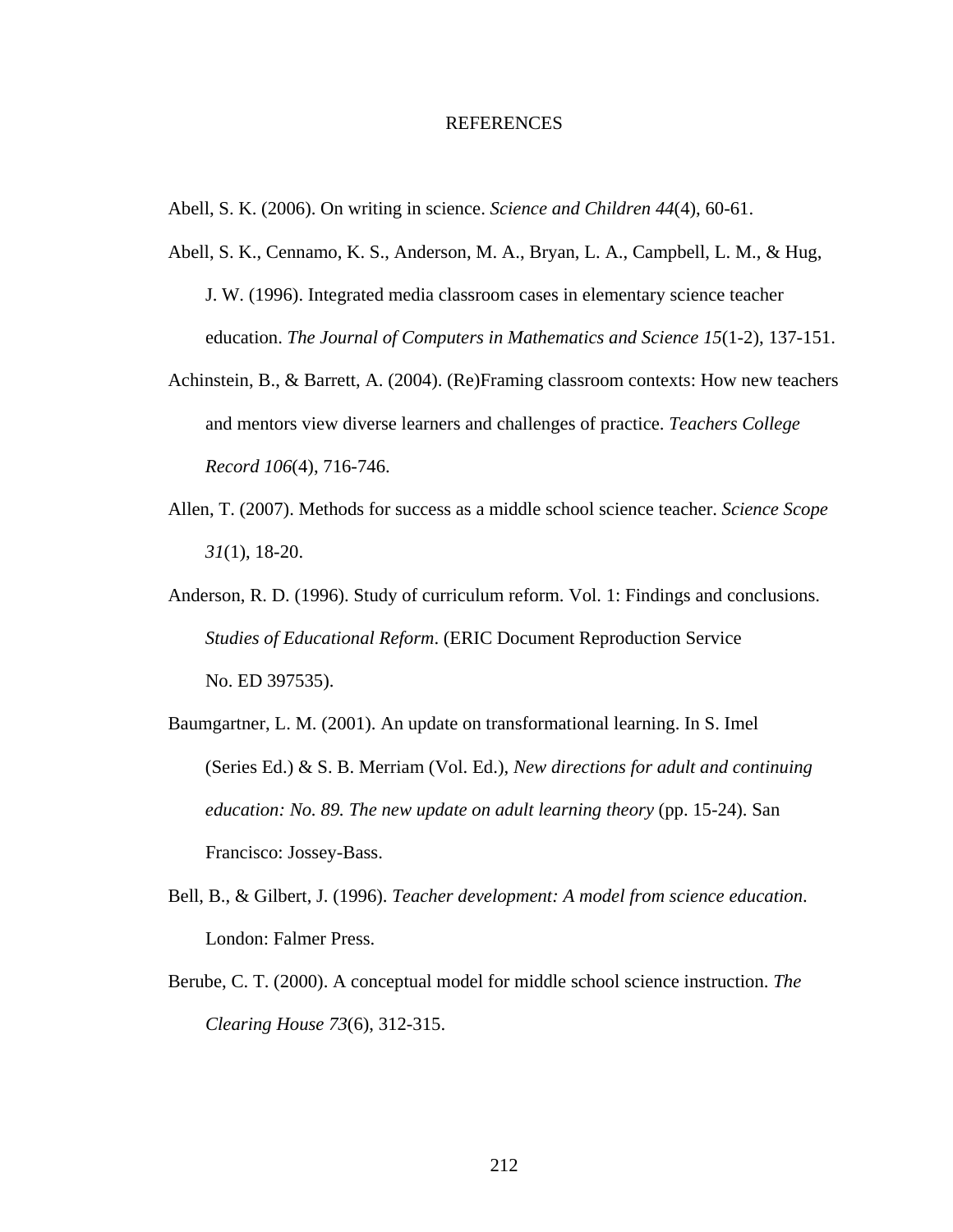- Bissell, A. N., & Lemons, P. P. (2006). A new method for assessing critical thinking in the classroom. *BioScience 56*(1), 66-72.
- Blackwell, P. J. (2004). Putting the system together: Lessons learned by the Eisenhower initial teacher professional development programs. *Action in Teacher Education 25*(4), 38-47.
- Boeree, C. G. (2006). *Personality Theories: Erik Erikson*. Retrieved August 28, 2006, from http://www.ship.edu/~cgboeree/erikson.html
- Bogdan, R. C. & Biklen, S. K. (2007). *Qualitative research for education: An introduction to theories and methods* (5th ed.). Boston: Pearson.
- Boyd, S. E., Banilower, E. R., Pasley, J. D., & Weiss, I. R. (2003). *Progress and pitfalls: A cross-site look at local systemic change through teacher enhancement*. Chapel Hill, NC: Horizon Research.
- Brooks, M., Fusco, E., & Grennon, J. (2002). Cognitive levels matching. *Educational Leadership*, 4-8.
- Brophy, J. (1998). Classroom management as socializing students into clearly articulated roles. *Journal of Classroom Interaction 33*(1), 1-4.
- Brown, K. M. (2005). Transformative adult learning strategies: Assessing the impact on pre-service administrators' beliefs. *Educational Considerations 32*(2), 17-26.
- Brown, P. L., & Abell, S. K. (2007). Examining the learning cycle. *Science and Children 44*(5), 58-59.
- Bruffee, K. A. (1995). Sharing our toys. *Change 27*(1), 12-18.
- Bruffee, K. A. (2002). Taking the common ground: Beyond cultural identity. *Change 34*(1), 10-17.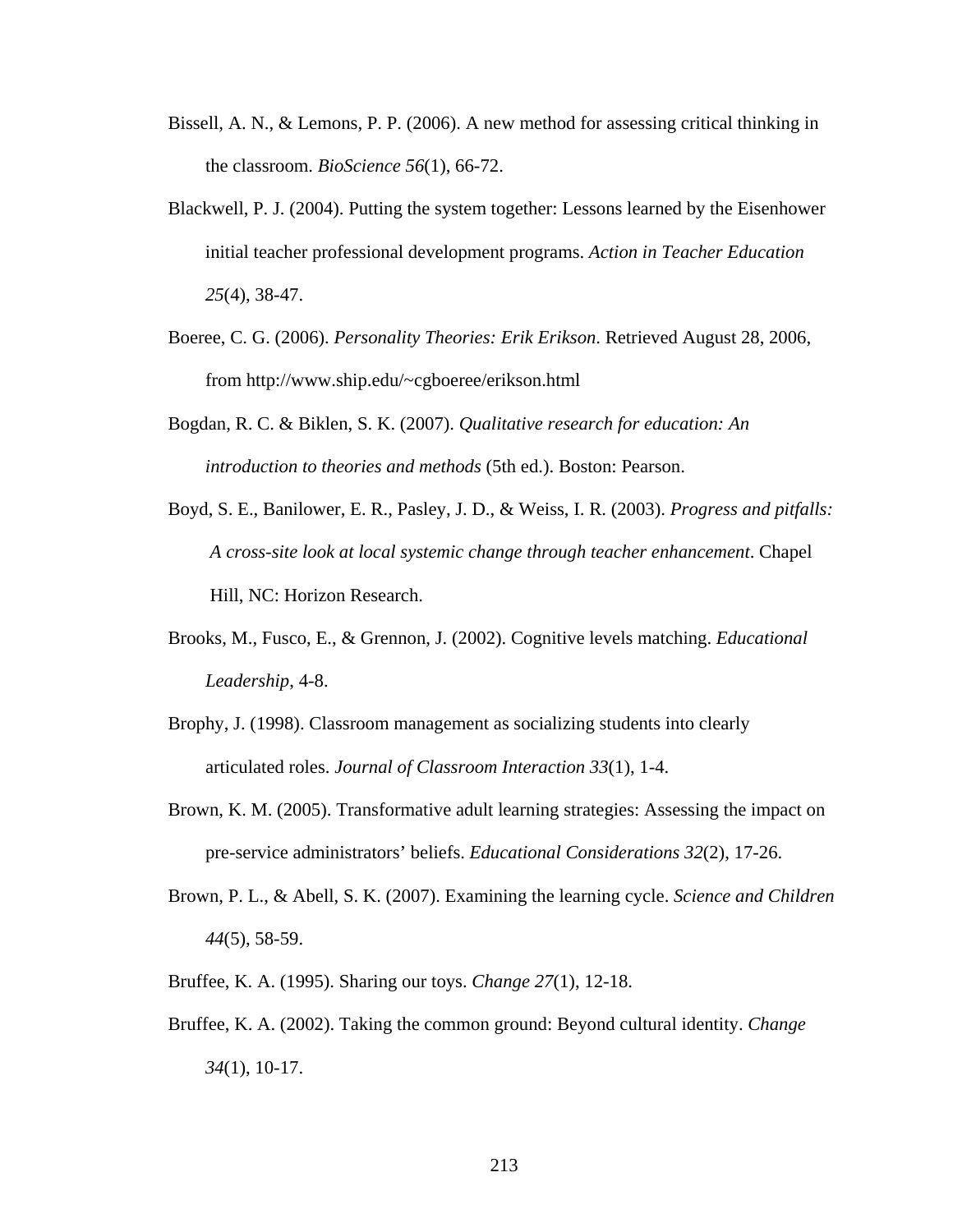- Bucher, K. T., & Manning, M. L. (2001).Exploring the foundations of middle school classroom management. *Childhood Education 78*(2), 84-90.
- Bybee, R. W. (1997). *Achieving scientific literacy: From purposes to practices*. Portsmouth, NH: Heinemann.
- Bybee, R. W. (2006). The national science education standards: Personal reflections.  *School Science and Mathematics 106*(2), 57-63.
- Caine, G., & Caine, R. N. (2000). The learning community as a foundation for developing teacher leaders. *NASSP Bulletin 84*(616), 7-14.
- Checkley, K. (1997). The first seven…and the eighth: A conversation with Howard Gardner. *Educational Leadership 55*(1), 8-13.

Chemlynski, C. (1996). Discipline as teaching. *Education Digest 62*(3), 42-45.

- Clossen, R. B. (2008). Use of problem-based learning and case study in continuing professional education. *Journal of Continuing Higher Education 56*(2), 34-44.
- Coghlan, D., & Brannick, T. (2005). *Doing action research in your own organization* (2nd ed.). London: Sage.
- Cozolino, L., & Sprokay, S. (2006). Neuroscience and adult learning. *New Directions for Adult and Continuing Education 1*(10), 11-19.
- Crain, W. C. (1985). *Theories of Development*. New Jersey: Prentice-Hall. pp. 118-136.
- Cranton, P. (1994). *Understanding and promoting transformative learning: A guide for educators of adults*. San Francisco: Jossey-Bass.
- Cranton, P. (1996). *Professional development as transformative learning*. San Francisco: Jossey-Bass.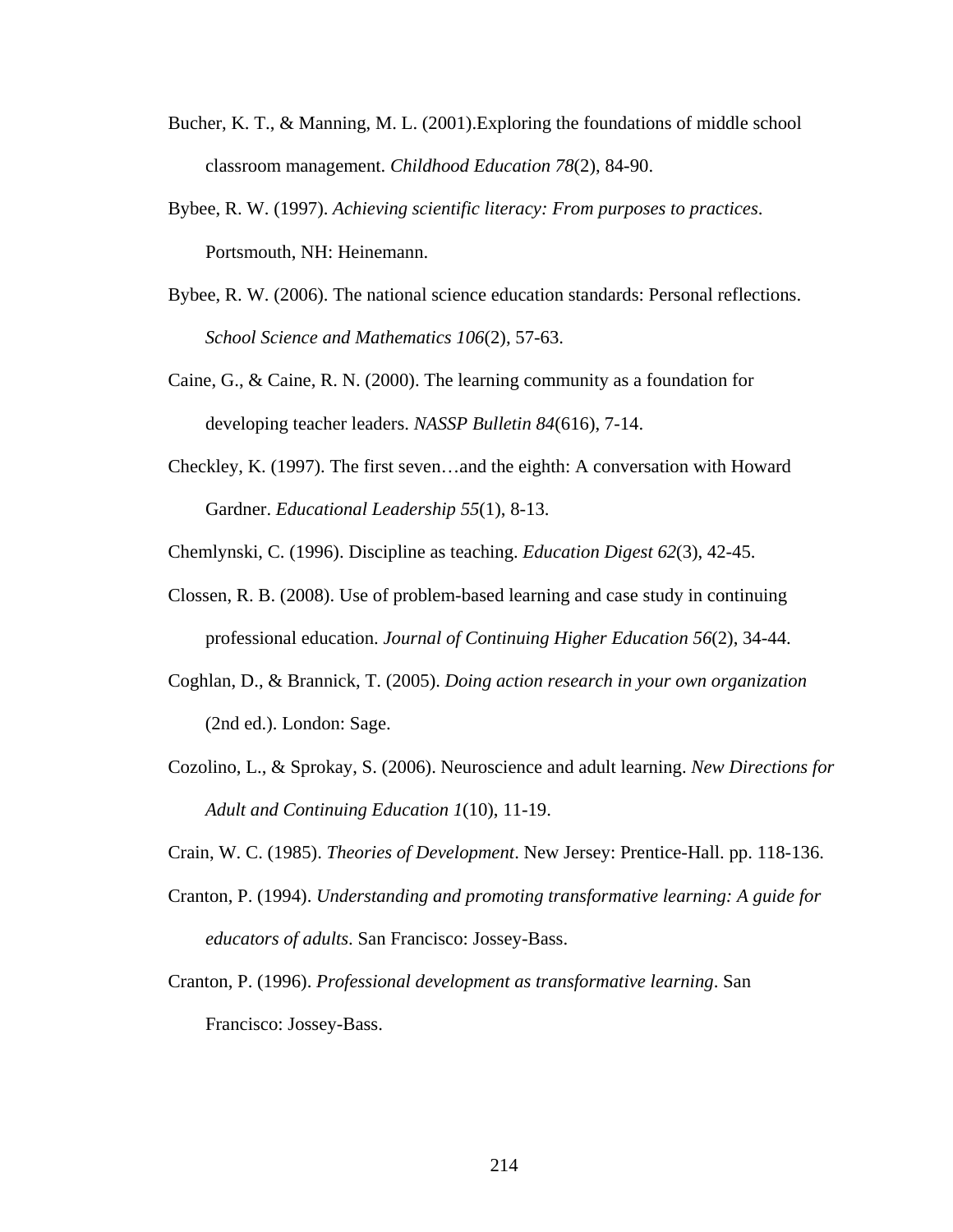- Cranton, P., & King, K. P. (2003). Transformative learning as a professional development goal. *New Directions for Adult and Continuing Education 98*, 31-37.
- Daloz, L. A. (1986). *Effective teaching and mentoring: Realizing the transformational power of adult learning experiences*. San Francisco: Jossey-Bass.
- Daloz, L. A. (1999). *Mentor: Guiding the journey of adult learners*. San Francisco: Jossey-Bass.
- Darling-Hammond, L. (2007). We need to invest in math and science teachers. *The Chronicle of Higher Education 54*(17), 1.
- Desimone, L. M., Smith, T. M., & Phillips, K. J. R. (2007). Does policy influence mathematics and science teachers' participation in professional development? *Teacher College Record 109*(5), 1086-1122.
- Dirkx, J. M. (1998). Transformative learning theory in the practice of adult education: An overview. *PAACE Journal of Lifelong Learning, 7*, 1-14.
- Dirkx, J. M.. (2006). Engaging emotions in adult learning: A Jungian perspective on emotions and transformative learning. *New Directions for Adult and Continuing Education 109*, 15-26.
- DuFour, B. (2005). Powerful models and practices can guide change. *Journal of Staff Development 26*(2), 67-68.
- DuFour, B. (2005). Third book in trilogy cites keys for large-scale reform. *Journal of Staff Development 26*(4), 68-69.
- DuFour, R. (2004). Leading edge. *Journal of Staff Development 25*(1) 67-68.
- DuFour, R. (2004). What is a "professional learning community"? *Educational Leadership 61*(8), 6-11.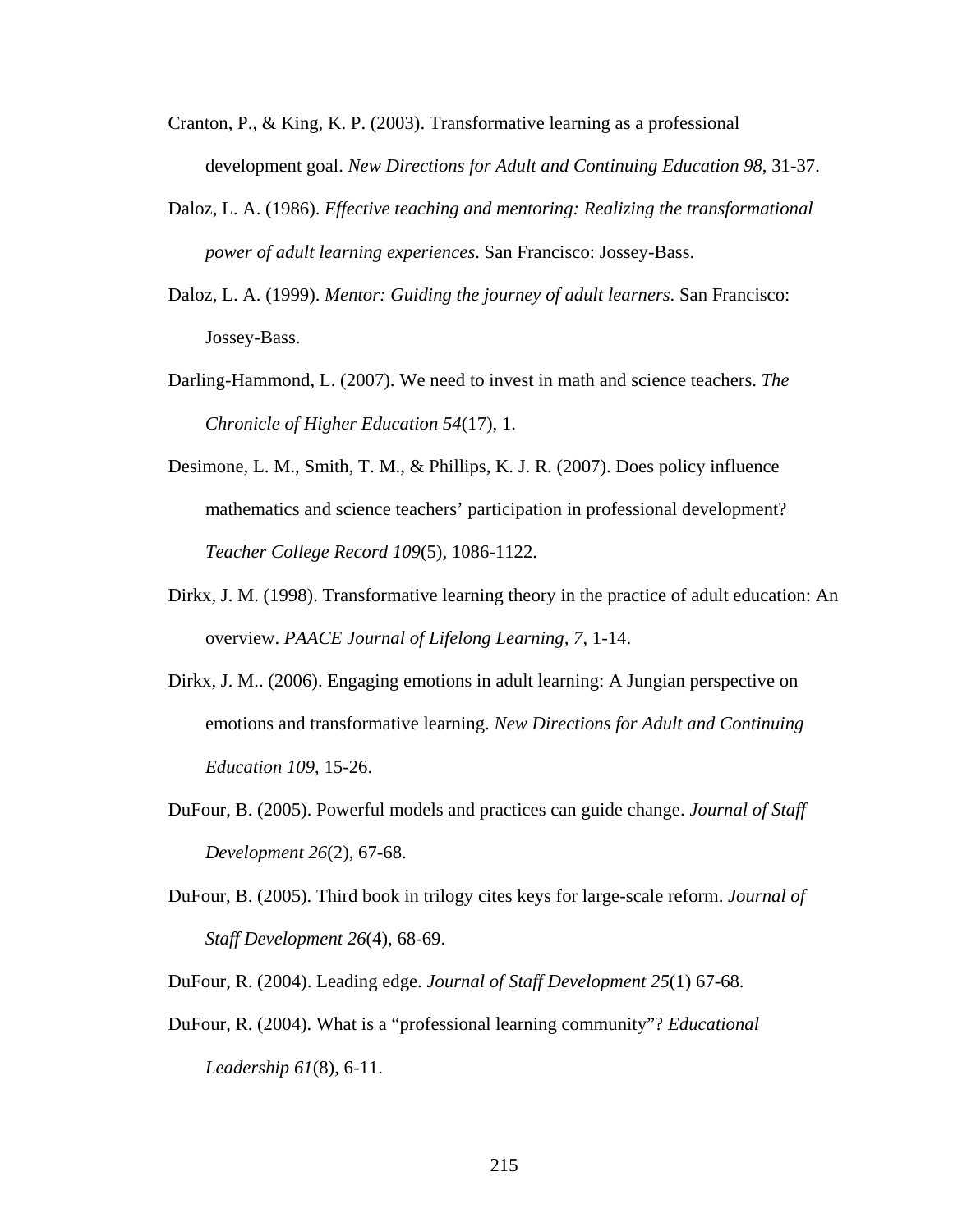- DuFour, R., DuFour, R., Lopez, D., & Muhammad, A. (2006). Promises kept. *Journal of Staff Development 27*(3), 53-56.
- Duschl, R. A., Shouse, A. W. & Schweingruber, H. A. (2007). What research says about k-8 science learning and teaching. *Principal 87*(2), 16-18, 20-22.
- Ferrara, D. L. (2007). The school improvement and transformation system. *Educational Planning 16*(1), 18-30.
- Fishman, B. J., Marx, R. W., Best, S., & Tal, R. T. (2003). Linking teacher and student learning to improve professional development in systemic reform. *Teaching and Teacher Education 19*, 643-658.
- Fraenkel, J. R., & Wallen, N. E. (2003). *How to design and evaluate research in education* (5th ed.). New York: McGraw Hill.
- Freeman, J. G., Marx, R. W., & Cimellaro, L. (2004). Emerging considerations for professional development institutes for science teachers. *Journal of Science Teacher Education 15*(2), 111-131.
- Freiberg, H. J. (2002). Essential skills for new teachers. *Educational Leadership 59*(6), 56-60.
- Friere, P. (2000). *Pedagogy of the oppressed* (Rev. Ed.). New Yourk: Continuum.
- Fullen, M. (2004). *Leadership & sustainability: System thinkers in action*. Thousand Oaks, CA: Corwin Press.
- Fusco, E. (2002). Matching curriculum to students' cognitive levels. *Educational Leadership*, 47-48.
- Gagnon, M. J., & Abell, S. K. (2007). Making time for science talk. *Science and Children 44*(8), 66-67.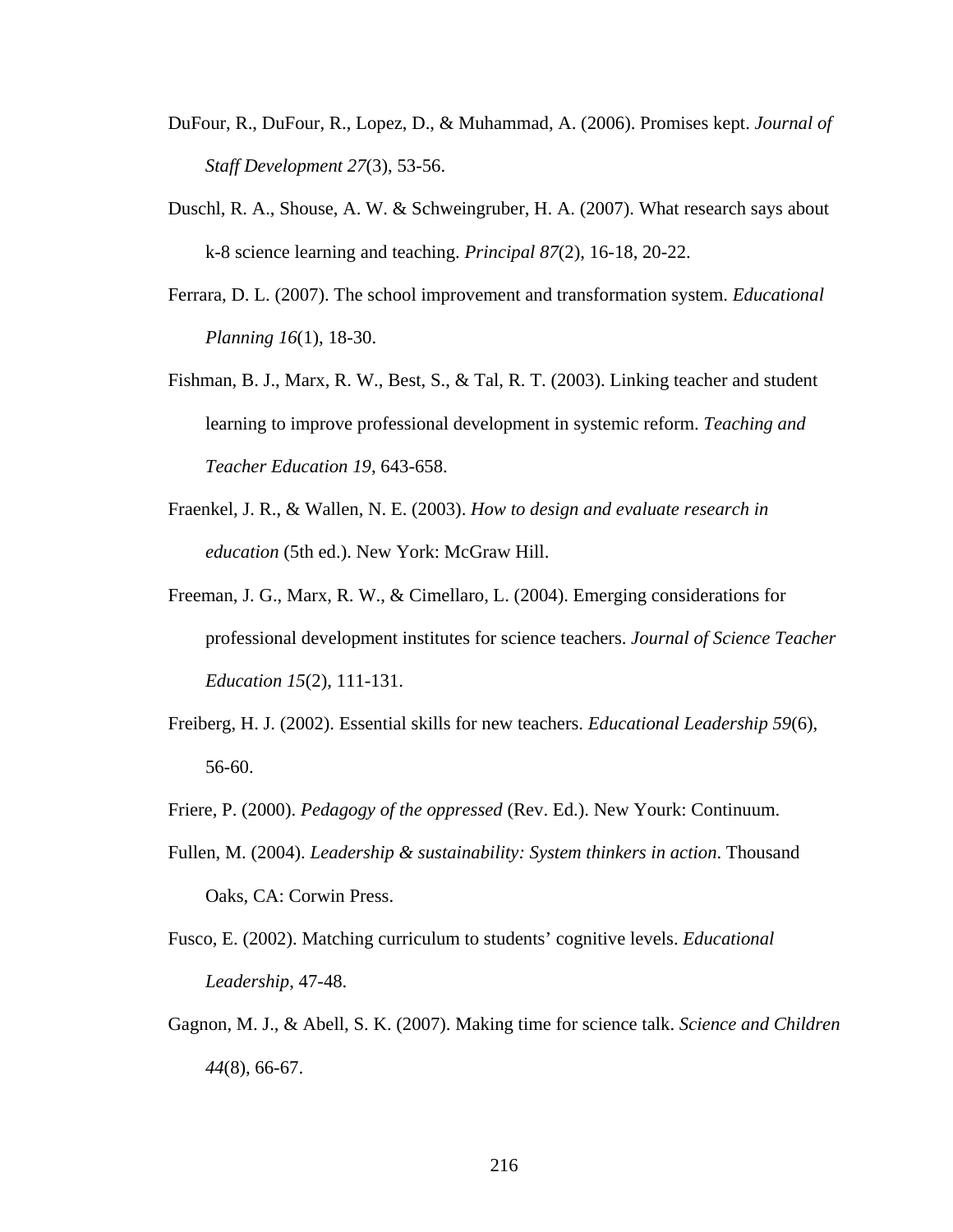- Gallagher, J. J. (2000). Teaching for understanding and application of science knowledge.  *School Science and Mathematics 100*(6), 310-318.
- Glaser, B. G., & Strauss, A. L. *The discovery of grounded theory*. Chicago: Aldine.
- Gless, J., & Moir, E. (2001). Teacher Quality Squared. *Journal of Staff Development 22*(1), 62.
- Greene, W. (2003). The challenge of quality professional development. *Journal of Jewish Education 69*(1), 23-36.
- Grossman, P., & Thompson, C. (2004). District policy and beginning teachers: A lens on teacher learning. *Educational Evaluation & Policy Analysis 26*(4), 281-301.
- Grossman, P., Wineburg, S., & Woolworth, S. (2001). Toward a theory of teacher community. *Teachers College Record 103*(6), 942-1012.
- Guskey, T. (2003). Analyzing lists of the characteristics of effective professional development to promote visionary leadership. *NASSP Bulletin 87*, 4-20.
- Guskey, T. R. (2005). Five key concepts kick off the process. *Journal of Staff Development 26*(1), 36-40.
- Harrell, P., Leavell, A., & Van Tassel, F. (2004). No teacher left behind: Results of a five-year study of teacher attrition. *Action in Teacher Education 26*(2), 47-59.
- Hayes. L. L., & Robnolt, V. J. (2007). Data-driven professional development: The professional development plan for a reading excellence act school. *Reading Research and Instruction 46*(2), 95-119.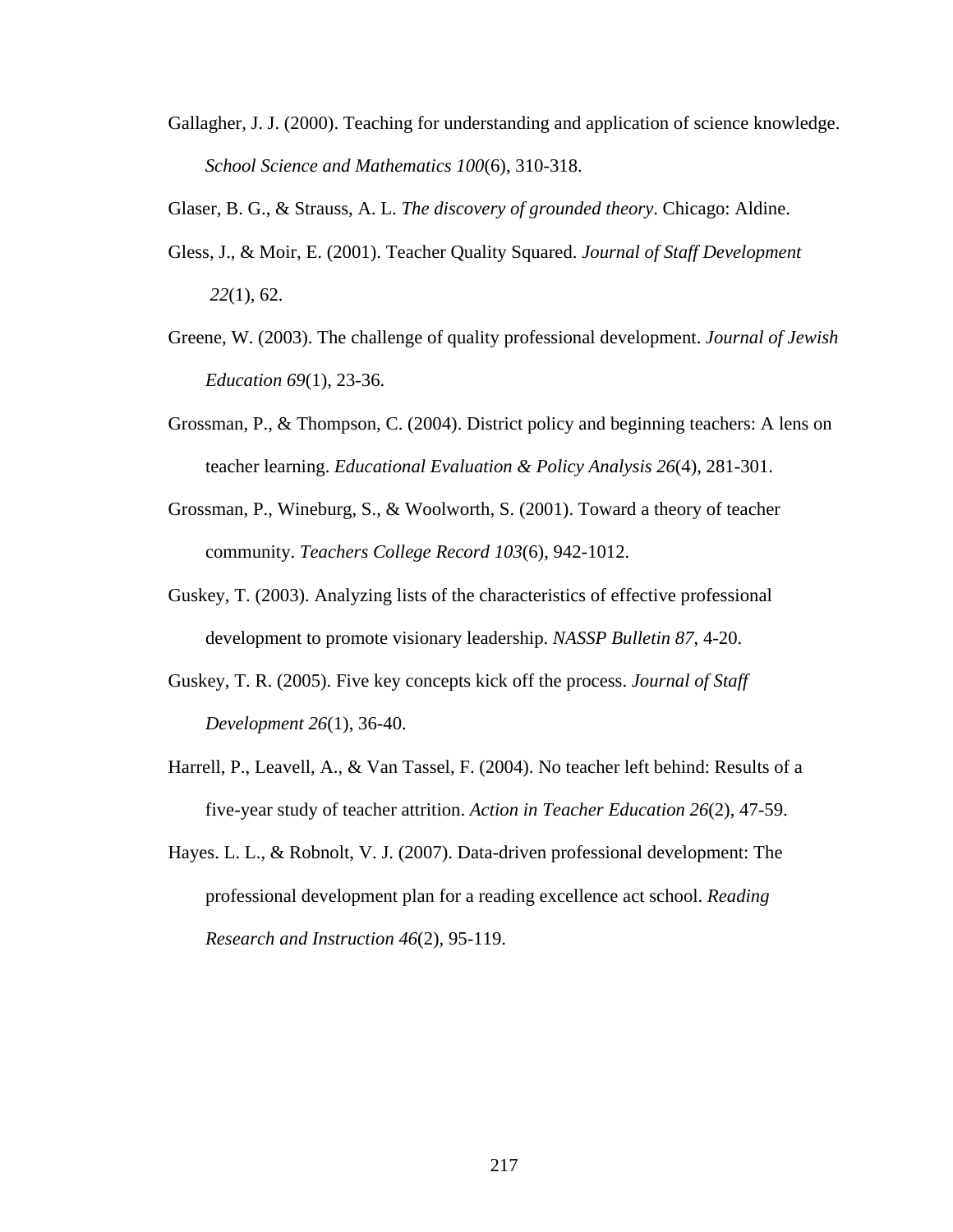- Healy, M. (2000). East meets west: Transformational learning and Buddhist meditation. In T. Sork, V. Lee, & R. St. Clare (Eds.), *AERC 2000 An international conference: Proceedings from the 41<sup>st</sup> annual adult education research conference.* Vancouver: University of British Columbia.
- Herr, K., & Anderson, G. L. (2005). *The action research dissertation: A guide for students and faculty*. Thousand Oaks, CA: Sage.
- Hester, P., Gable, R., & Manning, M. L. (2003). A positive learning environment approach to middle school instruction. *Childhood Education 79*(3), 130-136.
- Hewson, P.W. (2007). Teacher professional development in science. In S. K. Abell & N. G. Lederman (Eds.), *Handbook of Research on Science Education* (pp. 1179-1203). Mahwah, NJ: Lawrence Erlbaum Associates.
- Hill, L. H. (2001). The brain and consciousness: Sources of information for understanding adult learning. In S. Imel (Series Ed.) & S.B. Merriam (Vol. Ed.), *New directions for adult and continuing education: No. 89. The new update on adult learning theory* (pp. 73-81). San Francisco: Jossey-Bass.
- Hope, W. C. (1999). Principals' orientation and induction activities as factors in teacher retention. *The Clearing House 73*(1), 54-56.
- Horn, P. J., Sterling, H. A., & Subhan, S. (2002). *Accountability through "best practice" induction models*. Paper presented at the annual meeting of the American Association of Colleges for Teacher Education, New York. (ERIC Document Reproduction Service No. ED 464 039)
- Ingersoll, R. M. (2002). The teacher shortage: A case of wrong diagnosis and wrong prescription. *NASSP Bulletin 86*(631), 16-30.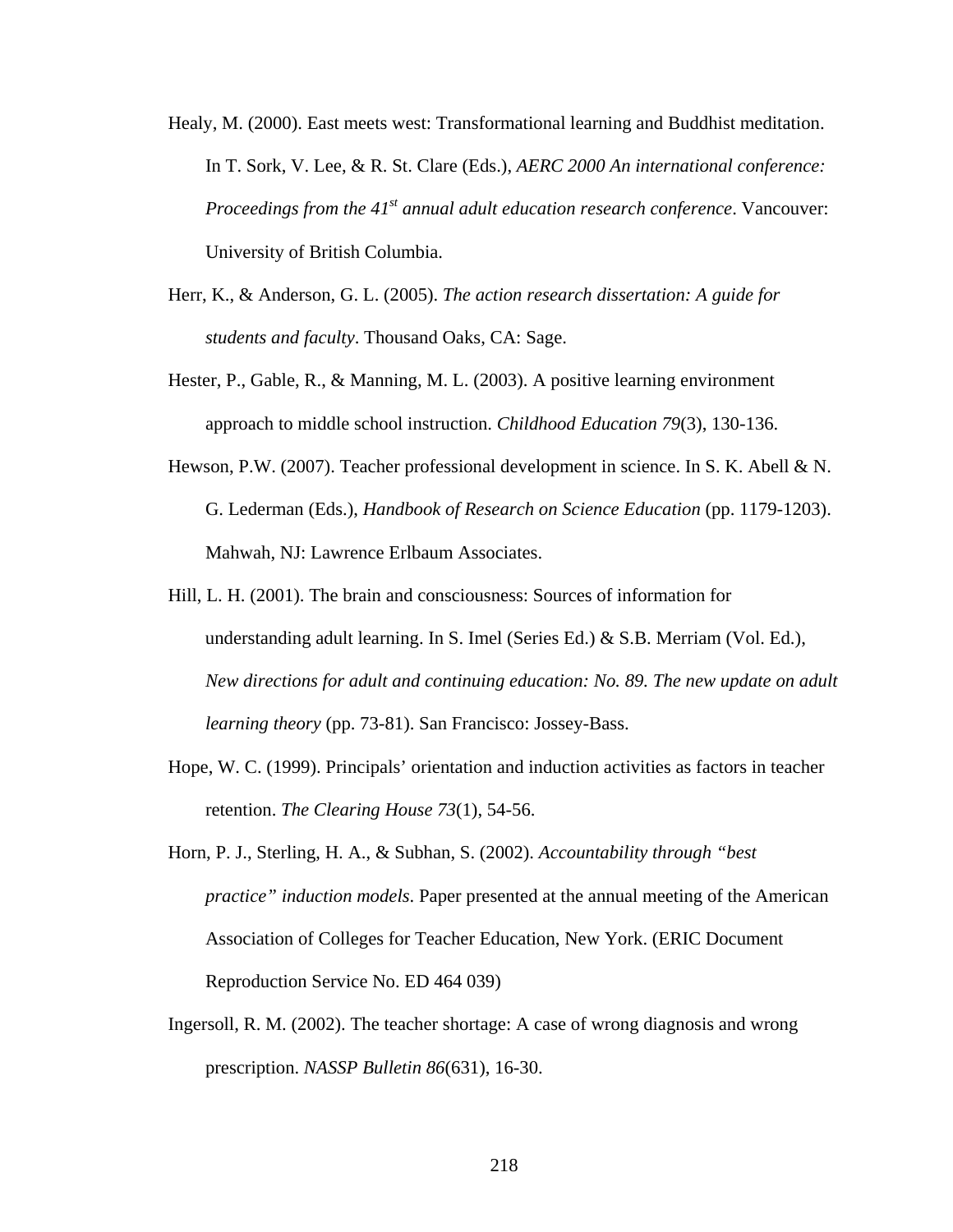- Ingersoll, R. M., & Smith, T. M. (2004). Do teacher induction and mentoring matter?  *NASSP Bulletin 88*, 28-40.
- Inman, D., & Marlow, L. (2004). Teacher retention: Why do teachers remain in the profession? *Education 124*(4), 605-614.
- Johnson, C. C. (2006). Effective professional development and change in practice: Barriers science teachers encounter and implications for reform. *School Science and Mathematics 106*(3), 150-161.
- Johnson, S. M., & Birkeland, S.E. (2003) Pursuing a "sense of success": New teachers explain their career decisions. *American Educational Research Journal 40*(3), 581- 617.
- Johnson, S. M., & Kardos, S. M. (2002). Keeping new teachers in mind. *Educational Leadership 59*(6), 12-16.
- Jorgenson, O., & Vandosdall, R. (2002). The death of science? What we risk in our rush toward standardized testing and the three r's. *Phi Delta Kappan 83*(8), 601-605.
- Jung, C.G. (1969). The archetypes and the collective unconscious. *Collected Works of C. G. Jung* (Vol. 9, Pt. 1). Princeton, NJ: Princeton University Press.
- Kennedy, M. M. (1999). Form and substance in mathematics and science professional development. *NISE Brief, 3*(2), 1-8.
- King, K. P. (2004). Both sides now: Examining transformative learning and professional development of educators. *Innovative Higher Education 29*(2), 155- 174.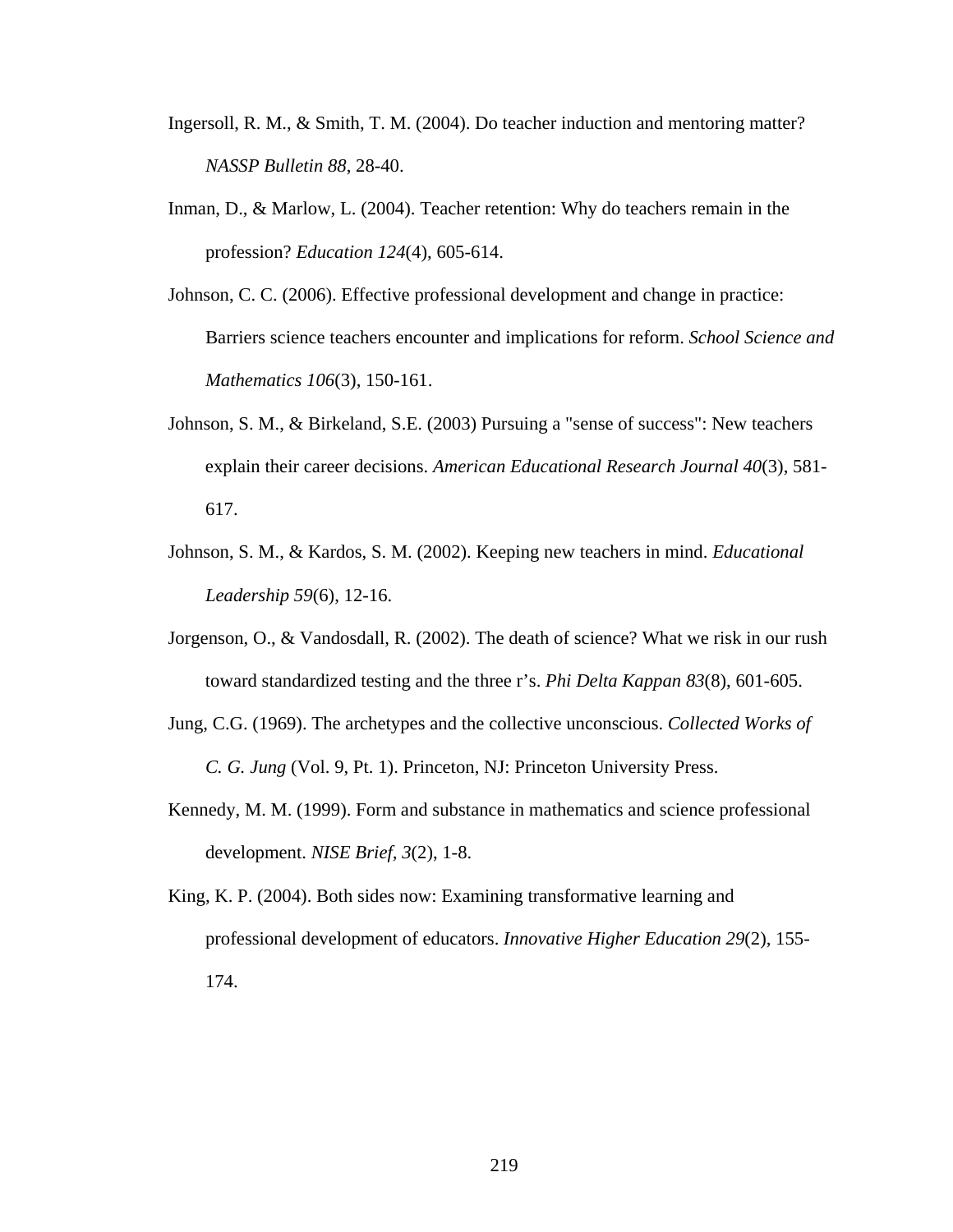- King, P. M., & Kitchener, K. S. (1994). *Developing reflective judgment: Understanding and promoting intellectual growth and critical thinking in adolescents and adults.*  San Francisco: Jossey-Bass.
- Kitchener, K. S., & King, P. M. (1990). The reflective judgment model: Transforming assumptions about knowing. In J. Mezirow & Associates (Eds.), *Fostering critical reflection in adulthood* (pp. 159-176). San Francisco: Jossey-Bass.
- Knowles, M. S. (1980). The modern practice of adult education: From pedagogy to androgogy. Englewood Cliffs, New Jersey: Cambridge.
- Lee, M. H., & Abell, S. K. (2007). Assessing for science learning. *Science and Children 44*(7), 66-67.
- Lemke, J. (1990). *Talking science: Language, learning, and values*. Norwood, NJ: Ablex.
- Lieberman, J. M., & Wilkins, E. A. (2006). The professional development pathways model: From policy to practice. *Kappa Delta Pi Record 42*(3), 124-128.
- Liu, X. (2006). Student competence and understanding the matter concept and its implications for science curriculum standards. *School Science and Mathematics 106*(5), 220-227.
- Loucks-Horsley, S. (1999). Bookends hold a decade of ideas. *Journal of Staff Development 20*(2), 49.
- Loucks-Horsley, S. (1999). Research on professional development for teachers of mathematics and science: The state of the scene. *School Science and Mathematics 99*(5), 258-271.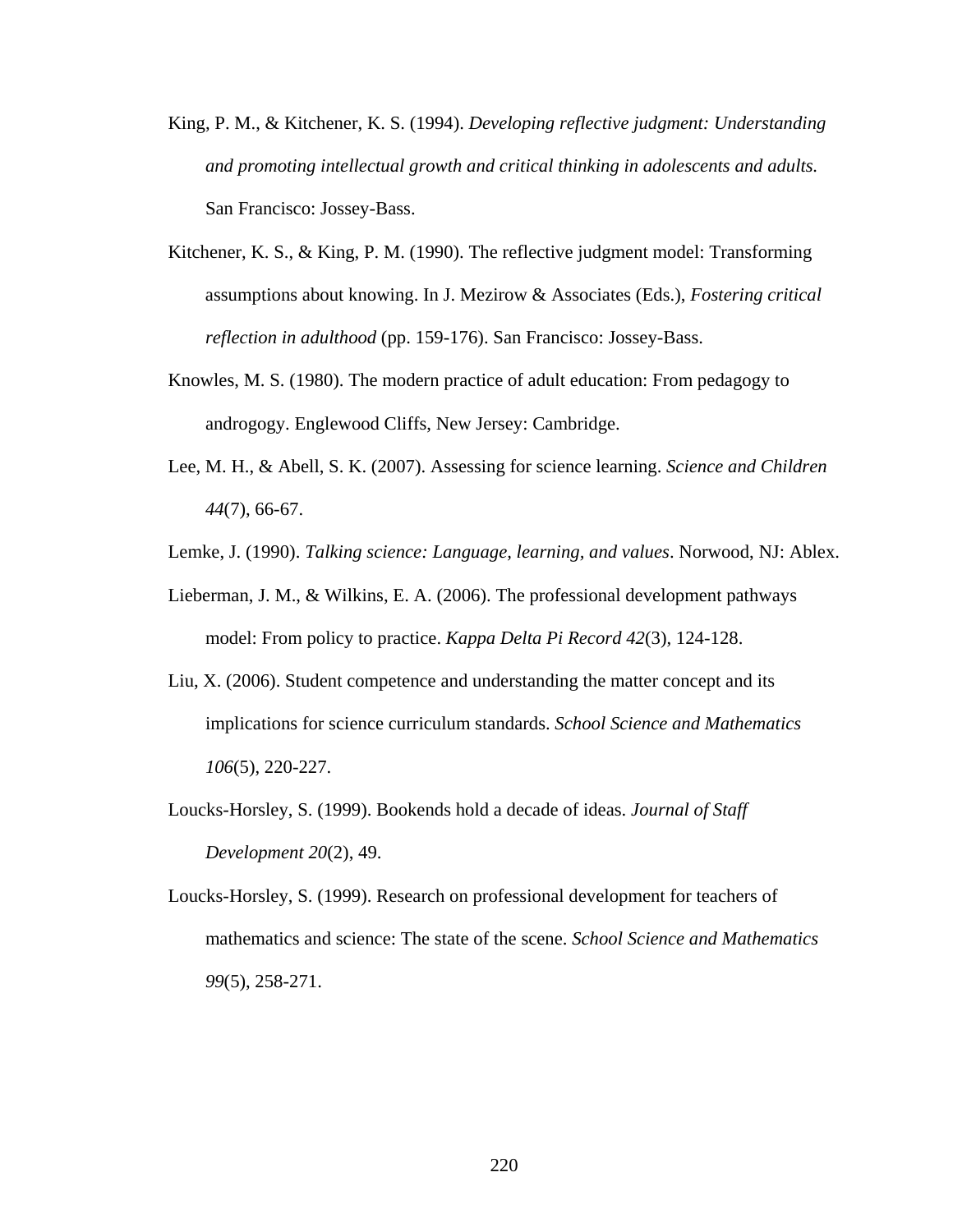- Loucks-Horsley, S., Hewson, P. W., Love, N., & Stiles, K. E. (1998). *Designing professional development for teachers of science and mathematics education*. Thousand Oaks, CA: Corwin.
- Marsick, V. J., & Watkins, K. (1999). *Facilitating learning organizations: Making learning count*. Aldershot, England: Gower Publishers.
- Marsick, V. J., & Watkins, K. E. (2001). Informal and incidental learning. In S. Imel (Series Ed.) & S. B. Merriam (Vol. Ed.), *New directions for adult and continuing education: No. 89. The new update on adult learning theory* (pp. 25-34). San Francisco: Jossey-Bass.
- Marzano, R. J. (2000). Introduction to the special section. Implementing standards in schools. Updating the standards movement. *NASSP Bulletin 84*(620), 2-4.
- McCarthy, E. H. (2005). Teacher-made staff development: Something for everyone.  *Principal Leadership (High School Ed) 6*(4), 28-31.
- Merriam, S. B. (1988). *Case Study Research in Education: A Qualitative Approach*. San Francisco: Jossey-Bass.
- Merriam, S. B. (1998). *Qualitative research and case study applications in education: Revised and expanded from case study research in education*. San Francisco: Jossey-Bass.
- Merriam, S. B. (2001). Andragogy and self-directed learning: Pillars of adult learning theory. In S. Imel (Series Ed.) & S. B. Merriam (Vol. Ed.), *New directions for adult and continuing education: No. 89. The new update on adult learning theory* (pp. 3- 13). San Francisco: Jossey-Bass.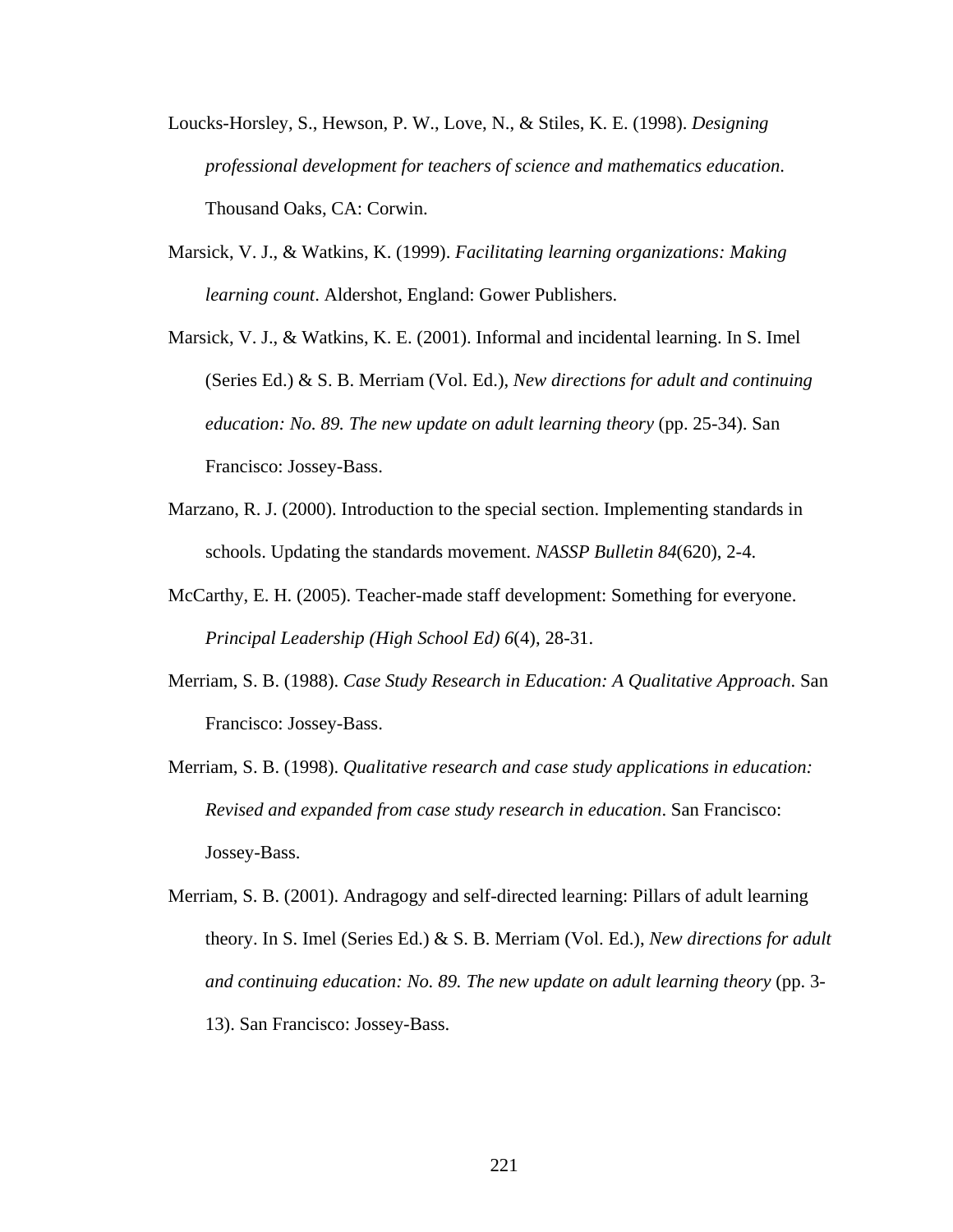- Merriam, S. B. (2004). The role of cognitive development in Mezirow's transformational learning theory. *Adult Education Quarterly 55*(1), 60-68.
- Mezirow, J. (1981). A critical theory of adult learning and education. *Adult Education Quarterly 32*, 3-24.
- Mezirow, J. (1991). *Transformative dimensions of adult learning*. San Francisco: Jossey-Bass.
- Mezirow, J. (1995). A transformation theory of adult learning. In M. Welton (Ed.), *Defending the lifeworld* (pp. 39-70). Albany: State University of New York Press.
- Mezirow, J. (1996). Contemporary paradigms of learning. *Adult Education Quarterly 46*(2), 103-117.
- Mezirow, J. (1997). Transformative learning: Theory to practice. *New Directions for Adult and Continuing Education 74*, 5-12.

Mezirow, J. (1998). On critical reflection. *Adult Education Quarterly 48(3)*, 185-198.

- Mezirow, J. & Associates. (2000). *Learning as transformation: Critical perspectives on a theory in progress*. San Francisco: Jossey-Bass.
- Mezirow, J. (2004). Forum comment on Sharan Merriam's "The role of cognitive development in Mezirow's transformational learning theory." *Adult Education Quarterly 55*(1), 69-70.

Midwest School District website (2007). Retrieved on 11/1/07.

- Miles, K. H. (2003). The big picture. *Journal of Staff Development 24*(3), 34-37.
- Mitchem, K. (2005). Be proactive: Including students with challenging behavior in your classroom. *Intervention in School and Clinic 40*(3), 188-191.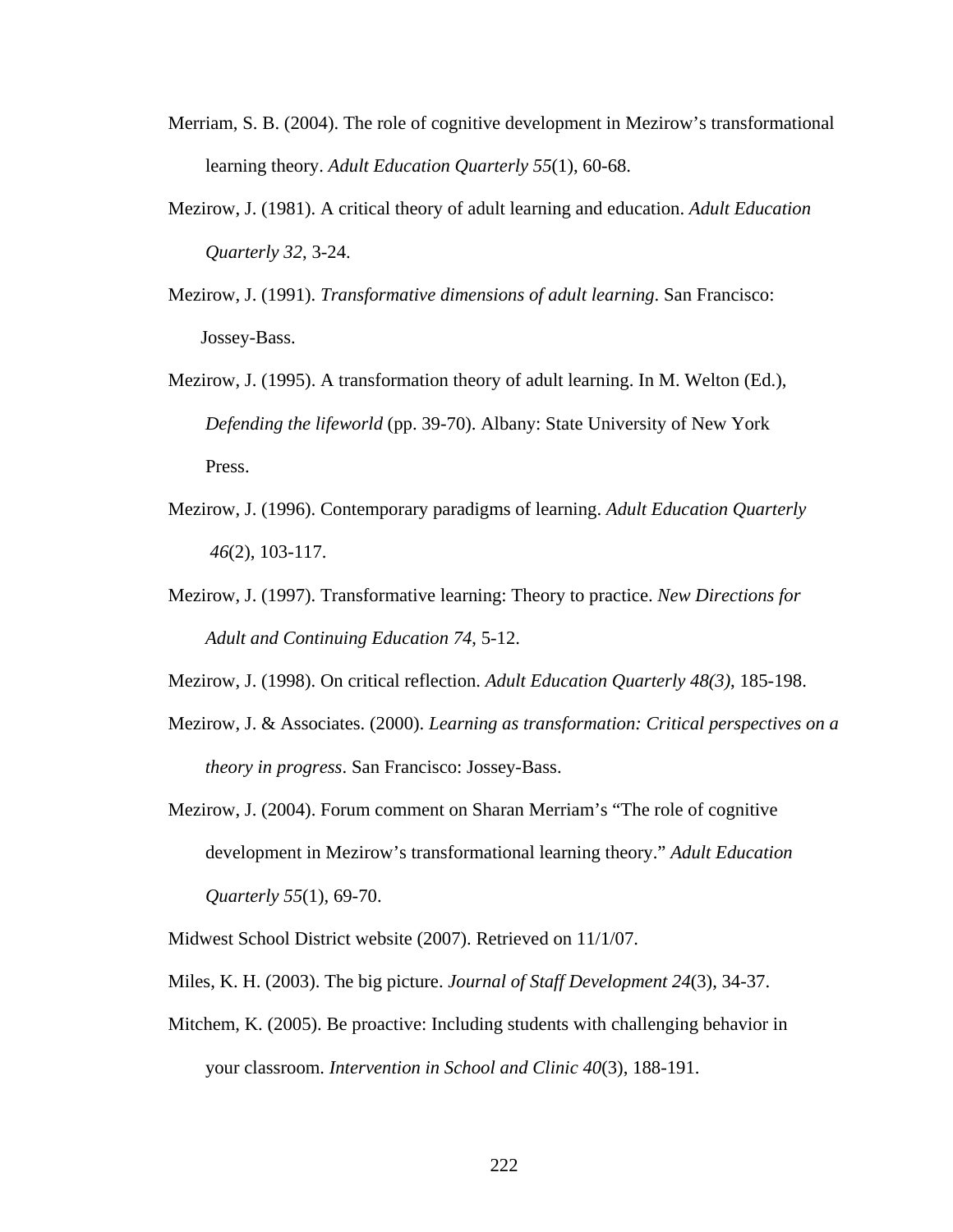- Mizell, H. (2007). Know 'high quality' when you see it. *The Learning System*. Oxford, Ohio: National Staff Development Council.
- Mohr, N., & Dichter, A. (2001). Building a learning organization. *Phi Delta Kappan 82*(10), 744-747.
- Moir, E., & Gless, J. (2007). Quality induction: An investment in teachers. Retrieved November 11, 2007, from www.newteachercenter.org/article1.php.

National Academy of Sciences (1996). National science education standards. Washington, D.C.: National Academy Press.

- National Staff Development Council (2007). About NSDC. Retrieved on October 23, 2007, from www.nsdc.org.
- National Staff Development Council (2007). Standards for staff development. Retrieved September 15, 2007, from www.nsdc.org/standards/index.cfm.
- Nielsen, D. C., Barry, A. L., & Addison, A. B. (2006). A model of a new-teacher induction program and teacher perceptions of beneficial components. *Action in Teacher Education 28*(4), 14-24.
- Nonaka, I., & Takeuchi, H. (1995). *The Knowledge-Creating Company*. New York: Oxford University Press.
- NSTA Survey. (2000). High turnover of science teachers requires schools to change. Retrieved on July 30, 2008, from www.nsta.org/publications/surveys/survey20000407.aspx.
- Odell, S. J., & Ferraro, D. P. (1992). Teacher mentoring and teacher retention. *Journal of Teacher Education 43*, 200-204.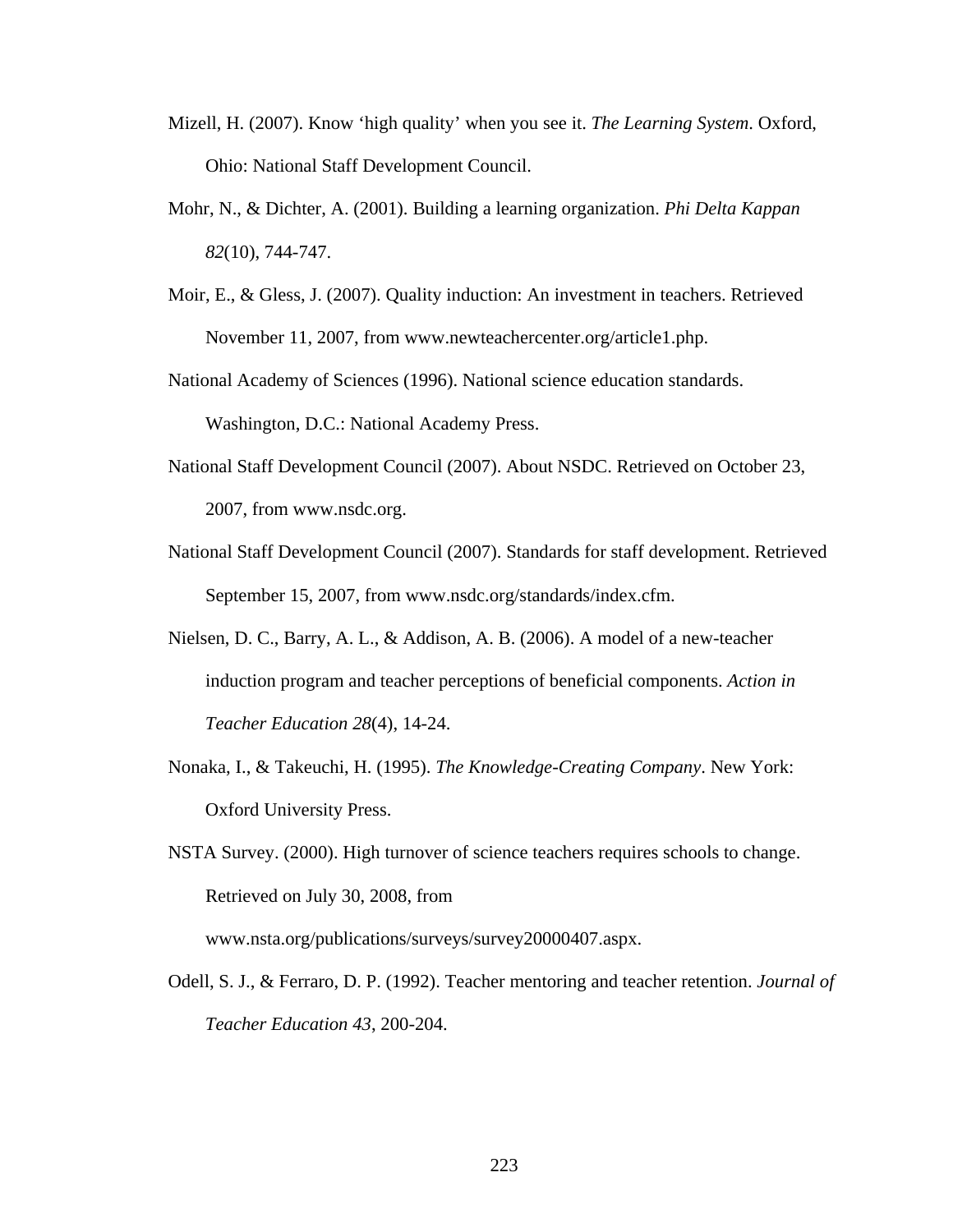- Parsons, B., & Nyi, J. R. (1999). Breathing the professional development spirit into all schools. *Peabody Journal of Education 74*(3-4), 262-267.
- Phillips, J. (2003). Powerful learning: Creating learning communities in urban school reform. *Journal of Curriculum and Supervision, 18*(3), 240-258.
- Rachal, J. R. (2002). Andragogy's detectives: A critique of the present and a proposal for the future. *Adult Education Quarterly 52*(3), 210-227.
- Ricketts, J. C., & Duncan, D. (2005). A teaching and learning needs assessment for Georgia agriculture teachers. *The Agricultural Education Magazine 78*(1), 22-24.
- Rogers, M. A. P., & Abell, S. K. (2007). Connecting with other disciplines. *Science and Children 44*(6), 58-59.
- Salvicevic, D. M. (1999). *Adult education: From practice to theory building*. Frankfort, Germany: Peter Lang.
- Serim, F. (2003). Planning for growth: identifying needs and focusing resources for professional development. *Multimedia Schools 10*(26), 8-9.
- Shann, M. H. (1998). Professional commitment and satisfaction among teachers in urban middle schools. *The Journal of Educational Research 92*(2), 67-73.
- Sirotnik, K. A. (2002). Promoting responsible accountability in schools and education.  *Phi Delta Kappan 83*(9), 662-673.
- Sparks, D. (1997). Reforming teaching and reforming staff development: An interview with Susan Loucks-Horsley. *Journal of Staff Development 18*, 20-23.
- Sparks, D. (2003). Change agent. *Journal of Staff Development 24*(1) 55-58.
- Strauss, A. L., & Corbin, J. (1990). *Basics of qualitative research: Grounded theory procedures and techniques*. Newbury Park, CA: Sage.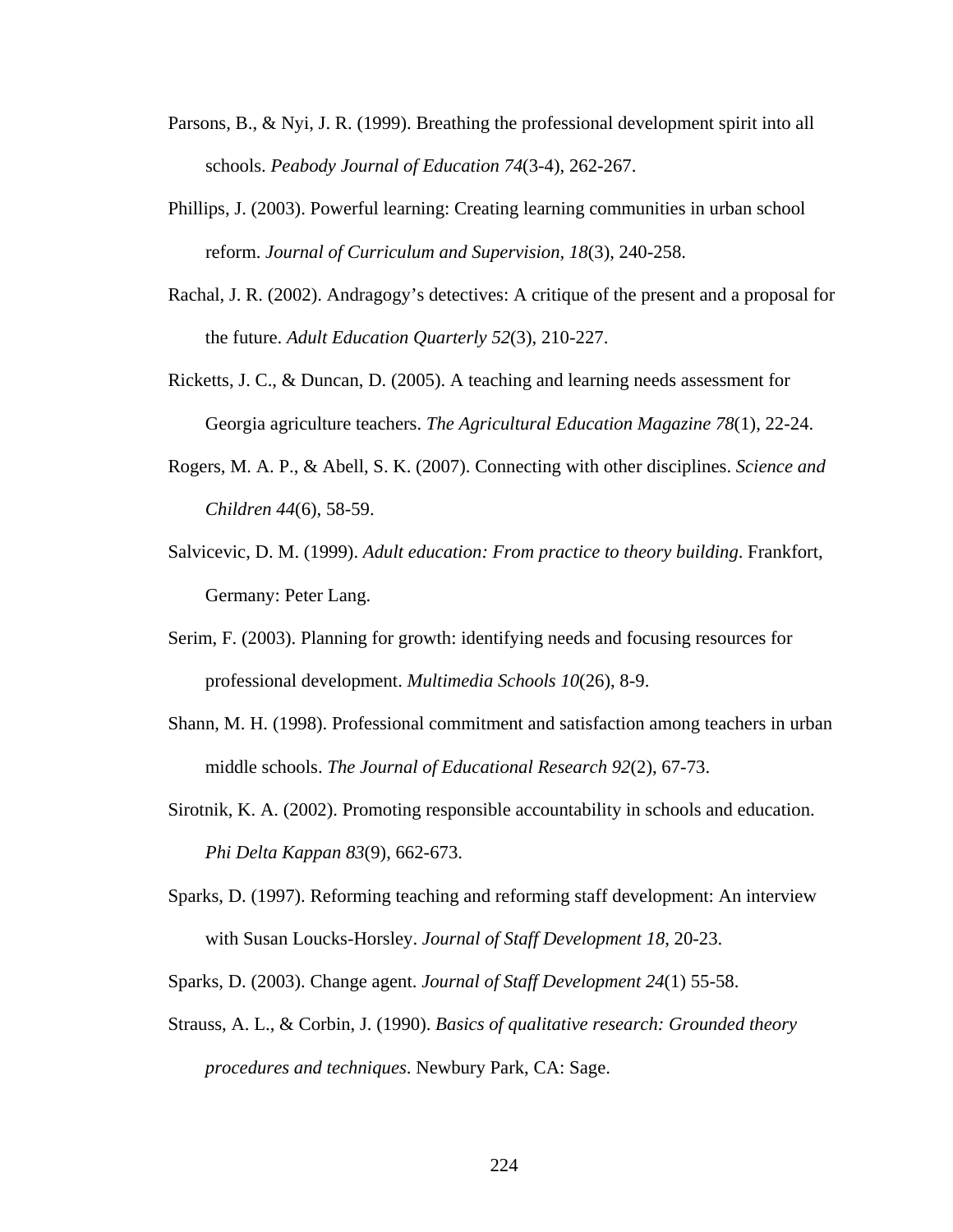- Sunal, D. W., Sunal, C. S., Whitaker, K. W., Freeman, M., Odell, M., Hodges, J., et al. (2001). Teaching science in higher education: Faculty professional development and barriers to change. *School Science and Mathematics 101*(5), 246-257.
- Taylor, E. W. (2000). Fostering transformational learning in an adult education classroom: A review of the empirical studies. In C. A. Wiessner, S. R. Meyer, & D. A. Fuller (Eds.), *The third international transformative learning conference: challenges of practice: Transformative learning in action*. New York: Columbia University.
- Taylor, E. W. (2006). The challenge of teaching for change. *New Directions for Adult and Continuing Education 109*, 91-95.
- Taylor, K. (2006). Brain function and adult learning: Implications for practice. *New Directions for Adult and Continuing Education 1*(10), 71-85.
- Thomas, R. M., & Brubaker, D. L. (2000). Theses and dissertations: A guide to planning, research, and writing. Westport, Connecticut. Bergin & Garvey.
- Trotter, Y. D. (2006). Adult learning theories: Impacting professional development programs. *The Delta Kappa Gamma Bulletin 72*(2), 8-13.
- Watkins, K., & Marsick, V. J. (1993). *Sculpting the learning organization*. San Francisco: Jossey-Bass.
- Watkins, K., & Marsick, V. J. (1996). *In action: Creating the learning organization*. Arlington: ASTD Press.
- Wells, J. (2007). Key design factors in durable instructional technology professional development. *Journal of Technology and Teacher Education 15*(1), 101-122.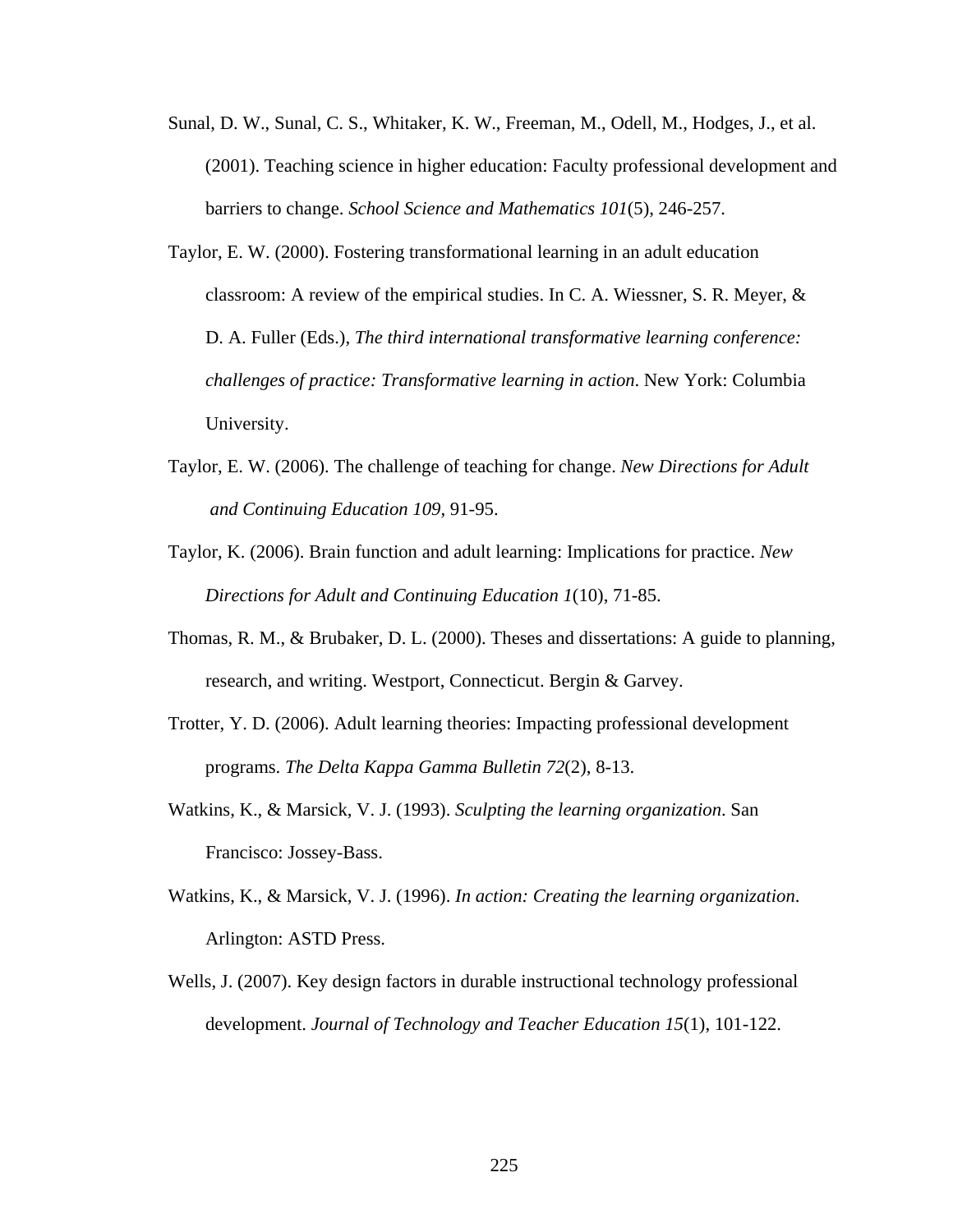- Wheeler, G. (2006). Ten years of science education standards and the roadmap to success. *School Science and Mathematics 106*(4), 169-172.
- Wong, H. K. (2002). Induction: The best form of professional development. *Educational Leadership 59*(6), 52-54.
- Wong, H. K. (2004). Producing educational leaders through induction programs. *Kappa Delta Pi Record 40*(3), 106-111.
- Wong, H. K., Britton, T., & Ganser, T. (2005). What the world can teach us about new teacher induction. *Phi Delta Kappan 86*(5), 379-384.
- Wren, D. (1997). Adolescent females' "voice" changes can signal difficulties for teachers and administrators. *Adolescence 32*, 463-470.
- Young, B. (2007). Rewriting the book on science instruction. *Principal 87*(2), 28-31.
- Youngs, P. (2007). District induction policy and new teachers' experiences: An examination of local policy implementation in Connecticut. *Teachers College Record 109*(4), 797-836.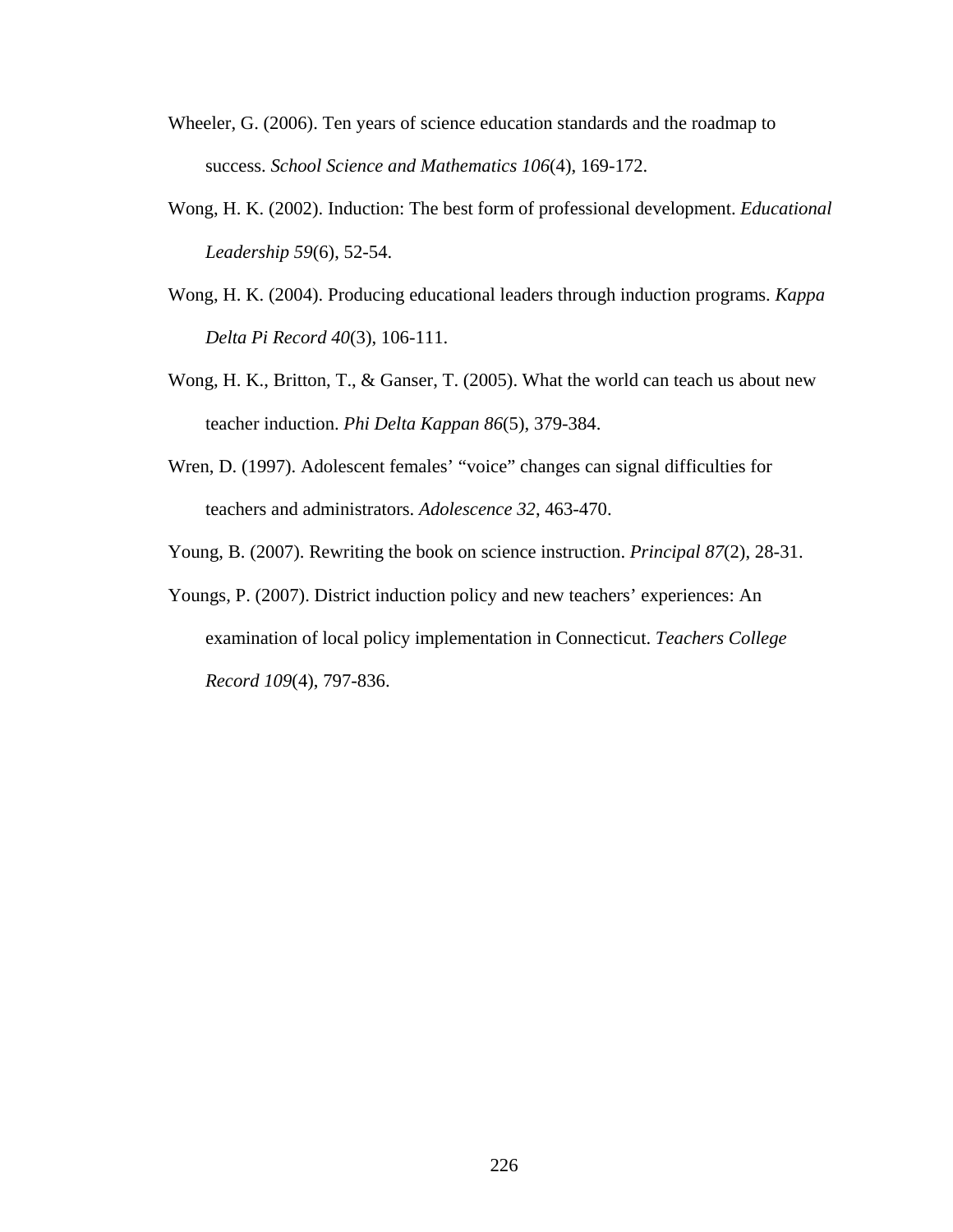APPENDICES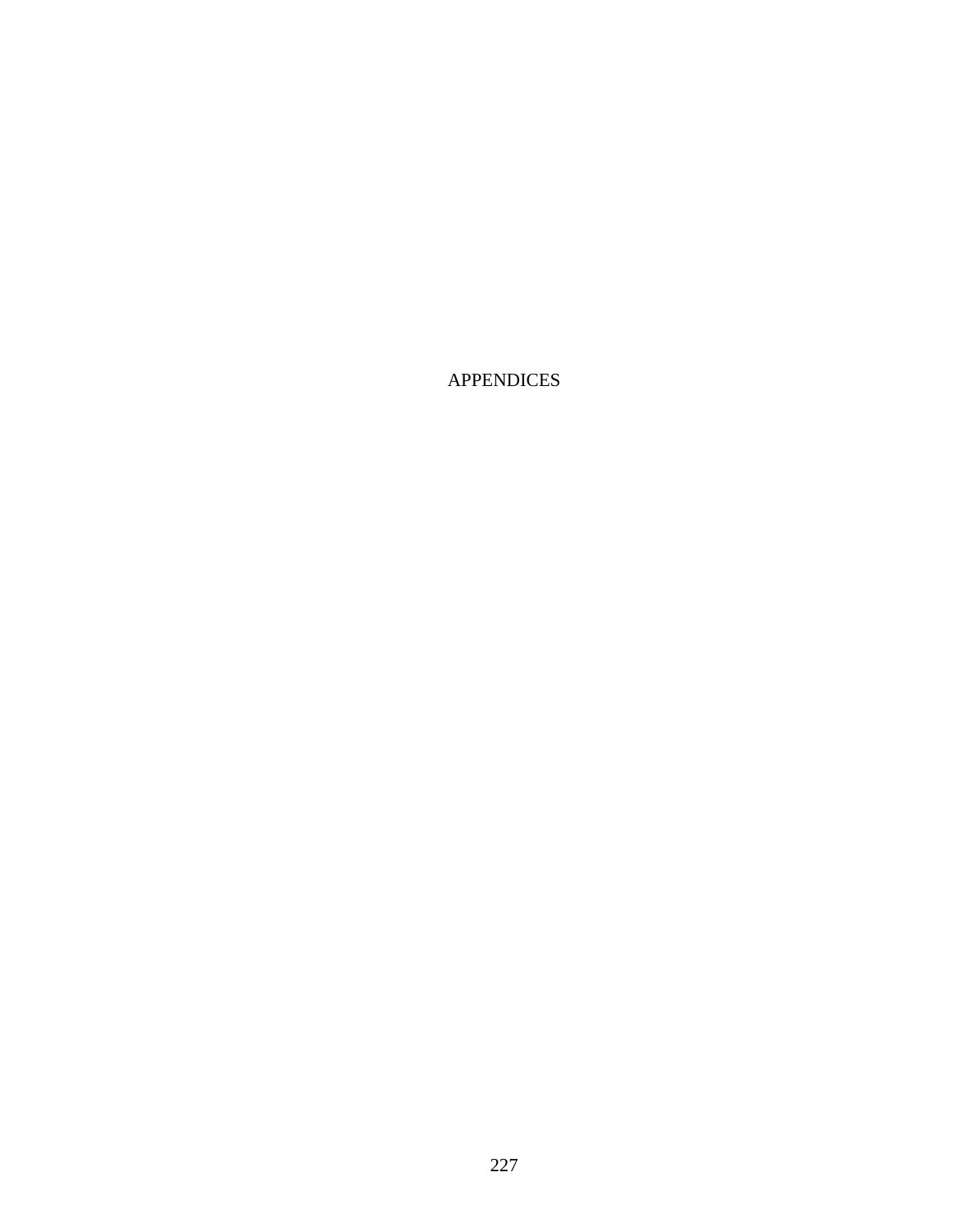# APPENDIX A

### *Permission Letter*

Midwest Administrator:

My name is David Witt, University of Missouri-Columbia graduate student. I am writing to ask for permission to collect data for my dissertation titled, "An Exploratory Study of Professional Development Experiences for New Middle School Science Teachers in a Suburban School District."

I would like to ask several teachers, mentors, and administrators for a brief interview during the next several months. I will also be asking for related documents regarding the professional development of new teachers. The IRB office at Mizzou has reviewed my research proposal and methods, and is requesting the district's official written permission before I conduct my interviews and begin collecting documents.

I will do my best to maintain confidentiality during the collection, analysis, and reporting of data. Confidentiality is of utmost importance. In my dissertation, I plan to use pseudonyms to ensure confidentiality, and the name "Midwest" [pseudonym] will not appear in the final submission to the university.

Thank you for your consideration on this matter.

Sincerely,

David Witt

Permission Granted By:

Date: \_\_\_\_\_\_\_\_\_\_\_\_\_\_\_\_\_\_\_\_\_\_\_\_\_\_\_\_\_\_\_\_\_\_\_\_\_\_\_\_\_\_\_\_\_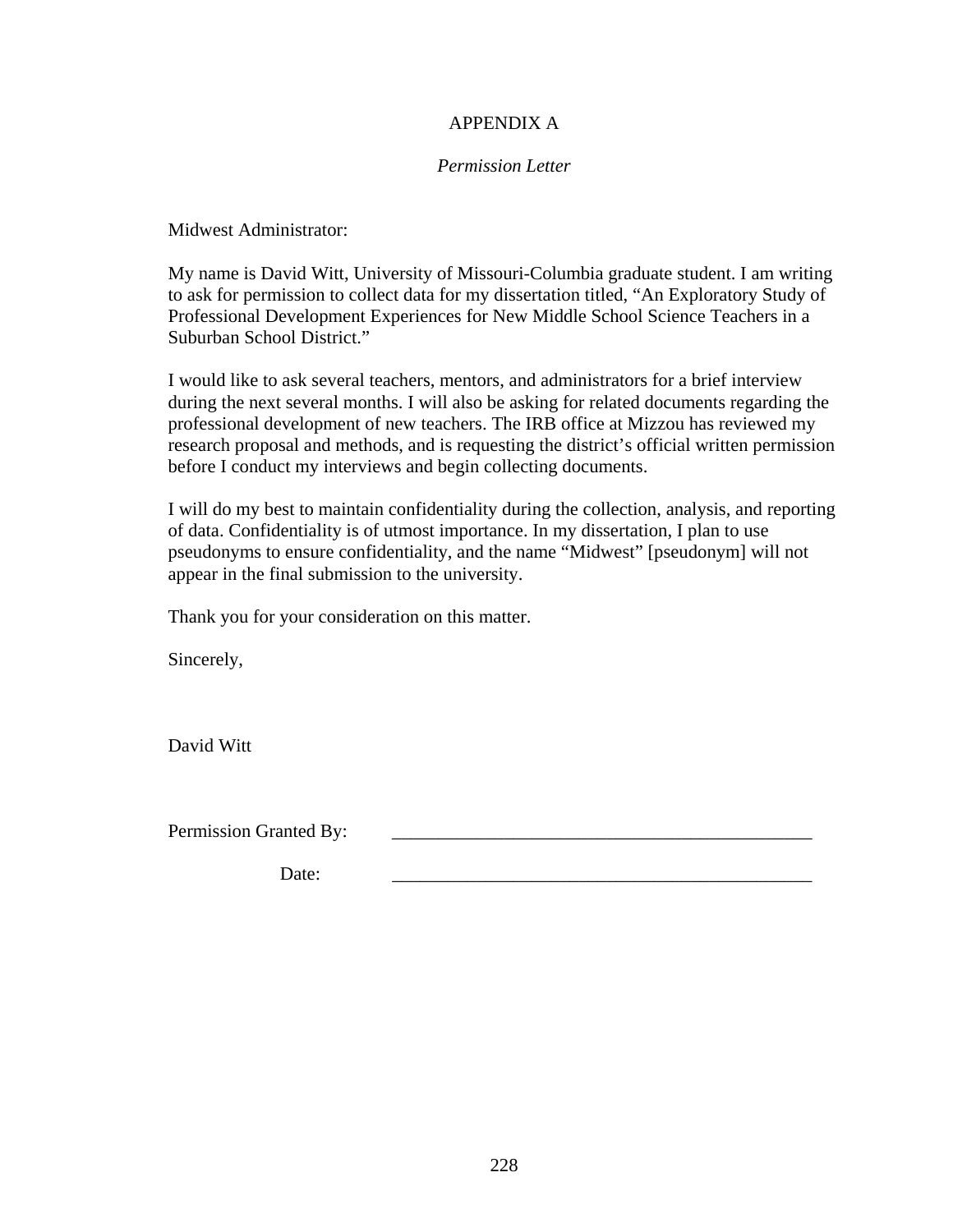# APPENDIX B

### *Recruitment E-mail*

Midwest Staff Member:

My name is David Witt. I am a graduate student at the University of Missouri-Columbia, and am working on my dissertation. You have been identified as a possible participant for my qualitative research study titled, "An Exploratory Study of Professional Development Experiences for New Middle School Science Teachers in a Suburban School District."

Your participation is totally voluntary, and you can withdraw at any time. Your identity will be kept completely confidential during the collection, analysis, and reporting of data. The school district has granted me permission to collect data and documents for this study.

I am asking you to participate in a brief interview related to the topic of professional development of new science teachers. Your time is valuable, and I will make the interviews as convenient as possible by traveling to your location any day that is most convenient for you.

Please respond to this e-mail if you have any questions, to set up an interview time, or to be removed from my list of possible participants.

I will follow-up with you soon. Thank you for your time and assistance.

Sincerely,

David Witt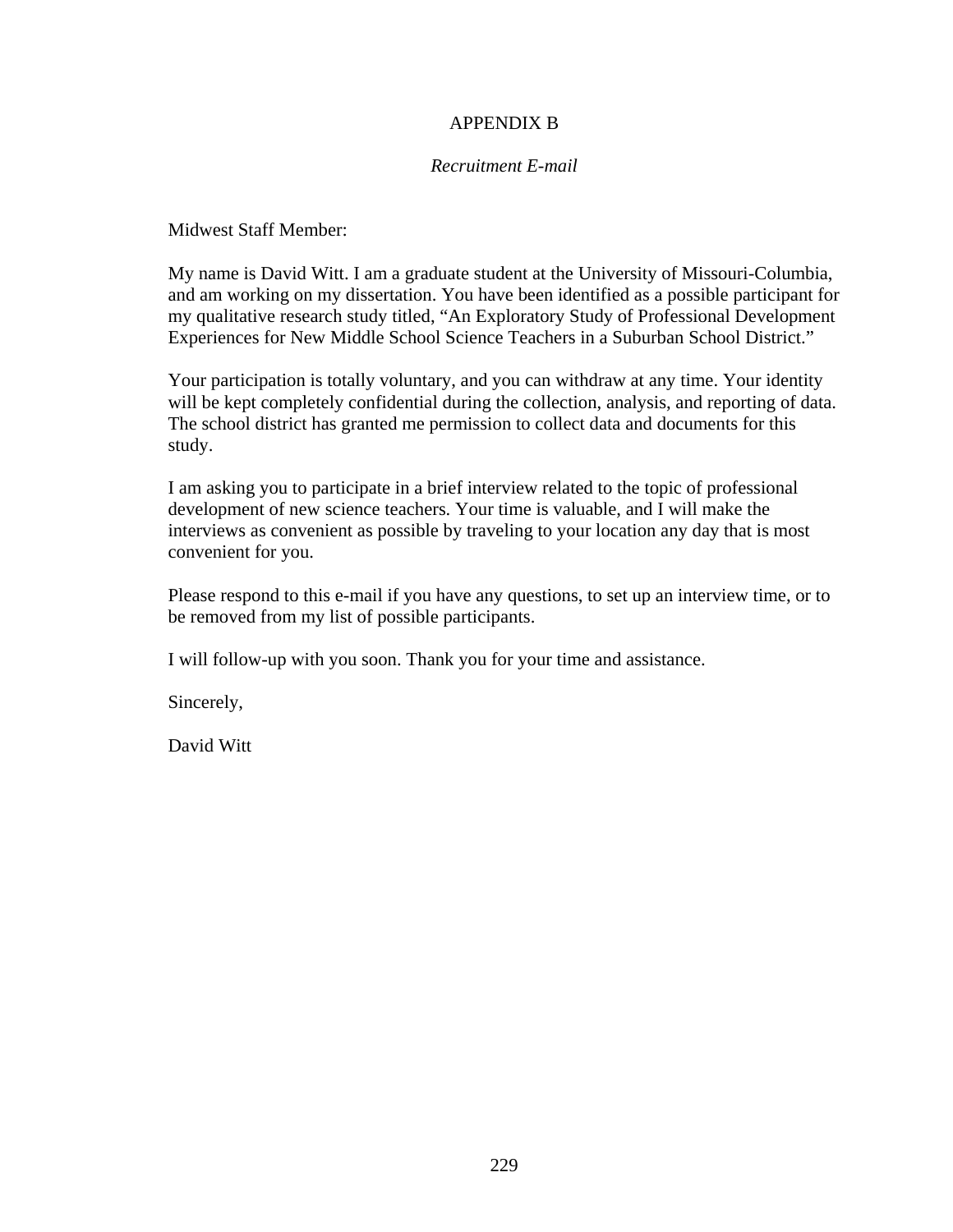## APPENDIX C

#### *Participant Consent Form*

# AN EXPLORATORY STUDY OF PROFESSIONAL DEVELOPMENT EXPERIENCES FOR NEW MIDDLE SCHOOL SCIENCE TEACHERS IN A SUBURBAN SCHOOL DISTRICT

Thank you for your willingness to participate in this study. This research study is a qualitative analysis of the professional development of new middle school science teachers. Through this research, I hope to determine the effectiveness of new teacher induction and training, based on current research on adult learning theory and highquality professional development.

Your participation is voluntary. If, for any reason, you wish to decline to participate in this study, you may do so at any time. Your confidentiality will be strictly protected. On any transcripts and interviews, your name will be deleted and replaced with a pseudonym. The dissertation student will be the only individual who has access to a master list that matches your name with the pseudonym. All data collected must be stored for 3 years from completion of the project.

Interview data will be collected using open-ended questions, and each of the semistructured interviews is expected to last approximately 45 minutes. Interviews will be conducted at your convenience. Interviews will be digitally recorded to ensure accurate data collection and to facilitate data analysis. Digital recordings from interviews will be transcribed by the dissertation student. As soon as the transcriptions are complete, all digital files will be securely stored and erased after 3 years. Follow-up questions may be required at a later date if interview information is unclear regarding meaning or understanding of dissertation themes.

Benefits of the study include gaining a better understanding of the barriers involved in training new science teachers, possible influence in future professional development offerings to science teachers, and self-assessment through reflection on their first years of experience in the district. A potential risk to study participants includes the fact that they will discuss strengths and weaknesses of a district program.

Please feel free to ask any questions during or after your participation in this study: David Witt, xxx-xxx-xxxx (cell).

If you have any questions at a later date you may call my dissertation advisor: Jay Paredes Scribner, Associate Professor of Educational Leadership and Policy Analysis, xxx-xxx-xxxx.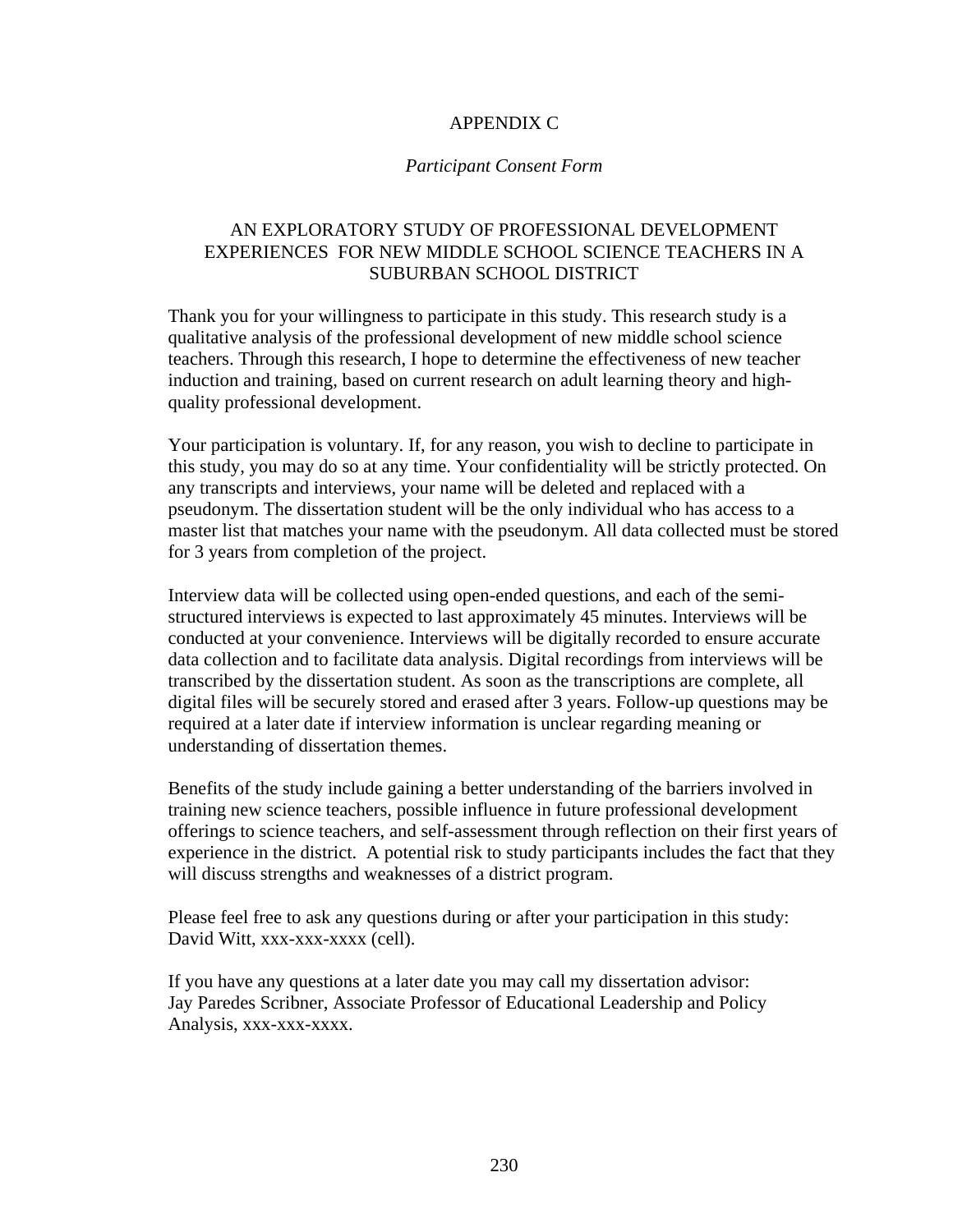For questions regarding the use of human subjects in research, please contact: UMC Campus IRB Office, 573-882-9585.

Your signature below indicates that you have read and understand this statement, have received a copy of the statement, and are willing to participate in this study. Thank you for your time.

| $\sim$<br>S19 |  |  |
|---------------|--|--|
|               |  |  |

Print name: <u>Quantilated</u> Print name: Quantilated Print name: Quantilated Print name: Quantilated Print name: Quantilated Print name: Quantilated Print name: Quantilated Print name: Quantilated Print name: Quantilated Prin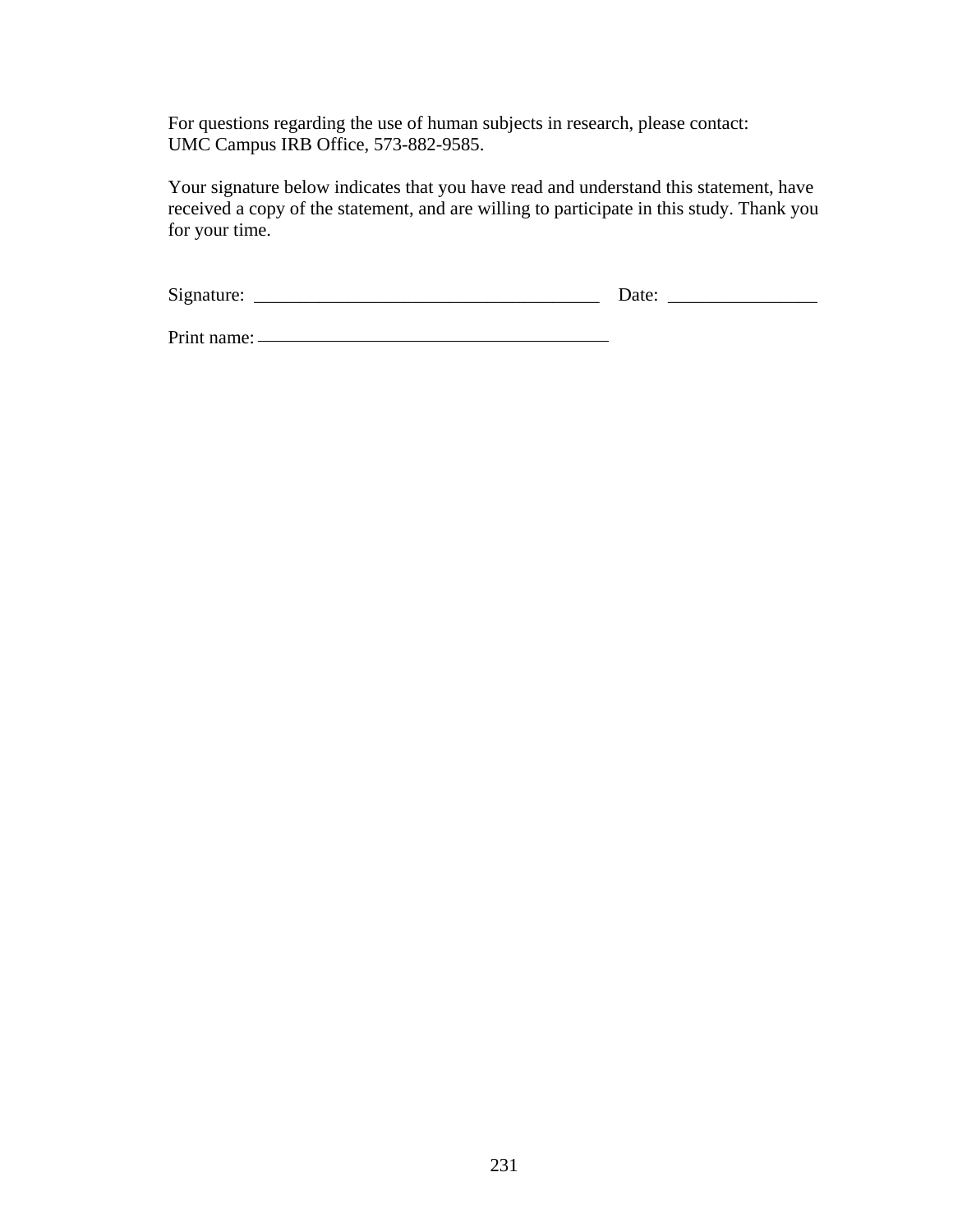# APPENDIX D

## *Teacher Interview Questions*

- 1. I'd like to begin by asking you to discuss what you feel are your current strengths as a teacher.
- 2. What do you feel are the areas that you would like to most improve as a teacher?
- 3. Think back to new teacher orientation week, when you first began.
	- What topics and activities did you find useful during that orientation week? Please give examples and explain why.
	- What topics and activities did you find least useful during that orientation week? Please give examples and explain why.
	- Please offer a recommendation for additional topics during orientation? Also, explain why or how you think the topic would be beneficial.
- 4. Without providing specific names, what person or colleagues did you rely on most during your first year or two of teaching? For example, grade-level team members, administrator, mentor, subject area coordinator, or someone else?
- 5. Were you offered a subject-specific mentor?
	- Explain the role of that mentor during your first years.
	- How often did you discuss subject-related material with your mentor?
	- Explain the usefulness of the mentor program.
	- Please explain any aspects of the mentor program that you did not find to be helpful.
- 6. Explain the types of subject-specific professional development you have had up to this point.
	- Explain how these subject-specific professional development offerings were delivered. For example, were they informal, formal, summer intensive workshops, professional development days, or something else?
	- What delivery system do you feel is most useful to new teachers? Please give examples and explain why.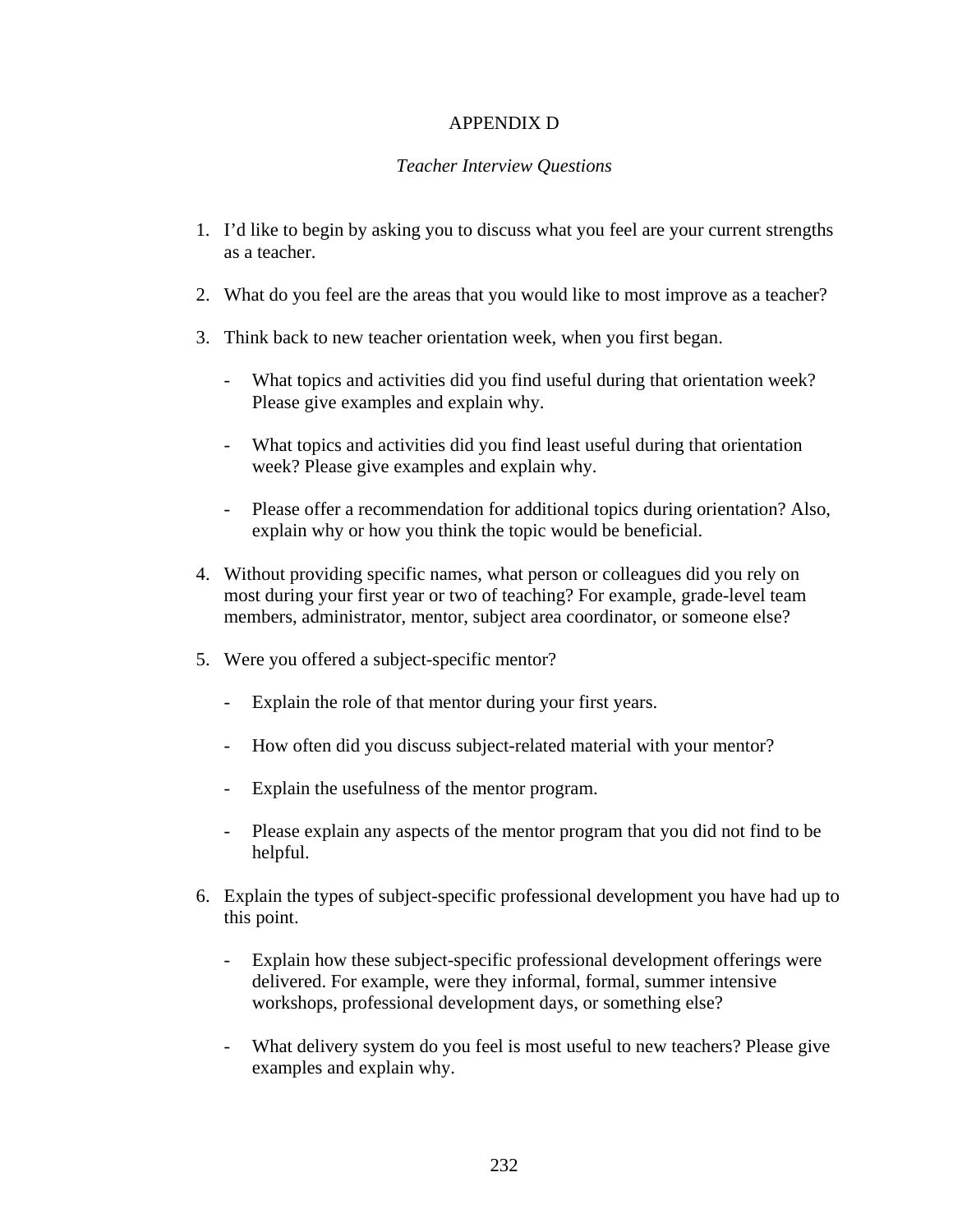- What delivery system do you feel is the least useful to new teachers? Please give examples and explain why.
- How do the facilitators conduct training sessions? For example, do they use lectures, PowerPoint presentations, group work and discussions, hands-on modeling, simulations, book studies, or something else?
- What aspects of the curriculum training have been most useful? Please give examples and explain why.
- What aspects of the curriculum training have been the least useful? Please give examples and explain why.
- What additional subject-specific training would benefit you the most?
- 7. What barriers, if any, keep you from implementing new science strategies and district initiatives into your lessons?
- 8. Explain how your first years of professional development have challenged your current philosophies on how to teach.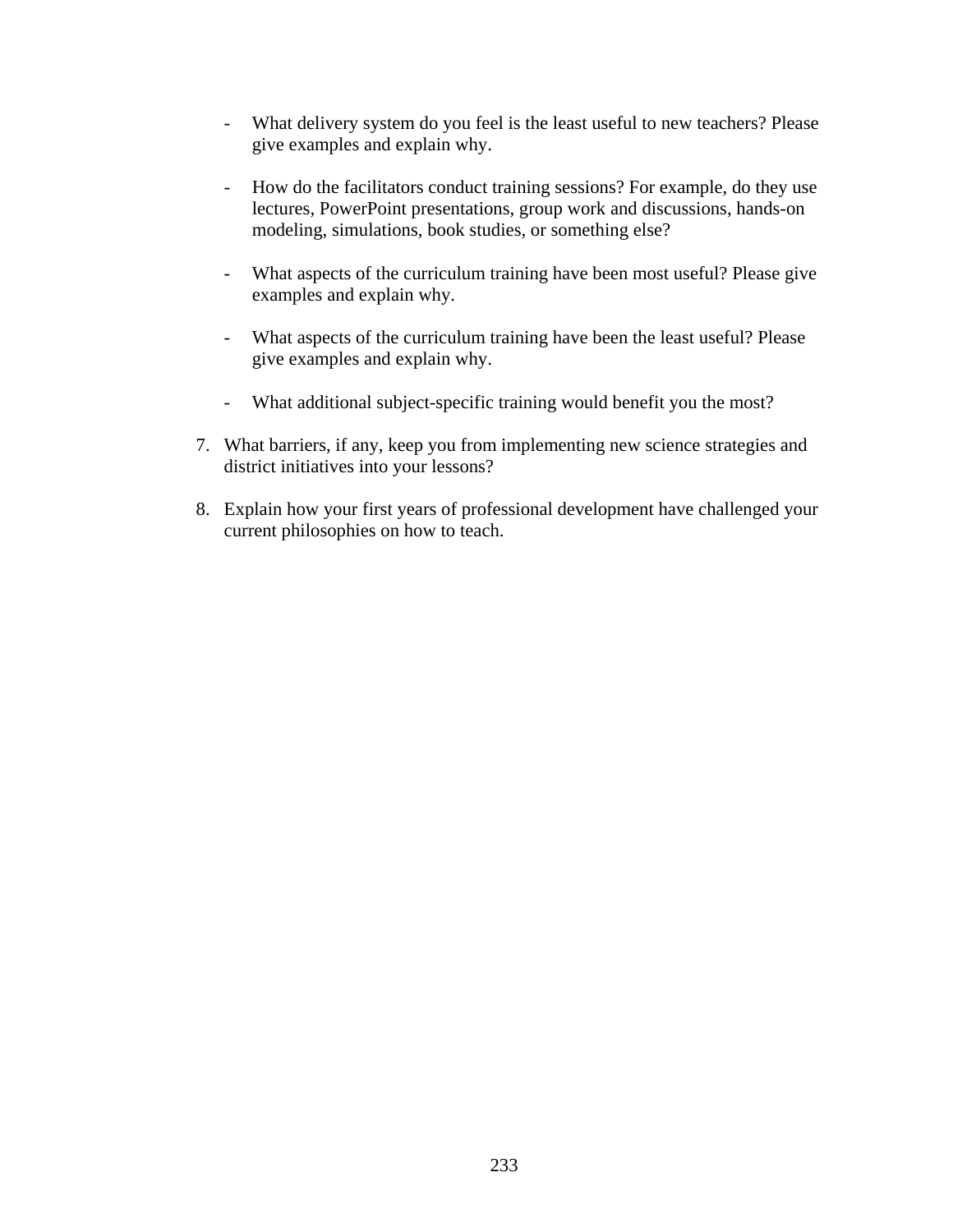## APPENDIX E

### *Administrator Interview Questions*

- 1. Describe for me what kind of induction experiences and professional development new science teachers get in this district?
	- In what ways are those experiences the same or different from other new teachers and other teachers in general?
- 2. I'd like to explore a little about the content and the way that content is delivered to new teachers.
	- Describe the variety of topics that the district focuses on during these experiences that new science teachers are exposed to. This could include organizational issues like grading software, teaching to district standards, science standards, etc.
	- Describe how these teacher learning programs are delivered. For example, were they informal, formal, summer intensive workshops, professional development days, or something else?
	- What delivery system do you feel is most useful to new teachers? Please give examples and examples and explain why.
	- What delivery system do you feel is least helpful to new teachers? Please give examples and explain why.
	- Based on your observations, how do professional development facilitators conduct training sessions? For example, do they use lectures, PowerPoint presentations, group work and discussions, hands-on modeling, simulations, book studies, or something else?
	- In your opinion, what other professional development should the district offer?
- 3. What is your perception of the effectiveness of the district's current induction and mentoring programs?
- 4. What changes would improve the district's induction and mentoring programs?
- 5. In your opinion, what barriers, if any, keep new middle school teachers from implementing professional development and district initiatives at the classroom level?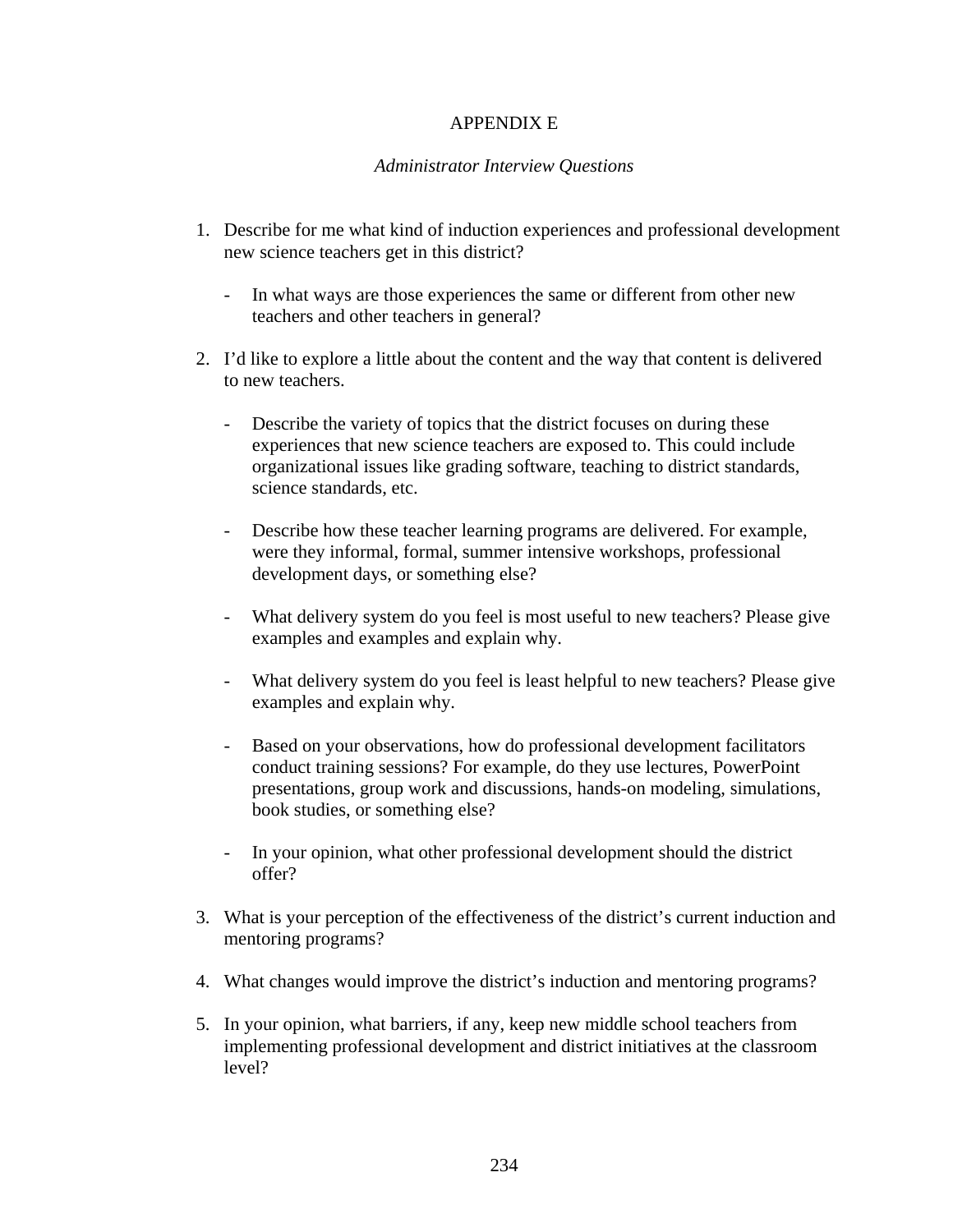6. What other insights can you share to help me understand how professional development is organized and carried out in the district?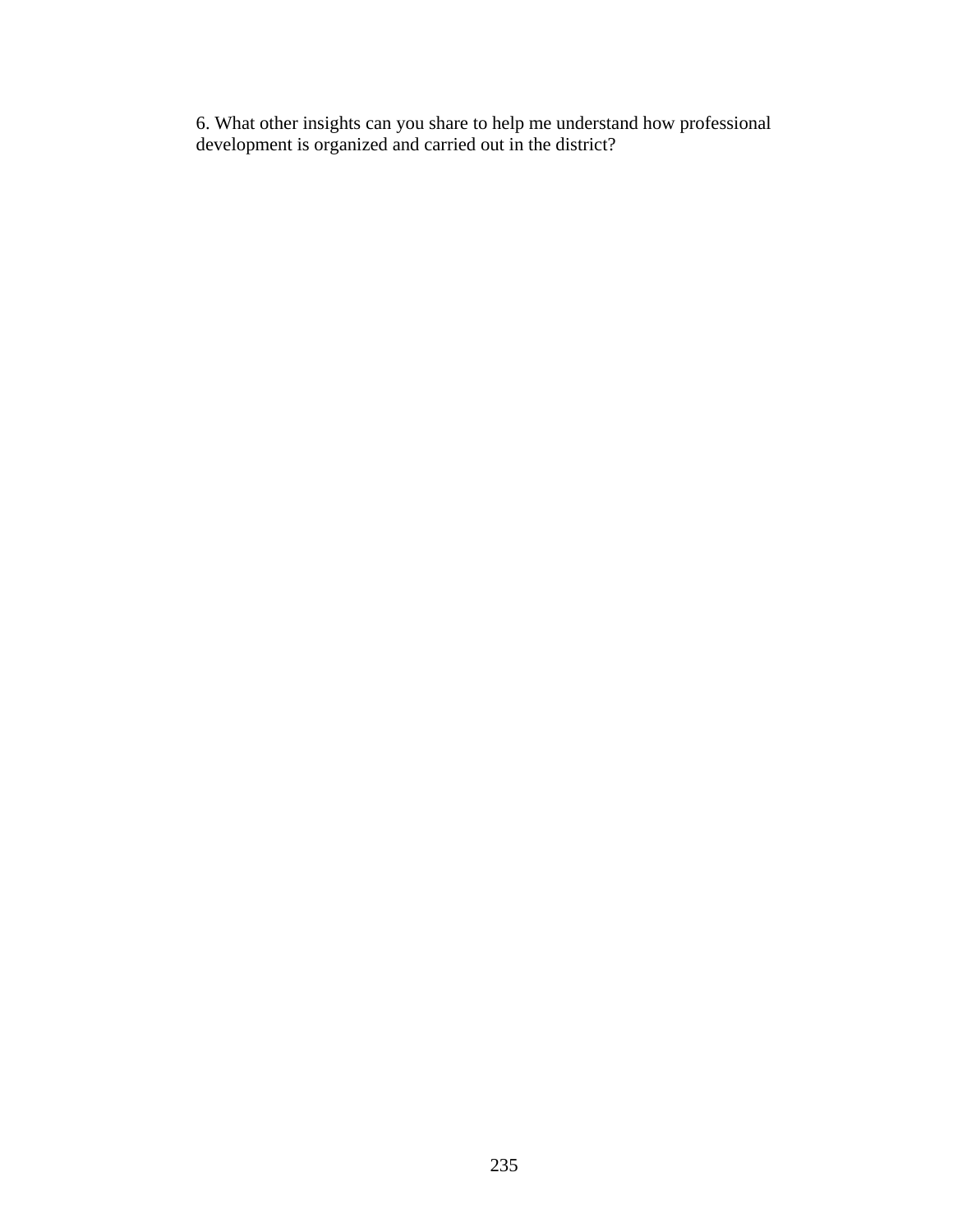## APPENDIX F

### *Coding Key*

# 1. Induction

- 1.1 Induction Content Usefulness
- 1.2 Induction Content Not Useful
- 1.3 Induction Formal/ Informal Delivery Effectiveness
- 1.4 Induction Formal/ Informal Delivery Not Effective
- 1.5 Induction Support System Effectiveness
- 1.6 Induction Support System Not Effective
- 1.7 Additional Desired Induction Content/ Training

# 2. Mentors

- 2.1 Mentor Content Usefulness
- 2.2 Mentor Content Not Useful
- 2.3 Mentor Formal/ Informal Delivery Effectiveness
- 2.4 Mentor Formal/ Informal Delivery Not Effective
- 2.5 Non-Mentor Support System Effectiveness
- 2.6 Non-Mentor Support System Not Effective
- 2.7 Additional Desired Mentor and Support System Help
- 3. Science Specific Professional Development
	- 3.1 Science PD Content Usefulness
	- 3.2 Science PD Content Not Useful
	- 3.3 Science PD Formal/ Informal Delivery Effectiveness
	- 3.4 Science PD Formal/ Informal Delivery Not Effective
	- 3.5 Science PD Support System Effectiveness
	- 3.6 Science PD Support System Not Effective
	- 3.7 Additional Desired Science PD Content Training/ Support System
- 4. Barriers of Implementation for Science PD and District Initiatives
	- 4.1 Resources and Context Barriers
	- 4.2 Content Barriers
	- 4.3 Delivery System and Leadership Effectiveness
	- 4.4 Delivery System and Leadership Not Effective
	- 4.5 Additional Desired Implementation Support and Training
- 5. Perceptions of the Type of Adult Learning When Receiving District PD
	- 5.1 Transformational Learning
	- 5.2 Informal/ Incidental/ Assimilative Learning
	- 5.3 Learning Communities
	- 5.4 Direct Instruction/ Concrete Knowledge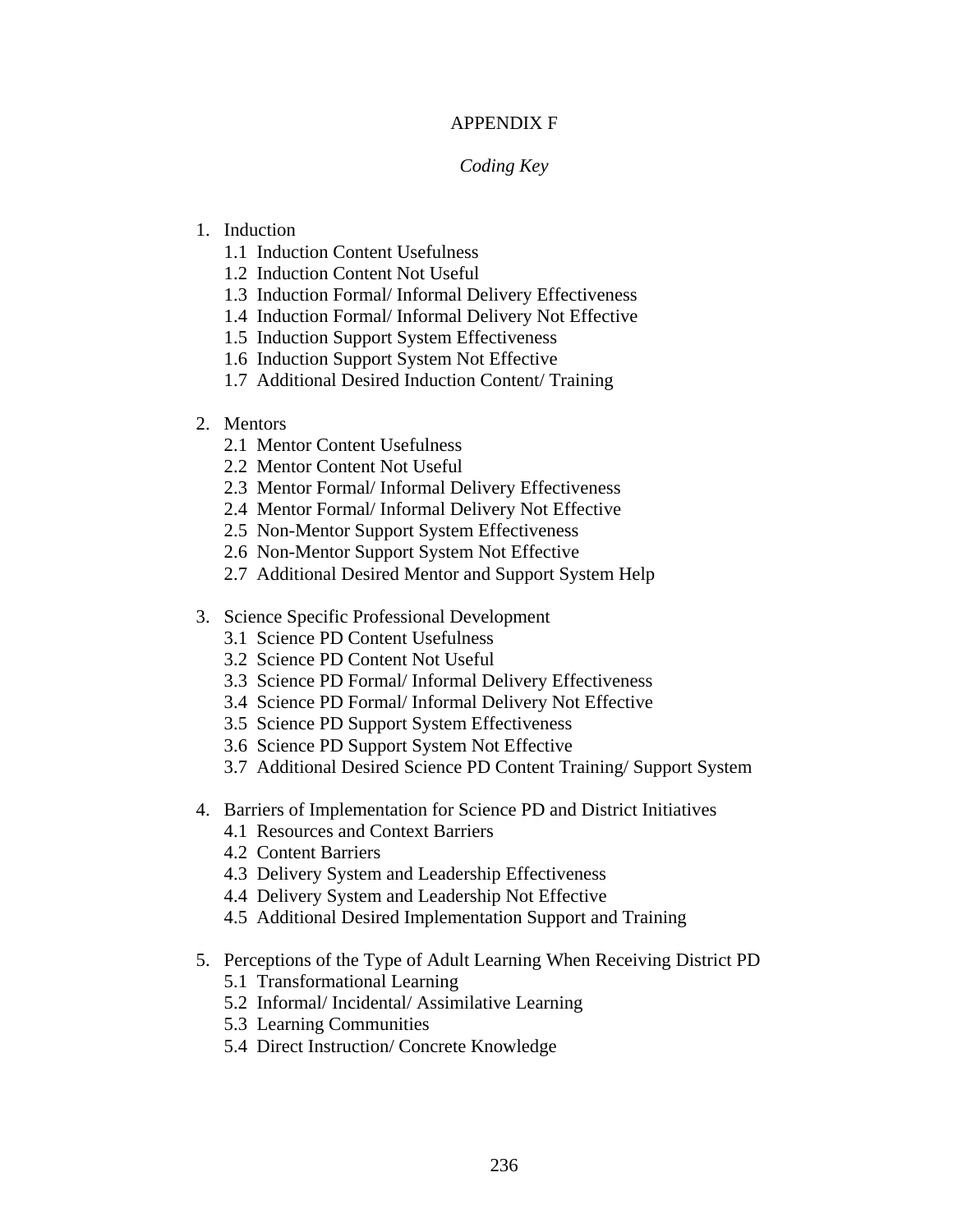#### VITA

David John Witt was born in 1975 and grew up in Sullivan, Missouri. He is the son of Bob and Brenda Witt. Brenda is a retired mathematics teacher and Bob worked as an engineer, miner, banker, and farmer. David and his younger brother, Brian, enjoyed a well-rounded childhood. They grew up on a working goat farm and were allowed the responsibilities and freedom to try many activities such as fishing, camping, boating, and working with farm animals.

While attending Sullivan High School, David earned varsity letters in basketball, track, and cross-country. He was both the St. Louis Post-Dispatch and U.S. Army Reserve Scholar Athlete recipient for Sullivan High School, and he graduated in 1993. He attended Maryville University in St. Louis, where he studied education under the instruction of Dr. Thomas Moeller. David played on the men's basketball team, was active in several university clubs, and worked as a resident assistant in the residence halls. He earned his B.A. in Middle School Math and Science Education in 1997.

David's began his teaching career in Lincoln County, Missouri, from 1997-1999. His first mentor, Kathy Lewis, helped him with the issues of teaching sixth-grade students. David coached middle school basketball and track, and started to work on his Master's degree under the guidance of Dr. Ed Hillhouse.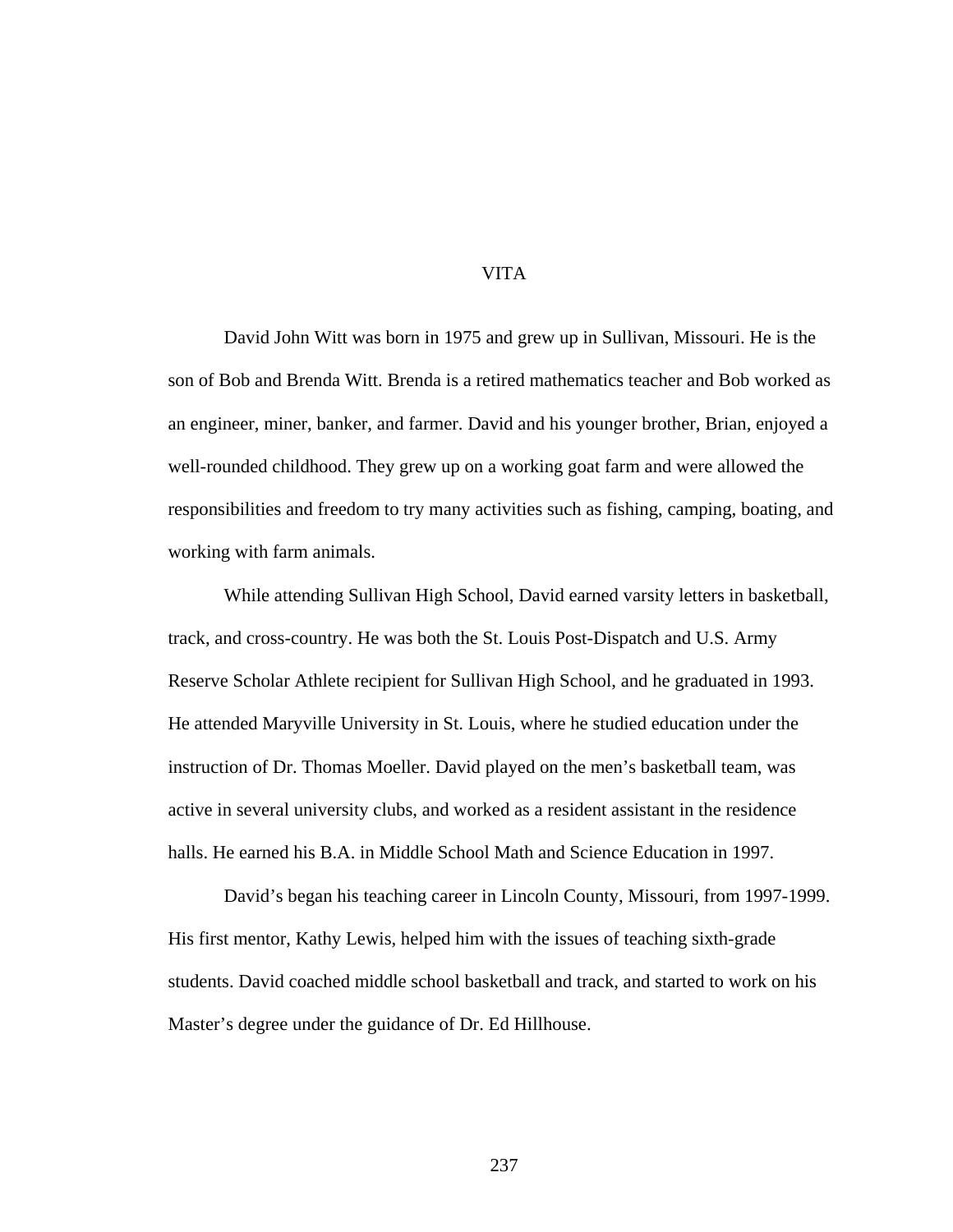David moved to St. Louis County, Missouri, in 1999 and started his new teaching assignment as a seventh-grade math and science teacher. His science mentor, Kevin McColgan quickly helped David get involved in all aspects of middle school leadership and extra-curricular activities. One such leadership role was that of coordinator for the 21<sup>st</sup> Century program. David soon earned his M.S. in Educational Administration from Southwest Baptist University, and then his Ed.S. in School Administration/ Superintendency from Central Missouri State University. His CMSU thesis shared ideas and strategies for working with at-risk students in the block schedule. His work with atrisk students in the 21<sup>st</sup> Century Program led him to be concerned about his district's transition to 90-minute class periods and the issues the extended time might have on teachers and middle school students.

David met his future wife, Lisa, in the school copy room in 2000. She was working as a Speech-Language Pathologist for Special School District of St. Louis County. For the past 8 years, David has worked as an eighth-grade science teacher in St. Louis County. He has worn several hats during his career as a science teacher, including club sponsor, after-school activities coordinator, Science Olympiad coach, team leader, district-level committee volunteer, mentor, and building representative for the district NEA.

During his doctoral coursework through Mizzou from 2003-2005, he traveled back and forth to the Rolla satellite campus each week, and worked under the guidance of Dr. Dan Cockrell. David's interest in new teachers increased as he began mentoring new science teachers and student teachers from local colleges. Professional development was viewed as the most logical avenue to help assist these new teachers. After his doctoral